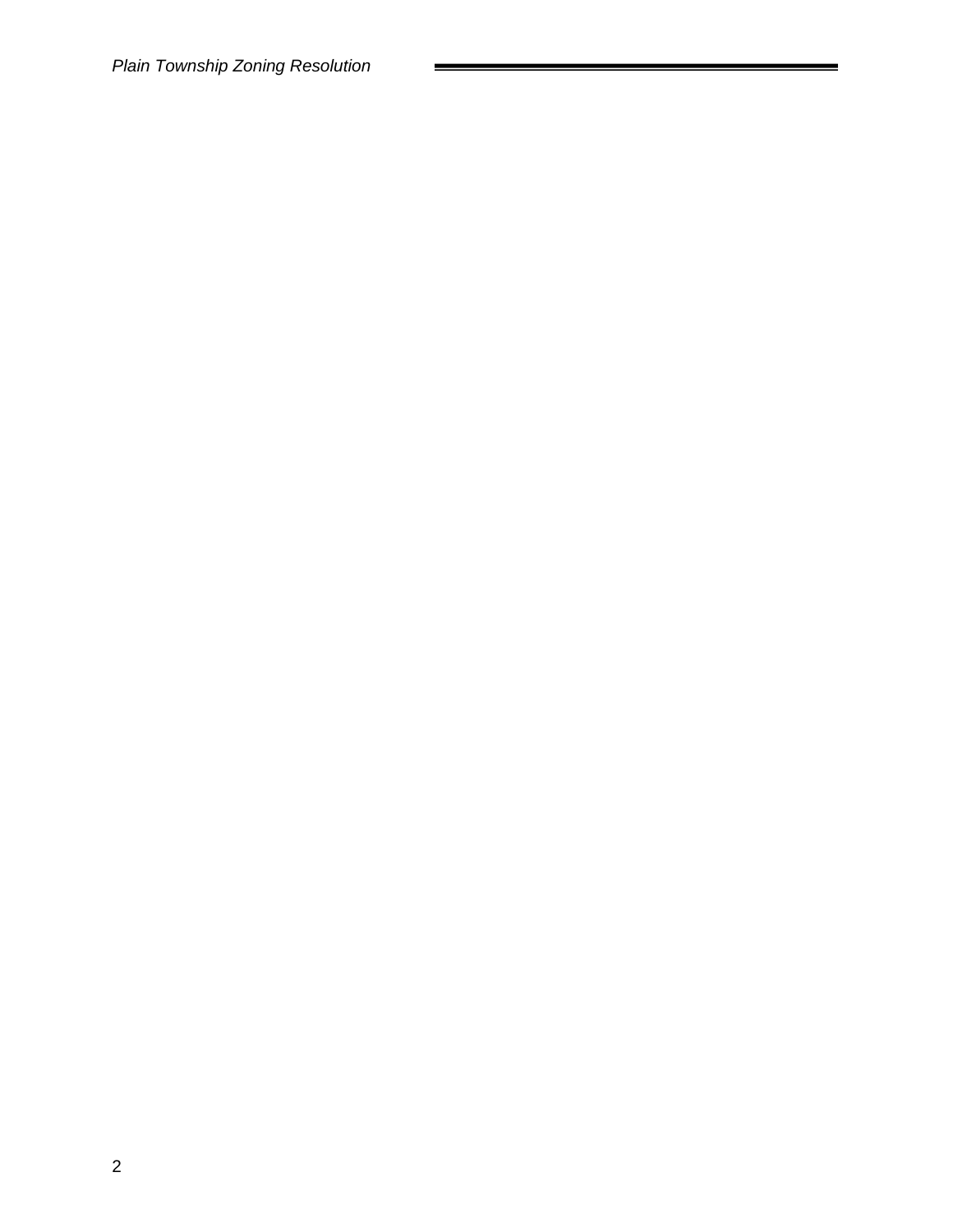#### **PREAMBLE**

A Resolution of Plain Township, Franklin County, Ohio, enacted in accordance with the provisions of Chapter 519, Ohio Revised Code, dividing the unincorporated portion of Plain Township into districts and encouraging, regulating, and restricting therein the location, construction, reconstruction, alteration and use of structures and land; promoting the orderly development of residential, business, industrial, recreational, and public areas;

Providing for adequate light, air, and convenience of access to property by regulating the use of land and buildings and the bulk of structures in relationship to surrounding properties;

Limiting congestion in the public rights-of-way;

Providing the compatibility of different land uses and the most appropriate use of land;

Providing for the administration of this resolution, defining the powers and duties of the administrative officers as provided hereafter,

And prescribing penalties for the violation of the provisions in this resolution or any amendment thereto, all for the purpose of protecting the public health, safety, and morals; and for the repeal thereof.

Therefore be it resolved by the Board of Township Trustees of Plain Township, Franklin County, State Of Ohio: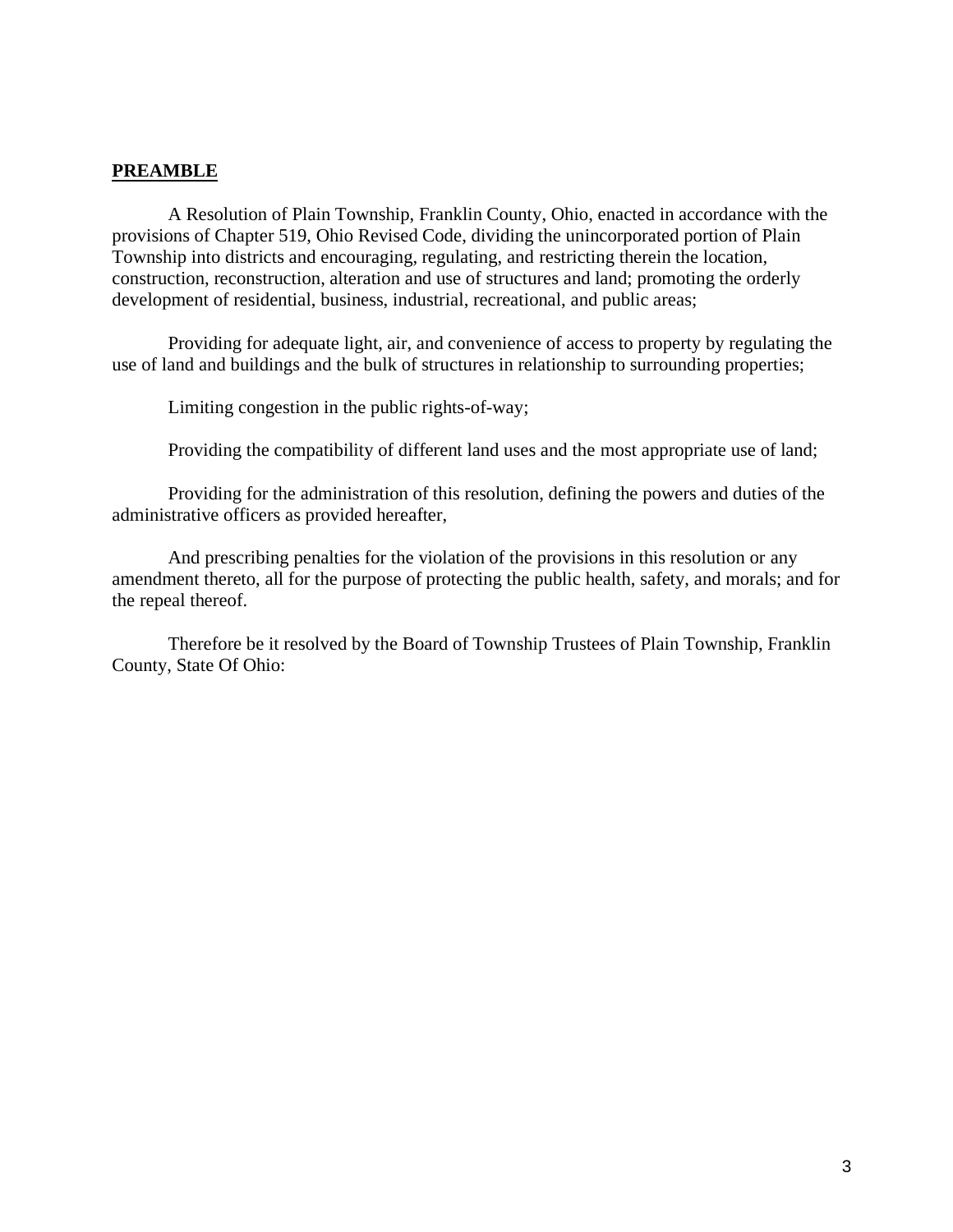#### **PREFACE**

This preface is provided to give a measure of guidance in the understanding, application and administration of the Zoning Resolution by setting forth the purpose and nature of zoning, and the organization of the Zoning Resolution.

#### **PURPOSE OF ZONING**

The purpose of this Zoning Resolution as is prescribed by Section 519.02 of the Ohio Revised Code shall be to regulate buildings and land use to promote the public health, safety, and morals throughout the Township.

To promote such public purpose, these regulations are designed to encourage an appropriate use of lands; to stabilize and preserve the value of property; to prevent congestion and hazard in the streets; to secure safety from fire, flood, water contamination, air pollution and other dangers; to provide adequate light, air and open space; to prevent the overcrowding of land and to avoid undue concentrations of population.

To further promote such public purpose these regulations are further intended to be used to facilitate an appropriate and desirable comprehensive pattern of water supply, sewer facilities, schools, parks, and other essential public facilities and services.

#### **NATURE OF ZONING**

This Zoning Resolution as an exercise of the police power derived from Chapter 519 of the Ohio Revised Code must bear some reasonable and substantial relationship to the public health, safety, or morals throughout the Township.

The characteristic feature of this Zoning Resolution that distinguishes it from most other police power regulations is that its regulations may differ from zoning district to zoning district, rather than being uniform throughout the Township. Despite this ability to differ in various zoning districts, the regulations must be uniform for each class and kind of building within a zoning district.

The purposes of this Zoning Resolution are accomplished by the division of the Township into zoning districts in which there are only certain specified uses of land allowed and the regulations pertaining to the development and use of the land and buildings are uniform for each class or kind of building or use in such zoning district.

To the extent possible, the zoning districts as they are delineated on the Zoning District Map, shall be comprehensive by their inclusion of all land similar in nature or circumstance as is determined by the type and extent of existing land use and the desirability of conserving such use. The zoning districts and the fixing of their boundaries shall further be determined in accordance with the need of encouraging such use as is made appropriate by a change in the character of land use, or the growth and development of the Township, and, to this extent**,** the zoning districts should be based on land use plans as such plans may exist at the time of determination.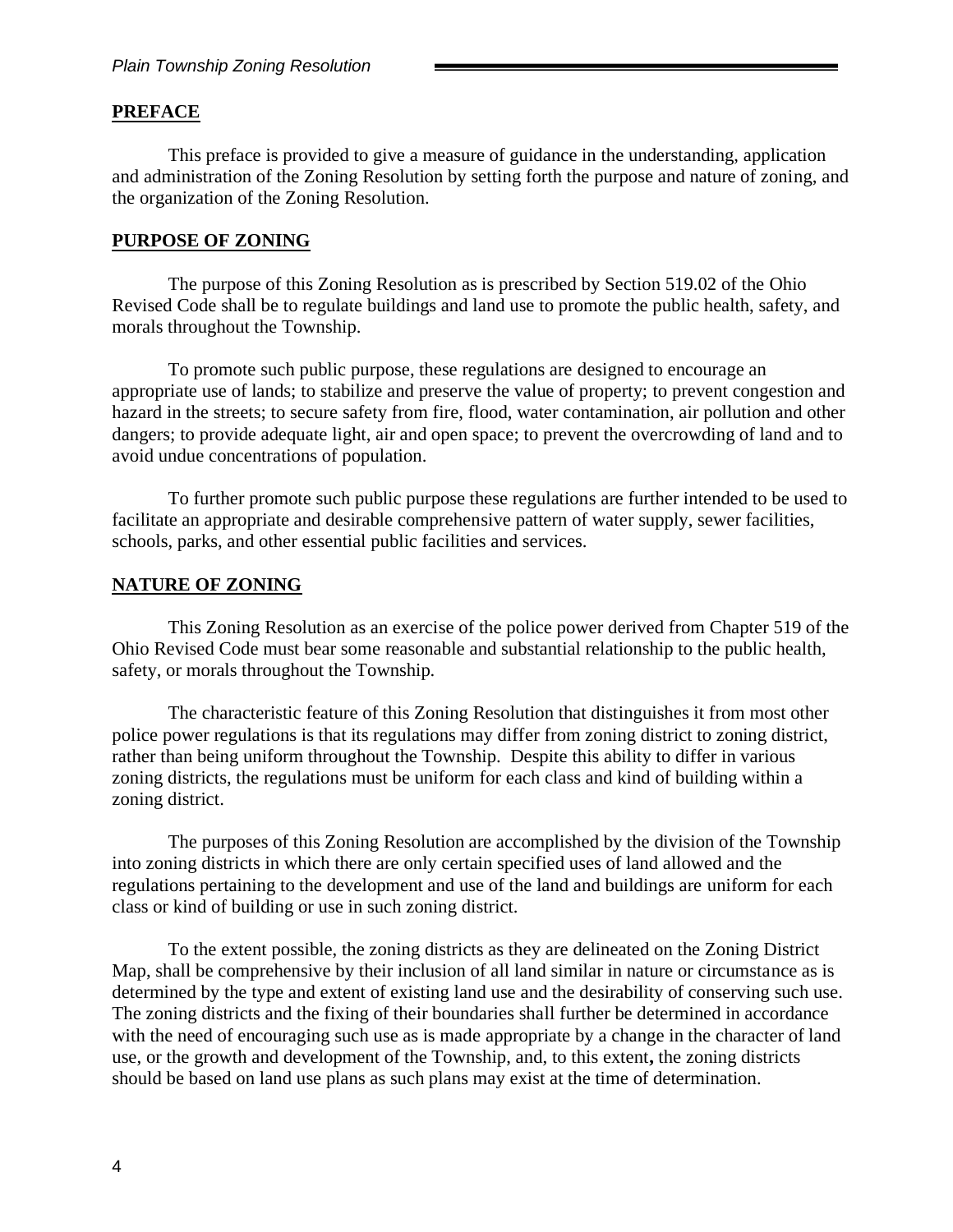### **ORGANIZATION OF THE ZONING DISTRICT REGULATIONS**

The Zoning District Regulations are set forth in four (4) groups based on the nature of the zoning districts and the purpose of the regulations. These groups are organized under separate articles of the Zoning Resolution.

Article II, Standard District Regulations, is composed of the regulations of the Agricultural District**;** five Residential Zoning Districts based on density and/or dwelling structure type; three Commercial Zoning Districts based on the types and nature of commercial uses ranging from office activities through sales and services of unique character; and two Industrial Zoning Districts based on use activity and methods of site development ranging from typically small, totally enclosed development and operation to extensive or open industrial use of land. The intended use of the Standard Districts is twofold. The primary use is to delineate areas of existing land use and developmental character most nearly represented by the regulations of one of these Zoning Districts so as to afford such areas the regulations necessary to maintain their essential qualities and to assure that additional development will be in keeping with that which has been established. Secondly, the Standard Districts are intended to be used to make limited adjustments in the Zoning District boundaries (rezoning) as are necessary and the ownership of the land is such that development cannot be achieved except on the basis of individual lots.

Article III, Planned Development Procedures and Regulations, is composed of the requirements and regulations for establishment of Zoning Districts for planned, comprehensive arrangement and development.

The intended use of the Planned Development Districts is to allow predetermined development in appropriate locations to provide for the highest possible degree of freedom of design within the site while maintaining a desirable relationship to adjacent lands and the community.

Article IV, General Development Standards, is composed of those provisions and regulations that pertain generally and uniformly to the arrangement and development of land and structures within the various zoning districts.

Among the requirements of the General Standards are requirements for platting and establishment of lots before development and use; the establishment of building lines along public rights-of-way; definition and permitted manner of home occupation and accessory uses; land suitability standards; requirements for screening or landscaping under certain conditions; off-street parking and loading requirements; sign and billboard regulations; the prevention of nuisances; provisions for temporary uses and standards for community-based care facilities.

These regulations have been placed together because of their uniform application in regard to development and use of land and are, by reference, a part of each of the zoning district regulations, excepting the recommended driveway standards, which are advisory.

Article V, Special Districts, provides for the use or development of land under certain unique circumstances or developmental requirements. Included in the Special Districts are the procedures and regulations pertaining to development and use of land in areas subject to periodic flooding; the extraction of sand and gravel or other mineral resources, and the rehabilitation of the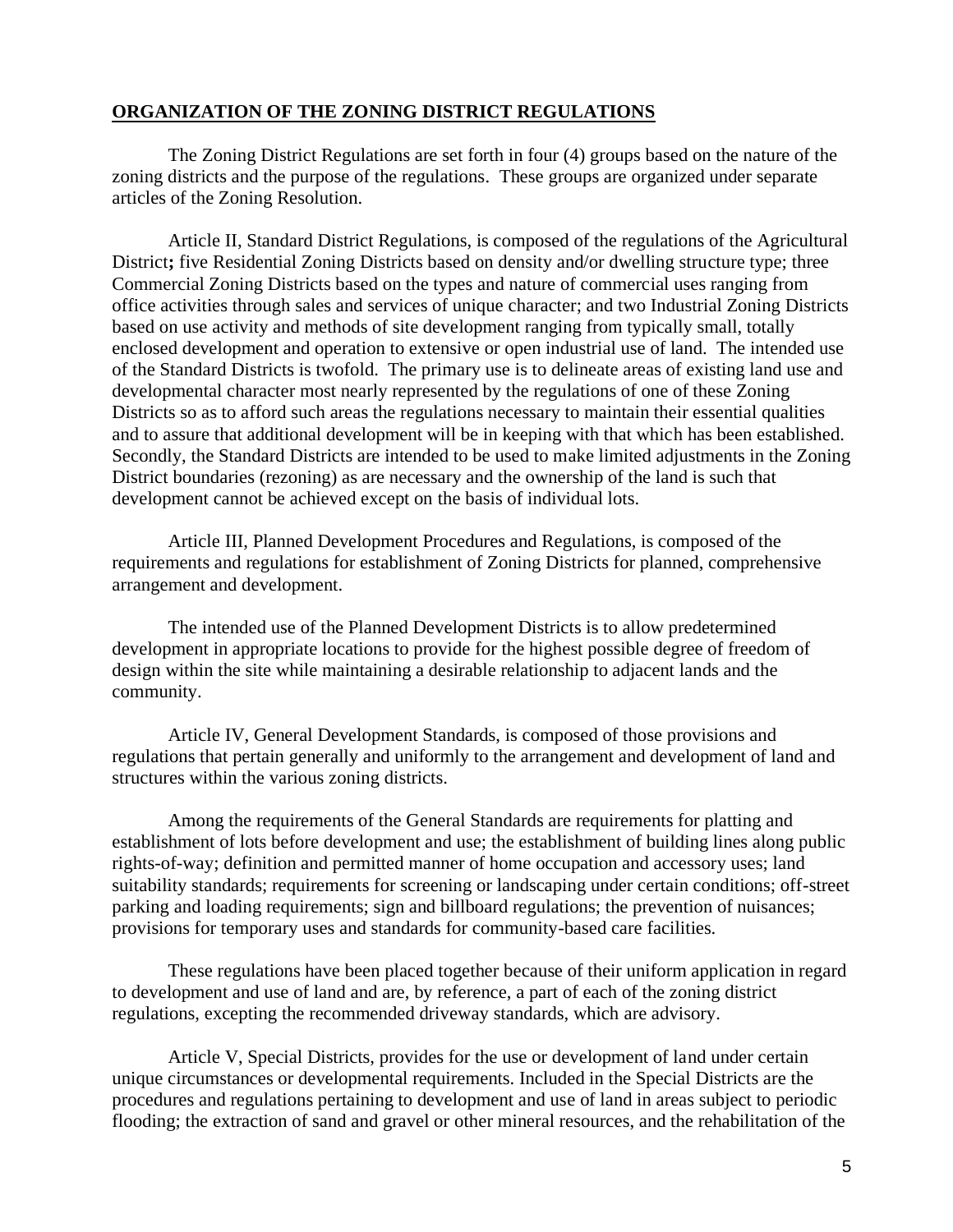land after extracting; the drilling and production of oil and gas to allow for the exploration and removal of natural petroleum resources; and procedures and regulations to allow for the establishment of uses of such an exceptional nature as to warrant individual consideration. Among these exceptional uses are airports, amusement centers, stadiums, riding stables, resort establishments and certain institutions.

The intent of these Special Districts is to delineate areas where, due to circumstances of the land or requirements of the development, such activity can be carried on without subjecting the established land uses and zoning districts to undue interference or disturbance.

### **THE NATURE OF THE ZONING DISTRICTS**

Each of the Zoning Districts includes all land so zoned or classified in Plain Township, and differs from all others by reason of the uses that are permitted or by reason of the standards of development that are applicable in the Zoning Districts.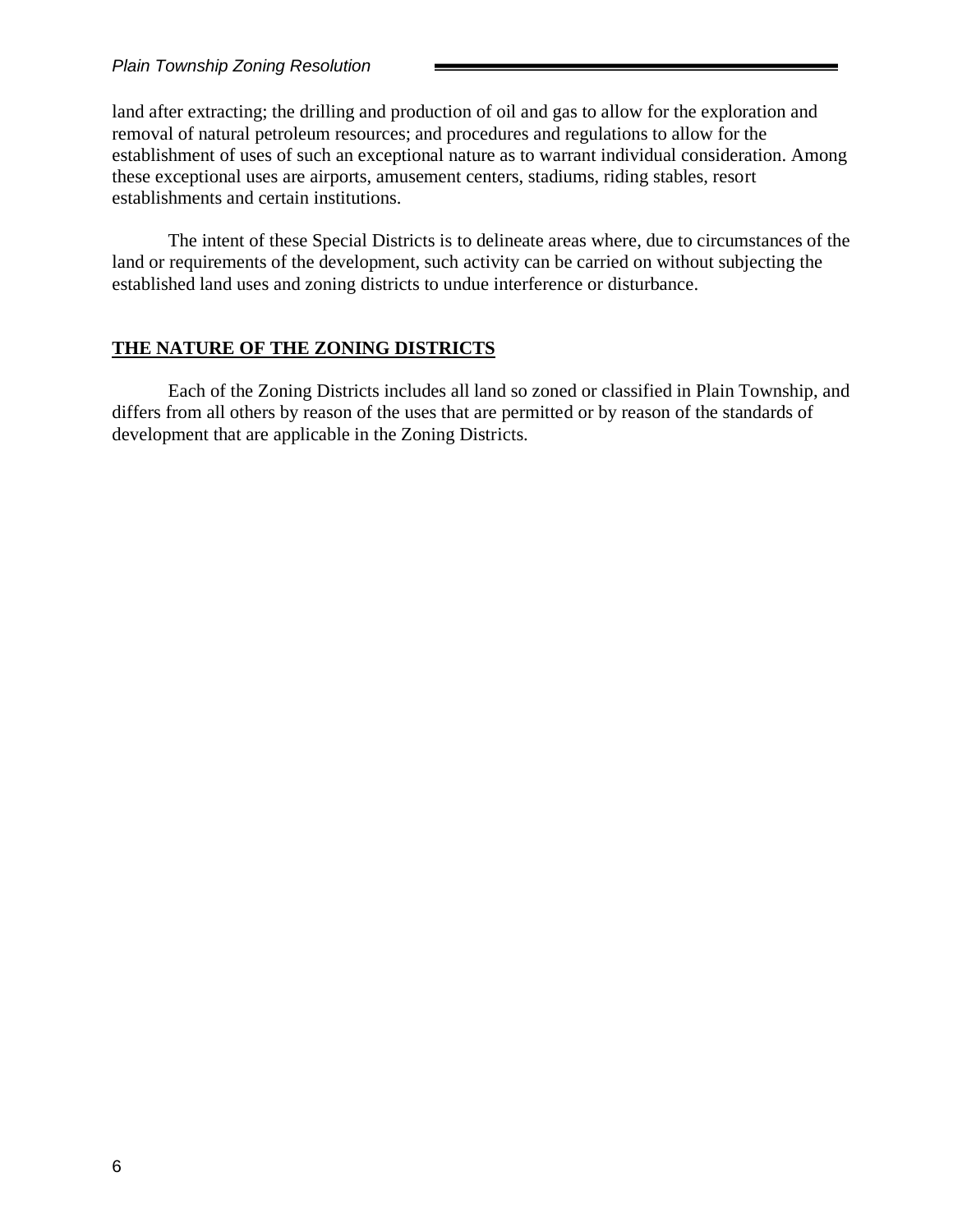# **TABLE OF CONTENTS**

| PREAMBLE                |                                                  | $\overline{3}$ |
|-------------------------|--------------------------------------------------|----------------|
| <b>PREFACE</b>          |                                                  | 4              |
| PURPOSE OF ZONING       |                                                  | 4              |
| <b>NATURE OF ZONING</b> |                                                  | 4              |
|                         | ORGANIZATION OF THE ZONING DISTRICT REGULATIONS  |                |
|                         | THE NATURE OF THE ZONING DISTRICTS               | 6              |
|                         | <b>ARTICLE I: GENERAL PROVISIONS</b>             |                |
| SECTION 100             | AUTHORITY AND PURPOSE FOR ZONING RESOLUTION      | 13             |
| <b>SECTION 110</b>      | <b>INTERPRETATION</b>                            | 13             |
| <b>SECTION 120</b>      | SEPARABILITY CLAUSE                              | 13             |
| <b>SECTION 130</b>      | REPEAL OF CONFLICTING RESOLUTION, EFFECTIVE DATE | 13             |
| <b>SECTION 140</b>      | <b>APPLICATION</b>                               | 14             |
| <b>SECTION 150</b>      | <b>AREA PLANS</b>                                | 15             |
|                         | <b>ARTICLE II: STANDARD DISTRICT REGULATIONS</b> |                |
|                         | SECTION 200 COMPLIANCE WITH REGULATIONS          | 17             |
|                         | SECTION 202 RULES OF APPLICATION                 | 18             |
| <b>SECTION 204</b>      | AGRICULTURAL (A) DISTRICT                        | 19             |
| <b>SECTION 206</b>      | RURAL (R) DISTRICT                               | 21             |
| <b>SECTION 208</b>      | SUBURBAN ESTATE RESIDENTIAL (SER) DISTRICT       | 23             |
| <b>SECTION 210</b>      | LOW DENSITY RESIDENTIAL (R-2) DISTRICT           | 25             |
| <b>SECTION 212</b>      | SUBURBAN RESIDENTIAL DISTRICT (R-4)              | 27             |
| <b>SECTION 214</b>      | MULTIFAMILY RESIDENTIAL (R-12) DISTRICT          | 29             |
| <b>SECTION 220</b>      | SUBURBAN OFFICE (SO) DISTRICT                    | 31             |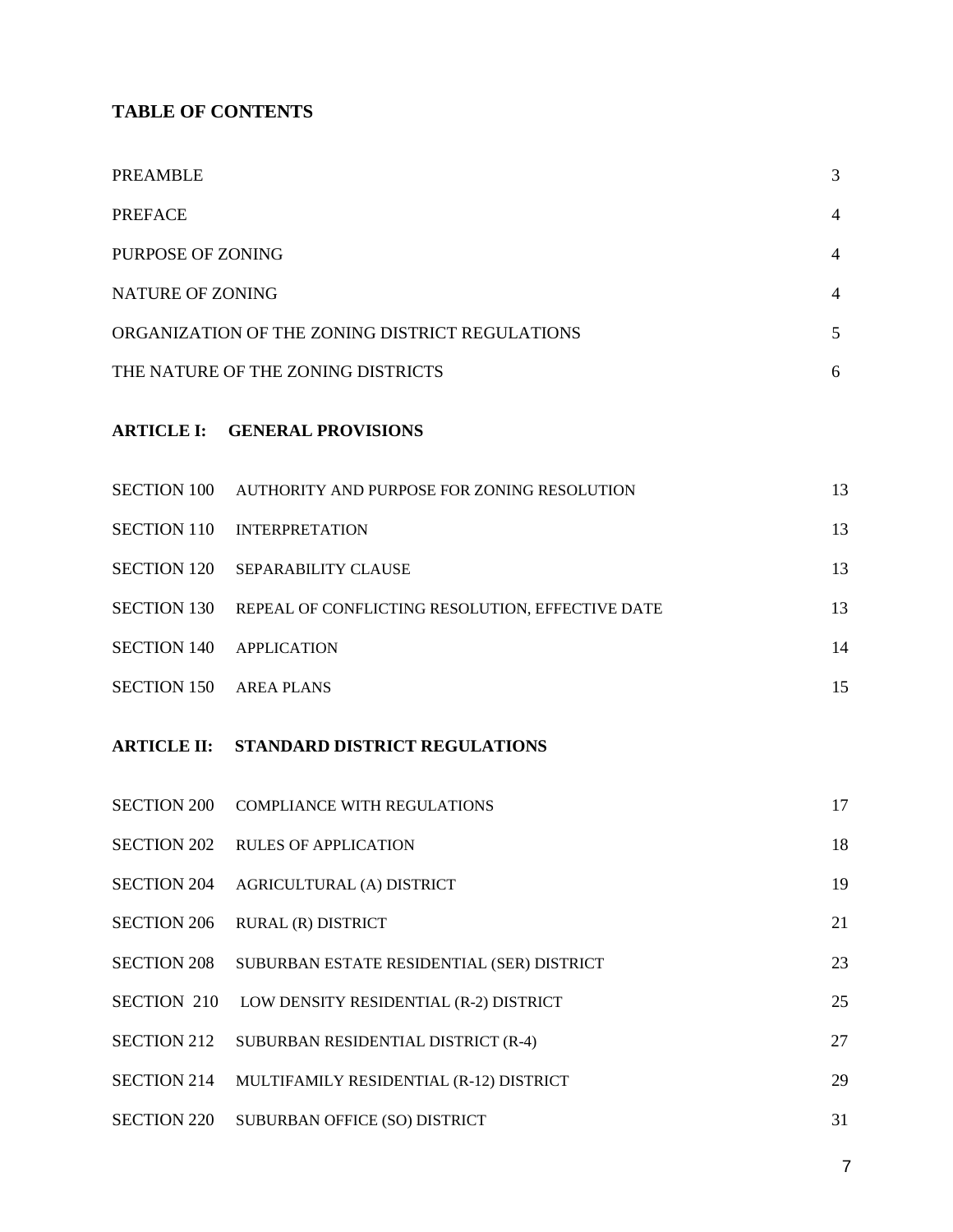| SECTION 240 LOCAL BUSINESS (LB) DISTRICT       | 34 |
|------------------------------------------------|----|
| SECTION 250 GENERAL BUSINESS (GB) DISTRICT     | 37 |
| SECTION 255 LIGHT MANUFACTURING (M-1) DISTRICT | 40 |
| SECTION 260 HEAVY MANUFACTURING (M-2) DISTRICT | 42 |

**Contract Contract** 

### **ARTICLE III: PLANNED DISTRICTS**

| <b>SECTION 300</b> | PROCEDURES AND REGULATIONS FOR PLANNED DEVELOPMENT DISTRICTS<br><b>ADOPTED</b> | 45 |
|--------------------|--------------------------------------------------------------------------------|----|
| <b>SECTION 301</b> | PLANNED RESIDENTIAL CONSERVATION DEVELOPMENT (PRCD) DISTRICT                   | 46 |
|                    | SECTION 302 PLANNED UNIT DEVELOPMENT (PUD)                                     | 63 |
| <b>SECTION 303</b> | SELECT COMMERCIAL PLANNED (SCPD) DISTRICT                                      | 67 |
| <b>SECTION 304</b> | PLANNED COMMERCIAL (PC) DISTRICT                                               | 74 |
|                    | SECTION 306 PLANNED INDUSTRIAL PARK (PIP) DISTRICT                             | 81 |
|                    |                                                                                |    |

### **ARTICLE IV: GENERAL DEVELOPMENT STANDARDS**

| <b>SECTION 401</b> | GENERAL REGULATION OF THE ARRANGEMENT AND DEVELOPMENT OF LAND<br><b>AND STRUCTURES</b> | 85  |
|--------------------|----------------------------------------------------------------------------------------|-----|
|                    | SECTION 402 LOT AREA AND YARD SPACE REQUIREMENTS                                       | 85  |
| <b>SECTION 403</b> | LOT AREA AND YARD SPACE PRESERVED                                                      | 86  |
| <b>SECTION 404</b> | BUILDING LINES ALONG PUBLIC RIGHTS-OF-WAY                                              | 87  |
| <b>SECTION 405</b> | <b>HOME OCCUPATION</b>                                                                 | 88  |
| <b>SECTION 406</b> | ACCESSORY USES, STRUCTURES AND BUILDINGS                                               | 91  |
| <b>SECTION 407</b> | LAND SUITABILITY AND ENVIRONMENTAL PERFORMANCE STANDARDS                               | 95  |
| <b>SECTION 408</b> | USE OF INDIVIDUAL SEWAGE TREATMENT AND WATER SUPPLY                                    | 97  |
| <b>SECTION 409</b> | <b>LIMITED WATER SUPPLY AREAS</b>                                                      | 98  |
| <b>SECTION 410</b> | SCREENING AND BUFFERING REQUIREMENTS                                                   | 99  |
| <b>SECTION 412</b> | OFF-STREET PARKING AND LOADING                                                         | 102 |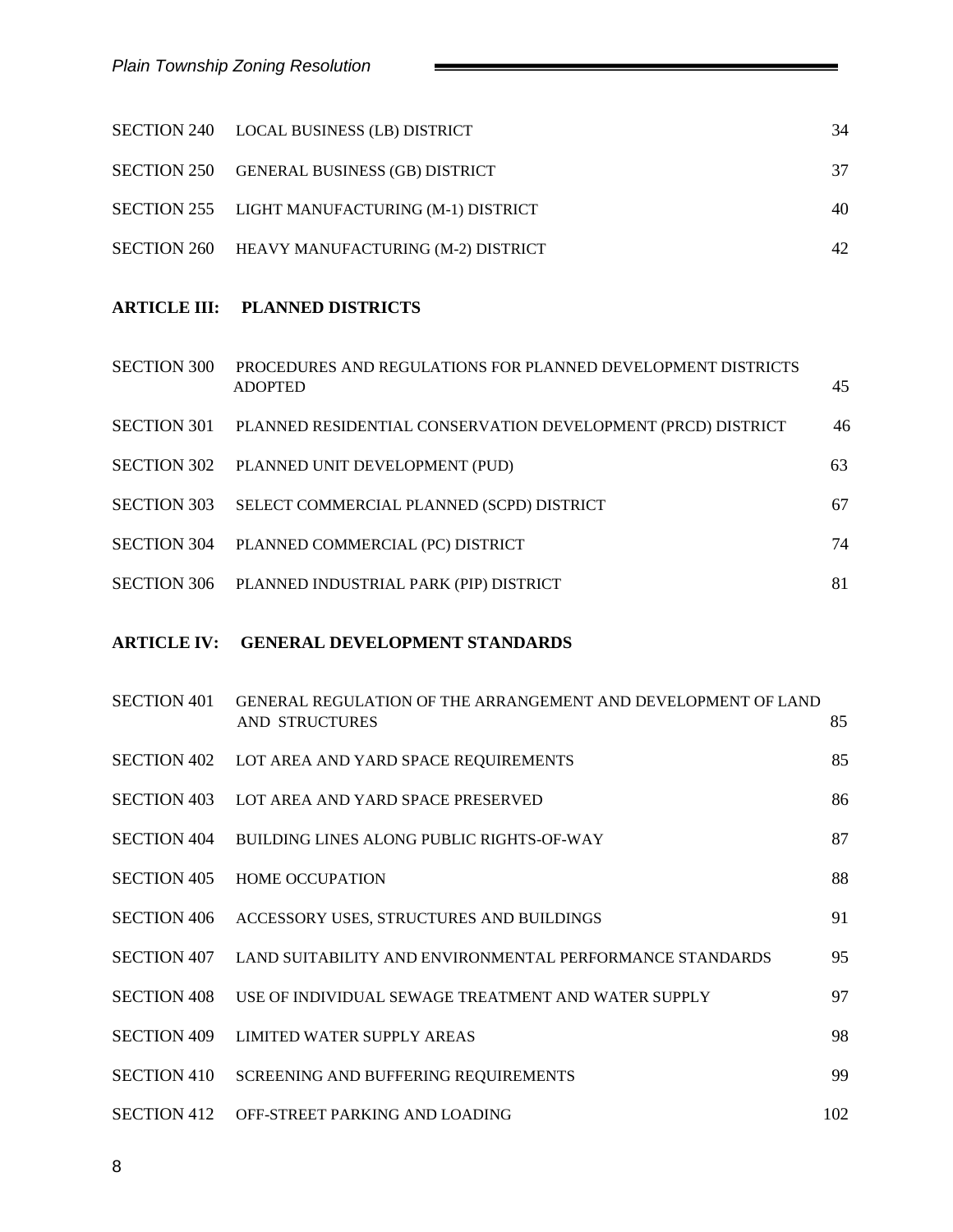| <b>SECTION 413</b> | POND REGULATIONS                                                                                      | 108 |
|--------------------|-------------------------------------------------------------------------------------------------------|-----|
| <b>SECTION 425</b> | SIGN AND BILLBOARD REGULATIONS                                                                        | 111 |
| <b>SECTION 427</b> | <b>SWIMMING POOLS</b>                                                                                 | 116 |
| <b>SECTION 430</b> | <b>TEMPORARY USES</b>                                                                                 | 117 |
| <b>SECTION 435</b> | PUBLIC NUISANCE REGULATIONS                                                                           | 120 |
| <b>SECTION 450</b> | <b>COMMUNITY-BASED CARE FACILITIES</b>                                                                | 122 |
| <b>ARTICLE V:</b>  | <b>SPECIAL DISTRICTS</b>                                                                              |     |
| <b>SECTION 500</b> | SPECIAL DISTRICTS AND REGULATIONS ADOPTED                                                             | 125 |
| <b>SECTION 510</b> | <b>FLOODPLAIN REGULATIONS</b>                                                                         | 126 |
| <b>SECTION 520</b> | EXCEPTIONAL USE (EU) DISTRICT REGULATIONS                                                             | 132 |
| <b>ARTICLE VI:</b> | TELECOMMUNICATION TOWERS REGULATIONS                                                                  |     |
| <b>SECTION 600</b> | TELECOMMUNICATION TOWERS REGULATIONS ADOPTED                                                          | 137 |
|                    | ARTICLE VII: AMENDMENTS, ZONING APPEALS, VARIANCES AND CONDITIONAL USE<br>PROCEDURES AND REQUIREMENTS |     |
|                    | SECTION 700 AMENDMENTS TO THE ZONING RESOLUTION OR MAP                                                | 143 |
| <b>SECTION 710</b> | AMENDMENT APPLICATION AND PROCEDURE                                                                   | 144 |
| <b>SECTION 720</b> | ZONING APPEAL REQUIREMENTS                                                                            | 147 |
| <b>SECTION 730</b> | VARIANCE REQUIREMENTS                                                                                 | 149 |
| <b>SECTION 740</b> | CONDITIONAL USE REQUIREMENTS                                                                          | 151 |
|                    | <b>ARTICLE VIII: ADMINISTRATION</b>                                                                   |     |
| <b>SECTION 800</b> | <b>ENFORCEMENT OF REGULATIONS</b>                                                                     | 155 |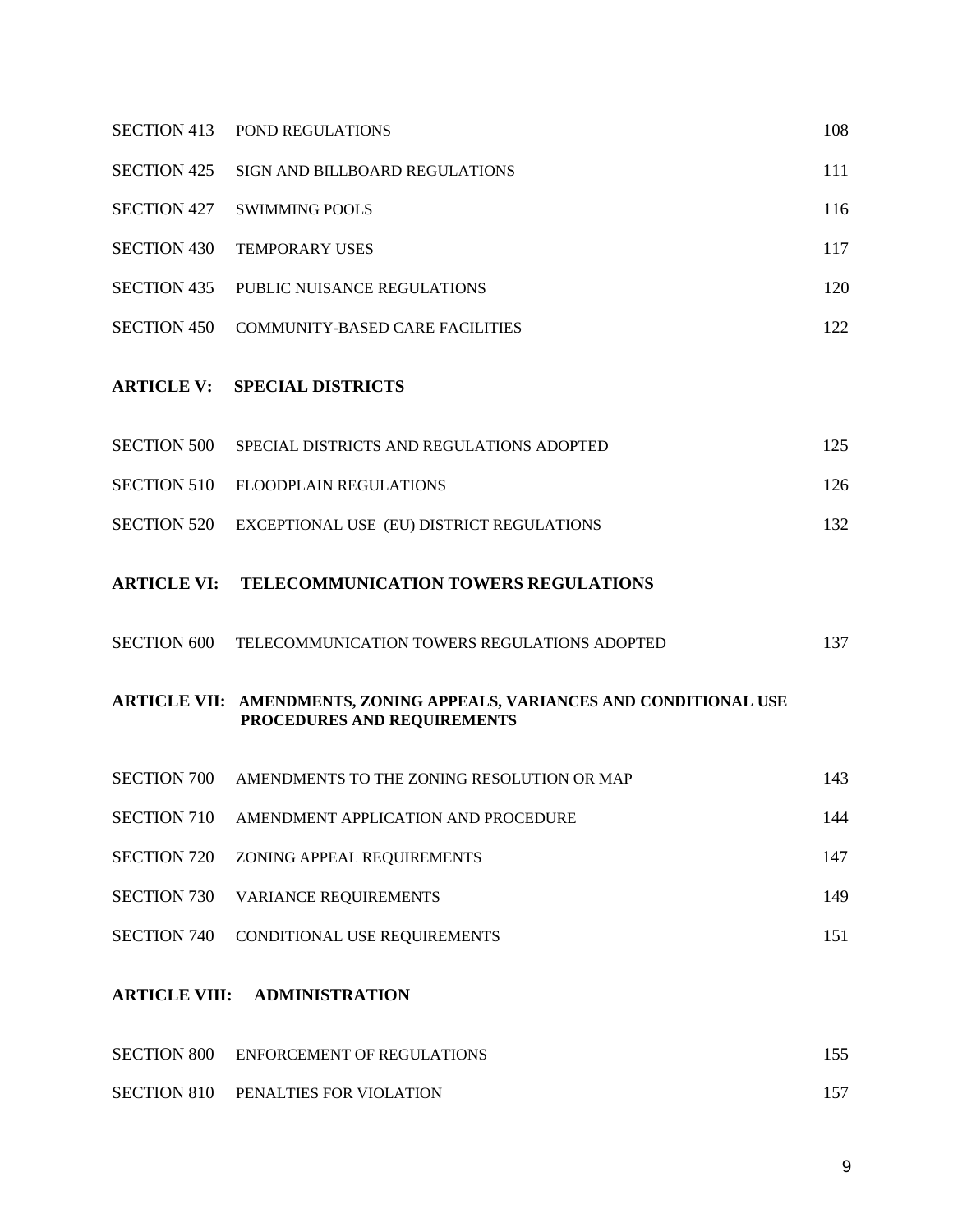|                     | <b>Plain Township Zoning Resolution</b>                                             |     |
|---------------------|-------------------------------------------------------------------------------------|-----|
| <b>SECTION 820</b>  | <b>BOARD OF ZONING APPEALS</b>                                                      | 158 |
| <b>SECTION 830</b>  | <b>ZONING COMMISSION</b>                                                            | 159 |
| <b>ARTICLE IX:</b>  | <b>NONCONFORMITIES</b>                                                              |     |
| <b>SECTION 900</b>  | <b>INTENT</b>                                                                       | 161 |
| <b>SECTION 910</b>  | INCOMPATIBILITY OF NONCONFORMITIES                                                  | 161 |
| <b>SECTION 920</b>  | AVOIDANCE OF UNDUE HARDSHIP                                                         | 161 |
| <b>SECTION 930</b>  | SINGLE NONCONFORMING LOTS OF RECORD                                                 | 162 |
| <b>SECTION 940</b>  | NONCONFORMING LOTS OF RECORD IN COMBINATION                                         | 162 |
| <b>SECTION 950</b>  | NONCONFORMING USES OF LAND                                                          | 163 |
| <b>SECTION 960</b>  | NONCONFORMING STRUCTURES                                                            | 163 |
| <b>SECTION 970</b>  | NONCONFORMING USES OF STRUCTURES OR OF STRUCTURES AND LAND IN<br><b>COMBINATION</b> | 164 |
| <b>SECTION 980</b>  | REPAIRS AND MAINTENANCE                                                             | 165 |
| <b>SECTION 990</b>  | NONCONFORMING USES                                                                  | 165 |
| <b>ARTICLE X:</b>   | <b>OFFICIAL ZONING MAP</b>                                                          |     |
| <b>SECTION 1000</b> | ZONING DISTRICT MAP ADOPTED                                                         | 167 |
| <b>SECTION 1010</b> | <b>IDENTIFICATION OF THE ZONING DISTRICT MAP</b>                                    | 167 |
| <b>SECTION 1020</b> | AVAILABILITY OF ZONING DISTRICT MAP                                                 | 167 |
| <b>SECTION 1030</b> | DESIGNATION OF ZONING DISTRICT                                                      | 168 |
| <b>SECTION 1040</b> | INTERPRETATION OF ZONING DISTRICT BOUNDARIES                                        | 169 |
| <b>ARTICLE XI:</b>  | <b>DEFINITIONS</b>                                                                  |     |
| <b>SECTION 1100</b> | <b>DEFINITION OF WORDS</b>                                                          | 171 |
| <b>SECTION 1110</b> | SPECIFICALLY DEFINED WORDS                                                          | 171 |
| <b>SECTION 1120</b> | <b>USE DEFINITIONS</b>                                                              | 177 |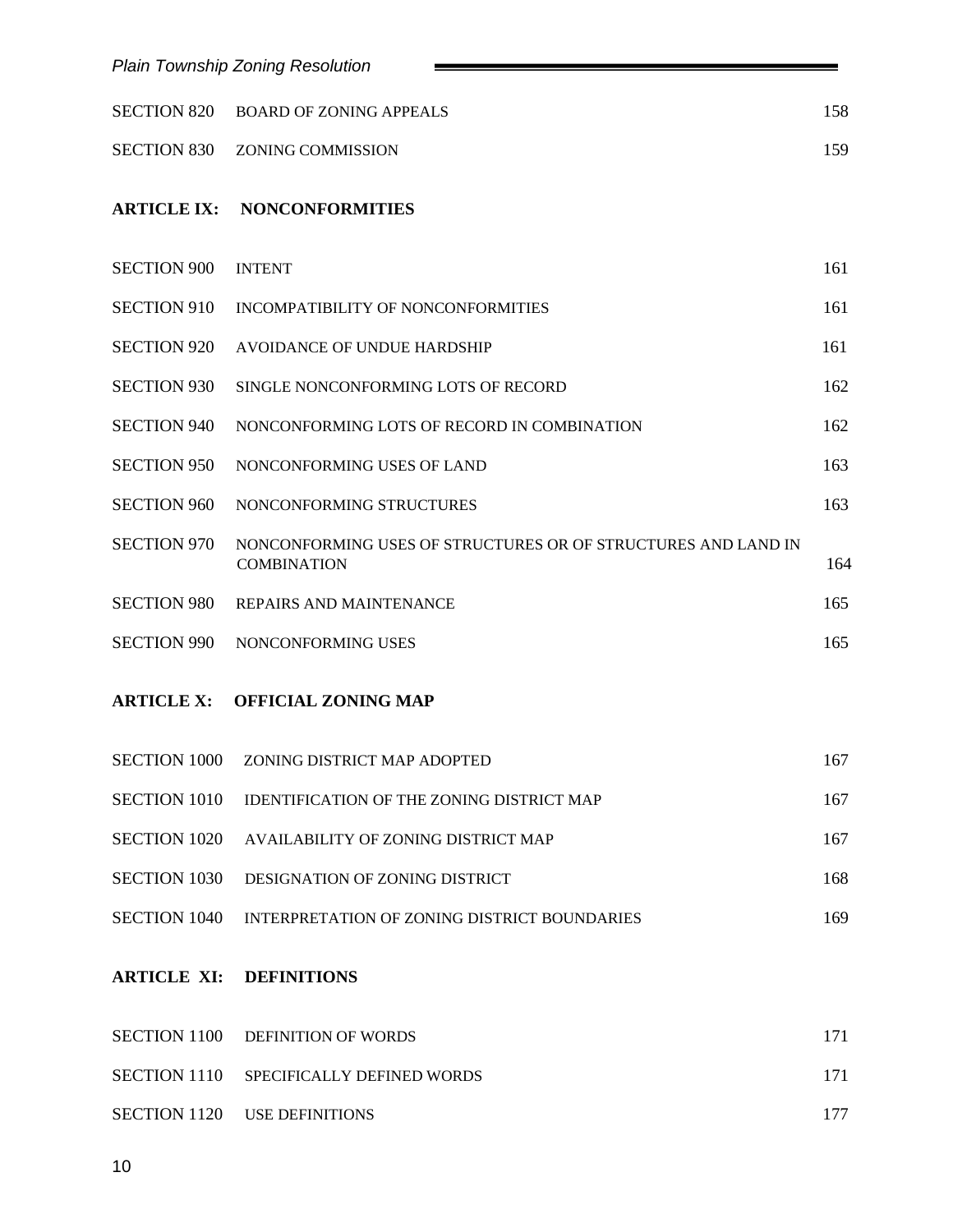### **APPENDIX: PERMITTED AND CONDITIONAL USES**

| <b>SECTION 204</b> | AGRICULTURAL (A) DISTRICT                                    | 181 |
|--------------------|--------------------------------------------------------------|-----|
| <b>SECTION 206</b> | RURAL (R) DISTRICT                                           | 181 |
| <b>SECTION 208</b> | SUBURBAN ESTATE RESIDENTIAL (SER) DISTRICT                   | 182 |
| <b>SECTION 210</b> | LOW DENSITY RESIDENTIAL (R-2) DISTRICT                       | 182 |
| <b>SECTION 212</b> | SUBURBAN RESIDENTIAL (R-4) DISTRICT                          | 183 |
| <b>SECTION 214</b> | MULTIFAMILY RESIDENTIAL (R-12)                               | 183 |
| <b>SECTION 220</b> | SUBURBAN OFFICE (SO) DISTRICT                                | 184 |
| <b>SECTION 240</b> | LOCAL BUSINESS (LB) DISTRICT                                 | 185 |
| <b>SECTION 250</b> | <b>GENERAL BUSINESS (GB) DISTRICT</b>                        | 186 |
| <b>SECTION 255</b> | LIGHT MANUFACTURING (M-1) DISTRICT                           | 187 |
| <b>SECTION 260</b> | HEAVY MANUFACTURING (M-2) DISTRICT                           | 188 |
| <b>SECTION 301</b> | PLANNED RESIDENTIAL CONSERVATION DEVELOPMENT (PRCD) DISTRICT | 189 |
| <b>SECTION 302</b> | PLANNED UNIT DEVELOPMENT (PUD) DISTRICT                      | 189 |
| <b>SECTION 303</b> | SELECT COMMERCIAL PLANNED DISTRICT (SCPD)                    | 190 |
| <b>SECTION 304</b> | PLANNED COMMERCIAL (PC) DISTRICT                             | 190 |
| <b>SECTION 306</b> | PLANNED INDUSTRIAL PARK (PIP) DISTRICT                       | 190 |
| <b>SECTION 520</b> | EXCEPTIONAL USE (EU) DISTRICT                                | 191 |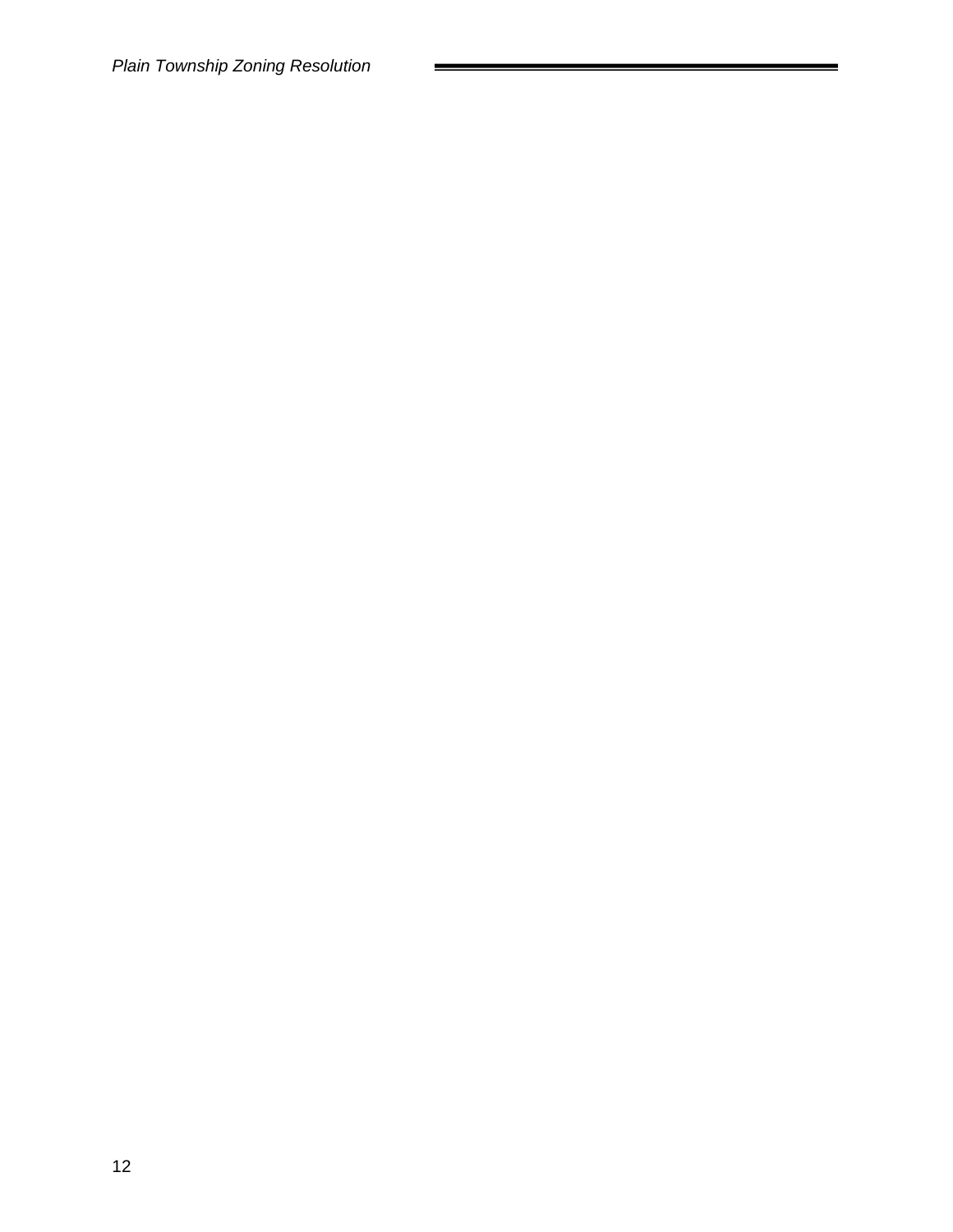# **ARTICLE I: GENERAL PROVISIONS**

### **SECTION 100 AUTHORITY AND PURPOSE FOR ZONING RESOLUTION**

**100.01 Authority.** This Zoning Resolution is adopted under authority granted to Ohio townships by the Legislature of the state of Ohio in Chapter 519, Ohio Revised Code. This Zoning Resolution and all provisions contained herein shall be known as the Plain Township Zoning Resolution and may be cited as such or as the Zoning Resolution.

**100.02 Purpose of Zoning.** The purpose of this Zoning Resolution is as prescribed by Chapter 519.02, Ohio Revised Code.

## **SECTION 110 INTERPRETATION**

In their interpretation and application, the provisions of this resolution Zoning Resolution shall be held to be minimum requirements, adopted for the promotion of the public health, safety, and morals of the township. Whenever the requirements of this Zoning Resolution conflict with the requirements of any other lawfully adopted rules, regulations, or resolutions, the most restrictive, or that imposing the higher standards, shall govern.

## **SECTION 120 SEPARABILITY CLAUSE**

Should any section or provision of this Zoning Resolution be declared by the courts to be unconstitutional or invalid, such decision shall not affect the validity of the Zoning Resolution as a whole, or any part thereof other than the part so declared to be unconstitutional or invalid.

### **SECTION 130 REPEAL OF CONFLICTING RESOLUTION, EFFECTIVE DATE**

The County Resolution or parts thereof now in effect in Franklin County, Ohio, not otherwise adopted as a part of this Zoning Resolution or inconsistent with the provisions of the Resolution as it may be amended are hereby repealed. However, all suits at law or in equity and/or all prosecutions resulting from violation of the County Zoning Resolution heretofore in effect, which are now pending in any of the courts of the State of Ohio or of the United States, shall not be abated or abandoned by reason of the adoption of this Zoning Resolution. This Zoning Resolution shall become effective from and after the date of its approval and adoption, as provided by law.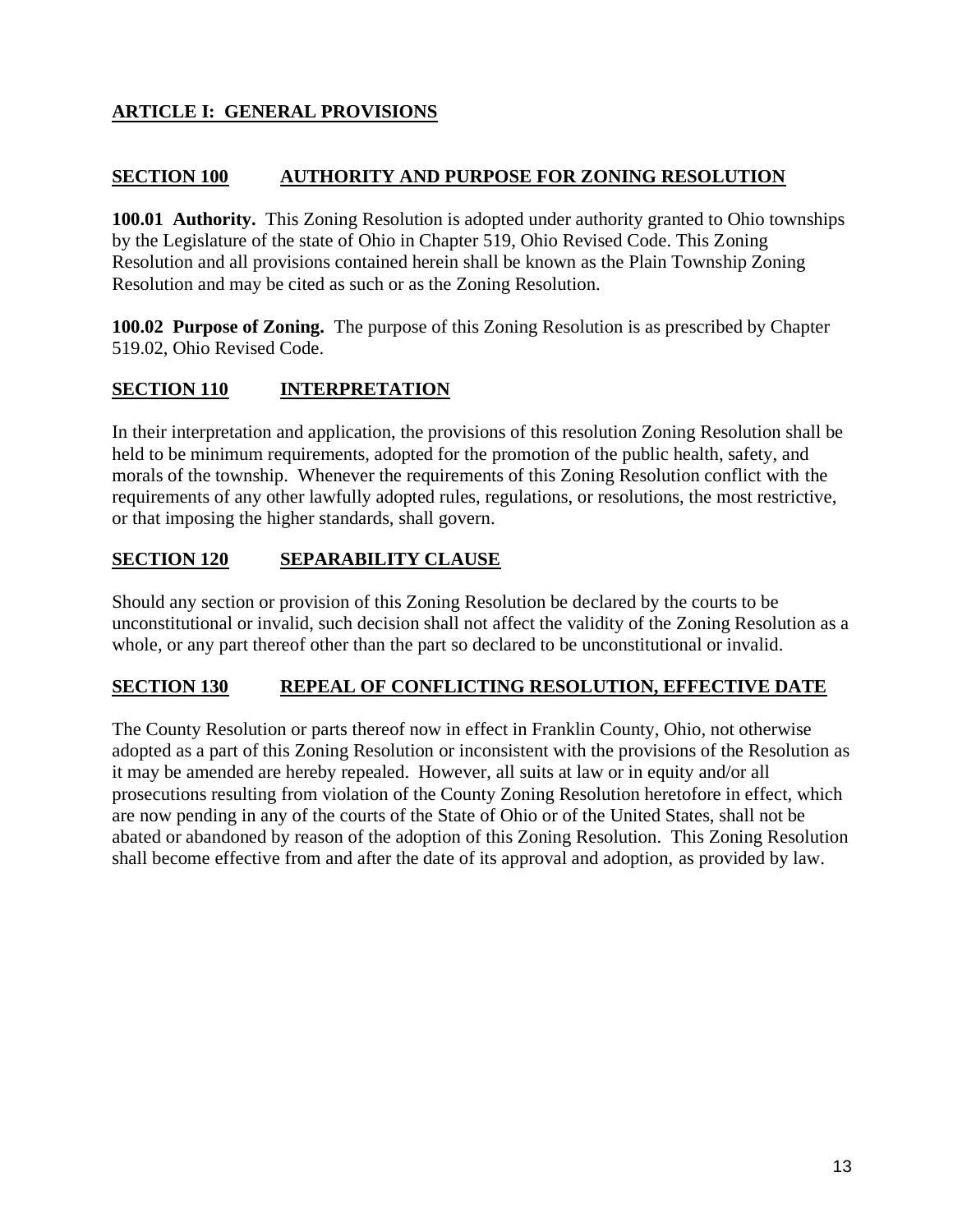## **SECTION 140 APPLICATION**

**140.01 Territorial Limits.** The provisions of this Zoning Resolution shall apply to all land in the unincorporated territory of Plain Township.

**140.02 Exempt from Regulation.** Unless otherwise exempted by applicable law, the regulations set forth in this Zoning Resolution shall affect all land, every structure, and every use of land or structure.

**140.02.1 Governmental Functions.** Any local, state or federal activity carried on for the purpose of administrative, protective, executive, legislative or judicial function shall not be prohibited.

**140.03 New Development.** New development including the subdivision of land, construction and the use of land or structures shall conform to the regulations for the Zoning District in which such development is located.

**140.03.1 New Subdivision.** The subdivision or resubdivision of land shall not create lots less than the minimum size required for the Zoning District in which such land is located nor shall lots be provided or intended for uses not allowed in the Zoning District.

**140.03.2 New Structures.** New structures and/or developments shall be permitted only on lots subdivided to meet the requirements of this Zoning Resolution and in accordance with the Franklin County Subdivision Regulations, and shall conform with the development standards of the Zoning Districts in which such construction is permitted, except as is otherwise provided for in Article IX.

**140.03.3 New Uses.** Any new use of land or a structure shall be a Permitted Use or a Conditional Use for the Zoning District in which such use is to be located.

**140.04 Existing Conforming Lots, Structures or Uses.** Lots, structures, or the use of lots and/or structures which conform with the regulations of the Zoning District in which they are located may be continued; and may be altered, extended or changed in accordance with the following:

**140.04.1 Conforming Lots.** A conforming lot may be changed, altered, enlarged or reduced in dimension, provided, however, that the remaining lot and/or resulting lots shall conform to the development standards for the Zoning District in which the lot is located.

**140.04.2 Conforming Structure.** A conforming structure may be altered, reconstructed, or extended only in such manner as will comply with the development standards of the Zoning District in which the structure is located.

**140.04.3 Conforming Use.** A conforming use may be expanded, modified or changed only in such a manner as will comply with the Permitted Use, or Conditional Use regulations and with the development standards of the Zoning District in which the conforming use is located.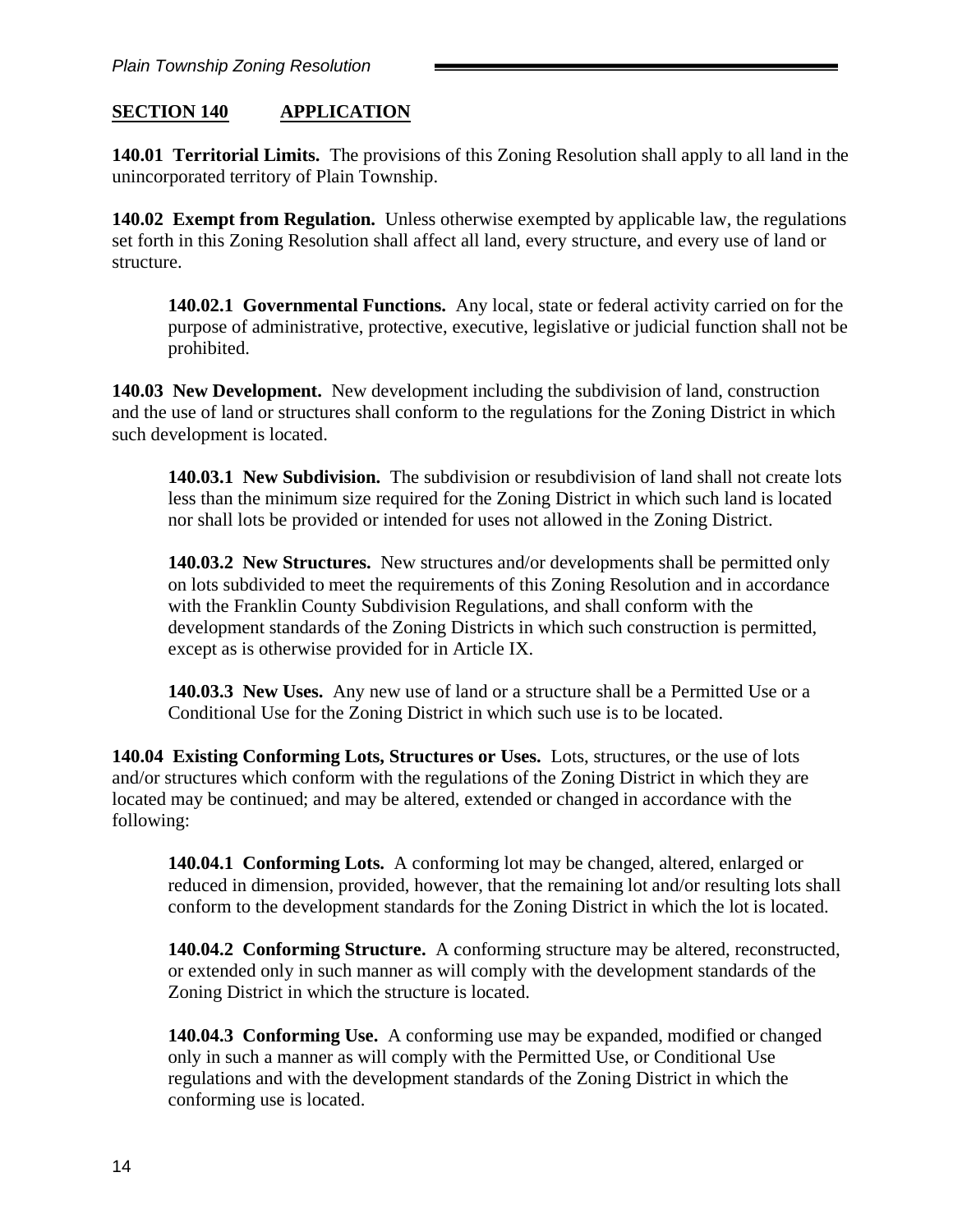### **SECTION 150 AREA PLANS**

**150.01 Area Plans.** The unincorporated areas of Plain Township have been the focus of several area plans including, without limitation, the Plain Township Land Use and Master Plan and the Rocky Fork – Blacklick Accord. In addition to all other criteria contained in this Zoning Resolution, in determining whether or not to approve an application to rezone property to another zoning district, the reviewing Township authorities shall consider all relevant factors and circumstances including, without limitation, the following:

- 1. Whether the proposed development is consistent in all aspects with the purpose, criteria, intent, and standards of this Zoning Resolution;
- 2. Whether the proposed development is in conformity with the applicable area plans for the area or such portion thereof as may apply, or whether the benefits, improved arrangement and design of the development justify any deviation therefrom;
- 3. Whether the proposed development promotes the public health, safety, and general welfare of the Township and the immediate vicinity;
- 4. Whether the proposed plan meets the design features contained in this Zoning Resolution and those recommended in applicable area plans for the site;
- 5. Whether the proposed development is in keeping with the existing land use character and physical development potential of the area;
- 6. Whether the proposed development will be compatible in use and appearance with surrounding land uses;
- 7. Whether the development will have a beneficial or an adverse affect upon Township and other governmental services;
- 8. Whether the area surrounding said development can be planned and zoned in coordination and substantial compatibility with the proposed development;
- 9. Whether the existing and proposed utility and governmental services are adequate for the population densities and nonresidential uses proposed;
- 10. Whether the development promotes greater efficiency in providing public and utility services and encouraging innovation in the planning and building of all types of development;
- 11. Whether the development can be made accessible through existing or future Township roadways without creating unreasonable traffic congestion in the immediate vicinity of the proposed development or elsewhere in the Township;
- 12. Whether the development is located and designed in such a way as to minimize any unreasonable adverse impact on existing residential areas of the Township; and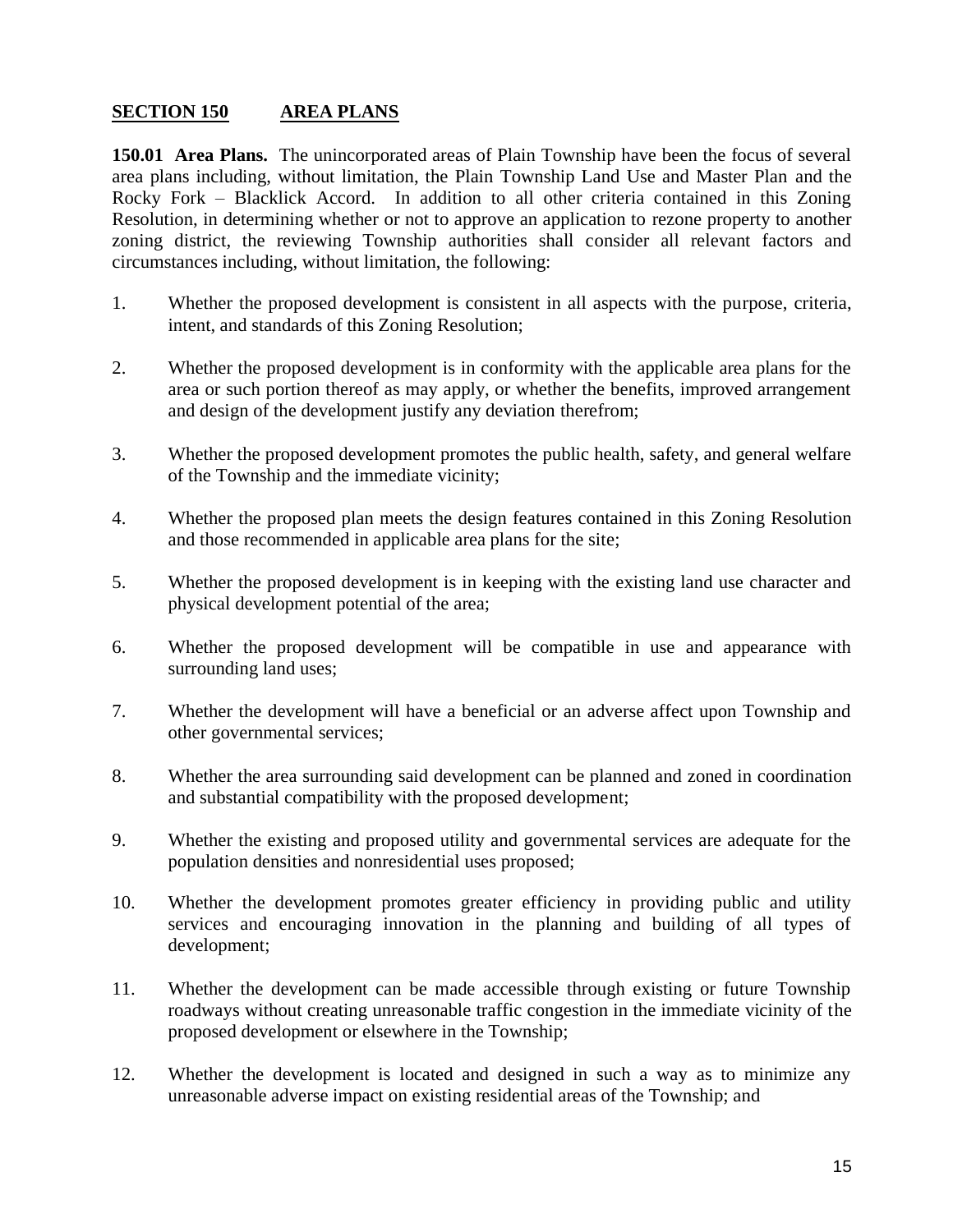13. Whether the benefits, improved arrangement and design of the property to be developed justify rezoning the property to another zoning district.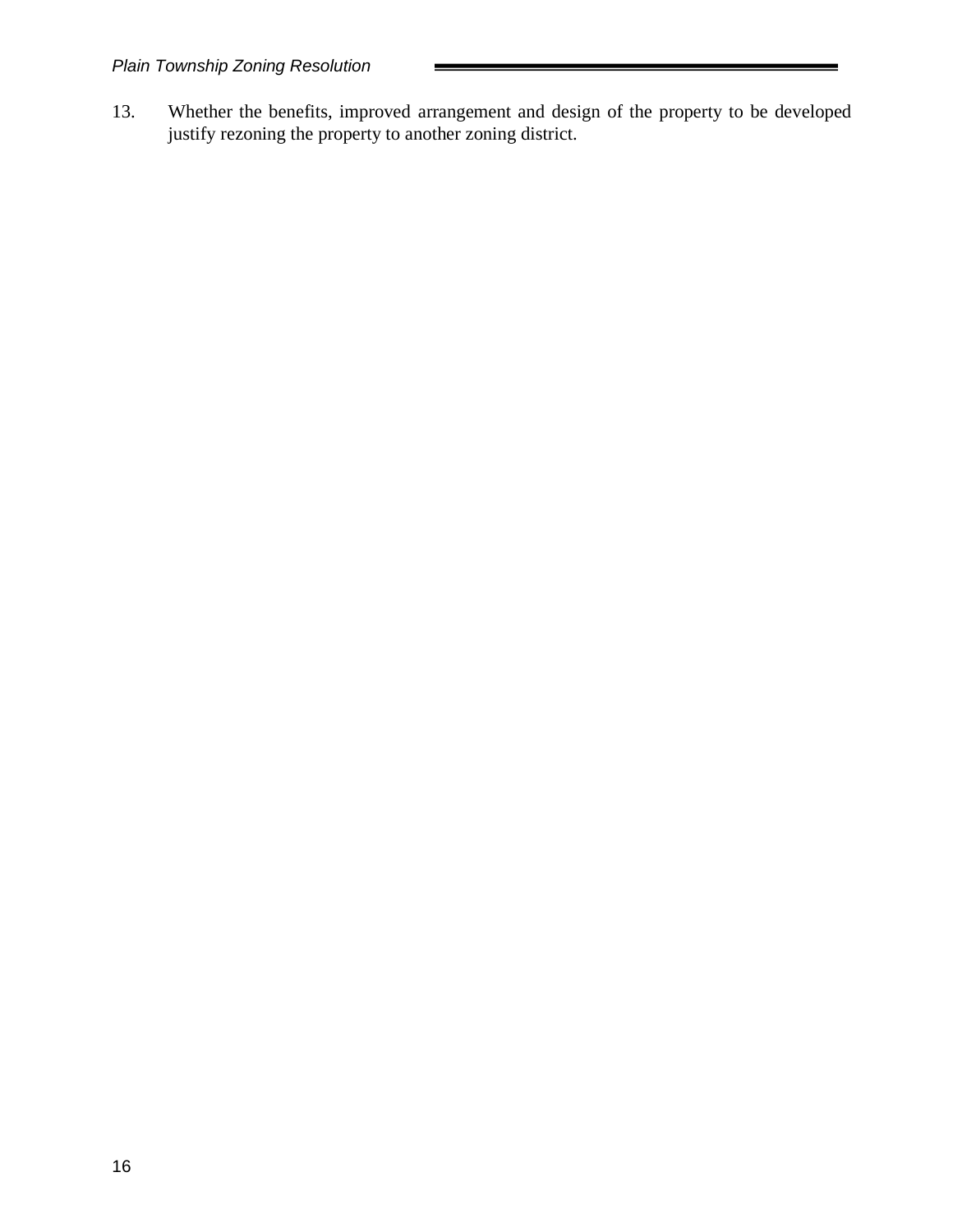## **ARTICLE II: STANDARD DISTRICT REGULATIONS**

### **SECTION 200 COMPLIANCE WITH REGULATIONS**

**200.01 Minimum Uniform Standards.** The regulations for each district set forth and hereby adopted by this Zoning Resolution shall be minimum regulations and shall apply uniformly to each class or kind of structure or land, except as hereinafter provided:

**200.01.1** No building, structure or land shall be used or occupied and no building or structure or part thereof shall be erected, constructed, reconstructed, moved or structurally altered except in conformity with all of the regulations herein specified for the district in which it is located;

**200.01.2** No building or other structure shall be erected or altered:

- **1.** To provide for greater height or bulk;
- **2.** To accommodate or house a greater number of families;
- **3.** To occupy a greater percentage of lot area;
- **4.** To have narrower or smaller rear yards, front yards, side yards, or other open spaces;

than herein required, or in any other manner be contrary to the provisions of this Zoning Resolution.

**200.01.3** No yard or lot existing at the time of passage of this Zoning Resolution shall be reduced in dimension or area below the minimum requirements set forth herein. Yards or lots created after the effective date of this Zoning Resolution shall meet at least the minimum requirements set forth herein.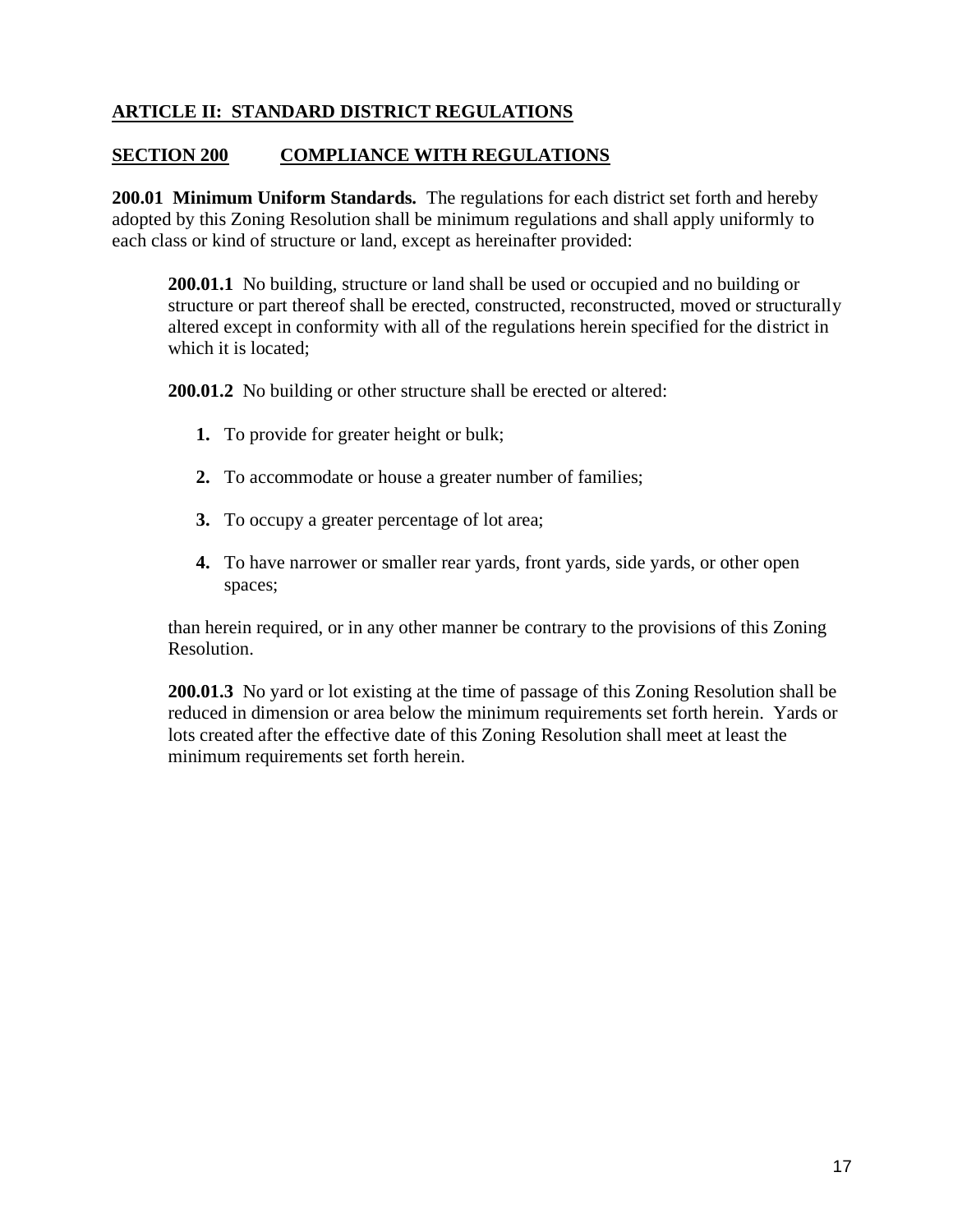## **SECTION 202 RULES OF APPLICATION**

**202.01 Identification of Uses.** Listed uses are to be defined by their customary name or identification, except where they are specifically defined or limited in this Zoning Resolution.

**202.02 Permitted Uses.** Only a use designated as a Permitted Use will be allowed as a matter of right in a Zoning District and any use not designated shall be prohibited except, when in character with the Zoning District, such additional use may be added to the Permitted Uses of the Zoning District by amendment of this Zoning Resolution.

**202.03 Conditional Uses.** A use designated as a Conditional Use shall be allowed in a Zoning District when such Conditional Use, its location, extent and method of development will not substantially alter the character of the vicinity or unduly interfere with the use of adjacent lots in the manner prescribed for the Zoning District. To this end the Board of Zoning Appeals shall, in addition to the Development Standards for the Zoning District, set forth such additional requirements as will, in its judgement, render the Conditional Use compatible with the existing and future use of adjacent lots and the vicinity.

**202.04 Development Standards.** The Development Standards set forth shall be the minimum allowed for development in a Zoning District. If the Development Standards are in conflict with the requirements of any other lawfully adopted rules, regulations or laws, the more restrictive or higher standard shall govern.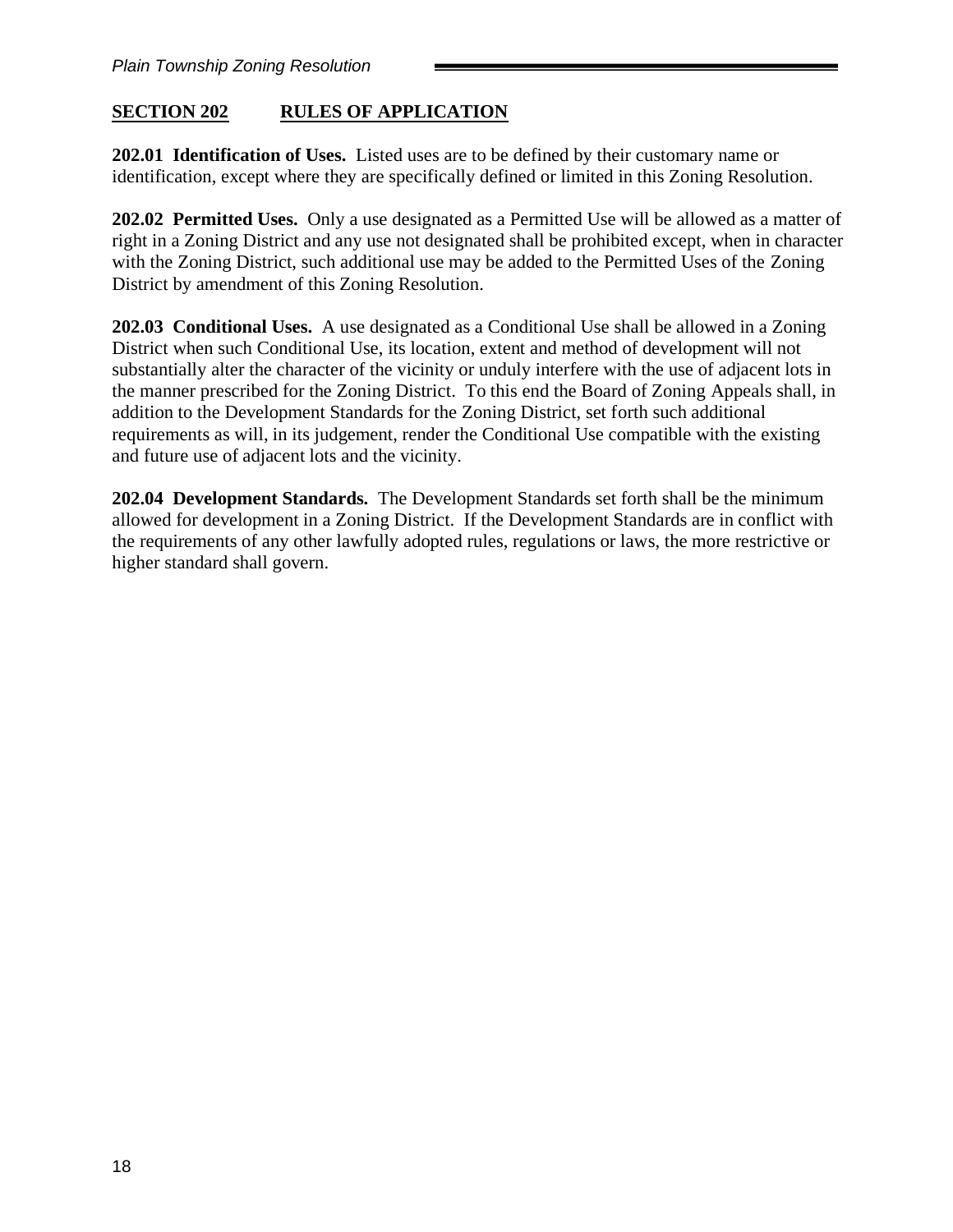# **SECTION 204 AGRICULTURAL (A) DISTRICT**

**204.01 Purpose.** The standards of the Agricultural (A) District are intended to recognize that agricultural land uses are important elements of the township character, economy, and future. Although Plain Township is on the fringes of a growing metropolitan area, it is recognized that by virtue of location, some highly productive agricultural lands will not be needed for urban land uses within the next several decades. The standards therefore, are tailored to promote and protect agricultural land uses and prime agricultural soils located outside of the areas in the township where urban growth is expected or encouraged.

**204.02 Permitted Uses**. The following uses shall be permitted in the Agricultural District:

- ❑ Agricultural
- ❑ Accessory Uses. Accessory buildings and uses in association with agriculture or permitted dwellings, as specified in Article IV, Section 406
- ❑ Home Occupation
- ❑ One-family dwelling structures.
- ❑ Religious
- ❑ Sales of Agricultural Products
- ❑ Schools
- ❑ Storage and Processing of Agricultural Products

**204.03 Conditional Use.** The following uses shall be allowed in the Agricultural District subject to approval in accordance with Article VII, Section 740.

- ❑ Boarding and Care of Animals
- ❑ Cemetery
- ❑ Child Care (must occupy a lot of not less than one (1) acre)
- ❑ Parks
- ❑ Private School

**204.04 Development Standards.** In addition to the provisions of Article IV, "General Development Standards," the following standards for arrangement and development of land and buildings are required in the Agricultural District.

**204.04.1 Lot Area and Coverage.** For agricultural purposes in the determination of accessory and associated uses, the lot area shall be five (5) acres or more, but this shall not exclude agricultural use of any smaller lot.

For each dwelling unit, there shall be a lot area not less than five (5) acres.

Only one (1) principal use shall be permitted on a lot, and such lot shall not be covered more than twenty percent (20%) by structure.

**204.04.2 Lot width.** For a one-family dwelling there shall be a lot width of three hundred (300) feet or more at the front line of the dwelling. Each lot shall have access to and abut a public right-of-way for a distance of three hundred (300) feet or more.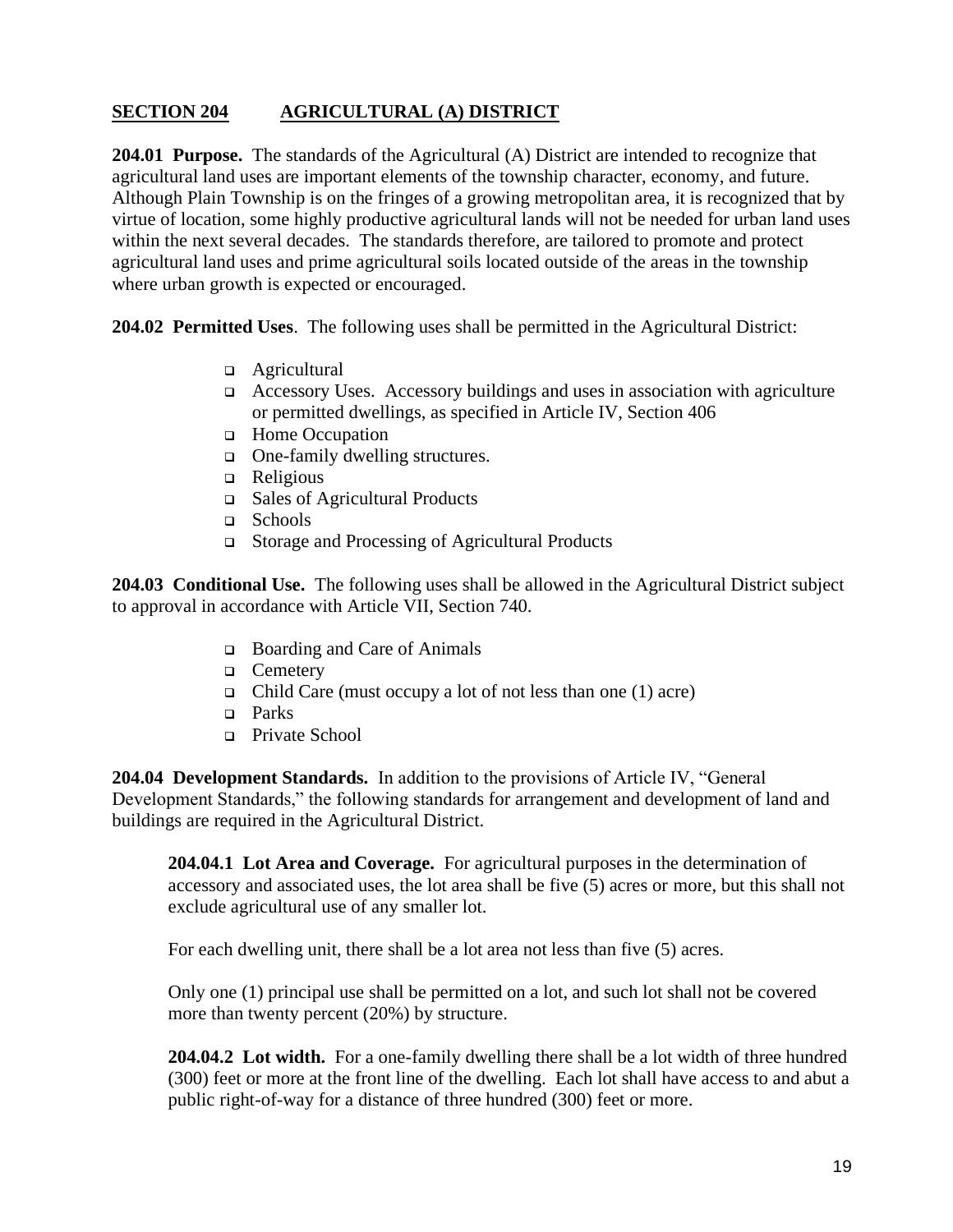**204.04.3 Side Yard.** For dwellings there shall be a side yard on each side of a building of twenty-five (25) feet or more.

For a Conditional Use there shall be a side yard on each side of a building of not less than twenty-five (25) feet, except when a larger side yard is required for such use by these district regulations.

**204.04.4 Rear Yard.** For main buildings there shall be a rear yard of twenty percent (20%) or more of the lot depth, except that a rear yard of more than fifty (50) feet shall not be required.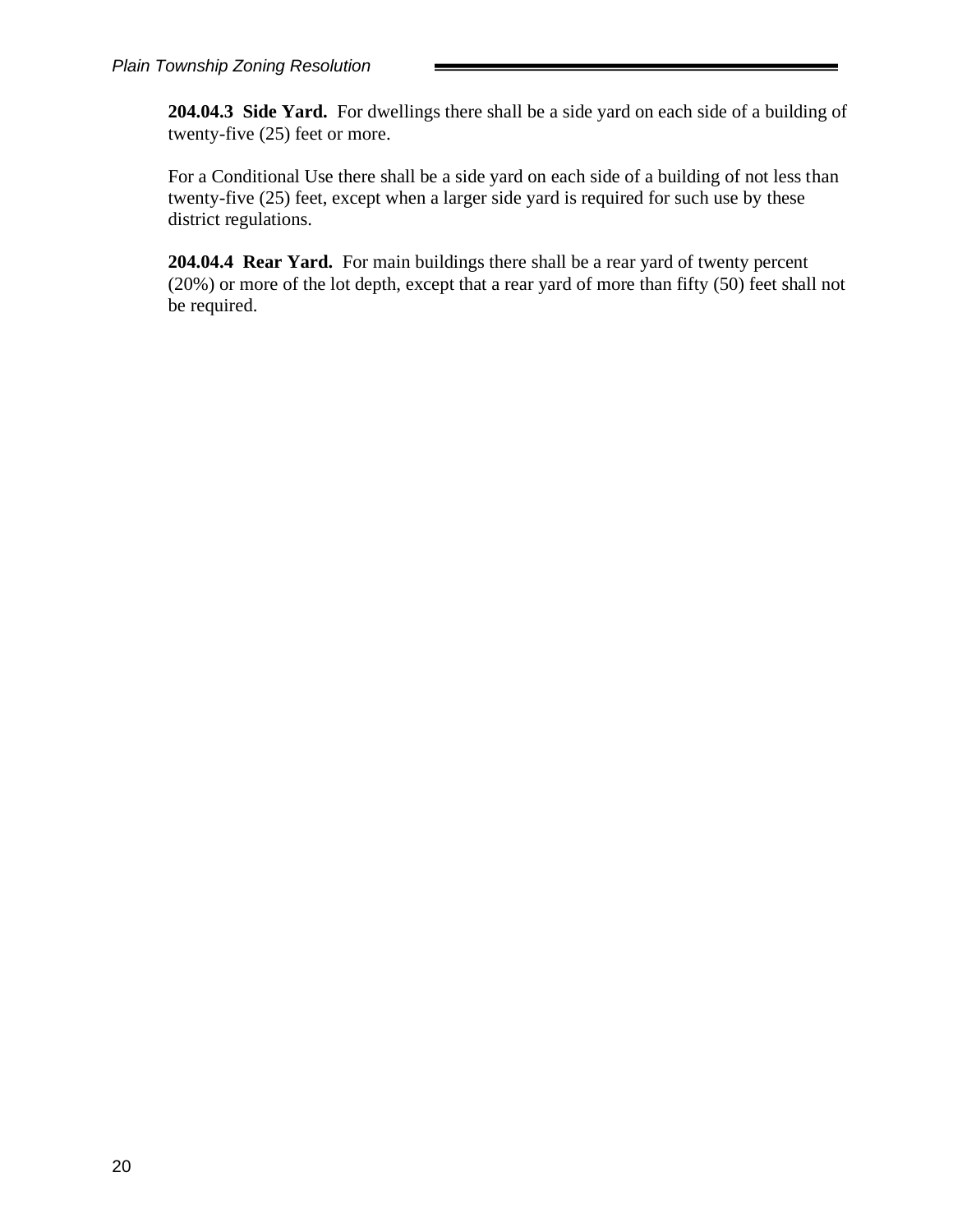# **SECTION 206 RURAL (R) DISTRICT**

**206.01 Purpose.** The Rural (R) District is intended for areas where very low-density residential uses are appropriate and where conservation of the land for appropriate future uses is important.

However, as growth and development occurs in the Township, it is likely that land within the Rural Zoning District will be subject to requests for amendments to other zoning categories. In order to protect the integrity of the vicinities in which changes are proposed and ensure equitable application of zoning standards, amendments should be comprehensive in scope, should include all land similarly situated and subject to the same conditions, and should be related to the capability of the land and public facilities to support the proposed development densities.

The principal use of land is for rural residences although other uses such as religious and educational facilities may be permitted subject to meeting special development standards and/or land suitability requirements.

**206.02 Permitted Use.**The following uses shall be permitted in the Rural District.

- ❑ Accessory Uses, including domestic servant quarters (employed on the premises
- ❑ Parks
- ❑ Religious
- ❑ Schools
- ❑ Home Occupation
- ❑ One-family dwelling structures, subject to Section 206.021

**206.02.1 One-Family Dwelling Structures**. A lot of record as of November 15, 1966 may be subdivided in accordance with the Franklin County Subdivision Regulations to provide up to four (4) additional residential lots, providing the remaining portion of the original lot is equal to or greater than five (5) acres. However, no lots shall be created with do not meet the land suitability standards (Article IV) and other applicable standards of this Zoning Resolution and the Franklin County Subdivision Regulations.

**206.03 Conditional Use**. The following uses shall be allowed in the Rural District subject approval in accordance with Article VII, Section 740:

- ❑ Associated Sales
- ❑ Boarding and Care of Animals
- ❑ Cemetery Internment shall not be within one hundred (100) feet of any property line
- ❑ Child Care (must occupy a lot of not less than one (1) acre)
- ❑ Hospitals and Homes
- ❑ Private School
- ❑ Telecommunications Towers as provided for in section 600

**206.04 Development Standards.** In addition to the provisions of Article IV, General Development Standards, the following standards for arrangement and development of land and buildings are required in the Rural District.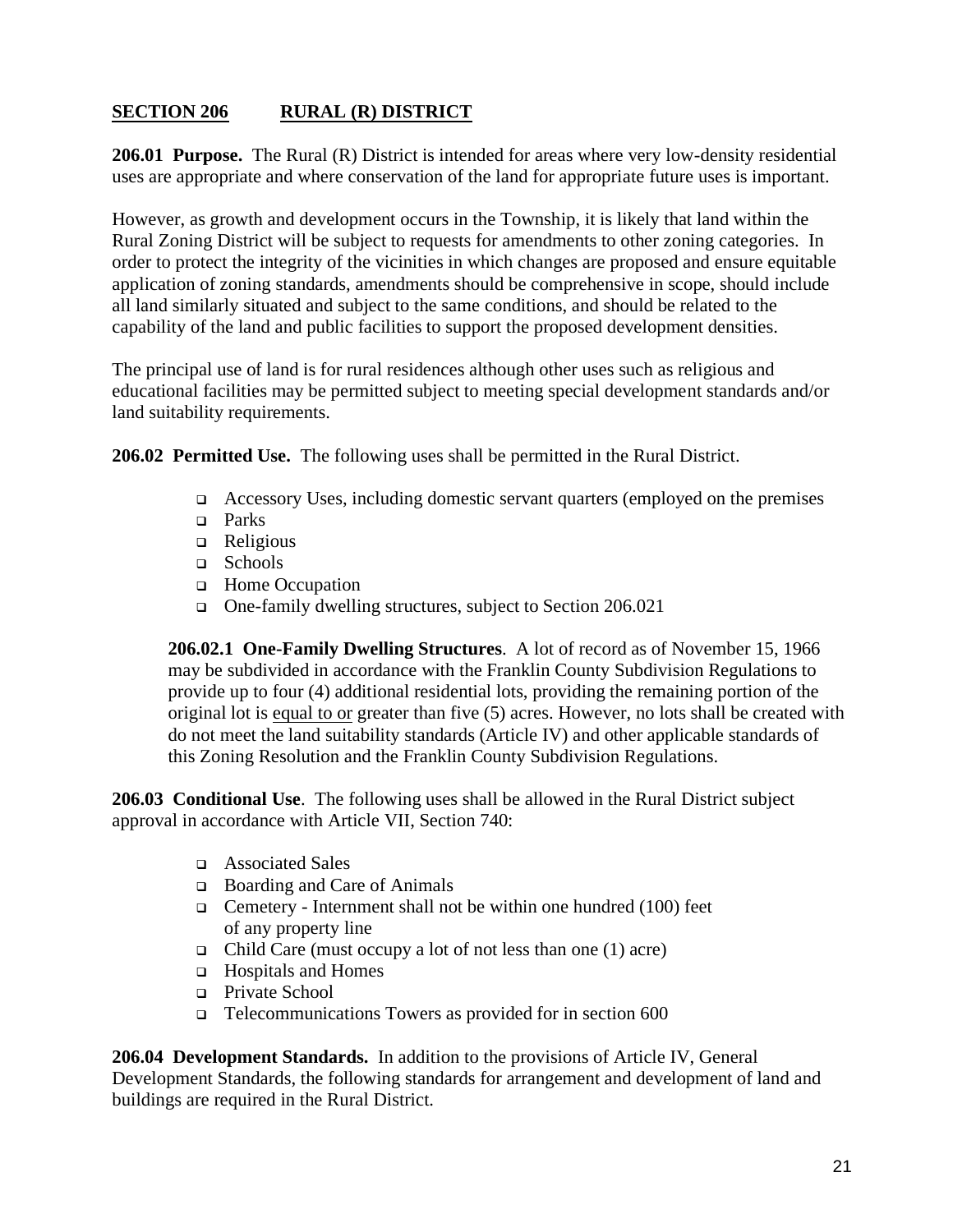**206.04.1 Lot Area and Coverage.** For agricultural purposes in the determination of accessory and associated uses, the lot area shall be five (5) acres or more. This shall not exclude agricultural use of any smaller lot.

For each dwelling unit, there shall be a lot area not less than 2.5 acres per dwelling unit.

For each Permitted Use and Conditional Use, the lot area shall be adequate to meet the sanitation requirements of the Franklin County Board of Health, but shall not be less than that prescribed for such use.

Only one (1) principal use shall be permitted on a lot, and such lot shall not be covered by more than twenty (20) percent by structure.

**206.04.2 Lot Width.** For a one-family dwelling, there shall be a lot width of two hundred (200) feet or more at the building setback line, and such lot shall have access to and abut on a public right-of-way for a distance of two hundred (200) feet or more, unless otherwise approved by the Board of Zoning Appeals.

**206.04.3 Side Yard.** For dwellings, there shall be a side yard on each side of a building of twenty-five (25) feet or more.

For a Conditional Use, there shall be a side yard of not less than twenty-five (25) feet, except when a larger side yard is required for such use, by these district regulations.

**206.04.4 Rear Yard.** For main buildings, there shall be a rear yard of twenty (20) percent or more of the lot depth, except that a rear yard of more than fifty (50) feet shall not be required.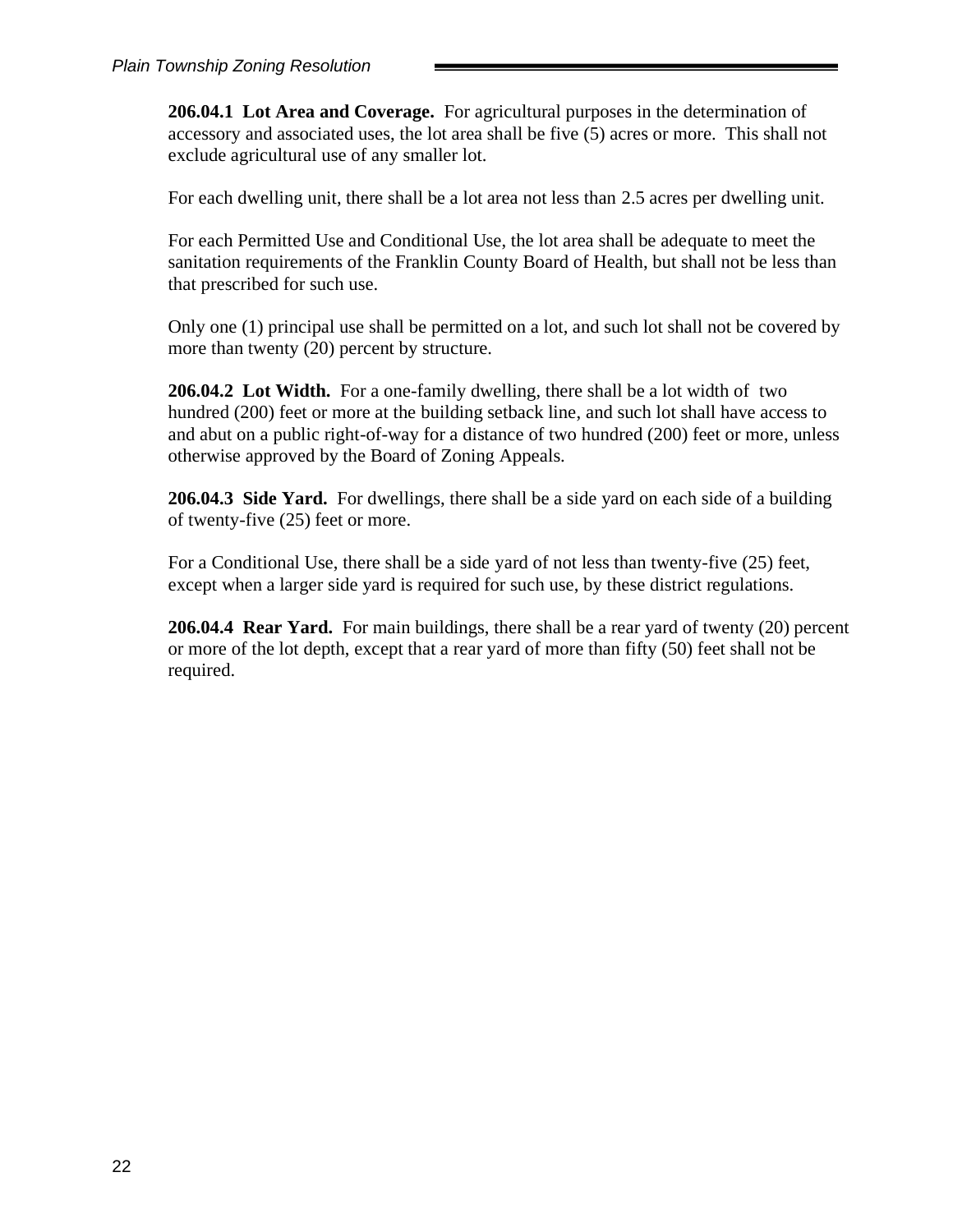## **SECTION 208 SUBURBAN ESTATE RESIDENTIAL (SER) DISTRICT**

**208.01 Purpose.** The Suburban Estate Residential (SER) District is intended to promote lowdensity, single-family residential development in areas that can appropriately accommodate such uses without creating a need for central sanitary sewer and/or water supply systems. The land suitability standards of Article IV are especially applicable to this district and must be addressed in detail prior to rezoning undeveloped land to the SER District. The SER standards are intended to promote attractiveness, order, and a healthful and safe environment while providing the opportunity to satisfy individual housing tastes and preferences.

**208.02 Permitted Uses.** Land and buildings in the SER District shall be used only for the following purposes:

- ❑ Accessory Uses, including domestic servant quarters (employed on the premises)
- ❑ Child Care (must occupy a lot of not less than one (1) acre)
- ❑ Home occupation
- ❑ One-family dwelling structures
- ❑ Parks
- ❑ Public or private school
- ❑ Religious

**208.03 Conditional Use.** The following uses shall be allowed in the Suburban Estate Residential District subject to approval in accordance with Article VII, Section 740.

❑ Telecommunications Towers as provided for in Section 600.

**208.04 Development Standards.** In addition to the provisions of Article IV, "General Development Standards," the following standards for arrangement and development of land and buildings are required in the SER District.

**208.04.1 Lot Area and Coverage.** For each dwelling unit there shall be a lot area not less than 2.5 acres.

For each Permitted Use and Conditional Use the lot area shall be adequate to meet the minimum sanitation requirements of all existing codes but shall not be less then that prescribed for such use.

One (1) principal use shall be permitted on a lot, and such lot shall not be covered more than twenty (20) percent by structure.

**208.04.2 Lot Width.** For a one-family dwelling there shall be a lot width of two hundred (200) feet or more at the building setback line, and such lot shall have access to and abut on a public right-of-way for a distance of two hundred (200) feet or more, unless otherwise approved by the Board of Zoning Appeals.

**208.04.3 Side Yard.** For dwellings or associated accessory buildings there shall be a side yard on each side of a building of twenty-five (25) feet or more.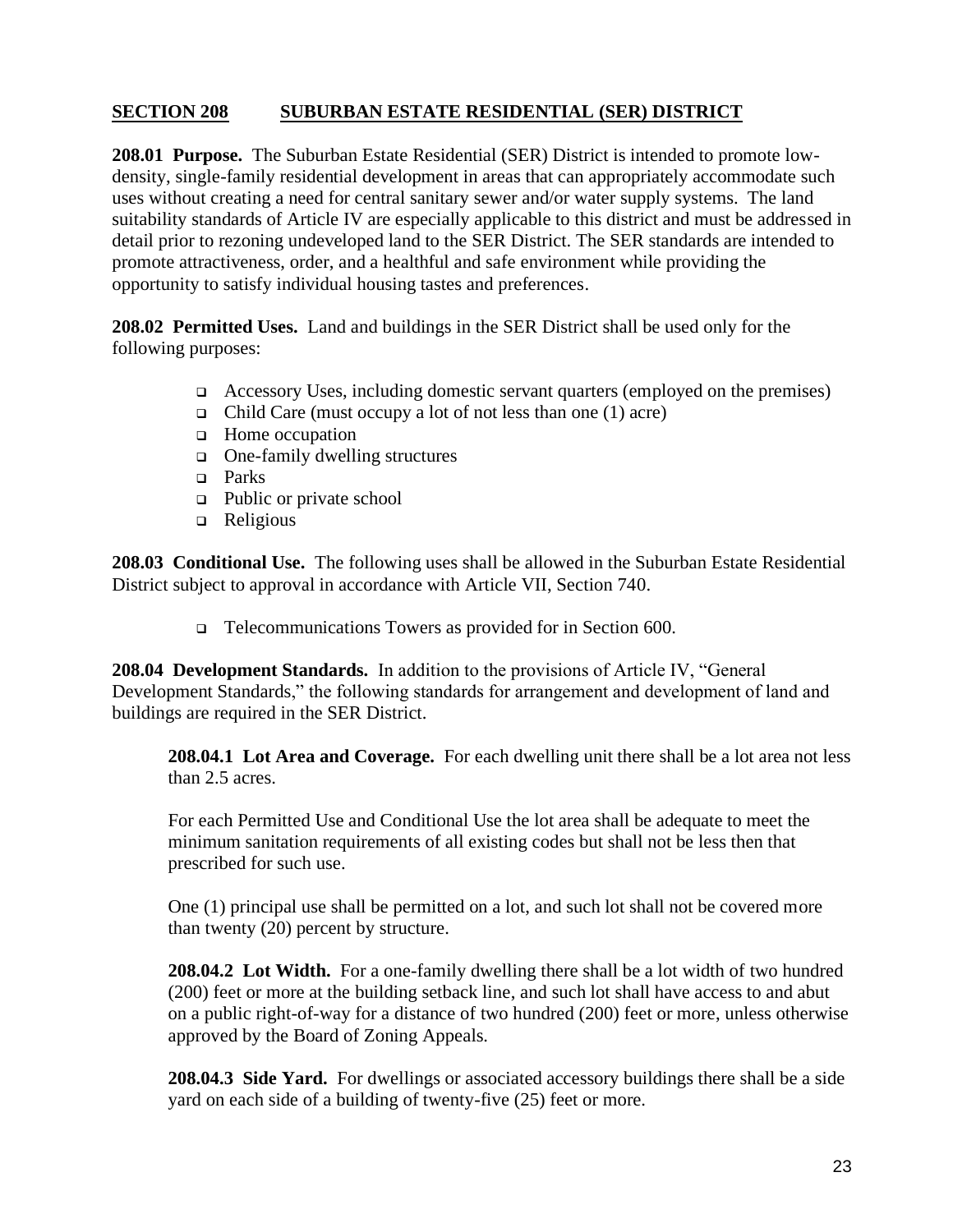**208.04.4 Rear Yard.** For main buildings there shall be a rear yard of twenty (20) percent or more of the lot depth, except that a rear yard of more than fifty (50) feet shall not be required.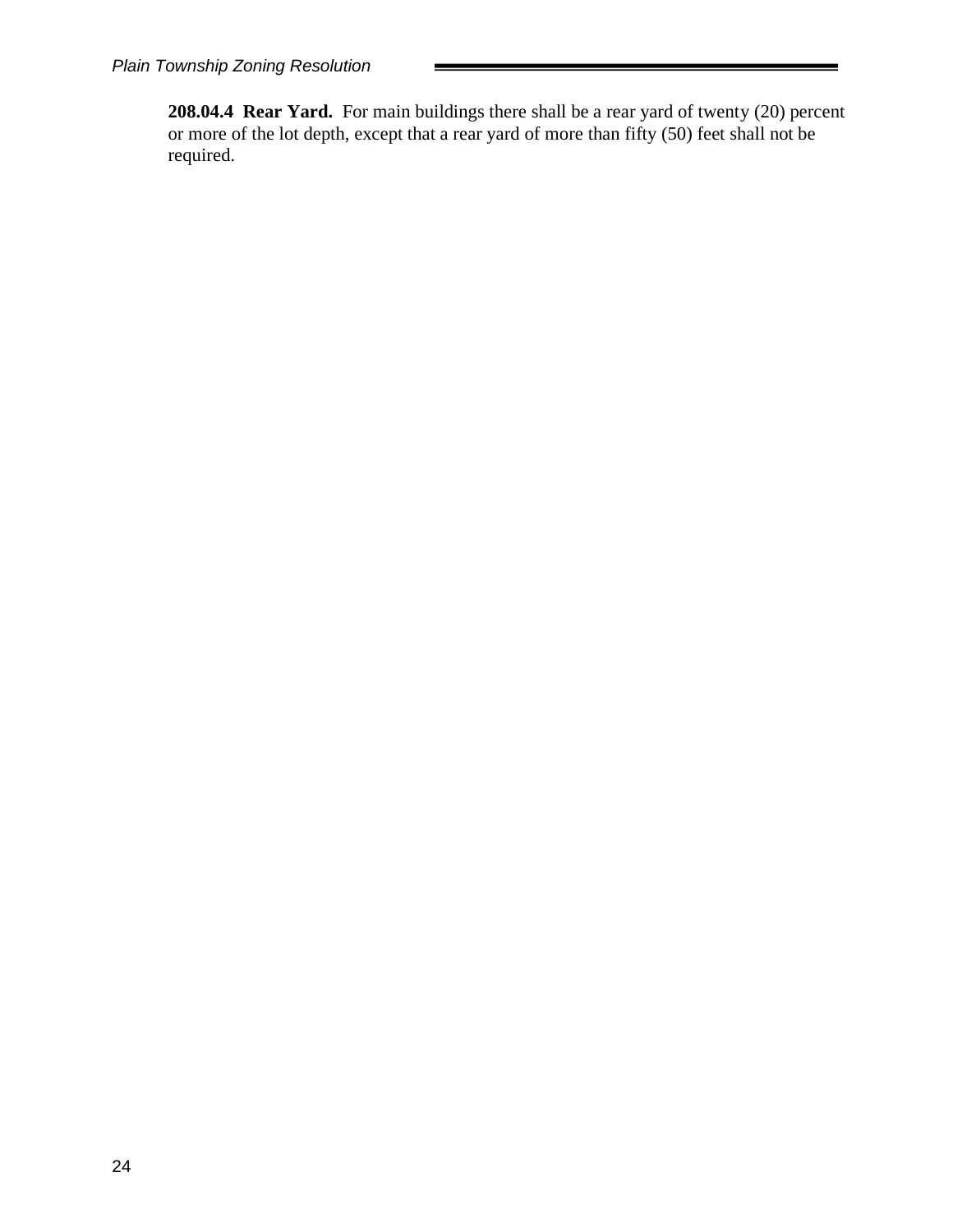## **SECTION 210 LOW DENSITY RESIDENTIAL (R-2) DISTRICT**

**210.01 Purpose.** The Low Density Residential (R-2) District is provided for residential areas which are to be served by central sewer or community ("package") wastewater collection and treatment systems. The R-2 District is appropriate where the ability of the public to provide and maintain services, including schools, recreation, fire and police protection, is demonstrated. The R-2 District is intended to provide opportunity for a variety of dwelling units in densities which blend with the character of surrounding areas and are responsive to environmental and health limitations.

**210.02 Permitted Use.** Land and buildings in the R-2 District shall be used only for the following purposes:

- ❑ Accessory Uses
- ❑ Home Occupation
- ❑ One-family dwelling structures
- ❑ Parks
- ❑ Public School
- ❑ Private School
- ❑ Religious

**210.03 Conditional Use.** Conditional uses in the R-2 District are subject to approval in accordance with Article VII, Section 740 and the following criteria:

- 1. Loud speakers which cause a hazard or annoyance shall not be permitted;
- 2. There shall be no more than one (1) sign oriented to each abutting street identifying the activity;
- 3. No lighting shall constitute a nuisance and shall in no way impair safe movement of traffic on any street or highway, and no lighting shall shine directly on adjacent properties;
- 4. Such uses should be properly landscaped to be harmonious with surrounding residential uses;
- 5. Such other criteria as may be stipulated by the Board of Zoning Appeals.

### **Conditional Uses in the R-2 District**

- ❑ Child Care (must occupy a lot of not less than one (1) acre)
- ❑ Telecommunications Towers as provided for in Section 600

**210.04 Development Standards.** In addition to the provisions of Article IV, "General Development Standards," the following standards for arrangement and development of land and buildings are required in the R-2 District.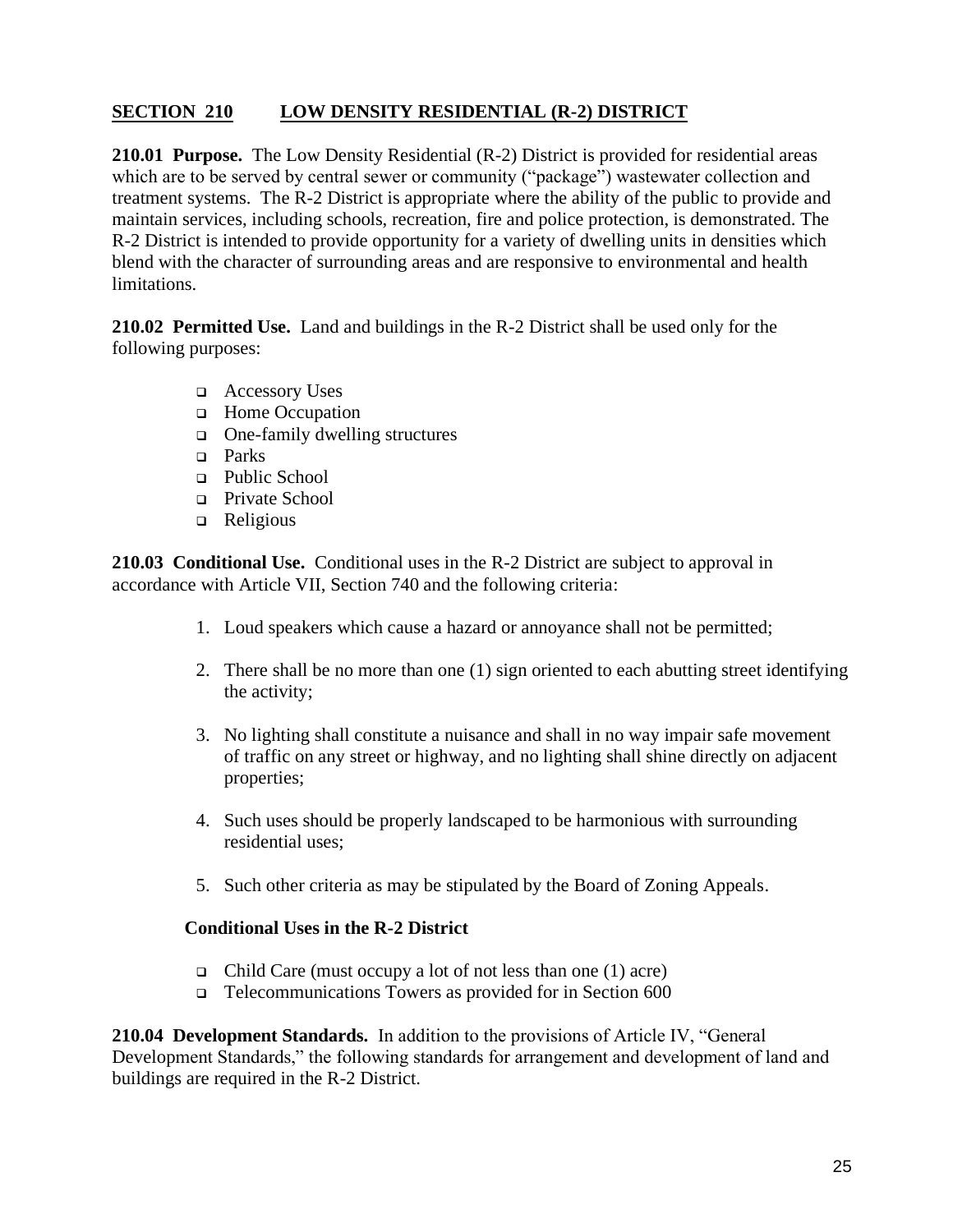**210.04.1 Lot Area and Coverage.** For each dwelling unit there shall be a lot area not less than twenty thousand (20,000) square feet per dwelling unit.

Only one (1) principal use shall be permitted on a lot, and such lot shall not be covered more than twenty (20) percent by structure.

**210.04.2 Lot Width.** For a one-family dwelling there shall be a lot width of one hundred (100) feet or more at the front line of the dwelling, and such lot shall have access to and abut on a public right-of-way for a distance of sixty (60) feet or more. The minimum total lot width for a two-family dwelling shall be one hundred and twenty (120) feet.

**210.04.3 Side Yard.** For dwellings or associated accessory buildings there shall be a side yard on each side of a building of twenty (20) feet or more.

**210.04.4 Rear Yard.** For main buildings, there shall be a rear yard of twenty (20) percent or more of the lot depth, except that a rear yard of more than fifty (50) feet shall not be required.

**210.04.5 Sewage Disposal.** Connection to a community ("package") sewage collection and treatment system or public central sewage collection and treatment system shall be required for all uses in this District which have a lot area less than forty thousand (40,000) square feet per dwelling unit.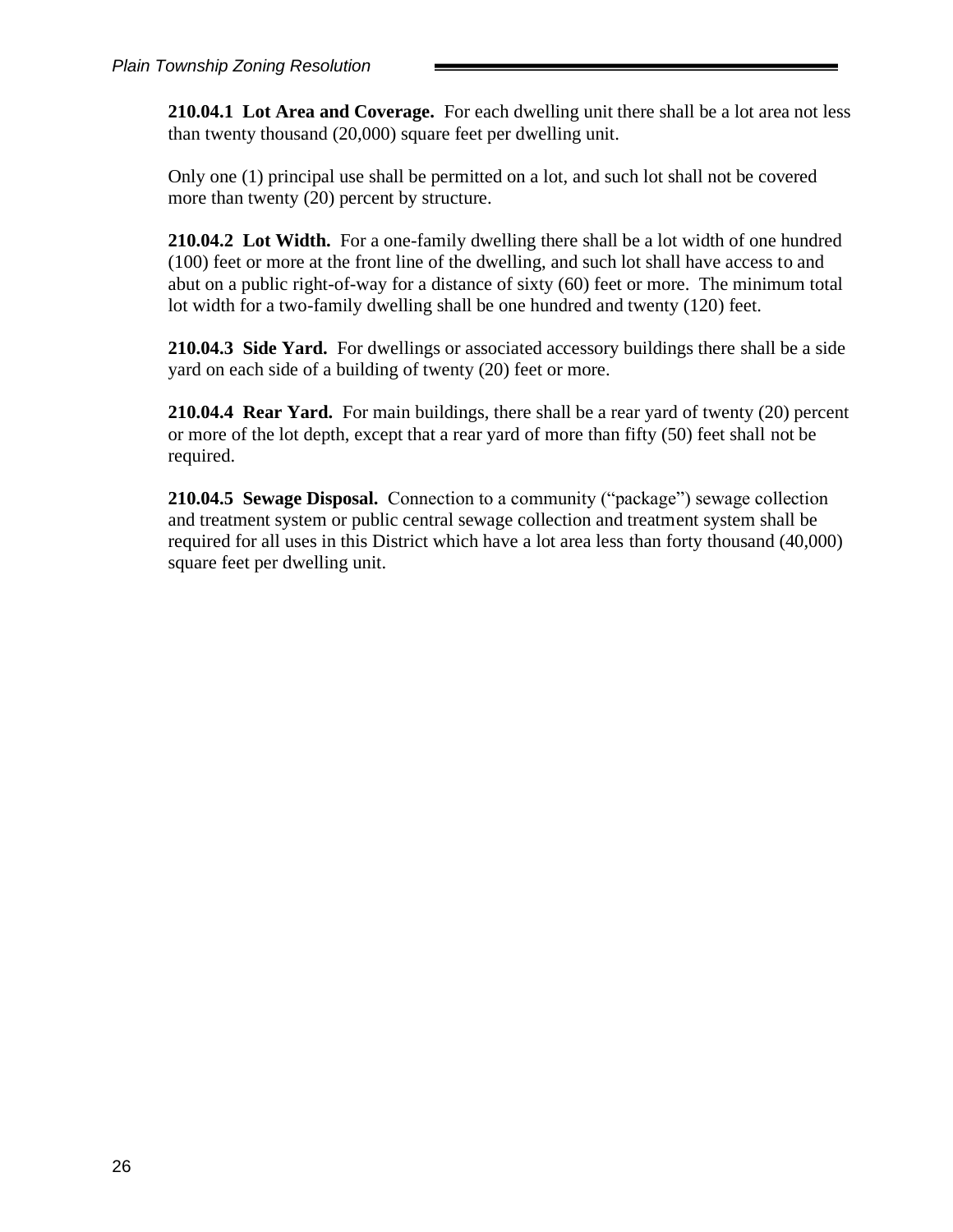## **SECTION 212 SUBURBAN RESIDENTIAL DISTRICT (R-4)**

**212.01 Purpose.** The Suburban Residential (R-4) District is provided to permit the establishment of medium-low density, single- and two-family dwellings not to exceed four (4) dwelling units per gross acre. Centralized water and sewer facilities are required. The district is provided in recognition of sections of the Township where the general welfare is best served in maintaining the ability to provide essential services and facilities for a healthful and desirable residential environment.

**212.02 Permitted Uses**. Land and buildings in the R-4 District shall be used only for the following purposes:

- ❑ Accessory Use
- ❑ Home occupation
- ❑ One-family dwelling structures
- ❑ Parks
- ❑ Private School
- ❑ Public School
- ❑ Religious

**212.03 Conditional Uses.** Conditional uses in the R-4 District are subject to approval in accordance with Article VII, Section 740 and the following criteria:

- 1. Loud speakers which cause a hazard or annoyance shall not be permitted;
- 2. There shall be no more than one (1) sign oriented to each abutting street identifying the activity;
- 3. No lighting shall constitute a nuisance and shall in no way impair safe movement of traffic an any street or highway, and no lighting shall shine directly on adjacent properties;
- 4. Such uses should be properly landscaped to be harmonious with surrounding residential uses;
- 5. Site locations are preferred that offer natural or man-made barriers that would lessen the effect of intrusion into a residential area;
- 6. Such other criteria as may be stipulated by the Board of Zoning Appeals.

#### **Conditional Uses in the R-4 District**

- ❑ Child Care (must occupy a lot of not less than one (1) acre)
- ❑ Two-family dwelling structures
- ❑ Telecommunications Towers as provided for in Section 600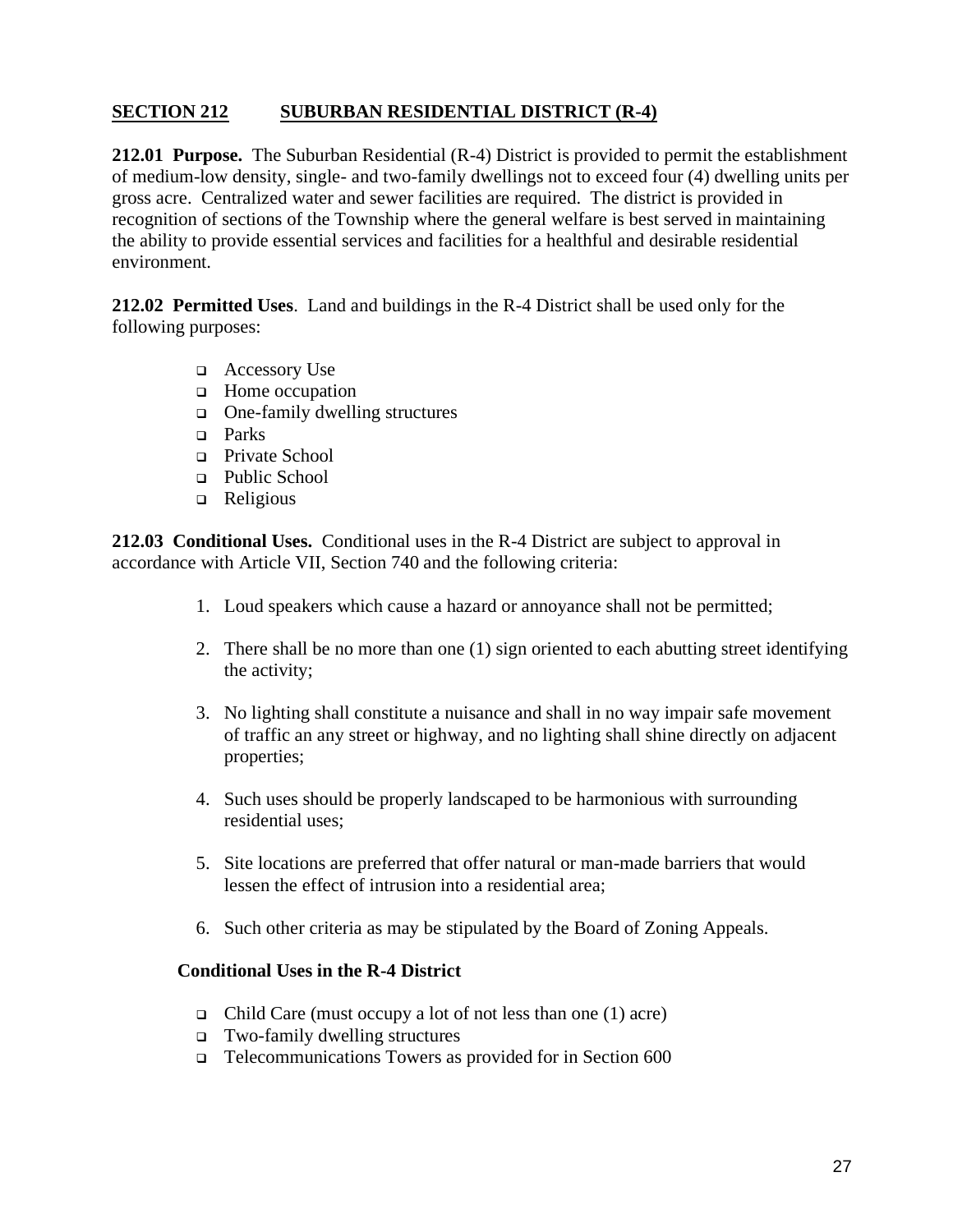**212.04 Development Standards.** In addition to the provisions of Article IV, General Development Standards, the following standards for arrangement and development of land and buildings shall be required in the R-4 District.

**212.041 Lot Area and Coverage.** For each dwelling unit there shall be a lot of not less than ten thousand (10,000) square feet.

Only one (1) principal use shall be permitted on a lot, and such lot shall not be covered more than twenty (20) percent by structure.

**212.042 Lot Width.** For a dwelling, there shall be a lot width of eighty (80) feet or more at the front line of the dwelling, and such lot shall have access to and abut on a public right-of-way for a distance of sixty (60) feet or more.

For a Conditional Use, the lot width shall be adequate to meet the development standards of the Suburban Residential District.

**212.043 Side Yard.** For dwellings or associated accessory buildings, there shall be a total of side yards of twenty (20) feet or more with a minimum of eight (8) feet on one (1) side.

For a Conditional Use, except dwellings and accessory structures thereto, there shall be a side yard on each side of a building of twenty-five (25) feet or more.

**212.044 Rear Yard.** For main buildings, there shall be a rear yard of twenty (20) percent or more of the lot depth, except that a rear yard of more than fifty (50) feet shall not be required.

**212.045 Sewage Disposal.** Connection to a community ("package") sewage collection and treatment system or public central sewage collection and treatment system shall be required for all uses having a lot area of less than forty-thousand (40,000) square feet per dwelling unit.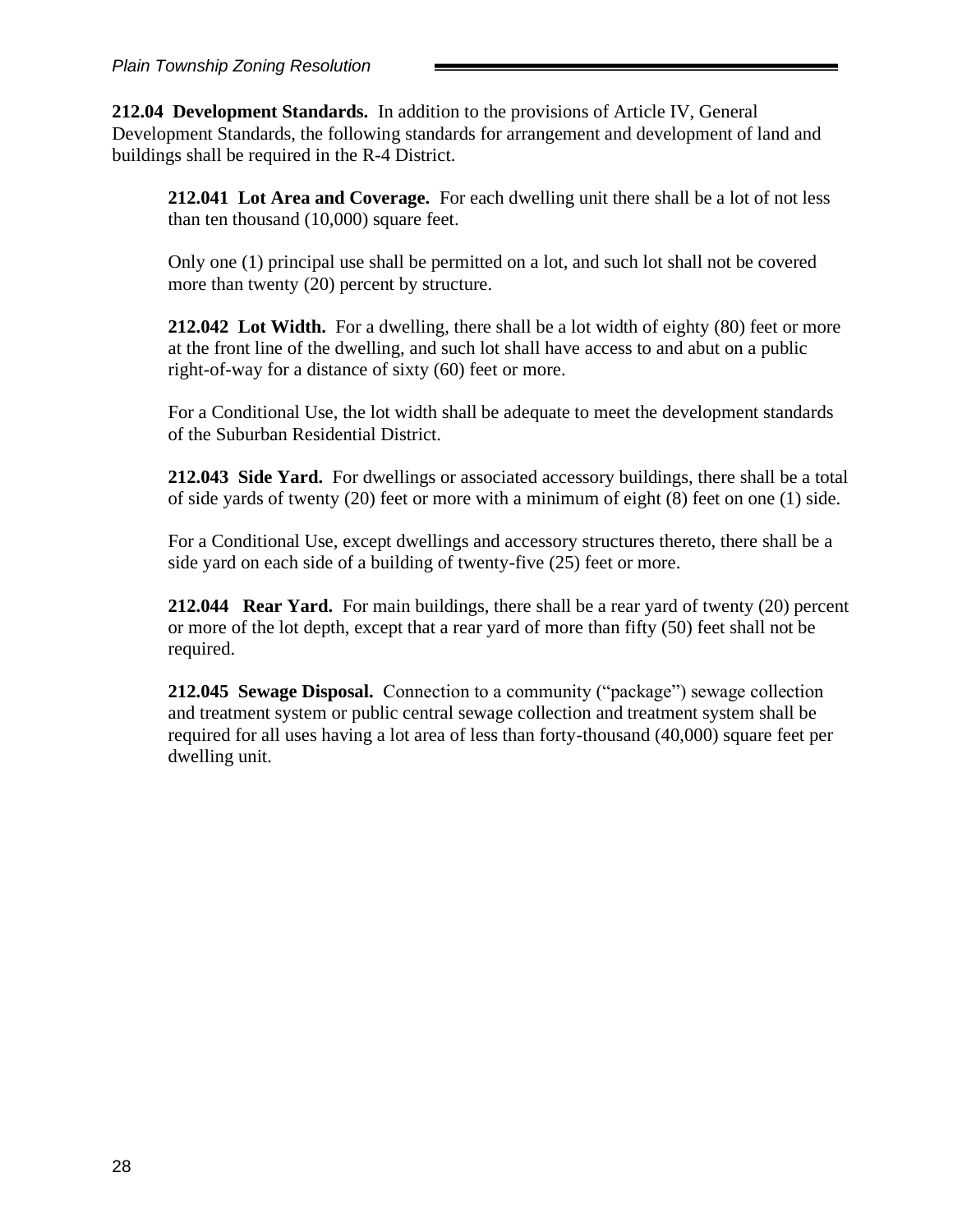# **SECTION 214 MULTIFAMILY RESIDENTIAL (R-12) DISTRICT**

**214.01 Purpose**. The purpose of the Multifamily Residential (R-12) District is to permit the establishment of medium-high density, multifamily dwellings not to exceed twelve (12) dwelling units per gross acre. All such districts must abut upon, have access to either an arterial or collector thoroughfare, and have centralized water and sewer facilities of sufficient size. The predominant housing type will be townhouses and garden apartments. The district is provided in recognition of sections of Plain Township where the general welfare is best served in providing essential services and facilities at an adequate level in an efficient and economic manner without overcrowding the land.

**214.02 Permitted Use**. Land and buildings in the R-12 District shall be used only for the following purposes:

- ❑ Accessory uses
- ❑ Dwelling structures, one-family
- ❑ Dwelling structures, two-family
- ❑ Home occupations
- ❑ One-family dwelling structures
- ❑ Private school
- ❑ Religious
- ❑ Parks
- ❑ Townhouses

**214.03 Conditional Use.** Conditional Uses in the R-12 District are subject to approval in accordance with Article VII, Section 740, and the following criteria:

- 1. Loud speakers which cause a hazard or annoyance shall not be permitted;
- 2. All points of entrance or exit should be located no closer than two hundred (200) feet from the intersection of two arterial thoroughfares, or no closer than one hundred (100) feet from the intersection of an arterial street and a local or collector street;
- 3. There shall be no more than one (1) sign oriented to each abutting street identifying the activity;
- 4. No lighting shall constitute a nuisance and shall in no way impair safe movement of traffic on any street or highway, and no lighting shall shine directly on adjacent properties;
- 5. Such uses should be properly landscaped to be harmonious with surrounding residential uses;
- 6. Site locations are preferred that offer natural or man-made barriers that would lessen the effect of intrusion into a residential area;
- 7. Such other criteria as may be stipulated by the Board of Zoning Appeals.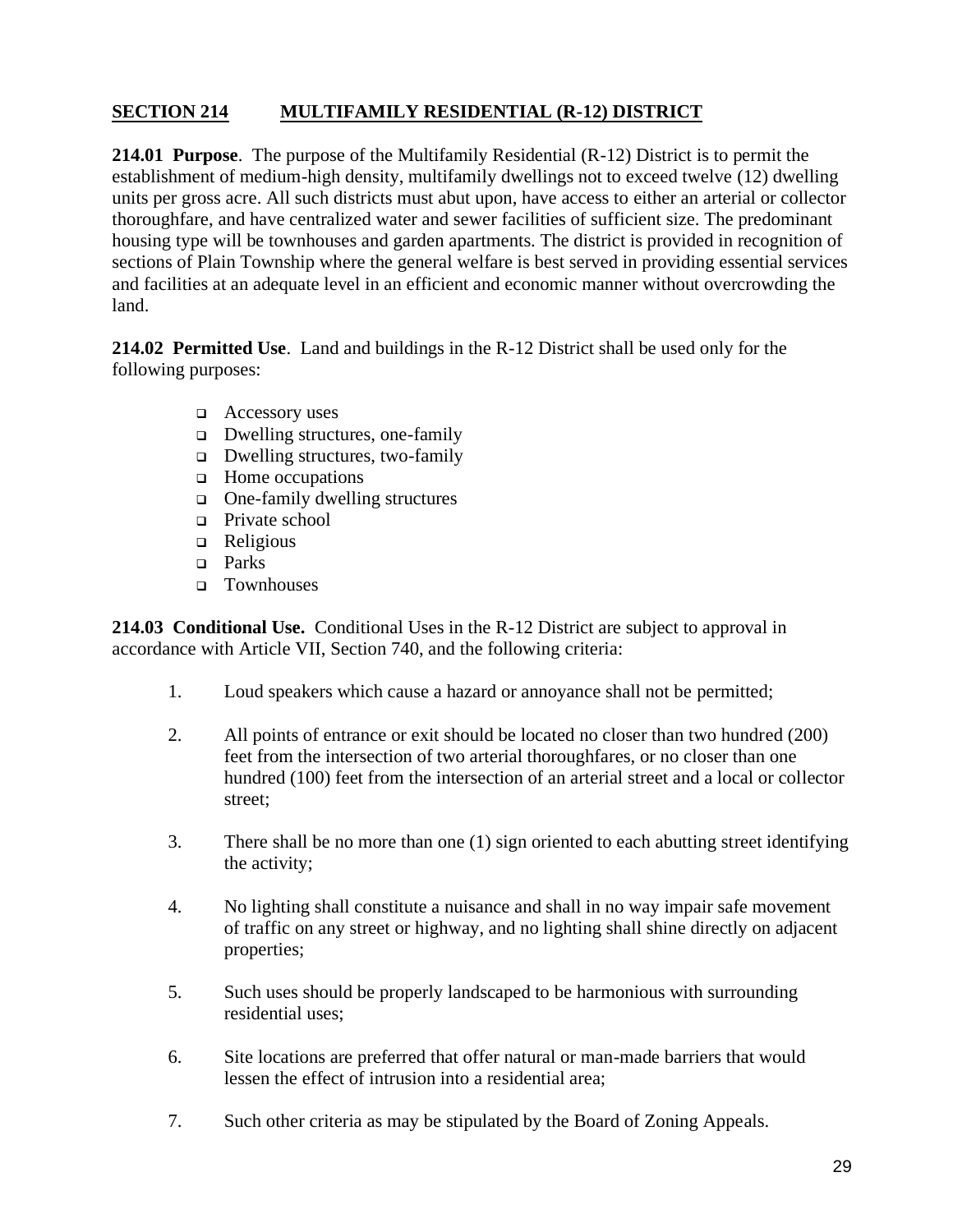### **Conditional Uses in the R-12 District**

- $\Box$  Apartment structures containing not more than four (4) dwelling units per structure
- ❑ Child Care (must occupy a lot of not less than one (1) acre)
- ❑ Telecommunications Towers as provided for in Section 600

**214.04 Development Standards.** In addition to the provisions of Article IV, General Development Standards, the following standards for arrangement and development of land and buildings shall be required in the R-12 Residential District.

**214.04.1 Lot Area and Coverage.** For each one-family structure there shall be a lot area not less than six thousand (6,000) square feet per dwelling. For each two-family structure there shall be a lot area not less than seventy-two hundred (7,200) square feet per twofamily structure. For each dwelling unit with more than two (2) in a structure, there shall be not less than twelve hundred (1,200) square feet of additional lot area per additional dwelling unit. Only one (1) principal use shall be permitted on a lot, and such lot shall not be covered more than twenty-five percent (25%) by structure and required off-street parking.

**214.04.2 Lot Width**. For a one-family dwelling, there shall be a lot width of fifty-five (55) feet or more at the front line of the dwelling, and such lot shall have access to and abut on a public right-of-way for a distance of thirty (30) feet or more.

For a two-family dwelling, there shall be a lot width of sixty-five (65) feet or more at the front line of the dwelling, and for each dwelling unit more than two (2), there shall be required an additional ten (10) feet of lot width, and such lot shall have access to and abut on a public right-of-way for a distance of thirty-five (35) feet or more.

For a Conditional Use, the lot width shall be adequate to meet the development standards of this district.

**214.04.3 Side Yard**. For dwellings or associated accessory buildings, there shall be a total of side yards of twelve (12) feet or more with a minimum of five (5) feet on one (1) side.

For a Conditional Use, except dwellings and accessory structures thereto, there shall be a side yard on each side of a building of twenty-five (25) feet or more.

**214.04.4 Rear Yard**. For main buildings there shall be a rear yard of twenty (20) percent or more of the lot depth.

**214.04.5 Sewage Disposal**. Connection to a community ("package") sewage collection and treatment system or public central sewage collection and treatment system shall be required.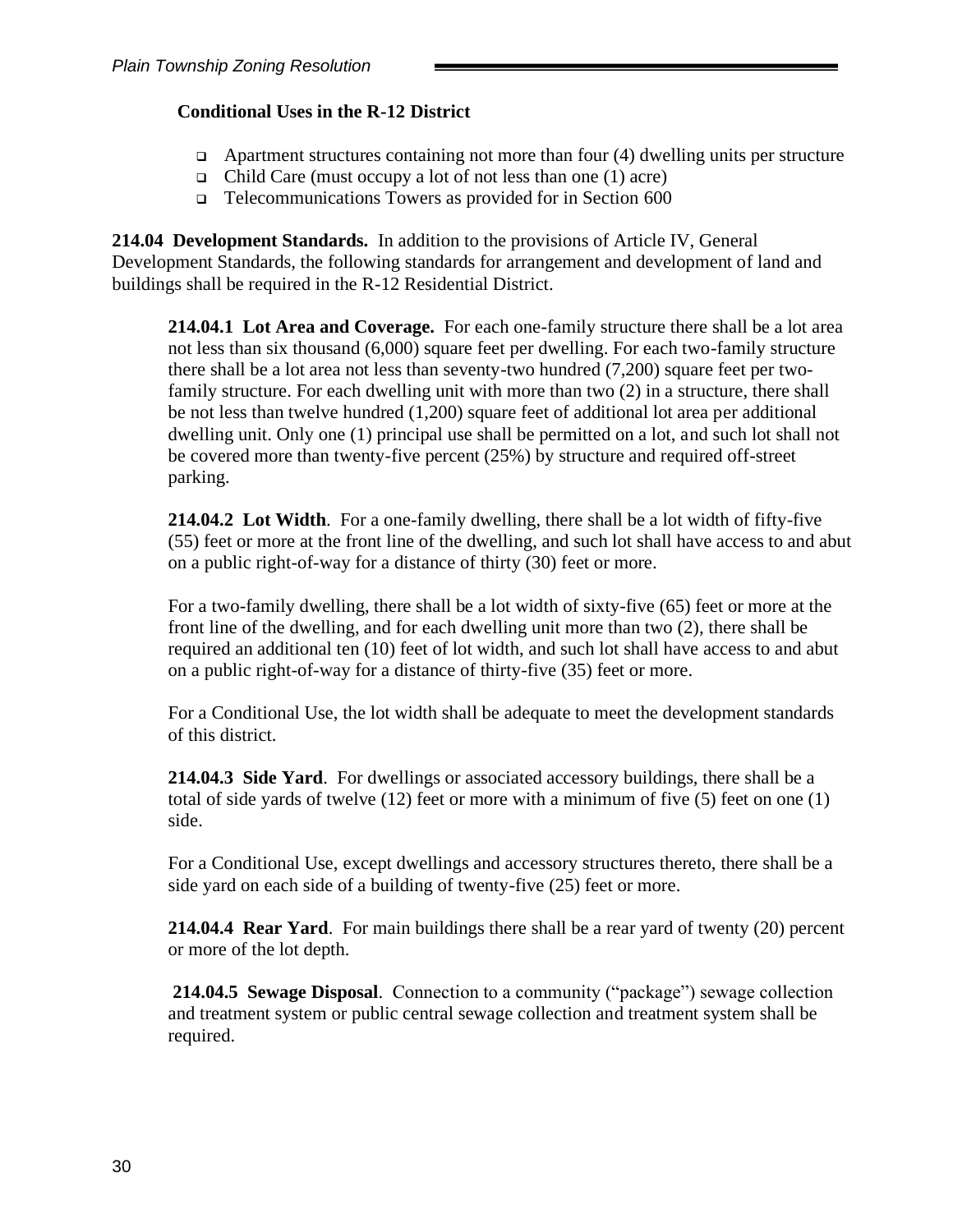# **SECTION 220 SUBURBAN OFFICE (SO) DISTRICT**

**220.01 Purpose.** The Suburban Office (SO) District is intended to provide an opportunity for development of low-intensity office and related service uses which functionally and aesthetically blend with and complement the predominantly residential and rural characteristics of the Township. No unrelated retail trade is permitted in the SO District. Abutment on or suitable access to a major or minor arterial road is generally necessary for SO uses. The SO District can be used to provide a buffer between residential and commercial or industrial areas. Development standards to limit the intensity of SO uses are therefore provided to encourage smooth transitions between zones.

**220.02 Permitted Uses.** The following uses shall be permitted in the SO District:

- ❑ Administrative and business offices
- ❑ Advertising offices
- ❑ Banks
- ❑ Brokerage firm offices
- ❑ Business offices
- ❑ Data processing offices
- ❑ Funeral homes and other similar services
- ❑ Insurance offices
- ❑ Mortuaries
- ❑ Offices and clinics of dentists
- ❑ Offices and clinics of other licensed health practitioners
- ❑ Offices and clinics of physicians
- ❑ Offices of accountants
- ❑ Offices of architects
- ❑ Offices of attorneys
- ❑ Offices of credit institutions
- ❑ Offices of engineers
- ❑ Offices of financial institutions
- ❑ Offices of other financial and related services
- ❑ Other similar management and/or service offices
- ❑ Professional offices
- ❑ Professional or civil association offices
- ❑ Real estate offices
- ❑ Savings and loan offices

**220.03 Conditional Uses.** Conditional Uses in the SO District are subject to approval in accordance with Article VII, Section 740 and the following criteria:

- 1. Loud speakers which cause a hazard or annoyance shall not be permitted;
- 2. No lighting shall constitute a nuisance and shall in no way impair safe movement of traffic an any street or highway, and no lighting shall shine directly on adjacent properties;
- 3. Such developments should have primary access to arterial thoroughfares or be located at intersections of arterial and/or collector streets;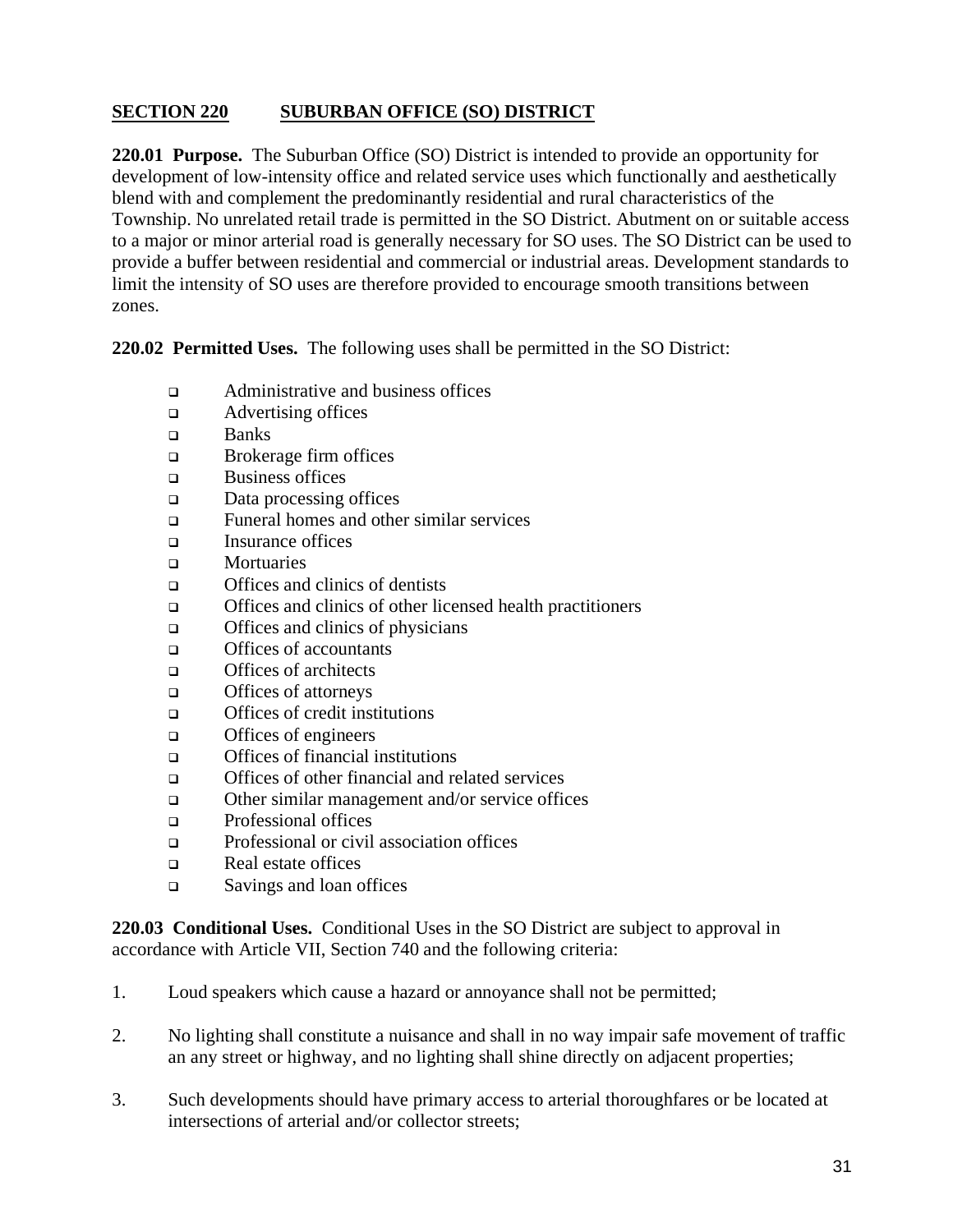- 4. Site locations are preferred that offer natural or man-made barriers that would lessen the effect of intrusion into a residential area;
- 5. Such uses should be properly landscaped to be harmonious with surrounding residential uses;
- 6. Where possible, such structures should be located adjacent to parks and other nonresidential uses such as schools and shopping facilities where use could be made of joint parking facilities
- 7. The site shall not be used for the storage of trucks, and truck parking shall be limited to a time not to exceed twenty-four  $(24)$  hours;
- 8. Such other criteria as may be stipulated by the Board of Zoning Appeals.

### **Conditional Uses in the SO District**

- ❑ Barber shops
- ❑ Beauty shops
- ❑ Drive-in facility in association of Permitted Use. In addition to the standards of Article VII, Section 740, the following standards shall be met:
	- 1. The Board of Zoning Appeals may require that the applicant submit a traffic analysis and detailed plot plan performed by a registered engineer that demonstrates the proposed drive-in facility will not create traffic congestion or unsafe points of traffic conflict. All parking, ingress, egress, and interior circulation shall be clearly marked with striping and/or curb barriers.
	- 2. The proposed drive-in facility and access drive shall conform to all building setback and other development standards and shall be screened by plantings or other appropriate methods when adjacent to residential areas.
	- 3. No food shall be served from the drive-in facility. (refer to the Planned Commercial (PC) zone for drive-in food service uses.)
- ❑ Educational and research institutions, which in appearance, land use and functional characteristics are similar to, permitted office uses
- ❑ Food and lodging serving the occupants of the building but not open to the general public
- ❑ Other similar services generally involving the care of the person
- ❑ Portrait photography
- ❑ Single-family residential uses in association with a permitted principal use, provided that the residential portion of the lot is included with the Permitted Use in the determination of lot area coverage. The applicant shall clearly indicate on a plot plan the area intended for residential use and the areas intended for commercial use. Sewage and water system approvals from both the Ohio EPA and Franklin County Board of Health shall be required.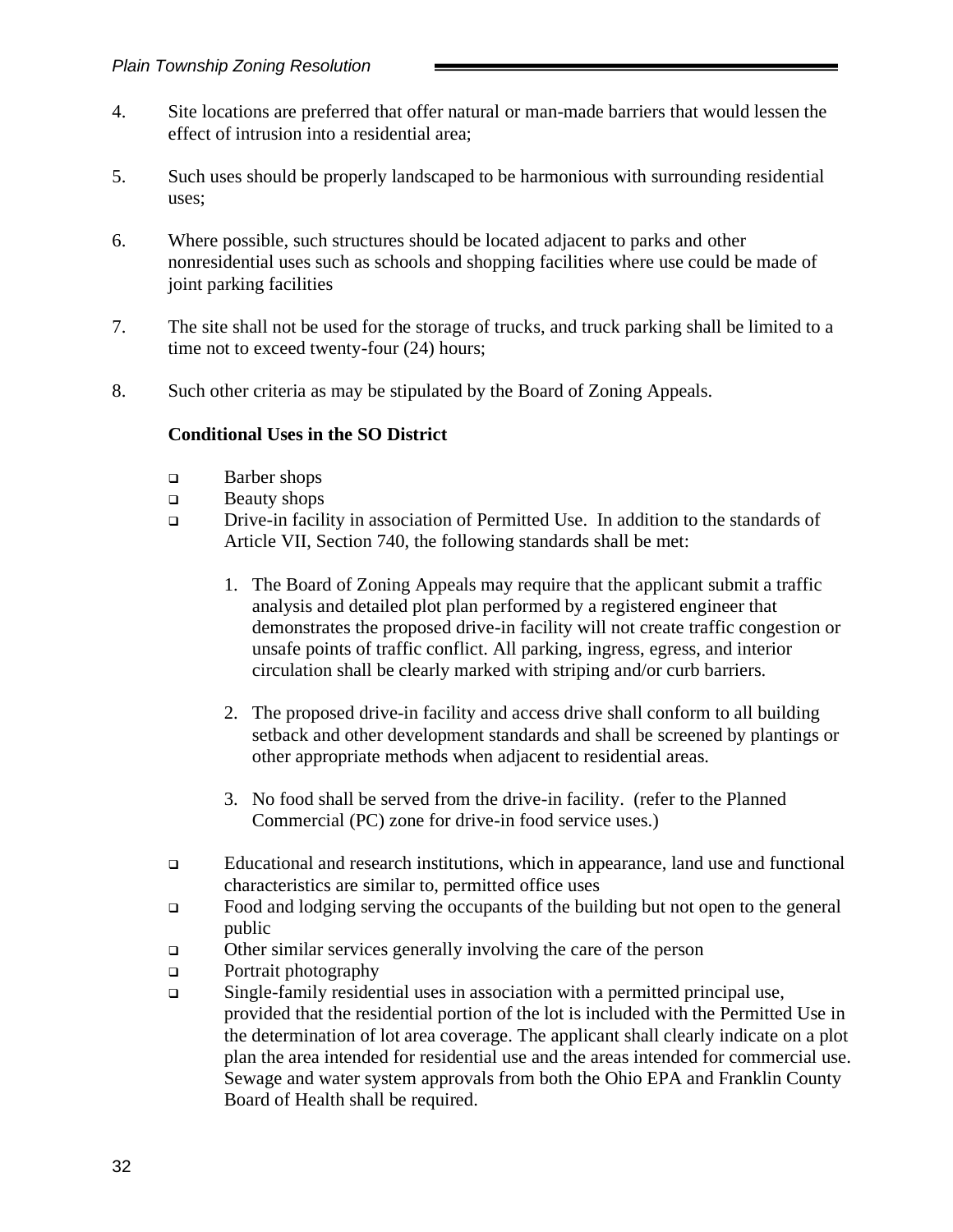**220.04 Development Standards.** In addition to the provisions of Article IV, General Development Standards, the following standards for arrangement and development of land and buildings are required in the SO District.

**220.04.1 Intensity of Use**. A minimum lot size of twenty thousand (20,000) square feet is required.

One (1) or more main buildings or Permitted Uses may be placed on a lot; however, main and accessory structures shall not occupy more than twenty (20) percent of the lot, nor in total gross floor area exceed forty (40) percent of the lot area.

**220.04.2 Lot Width**. A minimum lot width of one hundred (100) feet is required. All lots shall abut a street for a minimum distance of sixty (60) feet.

**220.04.3 Side and Rear Yards**. When adjacent to a Residential District, the minimum side and rear yards of that Residential District shall apply to the Suburban Office use. No SO structure shall be closer than fifty (50) feet to an existing residential structure, unless otherwise approved by the Board of Zoning Appeals.

When adjacent to a Commercial or Industrial District, a minimum side yard of fifty (50) feet shall be required.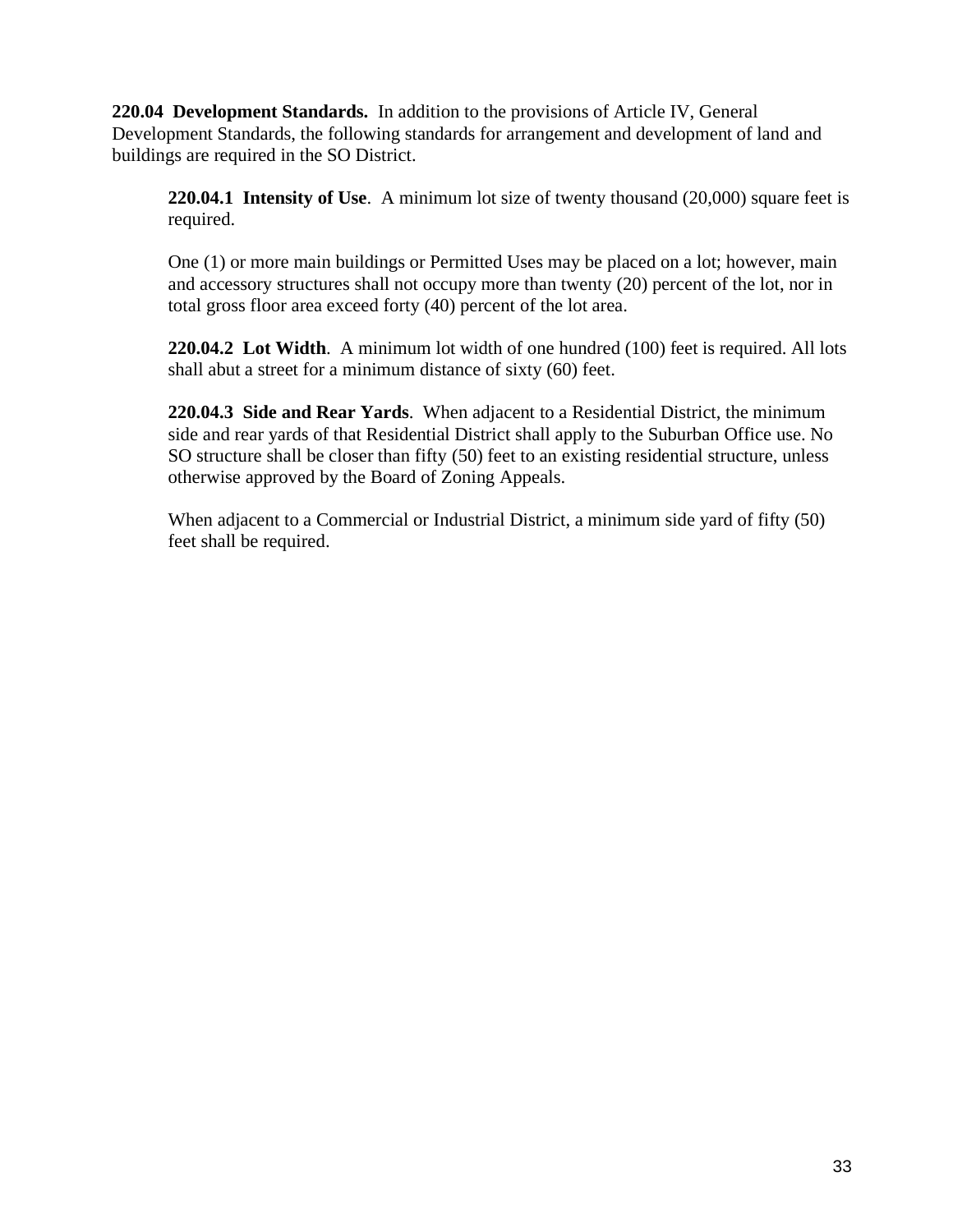# **SECTION 240 LOCAL BUSINESS (LB) DISTRICT**

**240.01 Purpose**. The Local Business (LB) District is intended to provide opportunity for development of small retail commercial and related uses. Local Business Permitted Uses are generally intended to serve neighborhood or local areas. Development standards of the District, therefore, limit the size and nature of uses to locally oriented, lower-intensity commercial functions. Because of these controls, the LB District may be used as an intermediate zone between higher-intensity commercial and/or industrial and residential uses. Local Business areas should generally be located at or near intersections on the Township arterial road system.

### **240.02 Permitted Uses**:

- ❑ All uses permitted in the SO district
- ❑ Antique furniture and novelty shops (excluding automobiles)
- ❑ Art galleries
- ❑ Book shops
- ❑ Camera stores
- ❑ Drug stores
- ❑ Florist shops
- ❑ Food preparation services (consumption off premises)
- ❑ Fruit and vegetable markets
- ❑ Fur sales and storage
- ❑ Gift shops
- ❑ Grocery stores
- ❑ Hobby shops
- ❑ Jewelry stores
- ❑ Other similar retail stores (excluding adults-only material and adults-only entertainment)
- ❑ Restaurants (no live entertainment)
- ❑ Retail bakeries
- ❑ Small item service and repair shops
- ❑ State liquor stores

**240.03 Conditional Uses.** Conditional Uses in the LB District are subject to approval in accordance with Article VII, Section 740 and the following criteria:

- 1. Loud speakers which cause a hazard or annoyance shall not be permitted;
- 2. All points of entrance or exit should be located no closer than two hundred (200) feet from the intersection of two arterial thoroughfares, or no closer than one hundred (100) feet from the intersection of an arterial street and a local or collector street;
- 3. There shall be no more than one (1) sign oriented to each abutting street identifying the activity;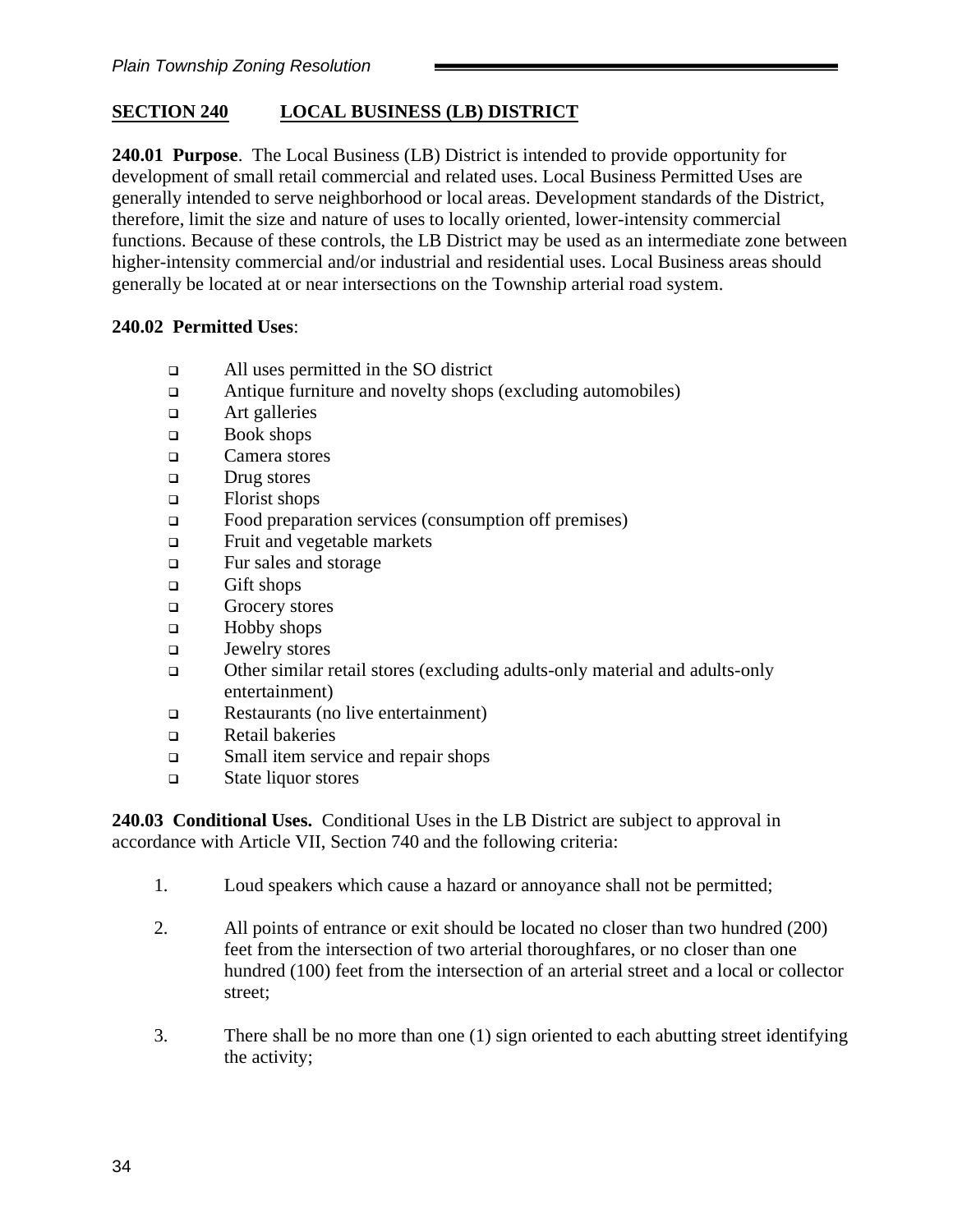- 4. No lighting shall constitute a nuisance and shall in no way impair safe movement of traffic an any street or highway, and no lighting shall shine directly on adjacent properties;
- 5. Structures should have primary access to a collector thoroughfare;
- 6. Such developments should have primary access to arterial thoroughfares or be located at intersections of arterial and/or collector streets;
- 7. Such developments should be located adjacent to nonresidential uses such as churches, parks, industrial or commercial uses;
- 8. Site locations are preferred that offer natural or man-made barriers that would lessen the effect of intrusion into a residential area;
- 9. Such uses should be properly landscaped to be harmonious with surrounding residential uses;
- 10. Where possible, such structures should be located adjacent to parks and other nonresidential uses such as schools and shopping facilities where use could be made of joint parking facilities
- 11. The site shall not be used for the storage of trucks, and truck parking shall be limited to a time not to exceed twenty-four (24) hours;
- 12. Such other criteria as may be stipulated by the Board of Zoning Appeals.

### **Conditional Uses in the LB District**

- ❑ All Conditional Uses in the SO District
- ❑ Drive-in facility. Developed in association with a Permitted Use. In addition to the standards of Article VII, Section 740, the additional standards for a drive-in facility outlined in Section 220.03 shall be met.
- ❑ Dry cleaning (provided that no such use emits odors perceptible outside of the building)
- ❑ Laundromat (provided that no such use emits odors perceptible outside of the building)
- ❑ Lawn and garden stores
- ❑ Personal apparel services (provided that no such use emits odors perceptible outside of the building)
- ❑ Single-family residential uses in association with a Permitted Use, provided that the residential portion of the lot is included with the Permitted Use in the determination of lot area coverage. The applicant shall clearly indicate on a plot plan the area intended for commercial use and the area intended for residential use. Sewage and water system approvals from both the Ohio EPA and the Franklin County Board of Health shall be required.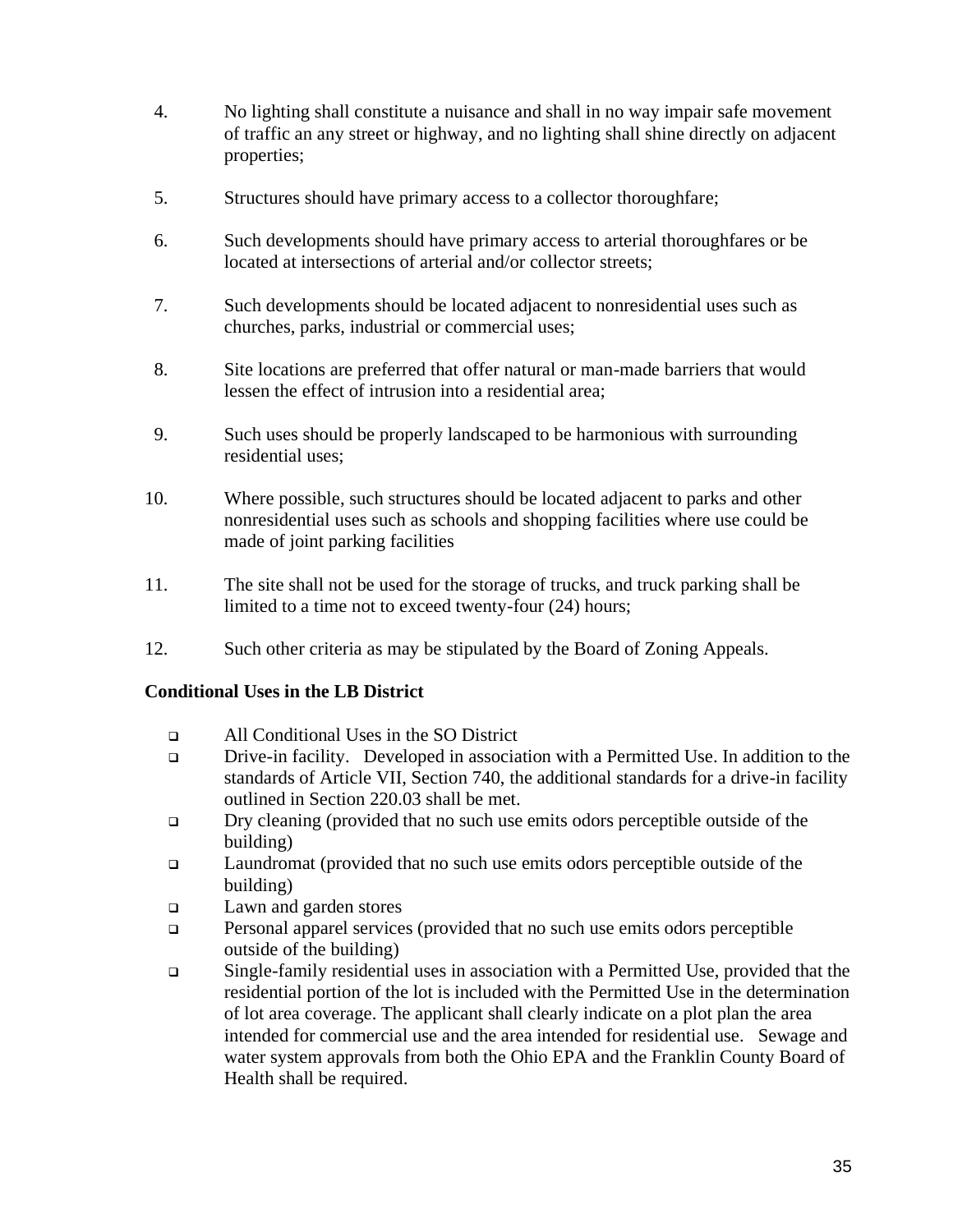**240.04 Development Standards.** In addition to the provisions of Article IV, General Development Standards, the following standards for arrangement and development of land and buildings shall be required in the LB District.

**240.04.1 Intensity of Use**. A minimum lot size of twenty thousand (20,000) square feet is required. One or more main buildings or Permitted Uses may be placed on a lot; however, main and accessory structures shall not occupy more than forty (40) percent of a lot nor in total gross floor area exceed eighty (80) percent of the lot area, including outside sales or storage areas.

The Board of Zoning Appeals may alter these intensity and lot size standards for nonconforming lots in or adjacent to existing commercial or industrial uses, provided health and land suitability issues are satisfactorily addressed and proper permits are obtained.

No retail store in the LB District shall exceed five thousand (5,000) square feet in total retail sales area. (For larger stores, refer to the General Business (GB) District, Select Commercial Planned District (SCPD) or Planned Commercial (PC) District.)

**240.04.2 Lot Width**. A minimum lot width of one hundred (100) feet is required. All lots shall abut a street for a distance of sixty (60) feet or more. The Board of Zoning Appeals may alter these standards for nonconforming lots in or adjacent to existing commercial or industrial uses.

**240.04.3 Side Yard**. Side yards shall be not less than twenty-five (25) feet. However, no LB structures shall be closer than fifty (50) feet to an existing residential structure, unless otherwise approved by the Board of Zoning Appeals.

**240.04.4 Rear Yard**. Required rear yards shall be not less than one-fourth (1/4) the sum of the height and width of the building, but in no case shall be less than twenty-five (25) feet. However, no LB structure shall be closer than fifty (50) feet to an existing residential structure, unless otherwise approved by the Board of Zoning Appeals.

A use to be serviced from the rear shall have a service court, alleyway, or combination thereof not less than forty (40) feet wide.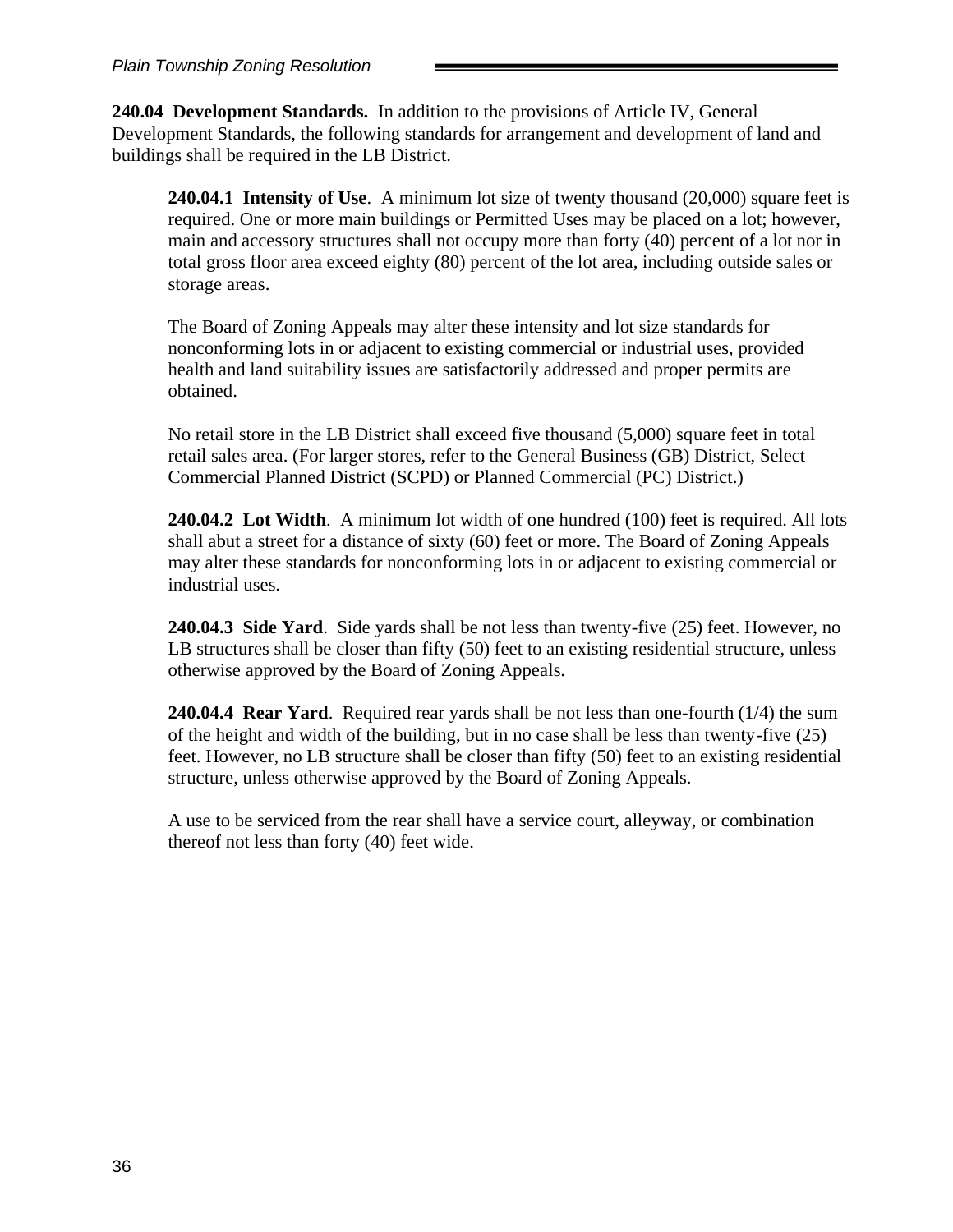# **SECTION 250 GENERAL BUSINESS (GB) DISTRICT**

**250.01 Purpose**. The General Business (GB) District is intended to provide suitable areas for the location of large retail and commercial uses, which serve the needs of the Township and surrounding communities. Because of the size, scope, and/or intensity of uses permitted, GB Districts should not be located adjacent to or in close proximity to residential areas. Direct access to arterial roads or abutment to industrial areas is prerequisite for rezoning to the GB category.

Through the Conditional Use procedure, certain uses which have both commercial and industrial characteristics may be conditionally permitted, provided such uses can meet development standards which are designed to make them functionally and aesthetically compatible with the surrounding community.

**250.02 Permitted Uses.** The following uses shall be permitted in the GB District.

- ❑ All uses permitted in the SO District
- ❑ All uses permitted in the LB District
- ❑ Building material sales
- ❑ Gasoline service stations (excluding automobile repair facilities)
- ❑ Lawn and garden stores
- ❑ Lumber sales
- ❑ Retail stores (excluding adults-only material and adults-only entertainment, automobile sales, boat sales, large equipment sales)

**250.03 Conditional Uses.** Conditional uses in the GB District are subject to approval in accordance with Article VII, Section 740, and the following criteria:

- 1. Loud speakers that cause a hazard or annoyance shall not be permitted;
- 2. All points of entrance or exit should be located no closer than two hundred (200) feet from the intersection of two arterial thoroughfares, or no closer than one hundred (100) feet from the intersection of an arterial street and a local or collector street;
- 3. No lighting shall constitute a nuisance and shall in no way impair safe movement of traffic an any street or highway, and no lighting shall shine directly on adjacent properties;
- 4. Structures should have primary access to a collector thoroughfare;
- 5. Such developments should be located adjacent to nonresidential uses such as churches, parks, industrial, or commercial uses;
- 6. Site locations are preferred that offer natural or man-made barriers that would lessen the effect of intrusion into a residential area;
- 7. Such uses should be properly landscaped to be harmonious with surrounding residential uses;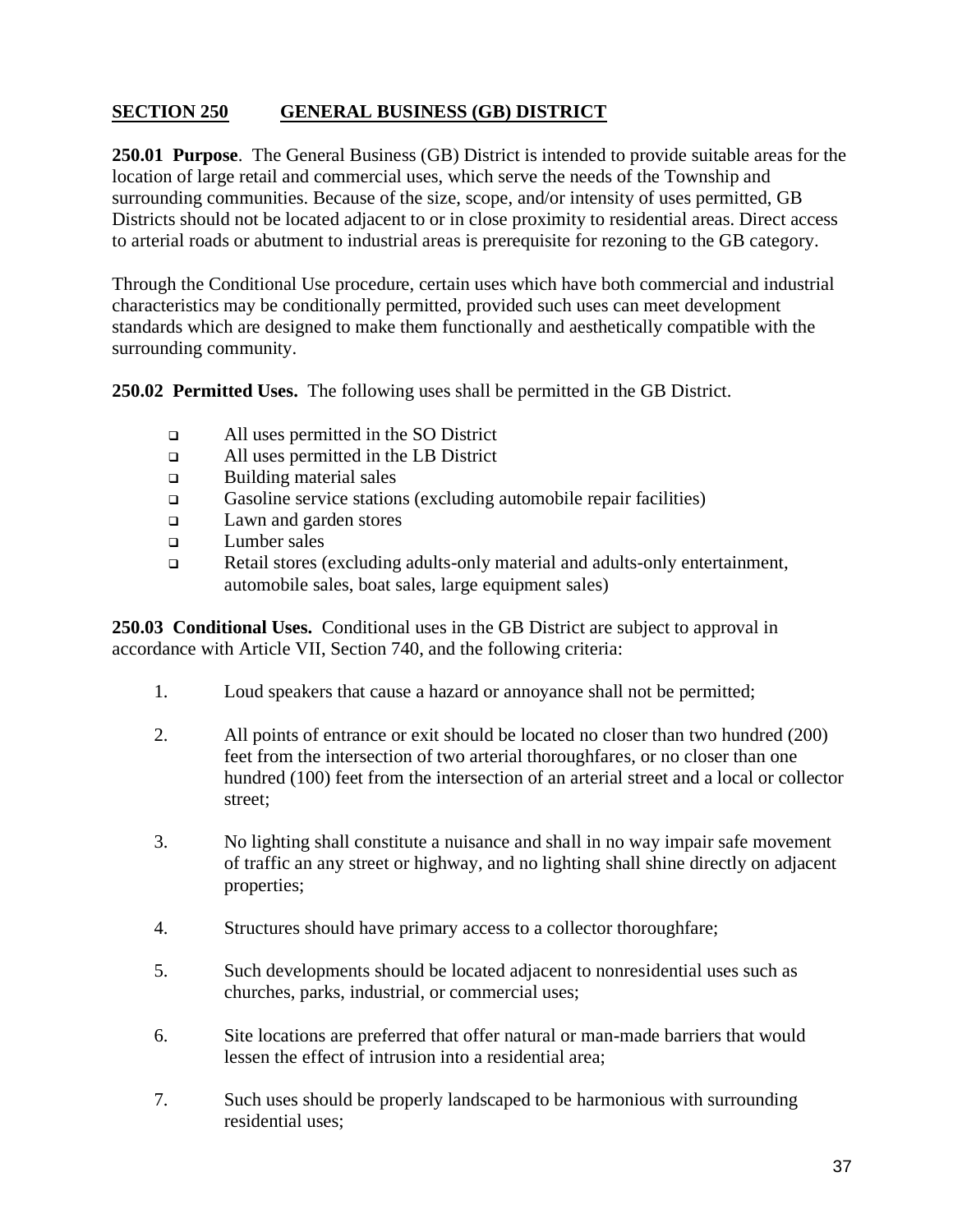- 8. Where possible, such structures should be located adjacent to parks and other nonresidential uses such as schools and shopping facilities where use could be made of joint parking facilities
- 9. The site shall not be used for the storage of trucks, and truck parking shall be limited to a time not to exceed twenty-four (24) hours;
- 10. Such other criteria as may be stipulated by the Board of Zoning Appeals.

#### **Conditional Uses in the GB District**

- ❑ All Conditional Uses in the SO District
- ❑ All Conditional Uses in the LB District
- ❑ Automobile and other vehicle repair provided:
	- a) All work is performed indoors
	- b) There is no outside storage
	- c) No inoperable vehicles are parked outside the building
	- d) The proposed repair garage is located more than one hundred (100) feet from the nearest residence, or the written consent of all residential property owners within one hundred (100) feet is provided;
	- e) No used or new car sales are conducted on the premises
	- f) All activity shall be conducted entirely within an enclosed structure permanently located on the lot.
- ❑ Building contractors and services
- ❑ Car washes
- ❑ Carpentry contractors and services
- ❑ Coin-operated entertainment machines\*
- ❑ Electrical contractors and services
- ❑ Game rooms\*
- ❑ Highway contractors and services
- ❑ Landscape contractors and services
- ❑ Masonry contractors and services
- $\Box$  Miscellaneous aircraft, marine and automotive dealers (new & used)
- ❑ Motor vehicle dealers
- ❑ Other similar contractors and services
- ❑ Plumbing contractors and services
- ❑ Pool rooms\*
- ❑ Uses associated with coin-operated entertainment machines

\*These uses require:

- a) A complete schedule of hours of operation is submitted with the Conditional Use permit. The hours of operation shall be adhered to. Changes in hours of operation shall require an amended Conditional Use Permit.
- b) A plan for supervision of the facility, including hours of supervision, number of supervisors, and type of supervision is provided.

**250.04 Development Standards.** In addition to the provisions of Article IV, General Development Standards, the following standards for the arrangement and development of land and buildings shall be required In the GB District.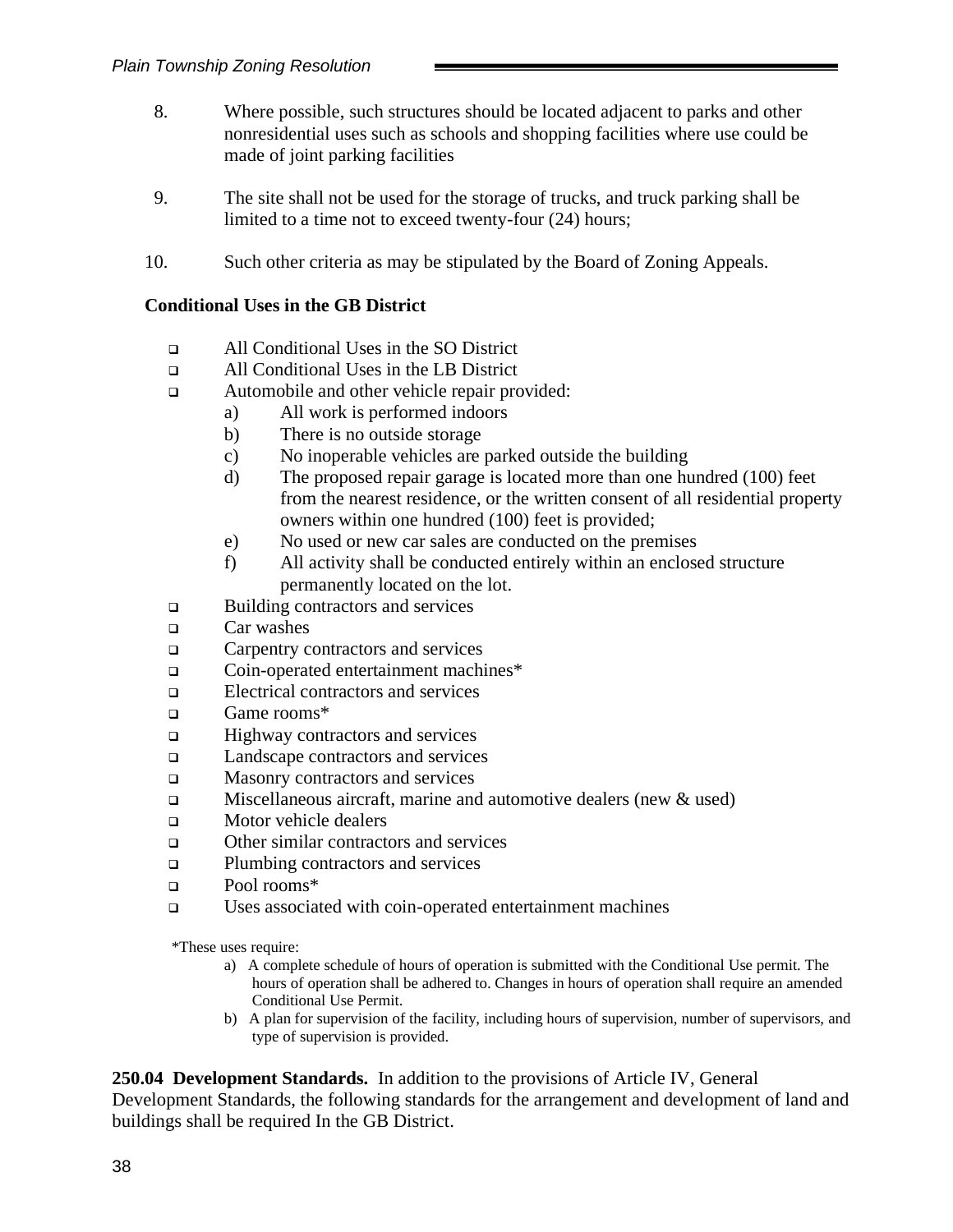**250.04.1 Intensity of Use**. A minimum lot size of one (1) acre shall be required. Larger lot sizes may be necessary to provide the yard space required by this Zoning Resolution.

**250.04.2 Lot Width.** A minimum lot width of one hundred (100) feet at the building line shall be required. All lots shall front and abut on a public street for a minimum distance of one hundred (100) feet. However, for motor vehicle dealers, and miscellaneous aircraft, marine and automotive dealers, including new and/or used vehicles and equipment, there shall be a minimum lot width and abutment on a public road of not less than two hundred (200) feet.

**250.04.3 Side Yard**. The required side yards shall be not less than fifty (50) feet. However, in no case shall a GB structure be closer than fifty (50) feet from an existing residential structure, unless otherwise approved by the Board of Zoning Appeals.

**250.04.4 Rear Yard**. The required rear yards shall be not less than one-fourth (1/4) the sum of the height and width of the building, but in no case shall be less than fifty (50) feet. A use to be serviced from the rear shall have a service court, alleyway or combination thereof not less than forty (40) feet wide.

**250.05 Supplementary Development Standards**. The following development standards shall apply to all GB uses:

**250.05.1 Yard Areas and Screening**. All yard areas shall be planted with grass or natural vegetation and shall be properly maintained and screened from the view of adjacent residential and office areas.

**250.05.2** Repair and service of automotive and marine items shall be conducted entirely within an enclosed structure permanently located on the lot.

**250.05.3 Exterior Lighting.** All exterior lighting shall be designed to prevent direct glare on adjoining residential zoning.

**250.05.4 Required Parking Setback.** The required parking setback shall be established by bumper guards designed to prohibit direct access from the display area onto the public road right-of-way. Bumper guards may be concrete caste, landscaping timbers, or vertical poles. They must be permanently attached to the ground and designed to prohibit direct access to the public road.

**250.05.5 Attention-getting devices** such as banners, posters, pennants, ribbons, streamers, spinners or other similar moving devices shall be prohibited.

**250.05.6 Noise attention-getting devices** such as loudspeakers and amplified music shall be so controlled that at the property line on which such loudspeaker or noise attentiongetting device is used, the noise level emitted from such loudspeaker shall not be above a decibel level of sixty (60), as measured at any property line.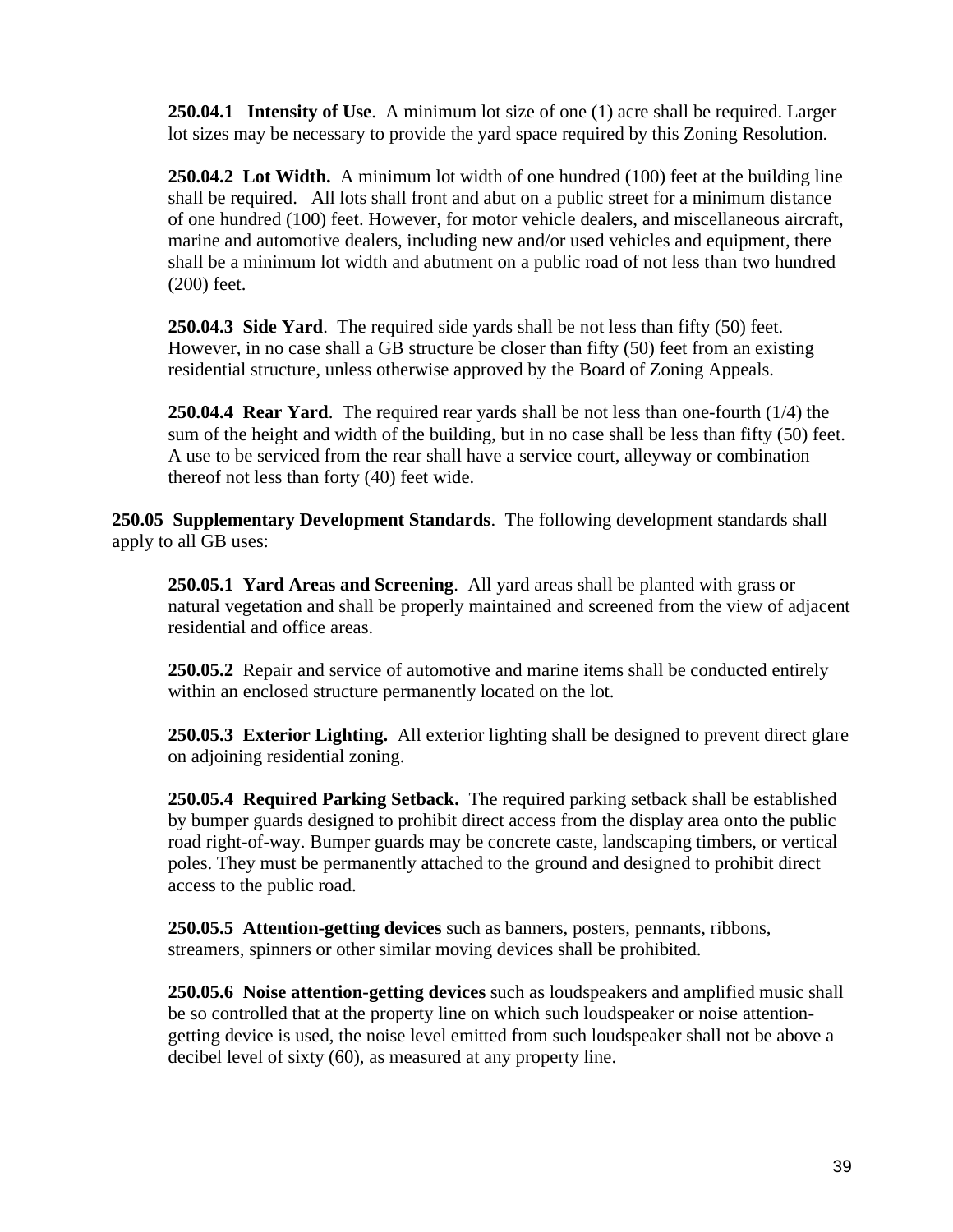# **SECTION 255 LIGHT MANUFACTURING (M-1) DISTRICT**

**255.01 Purpose.** The Light Manufacturing (M-1) District is provided for industrial uses which require minimal public services and facilities, generate little industrial traffic, and have little or no nuisance impact on adjacent land. Industrial operations in the M-1 District must occur within an enclosed structure. The development standards of the M-1 District are intended to encourage architecturally attractive structures which are surrounded by landscaped yards.

The M-1 District may be used as a transitional area between commercial areas and more intense industrial uses. In some cases, the M-1 zone may abut lower-intensity uses (i.e., rural or residential areas) provided the applicant can demonstrate that the uses will be properly buffered and will be compatible with adjacent land uses.

**255.02 Permitted Uses.** The following uses shall be permitted in the M-1 District:

- ❑ Book binding
- ❑ Manufacturing/assembly of clothing
- ❑ Manufacturing/assembly of footwear
- ❑ Manufacturing/assembly of miscellaneous clothing and accessories
- ❑ Manufacturing/processing of food, bakery, or confectionery products
- ❑ Manufacturing of clocks
- ❑ Manufacturing of communication equipment
- ❑ Manufacturing of computers and computer accessories
- ❑ Manufacturing of electronic components and accessories
- ❑ Manufacturing of jewelry
- ❑ Manufacturing of measuring and controlling devices
- ❑ Manufacturing of metal
- ❑ Manufacturing of pharmaceuticals
- ❑ Manufacturing of photographic equipment and supplies
- ❑ Manufacturing of plated wire
- ❑ Manufacturing of products of purchased glass
- ❑ Manufacturing of watches
- ❑ Printing
- ❑ Printing related services
- ❑ Publishing

**255.03 Conditional Use.** The following uses shall be allowed in the M-1 District, subject to approval in accordance with Article VII, Section 740:

❑ Research and development laboratories not permitted under any other section of this Zoning Resolution.

**255.04 Development Standards.** In addition to the provisions of Article IV, General Development Standards, the following standards for arrangement and development of land and buildings are required in the M-1 District.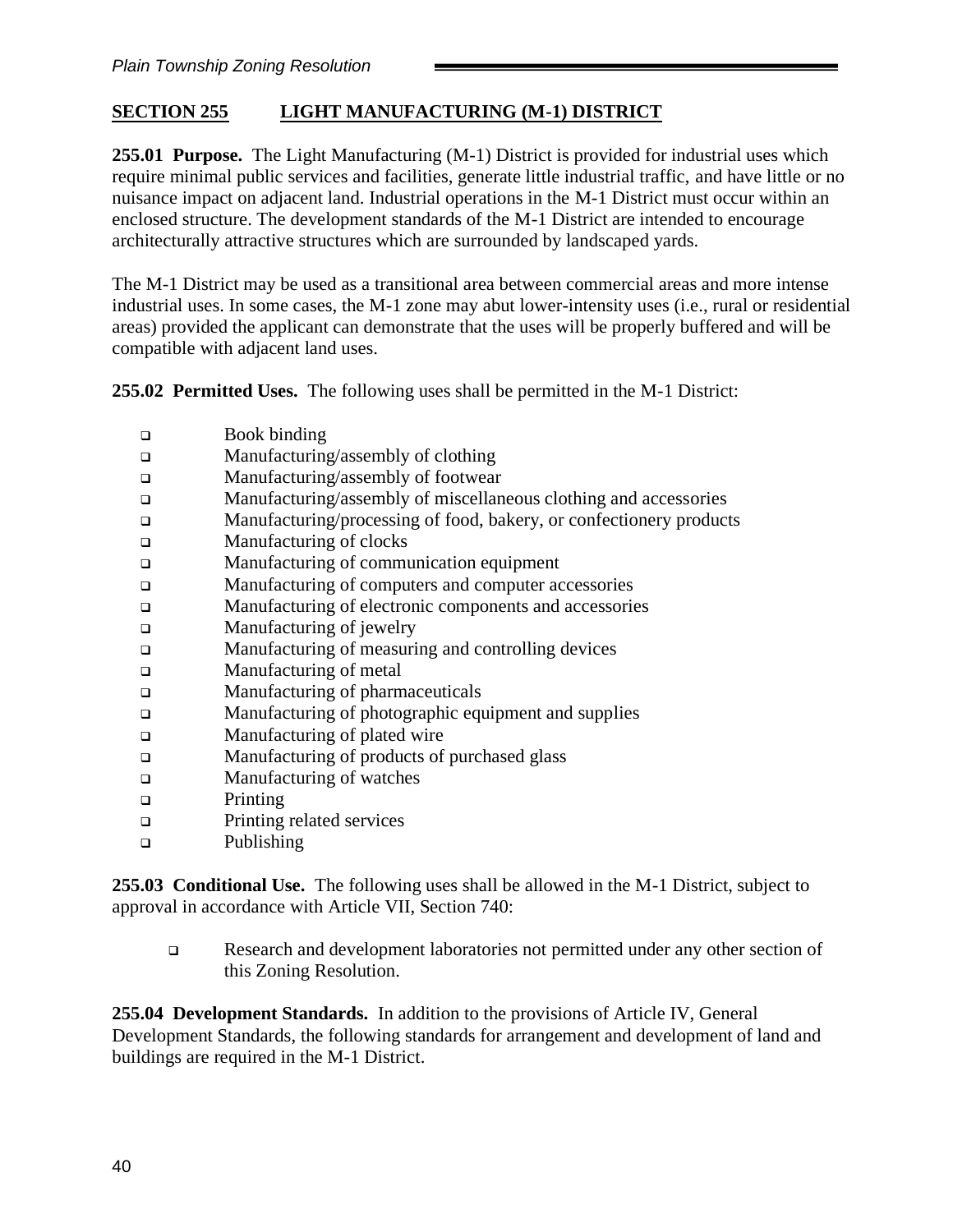**255.04.1 Intensity of Use**. Lot size shall be adequate to provide the yard space required by these Development Standards and the following provisions:

- **1.** A use allowed in this District shall operate entirely within an enclosed structure, emitting no dust, smoke, noxious odor or fumes outside this structure, and producing a noise level audible at the property line no greater than the average noise level occurring on any adjacent street.
- **2.** Open service areas and loading docks shall be screened by walls or fences at least six (6) feet but not more than eight (8) feet in height. These walls or fences shall effectively conceal service and loading operations from adjoining streets and from a Residential Zoning District or a Planned Development District.

**255.04.2 Lot Width**. All lots shall abut a public street for a minimum distance of one hundred (100) feet and have adequate lot width to provide the yard space required by these Development Standards.

**255.04.3 Side Yards**. For main and accessory structures, including open service and loading areas, each required side yard shall not be less than one-third (1/3) the sum of the height and depth of the structure, but in no case shall be less than fifty (50) feet from the interior lot line and two hundred (200) feet from any Residential Zoning District or Planned Development District, or any nonconforming residential lot.

**255.04.4 Rear Yards.** For main and accessory structures, the required rear yard shall be not less than one-third (1/3) the sum of the height and width of the structure, but in no case shall be less than fifty (50) feet from any interior lot line and two hundred (200) feet from any Rural or Residential Zoning District or Planned Development District or any nonconforming residential lot.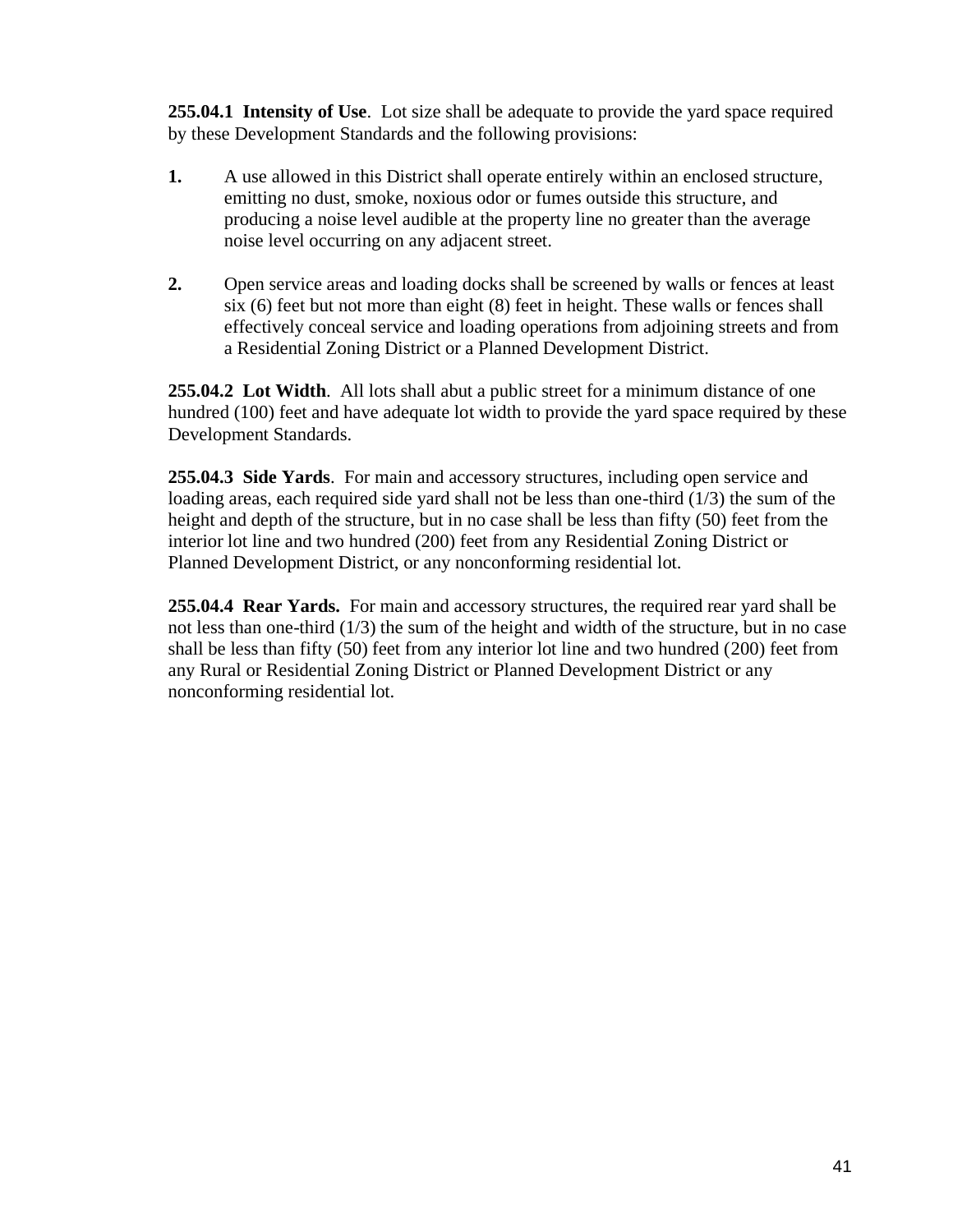## **SECTION 260 HEAVY MANUFACTURING (M-2) DISTRICT**

**260.01 Purpose**. The Heavy Manufacturing (M-2) District is intended to provide suitable locations for a broad range of industrial activities that are not dependent on public sewer and water services for proper operation. Because of their employment and traffic activity, these uses should be encouraged to group in areas identified in the Comprehensive Plan. M-2 zonings should not directly abut residentially zoned areas.

**260.02 Permitted Uses.** The following uses shall be permitted in the M-2 District:

- ❑ All uses permitted in the M-1 District
- ❑ General building contractors
- ❑ Heavy construction contractors
- ❑ Manufacturing of furniture
- ❑ Manufacturing of partitions
- ❑ Manufacturing of wood prefabricated structural units
- ❑ Manufacturing of modular homes
- ❑ Manufacturing of wood building components
- ❑ Manufacturing of dairy and grain mill products
- ❑ Manufacturing of household appliance
- ❑ Manufacturing of miscellaneous electrical equipment and supplies
- ❑ Manufacturing of toys
- ❑ Manufacturing of sporting goods
- ❑ Manufacturing of office supplies and similar small items
- ❑ Manufacturing of products from previously processed paper
- ❑ Manufacturing of cardboard
- ❑ Manufacturing of glass
- ❑ Manufacturing of leather and similar materials
- ❑ Personal storage warehouse
- ❑ Special trade contractors
- ❑ Transportation services
- ❑ Warehousing
- ❑ Wholesaling
- ❑ Wholesale and/or retail sales and storage of lumber, concrete and metal building material

**260.03 Conditional Uses.** The following uses shall be allowed in the M-2 District, subject to approval in accordance with Article VII, Section 740:

- ❑ Manufacturing of automobile, motorcycle, boat, aircraft, farm, and similar machinery and/or parts
- ❑ Manufacturing of concrete, clay or similar products
- ❑ Manufacturing of glass
- ❑ Manufacturing of glass products
- ❑ Manufacturing of hand tools, hardware or similar product
- ❑ Machine shops
- ❑ Rental, sale and/or storage of portable storage units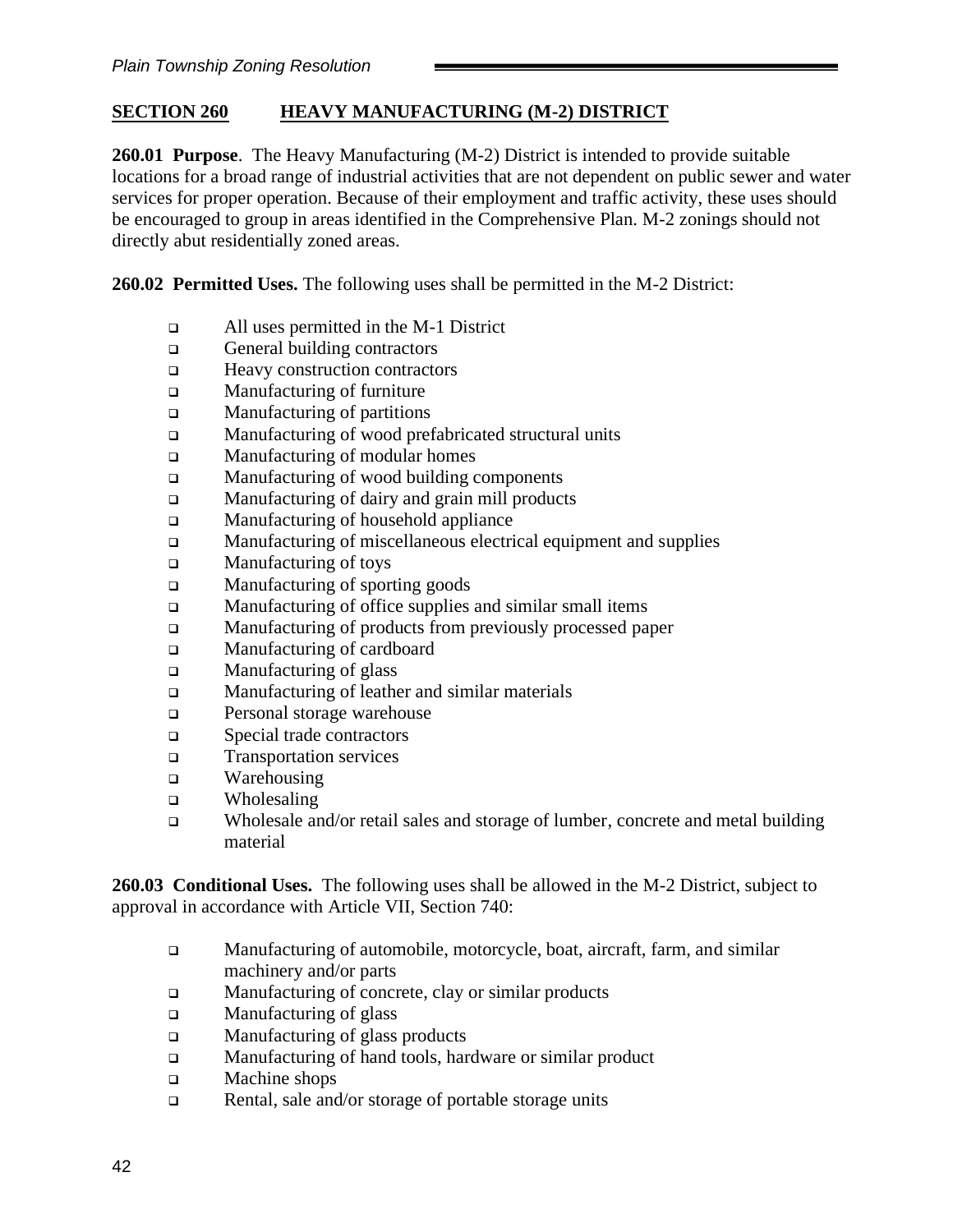❑ Other industrial uses not permitted in any other zone which demonstrate they can meet the development standards, nuisance provisions, and other applicable requirements of this Zoning Resolution.

**260.04 Development Standards.** In addition to the provisions of Article IV, General Development Standards, the following standards for arrangement and development of land and buildings are required in the M-2 District:

**260.04.1 Intensity of Use.** Lot size shall be adequate to provide the yard space required by these Development Standards and shall entirely enclose its primary operation within a structure. Open storage and service areas and loading docks shall be screened by walls or fences at least six (6) feet but not more than twelve (12) feet in height. These walls or fences shall conceal production, storage, service, and loading operations from adjoining streets and from a Residential Zoning District or a Planned Development District.

**260.04.2 Lot Width**. All lots shall abut a public street for a distance of one hundred (100) feet or more and have adequate lot width to provide the yard space required by these Development Standards.

**260.04.3 Side Yards**. For main and accessory structures, including open storage, service, and loading areas, the required side yards shall be not less than three hundred (300) feet from any Residential Zoning District or Planned Development District, and not less than one hundred (100) feet from the lot line.

**260.04.4 Rear Yards**. For main and accessory structures, including open storage, service, and loading areas, the required rear yards shall be not less than three hundred (300) feet from any Residential Zoning District or Planned Development District, and not less than one hundred (100) feet from the lot line.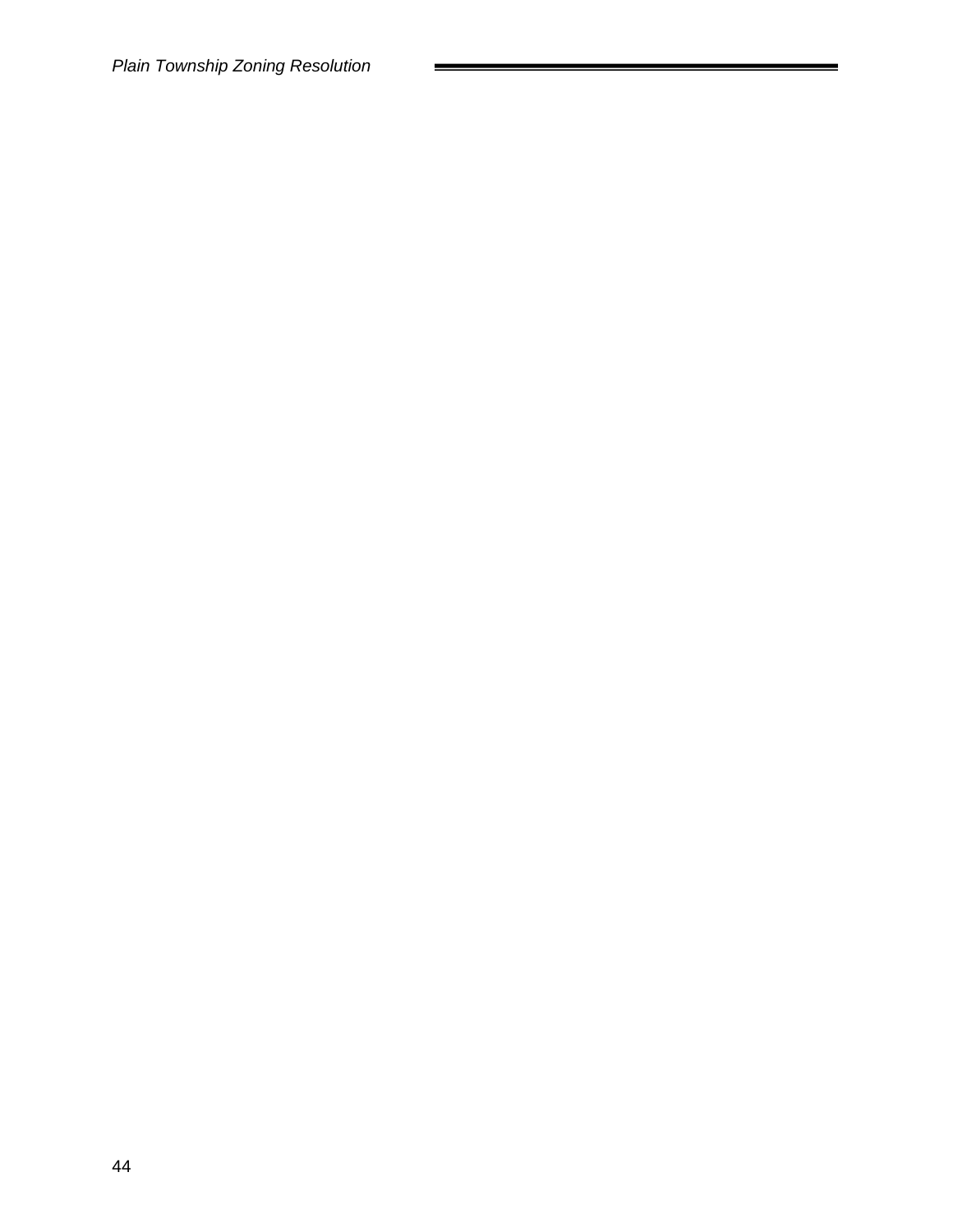# **ARTICLE III: PLANNED DISTRICTS**

## **SECTION 300 PROCEDURES AND REGULATIONS FOR PLANNED DEVELOPMENT DISTRICTS ADOPTED**

#### **300.01 Procedures for the Establishment of a Planned Development Zoning District**.

Planned Development Zoning Districts may be established by application in accordance with the provisions of Article VII, Section 700, and the requirements of "Procedure" of the Planned Development Zoning District petitioned.

**300.02 Regulation of the Use and Development of Land and Structures**. Regulation pertaining to the use of land and/or structures, and the physical development thereof within each of the Zoning Districts as adopted as a Planned Development Zoning District under Article VII, Section 700, and as may be drawn on the Zoning District Map, are hereby established and adopted.

**300.03 Rules of Application**. The Planned Development Regulations set forth in Article III shall be interpreted and enforced according to the following rules:

**300.03.1 Identification of Uses**. Listed uses are to be defined by their customary name or identification, except where they are specifically defined or limited in this Zoning Resolution.

**300.03.2 Permitted Uses**. Only uses designated as a Permitted Use shall be allowed as a matter of right in a Planned Development Zoning District and any use not so designated shall be prohibited except when in character with the proposed development such additional uses may be approved as a part of the Development Plan.

**300.03.3 Procedures**. The procedures and conditions set forth for the determination of Planned Development Districts and development therein shall be followed except that a written statement by the applicant shall clearly show that such procedures or conditions do not apply in the specific case. Such statement shall accompany the application and is subject to approval by the Township Trustees.

**300.03.4 Development Standards**. The Development Standards set forth shall be the minimum allowed for development in a Planned Development Zoning District.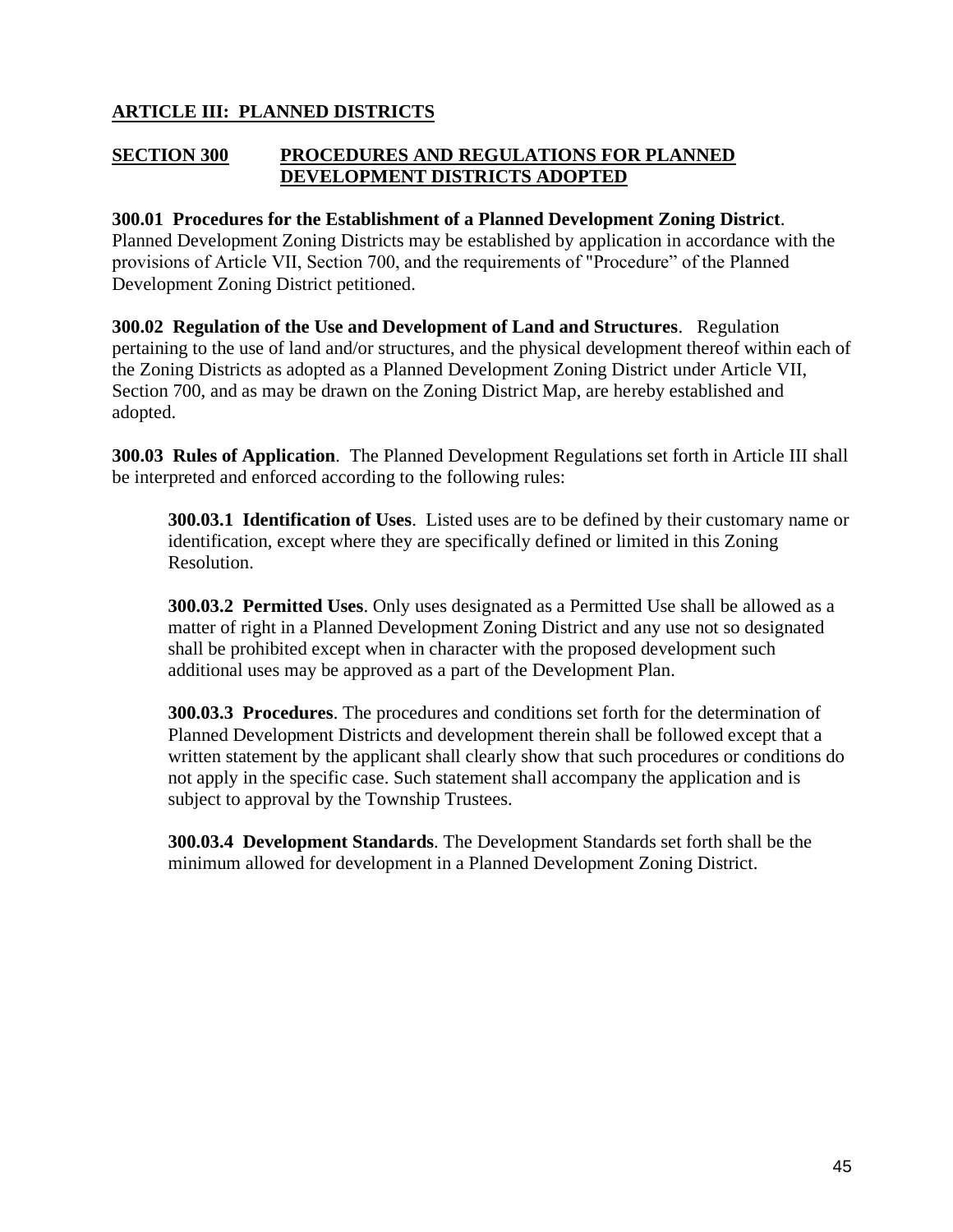## **SECTION 301 PLANNED RESIDENTIAL CONSERVATION DEVELOPMENT (PRCD) DISTRICT**

**301.01 Purpose.** The primary purpose of this district is to promote the health and safety of the community through the application of flexible land development techniques in the arrangement and construction of dwelling units and roads, and the integration of open space within the development. This flexibility is intended to promote imaginative, well-designed developments which preserve and integrate open space, to respect the physical qualities and limitations of the land, and to provide a balanced residential environment.

The objectives of the Planned Residential Conservation Development District include:

- 1. To encourage creativity in residential neighborhood design through a controlled process of review and approval of a particular site development plan that preserves open space, protects ravines, woodlands, wetlands, floodplains, and other sensitive natural resources;
- 2. To encourage development that makes more efficient use of land, and requires shorter networks of streets and utilities;
- 3. To provide useable and accessible open space and recreation in close proximity to residential dwelling units;
- 4. To use permanent open space as the centerpiece of residential developments;
- 5. To protect natural resources and conserve natural features;
- 6. To provide a variety of housing options; and
- 7. To protect and conserve farmland, historical and cultural features, and to minimize topographical changes and damage to existing landscapes and vegetation.

#### **301.02 Permitted Uses.**

- ❑ Detached single-family dwellings
- ❑ Single-family cluster dwellings
- ❑ Single-family attached dwellings
- ❑ Recreation facilities for use by residents
- ❑ Restricted open space as required in Section 301.051
- ❑ Home occupation in association with a permitted dwelling, and in accordance with the standards of Section 405
- ❑ Accessory buildings in association with a permitted dwelling in accordance with the standards of Section 406 for the R-2 District
- ❑ Temporary uses limited to real estate sales offices and contractors' offices and equipment sheds in accordance with Sections 430.04 and 430.05
- ❑ Other residentially-oriented uses, which, in the opinion of the Township Zoning Commission and the Township Trustees, meet the purpose and intent of the PRCD District and are adequately designed, located and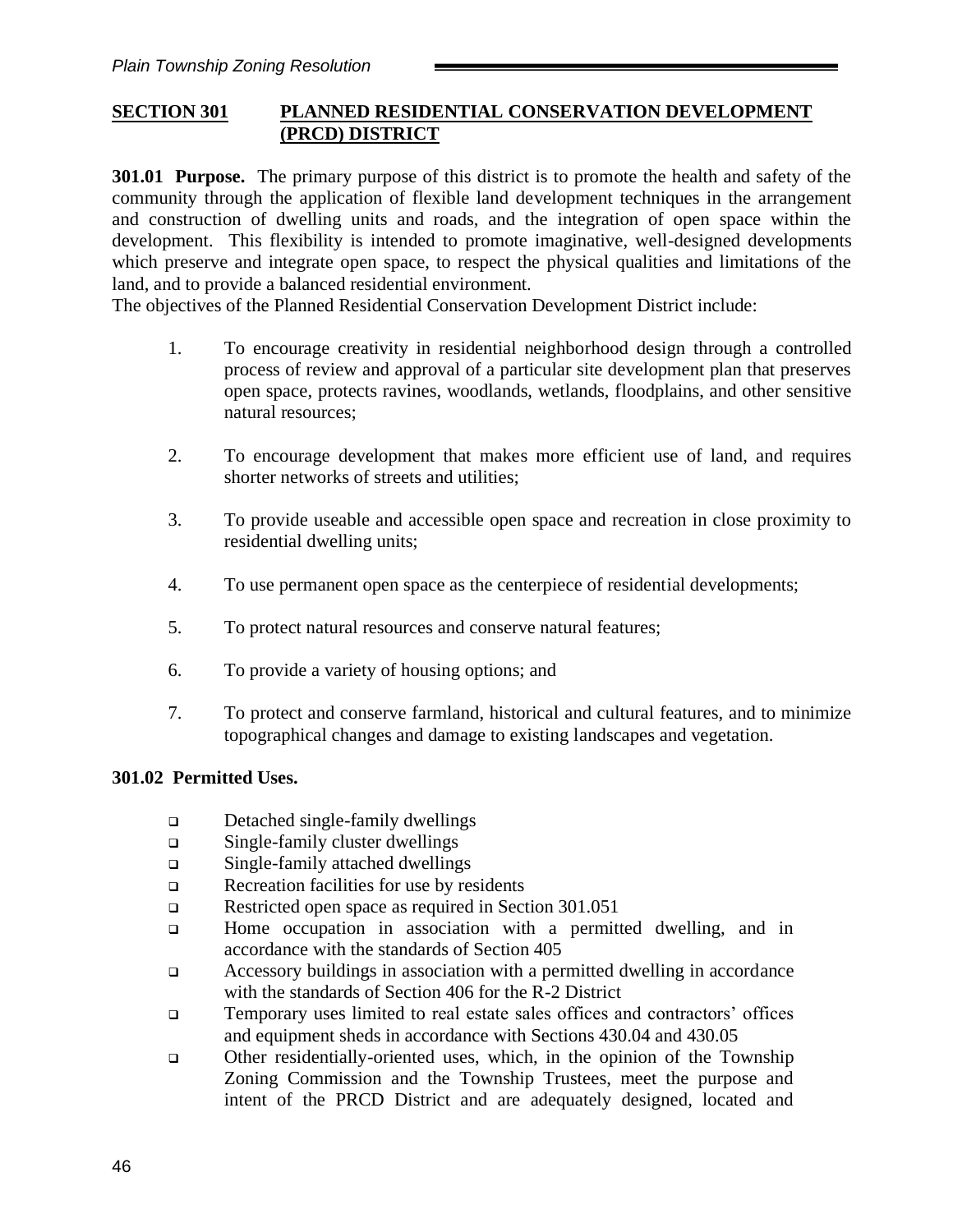specifically provided for in the approved Development Plan and other required documents.

The foregoing permitted uses may be permitted within a PRCD, provided that each such use is specifically set forth in the Development Plan and approved as an appropriate permitted use by the Township. No use not specifically authorized by the express terms of this Section and set forth in the approved Development Plan shall be permitted.

**301.03 Minimum Project Area for Conservation Development.** The gross area of a unified tract of land proposed for development under the PRCD District shall be a minimum of 25 acres, but shall not include area within any existing public street rights-of-way. The area proposed shall be in one ownership or, if in multiple ownership, the application shall be filed jointly by all the owners of the properties included in the conservation development.

**301.04 Project Application Procedure.** In addition to any other procedures set out in this Resolution, all applications for amendments to the zoning map to rezone lands to the PRCD District shall follow the procedures herein.

**301.04.1 Sketch Plan Review.** The applicant is encouraged to engage in informal consultations with the Zoning Commission and the Franklin County subdivision authorities (e.g. Planning Commission, County Engineer, Board of Health, etc.) prior to formal submission of a final Development Plan and application to amend the zoning map. Simultaneous with these discussions, it is recommended that the applicant schedule a walkabout on the site with the Township staff to familiarize all parties with the location and physical characteristics of the land, and the general design intent. No statement by officials of the Township or the subdivision authorities shall be binding upon either at the concept stage.

**301.04.2 Submission of Application and Final Development Plan.** The applicant shall submit fifteen (15) copies of the final Development Plan to the Zoning Commission with the application to amend the Zoning District Map. The application shall include documentation demonstrating compliance with the standards of the PRCD District.

The final Development Plan shall include in text and map form the following:

- 1. A survey plat and legal description signed by a registered Ohio surveyor showing the size and location of the proposed PRCD District.
- 2. A grading plan drawn at a scale of 1"=100', showing all information pertaining to surface drainage.
- 3. A landscape plan which depicts and identifies all proposed landscaping features.
- 4. Identification of site characteristics, in text and map form, which provide a general depiction of:

Boundaries of the area proposed for development, dimensions, and total acreage.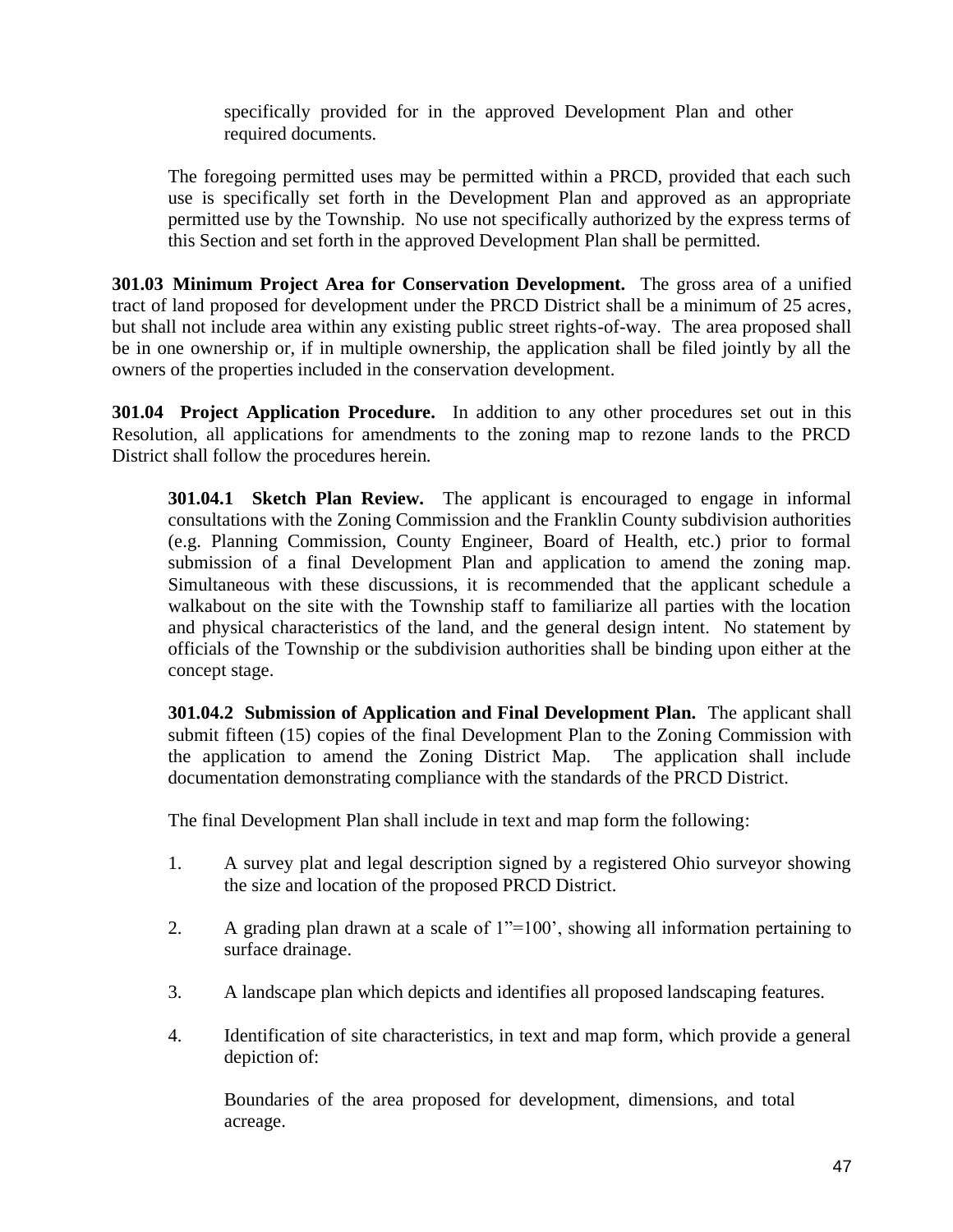- a. Contour lines at vertical intervals of not more than 5 feet, highlighting ridges, rock outcroppings and other significant topographical features.
- b. Location of wetlands (and potential wetlands); the floodway boundary and floodway elevation as delineated by the Federal Emergency Management Agency; rivers and streams and their related river or stream bank; ponds, and water courses.
- c. Existing soil classifications.
- d. Locations of all wooded areas, tree lines, hedgerows, and specimen trees.
- e. Delineation of existing drainage patterns on the property, and existing wells and well sites.
- f. Description of significant existing vegetation by type of species, health, quality, etc. . .
- g. Existing buildings, structures and other significant man-made features on the site.
- h. Description of all structures and areas of known or potential historical significance.
- i. Existing viewsheds and identification of unique vistas.
- j. Natural features to be conserved and natural features to be altered or impacted by the development.
- 5. An explanation of the method/structure and proposed documentation and instruments to be used in order to perpetually preserve the required restricted open space, which shows:
	- a. The structure of the Association and proposed restrictions.
	- b. Membership requirements.
	- c. Financial responsibilities.
- 6. The Development Plan shall be to a scale of at least  $1" = 100"$  and shall show the proposed uses of the site, location of buildings and structures, streets and roadways, and parking areas, all required design features, including the following:
	- a. The general development character and the permitted and accessory uses, buildings and structures to be located on the tract including the limitations or controls to be placed on each, with proposed lot sizes, and minimum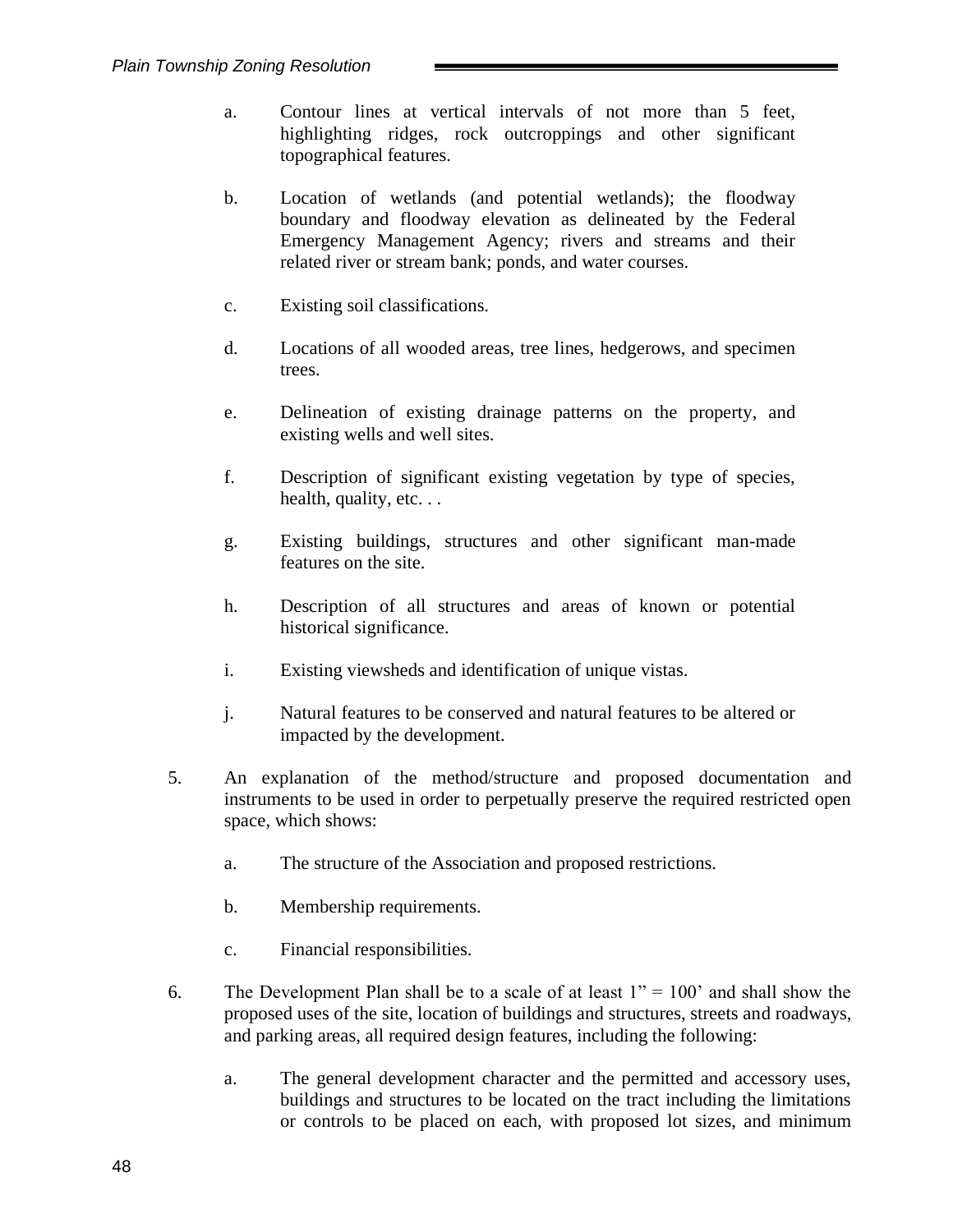setback and spacing requirements. Other development features, including landscaping, entrance features, signage, pathways, sidewalks, recreational facilities, common open space areas and restricted open space areas. All commonly owned structures shall be shown in detail which identifies the location, quantity, type and typical section of each. The landscape plan shall identify each plant, shrub or tree, its name, its size at planting and rendering of how that section of the development would look in elevation. The Development Plan shall identify dwelling unit densities, dwelling unit types, and the total number of dwelling units proposed for the site.

- b. Environmentally sensitive areas such as the 100-year floodplain, wetlands, and slopes greater than 20% shall be mapped. No structure (other than approved drainage structures) shall be constructed within the limits of the 100-year floodplain as mapped by FEMA on the Flood Insurance Rate Maps for Franklin County.
- c. Locations of stream channels, watercourses, wooded areas and buffer areas shall be designated. Existing topography and drainage patters shall also be shown. Natural features to be conserved and natural features to be impacted or altered shall be identified on the Plan.
- d. Architectural design criteria including materials, colors and renderings for all structures and criteria for proposed signs, with proposed control procedures. These shall also include specific renderings of the elevations of structures. Any modification of these structures shall require re-approval of the Development Plan by the Township Zoning Commission. Materials and colors shall be submitted for approval.
- e. The proposed provisions for water, fire hydrants, sanitary sewer and surface drainage with engineering feasibility studies or other evidence of reasonableness. Pipe sizes and locations, detention basins and drainage structures shall be drawn.
- f. A traffic impact analysis by a competent traffic engineer, showing the proposed traffic patterns, public and private streets and other transportation facilities, including their relationship to existing streets and conditions.
- g. The relationship of the proposed development to existing and probable uses of surrounding areas during the development timetable.
- h. Identification and location of all uses and structures proposed within the site and the location of schools, parks and other public facility sites within or adjacent to the site. This includes a showing of:
	- (i) the exact location and dimension of private streets, common drives and public street rights-of-way;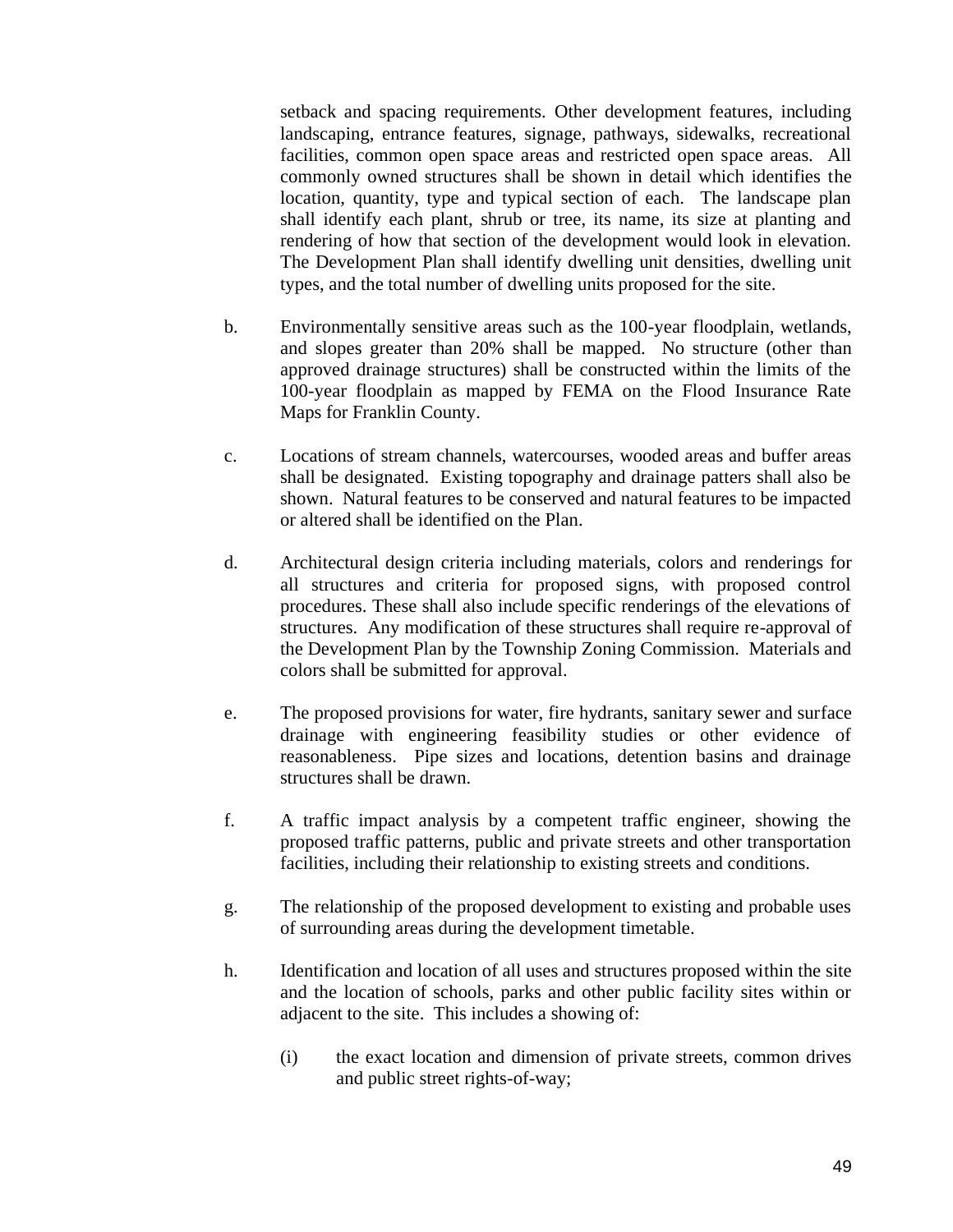- (ii) exact location of building footprints or envelopes within which dwelling units are to be constructed, and lot lines with dimensions for all residential units for which individual ownership is proposed;
- (iii) dimensions of building/unit spacing;
- (iv) the extent of environmental conservation and change and the exact location of all no cut/no disturb zones; and
- (v) designated restricted open space areas and a description of proposed open space improvements.
- (vi) The proposed time schedule for development of the site including streets, buildings, utilities and other facilities.
- i. If the proposed timetable for development includes developing the land (including restricted open space) in phases, all phases developed after the first, which in no event shall be less than five (5) acres or the whole tract (whichever is smaller), shall be fully described in textual form in a manner calculated to give Township officials definitive guidelines for approval of future phases.
- j. The ability of the applicant to carry forth this plan by control of the land and the engineering feasibility of the plan.
- k. Specific statements of divergence from the development standards in Section 301 and the justification therefore. Unless specifically supplemented by the standards contained in Section 301 or those standards approved in the Development Plan, the General Development Standards set forth in Article IV shall also apply. Unless a variation from these development standards is specifically approved, the same shall be complied with.
- l. Evidence of the applicant's ability to post a bond or an irrevocable letter of credit if the Development Plan is approved assuring completion of public service facilities to be constructed within the project by the developer.
- m. Deed restrictions, protective covenants, and other legal statements or devises to be used to control the use, development and maintenance of the land, the improvements thereon, including those areas which are to be commonly owned and maintained as well as the restricted open space.
- n. Other information, as may be required by the Township Zoning Commission and/or the Township Trustees, in order to determine compliance with this Resolution.
- o. The Development Plan shall bear the seal of a registered engineer or surveyor and an architect or landscape architect, each of whom shall be licensed to practice in the State of Ohio.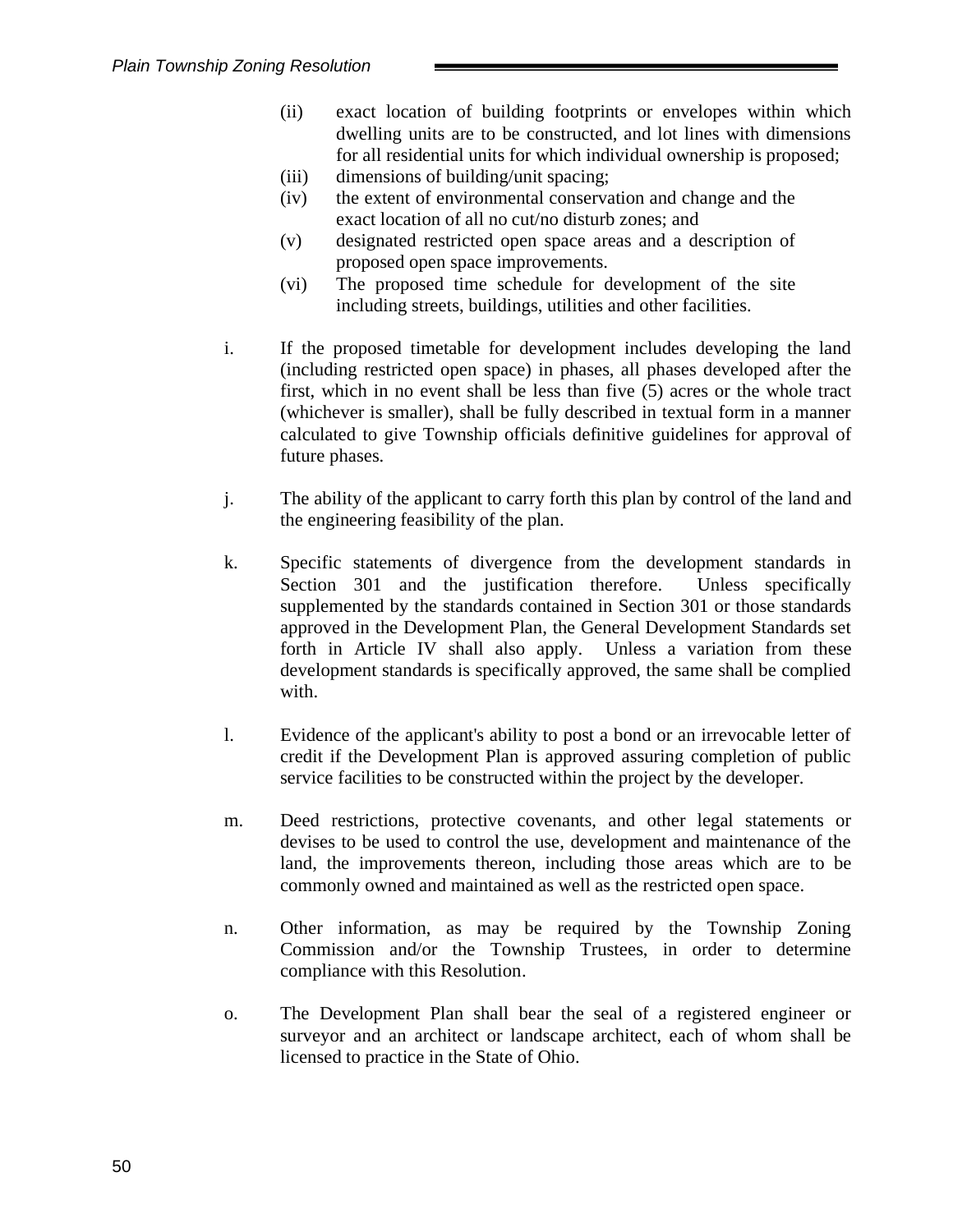**301.04.3 Basis for Approval.** The Zoning Commission and Trustees may approve a PRCD application, provided they find that the proposed application complies with all of the following requirements:

- 1. That the proposed development is consistent in all aspects with the purpose, criteria, intent and standards of this Zoning Resolution.
- 2. That the proposed development is in conformity with the Comprehensive Plan or portion thereof as it may apply.
- 3. That the proposed development advances the health, safety, and morals of the Township and the immediate vicinity.
- 4. That the proposed Development Plan meets all of the design features required in this Resolution and that any deviation is warranted by the design and amenities incorporated in the Development Plan.
- 5. That the proposed development is in keeping with the existing land use character and physical development potential of the area.
- 6. That the proposed development will be compatible in appearance with surrounding land uses.

Any approval may be with such amendments, conditions or modifications as such body may determine.

**301.04.4 Final Development Plan Approval Period.** The approval of a final Development Plan shall be effective for a period of two (2) years, or for such other period as approved per plan, in order to allow for the filing and recording of a final subdivision plat, if platting is required by applicable law, and the commencement of construction of all buildings, structures and improvements on the site. No zoning amendment passed during the established approval period shall affect the terms under which approval of the final Development Plan was granted. If the required final subdivision has not been approved and recorded, and construction commenced on all buildings, structures and improvements within the established approval period, then the final Development Plan shall expire unless the Zoning Commission has approved an extension of this time limit. Absent such an extension, no use shall be established or changed and no building, structure or improvement shall be constructed until a new final Development Plan has been filed with and approved by the Township, and such application for approval shall be subject to the same procedures and conditions as an original application for final Development Plan approval. This new application shall comply with the terms of the Zoning Resolution then in effect at the time of filing, including, without limitation, any zoning amendments enacted from and after the date of the initial request to include the property within the PRCD District.

**301.04.5 Phasing.** Where the land is to be developed in phases, plans for phases subsequent to the first phase shall be submitted in accordance with the timetable established in the approved Development Plan.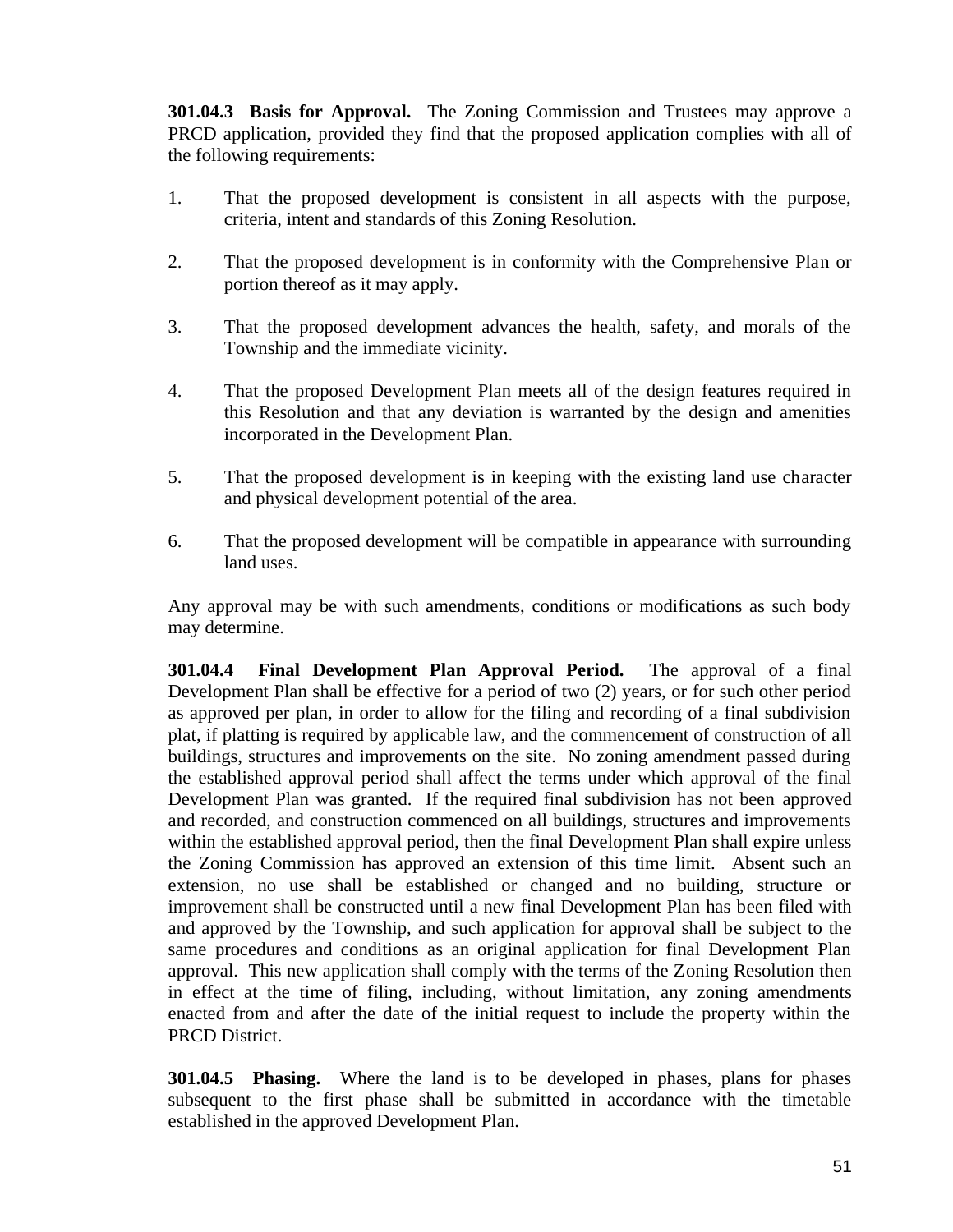**301.04.6 Plat Required.** If a plat is required by applicable law, no use shall be established or changed, and no building, structure, or improvement shall be constructed or altered until the required subdivision plat has been prepared and recorded in accordance with the Subdivision Regulations for Franklin County, Ohio, and this Resolution. The subdivision plat and plan shall be in accordance with the approved Development Plan and shall, unless otherwise specifically provided by the applicable platting authority, include:

- 1. Site arrangement, including building setback lines and space to be built upon within the site; water, fire hydrants, sewer, all underground public utility installations, including sanitary sewers, surface drainage and waste disposal facilities; easements, access points to public right-of-way, parking areas and pedestrian ways; and land reserved for recreation and open space.
- 2. Deed restrictions, covenants, easements and encumbrances to be used to control the use, development and maintenance of the land, the improvements thereon, the open space included therein, and the activities of occupants.
- 3. In the event that any public service facilities not to be otherwise guaranteed by a public utility have not been constructed prior to the recording of the plat, the owner of the project shall post a performance bond in favor of the appropriate public officers in a satisfactory amount ensuring expeditious completion of said facilities within one (1) year after the recording of said plat. In no event, however, shall any zoning certificate be issued for any building or use until such time that the facilities for the phase in which the building or use is located are completed.

## **301.04.7 Extension of Time/ Modification of Final Development Plan.**

- 1. An extension of the time limit for either filing the required subdivision plat, recording the approved subdivision plat, or enlarging the approval period for a final Development Plan may be granted by the Zoning Commission without public hearing, provided the Commission finds that such an extension is not in conflict with the public interest, that there is a legitimate purpose and necessity for such extension, and that the applicant shows evidence of a reasonable effort toward the accomplishment of the filing and/or recordation of the plat and the completion of the development of the project. A request for extension shall be filed prior to the expiration of the established approval period.
- 2. A request for minor changes to the final Development Plan may be approved by the Zoning Commission without being subject to the same procedures as the original application. Any approval may be with such amendments, conditions or modifications as the Zoning Commission may determine.
- 3. In the case of a request for a modification or amendment to the approved final Development Plan that represents a substantial departure from the intent of the original proposal, as determined by the Zoning Commission, said modification or amendment shall be subject to the same procedure and conditions of final Development Plan approval as the original application. Any approval of such request may be with such amendments, conditions or modifications as the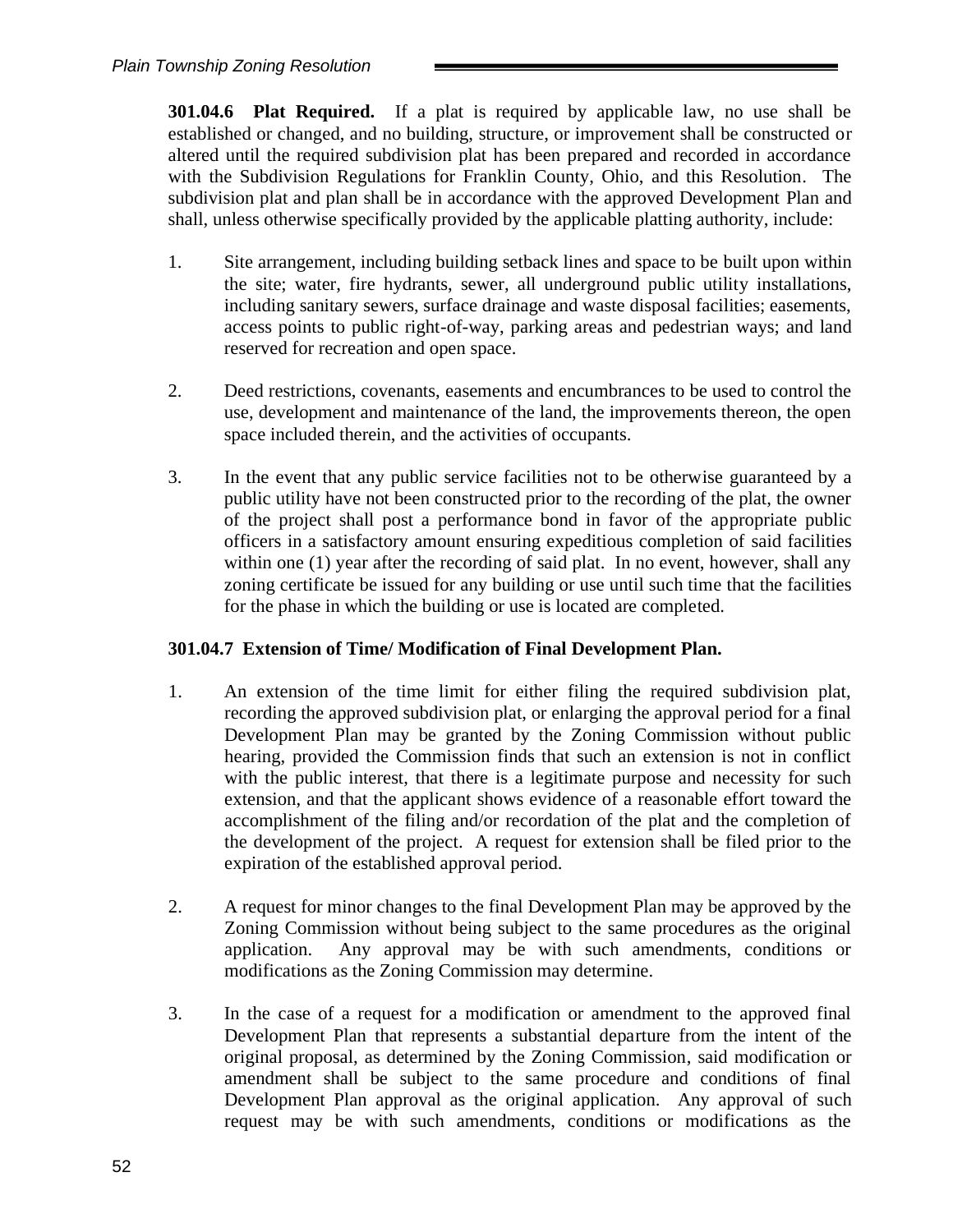Township may determine. The following shall be considered substantial departures from the original application:

- a. A change in the use or character of the development;
- b. An increase in overall lot coverage of structures and off-street parking;
- c. An increase in the density;
- d. An increase in the problems of traffic circulation and public utilities;
- e. A reduction in approved open space;
- f. A reduction of off street parking and loading space;
- g. A reduction in required pavement widths;
- h. A reduction of the acreage in the planned development;
- i. Any other departure from the approved Development Plan which is deemed substantial by the Zoning Commission.

**301.04.8 Administrative Review.** All plats, construction drawings, restrictive covenants and other necessary documents shall be submitted to the Zoning Inspector and the Zoning Commission or their designated technical advisors for administrative review to ensure substantial compliance with the Development Plan as approved.

**301.04.9 Divergences.** The Township, as a part of final Development Plan approval, may grant divergences from any standard or requirement in this Resolution. An applicant requesting a divergence shall specifically and separately list each requested divergence on the final Development Plan submittals with a request that the proposed divergence be approved "per plan."

**301.05 Development and Site Planning Standards.** Buildings, structures, pavement, and streets shall be located in compliance with the development and site planning standards set forth herein. Any ownership arrangement, including, but not limited to, fee simple lots and condominiums, is permitted in a conservation development. Regardless of the ownership of the land, the arrangement of the buildings and dwelling units shall comply with the spacing requirements of this Section.

## **301.05.1 Permitted Density/Restricted Open Space.**

- 1. The minimum restricted open space shall be at least fifty percent (50%) of the gross area of the land included within the Development Plan.
- 2. The maximum density shall be 1 dwelling unit per gross acre with an approved water and sewage plan in place, provided that the lot area for each dwelling unit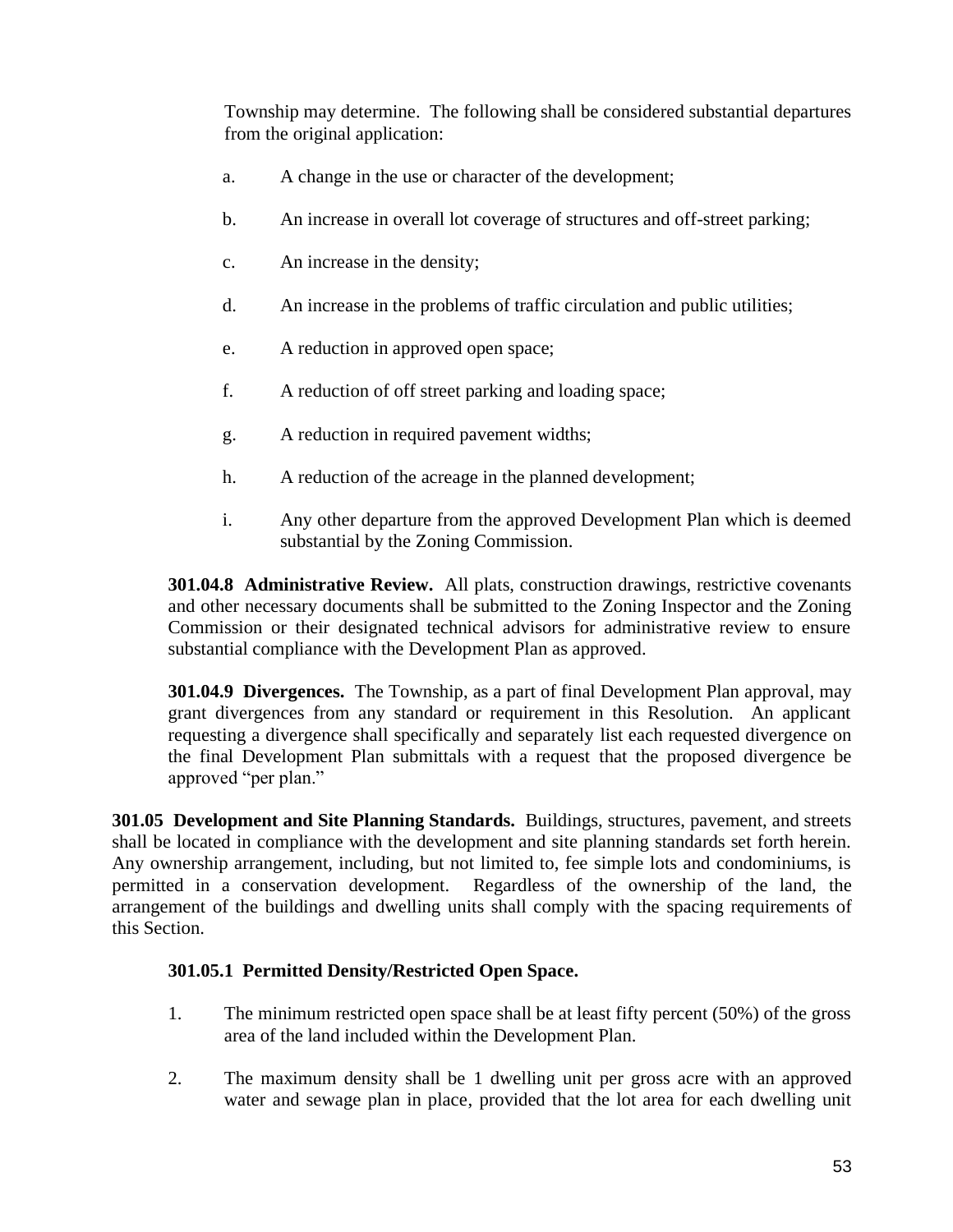shall be of a size sufficient to satisfy all applicable Franklin County Board of Health and/or Ohio Environmental Protection Agency regulations.

## **301.05.2 Lot Requirements.**

- 1. Dwelling units are not required to be on separate lots. However, when lots for standard detached single-family dwellings or sublots for single-family cluster or attached dwelling units are included as part of a PRCD, such lots, or sublots shall be of sufficient size and shape to accommodate dwelling units in compliance with the spacing requirements of the PRCD District.
- 2. The applicant shall depict on the Development Plan the maximum parameters, or building envelopes, to indicate where buildings shall be located, and shall demonstrate that such building locations will be in compliance with the spacing requirements of this District.

**301.05.3 General Street Design Criteria.** Street alignments should follow natural contours and be designed to conserve natural features. Locations of streets should be planned to avoid excessive stormwater runoff and the need for storm sewers. The area of the project devoted to streets and related pavement should be the minimum necessary to provide adequate and safe movement through the development.

**301.05.4 Perimeter Building Regulations.** The minimum setback from an existing public street shall be 50 feet. The minimum setback from the project boundary shall be 30 feet.

**301.05.5 Interior Building Setback/Spacing Regulations.** The minimum setback from a proposed local public right-of-way shall be 30 feet. The minimum setback from the edge of the pavement of a private street shall be 20 feet. The minimum separation between buildings containing dwelling units shall be 30 feet.

**301.05.6 Height.** The maximum building height shall be 2.5 stories.

## **301.05.7 Resource Protection Regulations.**

- 1. **Floodway Protection.** All buildings, structures or land within a floodplain (but outside the floodway) shall be used, and buildings or structures hereafter shall be erected, altered, enlarged, repaired or rebuilt, moved, or designed to be used, in whole or in part only for a use listed below if approved in the Development Plan:
	- a. Agriculture.
	- b. Public or private parks and outdoor recreational facilities including swimming pools, riding academies, playfields, ball fields, courts, trails, etc…
	- c. Fencing that allows the passage of water.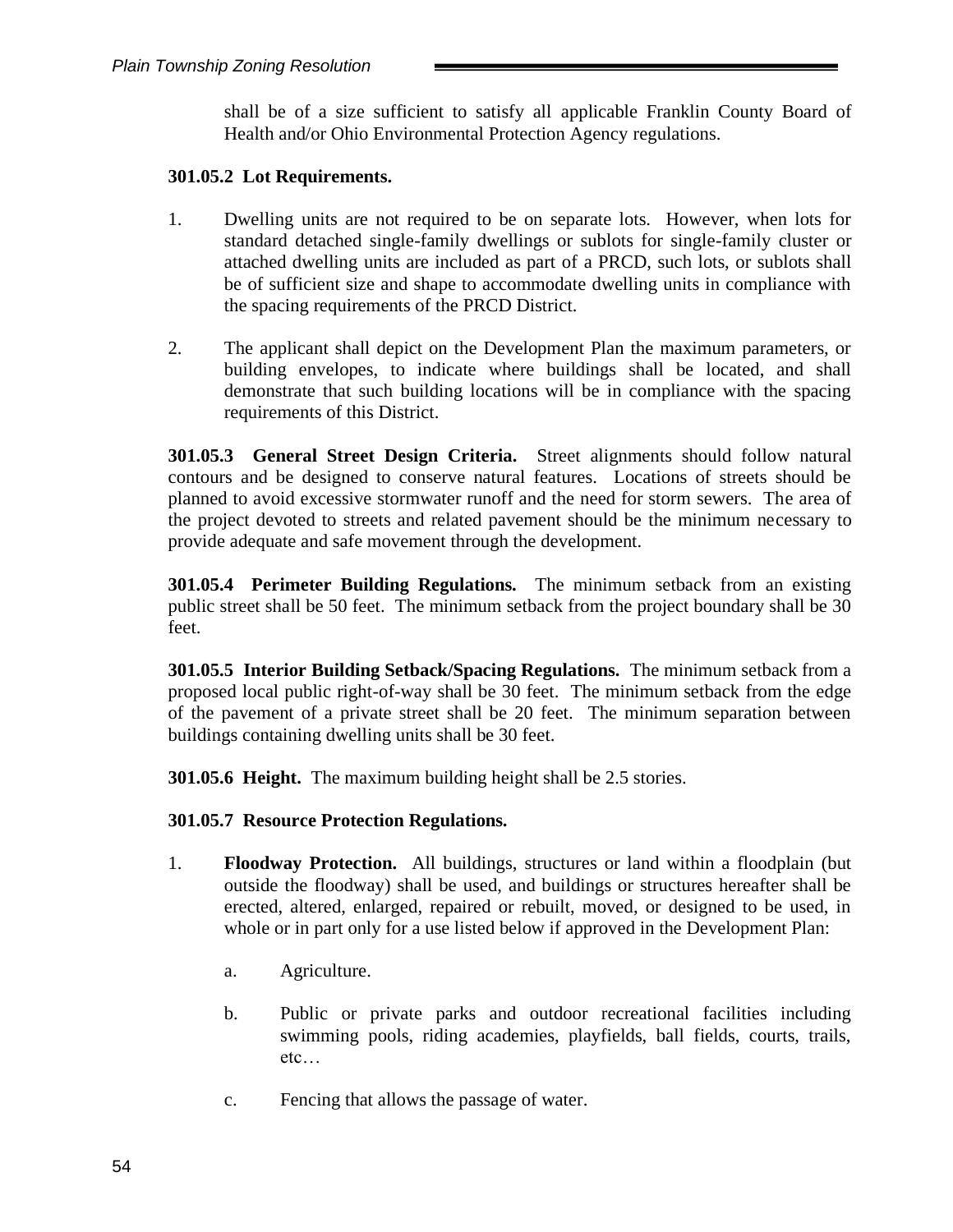- d. Off-street parking areas accessory to the above uses provided that such areas are improved with pervious pavement materials, such as pervious asphalt or pervious concrete or combinations of geotextiles with sand, gravel and sod.
- 2. **Wetlands Protection.** Wetlands that are required by the Army Corp of Engineers or the Ohio EPA to be retained shall be protected by the following:
	- a. A buffer area having a width not less than 20 feet measured from the edge of the designated wetland. The area within this buffer shall not be disturbed and shall be retained in its natural state.
	- b. A minimum building and pavement setback of 35 feet, measured from the edge of the designated wetland.

## 3. **Conservation of Riparian Zones:**

- a. A riparian buffer shall be provided along the entire length and on both sides of a river or perennial stream channel. The buffer area shall have a width not less than 100 feet.
- b. Walkways shown on the Development Plan may be permitted to be located within riparian buffers when the Zoning Commission determines that such walkways will not materially impact the riparian buffer.

**301.06 Regulations For Restricted Open Space.** The restricted open space required under the PRCD regulations shall be provided for, managed and maintained in accordance with the provisions of this Section.

**301.06.1 General Standards.** The restricted open space required in Section 301.051 shall comply with the following standards:

- 1. Restricted open space shall be designed and located to conserve significant natural features and historical and cultural elements located on the site.
- 2. Areas designated for restricted open space purposes may be:
	- a. Preserved in its natural state.
	- b. Designed and intended for the use and/or enjoyment of residents of the proposed development.
	- c. Utilized for farming when authorized in a conservation easement or in the Association's covenants and restrictions and if approved as part of the Development Plan.
- 3. Restricted open space shall, when practicable, be interconnected with open space areas on abutting parcels.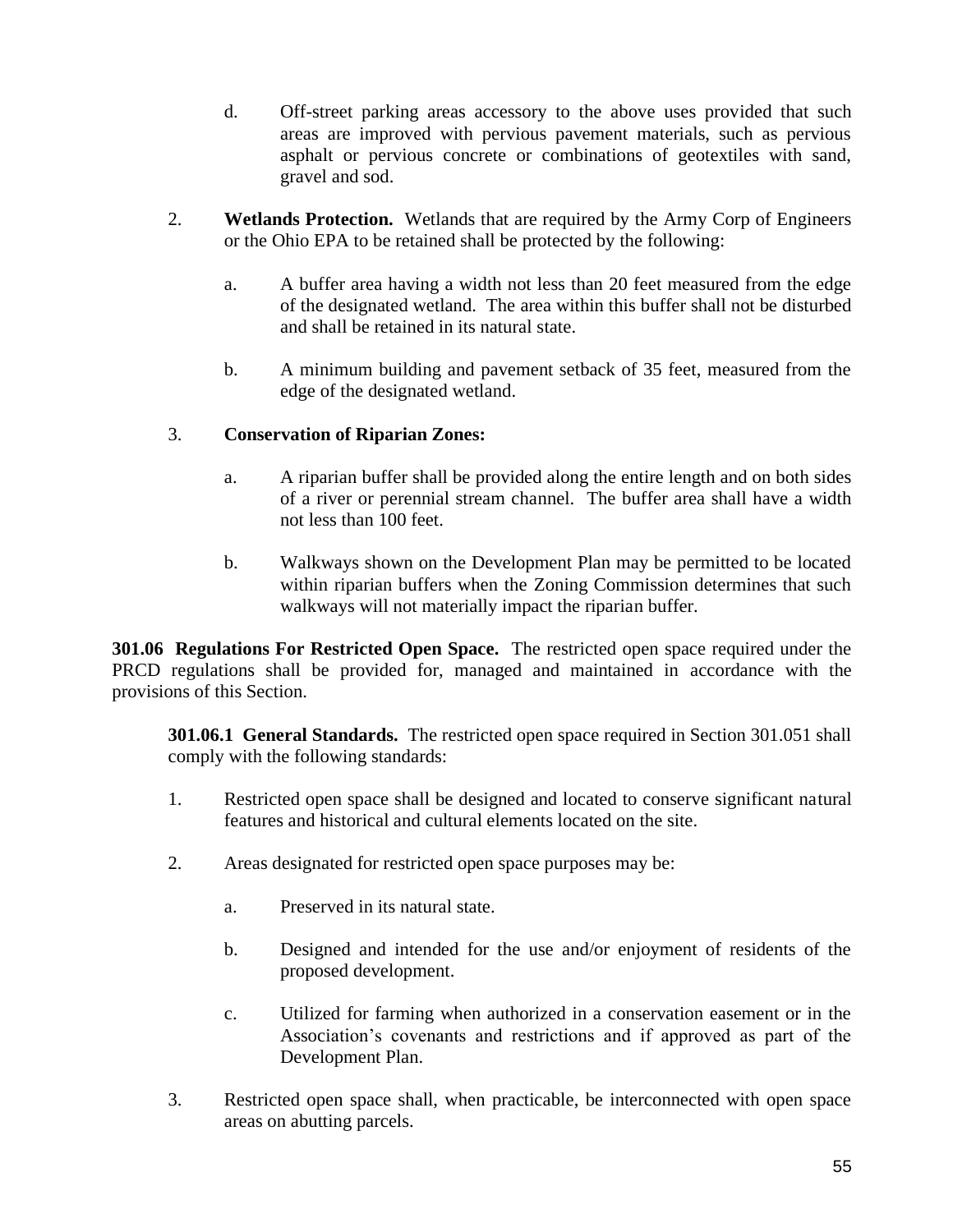- 4. Sewage service, stormwater management, and/or water supply facilities may, if approved by the Township as part of the final Development Plan, be located partially or entirely within restricted open space areas. Where such facilities are located, easements satisfactory to the Franklin County Board of Health and the Ohio Environmental Protection Agency (OEPA) shall be established to require and enable maintenance of such facilities by the appropriate parties.
- 5. In order to encourage the creation of large areas of contiguous open space, areas that shall not be considered as restricted open space include:
	- a. Private road and public road rights-of-way;
	- b. Parking areas, access ways, and driveways;
	- c. Required setbacks between buildings, parking areas, and project boundaries;
	- d. Required setbacks between buildings and streets;
	- e. Minimum spacing between buildings, and between buildings and parking areas;
	- f. Private yards;
	- g. A minimum of 15 feet between buildings and restricted open space; and
	- h. Other small fragmented or isolated open space areas that have a dimension less than 75 feet in any direction. (Excessive gaps and non-usable spaces between buildings are discouraged, or pedestrian walkways should be established).
- 6. Any restricted open space intended to be devoted to active recreational activities shall be of usable size and shape for the intended purposes. The maximum percentage of required restricted open space that may be developed for active recreation areas, including a community center, shall not exceed five percent (5%).
- 7. Any area within the restricted open space that is proposed to be disturbed during construction or otherwise not preserved in its natural state, other than required setback areas, shall be noted on the Development Plan and shall be restored with vegetation that is compatible with the natural characteristics of the site. The method and timing of any restoration shall be set forth in the Development Plan.
- 8. The restricted open space, including any recreational facilities proposed to be constructed in such space, shall be clearly shown on the Development Plan.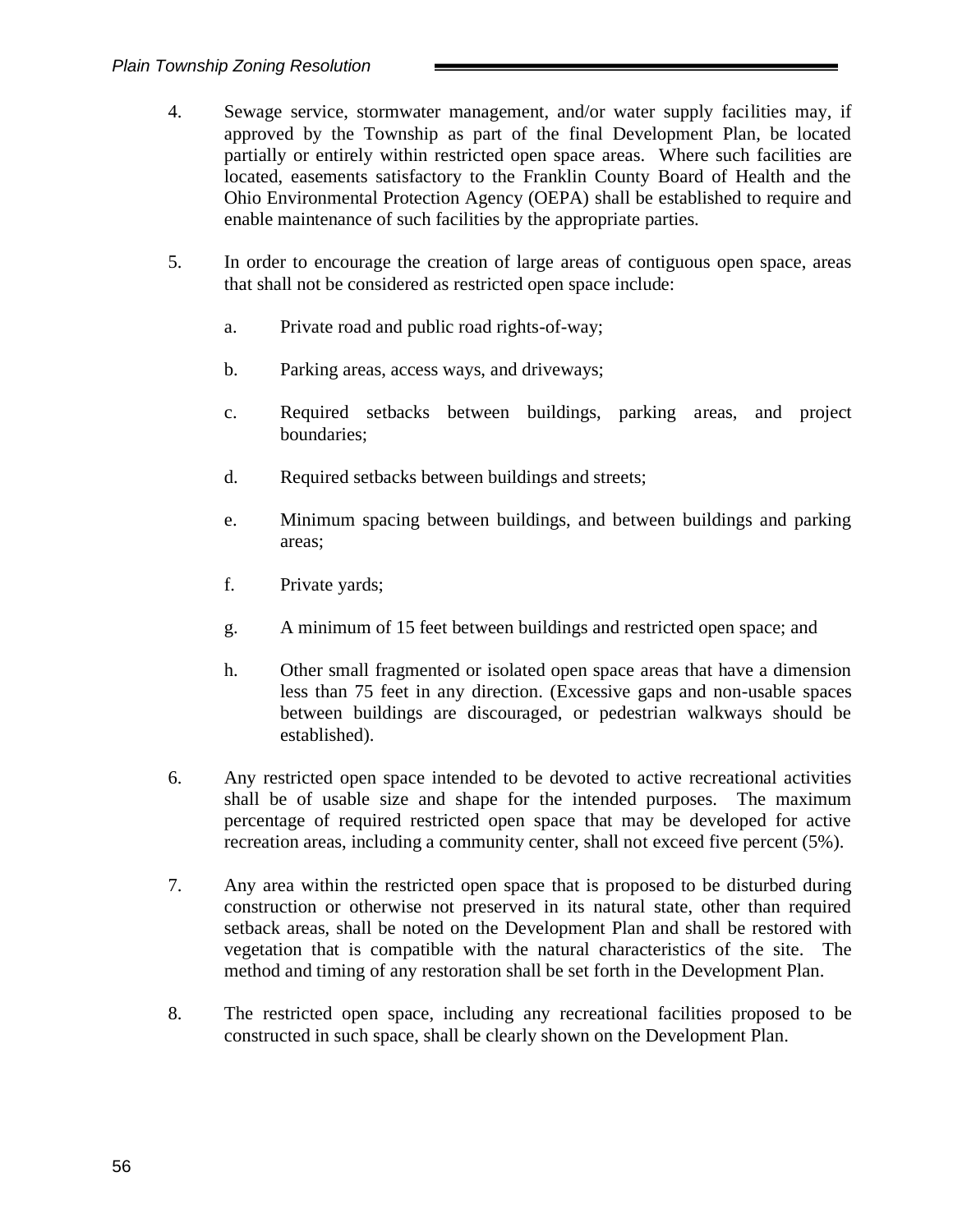**301.06.2 Prohibition of Further Subdivision of Restricted Open Space.** Restricted open space in a PRCD shall be prohibited from further subdivision or development by deed restriction, conservation easement, or other agreement, in a form acceptable to the Township.

**301.06.3 Ownership of Restricted Open Space.** Subject to the permanent restrictions as set forth above, restricted open space in a PRCD may be proposed to be owned by an association, the Township, a land trust or other conservation organization recognized by the Township, or by a similar entity, or may remain in private ownership. The ownership of the restricted open space shall be specified in the Development Plan and shall be subject to the approval of the Township. The methods of ownership, if approved as part of the final Development Plan, may be as follows:

- 1. **Offer of Dedication.** The Township may, but shall not be required to, accept conveyance in the form of fee simple ownership of the restricted open space.
- 2. **Associations.** Restricted open space may be held by the individual members of a Condominium Association as tenants-in-common or may be held in common ownership by a homeowners' association, community association, or other similar legal entity. Documents shall be submitted with the Development Plan which will ensure compliance with the following requirements:
	- a. Membership in the association shall be mandatory for all purchasers of lots in the development or units in the condominium.
	- b. The association shall be capable of and responsible for maintenance, control, and insurance of common areas, including the restricted open space.
	- c. The association shall have the right to impose assessments upon its members, enforceable by liens, in order to ensure that it will have sufficient financial resources to provide for proper care and maintenance of the restricted open space.
- 3. **Transfer of Easements to a Private Conservation Organization.** With the permission of the Township, an owner may transfer easements to a private, nonprofit organization, among whose purposes it is to conserve open space and/or natural resources, provided that:
	- a. The organization is acceptable to the Township, and is a bona fide conservation organization with perpetual existence;
	- b. The conveyance contains appropriate provisions for the property reverter or retransfer in the event that organization becomes unwilling or unable to continue carrying out its function; and
	- c. A maintenance agreement acceptable to the Township is entered into by the developer and the organization.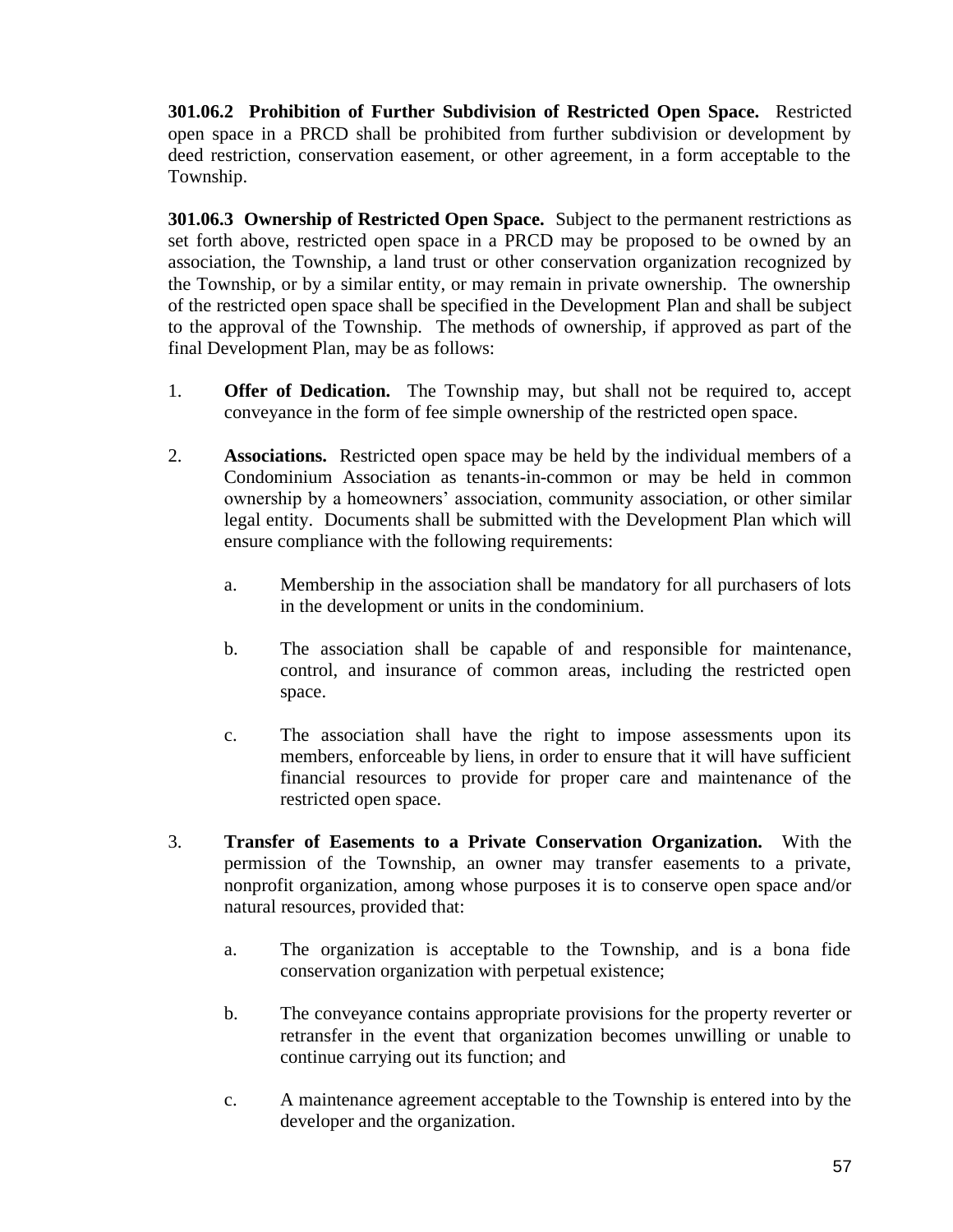**301.06.4 Maintenance Requirements for Open Space.** The ultimate owner of all open space (including restricted open space) shall be responsible for raising all monies required for operations, maintenance, or physical improvements to the open space through annual dues, special assessments, and valid and enforceable collection methods. The owner shall be authorized, under appropriate restrictions and covenants, to place liens on the property of residents who fall delinquent in payment of such dues and assessments. In the event that the organization established to own, operate and maintain the open space shall at any time after the establishment of the planned development fail to maintain the open space in reasonable order and condition in accordance with the final Development Plan, such failure shall constitute a violation of both the Development Plan and this Zoning Resolution.

**301.06.5 Pedestrian Circulation Systems.** A pedestrian circulation system shall be included in the conservation development and shall be designed to ensure that pedestrians walk safely and easily throughout the development. The pedestrian system shall provide connections between properties and activities or special features within the common open space system and need not always be located along streets. Trails for which public right of passage has been established may be incorporated in the pedestrian circulation system.

**301.06.6 Sewage Disposal.** The development shall be served by individual or public sewage disposal structures consistent with the rules and regulations of Franklin County and the Ohio Environmental Protection Agency (OEPA). Individual sewage disposal systems shall comply with all applicable regulations of the Franklin County Health Department and may be located within common open space areas when approved by the Township as part of the Development Plan and the Franklin County Health Department.

**301.07 Additional Development Design Guidelines.** In addition to the development and site planning standards set forth in this Section 301, all elements of a conservation development, particularly the restricted open space areas, shall be designed in accordance with the following criteria to ensure that the project is appropriate for the site's natural, historic and cultural features and meets the objectives of the PRCD district:

- 1. **Conservation of Woodlands, Vegetation, and other Natural Areas.** The design and layout of the development should conserve, maintain, and incorporate existing wooded areas, meadows, and hedgerows and tree lines between fields or meadows, especially those containing significant wildlife habitats.
- 2. **Conservation of Sloping Land.** The road system and buildings should be located to minimize changes to the topography and the need for cutting and filling.
- 3. **Conservation of Wildlife Habitats.** Wildlife habitat areas of species listed as endangered, threatened, or of special concern by the U.S. Environmental Protection Agency and/or by the Ohio Department of Natural Resources should be protected.
- 4. **Conservation of Existing Scenic Vistas and Quality of the Environment.** Buildings should be located to ensure that scenic views and vistas are unblocked or uninterrupted.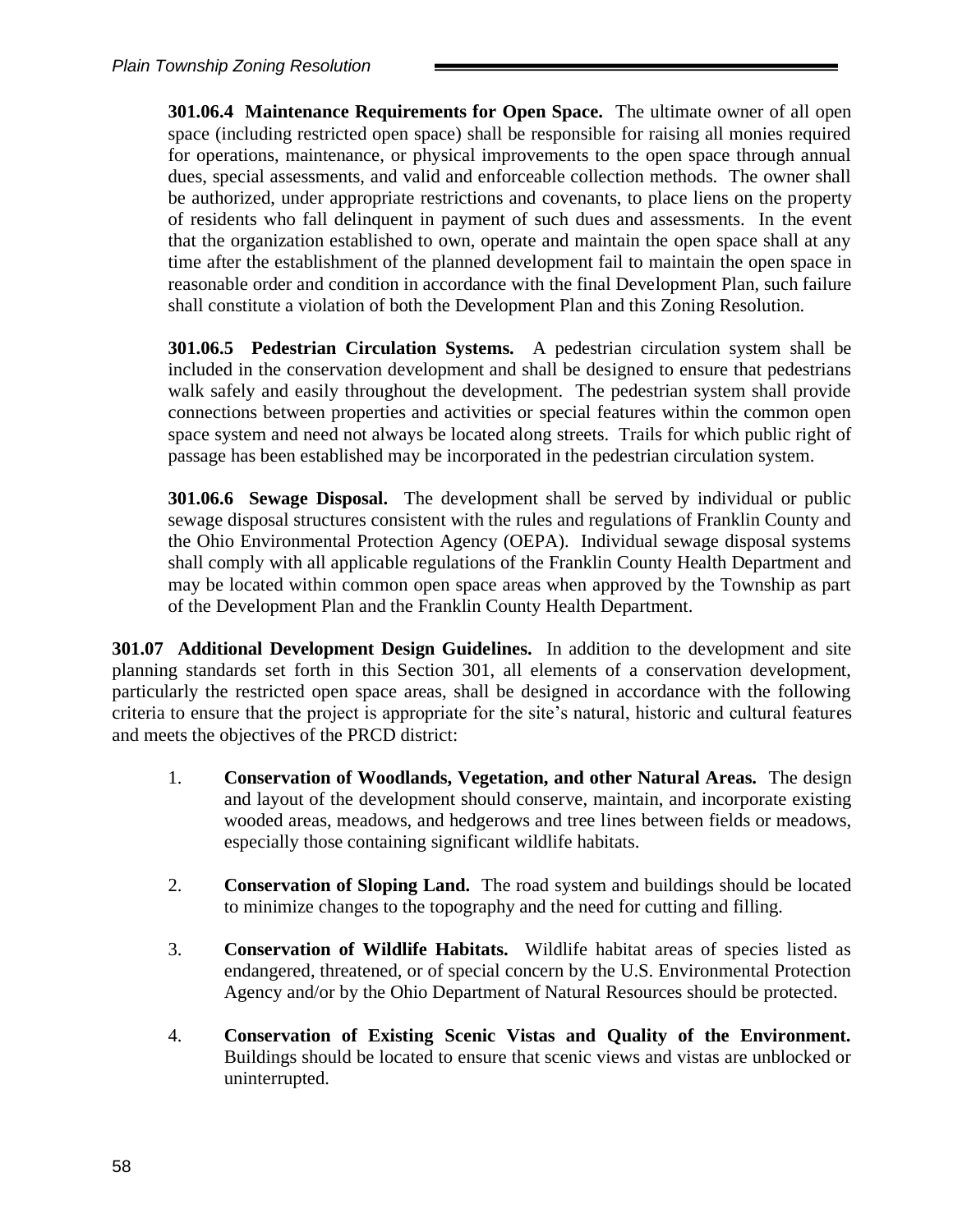- 5. **Conservation of Prime Farmland.** Farmland that satisfies the USDA definition of "prime" or "locally unique" farmland should be conserved.
- 6. **Conservation of Cultural Resources.** Sites of historic, archaeological, or cultural value and their environs should be protected insofar as needed to safeguard the character of the feature, including stone walls, spring houses, barn foundations, underground fruit cellars, earth mounds and burial grounds.

**301.08 Definitions.** For the purpose of this Section 301, the following terms, whenever used in this Section, shall have the meaning herein indicated:

- 1. **Active Recreation.** Leisure time activities characterized by repeated and concentrated use of land, often requiring equipment and taking place at prescribed places, sites or fields. Examples of active recreation facilities include golf courses, tennis courts, swimming pools, softball, baseball, and soccer fields. For the purpose of these regulations, active recreation facilities do not include paths for bike riding, hiking, and walking and picnic areas.
- 2. **Association.** A legal entity operating under recorded land agreements or contracts through which each unit owner in a conservation development is a member and each dwelling unit is subject to charges for a proportionate share of the expenses of the organization's activities such as maintaining restricted open space and other common areas and providing services needed for the development. An association can take the form of a homeowners' association, community association, condominium association or other similar entity.
- 3. **Building Envelope.** An area within a conservation development that is designated as a location within which a dwelling unit is to be placed in compliance with the building setback and spacing requirements established by the Township Zoning Resolution. A building envelope may or may not be located within a sublot and may or may not have frontage on a public street.
- 4. **Buffer.** A designated area between uses or adjacent to the perimeter of natural features designed and intended to provided protection and which shall be permanently maintained.
	- a. **Land Use Buffer.** Land area used to separate or visibly shield and/or screen one use from another.
	- b. **Riparian Buffer.** A naturally vegetated area located adjacent to streams and rivers that is intended to stabilize banks and limit erosion.
	- c. **Wetlands Buffer.** An area of undisturbed natural vegetation located adjacent to the perimeter of the wetlands.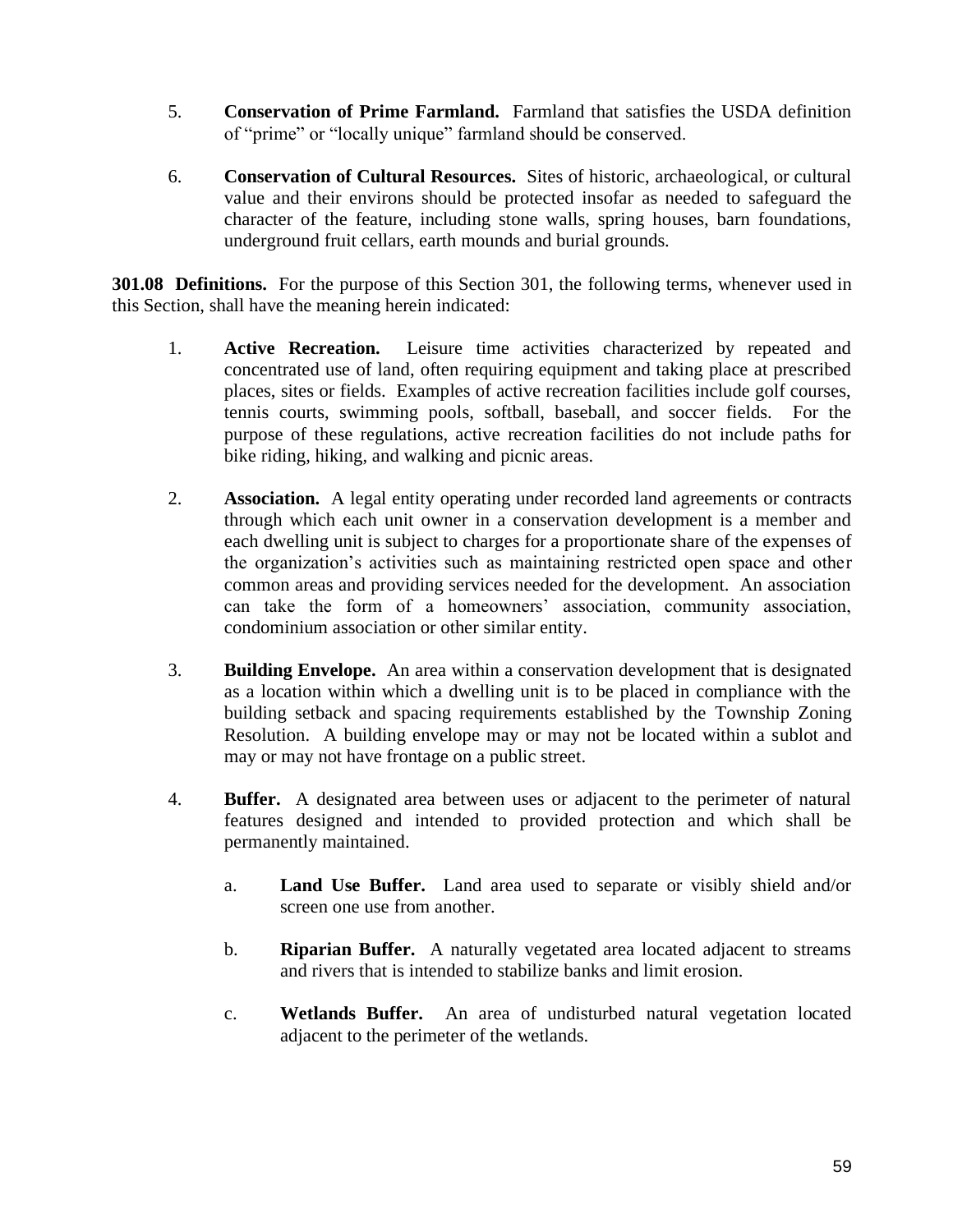- 5. **Common Area.** Any land area, and associated facilities, within a conservation development that is held in common ownership by the residents of the development through a Homeowners' Association, Community Association or other legal entity, or which is held by the individual members of a Condominium Association as tenants-in-common.
- 6. **Common Drive.** A private way that provides vehicular access to at least two but not more than 3 dwelling units.
- 7. **Conservation Development.** A contiguous area of land to be planned and developed as a single project, in which housing units are accommodated under more flexible standards, such as building arrangements and setbacks, than those that would normally apply under single-family district regulations, allowing for the flexible grouping of houses in order to conserve open space and existing natural resources, and which is approved by the Township as a PRCD under the provisions of Section 301.
- 8. **Conservation Easement.** A legal interest in land which restricts development and other uses of the property in perpetuity for the public purpose of preserving the rural, open, natural or agricultural qualities of the property, as authorized by ORC §5301.67 through 5301.70.
- 9. **Development Plan.** A proposal including drawing(s) and map(s) for a conservation development, prepared in accordance with these regulations, illustrating the proposed design, layout and other features for the development and including all elements set forth in this Section 301.
- 10. **Dwelling, Detached Single-Family.** A building designed for, or used exclusively for, residence purposes by one family situated on a parcel having a front, side, and rear yard.
- 11. **Dwelling, Single-Family Attached.** Dwelling units that are structurally attached to one another, side by side, and erected as a single building, each dwelling unit being separated from the adjoining unit or units by a party wall without openings extending from the basement floor to the roof with each unit including separate ground floor entrances, services, and attached garages.
- 12. **Dwelling, Single-Family, Cluster.** A building that is designed and use exclusively by one family and separated from all other dwelling units by air space from ground to sky, which is grouped with other dwellings on a site and which may be located on its own subdivided lot without a front, side and/or rear yard in compliance with the standard zoning district regulations.
- 13. **Federal Emergency Management Agency (FEMA).** The agency with the overall responsibility for administering the National Flood Insurance Program.
- 14. **Floodplain.** The areas adjoining a watercourse which are expected to be flooded as a result of a severe combination of meteorological and hydrological conditions.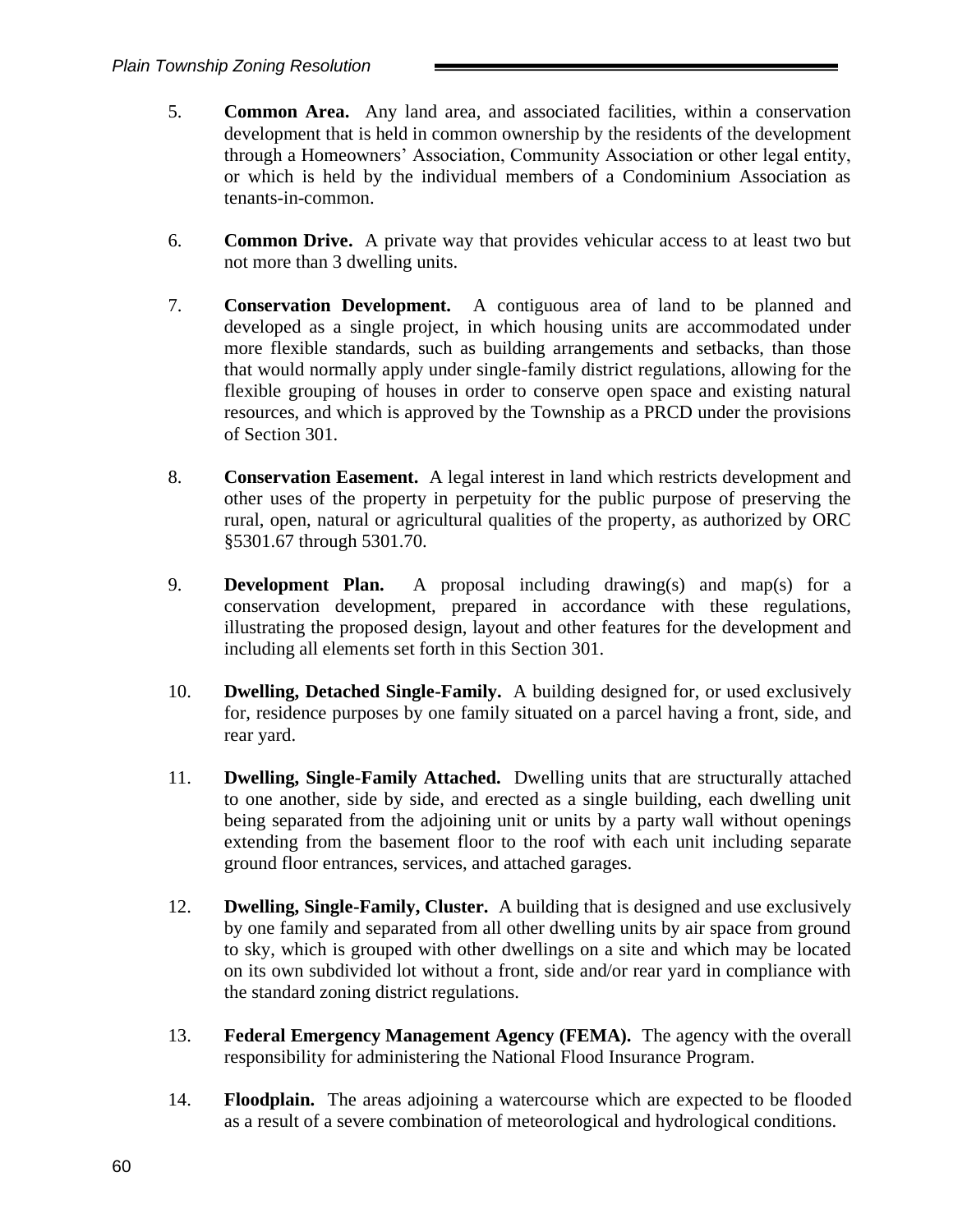- 15. **Floodway.** The channel of a river or other watercourse and the adjacent land areas that must be reserved in order to discharge the base flood without cumulatively increasing the water surface elevation more than a designated height. (Base Flood is the flood that has a one percent or greater chance of being equaled or exceeded in any given year.)
- 16. **Gross Acre.** An area of 43,560 square feet.
- 17. **Land Trust.** A non-profit, tax-exempt entity whose primary purpose includes the preservation of open space, natural land, rural land, or agricultural land, and which is permitted to hold conservation easements under ORC §5301.68.
- 18. **Lot or Sublot.** A parcel of land owned fee simple and intended for a single dwelling unit whether or not such lot or sublot is located with frontage on a dedicated street.
- 19. **Natural Feature.** An existing component of the landscape maintained as a part of the natural environment and having ecological value in contributing beneficially to air quality, erosion control, groundwater recharge, noise abatement, visual amenities, the natural diversity of plant and animal species, human recreation, reduction of climactic stress, and energy costs.
- 20. **Open Space.** An area that is intended to provide light and air. Open space may include, but is not limited to, meadows, wooded areas, and waterbodies. See also Restricted Open Space.
- 21. **ORC §.** Ohio Revised Code section number.
- 22. **Perennial Stream.** A natural waterway that contains water throughout the year except in severe drought.
- 23. **Private Street.** A local private way which provides vehicular access to four (4) but fewer than twenty (20) or more residential structures that is not and will not be dedicated to public use, but which is owned and maintained by the Association.
- 24. **Project Boundary.** The boundary defining the tract(s) of land that is included in a development project to meet the minimum required project area for a conservation development. The term "project boundary" shall also mean "development boundary".
- 25. **Public Improvement.** Any roadway, sidewalk, pedestrian way, tree lawn, lot improvement, or other facility for which the local government may ultimately assume the responsibility for maintenance and operation, or that may affect an improvement for which responsibility by the local government is established.
- 26. **Restricted Open Space.** Open Space within a conservation development that is of sufficient size and shape to meet the minimum zoning requirements, that is restricted from further development according to the provisions of this Section 301.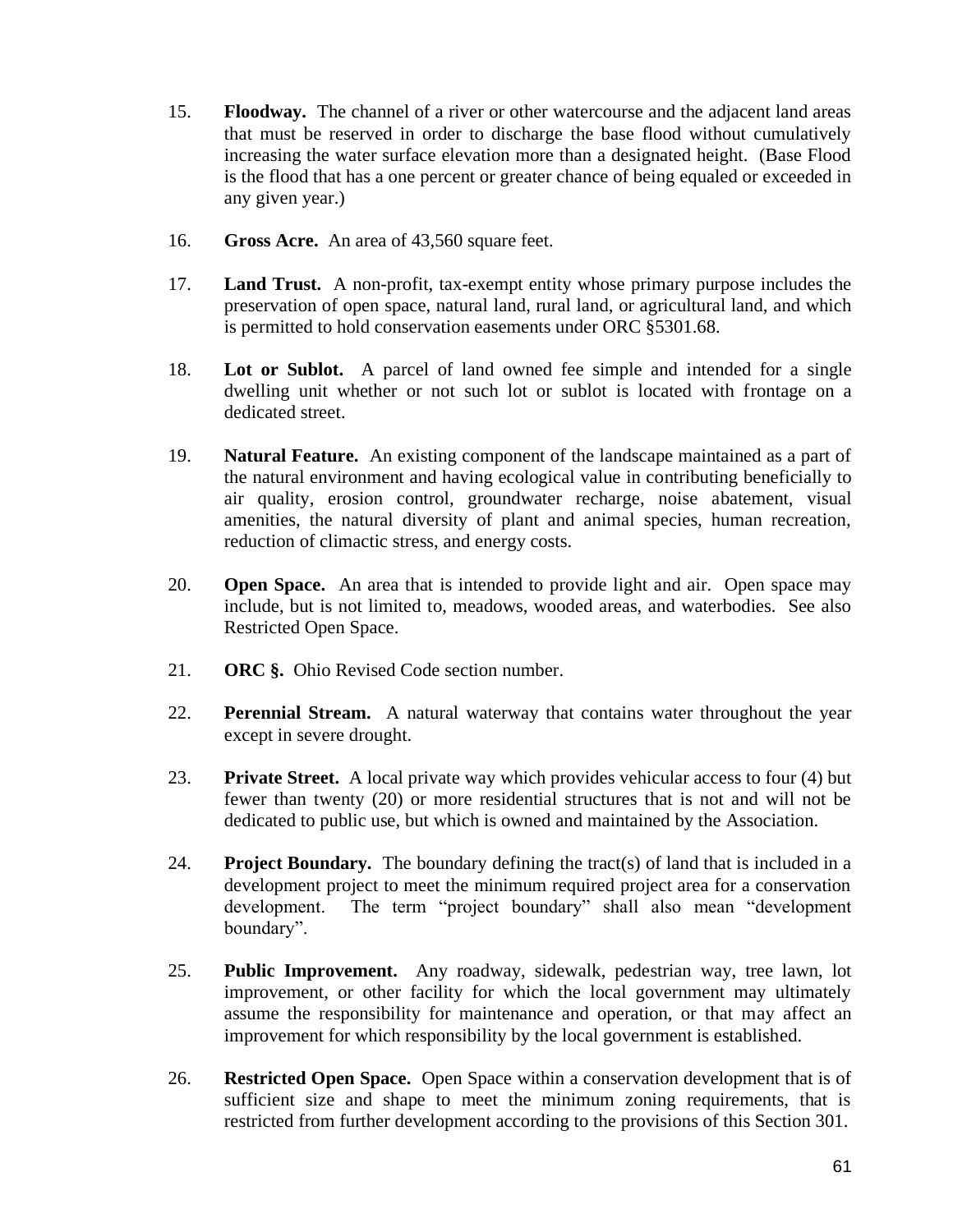- 27. **Setback.** The required distance between a building and a lot line, street right-ofway, pavement, stream or riverbank, wetland or other delineated site feature.
- 28. **Standard Subdivision.** A major or minor subdivision, as defined by the Ohio Revised Code, in which property is subdivided into lots having the minimum front, side and rear yards as specified by the Zoning Resolution and with each lot having the requisite frontage on a dedicated and improved public street.
- 29. **Stream Bank or Riverbank.** The ordinary high water mark of the stream or river, otherwise known as the bankfull stage of the stream or river channel. Indicators used in determining the bankfull stage may include changes in vegetation, slope or bank materials, evidence of scouring, and stain lines.
- 30. **Walkway.** A public way, four or more feet in width, for pedestrian use only, minimum ten feet behind curb, which may or may not be located within the street right-of-way.
- 31. **Wetland.** An area defined (as wetlands) by the Army Corp of Engineers at the time the application is submitted.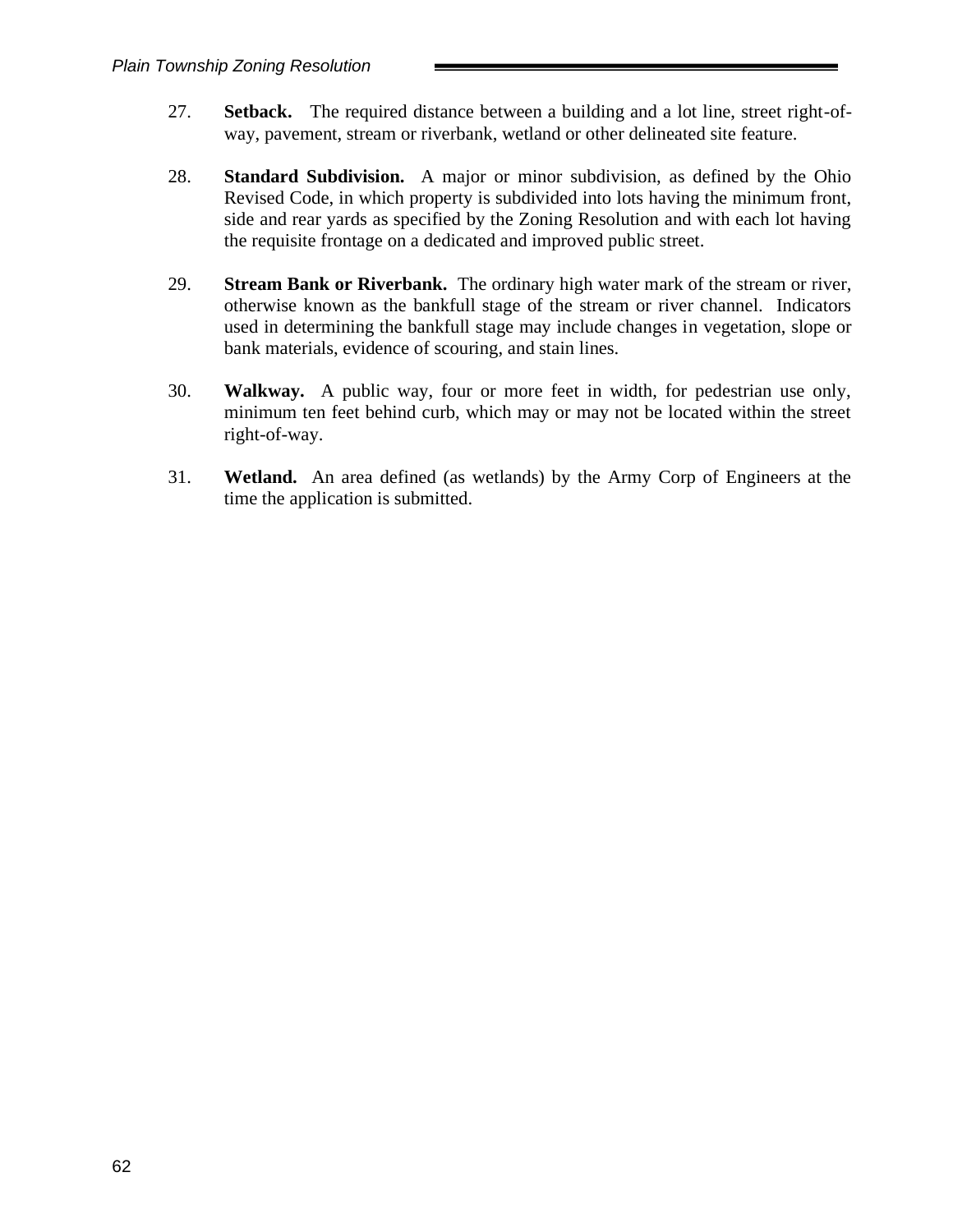# **SECTION 302 PLANNED UNIT DEVELOPMENT (PUD)**

**302.01 Purpose.** The Planned Unit Development (PUD) District is offered as an option to the requirements of the standard zoning districts in order to provide:

- 1. A maximum choice of living environments by allowing a variety of housing and building types and in lot dimensions, yards, building setbacks and area requirements;
- 2. A useful pattern of open space and recreation areas and, if permitted as part of the project, convenience in the location of accessory commercial uses and services;
- 3. A development pattern which preserves and utilizes natural topography and geologic features, scenic vistas, trees and other vegetation, and prevents the disruption of natural drainage patterns;
- 4. More efficient use of land than is generally achieved through conventional development resulting in substantial savings through shorter utilities and streets;
- 5. A development pattern in harmony with land use density, transportation facilities, and community facilities objectives of the Comprehensive Plan.

**302.02 Permitted Uses.** Land and buildings in the PUD District shall be limited to one or more of the following uses:

- ❑ Accessory buildings in association with Permitted Uses
- ❑ Child care (must occupy a lot of not less than one (1) acre)
- ❑ Religious
- ❑ Home occupations
- ❑ Other uses which meet the purposes and intent of the PUD District
- ❑ Other uses which, in the opinion of the Township Zoning Commission and the Township Trustees, meet the purpose and intent of the PUD District and are adequately designed, located and otherwise provided for by the Development Plan and other required documents.
- ❑ Parks, playgrounds or playfields
- ❑ Public or private schools
- ❑ Public or private golf courses or other similar outdoor recreational facilities
- ❑ Standard residential district uses
- ❑ Uses permitted in the SO and LB districts
- ❑ Zero lot line, attached twin single, townhouse, or other innovative forms of residential development

**302.03 Tract Criteria**. The owner(s) of a tract of land twenty (20) acres or more in area may request that the Zoning District Map be amended to include such tract in the PUD District.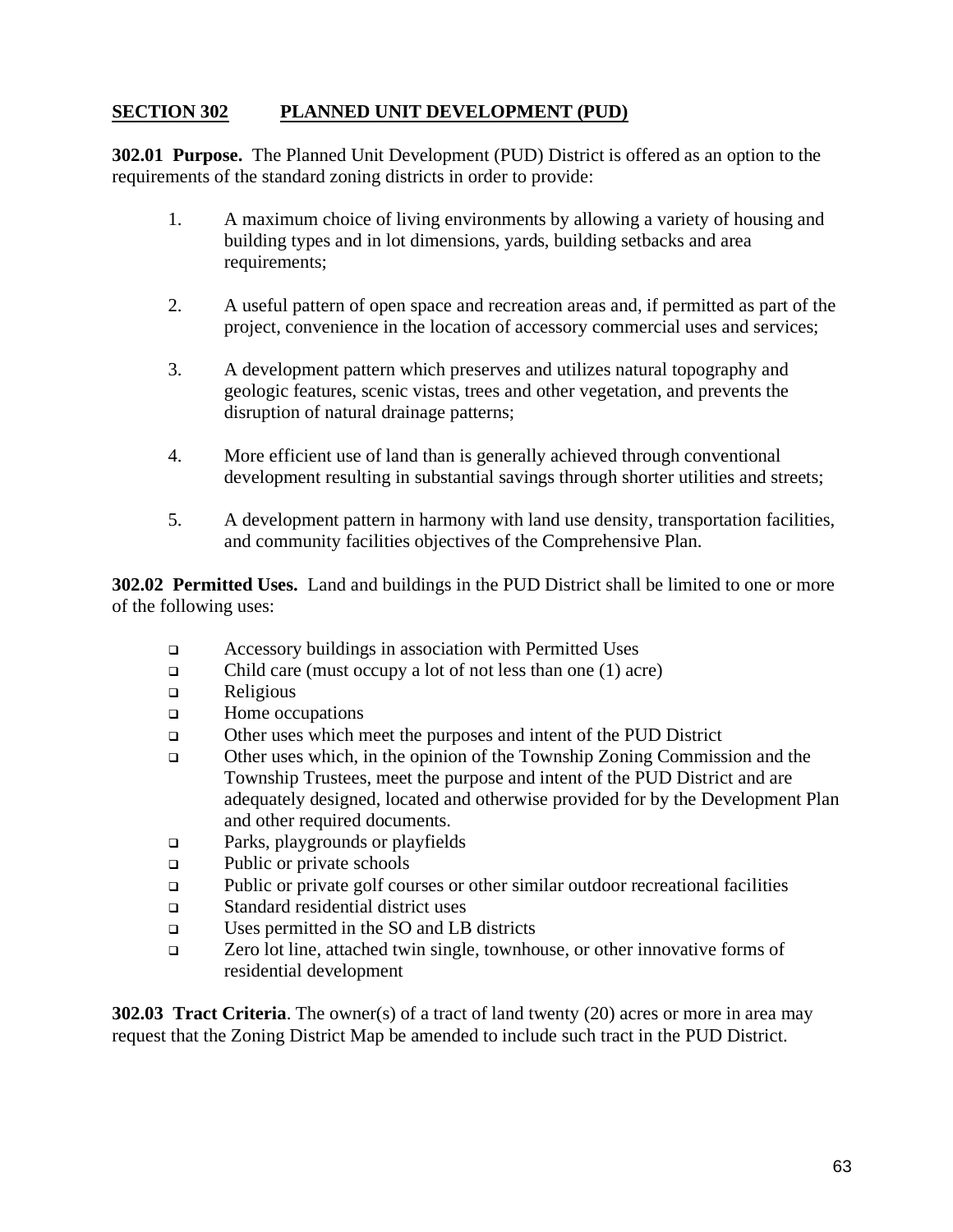#### **302.04 Procedure**.

**302.04.1 Sketch Plan**. In exchange for flexibility, the PUD District requires that the applicant provide some details, which are traditionally found in the subdivision stage of development approval. It is therefore suggested that the applicant informally discuss his plans with Franklin County subdivision authorities (e.g., Franklin County Planning Commission, county engineer, county board of health, etc.) and the Township Zoning Commission prior to submitting a formal application. This sketch plan phase is mandatory if private streets are proposed.

**302.04.2 Development Plan Submission**. Six (6) copies of a Development Plan, signed by a registered engineer or surveyor and architect or landscape architect, shall be submitted with the application to amend the Zoning District Map. Such Development Plan shall conform to the following:

- **1.** The Preliminary Plan requirements of the Franklin County Subdivision Regulations, adopted January 16, 2001 (Section 302), as may be amended in the future. Such requirements include, but are not limited to, topographical contours one- (1) foot or two- (2) foot intervals, soils information at a  $1" = 100'$  scale, information on wooded areas, floodplains, and engineering feasibility studies for proposed sewage disposal, water supply and stormwater drainage systems.
- **2.** The proposed location and size of areas of residential use, indicating dwelling unit densities, dwelling unit types, the total number of dwelling units for each density area and the total number of dwelling units proposed in the Development Plan.
- **3.** The proposed size, location and use of nonresidential portion of the tract, including commercial areas, usable open areas, parks, playgrounds, school sites and other areas and spaces with the suggested ownership of such areas and spaces.
- **4.** Architectural design concepts to be utilized, landscaping plans, street views of typical improvements and other information relating to the architectural and landscape themes.
- **5.** The proposed traffic circulation patterns, including public and private streets, parking areas, walks, and other accessways, indicating their relationship to topography, existing streets, or showing other evidence of reasonableness.
- **6.** The proposed schedule of site development, construction of structures and associated facilities, including sketches and other materials indicating design principles and concepts to be followed in site development, construction, landscaping and other features. Such schedule shall include the proposed use or reuse of existing features such as topography, structures, streets and easements.
- **7.** The relationship of the proposed development plan to the Township Comprehensive Plan and other adopted plans and policies.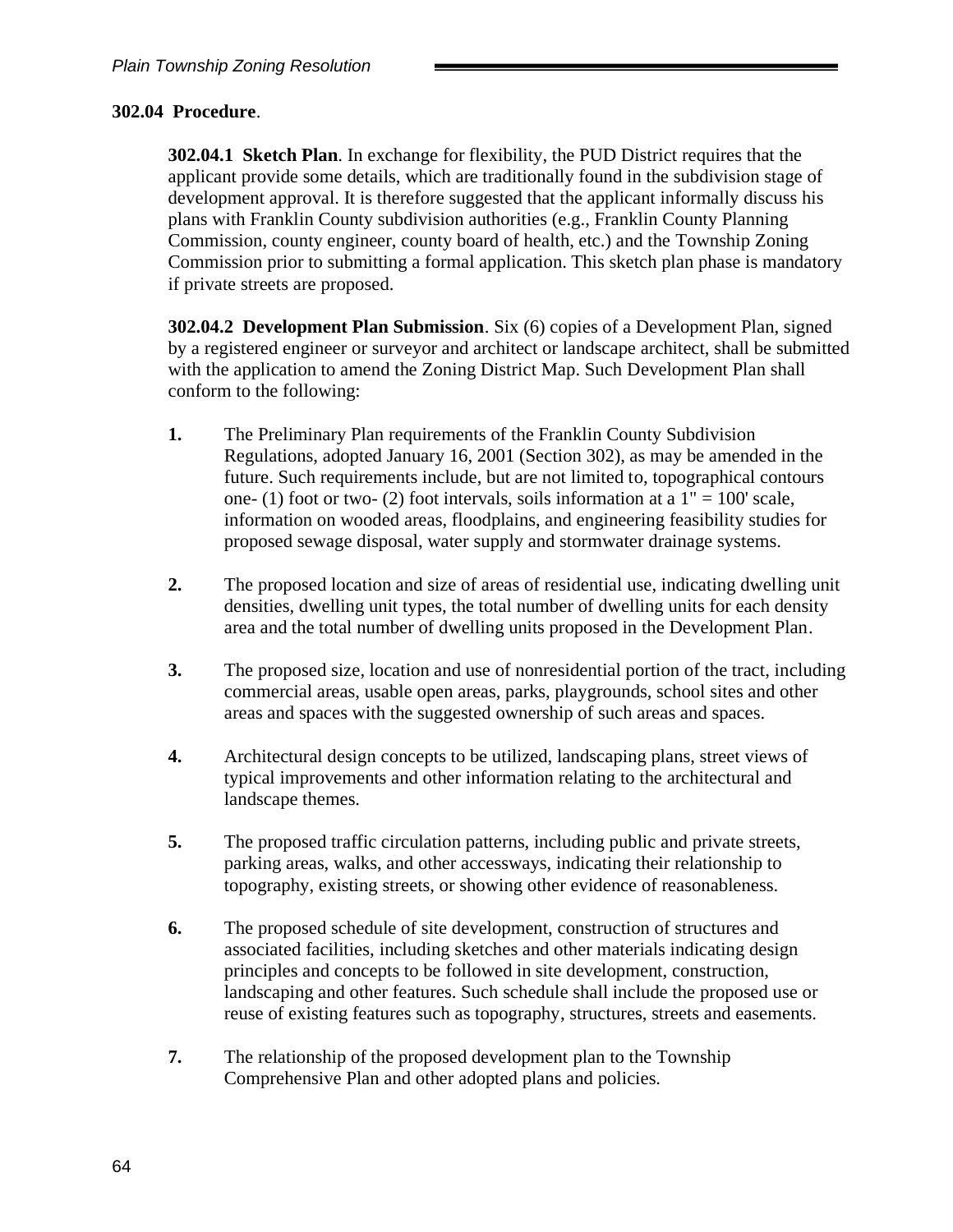**8.** Evidence that the applicant has sufficient control over the land to implement the proposed Development Plan.

Evidence of control includes property rights and the engineering feasibility data, which may be necessary.

- **9.** Deed restrictions, protective covenants and other legal statements or devices to be used to control the use, development and maintenance of the land, the improvements thereon, including those areas which are common or open space.
- **10.** Other information, as may be required by the Township Rural Zoning Commission and/or the Township Trustees, in order to determine compliance with this Zoning Resolution.

**302.04.3 Basis of Approval**. The basis for approving PUD District application shall be:

- **1.** That the proposed development is consistent in all respects with the purpose, intent, and applicable standards of this Zoning Resolution;
- **2.** That the proposed development is in conformity with a Comprehensive Plan or portion thereof as it may apply;
- **3.** That the proposed development advances the general welfare of the Township and the immediate vicinity;
- **4.** That the benefits, improved arrangement and the design of the proposed development justify the deviation from standard residential development requirements included in this Zoning Resolution.

**302.05 Development Standards.** The following standards for arrangement and development of land and buildings apply to the PUD District. When not specifically supplanted by the following standards as approved in the Development Plan, the General Development Standards (Article IV of this Zoning Resolution) also apply:

**302.05.1 Open Space**. At least twenty (20) percent of the gross area of the tract included in the Development Plan shall be designated as open space. Such land shall either be preserved in its natural state or developed for recreational purposes. Up to one-third (1/3) of any land within the tract devoted to public school sites or within the one hundred- (100) year floodplain may be included in the open space calculation. The open space shall be of a size, shape, topography, and location which is suitable, useful and accessible.

**302.05.2 Lot and Yard Areas**. For areas provided with central sewer service. The minimum lot area for each dwelling unit may be reduced to any size which is justified in an approved Development Plan, provided that the overall density of the tract covered by the Development Plan does not exceed one (1) dwelling unit per gross acre. Yard areas may also be adjusted accordingly. However, yards abutting the boundaries of the entire tract included in the Development Plan shall not be less than the minimum requirements for the abutting district. Additionally, the front yard setback for all lots abutting an existing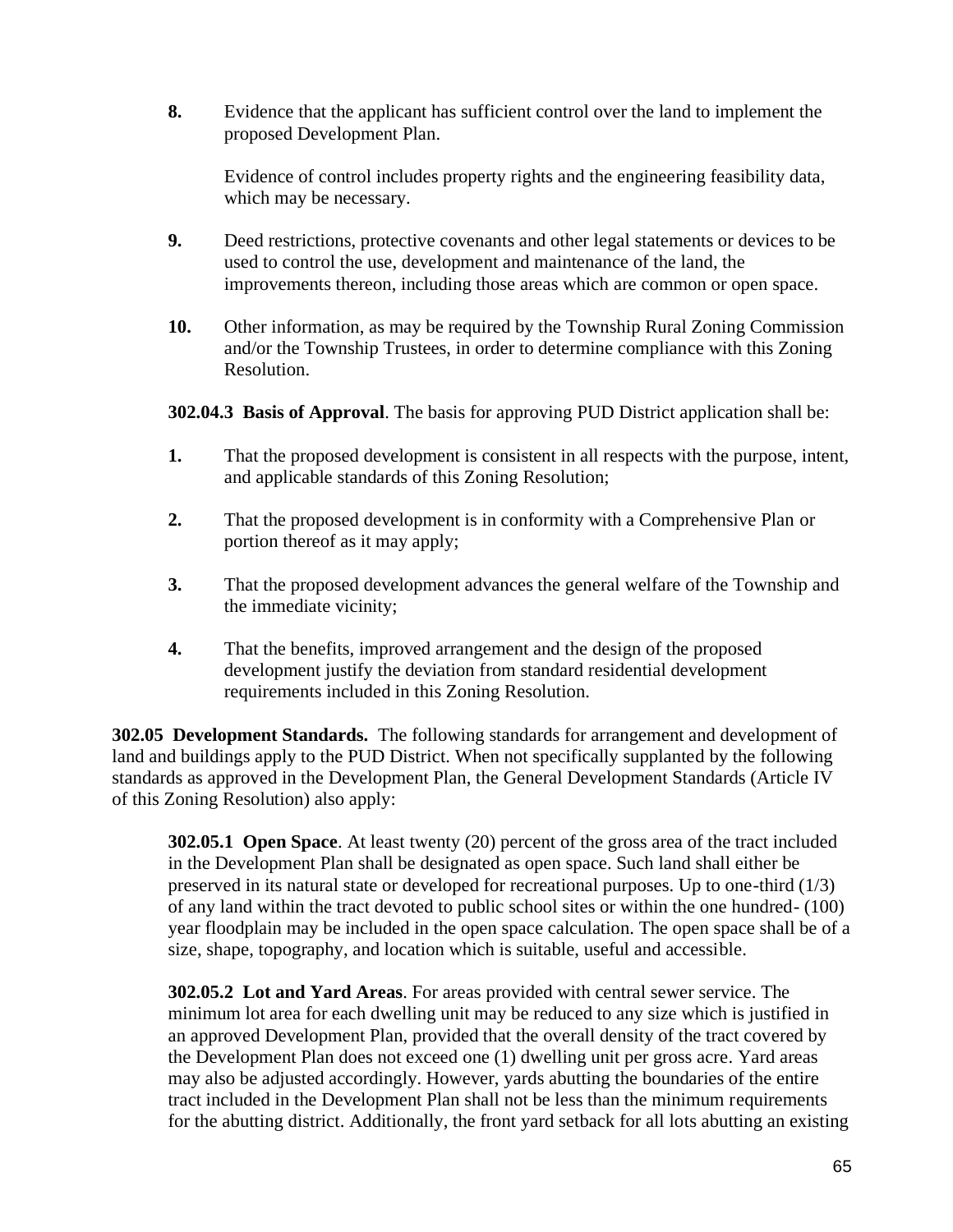public street shall conform to the requirements of the General Development Standards (Article IV of this Zoning Resolution).

**302.05.3 Private Roads**. Private roads as a common easement may be utilized, provided the following criteria are met:

- **1.** Preliminary street plans and typical sections are submitted and approved with the Development Plan.
- **2.** Township fire and safety officials provide a written statement indicating to the Township Trustees that the private roads will provide suitable access for emergency vehicles.
- **3.** Private maintenance responsibilities are clearly indicated in legal, recorded documents.

**302.05.4 Parking**. Off-street parking shall be provided in accordance with Section 412 of this Zoning Resolution, except that group garages or parking lots may be utilized within two hundred (200) feet of the dwellings served.

**302.05.5 Maximum Percentage of PUD Utilized for Commercial Uses***.* Unless otherwise authorized by the Township Planning Commission and Township Trustees, no more than twenty (20) percent of the total tract area shall be utilized for commercial uses.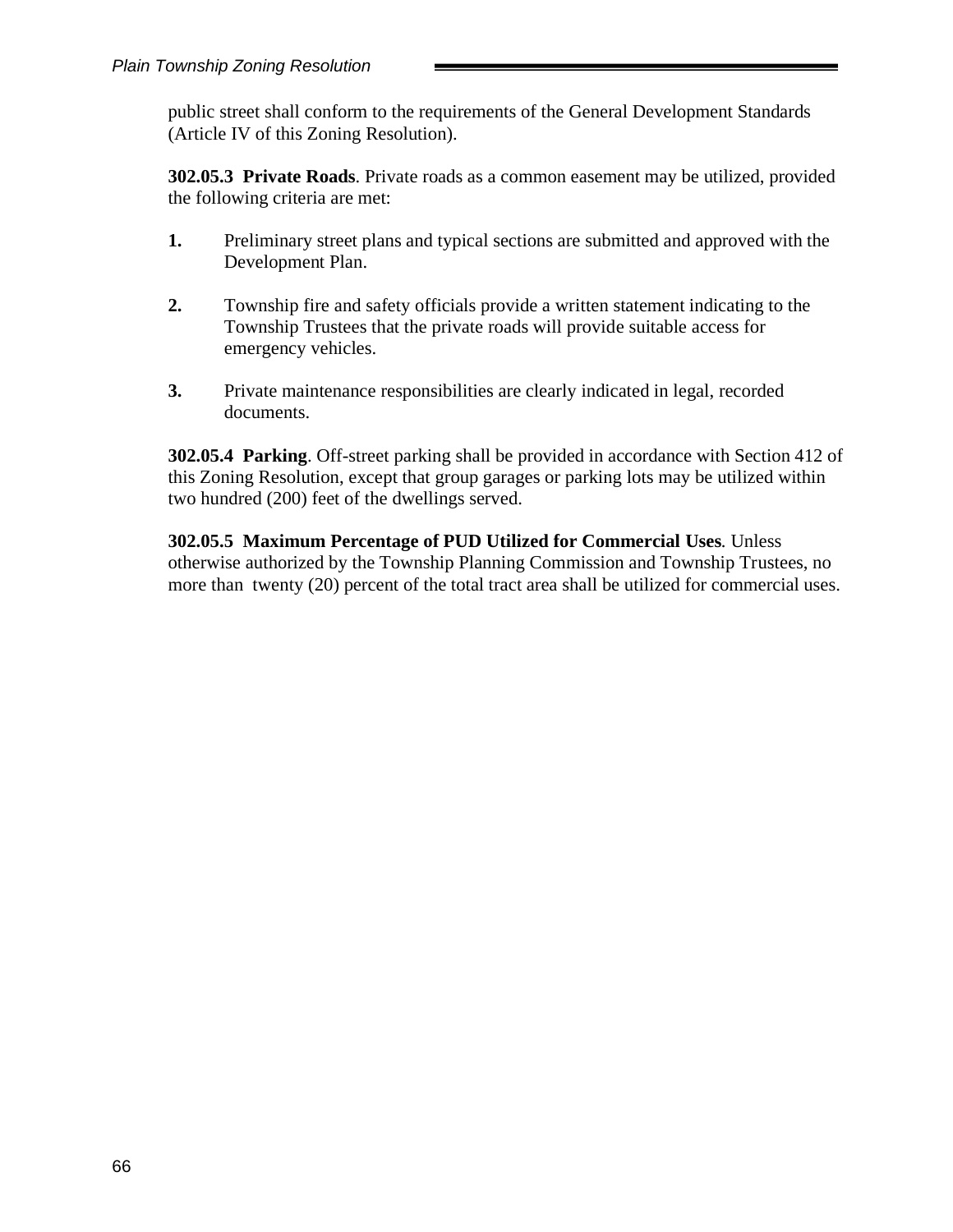# **SECTION 303 SELECT COMMERCIAL PLANNED (SCPD) DISTRICT**

The Select Commercial Planned (SCPD) District is intended to provide a flexible approach to commercial development in unincorporated Plain Township. Nonresidential development of a specified type, character and mix may be suitable with proper controls, using the SCPD as a transitional zoning district.

**303.01 Permitted Use.** Land and buildings within the SCPD shall be used only for those selected uses identified by an applicant for zoning plan amendment and found within Suburban Office, Local Business, and General Business districts. Proposed uses shall be enumerated in the application as being appropriate to provide compatibility with the neighborhood and community character and for compliance with the Comprehensive Plan. All Permitted Uses shall be approved by the Township Zoning Commission as a part of the Development Plan required (Section 303.06) for the subject property. Said Permitted Uses shall run with the land as long as the SCPD zoning as approved remains in effect.

**303.02 Procedure.** The following procedure shall be followed in placing land in the SCPD.

**303.03 Submission of Application.** The owner or owners of a tract or tracts of land of any size may request that the Zoning District Map be amended to include such tract or tracts in the SCPD in accordance with the provisions of Article VII.

**303.04 Development Standards.** The development standards of Article IV, General Development Standards, shall apply to the SCPD according to the specific zoning district and use selected in accordance with Permitted Use (Section 303.01) and Performance Standards (Section 303.05). A compliance waiver for any Development Standard may be granted as a part of the Development Plan if approved by the Township Trustees.

**303.05 Performance Standards.** Applications for SCPD shall meet the following requirements. The Development Plan (Section 303.06) and the Detailed Site Plan, (Section 303.09) will be reviewed to determine whether the following performance criteria have been addressed and satisfied. Unless otherwise indicated, information required by the Performance Standards' criteria shall be submitted in conjunction with Development Plan submission. A compliance waiver for any Performance Standard may be granted as part of the Development Plan if approved by the Township Trustees.

**303.06 Development Plan.** A Development Plan at a scale of at least  $1'' = 50'$  shall be prepared and sealed by either a registered architect, registered engineer, or a registered landscape architect to satisfy Development Plan requirements. Six (6) copies of a Development Plan shall be submitted with the application to amend the Zoning District Map. Such Development Plan shall demonstrate engineering and project feasibility, shall be in map form with accompanying text as appropriate, and shall address the following:

**303.06.1 Permitted Uses.** Selected uses in accordance with Section 303.01 to be permitted within the SCPD shall be specified by area or specific building location as a part of the Development Plan submission. The Development Plan may state specific individual uses by area or structure in order to accomplish the desired compatibility with the surrounding environment.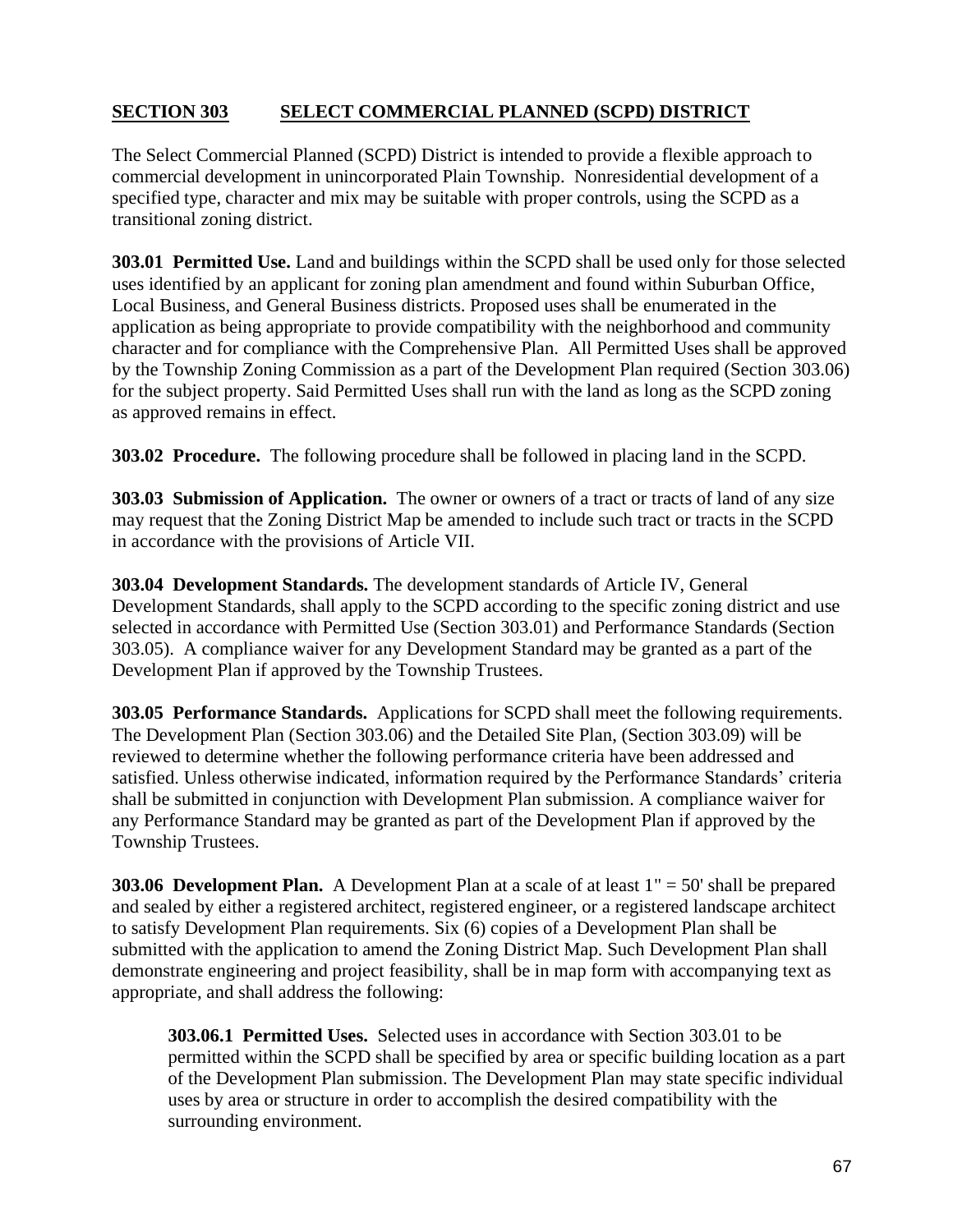**303.06.2 Site Map.** A survey map of the boundary of the area being requested for zoning map amendment shall depict existing roads, streets and easements within the subject tract as well as the proposed location and approximate size of all structures and ancillary uses. Off-site contour and easement locations shall be provided where necessary to determine special off-site circumstances as they relate to the development, or off-site features affected by the development.

**303.06.3 Vegetation**. Significant stands of existing vegetation are to be depicted.

**303.06.4 Soils.** Soil types found on the subject tract are to be submitted based upon the Franklin County Soil Survey.

**303.06.5 Traffic.** Each Development Plan shall be accompanied by an analysis of traffic conditions, which can be expected to result from the proposed development. The analysis shall estimate the Average Daily Traffic (ADT), the peak hour(s) of traffic, and distribution of the same to the existing and proposed street system, together with an analysis of street improvements necessary to accommodate the additional traffic. The applicant shall state and document assumptions made regarding the projected traffic figures. Standard techniques and references shall be utilized. The following references, or other references, which may be acceptable to the Township Trustees, shall be used:

- 1. Highway Capacity Manual (Special Report #209, 1994, National Academy of Sciences).
- 2. "Trip Generation": Institute of Traffic Engineers, (Current Edition). Traffic analysis shall be based on existing off-site conditions and known plans for the development of off-site areas.

Traffic expected to be generated by the proposed development shall not cause any tributary street or highway facility to operate below a level of service "C," as defined in the current edition of the "Highway Capacity Manual" (see above reference).

**303.06.6 Access.** Whenever multiple structures to be located in the SCPD are located on a collector street or arterial street, as defined by the Franklin County Thoroughfare Plan, access onto the collector or arterial shall be via interior local streets or marginal access (frontage) roads. All uses within the SCPD shall derive their access from the interior streets within the SCPD, unless specific exemptions are made as a part of the approved Development Plan.

**303.06.7 Parking** Off-street parking, loading and service areas shall be provided in accordance with Article IV, Section 412. These areas shall be arranged for an internal traffic circulation pattern adapted to the site and structural arrangement set forth in the Development Plan.

All open off-street parking areas consisting of five (5) or more parking spaces or one thousand (1,000) square feet or more shall be screened from abutting residential uses. Curb barriers a minimum of five (5) feet from the property line shall be provided. Grass, plantings, or other acceptable surface material shall be provided for all areas bordering the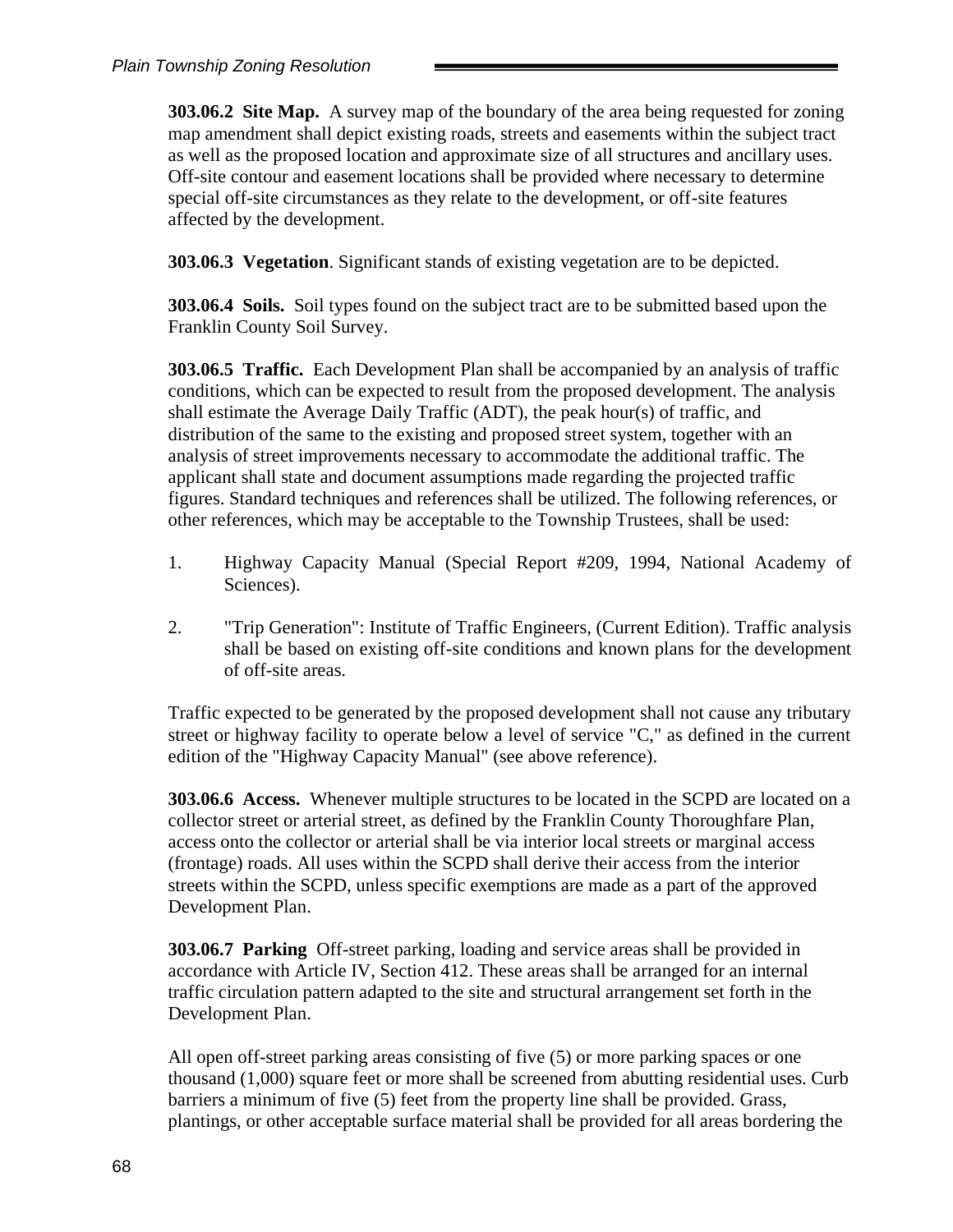parking area. When large parking areas are planned, landscaped islands or medians shall be utilized to lessen negative visual impact and direct traffic flow.

Whenever a parking lot or access drive is located adjacent to a residential area, screening shall be designed to prevent vehicle lights from shining directly onto the residential property.

**303.06.8 Stormwater Drainage.** A preliminary drainage plan shall be submitted, showing topographical contours in two- (2) foot intervals and general locations of existing and proposed improvements. Drainage and runoff from the proposed development shall not cause property damage. All drainage improvements shall be designed in conformance with the requirements of the Franklin County Subdivision Regulations.

**303.06.9 Sewage Disposal and Water Supply.** Information regarding sewage disposal and water supply techniques to be utilized will be provided in the application for the proposed SCPD, together with letters of approval from the pertinent local, state and, if applicable, private agencies. The letters shall be submitted with the Development Plan.

**303.06.10 Architectural Design.** The Development Plan shall indicate general exterior design, building elevations and potential materials. All buildings shall be constructed with materials compatible with the surrounding environment. All buildings shall be constructed with material consistent with the design character for each building on all sides.

All private deed restrictions pertaining to design character and location of buildings shall be included in the Development Plan.

- 1. Building Density No parcel or lot shall have constructed thereon any building(s) which shall have a ground level floor density of greater than thirty-five (35) percent of the lot or parcel upon which said building(s) is or are constructed.
- 2. Building Height Shall not exceed twenty-five (25) feet unless otherwise indicated and approved as a part of the Development Plan as appropriate to the specific site and neighborhood character.

**303.06.11 Outside Storage.** Outside storage shall be permitted only as a part of an approved Development Plan within an SCPD. No rubbish or debris of any kind shall be placed or permitted to accumulate on any portion of the parcel or lot so as to render any portion of the property unsanitary, unsightly, or detrimental to the public health, safety or welfare.

**303.06.12 Utilities and Facilities.** All utilities shall be placed underground. All below ground storage facilities not under the ground floor of structures must be illustrated on the Development Plan.

## **303.06.13 Pollution.**

1. Smoke - No smoke from an industrial or commercial process shall be emitted from any structure in the SCPD.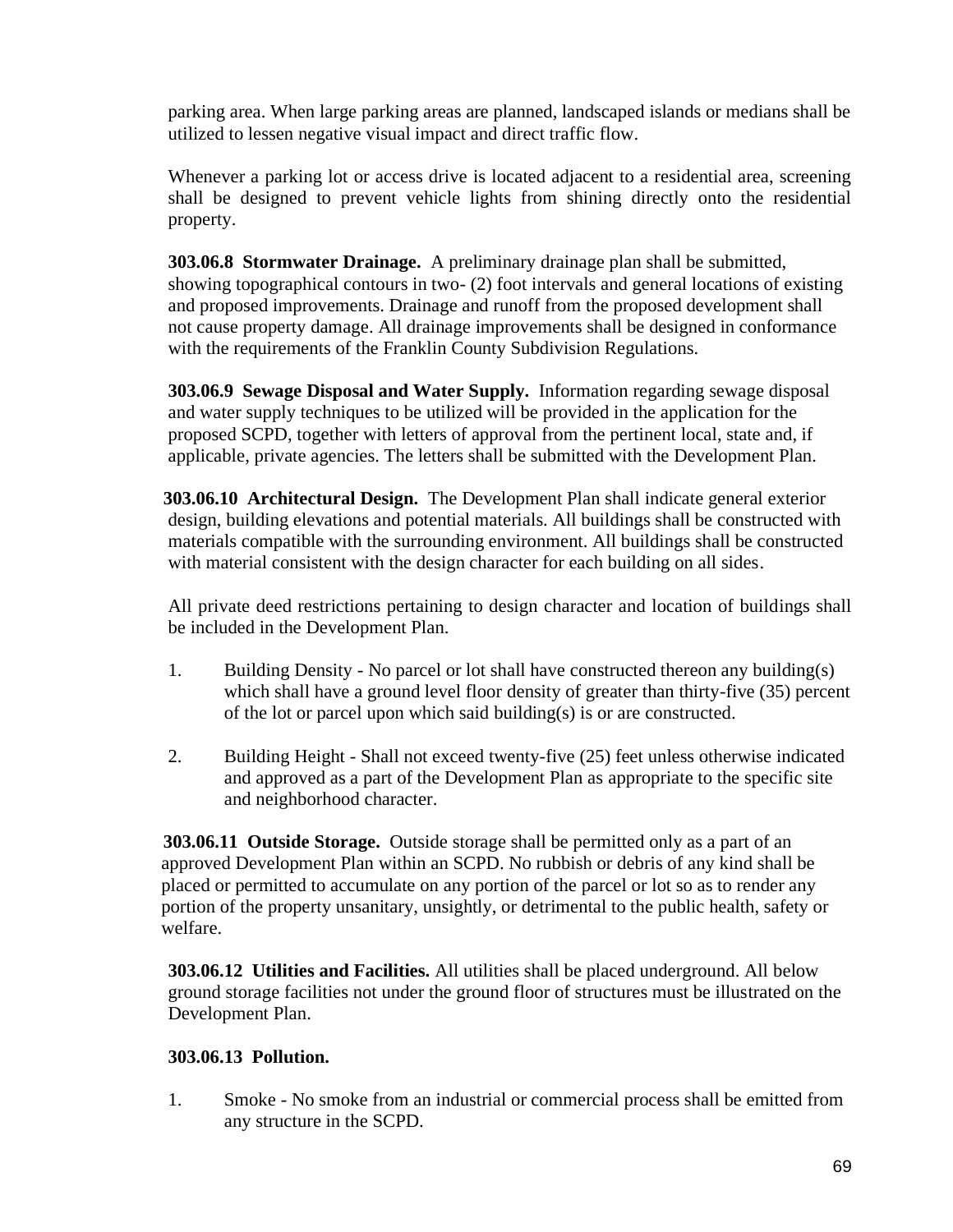- 2. Odor No use shall emit odorous gases or other odorous matter in such quantities as to be offensive at any point on or beyond the SCPD boundary.
- 3. Noise No commercial, service or industrial use shall emit noise greater than sixty (60) decibels at the lot line.

**303.06.14 Graphics.** The Development Plan shall specify the signage concept indicating the general locations and size of all exterior signs and the relationship of signs to overall architectural design of the development. No sign located within the SCPD shall advertise off-premise activity. All signs shall meet the applicable provisions of Section 425 of the Zoning Resolution as well as the following:

- 1. Wall Signs Each business may have one (1) sign attached to the structure below roof level, other than identification signs for service areas. Signs for individual businesses may be no greater than ten (10) percent of the area below the roof of the exterior surface of the wall to which they are attached.
- 2. Free Standing Signs Except site identification signs or traffic control signs, shall be directory in nature. There can be no more than one (1) free standing sign for each building on a lot other than traffic control signs. The total size of a freestanding sign shall not exceed forty (40) square feet unless otherwise approved as a part of the Development Plan. Freestanding signs shall be no more than twenty (20) feet in height, unless otherwise approved as a part of the Development Plan.
- 3. Development Area Identification Sign One (1) development area identification sign shall be permitted within the SCPD as a part of the Development Plan submission. More than one development area identification sign may be approved based upon information submitted as a part of the Development Plan submission verifying the need for same. Total maximum area permitted for one development area identification sign shall not exceed the following:
	- a. One (1) square foot of additional sign area per lineal foot of lot abutment on a public right-of-way for the first fifty (50) feet.
	- b. One-half (1/2) square foot of additional sign area per lineal foot of lot abutment on a public right-of-way for the second fifty (50) feet.
	- c. One-fourth (1/4) square foot of additional sign area per lineal foot of lot abutment on a public right-of-way exceeding one hundred (100) feet.
	- d. No development area identification sign shall exceed one hundred (100) square feet in area unless otherwise indicated and approved as a part of the Development Plan as being appropriate to the specific site and neighborhood character.
	- e. Temporary real estate FOR SALE or FOR LEASE signs shall not exceed fifty (50) square feet in total area.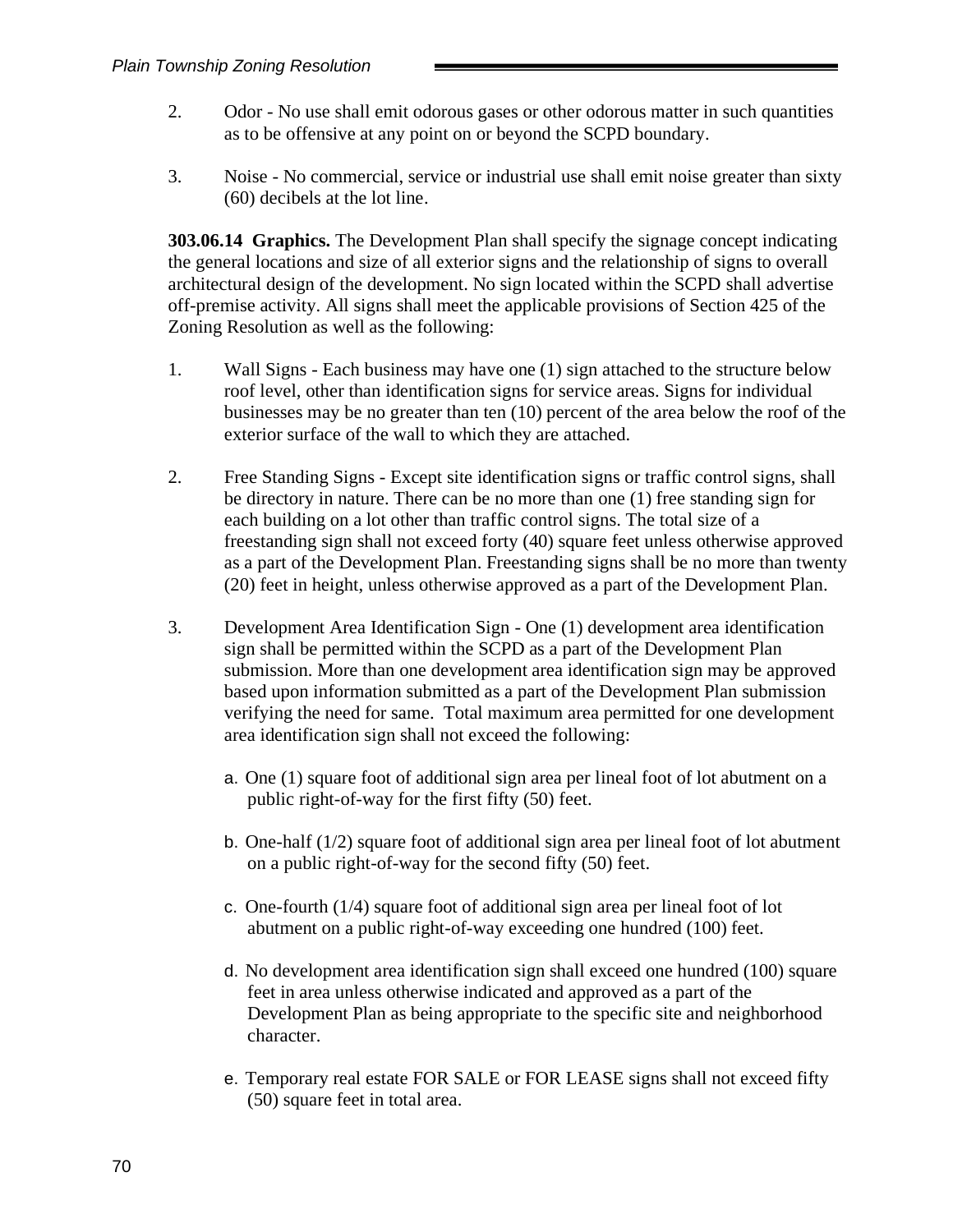- f. A sign may be illuminated provided that no flashing, traveling, animated or intermittent illumination shall be used. Permitted illumination shall be confined to the area of the sign except when such illumination is backlighting for an otherwise non-illuminated sign.
- g. All private deed restrictions pertaining to signs shall be included as part of the Development Plan.

**303.06.15 Lighting.** The Development Plan must indicate the types of lamps and lighting fixtures, and the height of lighting fixtures to be used and the relationship of lighting fixtures to overall architectural design of the development.

- 1. Light sources outside the public right-of-way shall be located and arranged to provide good visibility and reflect the light away from adjacent residential properties or any streets.
- 2. Street lights shall be installed by the developer or by petition to the Township on all interior streets dedicated as public rights-of-way unless otherwise exempted by the Township Trustees.
- 3. All private deed restrictions pertaining to lighting shall be included in the Development Plan.

**303.06.16 Screening and Landscaping Plan.** Screening shall consist of earth mounding, planting, fencing, or a combination of the same. The SCPD requires the submission of a separate plan which incorporates screening and landscaping proposals.

- 1. A general screening and landscaping plan meeting the following requirements shall be prepared and submitted as a part of the Development Plan. For purposes of Development Plan submission, the screening concept proposed to meet the requirements of this section shall be submitted in sketch and text form.
	- a. Fencing Fencing utilized in providing screening shall be architecturally appealing and shall be incorporated into the overall architectural design concept.
	- b. Abutting Residential Areas Whenever a proposed SCPD abuts a residential area, screening shall be provided along the entire area of abutment in a manner that is aesthetically pleasing and effectively screens the residential areas from the proposed select commercial activities.
	- c. Plantings When mounding is utilized in conjunction with plantings, the plant materials shall be of a size and species suitable which together will produce a minimum six (6) foot high screen within a two- (2) year period. When plant material without mounding is utilized, the plant materials shall be a minimum five (5) feet in height when planted and be of such species that will produce a dense six (6) foot visual screen within a two- (2) year period. All screen plantings shall be maintained permanently, and any plant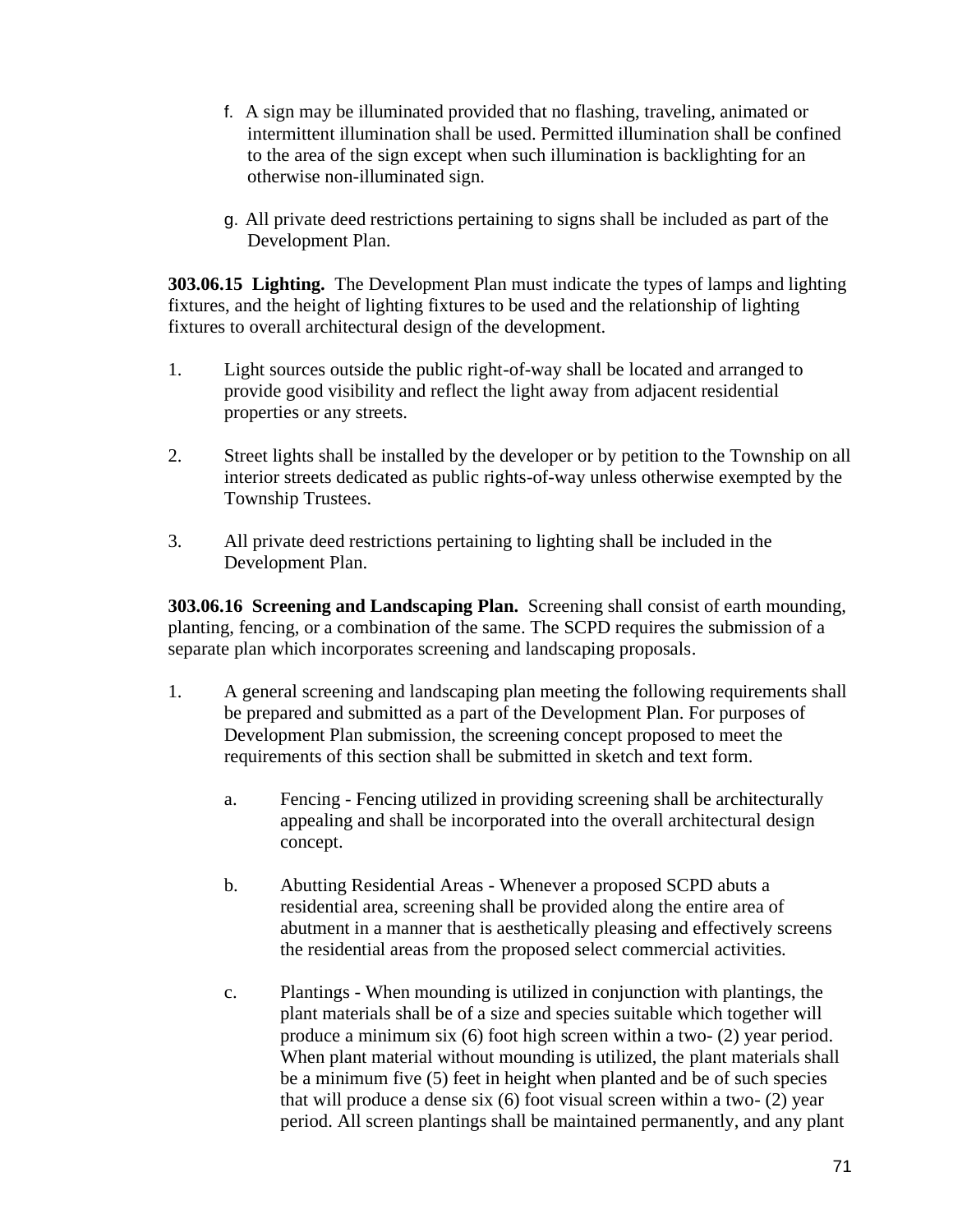material which does not survive shall be replaced within one (1) year with material meeting the specifications of the original planting. Maintenance responsibilities for the screen plantings shall be addressed in the Development Plan.

- d. Minimum Opacity All screens must provide a minimum opaqueness of eighty percent (80%) or more.
- e. Landscaping Landscaping shall mean the improvement of the natural beauty of the land by grading, clearing and decorative planting or grass to create a pleasant and functional environment. Landscaping of a lot shall be installed within six  $(6)$  months after the month in which the building is completed. Any portion of a lot upon which a building or parking area is not to be constructed per the Development Plan shall be landscaped. For every ten (10) parking spaces on an individual lot, the owner shall be required to place at least one (1) tree (3" caliper or larger) in such a manner as to be spaced and placed in or among the parking rows. Such trees shall be in addition to any screening specifications of the original planting. All shrubs, trees, grass, ground covers, and plantings of every kind or type shall be well-maintained, properly cultivated and free from trash and other unsightly material and/or debris.
- 2. Exceptions to screening requirements may be made where:
	- a. Existing topographical or vegetative characteristics provide the necessary screening effect, or
	- b. Existing topographical conditions make it difficult to adequately screen the proposed use from adjacent properties. When the use cannot be adequately screened due to elevation differences between adjacent properties and the proposed site, the proposed design should minimize negative visual impact.

**303.06.17** Any additional information necessary to demonstrate compliance with Performance Standards (Section 303.05).

**303.07 Effect Of Approval.** The Development Plan as approved by the Township Trustees shall constitute an amendment to the Plain Township Zoning Map as it applies to the land included in the approved amendment.

The approval shall be for a period of two (2) years to allow for the submission of a Zoning Compliance in accordance with Article VIII, Section 800.02, for the first phase, submitted in accordance with the subdivision regulations for Franklin County, Ohio. Unless the required zoning compliance is properly submitted and approved within the two- (2) year period, the approved Development Plan shall be voided and the land shall revert to its last previous zoning district, unless an application for time extension is submitted and approved in accordance with Section 303.08.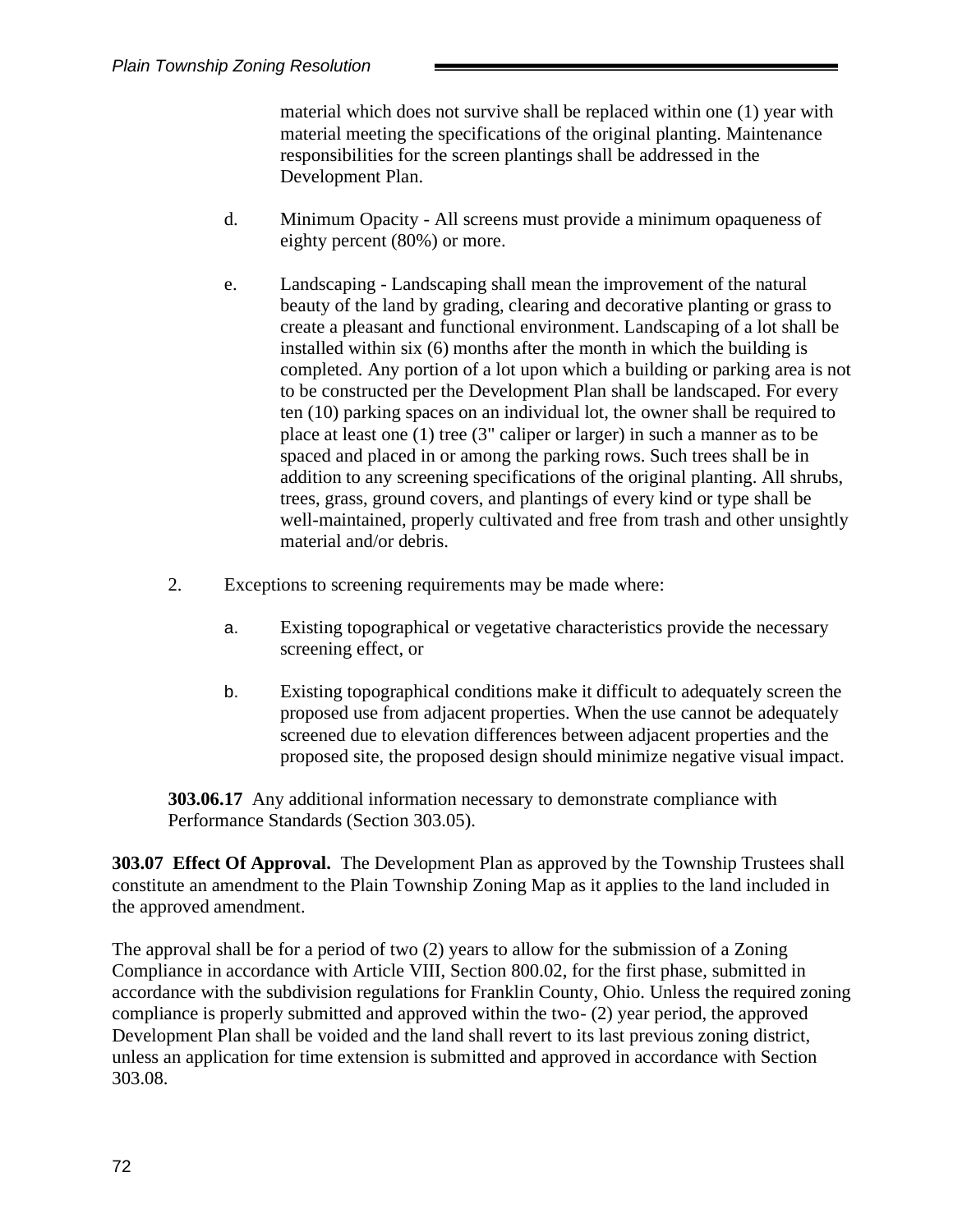**303.08 Extension of the Time Limit of the approved Development Plan.** The Township Trustees may approve Extension of Time. Such approval shall be given upon a finding of the purpose and necessity for such extension and evidence of reasonable effort toward the accomplishment of the original Development Plan, and that such extension is not in conflict with the general health, safety and welfare of the public or the development standards of the SCPD.

**303.09 Modification of the Approved Development Plan.** A modification or amendment to an approved development plan which represents a substantial departure from the intent of the original proposal shall be subject to the same procedure and conditions of approval as the original application, including approval by the Township Trustees. Such approval shall be given upon a finding of the purpose and necessity for such modification and evidence of reasonable effort toward the accomplishment of the original Development Plan, and that such modification is not in conflict with the general health, safety and welfare of the public or the development standards of the SCPD. Normal public notification procedures of the Township Trustees shall be followed prior to approving any modification to a previously approved Development Plan.

The following shall be considered substantial departures from the original application:

- 1. A change in use or character of the development
- 2. An increase in overall lot coverage of structures and off-street parking
- 3. An increase in problems of traffic congestion and public utilities

A modification that is not considered a substantial departure from the approved Development Plan, i.e. minor changes, may be approved by the Plain Township Zoning Commission without being subject to the same procedures as the original application.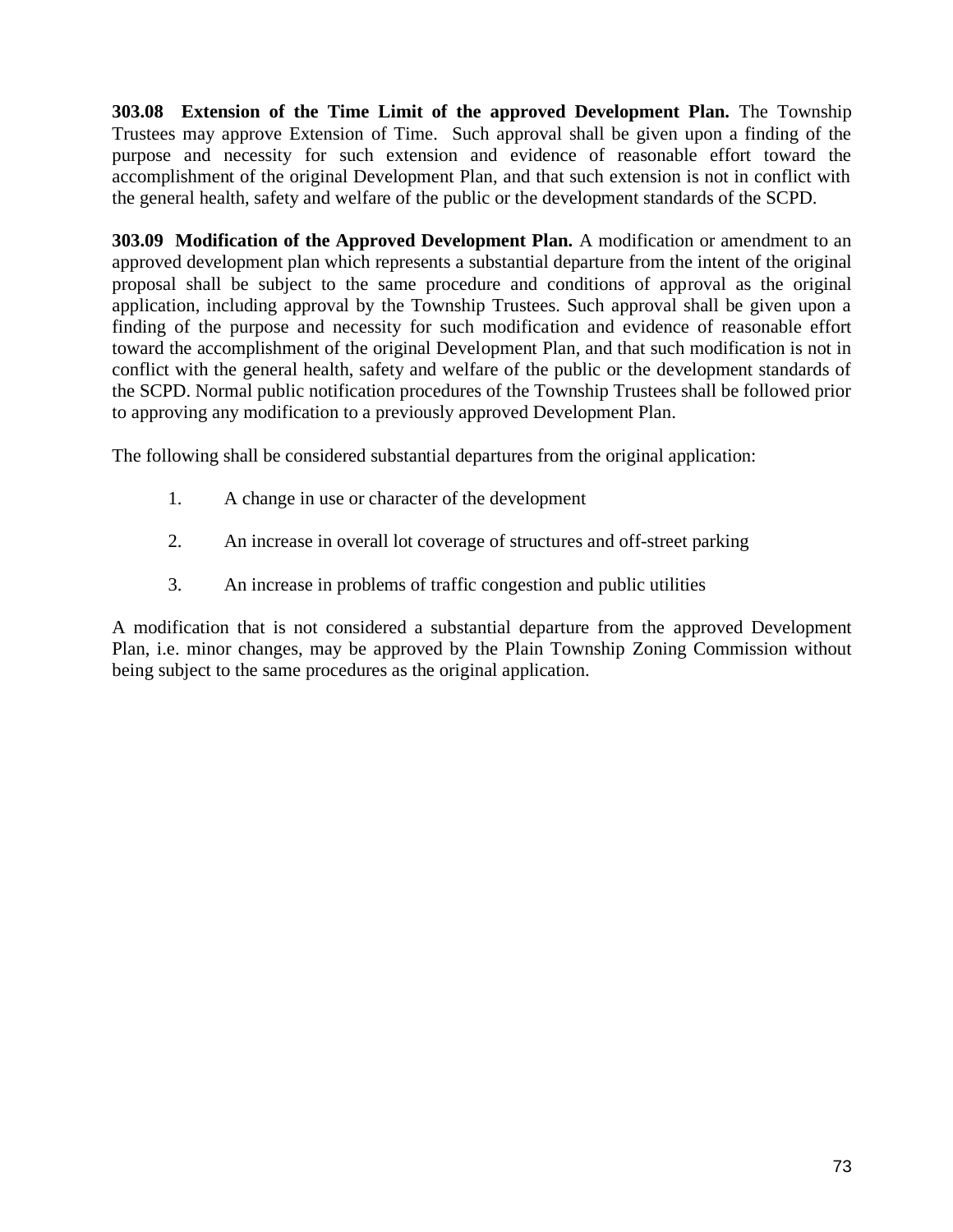# **SECTION 304 PLANNED COMMERCIAL (PC) DISTRICT**

**304.01 Purpose**. The Planned Commercial (PC) District seeks to address and coordinate the special needs created by highway and arterial road-oriented commercial development. It also provides a zoning district and appropriate controls for commercial and recreation-for-fee uses, which are not specifically permitted in any other commercial zoning district. The PC District recognizes the peculiar operational characteristics and traffic congestion connected with automobile-oriented and other intense commercial uses. It requires preparation of a detailed plan and provides performance criteria to coordinate and control these characteristics.

**304.02 Permitted Uses.** The following uses shall be permitted in the PC District subject to meeting all plan submission procedures, requirements and development standards herein:

- ❑ Bars
- ❑ Carry out restaurants
- ❑ Combinations of retail and/or office and/or warehousing activities
- ❑ Drive-in restaurants
- ❑ Fast food restaurants
- ❑ Hotels and other lodging establishments
- ❑ Other commercial or commercially oriented uses which meet the plan requirements and development standards of this District and Zoning Resolution, excepting adults-only entertainment facilities and sales of adult material.
- ❑ Shopping centers and similar multiple tenant retail facilities

**304.03 Tract Size Criteria**. The owner of a tract of land one acre or more in area may request that the Zoning District Map be amended to include such tract in the PC District.

#### **304.04 Procedure**.

**304.04.1 Sketch Plan**. The PC District requires that the applicant provide some details, which are traditionally found in the subdivision stage of development approval. It is therefore suggested that the applicant informally discuss his plans with Franklin County subdivision authorities (e.g., Franklin County Planning Commission, county engineer, county board of health, etc.) and the Township Zoning Commission prior to submitting a formal application.

**304.04.2 Development Plan Submission**. Six (6) copies of a Development Plan, signed by a registered engineer or surveyor and architect or landscape architect, shall be submitted with the application to amend the Zoning District Map. Such Development Plan shall conform to the following:

**1.** The Preliminary Plan requirements of the Franklin County Subdivision Regulations, adopted January 16, 2001, as may be amended in the future. Such requirements include, but are not limited to, topographical contours at one- (1) foot or two-  $(2)$  foot intervals, soil information at a  $1" = 100'$  scale, information on wooded areas, floodplains, and engineering feasibility studies for proposed sewage disposal, water supply and stormwater drainage systems.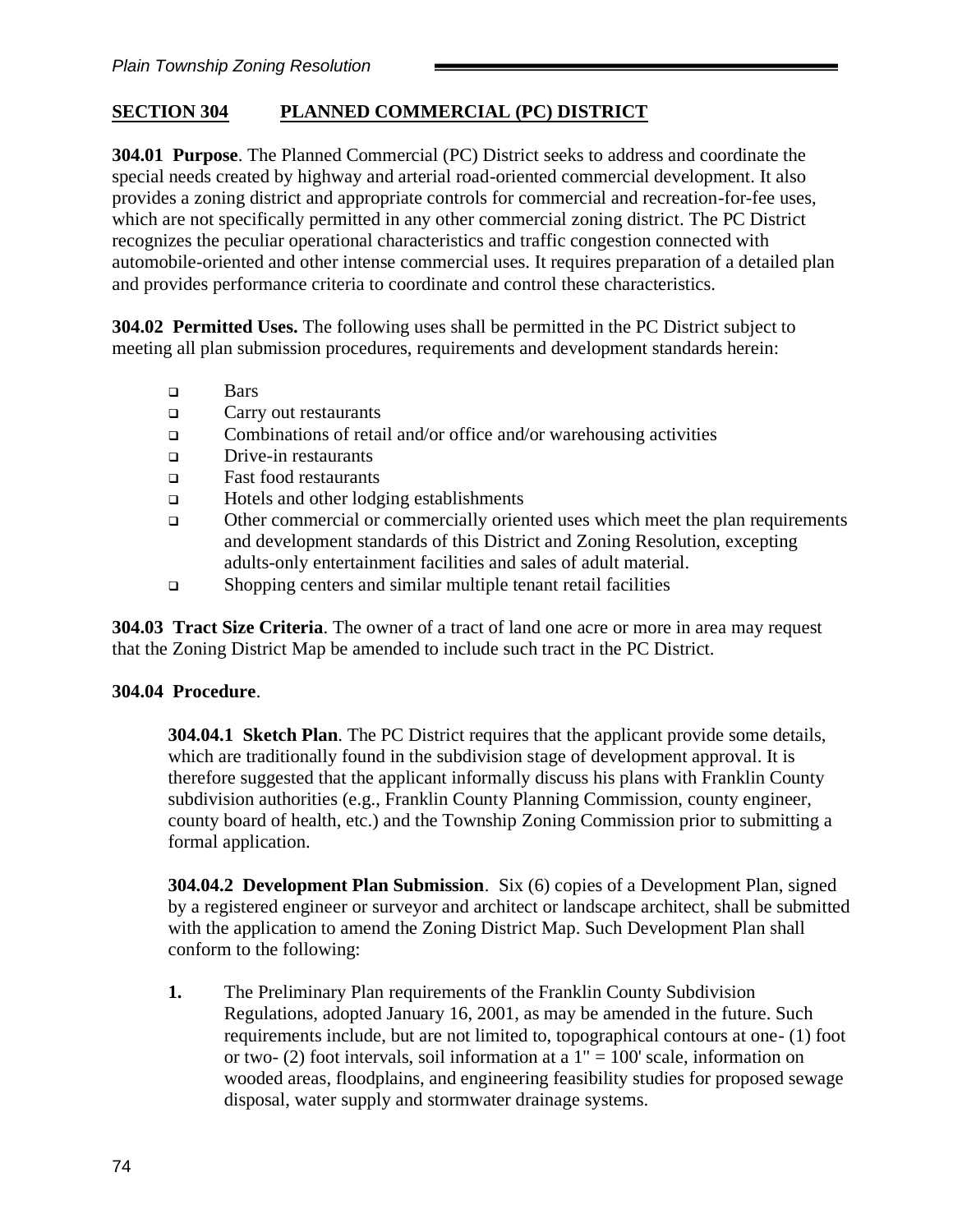- **2.** The proposed size, location, and use of commercial portions of the tract, indicating building locations, building type, total square feet for each area and the total number of parking spaces proposed in the Development Plan.
- **3.** The proposed size, location, and use of noncommercial portions of the tract, including usable open areas, parks, playgrounds, and other areas and spaces with the suggested ownership of such areas and spaces.
- **4.** Architectural design concepts to be utilized, screening and landscaping plans, street views of typical improvements, and other information relating to the architectural and landscape themes.
- **5.** The proposed traffic circulation patterns, including public and private streets, parking areas, walks, and other accessways, indicating their relationship to topography, existing streets, or showing other evidence of reasonableness.
- **6.** The proposed schedule of site development, construction of structures, and associated facilities, including sketches and other materials indicating design principles and concepts to be followed in site development, construction, landscaping, and other features. Such schedule shall include the proposed use or reuse of existing features such as topography, structures, streets and easements.
- **7.** The relationship of the proposed development to existing and future land use in the surrounding area, the street system, community facilities, services and other public improvements.
- **8.** Evidence that the applicant has sufficient control over the land to effectuate the proposed Development Plan. Evidence of control includes property rights and the engineering feasibility data which may be necessary.
- **9.** Deed restrictions, protective covenants, and other legal statements or devices to be used to control the use, development and maintenance of the land, the improvements thereon, including those areas which are to be commonly owned and maintained, and those areas intended for lease.
- **10.** Other information, as may be required by the Township Zoning Commission and/or the Township Trustees, in order to determine compliance with this Zoning Resolution.

**304.04.3 Basis of Approval**. The basis for approving a Planned Commercial (PC) District application shall be:

- **1.** That the proposed development is consistent in all respects with the purpose, intent and applicable standards of this Zoning Resolution;
- **2.** That the proposed development is in conformity with the Township Comprehensive Plan or portion thereof as it may apply;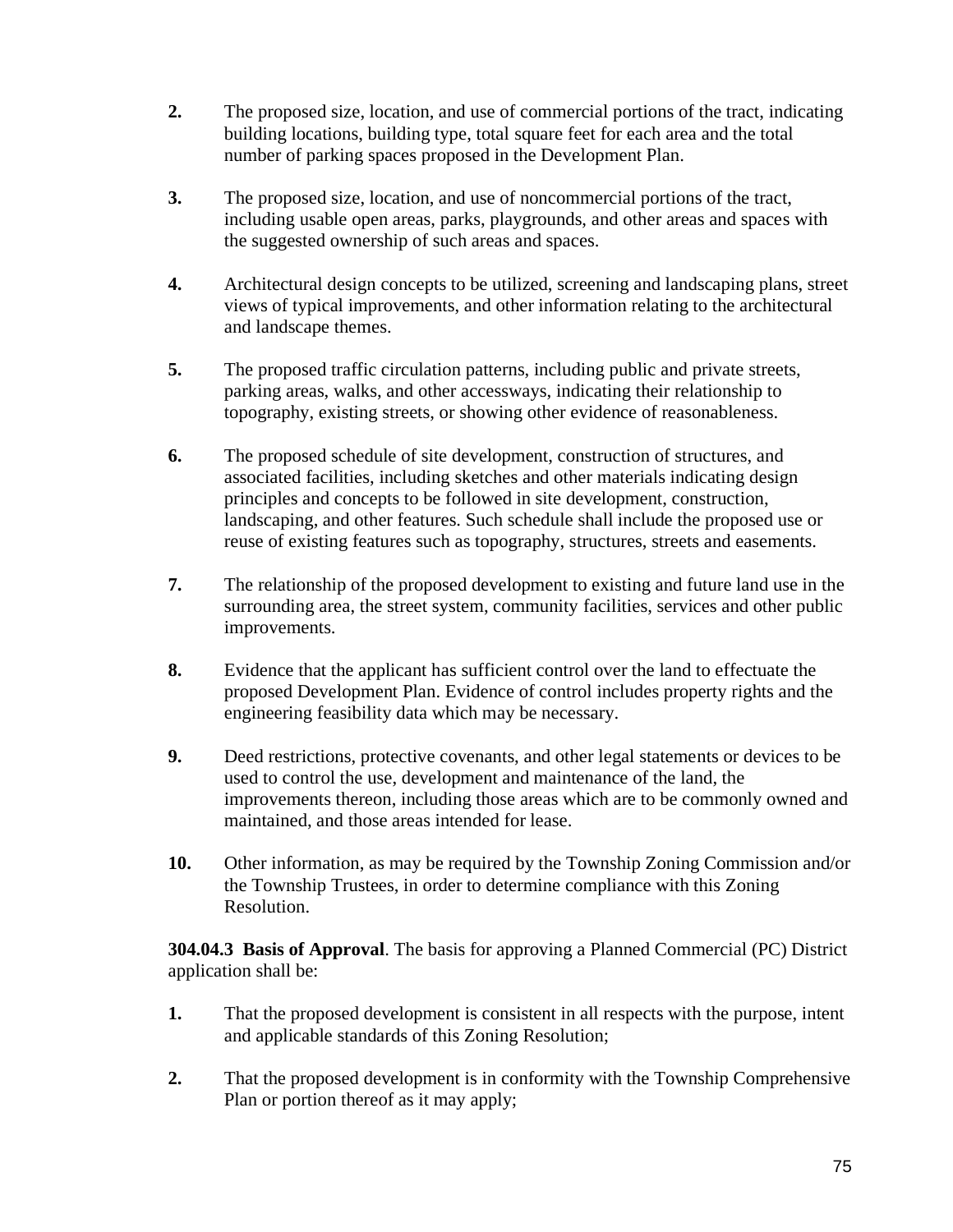- **3.** That the proposed development advances the general welfare of the Township and the immediate vicinity; and
- **4.** That the benefits, improved arrangement and the design of the proposed development justify the deviation from standard residential development requirements included in this Zoning Resolution.

**304.04.4 Effect of Approval**. The Development Plan as approved by the Township Trustees shall constitute the PC District Regulations as they apply to the land included in the approved amendment.

The approval shall be for a period of five (5) years to allow the preparation of the required Subdivision Plat, submitted in accordance with the Subdivision Regulations for Franklin County, Ohio. Unless the required Subdivision Plat is submitted and recorded within the five-(5) year time limit, the approval shall be voided and the land shall revert to its last previous Zoning District, except if an application for time extension is approved in accordance with the following section.

**304.04.5 Extension of Time or Modification**. An extension of the time limit of the approved Development Plan may be approved by the Township Trustees. Modifications may be approved according to the normal rezoning procedure. Such approval shall be given upon a finding of the purpose and necessity for such extension or modification and evidence of reason-able effort toward the accomplishment of the original Development Plan, and that such extension or modification is not in conflict with the general health, safety and welfare of the public or the Development Standards of the PC District.

**304.05 Development Standards.** The following standards for arrangement and development of land and buildings apply to the PC District. When not specifically supplanted by the following standards as approved in the Development Plan, the General Development Standards (Article IV of this Zoning Resolution) also apply:

**304.05.1 Lot Width**. No minimum lot width is required. However, adequate lot width shall be provided to achieve the yard space required by these development standards.

**304.05.2 Side Yards**. The required side yard shall be no less than one hundred (100) feet.

**304.05.3 Rear Yards**. The required rear yard shall be no less than one hundred (100) feet.

**304.05.4 Access**. Whenever multiple structures to be located in a PC District are located on a collector street or arterial street, as defined by the Franklin County Thoroughfare Plan, access onto the collector or arterial shall be via interior local streets or marginal access (frontage) roads. All uses within the PC District shall derive their access from the interior streets within the PC District, unless specific exemptions are made as part of the approved Development Plan.

**304.05.5 Parking**. Off-street parking, loading and service areas shall be provided In accordance with Section 412. These areas shall be arranged for an internal traffic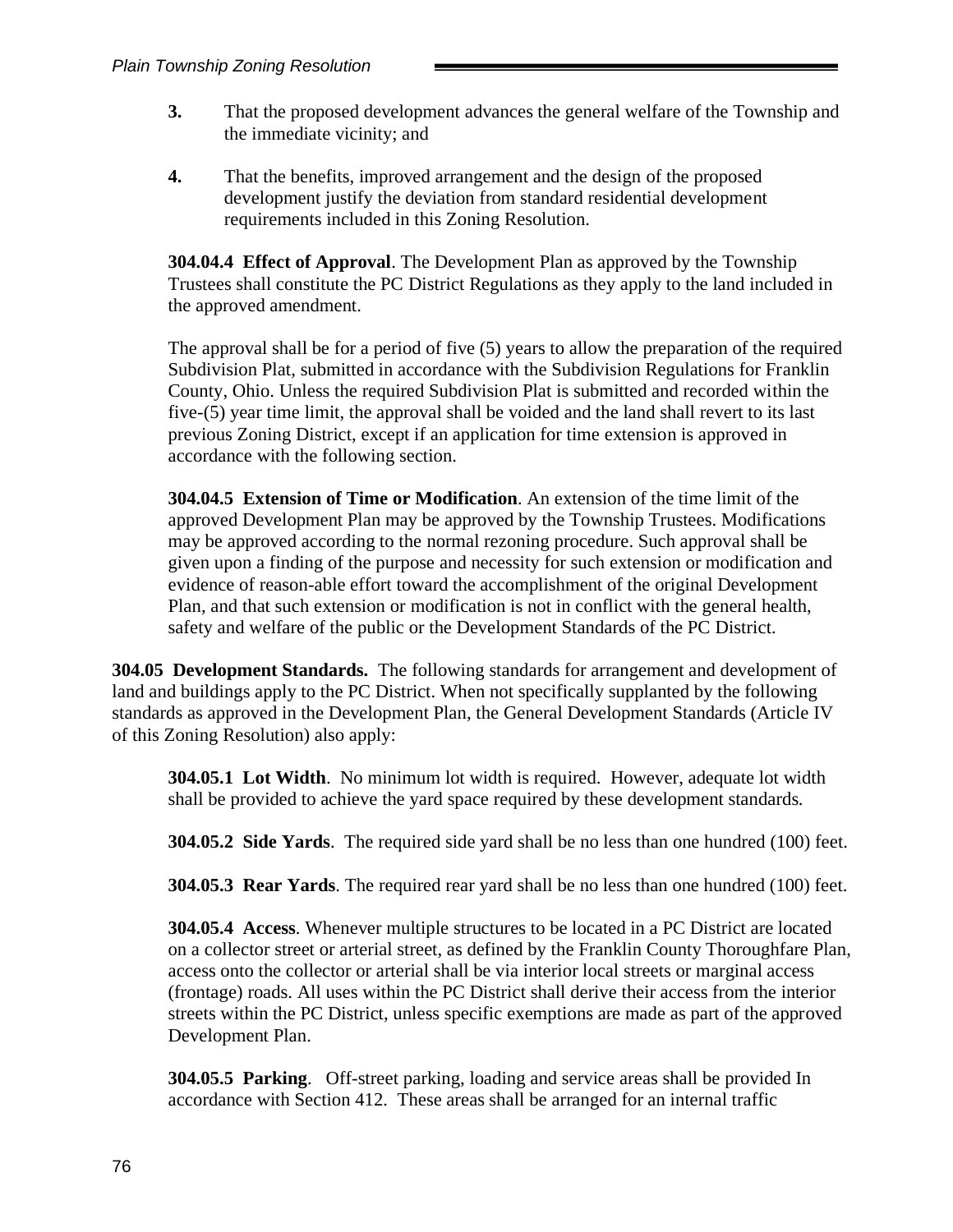circulation pattern adapted to the site and structural arrangement set forth in the Development Plan.

**304.05.6 Screening**. Screening shall consist of earth mounding, plantings, fencing, or a combination of the same. A general screening and landscaping plan shall be prepared and submitted as a part of the Development Plan. Fencing utilized in providing screening shall be incorporated into the overall architectural design concept. Wherever a proposed PC District abuts or can be seen from a residential area, screening shall be provided along the entire area of abutment in a manner that is acceptable to the Zoning Commission and effectively screens the residential areas from the proposed commercial activities.

1. Parking. All open off-street parking areas consisting of five (5) or more parking spaces or one thousand (1,000) square feet or more shall be screened from view of residential uses. Curb barriers shall be provided. Grass, plantings or other acceptable surface material shall be provided for all areas bordering the parking area. When large parking areas are planned, landscaped islands or medians shall be utilized to lessen negative visual impact and direct traffic flow. Whenever a parking lot or access drive is located adjacent to a residential area, screening shall be designed to prevent vehicle lights from shining directly onto the residential property.

When mounding is utilized in conjunction with plantings, the plant materials shall be of a size and species suitable, which together will produce a minimum six (6) foot high screen. When plant material without mounding is utilized, the plant materials shall be a minimum five (5) feet in height when planted and be of such species that will produce visual screen. All screen plantings shall be maintained permanently, and any plant material which does not survive shall be replaced within one (1) year with material meeting the specifications of the original planting. Maintenance responsibilities for the screen plantings shall be addressed in the Development Plan.

**304.05.7 Landscaping**. Landscaping shall mean the improvement of the natural beauty of the land by grading, clearing and decorative plantings or grass to create a pleasant and functional environment. Landscaping of a lot shall be installed within six (6) months after the month in which the building is completed. Any portion of a lot upon which a building or parking area is to be constructed per the Development Plan shall be landscaped. For every ten (10) parking spaces on an individual lot, the owner shall be required to place at least one (1) tree (3" caliper or larger) in such a manner as to be spaced and placed in or among the parking rows. Such trees shall be in addition to any screening requirements contained herein and all replacement material shall meet the specifications of the original planting. All shrubs, trees, grass, ground covers, and plantings of every kind or type, shall be well-maintained, properly cultivated and free from trash and other unsightly material and/or debris.

**304.05.8 Stormwater Drainage**. Drainage and runoff from the proposed development shall not cause property damage. All drainage Improvements shall be designed in conformance with the requirements of the Franklin County Subdivision Regulations.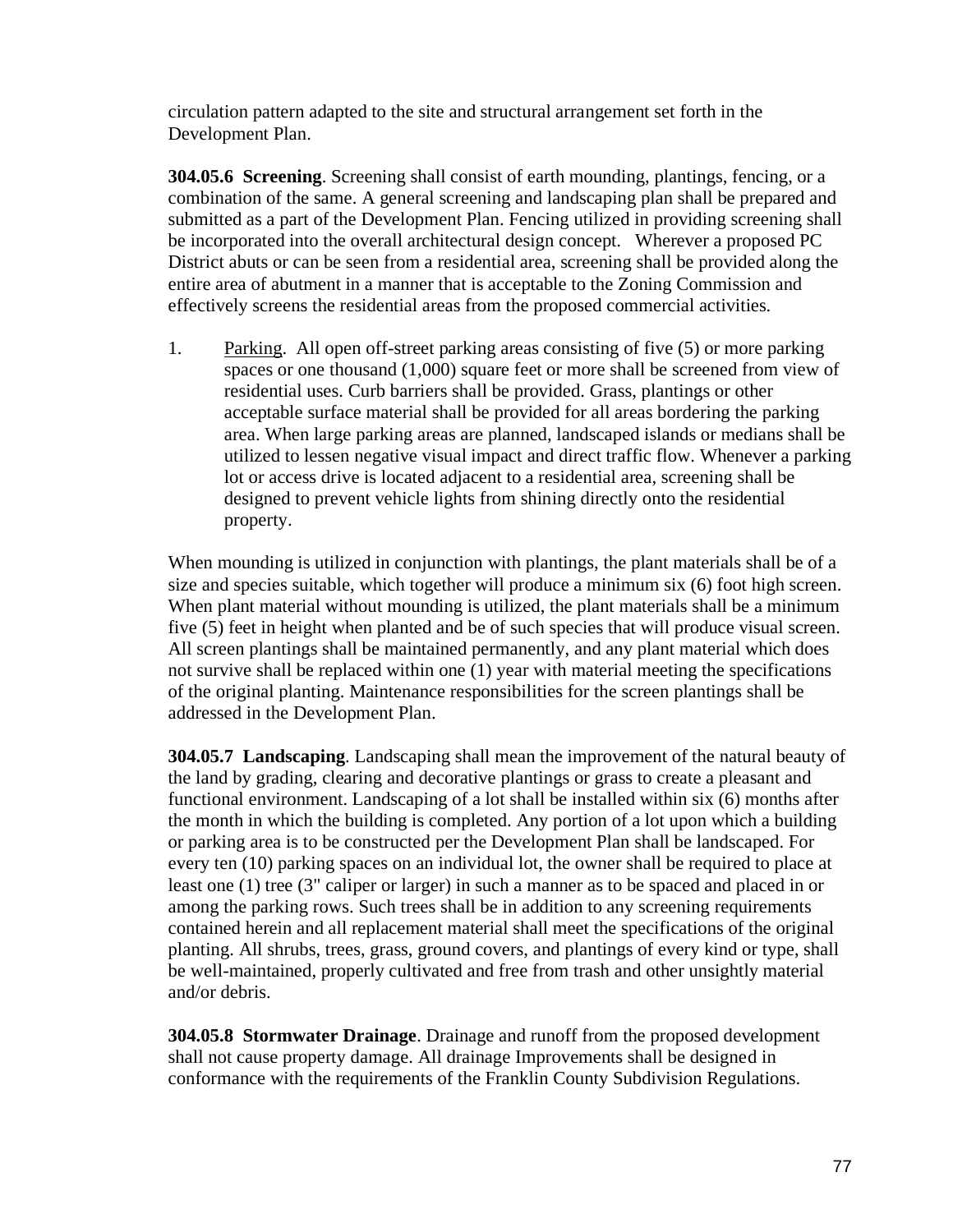**304.05.9 Sewage Disposal and Water Supply**. Information regarding sewage disposal and water supply techniques to be utilized will be provided in the application for the proposed PC, together with letters of approval from the pertinent local, state and, if applicable, private agencies.

These letters shall be submitted with the Development Plan.

#### **304.06 Architectural Design.**

**304.06.1 Materials.** The Development Plan shall indicate general exterior design and potential materials. All buildings shall be constructed with materials compatible with the surrounding environment and with the design character of adjacent buildings.

**304.06.2 Deed Restrictions**. All private deed restrictions pertaining to design character and location of buildings shall be included in the Development Plan.

**304.06.3 Floor Area**. No parcel or lot shall have constructed thereon any building(s) which shall have a ground level floor area of greater than twenty-five (25) percent of the lot or parcel upon which said building(s) is or are constructed.

**304.06.4 Building Height**. Building height shall not exceed twenty-five (25) feet unless otherwise indicated and approved as a part of the Development Plan as appropriate to the specific site and neighborhood character.

**304.06.5 Outside Storage**. No outside storage shall be permitted within a PC District. No rubbish or debris of any kind shall be placed or permitted to accumulate on any portion of the parcel or lot so as to render any portion of the property unsanitary, unsightly or detrimental to the public health, safety or welfare. Trash dumpsters shall have lids and shall be screened from view on all sides.

**304.06.6 Utilities**. All utilities shall be placed underground.

**304.06.7 Below-ground Storage**. All below-ground storage facilities not under the ground floor of structures must be illustrated on the Development Plan.

#### **304.07 Graphics.**

**304.07.1 Development Plan.** The Development Plan shall specify the signage concept indicating the general locations and sizes of all exterior signs and the relationship of signs to overall architectural design of the development. No sign located within the PC District shall advertise off-premise activity. The Development Plan shall illustrate sign materials and composition.

**304.07.2 Number of Signs**. Each business may have one (1) sign attached to the structure below roof level, other than identification signs for service areas. No sign attached to the structure In which the business is located shall be located above roof level. No sign shall project more than eighteen (18) inches from the exterior surface to which it is attached.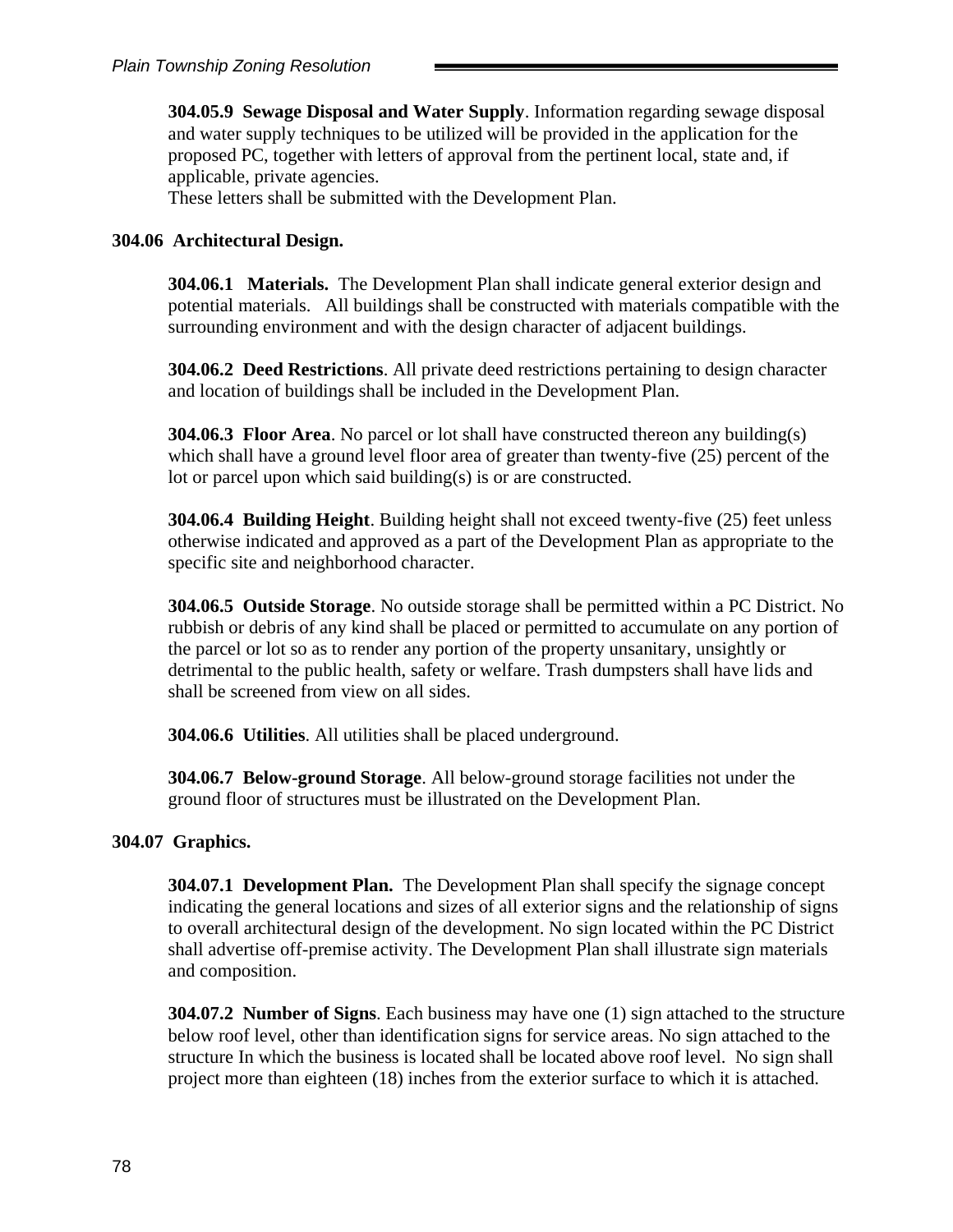**304.07.3 Sign Surface**. Signs for individual businesses may be no greater than two and one half (2 1/2) percent of the total exterior surface of the wall to which they are attached. Signs not on a single plane surface or on an irregularly shaped building shall be considered on an individual basis.

**304.07.4 Development Area Signs.** One (1) development area identification sign shall be permitted within the PC District as a part of the Development Plan submission. More than one development area identification sign may be approved based upon information submitted as a part of the Development Plan submission verifying the need for same.

Any development area identification sign proposed shall be constructed with durable materials and shall conform to the overall design concept proposed and be compatible with the surrounding uses and environment.

Total maximum area permitted for one development area identification sign shall not exceed the following:

- **1.** One (1) square foot of additional sign area per lineal foot of lot abutment on a public right-of-way for the first fifty (50) feet.
- **2.** One-half (1/2) square foot of additional sign area per linear foot of lot abutment on a public right-of-way for the second fifty (50) feet.
- **3.** One-fourth (1/4) square foot of additional sign area per lineal foot of lot abutment on a public right-of-way exceeding one hundred (100) feet.
- **4.** No development area identification sign shall exceed one hundred (100) square feet in area unless otherwise indicated and approved as a part of the Development Plan as being appropriate to the specific site and neighborhood character.

**304.07.5 Free standing signs**. Free standing signs shall be no more than twenty (20) feet in height, unless otherwise approved as a part of the Development Plan.

**304.07.6 Temporary Real Estate Signs**. Temporary real estate for sale or for lease signs shall not exceed forty (40) square feet in total area, and shall meet all sign setbacks.

**304.07.7 Illumination**. A sign may be illuminated provided that no flashing, traveling, animated or intermittent illumination shall be used. Such illumination shall be confined to the area of the sign except when such illumination is backlighting for an otherwise nonilluminated sign.

**304.07.8 Deed Restrictions.** All private deed restrictions pertaining to signs shall be included as part of the Development Plan.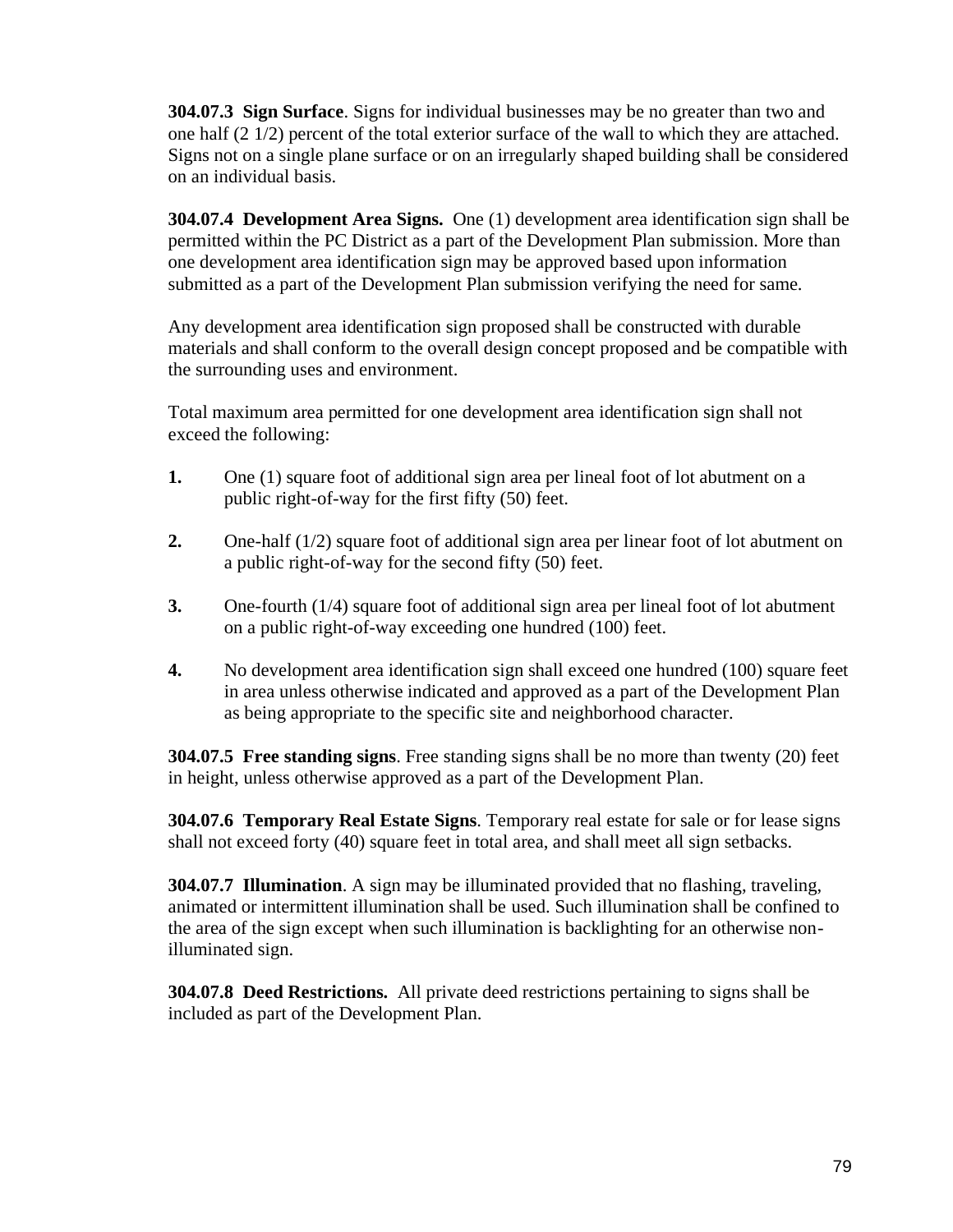### **304.08 Lighting.**

**304.08.1 Types of Fixtures.** The Development Plan must indicate the types of lamps and lighting fixtures, the height of lighting fixtures to be used, and the relationship of lighting fixtures to overall architectural design of the development, subject to Township Zoning Commission approval.

**304.08.2 Light Arrangement.** Light sources outside the public right-of-way shall be located and arranged to provide good visibility and reflect the light away from adjacent residential properties or any streets.

**304.08.3 Street Lights**. Street lights shall be installed by the developer or by petition to the Township on all interior streets dedicated as public rights-of-way unless otherwise exempted by the Township Trustees.

**304.08.4 Deed Restrictions**. All private deed restrictions pertaining to lighting shall be included in the Development Plan.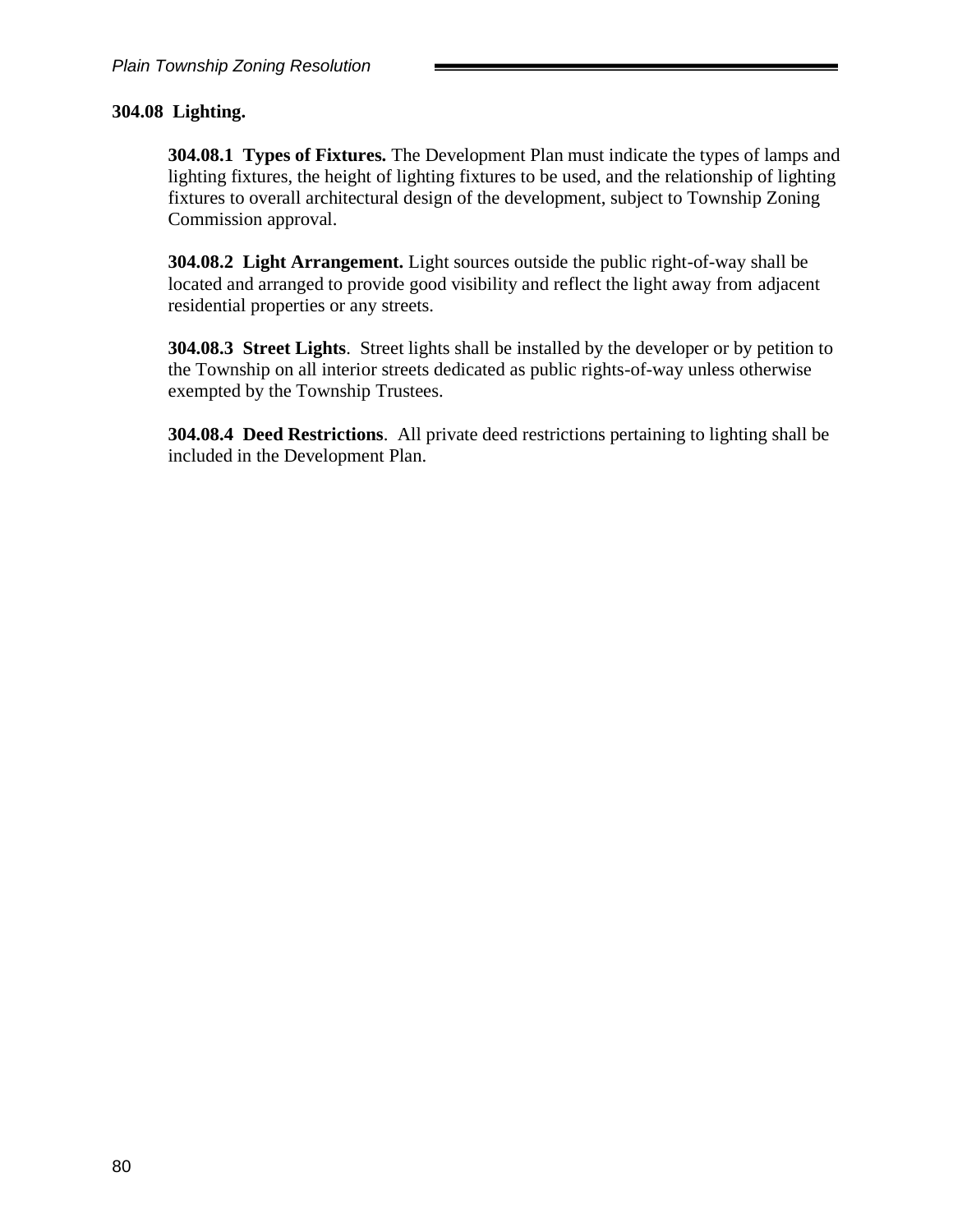### **SECTION 306 PLANNED INDUSTRIAL PARK (PIP) DISTRICT**

**306.01 Permitted Use.** The following uses shall be permitted in the Planned Industrial Park (PIP) District.

- ❑ Commercial establishments normally associated with and intended to serve the industrial establishments or their employees and approved as a part of the Development Plan including:
	- Automobile repair establishments
	- Financial institutions
	- Gasoline service stations
	- Recreation or other personal enrichment facilities established primarily for employees of industrial establishments or in conjunction with commercially operated recreation establishments, developed as a part of the approved Development Plan.
	- **Restaurants**
- ❑ Industrial service activities located and maintained within the limits of the Development Standards of these PIP District Regulations and in accordance with the approved Development Plan, including:
	- Manufacturing
	- Processing
	- Warehousing

**306.02 Procedure**. The following procedure shall be followed in placing land in the PIP District.

**306.02.1 Submission of Application**. The owner or owners of a tract of land twenty-five (25) acres or more in area may request that the Zoning District Map be amended to include such tracts in the PIP District in accordance with the provisions of Article VII.

The twenty-five (25) acre requirement may be reduced if the use of the total area is set forth in the application, including:

- **1.** The type of firm or firms.
- **2.** A site plan for the development of each lot, including the placement of structures, storage area, parking areas, yard space and other activities.

**306.02.2 Development Plan**. Six (6) copies of a Development Plan shall be submitted with the application to amend the Zoning District Map. Such Development Plan shall include in text and map form:

**1.** The proposed location and size of industrial areas, indicated by sketch, map, or text; the general development character of the tract; limitations or controls to be placed on industrial uses, processes, operations, locations or the types of tenants;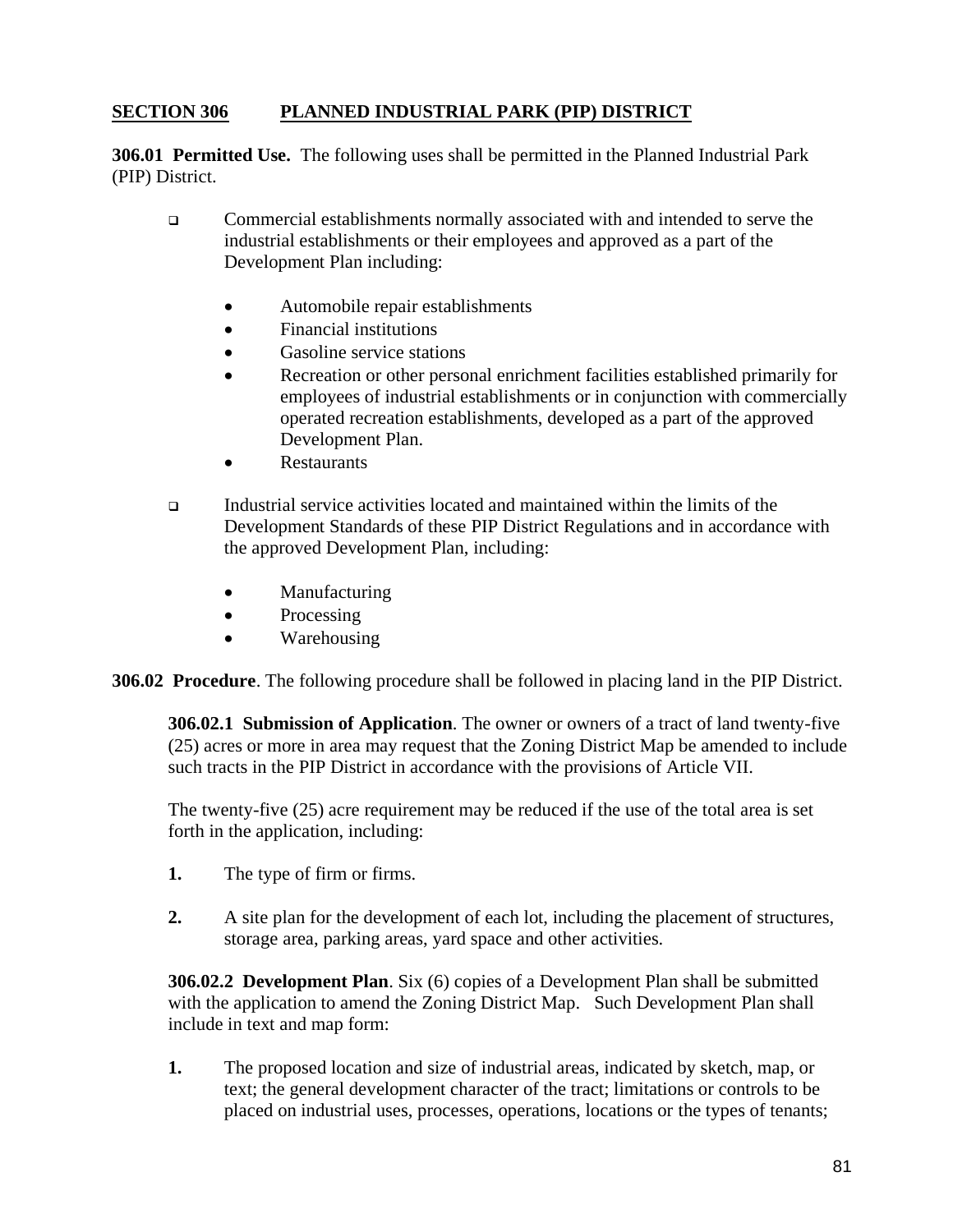probable lot size, and other development features, including the landscaping plan and screening.

- **2.** The proposed location and size of non-industrial uses within the tract indicating types of proposed uses such as commercial, community service or facility, or other associated non-industrial activity.
- **3.** The proposed provisions of water, sanitary sewer, industrial waste disposal and surface drainage facilities, including engineering feasibility studies.
- **4.** The proposed schedule of site development and associated facilities, including streets, utilities, services and other facilities.
- **5.** The relationship of the proposed development to existing and future land use in the surrounding area, the street system, community facilities, services and other public improvements.
- **6.** Evidence that the applicant has sufficient control over the land to prepare required land improvements, including street, water, sanitary sewers, waste disposal, surface drainage, and other facilities for subdivision development required by the Franklin County Subdivision Regulations. Evidence of control includes property rights and the engineering feasibility data, which may be necessary.

**306.02.3 Effect of Approval.** The Development Plan as approved by the Township Trustees shall constitute an amendment to the PIP District regulations as they apply to the land included in the approved amendment.

The approval shall be for a period of five (5) years to allow the preparation of the required Subdivision Plat, submitted in accordance with the Franklin County Subdivision Regulations. Unless the required Subdivision Plat is properly submitted and recorded within five (5) years, the approval shall be voided and the land shall revert to its last previous Zoning District, except if an application for time extension is submitted and approved.

**306.02.4 Plat Required.** In the PIP District no use shall be established or changed and no structure shall be constructed or altered until the required Subdivision Plat has been developed and recorded in accordance with the Franklin County Subdivision Regulations. The Subdivision Plat shall be in accordance with the approved Development Plan and shall show or include:

- 1. Public and private street and block layout (lot divisions are not required, but probable arrangement should be indicated)
- 2. Building setback lines
- 3. Water, sewer, fire hydrant and other public utility installations
- 4. Sanitary sewage and waste disposal facilities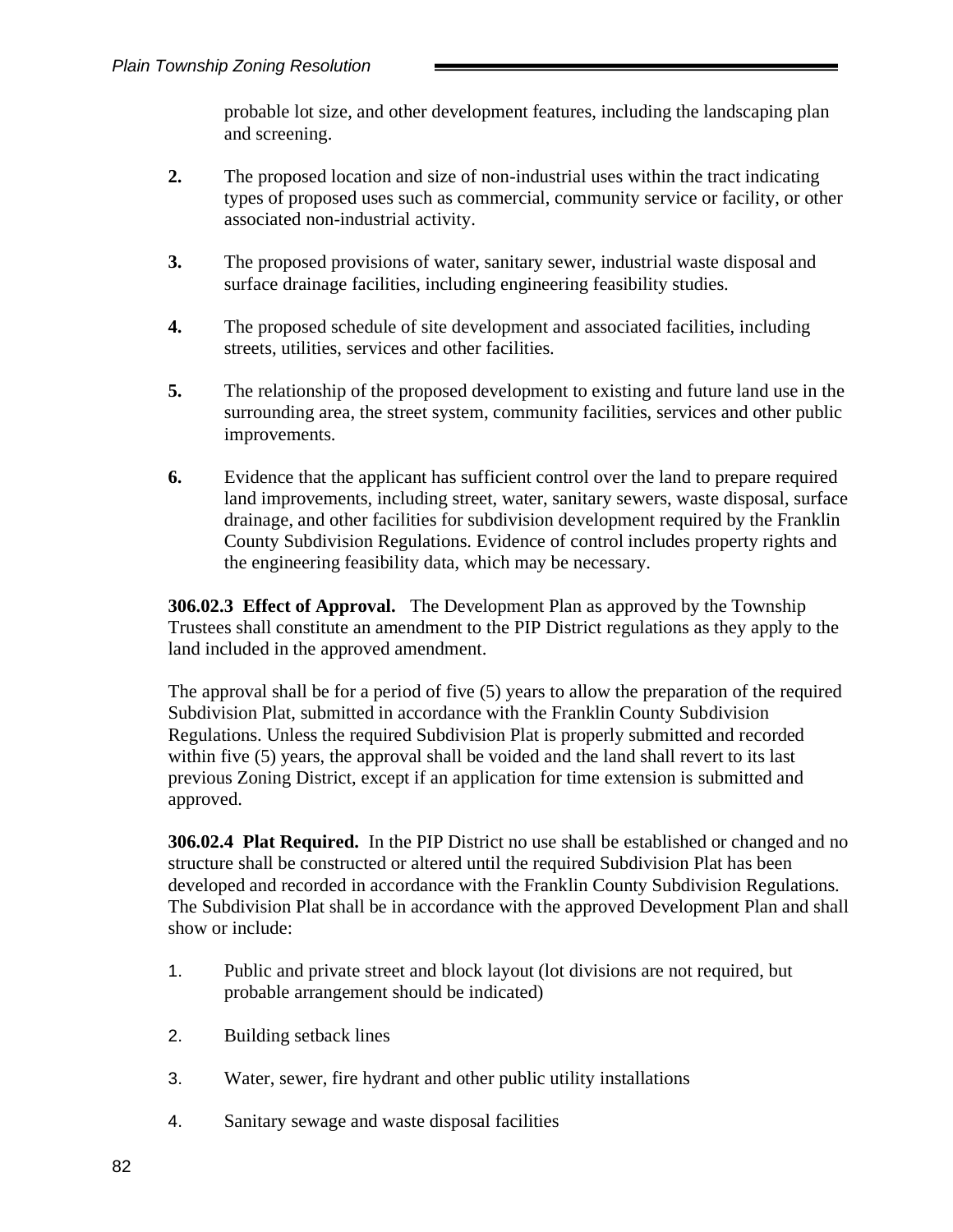- 5. Easements, rights-of-way, pavements and walks
- 6. Land reserved for non-industrial use with indication of the nature of use

**306.03 Lot Width.** No minimum lot width is required. However, all lots shall abut a public street or otherwise provide access to such public street by means of roadway easement.

**306.04 Side Yards.** Side yards shall not be less than two hundred (200) feet.

**306.05 Rear Yards.** Rear yards shall not be less than two hundred (200) feet.

**306.06 Improvements Required.** The following improvements shall be required:

- **1.** Street improvements within or adjacent to the tract in accordance with the requirements of the Franklin County Subdivision Regulations.
- **2.** Water and sewer facility improvements in accordance with the requirements of the Franklin County Subdivision Regulations.
- **3.** An easement for landscaping and screening twenty-five (25) feet or more in width shall be provided around the entire tract and shall be landscaped in accordance with an approved Landscape Plan. Such plan shall provide plantings, which will screen the industrial uses from view of residential and rural areas. All intervening spaces between the right-of-way line and project buildings line and intervening spaces between buildings, drives, parking areas and improved areas shall be landscaped with lawn, trees and plantings, and properly maintained at all times. The Landscape Plan shall be submitted with the Subdivision Plat and shall be subject to approval in the same manner as required of the Subdivision Plat.
- **4.** Other improvements as may be required for public health and safety.

**306.07 Plat and Landscape Required.** The Subdivision Plat shall be developed and recorded in accordance with the Franklin County Subdivision Regulations. Landscaping shall be accomplished in accordance with the approved Landscape Plan in conjunction with development of adjacent lots in the Industrial Park.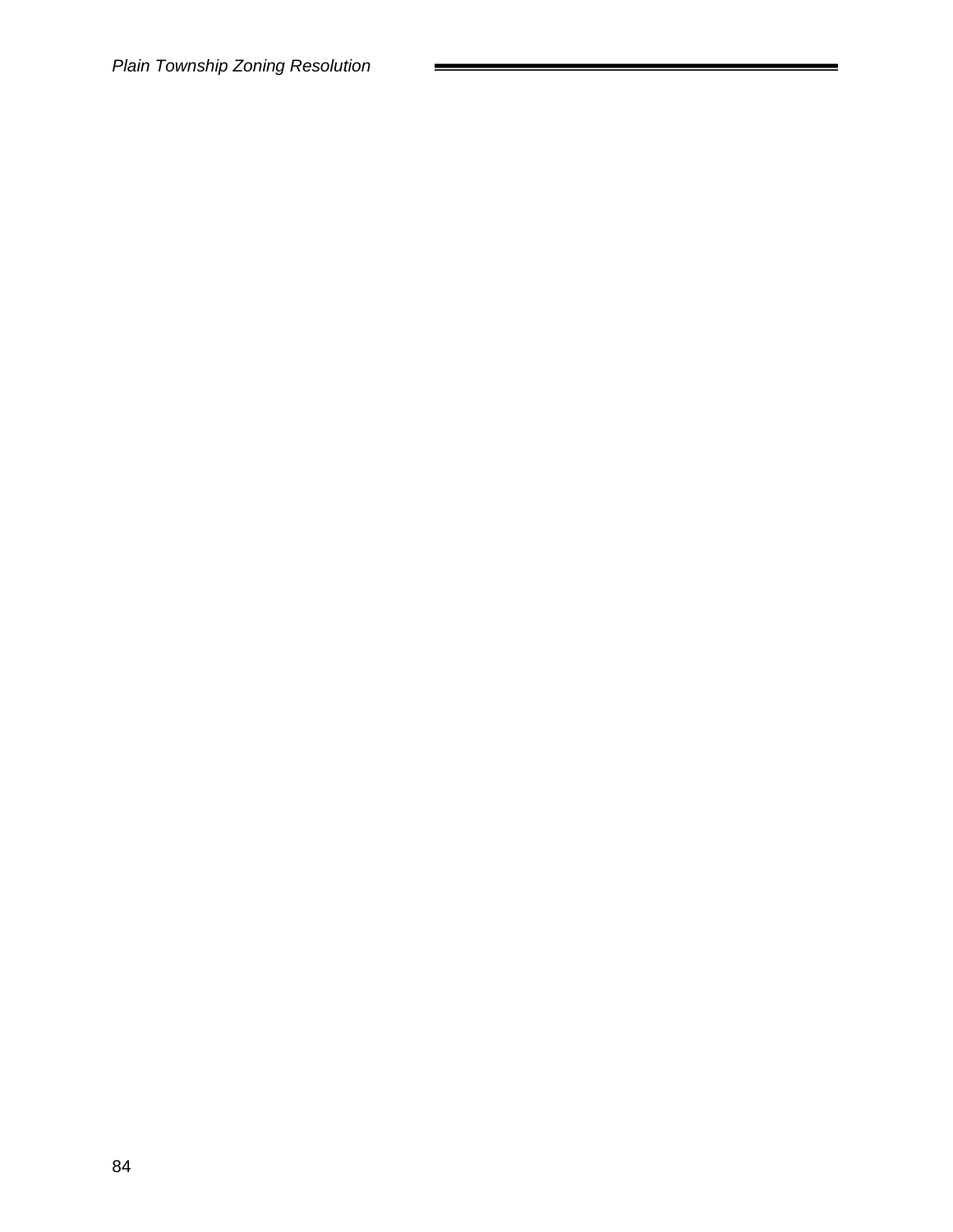### **ARTICLE IV: GENERAL DEVELOPMENT STANDARDS**

#### **SECTION 401 GENERAL REGULATION OF THE ARRANGEMENT AND DEVELOPMENT OF LAND AND STRUCTURES.**

**401.01** Standards pertaining generally and uniformly to the arrangement and development of land and structures within the Zoning District adopted in Article X are hereby established and adopted as supplementary to the District Regulations of Article II and Article III.

#### **SECTION 402 LOT AND YARD SPACE REQUIREMENTS**

**402.01 Platting Required**. No use shall be established or altered and no structure shall be constructed or altered except upon a lot that has been subdivided in accordance with, or which otherwise meets, the requirements of the Franklin County Subdivision Regulations.

**402.01.1 Minimum Requirements**. Development standards are minimum requirements for the arrangement of lots and spaces to be achieved in all developments.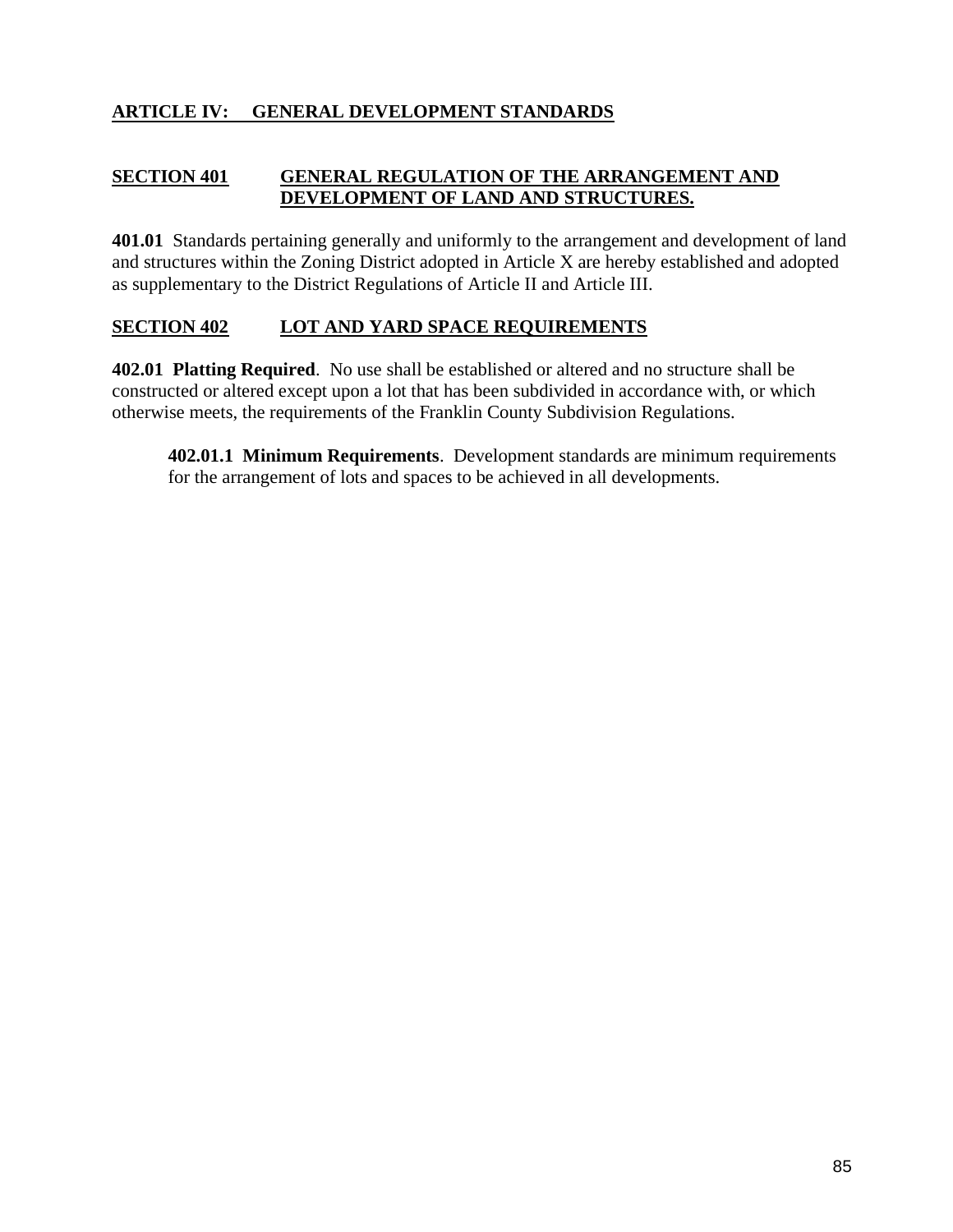# **SECTION 403 LOT AREA AND YARD SPACE PRESERVED**

The lot area and yard space required for a use of structure shall be maintained during its life and shall not be reduced below the minimum requirement, occupied by another use or structure, or counted as yard space for any other use or structure.

**403.01 Yards Required Open**. The yard space required for a use or structure shall, during its life, remain free of all uses or occupancies except as follows:

**403.01.1 Fences, gates, walls, and landscaping** shall be permitted in any required yard, or along the edge of any yard, provided that no fence or wall between a street and a front building line is more than four (4) feet in height, except as required in Section 410.00, Screening and Buffering Requirements, or in accordance with an approved Development Plan of a Planned Development District. Chain link or wire fences in front of the building line shall be prohibited in any Residential District.

**403.01.2 Eaves**, cornices, window sills, and belt courses may not project into any required yard.

**403.01.3 Open and uncovered porches** may project beyond the front building line or into a required rear yard a distance not to exceed five (5) feet.

**403.01.4 Driveways** shall be permitted in required yards but shall be three (3) feet or more from any property line, except where such driveways are developed jointly as a common drive to adjoining lots.

**403.01.5 Parking areas** shall be permitted in required yards developed in Industrial Zoning Districts to within fifteen (15) feet of a Residential Zoning District or a Planned Residential Zoning District as listed in Article II and Article III, or any nonconforming residential lot.

**403.02 Yards Not Otherwise Required.** Yard space not otherwise required but provided shall be five (5) feet or more in width.

**403.03 Yards Maintained.** All yard space shall be maintained in accordance with one or more of the following provisions:

- 1. Fenced as permitted or required.
- 2. Landscaped by lawns, shrubbery, trees and other plantings, maintained in a neat and orderly natural state, or used for permitted accessory or ancillary use.
- 3. Paved for parking as permitted.

**403.04 Lot Coverage.** Unless otherwise specified, maximum lot coverage shall not exceed seventy percent (70%) including buildings and parking lots. Thirty percent (30%) of the site shall be devoted to open green space.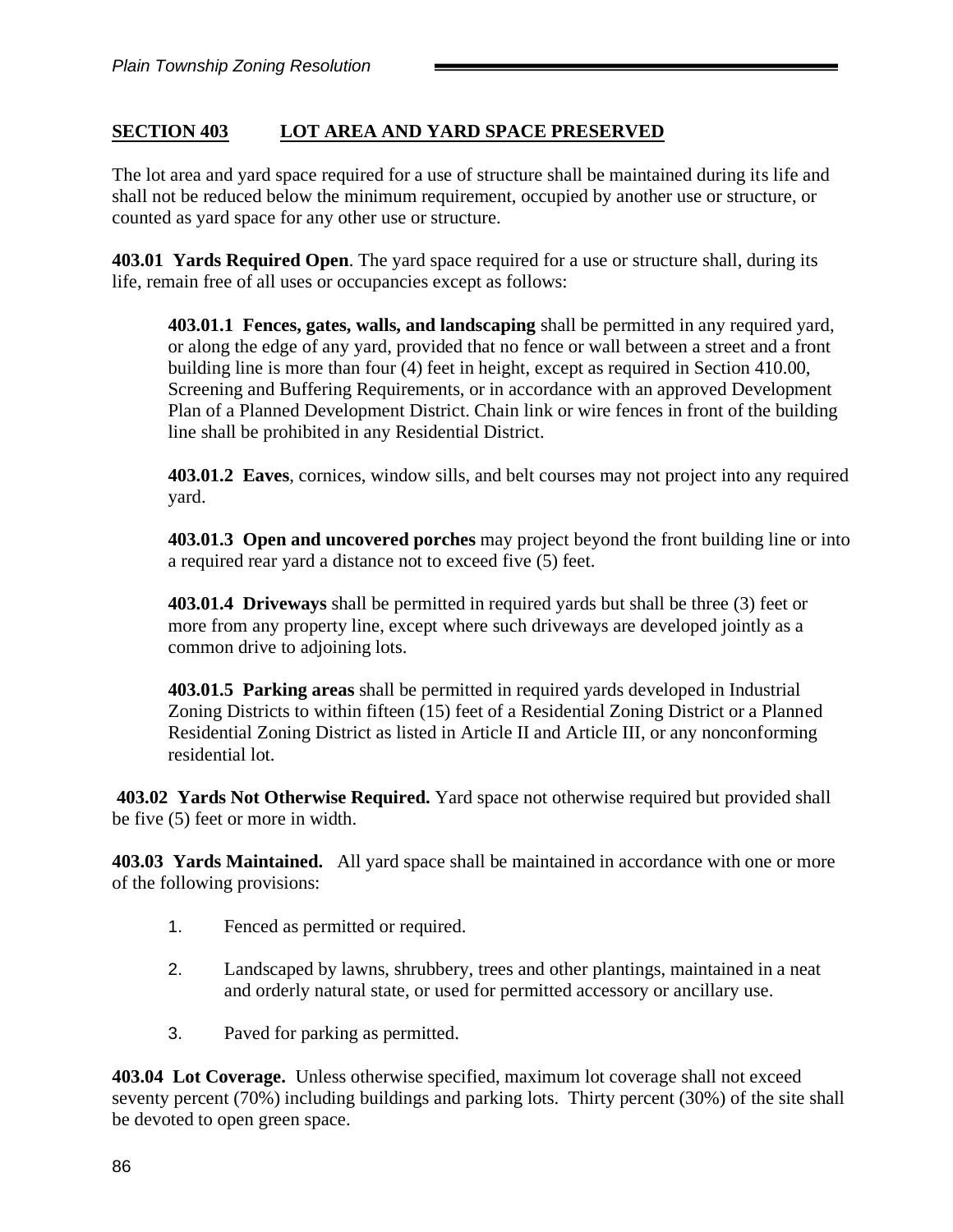### **SECTION 404 BUILDING LINES ALONG PUBLIC RIGHTS-OF-WAY**

**404.01 Building Lines Established**. Along every street right-of-way a building line shall be established from the centerline of that right-of-way a distance equal to the width of the existing right-of-way or the width of the right-of-way proposed in the Franklin County Thoroughfare Plan as adopted by the Franklin County Planning Commission on January 3, 2001, and as amended from time to time, whichever right-of-way is greater. However, where a property adjoins a limited access right-of-way, a building line shall be established fifty (50) feet from the property line adjoining the limited access line. Where property adjoins a limited access right-of-way, accessory structures may be permitted within the established building line on condition that a setback of not less than five (5) feet from the property line is provided.

**404.01.1 Required Setback**. A structure or other use of land, except parking, shall locate no closer to a street right-of-way than the established building line.

**404.01.2 Parking Setback**. Open parking or loading spaces shall be permitted to extend toward the street right-of-way from the established building line a distance equal to forty (40) percent of the required setback distance.

**404.01.3 Reduced Setback**. If existing structures or uses on both lots adjacent to a lot have a setback less than the setback line established by these Regulations, the setback on the center lot shall be the average setback established on the adjacent lots.

**404.02 Sight Triangle Established**. At every intersection of street rights-of-way, a sight triangle shall be established as described by the right-of-way lines of the intersecting streets and the third side being a line passing through a point on each right-of-way line that is a distance from the point of intersection equal to the sum of the width of both rights-of-way divided by four (4).

**404.02.1 Visibility Maintained**. Within the sight triangle there shall be maintained a clear visibility between the heights of two and one-half  $(2-1/2)$  feet and ten (10) feet above the average centerline grade of the intersecting streets within the sight triangle, except trunks of existing trees or light or sign supports. Such supports shall have a maximum dimension of six (6) inches or less of its horizontal section. If there are two (2) or more supports on a framework, they shall not have an opaqueness of more than ten (10) percent when viewed parallel to the third side of the sight triangle. The maintenance of clear visibility first requires that there shall be no vehicle parking or standing space provided within the sight triangle.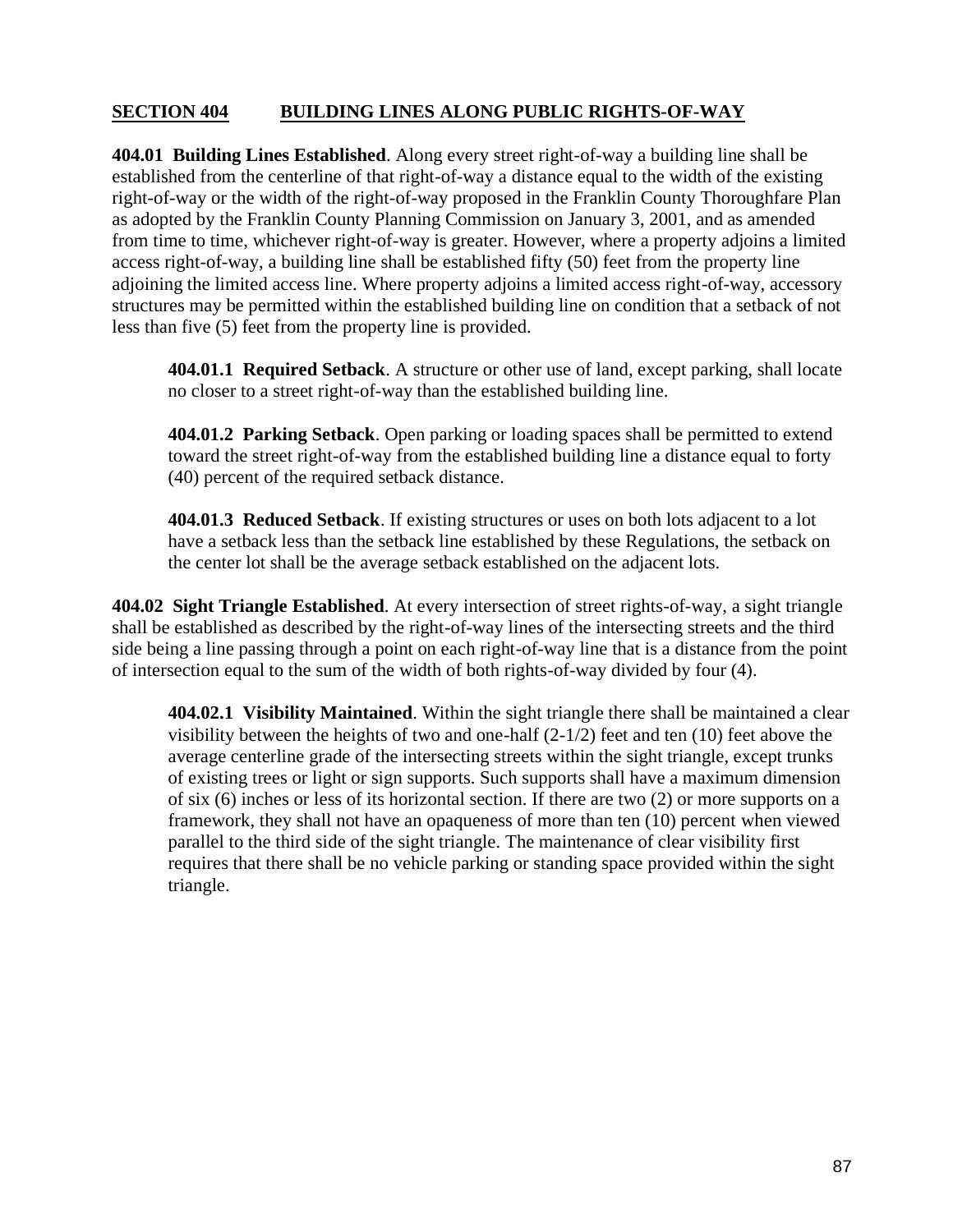## **SECTION 405 HOME OCCUPATION**

**405.01 Purpose**. The purpose of the home occupation provisions is to allow limited, nonresidential activities in residential structures that are compatible with the neighbor-hoods in which they are located. The standards in this section and the Conditional Use approval procedures of the Board of Zoning Appeals are intended to insure compatibility of home occupations or home occupation Conditional Uses with other Permitted Uses and with the residential character of the neighborhood.

**405.02 Home Occupation Permitted**. A home occupation shall be permitted within a dwelling unit provided it does not occupy more than twenty (20) percent of the gross floor area of the dwelling unit or two hundred (200) square feet, whichever is larger.

**405.03 Permitted Home Occupation Requirements**. A home occupation shall be defined as an occupation carried on within a dwelling unit by individuals residing in the residential dwelling and provided:

- 1. The appearance of the structure shall not be altered or the occupation within the residence shall not be conducted in a manner which would cause the premises to differ from its residential character either by the use of colors, materials, construction, lighting or unauthorized signs. A home occupation shall be clearly incidental and secondary to the use of the unit for dwelling purposes.
- 2. There is not more than one (1) nonresident employee or independent contractor.
- 3. No equipment or process shall be used in such home occupation which creates noise, vibration, glare, fumes, odors, or electrical interference detectable to the normal senses off the lot, if the occupation is conducted in a single-family residence, or outside of the dwelling unit if conducted in other than a single-family residence. In the case of electrical interference, no equipment or process shall be used which creates visual or audible interference in any radio or television receivers off the premises, or causes fluctuations in line voltage off the premises.
- 4. Sales are only of commodities or services produced on the premises.
- 5. Any sign or other announcement of such occupation shall be in accordance with Section 425.
- 6. There shall be no outside storage of any kind related to a home occupation.
- 7. Specialized instruction or tutoring shall be limited to three (3) individuals at a time.

**405.04 Home Occupation Conditional Use**. It is recognized that there may be some home occupations which do not meet the criteria of Section 405.03, but which may be appropriate for a residential area provided the following additional standards are addressed through the Conditional Use Permit procedure. A Home Occupation Conditional Use may be permitted, provided it meets the requirements of Section 405.041.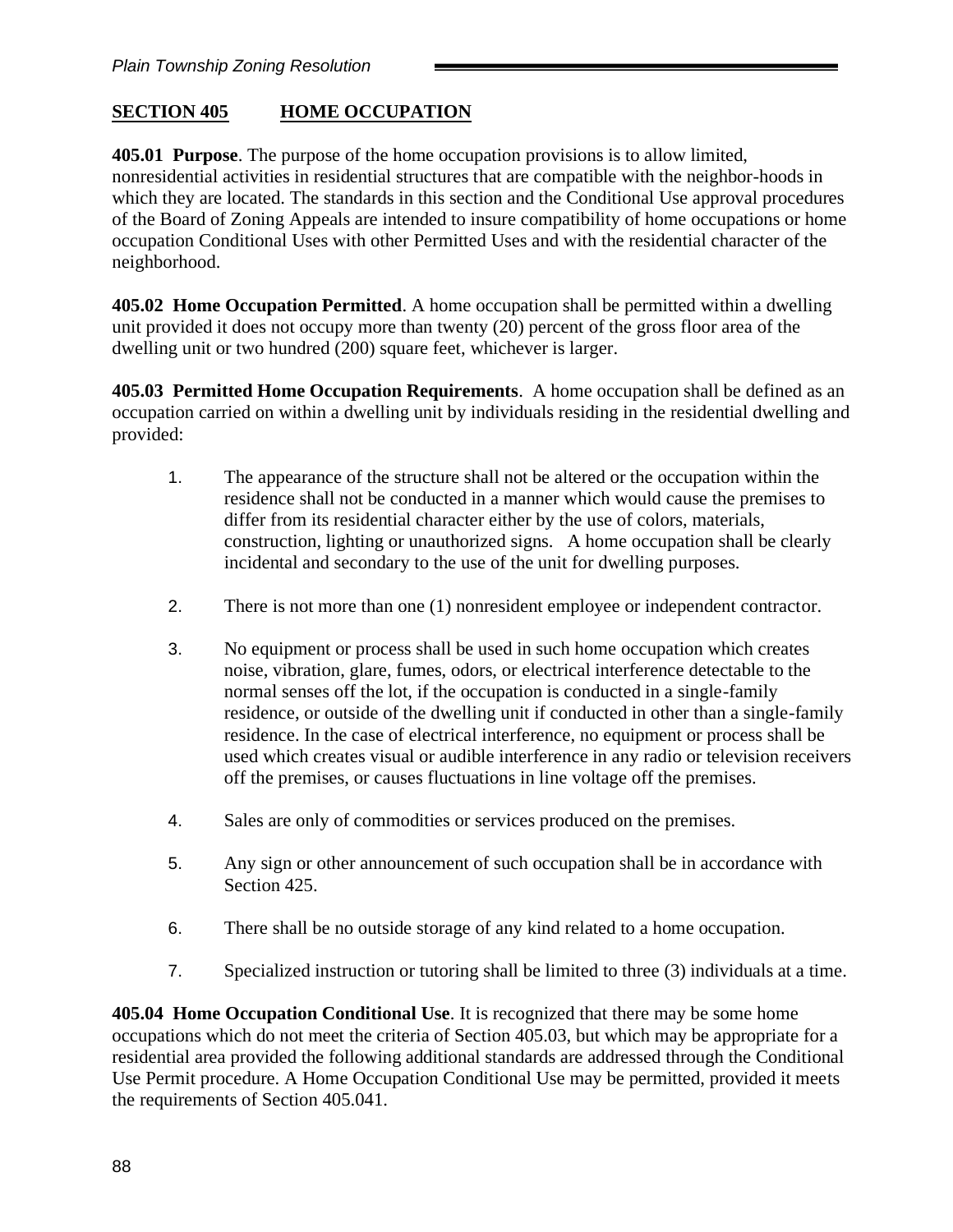For purposes of this Zoning Resolution, a Home Occupation Conditional Use Permit ceases to be valid once the premises used for the home occupation are no longer occupied by the holder of the Conditional Use Permit or upon the conduct of a home occupation in a manner not approved by the Board of Zoning Appeals.

**405.04.1 Conditional Use Criteria.** Home Occupation Conditional Uses shall be limited by the following criteria and/or any other conditions as determined to be necessary by the Board of Zoning Appeals in order to protect the residential character of the subject area:

- **1.** There shall be no more than a total of three (3) nonresident employees or independent contractors.
- **2.** The conduct of a home occupation may be approved within a structure accessory to a dwelling unit.
- **3.** Sales of commodities not produced on the premises may be permitted provided such commodities are specified and approved as a part of the application. Examples of Home Occupation Conditional Uses in which retail sales of items not produced on the premises may be permitted include, but are not limited to the following:
	- **a)** Barber shop or beauty shop with limited sales of associated accessory items.
	- **b)** Arts, crafts or other artistic instruction with sales of associated materials used in the instruction and preparation of artistic works.
	- **c)** Small machinery and equipment repair such as typewriters, cameras, clocks or other similar small items including limited sales of repaired or associated parts and equipment.
	- **d)** Limited, seasonal sales of specialized items such as holiday ornaments, handicrafts or sporting supplies.

In approving the sale of commodities not produced on the premises, the Board of Zoning Appeals shall determine that such sales will not become a detriment to the existing residential character of the lot or the general area through a resulting increase in traffic, noise, vibration, glare, fumes, odors or electrical interference or any other factor resulting in an adverse impact as determined by the Board of Zoning Appeals.

**4.** Organized instruction may be permitted provided the class size does not exceed six (6) pupils at any given time. Prior to any approval for organized instruction associated with a Home Occupation Conditional Use Permit, the Board of Zoning Appeals shall determine that because of the location and orientation of the residence and lot in question, the regularly organized instruction of up to six (6) pupils at any given time will not become a detriment to the existing residential character of the lot or the general area through an increase in traffic, street parking, or any other factor resulting in an adverse impact as determined by the Board of Zoning Appeals.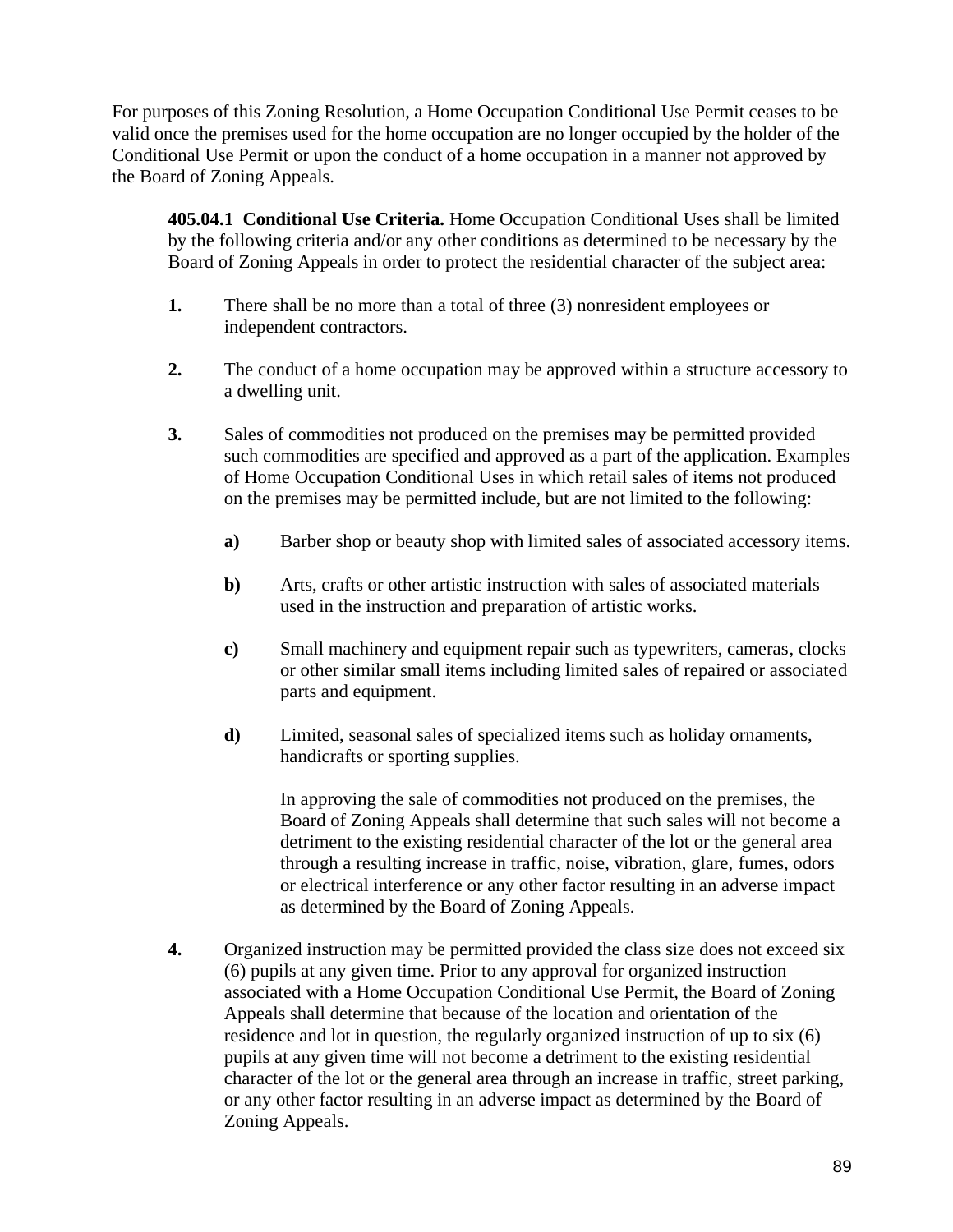No outside storage of any kind associated with a Home Occupation Conditional Use shall be permitted unless it is totally screened from the adjacent residential lots and the abutting street.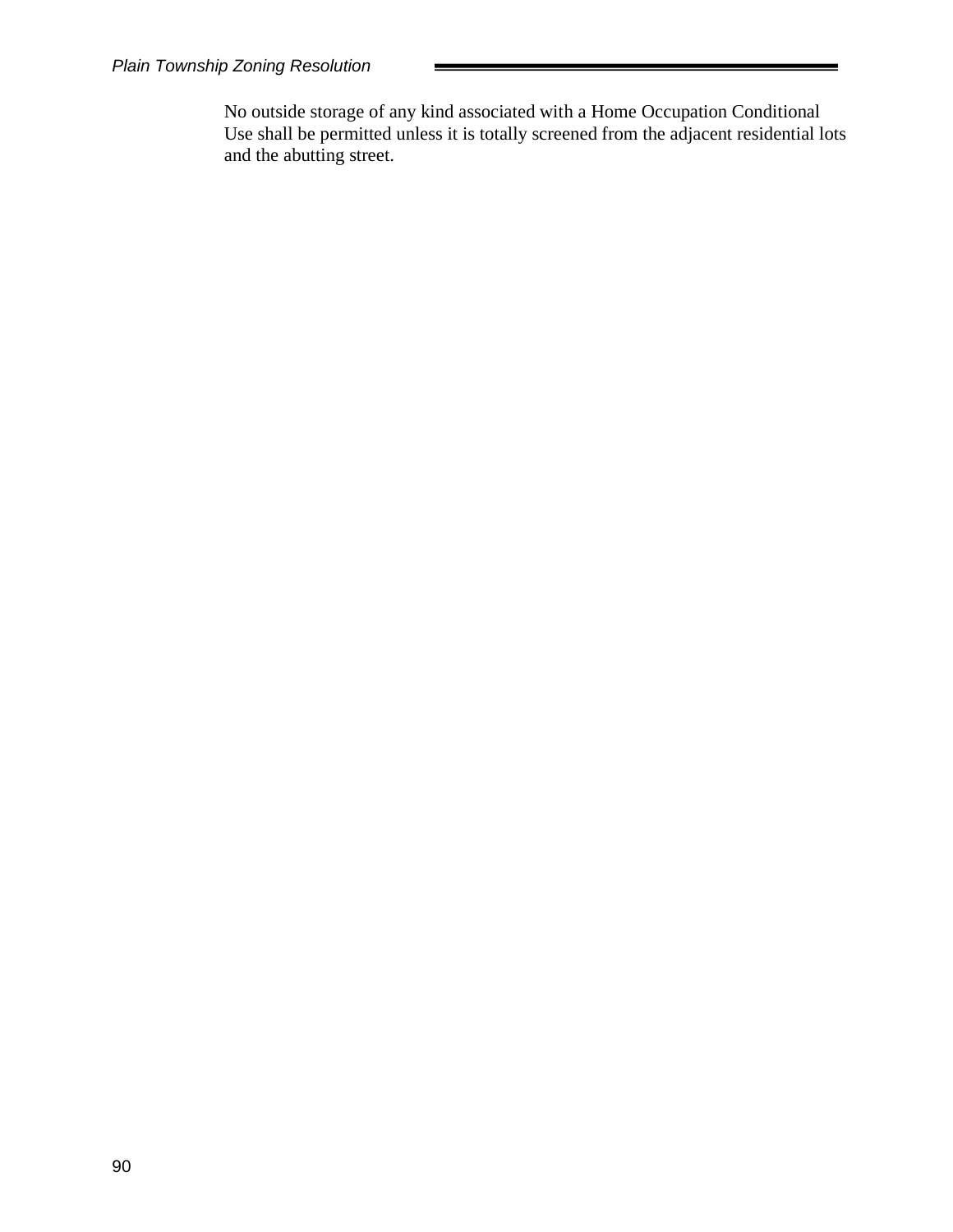## **SECTION 406 ACCESSORY USES, STRUCTURES AND BUILDINGS**

Unless otherwise specifically provided, accessory uses, structures or buildings shall be permitted on a lot in association with a principal use or structure.

**406.01 Accessory Use and Structure Defined**. An accessory use or structure shall be defined as a subordinate use or structure which is in association with, and is incidental to, a principal use or structure and which is customarily required or provided for the principal use or structure.

#### **406.02 Location, Number and Size of Accessory Uses, Structures and Buildings Permitted.**

- 1. Unless otherwise permitted by this Zoning Resolution, a lot zoned Rural or Residential as listed in Article II, Sections 206, 208, 210, 212 or 214, shall contain no more than two (2) accessory buildings, only one of which may contain more than 144 square feet of gross floor area.
- 2. The maximum permitted size of a single accessory building, or combined square footage of detached accessory buildings on a lot, placed on a lot zoned Rural or Residential shall be based on the following lot categories on which the accessory building is to be located.

| <b>LOT SIZE</b>                              | <b>MAXIMUM SIZE</b><br>OF ACCESSORY<br><b>BUILDINGS**</b> | <b>MAXIMUM</b><br><b>HEIGHT</b> | <b>SET-BACK FROM</b><br><b>PROPERTY LINES</b> |
|----------------------------------------------|-----------------------------------------------------------|---------------------------------|-----------------------------------------------|
| One $(1)$ acre or less                       | 720 square feet                                           | 18 feet* for $<$ 2 acres        | 10 feet for $<$ 2 acres                       |
| Two $(2)$ acres                              | 1320 square feet                                          | 18 feet* for $<$ 3 acres        | 15 feet for $<$ 3 acres                       |
| Three $(3)$ acres                            | 1920 square feet                                          | 21 feet* for $<$ 4 acres        | 15 feet for $<$ 4 acres                       |
| Four $(4)$ acres                             | 2520 square feet                                          | 25 feet* for $<$ 5 acres        | 25 feet for $<$ 5 acres                       |
| Equal to or greater<br>than five $(5)$ acres | 3120 square feet                                          | $25$ feet*                      | 25 feet                                       |

#### **Table of Accessory Building Development Standards**

\*From floor surface to peak of the roof

\*\*Per formula in Section A

A. **Standards for the Size of Residential Accessory Buildings** – In addition to the other provisions of this section governing the maximum height and setbacks of residential accessory buildings, the following standards shall apply to the size of the structures for lots that contain fractions of acres greater than one: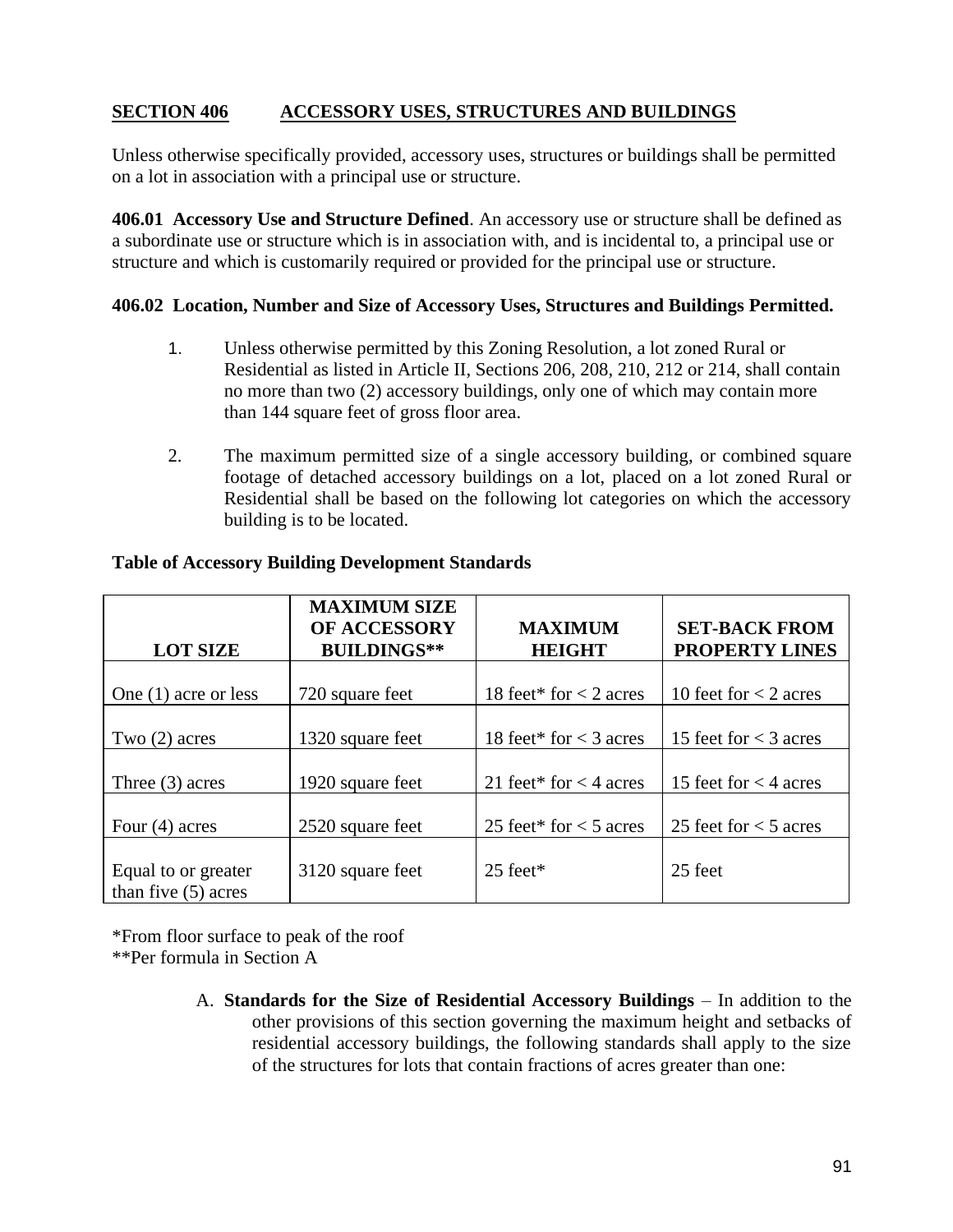- **i. Residential lots of one (1) acre or less** shall be permitted an accessory structure not to exceed 720 square feet.
- **ii. Residential lot of greater than one acre** The size of the accessory building shall be determined by scaling the building size to the existing lot size in accordance with the following provisions:
	- a. The maximum permitted size of an accessory building is determined by multiplying the acreage of the lot times six hundred (600) square feet with the base of 720 square feet for the first acre. The resulting number shall be expressed in square feet.

(# of acres)  $X (600 sq. ft) + 120 =$  (maximum permitted size of accessory structure in square feet)

Example: (3.5 acres) X (600 sq. ft) + 120 = (2,220 square feet maximum permitted for 3.5 acres, with the base first acre being 720 square feet)

- B. The maximum permitted size of an accessory structure shall not exceed 3,120 sq. ft regardless of lot size.
- C. An accessory structure or building shall be located completely to the rear of the principal structure and shall be no closer than ten (10) feet from any part of the principal structure.
- D. A permitted accessory building shall observe the setbacks from all property lines as set forth in the table above, or as otherwise indicated in the zoning district development guidelines, and no accessory building shall be placed closer than ten (10) feet to a side or rear lot line. In no case shall an accessory structure or building be located within a recorded easement.
- E. In order to protect property values and encourage neighborhood stability, an accessory building shall have an exterior that is compatible in appearance to the principle building on the parcel or lot.
- F. Accessory buildings shall not infringe on sanitary or water systems. The location of accessory buildings shall comply with all applicable Franklin County Board of Health and/or Ohio Environmental Protection Agency regulations.
- G. Accessory buildings shall be appropriately guttered and graded so as not to adversely effect property owners.
- H. No commercial uses shall be permitted from an accessory building unless otherwise approved as part of a home occupation or commercial/industrial rezoning request.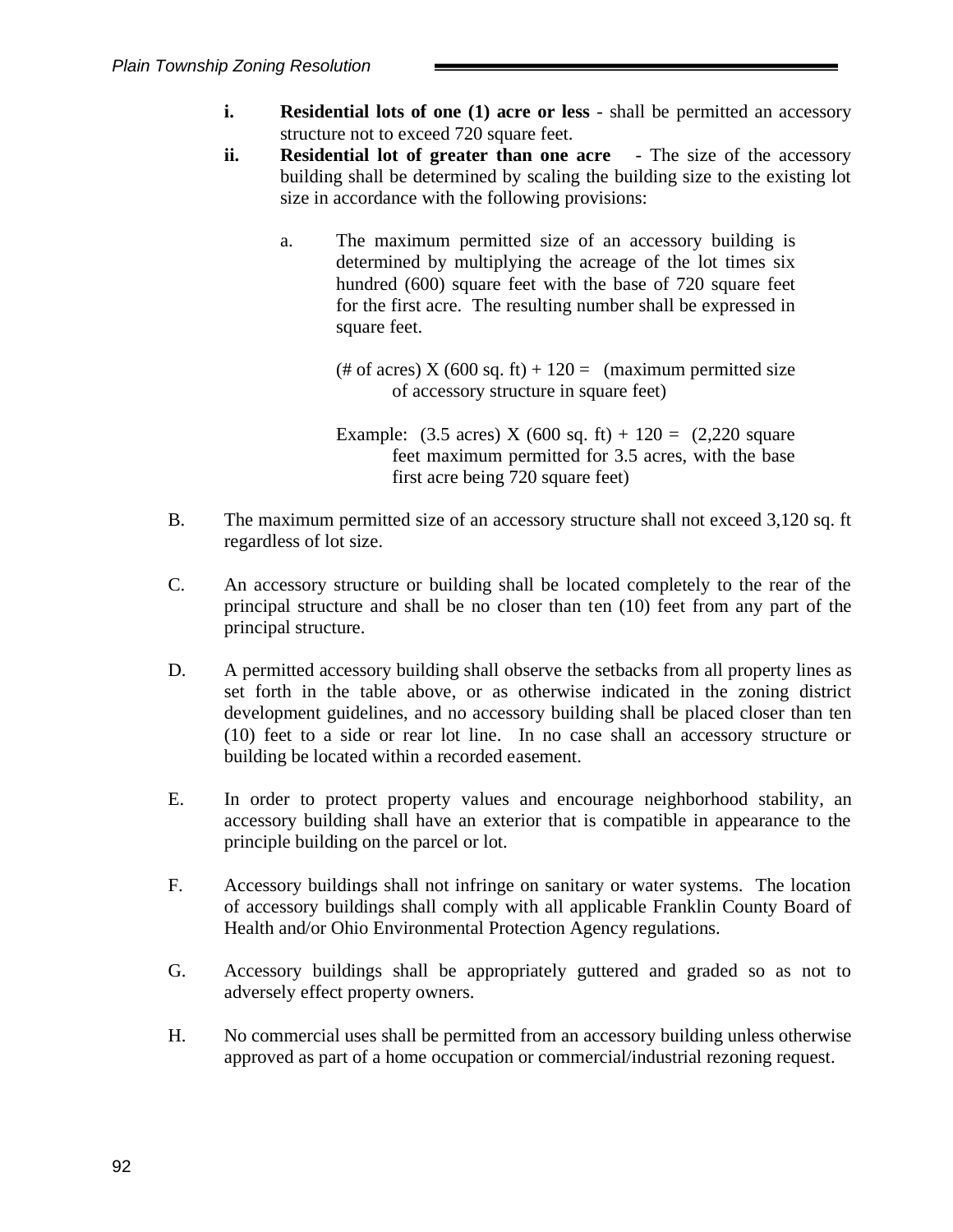I. Accessory buildings in excess of 144 square feet shall be subject to building and zoning review and must have a permanent frost-free foundation as required by the Franklin County Building Code.

**406.03 Required Location to Other Zoning Districts**. In any Zoning District except a Residential Zoning District, accessory uses or structures shall be on the same lot as the principal use or structure and located subject to the Development Standards of the Zoning District in which it may be located.

**406.04 Towers, Antennae, Windmills, and Similar Structures. See Article VI for Telecommunications Tower Regulations***.* Radio and TV towers, antennae, satellite earth stations (dish antennas), solar collectors and similar structures shall be permitted in association with a principal use or structure provided that the following standards are met:

**406.04.1** All towers, antennae, windmills and similar accessory structures shall be located to the rear of the building setback line. No such structure shall be permitted to encroach upon the minimum required side yard and rear yard.

**406.04.2** No such structure shall be permitted to exceed thirty-five (35) feet in total height, inclusive of the height of any building or base upon which said structure is erected, except upon issuance of a Conditional Use Permit in accordance with this Zoning Resolution.

**406.04.3** Any guy anchorage or similar device shall be at least ten (10) feet from any property line.

**406.04.4** No structure shall be in excess of a height equal to the distance from the base of the structure to the nearest overhead electrical power line or phone line less ten (10) feet.

**406.04.5** No structure shall be in excess of a height equal to the distance from the base of the structure to the nearest lot line less ten (10) feet.

**406.04.6** Suitable fencing and/or landscaping or other treatment is provided to effectively prevent unauthorized climbing of the structure.

**406.04.7** The structure or activity for which the structure is used shall not interfere with radio and television reception on nearby properties.

**406.05** Plot Plan for Towers, Antennae, Windmills and Similar Structures. Prior to issuance of any Certificate of Zoning Compliance for a tower or similar structure, the applicant shall submit a plot plan and supporting information to the Zoning Inspector which shows the following:

**406.05.1** Proposed location and height of proposed structure, support systems, and distances to the nearest phone, electric lines and property lines.

**406.05.2** Type of structure and construction materials and, if requested by the Zoning Inspector, a structural engineering analysis.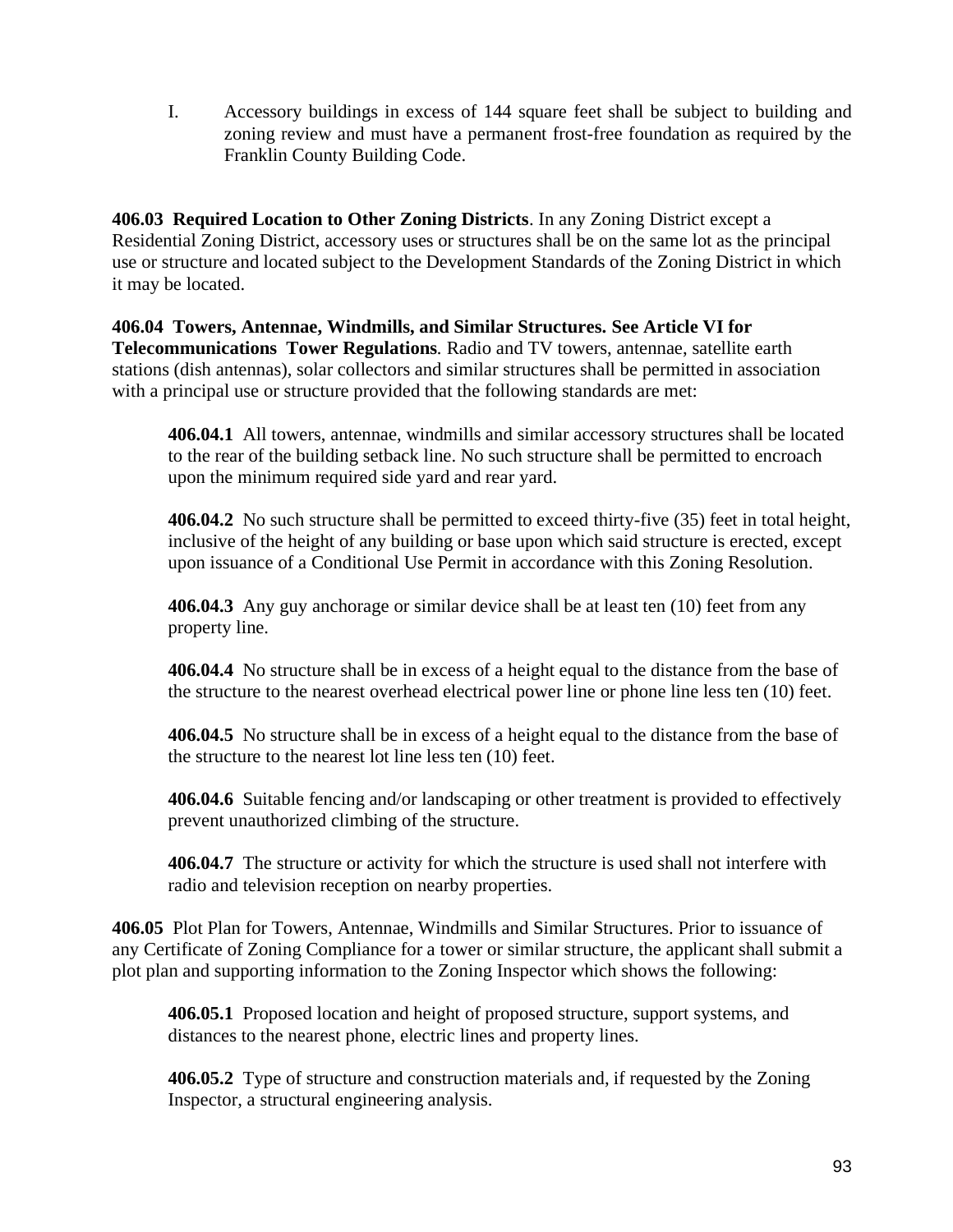**406.05.3** Documentation of any maintenance program which may be necessary.

**406.05.4** Proof that a building permit can be obtained or is not necessary for the proposed structure.

**406.05.5** Proof that any license which may be required has been or will be obtained.

**406.05.6** All fencing, landscaping or other treatment which may be required.

**406.05.7** Other information as may be requested by the Zoning Inspector.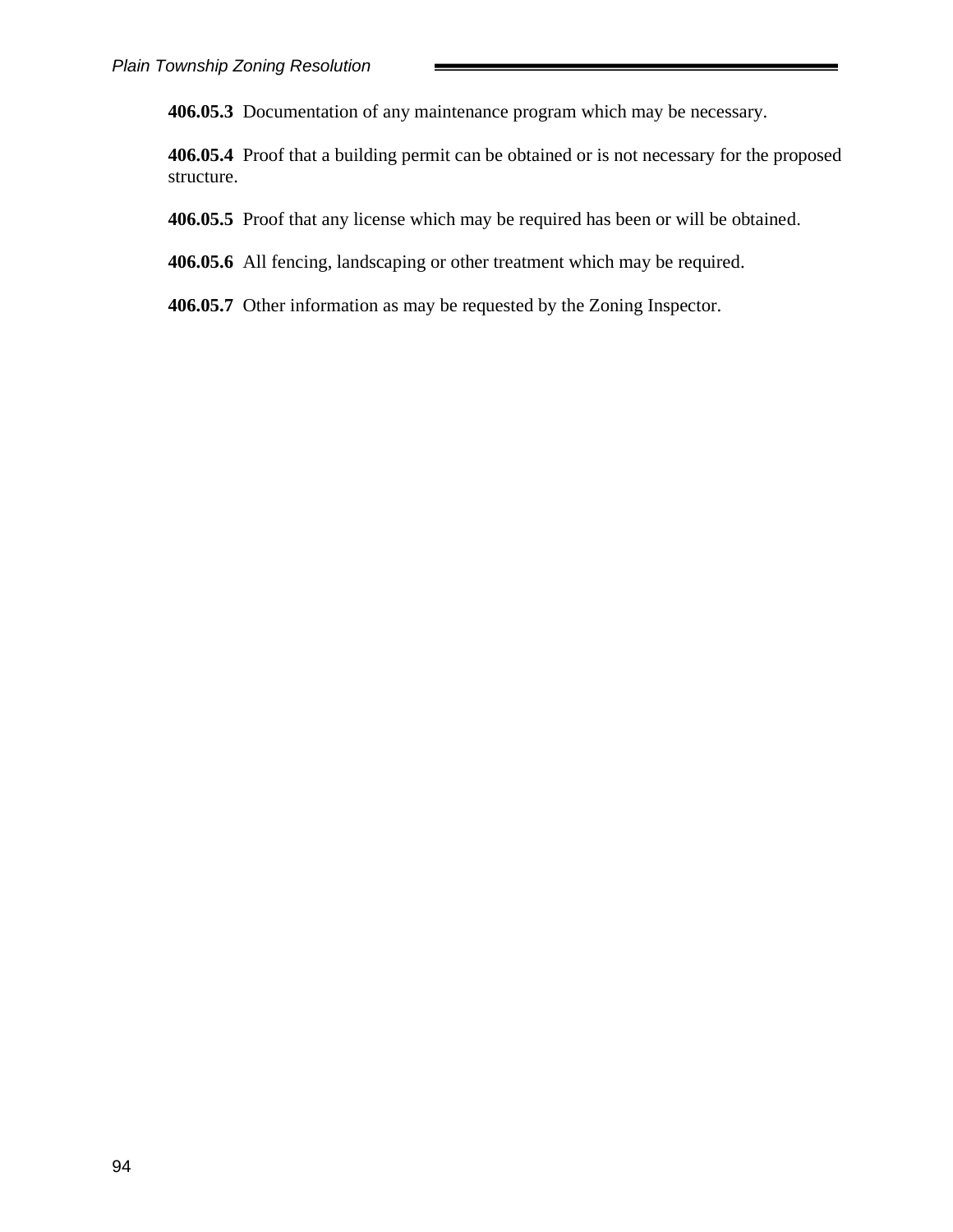#### **SECTION 407 LAND SUITABILITY AND ENVIRONMENTAL PERFORMANCE STANDARDS**

**407.01 General**. No land which is subject to flooding, improper or inadequate stormwater drainage, limiting topographic, soil or geologic conditions, or other conditions which may be harmful to the health, safety and general welfare of the present or future inhabitants of the Township shall receive zoning approval unless the applicant presents and commits to methods adequate to overcome or avoid the limiting conditions.

**407.02 Soils Criteria**. The following soils are floodplain soils, as determined by the Soil Survey of Franklin County, Ohio. The frequency, duration and extent of flooding may vary. However, in most cases, these soils do not constitute acceptable sites for building and on-site sewage disposal:

| <b>SYMBOL</b> | <b>SOIL TYPE</b>        |
|---------------|-------------------------|
| Ag            | Algiers Silt Loam       |
| Ee            | Eel Silt Loam           |
| Gn            | Genesee Silt Loam       |
| Mh            | Medway Silt Loam        |
| $R_{S}$       | Ross Silt Loam          |
| Sh            | <b>Shoals Silt Loam</b> |
| So            | Sloan Silt Loam         |

Most soils in the nearly level areas of the Township are subject to a seasonally high water table, which should be properly drained in order to create good building areas. However, the following soils, which are located in very flat or low areas, characteristically have severe seasonally high water table problems, which often cannot be resolved. The creation of buildings with basements or wastewater leaching systems in the following soil types is therefore discouraged. The burden is on the applicant to demonstrate that safe and healthful building and leaching sites can be provided in these soils:

| <b>SYMBOL</b>  | <b>SOIL TYPE</b>                |
|----------------|---------------------------------|
| Ms             | Montgomery Silty Clay Loam      |
| Pm             | Pewamo Silty Clay Loam          |
| Wt             | <b>Westland Silty Clay Loam</b> |
| $\mathsf{C}^n$ | Condit Silt Loam                |

**407.03 Stormwater Runoff**. All proposed development with a runoff rate exceeding the capacity of the downstream system shall be required to control the rate of stormwater discharge, as determined by the Franklin County Engineer.

**407.03.1** The Township will not approve an application when the Franklin County Engineer determines that adequate stormwater drainage cannot be provided to the proposed development.

**407.04 Natural and Scenic Features**. Applications for zoning approval shall include measures to protect outstanding scenic spots, streambanks and watercourses, or exceptionally fine wooded areas, when deemed necessary by the Zoning Commission and Township Trustees.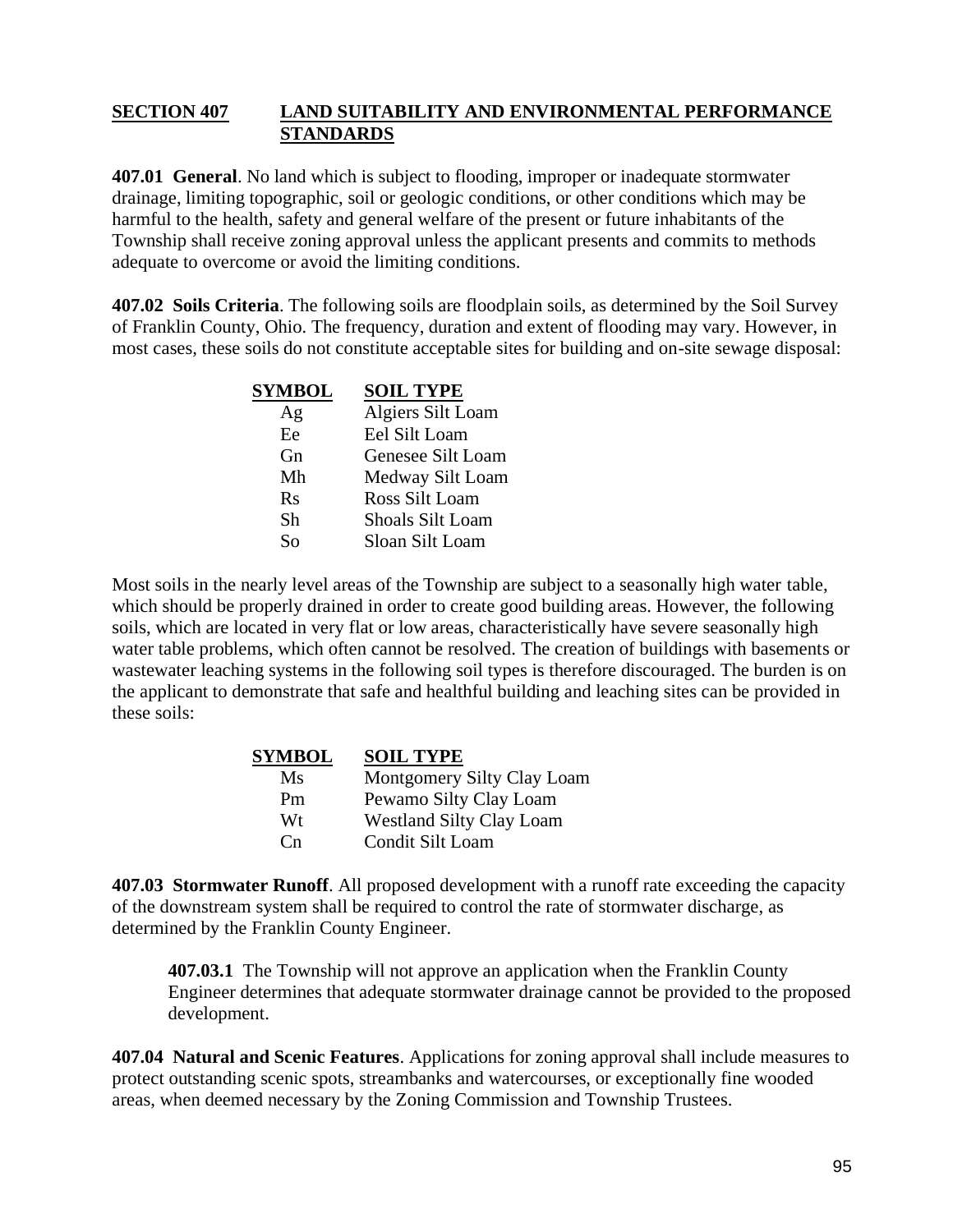**407.05 Package Sewage Plants**. The provision of sewage disposal through a collection and treatment system ("package plant") is the method preferred by the Township, provided all Ohio Environmental Protection Agency standards can be met.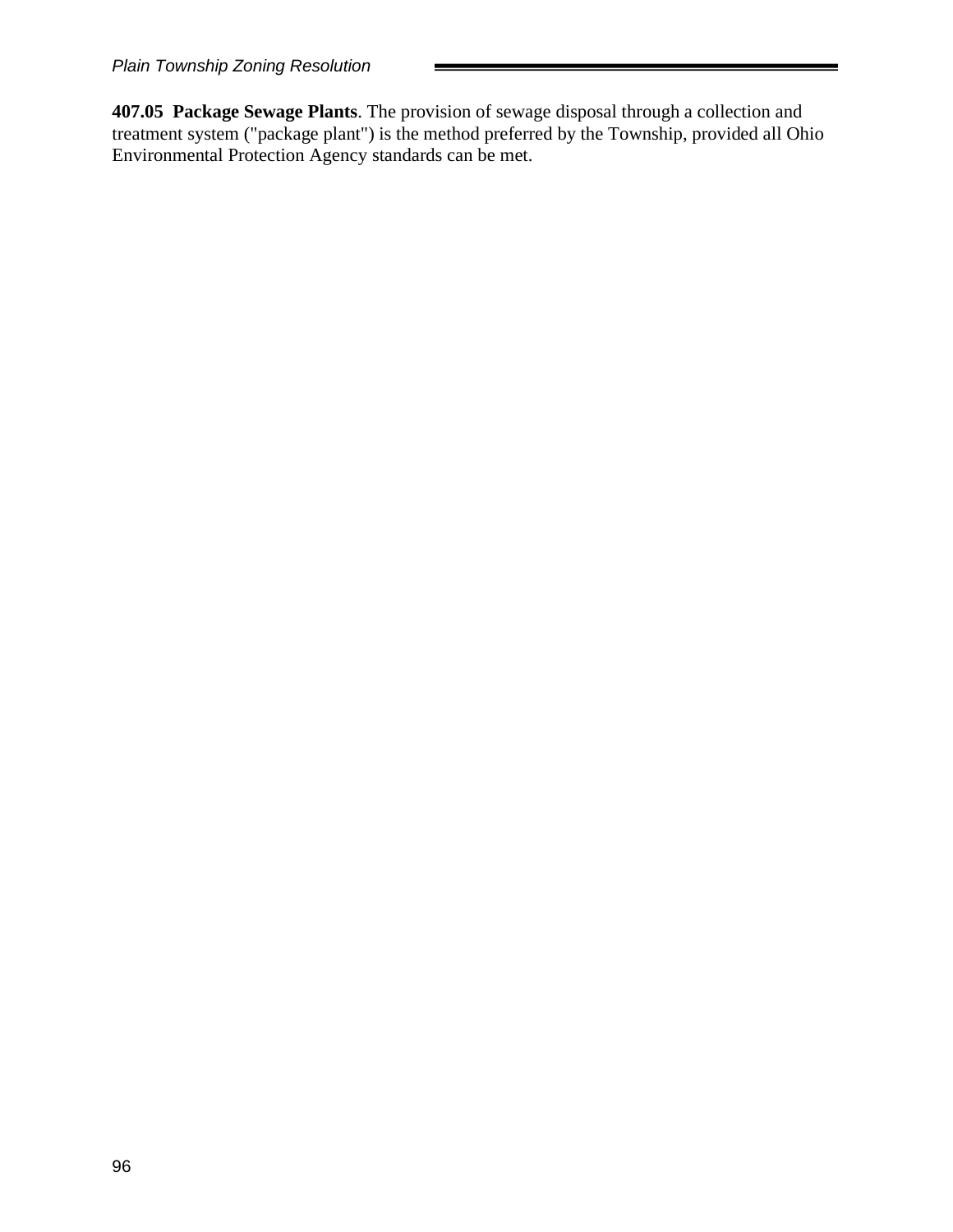#### **SECTION 408 USE OF INDIVIDUAL SEWAGE TREATMENT AND WATER SUPPLY**

A tract of land that was of record on the date of adoption of this Zoning Resolution shall not be developed with individual sewage treatment or individual water supply for more than fifteen (15) dwelling units nor to more than fifty (50) percent of the tract area (whichever is the most restrictive) within a three-year period without the approval of the appropriate health authority. Approval shall be in writing with a finding of adequate control of water pollution and sewage disposal in accordance with all governing health rules and regulations.

**408.01 Discharge of Treated or Untreated Sewage**. No person shall discharge from their lot, or permit or cause to be discharged, treated or untreated sewage, the drainage or contents of a sewage tank, or other putrescent or offensive wastes onto the surface of the ground, into any street, road, alley, or open excavation or underground drain. (Reference Franklin County Board of Health, Household Sewage Disposal Systems Regulations, Section 701.02, as may be amended.) This shall not apply to properly approved sewage collection and treatment systems or to existing development for which no other reasonable remedy is available, in the opinion of the Township Trustees and Franklin County Board of Health.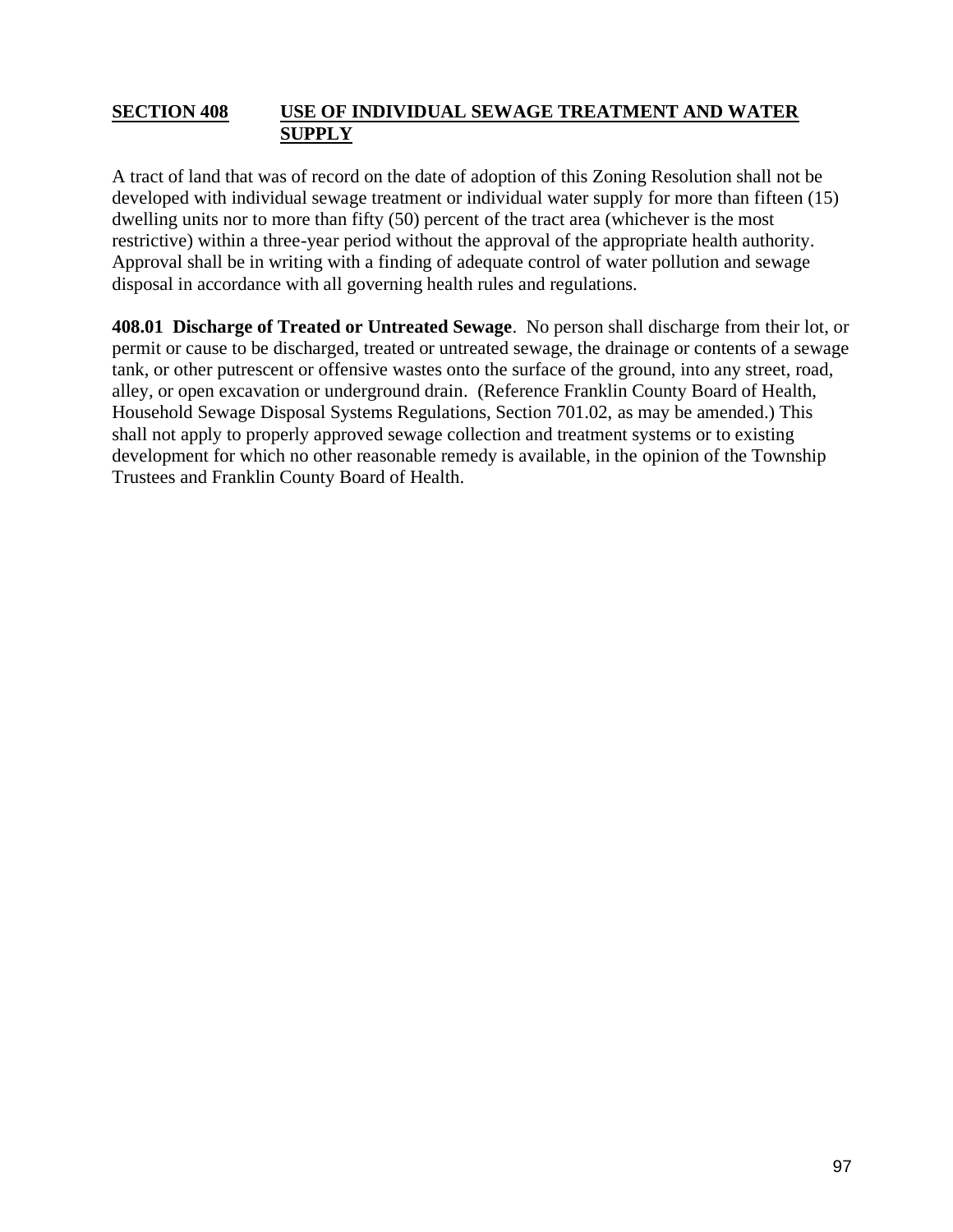# **SECTION 409 LIMITED WATER SUPPLY AREAS**

When Ohio Capability Analysis Program (OCAP) maps, or other geologic information show that groundwater yields may be questionable for the proposed development, the Township may require that the subdivider drill a minimum of three (3) test wells, or more, as may be required by the Franklin County Board of Health. The test wells should be drilled at locations and depths necessary to determine the horizontal and vertical dimensions of any water bearing strata proposed as a source of water supply. The board of health may require the construction of central water facilities, including a water tower or storage wells, where necessary.

**409.01** Test wells shall be pumped at a continuous rate of five (5) gallons per minute for at least a 24-hour period. Lesser rates may be acceptable for individual homes when a storage system is provided. Groundwater level drawdown resulting from the test pumping shall not exceed fifty (50) percent of the estimated drawdown available.

**409.02** Any residence or building using well water as a source of heating or cooling (groundwater heat pump) shall cease to use the well water for heating or cooling if the water level in surrounding or nearby wells is depleted or reduced to the point that those wells must be deepened.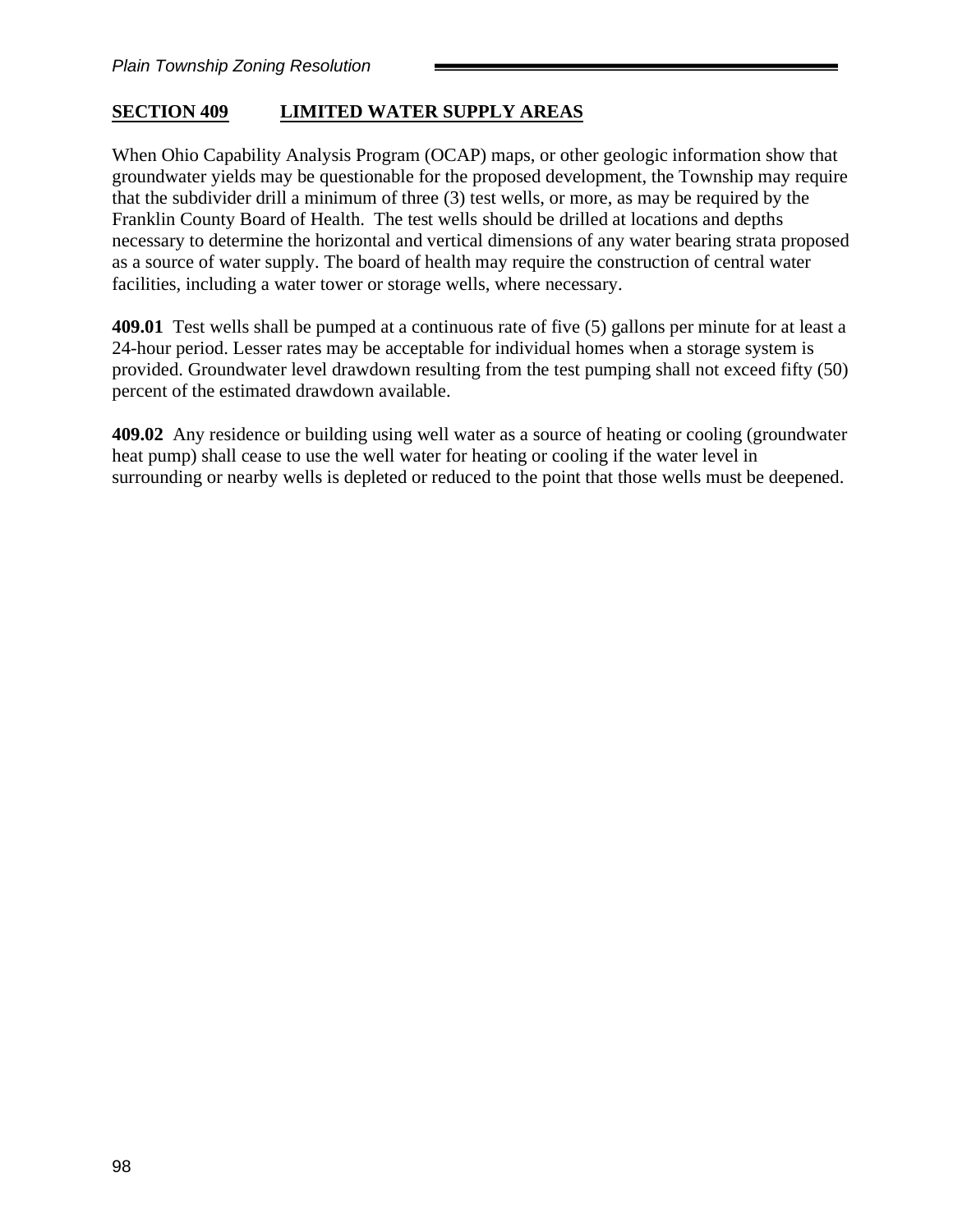## **SECTION 410 SCREENING AND BUFFERING REQUIREMENTS**

**410.01** Screening/buffering requirements of this section are intended to provide the various land uses permitted with the best possible compatibility and integration with one another and to mitigate conflicts resulting from noise, pollution and light, to ensure privacy, and also to allow for an easier transition between different types of uses. This section applies to all zoning districts.

#### **410.02 Special Buffering Scenarios**

- 1. Adjacent to Residential Zones and Planned Residential Development. The following list of activities, if developed adjacent to land in a residential Zoning District or a Planned Residential District, or any nonconforming residential lot, shall be screened as prescribed, except when it is separated by a street right-of-way eighty (80) feet or more in width:
	- a. A parking area of one thousand (1,000) square feet or more provided or intended for five (5) or more vehicles for commercial and industrial establishments
	- b. A drive-in or outdoor service facility
	- c. A commercial or industrial loading area
	- d. An outdoor display area of goods in a complete, usable and normal condition, including samples and models, offered for retail sale
- 2. Along a Public Street. The following list of activities, in addition to being screened as prescribed, shall be screened so that the activity is not visible from a public street within three hundred (300) feet of the lot on which the activity is located.
	- a. Articles or materials being stored, maintained, repaired, processed, erected, fabricated, dismantled, salvaged, or otherwise not being offered for retail sale in a completed, usable and normal condition

#### **410.03 Standard Buffering Minimums**

- 1. Buffer Types. The following narrative describes the three buffer types that are permitted. Table 1 provides options for structuring each buffer type.
	- a. Type A Opaque Buffer. Type A buffer is the densest buffer required and is to be one hundred percent (100%) opaque from the ground to six (6) feet above the ground. Buffering shall be provided by plant material, fence, wall, and/or a berm. Plant material shall reach desired maturity within two (2) years and shall provide the same level of buffering all year.
	- b. Type B Semi-opaque Buffer. Type B buffer is the intermediate buffer required and is to be one hundred percent (100%) opaque from the ground to three (3) feet and at least fifty percent (50%) opaque from three (3) feet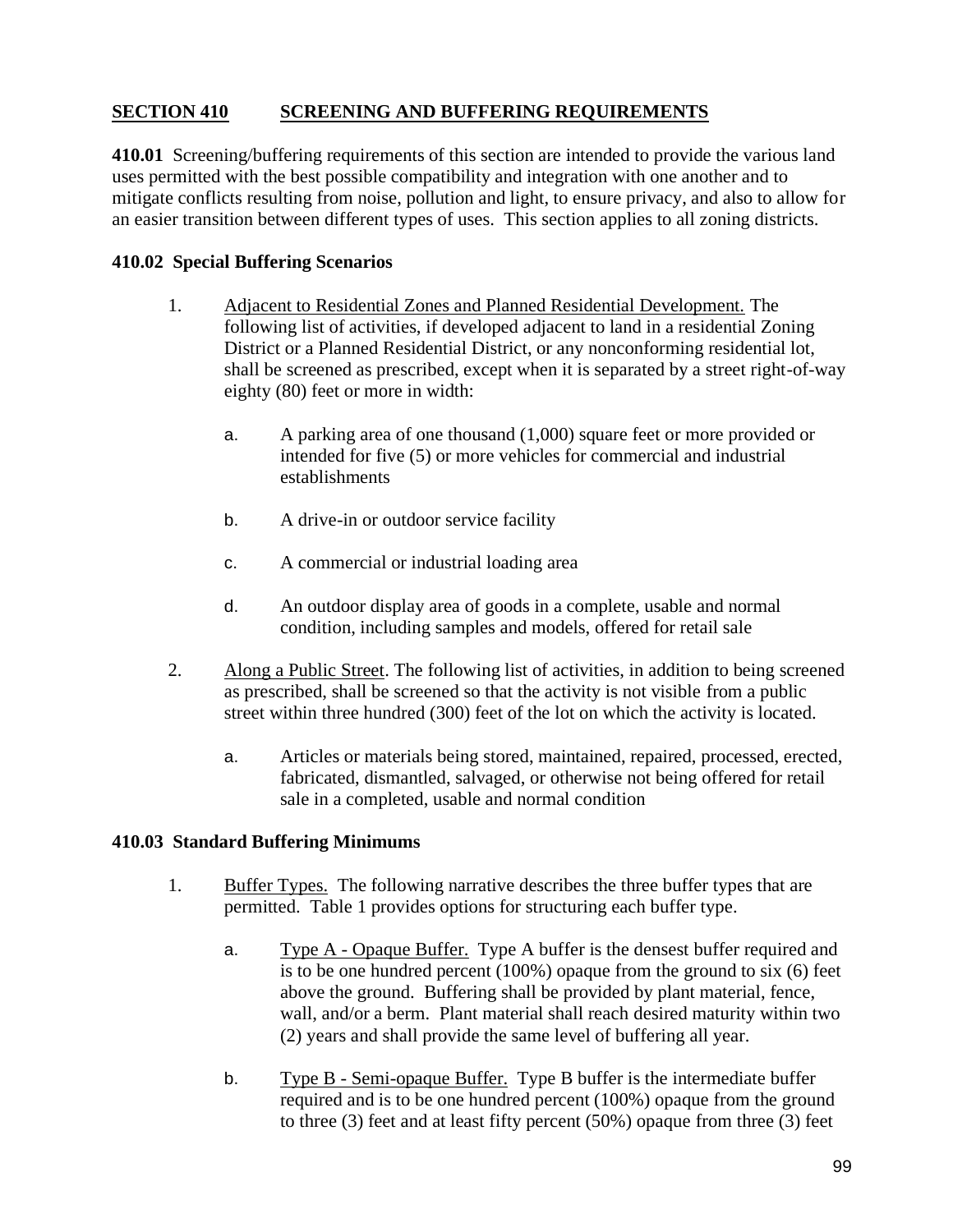to six (6) feet above the ground. Buffering shall be provided by plant material, fence, wall, and/or a berm. Plant material shall reach desired maturity within two (2) years and shall provide the same level of buffering all year.

- c. Type C Light Buffer. Type C buffer is the least intense buffer required and is to be at least thirty percent (30%) opaque from the ground to six (6) feet above the ground. Buffering shall be provided by plant material, fence, wall and/or a berm. Plant material shall reach desired maturity within two (2) years and shall provide the same level of buffering all year.
- 2. Buffer Locations. Required buffer locations shall be provided as identified in Table 2. Determination of appropriate buffer is based upon the proposed use within the appropriate zoning district and the adjoining or abutting zoning district.

If all or any part of a required buffer has been provided on the adjacent property, the proposed use must provide that amount of the buffer which has not been provided on the adjacent property.

#### Table 1

| <b>BUFFER</b> | <b>MINIMUM</b>  | <b>MINIMUM</b> |                                                                                                                            |
|---------------|-----------------|----------------|----------------------------------------------------------------------------------------------------------------------------|
| <b>TYPE</b>   | <b>BUILDING</b> | <b>BUFFER</b>  | <b>EXAMPLES</b>                                                                                                            |
|               | <b>SETBACK</b>  | WIDTH          |                                                                                                                            |
| A             | 50 Feet         | 40 Feet        | Small trees planted 30 feet on center and six-<br>1.<br>foot high evergreen screening planted four feet<br>on center       |
|               |                 |                | Large trees planted 40 feet on center and six-<br>2.<br>foot high solid wood fence.                                        |
|               |                 |                | 3. Tall evergreen trees, stagger planted, with<br>branches touching the ground                                             |
| B             | 40 Feet         | 30 Feet        | Small trees planted 30 feet on center and three-<br>1.<br>foot high stone fence.                                           |
|               |                 |                | Small trees planted 20 to 30 feet on center and<br>2.<br>three-foot high earth berm.                                       |
|               |                 |                | 3. Large trees planted 40 feet on center and three-<br>foot high evergreen hedge shrubbery planted<br>three feet on center |
| $\mathcal{C}$ | 30 Feet         | 20 Feet        | Small trees planted 30 feet on center and a split<br>1.<br>rail fence.                                                     |
|               |                 |                | Large trees planted 40 feet on center and<br>2.<br>assorted low shrubbery.                                                 |

#### BUFFER TYPES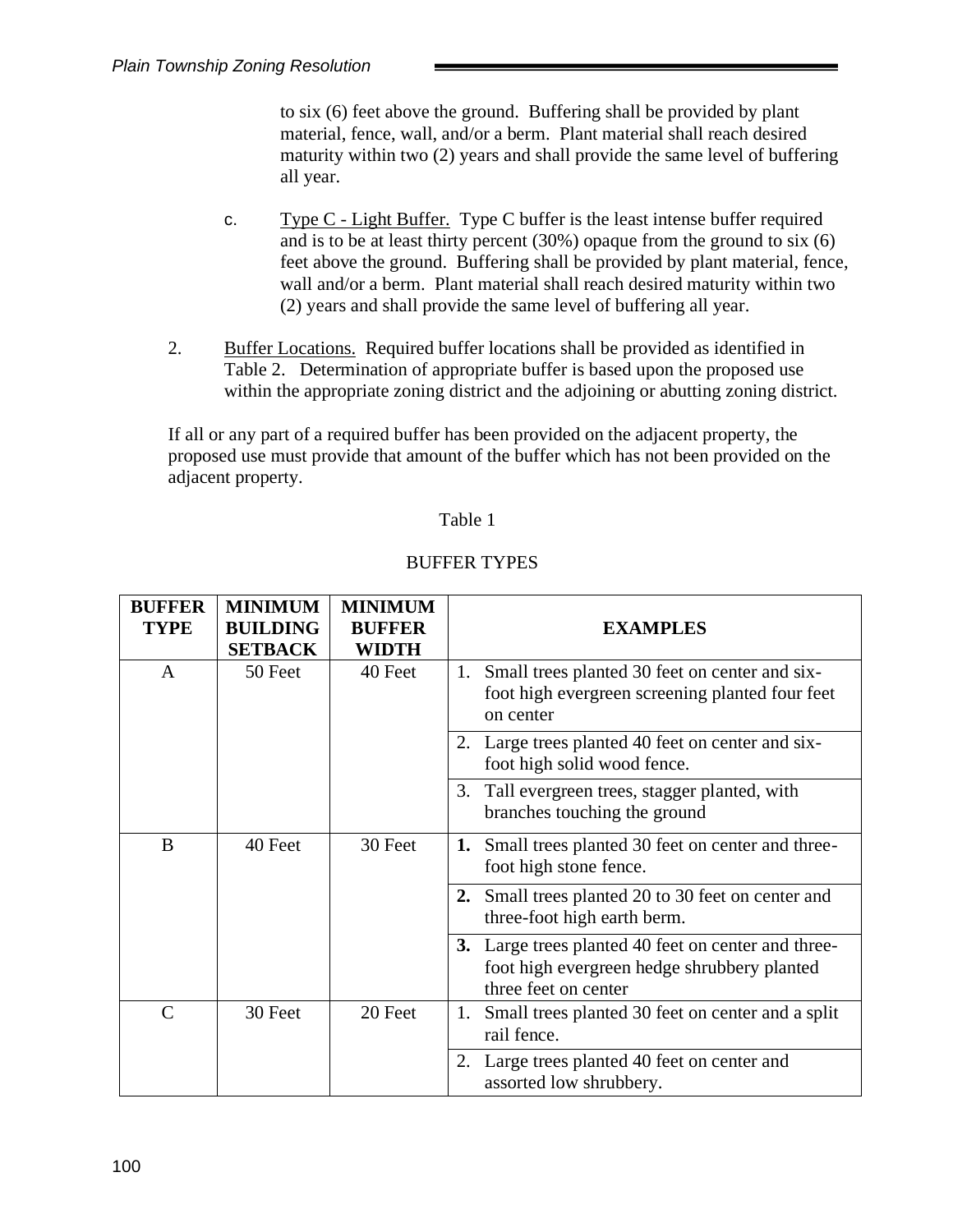# Table 2

| <b>USE</b>   |              |               |               |               |               | <b>ABUTTING ZONING DISTRICT</b> |               |               |              |              |              |
|--------------|--------------|---------------|---------------|---------------|---------------|---------------------------------|---------------|---------------|--------------|--------------|--------------|
|              | $\mathbf{A}$ | $\mathbf R$   | <b>SER</b>    | $R-2$         | $R-4$         | $R-12$                          | <b>SO</b>     | LB            | <b>GB</b>    | $M-1$        | $M-2$        |
| $\mathbf{A}$ |              |               |               |               |               |                                 |               |               |              |              |              |
| $\mathbf R$  |              |               |               |               | $\mathcal{C}$ | $\mathcal{C}$                   | B             | B             | B            | $\mathbf{A}$ | $\mathbf{A}$ |
| <b>SER</b>   |              |               |               |               | $\mathcal{C}$ | B                               | B             | $\mathbf{A}$  | A            | $\mathbf{A}$ | $\mathbf{A}$ |
| $R-2$        |              |               |               |               | $\mathcal{C}$ | B                               | B             | A             | A            | A            | $\mathbf{A}$ |
| $R-4$        |              | $\mathcal{C}$ | $\mathcal{C}$ | $\mathcal{C}$ |               | $\mathcal{C}$                   | $\mathcal{C}$ | B             | B            | $\mathbf{A}$ | $\mathbf{A}$ |
| $R-12$       |              | $\mathcal{C}$ | B             | B             | $\mathcal{C}$ |                                 | $\mathcal{C}$ | $\mathcal{C}$ | $\mathbf C$  | B            | $\mathbf{A}$ |
| <b>SO</b>    |              | B             | B             | B             | $\mathbf C$   | $\mathcal{C}$                   |               |               | $\mathsf{C}$ | B            | $\mathbf{A}$ |
| LB           |              | B             | A             | $\mathbf{A}$  | B             | $\mathcal{C}$                   |               |               |              | B            | $\bf{B}$     |
| <b>GB</b>    |              | B             | A             | A             | B             | $\mathcal{C}$                   | $\mathcal{C}$ |               |              | B            | $\bf{B}$     |
| $M-1$        |              | A             | A             | A             | A             | B                               | B             | B             | B            |              |              |
| $M-2$        |              | A             | A             | A             | A             | A                               | A             | A             | A            |              |              |

# REQUIRED BUFFER LOCATIONS

Refer to Table 1 on the previous page for an explanation of Buffer Types A, B and C.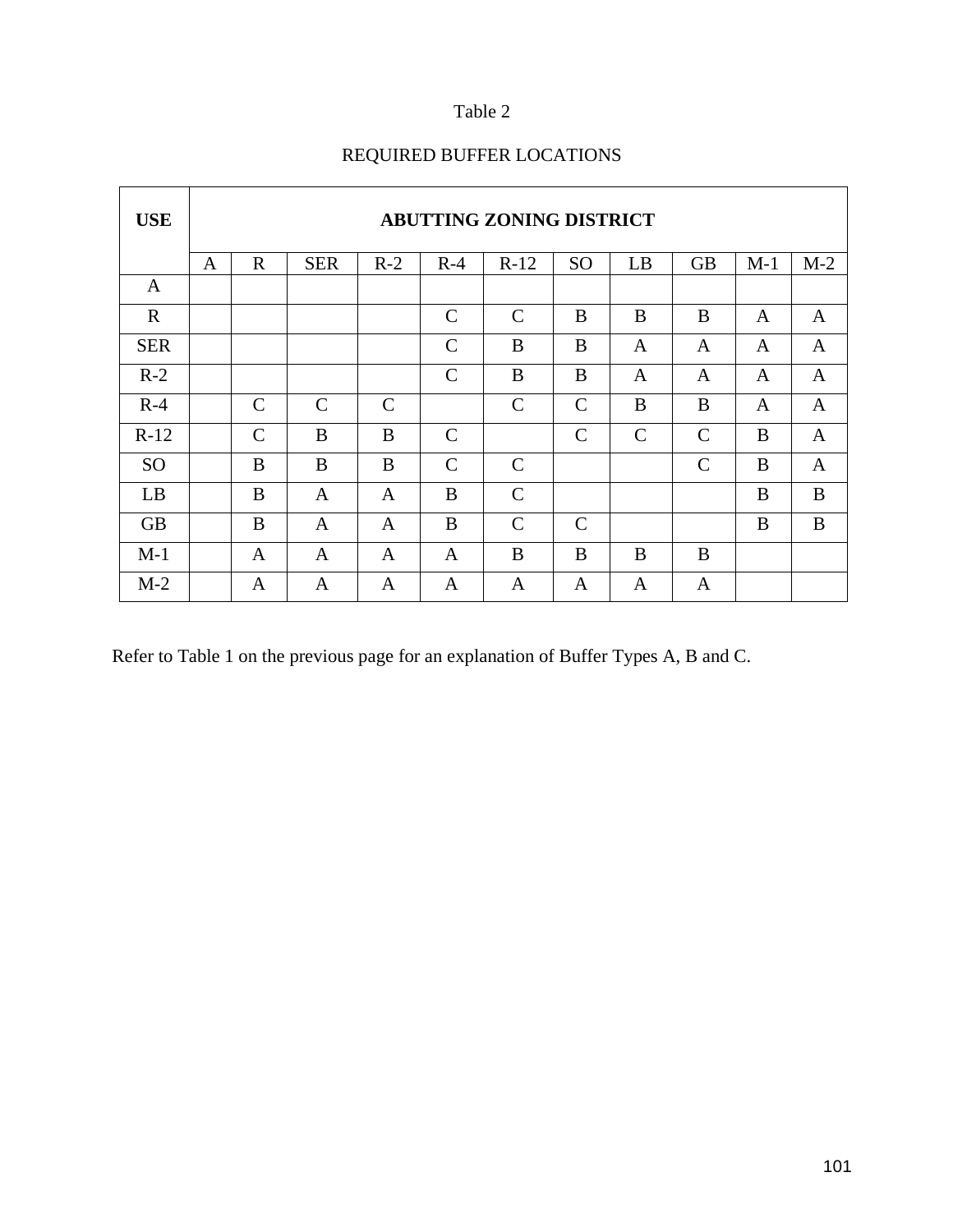# **SECTION 412 OFF-STREET PARKING AND LOADING**

**412.01 Off-street Parking Space Required.** Off-street parking facilities shall be provided for the use of occupants, employees and patrons of all uses, and off-street loading and vehicle storage space shall be provided for the handling of materials and products of commercial and industrial uses.

Such required facilities, additional space provided, and access drives thereto, including required curb cuts, shall be sloped and constructed to provide adequate drainage of the area, surfaced with a sealed surface pavement and maintained in such a manner that no dust will be produced by continuous use. The design and construction of all off-street parking facilities provided shall be subject to approval by the Franklin County Engineer.

**412.01.1 Parking Space Size.** A parking space for one (1) vehicle shall be a rectangular area having dimensions of not less than nine (9) feet by twenty (20) feet plus adequate area for ingress and egress.

**412.01.2 Location of Space.** Required off-street parking facilities shall be located on the same lot as the structure or use served, except that a parking facility providing the sum of parking space required of several uses may be provided contiguous and in common to the several structures and uses served.

**412.01.3** Churches may establish with public or commercial establishments joint parking facilities for fifty (50) percent or less of their required spaces provided that a written agreement thereto is obtained and that all parking areas so designated lie within one thousand (1,000) feet of the church.

**412.02 Minimum Number of Parking Spaces Required.** A minimum number of off-street parking spaces shall be provided in accordance with the following schedule:

**412.02.1 Schedule of Parking Spaces.** The parking space requirements for a use not specifically named herein shall be the same as required for a listed use similar in nature.

## **USE SPACES REQUIRED**

| Fraternal or Group Housing                                   | One $(1)$ space per two $(2)$ occupants                                                                                                |
|--------------------------------------------------------------|----------------------------------------------------------------------------------------------------------------------------------------|
| <b>Institutional Housing</b><br>(unless otherwise specified) | One $(1)$ space per ten $(10)$ occupants plus one<br>$(1)$ space per each two $(2)$ employees and staff<br>on the combined work shifts |
| <b>Residential Dwellings</b>                                 | Two (2) spaces per dwelling unit                                                                                                       |

#### **Residential**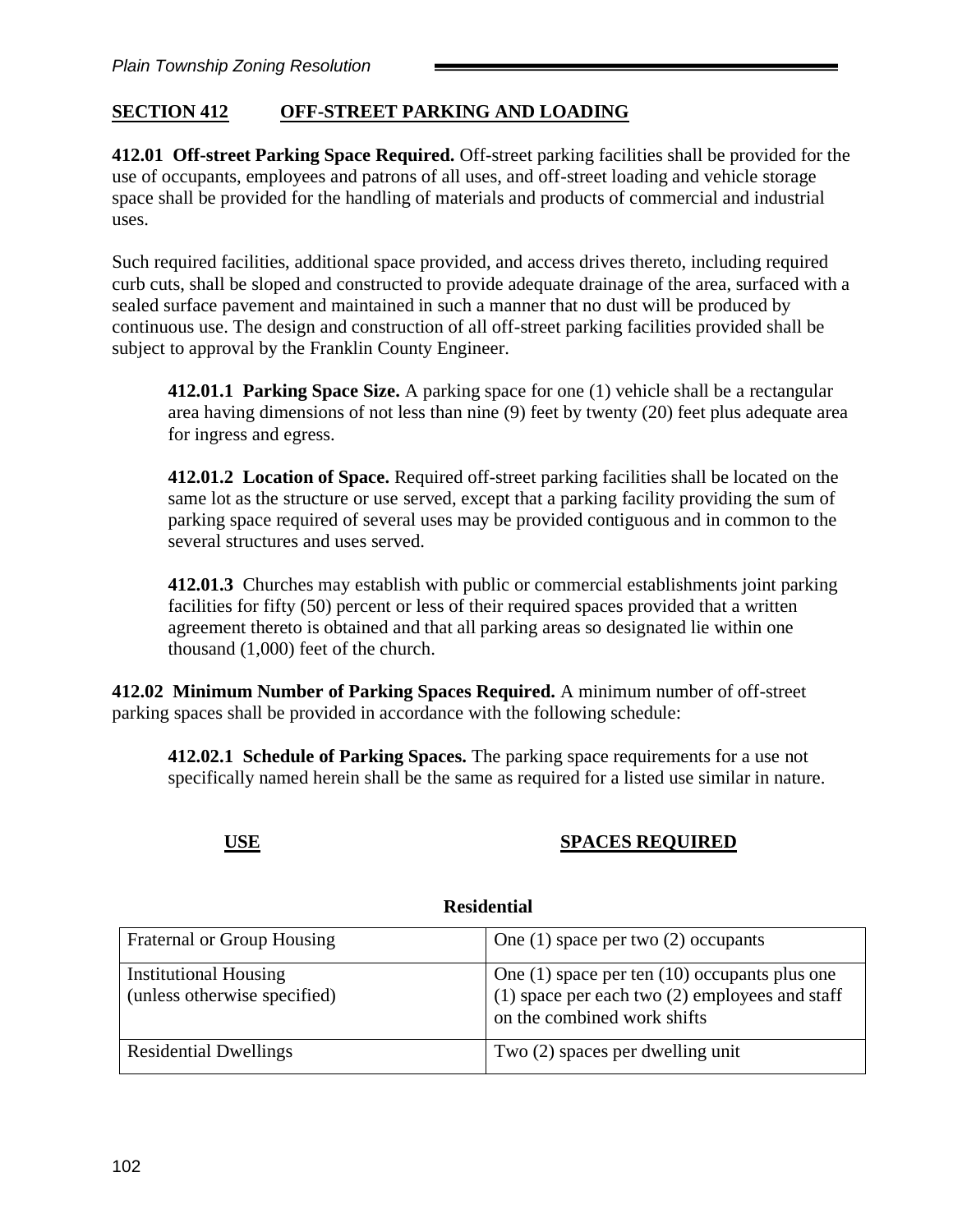# **Commerce**

| <b>Commercial Lodging</b>                                                                               | One (1) space per sleeping room                                                                                                                                                                      |
|---------------------------------------------------------------------------------------------------------|------------------------------------------------------------------------------------------------------------------------------------------------------------------------------------------------------|
| Barber Shop, Beauty Shop<br>or Similar Personal Service                                                 | Two (2) spaces per barber or beautician                                                                                                                                                              |
| Restaurant, Bar or Similar Place of the<br>Sale and Consumption of Food and/or<br>Drink on the Premises | One (1) space per one hundred (100) square<br>feet of gross area                                                                                                                                     |
| All Outdoor Display and Sales                                                                           | One $(1)$ space per five hundred $(500)$ square<br>feet of display area                                                                                                                              |
| Indoor Sales Exclusively of Motor Vehicles,<br>Aircraft, Watercraft, Lumber, Plants and<br>Furniture    | One (1) space per five hundred (500) square<br>feet of sales area                                                                                                                                    |
| <b>Retail Sales or Service Establishment not</b><br><b>Elsewhere Specified</b>                          | Three (3) parking spaces per first one thousand<br>$(1,000)$ square feet of gross floor area per<br>structure plus one (1) space per two hundred<br>and fifty (250) square feet of gross floor area. |
| <b>Funeral Parlors, Mortuaries</b>                                                                      | One (1) parking space per one hundred and<br>fifty (150) square feet of gross floor area on the<br>first floor of the structure devoted to this use.                                                 |
| Administrative or Business Office                                                                       | One (1) space per two hundred (200) square<br>feet of gross floor area.                                                                                                                              |

# **Medical and Health**

| Medical/Dental Office/Clinic    | One (1) parking space per one hundred (100)<br>square feet of gross floor area. |
|---------------------------------|---------------------------------------------------------------------------------|
| <b>Convalescent and Nursing</b> | One $(1)$ parking space per each two $(2)$ beds.                                |
| <b>Hospital or Similar</b>      | Two spaces per bed.                                                             |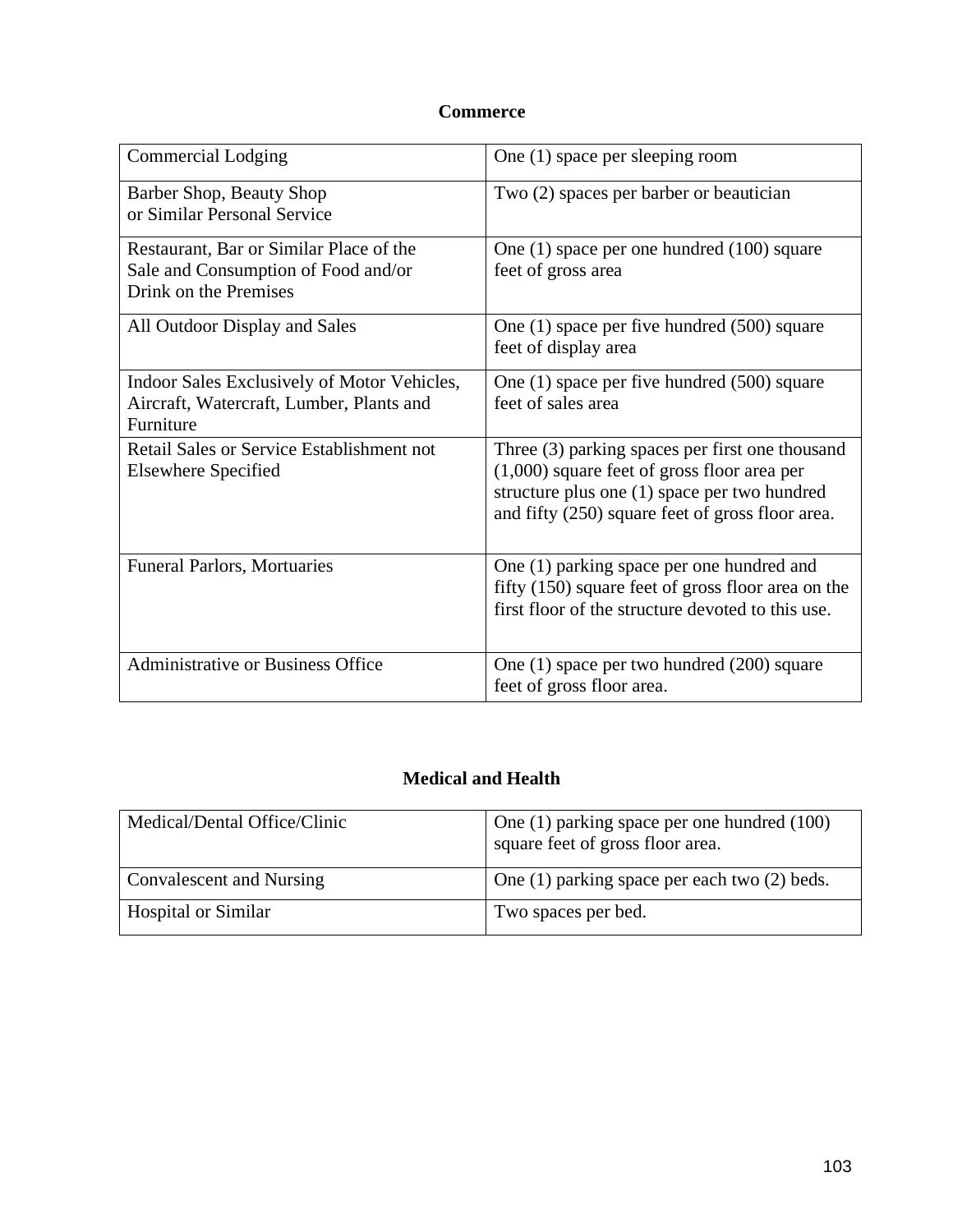# **Education**

| Day Care Centers                                      | Two (2) parking spaces for each classroom but<br>not less than $six(6)$ per school or institution.                                     |
|-------------------------------------------------------|----------------------------------------------------------------------------------------------------------------------------------------|
| <b>Elementary Schools</b>                             | One (1) space per teacher and staff member,<br>plus one (1) parking space per student, up to<br>five percent (5%) of the student body. |
| <b>High Schools</b>                                   | One $(1)$ parking space per four $(4)$ students.                                                                                       |
| Business, Technical and Trade Schools                 | One $(1)$ parking space per two $(2)$ students.                                                                                        |
| Colleges and Universities                             | One (1) parking space per two students.                                                                                                |
| Libraries, Museums, Art Galleries and Similar<br>Uses | One $(1)$ parking space per four hundred $(400)$<br>square feet of gross floor area.                                                   |

# **Recreation and Religion**

| Auditorium, Church, Stadium or Similar Place<br>with Fixed Seating for Assembly                                                                 | One $(1)$ space per three $(3)$ seats.                                                                                                                                                                                                                                                               |
|-------------------------------------------------------------------------------------------------------------------------------------------------|------------------------------------------------------------------------------------------------------------------------------------------------------------------------------------------------------------------------------------------------------------------------------------------------------|
| Assembly Hall, Club Room, Place of<br>Amusement or Similar Place of Assembly                                                                    | One (1) space per one hundred (100) square feet<br>of area devoted to assembly.                                                                                                                                                                                                                      |
| Tennis Court, Bowling Alley or Similar<br><b>Establishment Providing Facilities for</b><br>Intensive Public Participation in Sports<br>Activity | Four (4) parking spaces per lane, court or<br>similar activity area, plus additional parking<br>spaces as required for supplementary uses, such<br>as restaurant, etc.                                                                                                                               |
| <b>Golf Course</b>                                                                                                                              | Seven (7) spaces per hole plus one (1) space per<br>two (2) employees on the combined work shifts.                                                                                                                                                                                                   |
| Indoor Public Swimming Pool or Natatorium<br>of a Public or Semi-public Type                                                                    | One $(1)$ space per five $(5)$ persons capacity<br>computed on the basis of one $(1)$ person per<br>thousand $(1,000)$ gallons of pool capacity, plus<br>one $(1)$ for each four $(4)$ seats or thirty $(30)$<br>square feet of gross floor area used for seating<br>purposes, whichever is greater. |
| Outdoor Swimming Pool of a Public or<br>Semi-public Type                                                                                        | One $(1)$ space per five $(5)$ persons capacity<br>computed on the basis of one (1) person per five<br>hundred (500) gallons of pool capacity, plus<br>additional spaces as required for any<br>supplemental uses such as restaurant, etc.                                                           |
| All Other Recreational Facilities                                                                                                               | One $(1)$ space per each three $(3)$ patrons the<br>establishment is designed to serve.                                                                                                                                                                                                              |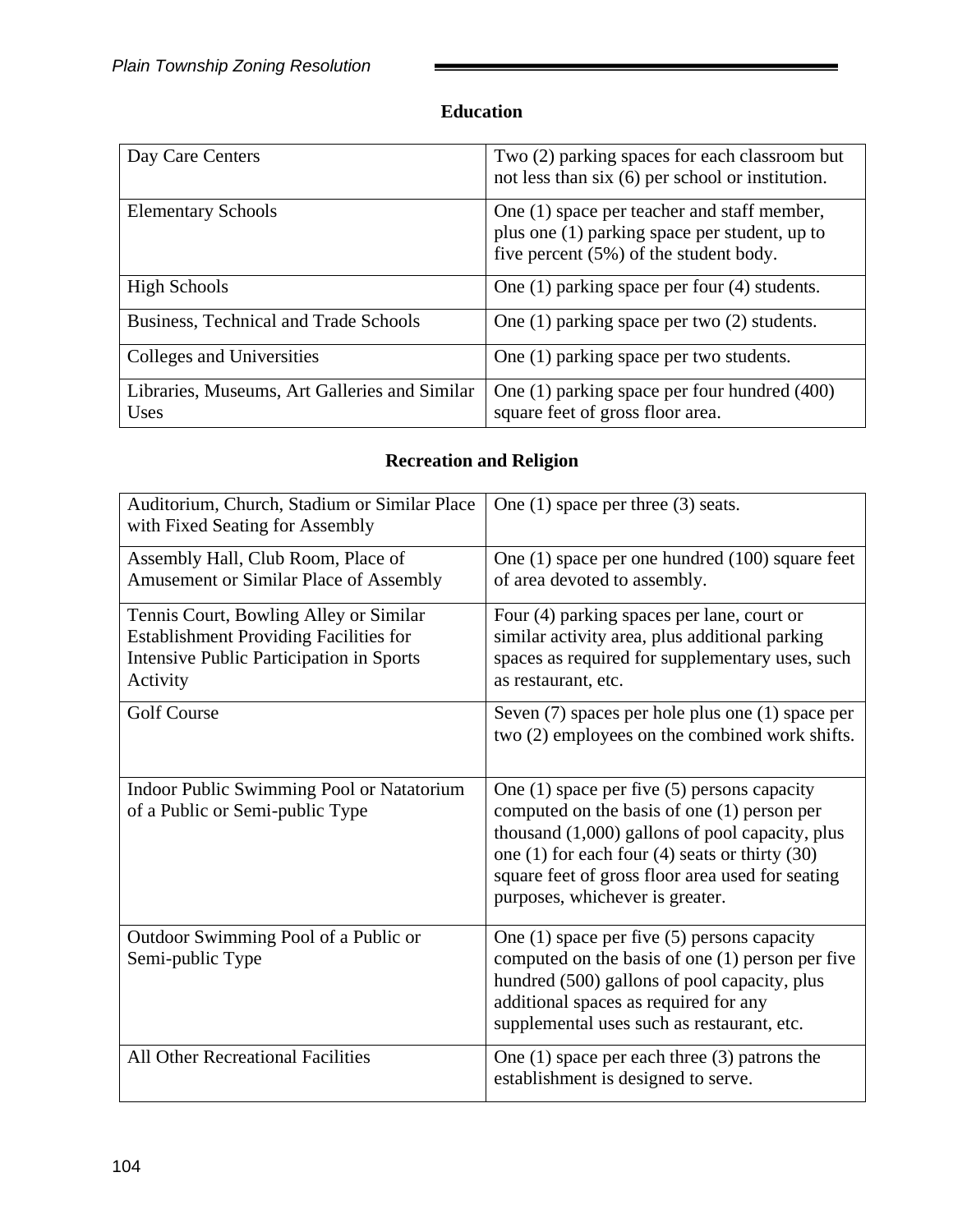#### **Industry**

| Manufacturing, Warehousing, Wholesaling, or $\vert$ One (1) space per two (2) employees on the |                                                  |
|------------------------------------------------------------------------------------------------|--------------------------------------------------|
| Similar Establishments                                                                         | combined work shifts, on an annual average,      |
|                                                                                                | plus one $(1)$ space per ten thousand $(10,000)$ |
|                                                                                                | square feet of gross building area.              |

**412.02.2 Computing Number of Spaces**. Where two (2) or more uses are provided on the same lot, the total number of spaces required shall equal or exceed the sum of their individual requirements.

The parking spaces required shall be to the next highest whole number where a fractional space results in computation.

**412.03 Minimum Number of Loading Spaces Required**. A loading space shall consist of a rectangular area of one (1) of the following classes:

Class  $A$  - An area at least fourteen (14) feet by fifty-five (55) feet having a vertical clearance of fifteen (15) feet or more, plus adequate area for ingress and egress.

Class  $\overline{B}$  - An area at least twelve (12) feet by thirty (30) feet having a vertical Clearance of fifteen (15) feet or more, plus adequate area for ingress and egress.

1. Schedule of Loading Spaces. Loading space shall be provided for retailing, wholesaling, warehousing, processing, and similar activities or uses in accordance with the following schedule:

| <b>Activity or Use</b>                   | <b>Class Required</b>                                    |
|------------------------------------------|----------------------------------------------------------|
| Building area less than seven hundred    | None required                                            |
| and fifty (750) square feet              |                                                          |
| Building area more than seven hundred    | One (1) Class B space required                           |
| and fifty square feet but less than      |                                                          |
| fifteen hundred $(1,500)$ square feet    |                                                          |
| Building area fifteen hundred (1,500)    | One (1) Class A space or two (2) Class B spaces          |
| square feet but less than twenty-five    | required                                                 |
| hundred $(2,500)$ square feet.           |                                                          |
| Building area twenty-five hundred        | One (1) Class A space and one (1) Class B space, or      |
| $(2,500)$ square feet but less than ten  | three (3) Class B spaces required.                       |
| thousand $(10,000)$ square feet          |                                                          |
| Building area ten thousand (10,000)      | One (1) Class A space for each ten thousand (10,000)     |
| square feet but less than fifty thousand | square feet over ten thousand (10,000) square feet of    |
| $(50,000)$ square feet                   | building area.                                           |
| Building area fifty thousand (50,000)    | One $(1)$ Class A space for each ten thousand $(10,000)$ |
| square feet or more                      | square feet over ten thousand $(10,000)$ square feet of  |
|                                          | building area, plus one (1) Class A space for each       |
|                                          | twenty-five thousand $(25,000)$ square feet over fifty   |
|                                          | thousand (50,000) square feet of building area.          |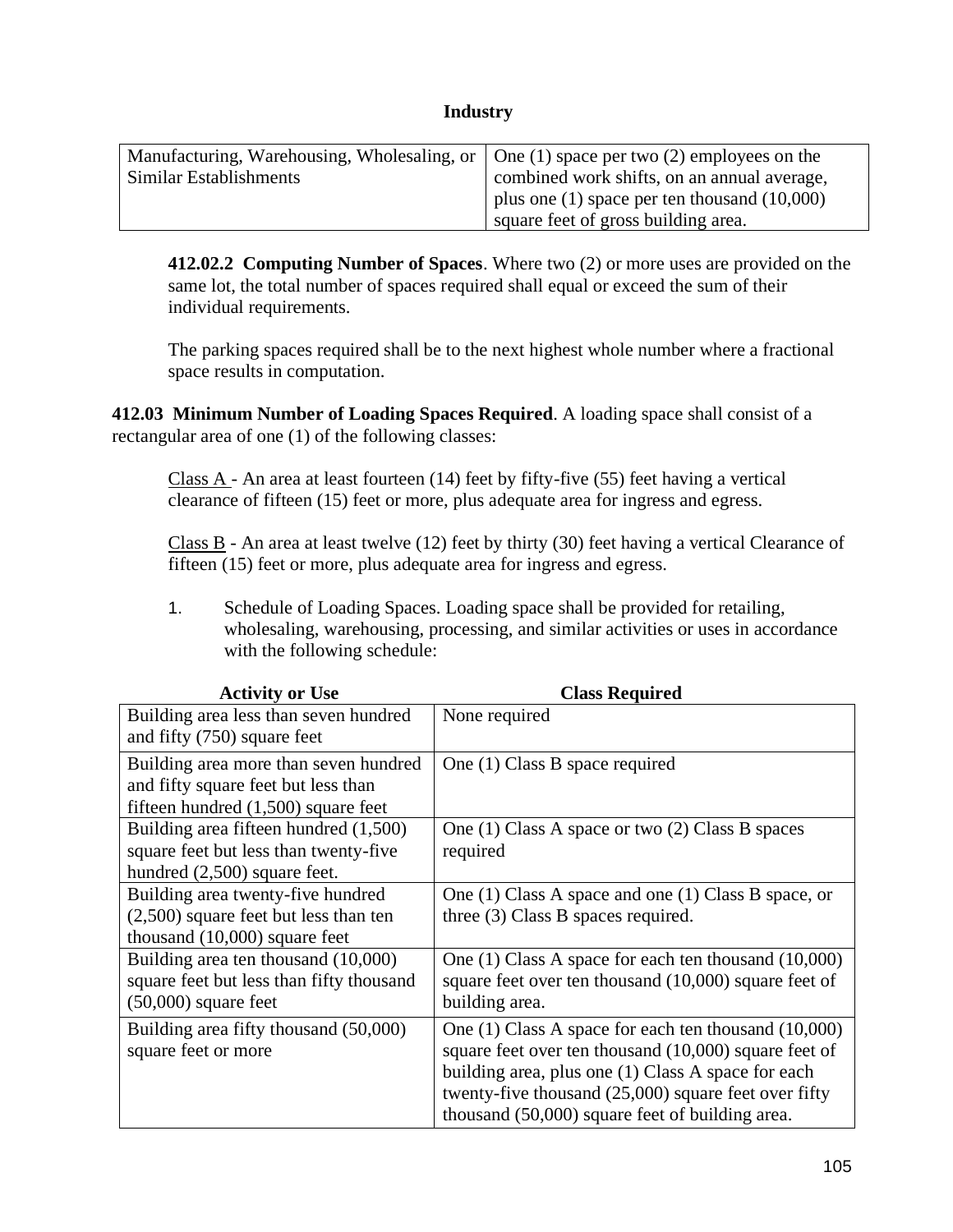**412.04 Access Drives**. Access drives (driveways) leading to and from a street shall be developed as follows:

**412.04.1 Width of Drive**. An access drive shall not exceed twenty-five (25) feet in width, except at curb returns.

**412.04.2 Location of Drive**. An access drive, exclusive of curb returns, shall be ten (10) feet or more from the side lot line and twenty (20) feet or more from another access drive, except that an access drive for residential use may be within three (3) feet of a side lot line or adjacent to the side lot line if a common drive is provided for two adjoining lots.

**412.04.3 Turnarounds**. An access drive opening onto any road as a major or minor arterial on the Franklin County Thorough-fare Plan must have provisions for a turnaround so cars need not back onto the road.

**412.04.4 Condition of Drive**. All access drives, except residential, shall be maintained in a dust-free condition.

**412.05 Limitation of Parking in Residential Zoning Districts**. The provision of parking space, either open or enclosed for the parking or storage of vehicles in a Residential Zoning District or Planned Residential Zoning District, shall be subject to the following:

**412.05.1 Trucks** used primarily for business purposes or trucks having dual tires on one (1) or more axles, and having more than two (2) axles, designed and used primarily for the transportation of cargo and including tractor-trucks, trailers, and semi-trailers shall not be allowed in a Residential or Planned Residential Zoning District, or in Rural areas, unless used in those rural areas for agricultural purposes.

Backhoes, road graders, bulldozers, well rigs, tractors and similar vehicles and equipment used for construction purposes are prohibited from being stored outside of a permitted structure or accessory structure in any Residential or Planned Residential Zoning District. Construction equipment temporarily used for construction upon a site shall not be prohibited under the terms of this section.

**412.05.2 Recreational Vehicles, Boats, Camping Trailers and Boat or Utility Trailers**. Recreational vehicles, boats, camping trailers or boat or utility trailers parked on a lot for a period exceeding seven (7) days during any one (1) month or any consecutive two (2) months shall meet the following locational requirements and size criteria:

- **1.** It shall be placed in accordance with the locational requirements for Accessory Structures.
- **2.** No recreational vehicle, boat, camping trailer or other trailer shall be parked between a street and a principal structure unless enclosed in a permitted accessory structure.
- **3.** No recreational vehicle, boat, camping trailer, or boat or utility trailer shall be parked in front of the principal structure on the lot or in front of a building line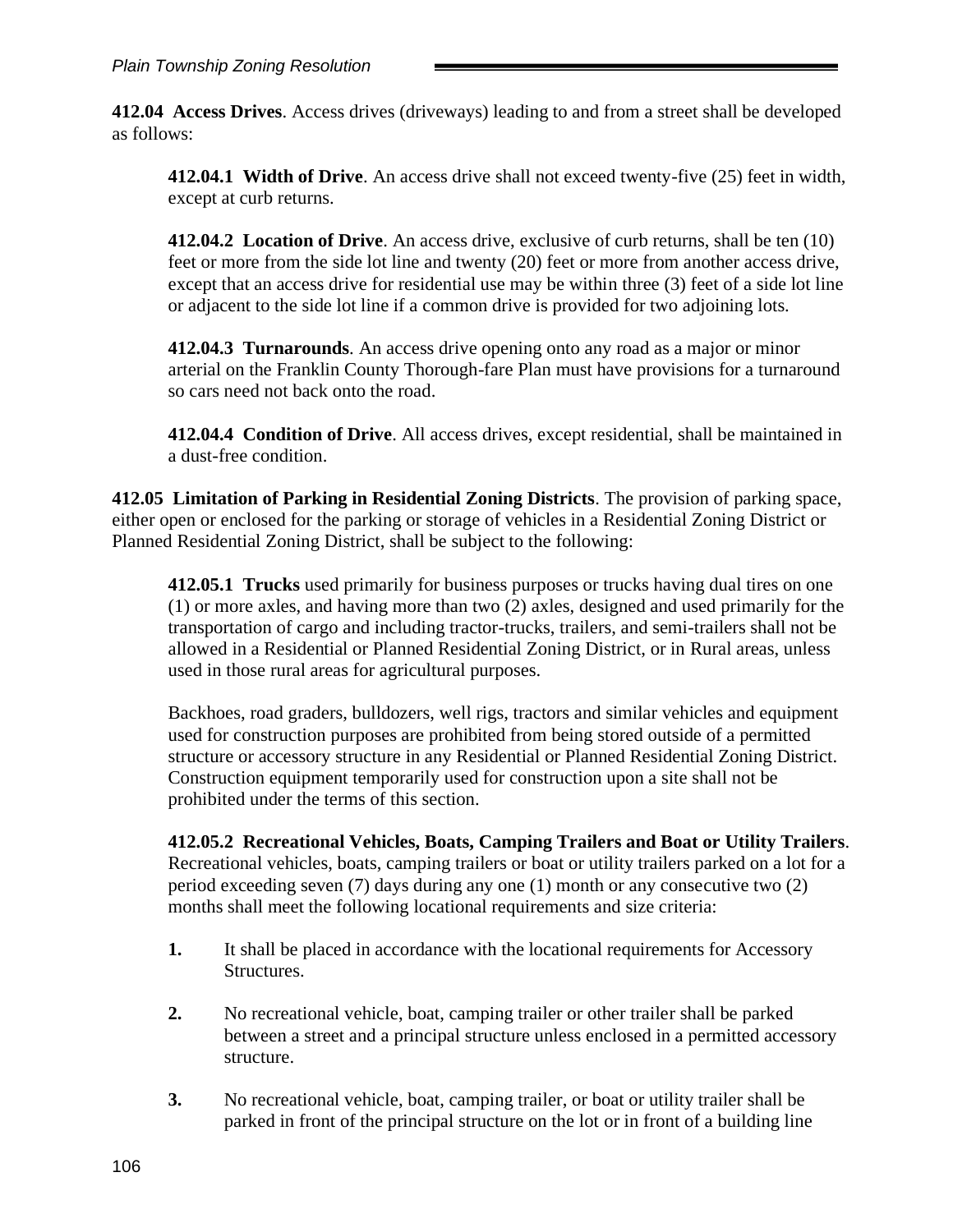established by any residential structure on an adjacent lot which fronts on the same street as the subject lot.

- **4.** Only one recreational vehicle, camping trailer, or boat or utility trailer, none of which shall exceed thirty (30) feet in length, shall be parked in any Residential or Planned Residential Zoning District.
- **5.** Recreational vehicles, camping trailers and similar recreational vehicles and equipment, shall not be used as a dwelling unit or for living, sleeping or house purposes outside an approved recreational park/campground area.

**412.05.3** Recreational vehicles, camping trailers, and boat or utility trailers*,* or vehicles designed for sales or office use, and manufactured homes shall not be used for business purposes unless the business use is in association with a Temporary Use as permitted in Section 430 of this Zoning Resolution.

**412.05.4 Inoperable Automobiles and/or Other Inoperable Motor Vehicles**. Not more than one (1) wrecked or otherwise inoperable automobile or other motor vehicle shall be allowed per one (1) dwelling unit. An inoperable automobile or other inoperable motor vehicle shall be parked or stored by completely enclosing the same within a permitted or accessory structure or fence in such a manner so as not to be visible from any adjacent lot or street, and no such vehicle shall be parked or stored within a required side, rear or front yard.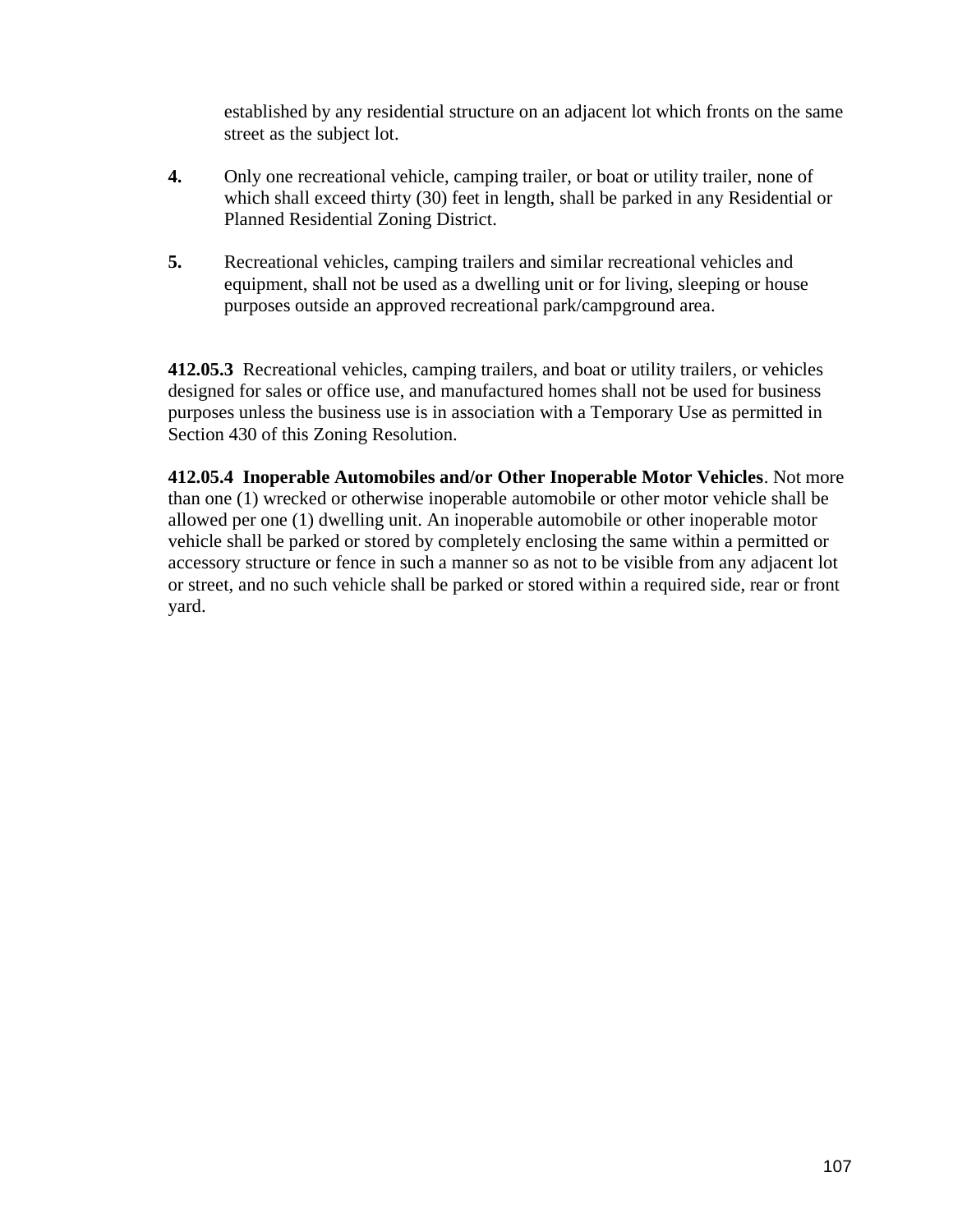### **SECTION 413 POND REGULATIONS**

**413.01 General Standards.** Man-made ponds may be excavated, constructed, changed, enlarged and maintained only in accordance with the requirements of Section 413. This Section shall apply to all ponds whether large or small, including any existing pond which is drained and subsequently reconstructed, or is enlarged. No pond shall be constructed within the boundaries of the floodway as indicated by NFIP maps and data published by FEMA. Ponds constructed in the floodway fringe (to include the 100 year floodplain) shall require review and approval of a professional engineer or registered landscape architect or another professional deemed appropriate by the State of Ohio and the Franklin Soil and Water Conservation District. No pond shall be located closer than twenty-five (25) feet from any property line and twenty-five (25) feet from any road right-ofway line. This distance shall be measured from the property line or right-of-way line to the edge of the water at the principal spillway elevation or from the property line or right-of-way line to the toe of the slope on any portion of the downstream side of the dam, embankment, or excavated pond edge, whichever is the minimum required distance. All ponds shall be properly maintained and shall function as originally designed and shall be free from objectionable conditions (i.e. odors, improper drainage, etc.) so as not to be a public nuisance. The pond shall not cover, encroach upon or adversely impact any on-lot sewage system. A pond proposed to be greater than 750 square feet in water surface area shall be located on a lot having a minimum lot size of no less than two (2) acres, excluding any public road right-of-way. All ponds shall be designed and constructed in accordance with the standards and specifications established in the Natural Resources Conservation Service, Conservation Practice Standard Pond Code 378. Retention and detention ponds delineated on a plat and constructed as part of a subdivision and regulated by applicable subdivision regulations shall be exempt from the requirements of this Section 413.

**413.02 Small Ponds.** For ponds equal to or less than 750 square feet in water surface area, the following additional standards shall apply:

- **1.** A Certificate of Zoning Compliance shall be required prior to the commencement of any construction.
- **2.** The pond shall comply with the standards set forth in Section 413.01.
- **3.** The design and proposed configuration of the pond shall not adversely affect the drainage characteristic of, or flow to or from, the area where the pond is to be located.
- **4.** In order to document conformance with the requirements of Section 413.02 and prior to issuing a Certificate of Zoning Compliance, the Zoning Inspector may require that the application be accompanied by letters indicating approval of the proposal from any or all of the following: the Franklin County Soil and Water Conservation District; Franklin County Board of Health; Franklin County Engineer; County or Regional Planning Commission; or such other or additional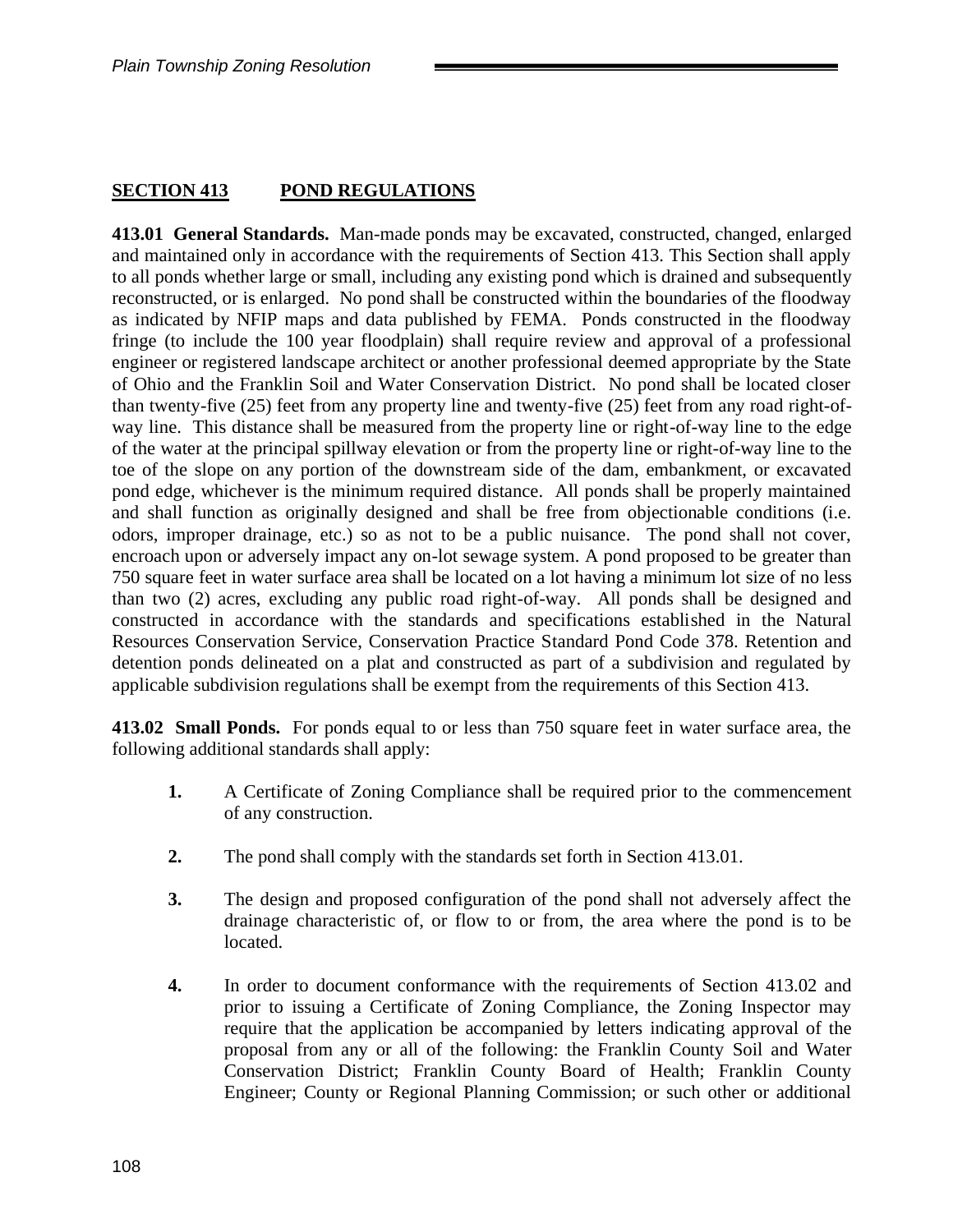appropriate governmental authority as the Zoning Inspector may reasonably determine necessary in order to determine compliance with these standards.

**413.03 Large Ponds.** For ponds greater than 750 square feet in water surface area, the following additional standards shall apply:

- **1.** An application for a Conditional Certificate of Zoning Compliance shall be required prior to the commencement of any construction. A Final Certificate of Zoning Compliance shall be required to be obtained once construction is completed and after the final inspection by and approval of the Franklin County Soil and Water Conservation District and the Zoning Inspector.
- **2.** The pond shall comply with the standards set forth in Section 413.01.
- **3.** The application for a Conditional Certificate of Zoning Compliance shall be accompanied by a pond development plan which is to be submitted to the Franklin County Soil and Water Conservation District (via the Plain Township Zoning Department) for review and approval. The pond development plan shall include the following:
	- a. Location, elevation and profile of principal and emergency spillway outlets.
	- b. Location and elevation of inlet and outlet points and structures.
	- c. Location and elevation of dam and pool area.
	- d. Proposed final grade of pond and surrounding area, including elevations.
	- e. Soil stabilization plan including seeding, mulching, fertilizing and soil disposal area.
	- f. Copy of all design calculations.
	- g. Cross-section of the pool area and emergency spillway.
	- h. Soils log and location of all test holes.
	- i. Proposed construction schedule.
	- j. Other information deemed reasonably necessary by the Franklin County Soil and Water Conservation District or the Plain Township Zoning Department in order to determine conformance with this Section.
- **4.** The property owner or applicant shall pay all costs associated with the review and inspection of the pond and all plans relating thereto. These costs shall be paid upon request and prior to the commencement of any construction.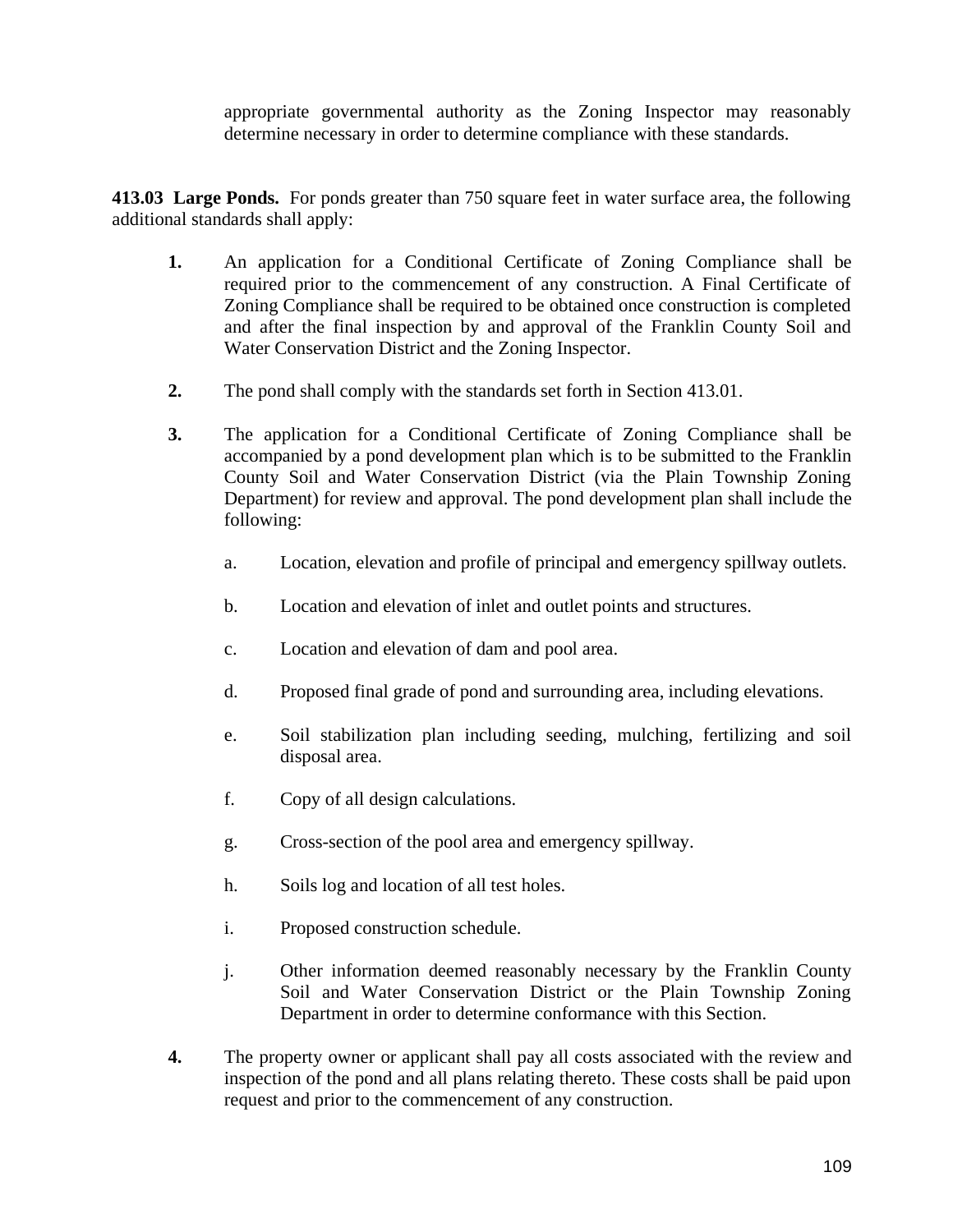- **5.** The Franklin County Soil and Water Conservation District and/or the Zoning Inspector may periodically inspect the construction to determine that the pond is being constructed in accordance with the approved plans.
- **6.** After the completion of all construction and grading activities, but prior to seeding, the owner/applicant shall notify the Zoning Inspector that the pond is ready for final inspection. The owner/applicant shall also provide the Zoning Inspector with a report showing final grading and elevations of the pond and surrounding area, the inlet and outlet elevations and detailing any changes to the original plan. Following this notification and after receipt of such report, the Franklin County Soil and Water Conservation District representative and the Zoning Inspector will meet on site with the owner/applicant and contractor to conduct a final inspection to ensure that the pond has been constructed in accordance with approved plans and the provisions of this Section. A Final Certificate of Zoning Compliance will be issued following a determination that the pond has been properly constructed; subject, however, to completing all seeding and related landscape activities. Failure to obtain a Final Certificate of Zoning Compliance shall be deemed a violation of this Zoning Resolution.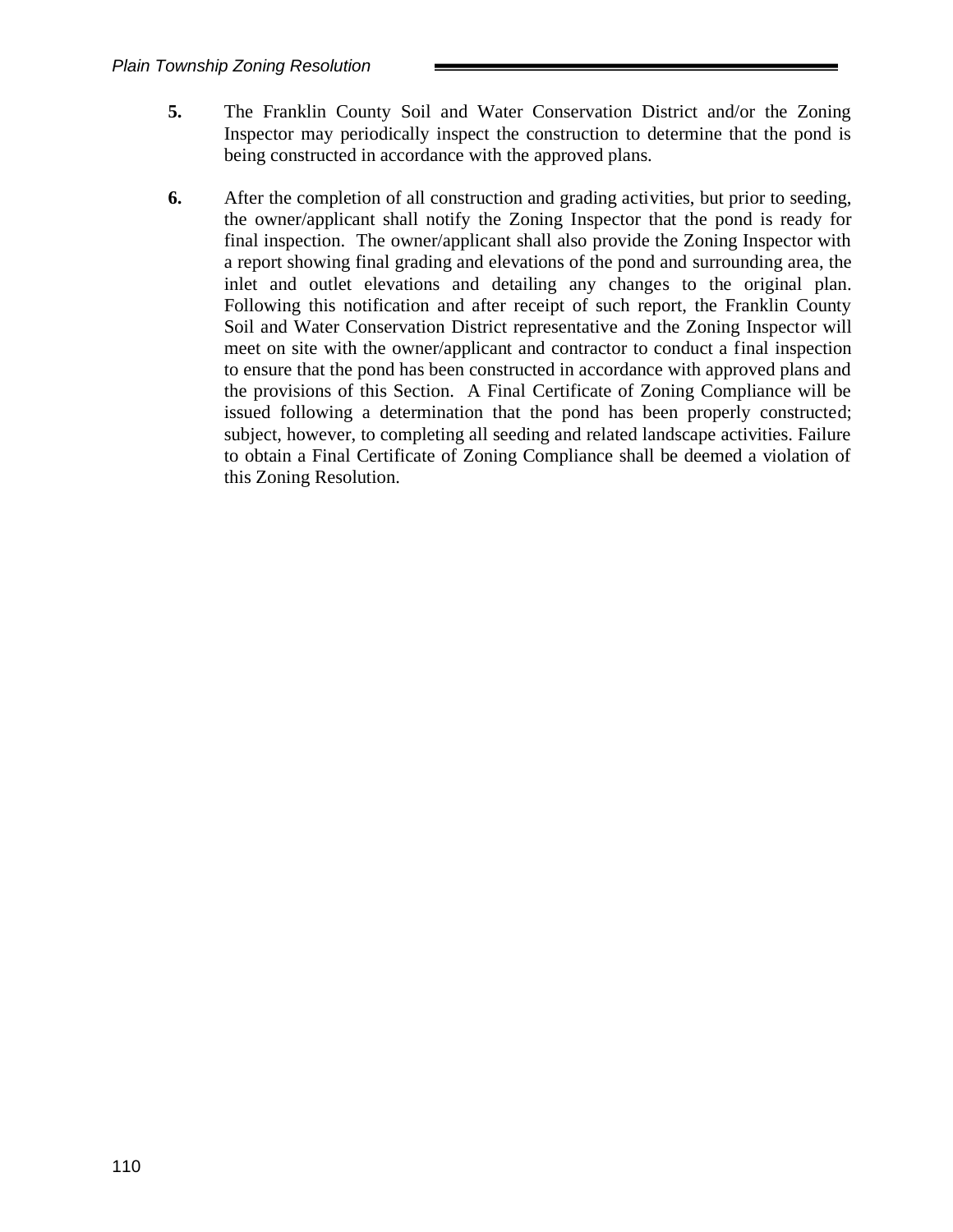# **SECTION 425 SIGN AND BILLBOARD REGULATIONS**

**425.01 Purpose**. The purpose of this section is to promote and protect the public health, welfare and safety by regulating existing and proposed outdoor advertising, outdoor advertising signs and outdoor signs of all types. It is intended to protect property values, create a more attractive economic and business climate, enhance and protect the physical appearance of the community, and preserve the scenic and natural beauty of designated areas. It is further intended to reduce sign or advertising distraction and obstructions that may contribute to traffic accidents, reduce hazards that may be caused by signs overhanging or projecting over public rights-of-way, provide more open space, curb the deterioration of the natural environment and enhance community development.

**425.02 Governmental Signs Excluded**. For the purpose of this Zoning Resolution "sign" does not include signs erected and maintained pursuant to and in discharge of any governmental function, or required by any law, resolution, or governmental regulation.

### **425.03 General Requirements for all Signs, Billboards and Districts.**

**425.03.1** The regulations contained in this section shall apply to all signs and all use districts.

- **1.** Any illuminated sign or lighting device shall employ only light emitting a light of constant intensity, and no sign shall be illuminated by or contain flashing, intermittent, rotating, or moving light or lights. In no event shall an illuminated sign or lighting device be placed or directed so as to permit the beams and illumination therefrom to be directed or beamed upon a public thoroughfare, highway, sidewalk, or adjacent premises so as to cause glare or reflection that may constitute a traffic hazard or nuisance;
- **2.** No sign shall employ any parts or elements which revolve, rotate, whirl, spin or otherwise make use of motion to attract attention. Subsections (1) and (2) of this section shall not apply to any sign performing a public service function indicating time, temperature, stock market quotations or similar services;
- **3.** All wiring, fittings, and materials used in the construction, connection and operation of electrically illuminated signs shall be in accordance with the provisions of the local electric code in effect;
- **4.** No projecting sign shall be erected or maintained from the front or face of a building a distance of more than two (2) feet, including those projecting from the face of any theater, hotel, or motel marquee;
- **5.** No sign shall be placed on the roof of any building, except those signs whose supporting structure is screened so the sign appears to be a continuation of the face of the building;
- **6.** No portable or temporary sign shall be placed on the front or face of a building or on any premises, except as provided in Section 425.036 herein;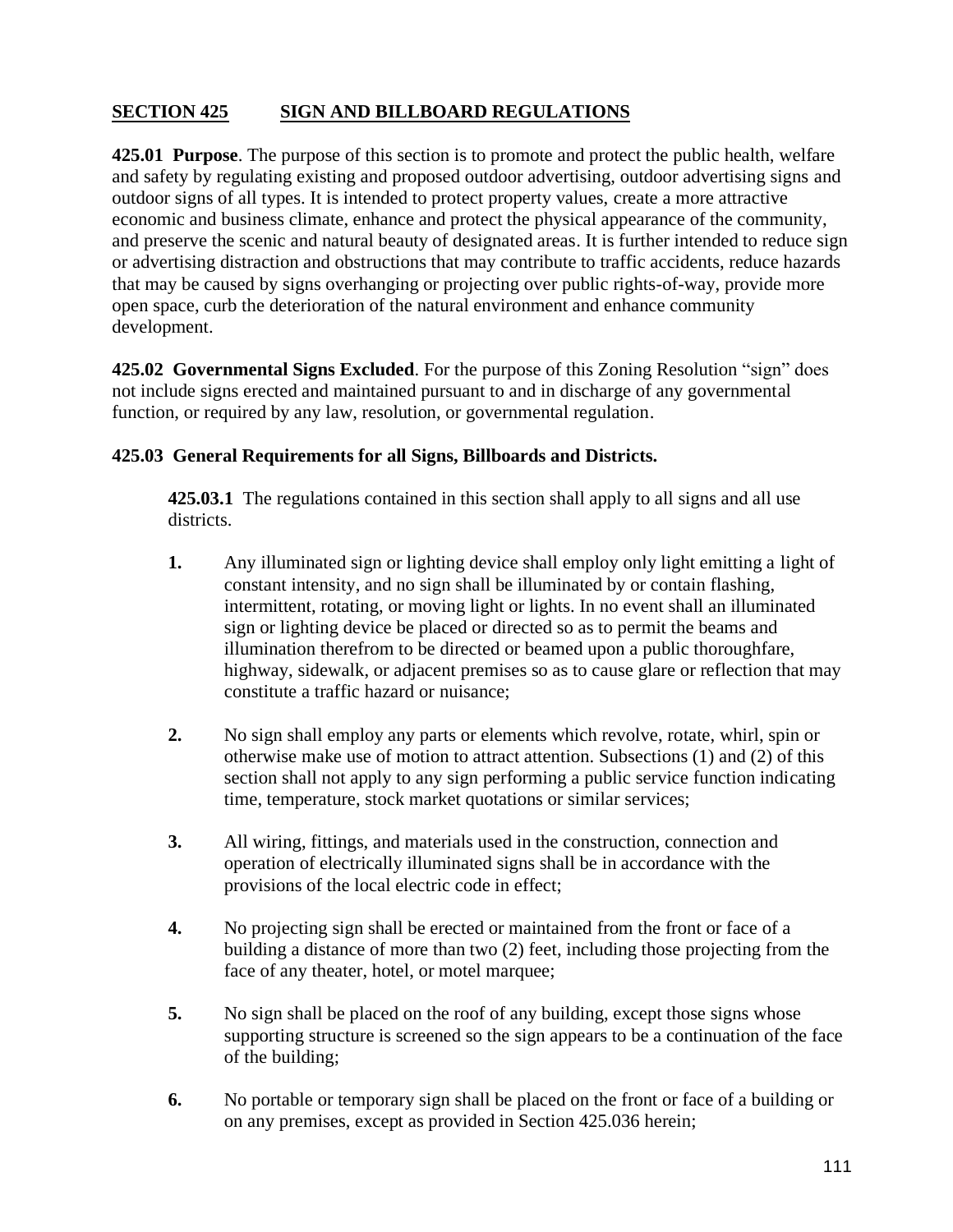- **7.** No signs or part thereof shall contain or consist of banners, posters, pennants, ribbons, streamers, spinners, or other similar moving devices. Such devices, as well as strings of lights, shall not be used for the purpose of advertising or attracting attention when not part of a sign;
- **8.** No sign erected or maintained in the window of a building, visible from any public or private street or highway, shall occupy more than twenty (20) of the window surfaces;
- **9.** No sign of any classification shall be installed, erected or attached in any form, shape, or manner to a fire escape or any door or window giving access to any fire escape;
- **10.** All signs hung and erected shall be plainly marked with the name of the person, firm or corporation responsible for maintaining the sign;
- **11.** Should any sign be or become unsafe or be in danger of falling, the owner thereof or the person maintaining the same shall, upon receipt of written notice from the Zoning Inspector, proceed at once to remove the sign;
- **12.** No sign shall be placed in any public right-of-way except publicly owned signs, such as traffic control signs and directional signs. Signs directing and guiding traffic and parking on private property but bearing no advertising matter shall be permitted on any property.

**425.03.2 Measurement of Sign Area**. The surface area of a sign shall be computed as including the entire area within a regular, geometric form or combinations of regular, geometric forms comprising all of the display area of the sign and including all of the elements of the matter displayed. Frames and structural members not bring advertising matter shall not be included in computation of surface area.

### **425.03.3 Signs Permitted in Any District Requiring a Permit.**

- 1. Signs or bulletin boards customarily incidental to places of worship, libraries, museums, social clubs, or societies, which signs or bulletin boards shall not exceed fifteen (15) square feet in area and which shall be located on the premises of such institution;
- 2. Any sign advertising a commercial enterprise, including real estate developers or subdivider, in a district zoned residential or rural shall not exceed twelve (12) square feet in area and shall advertise only the names of the owners, trade names, products sold and/or the business or activity conducted on the premises where such sign is located.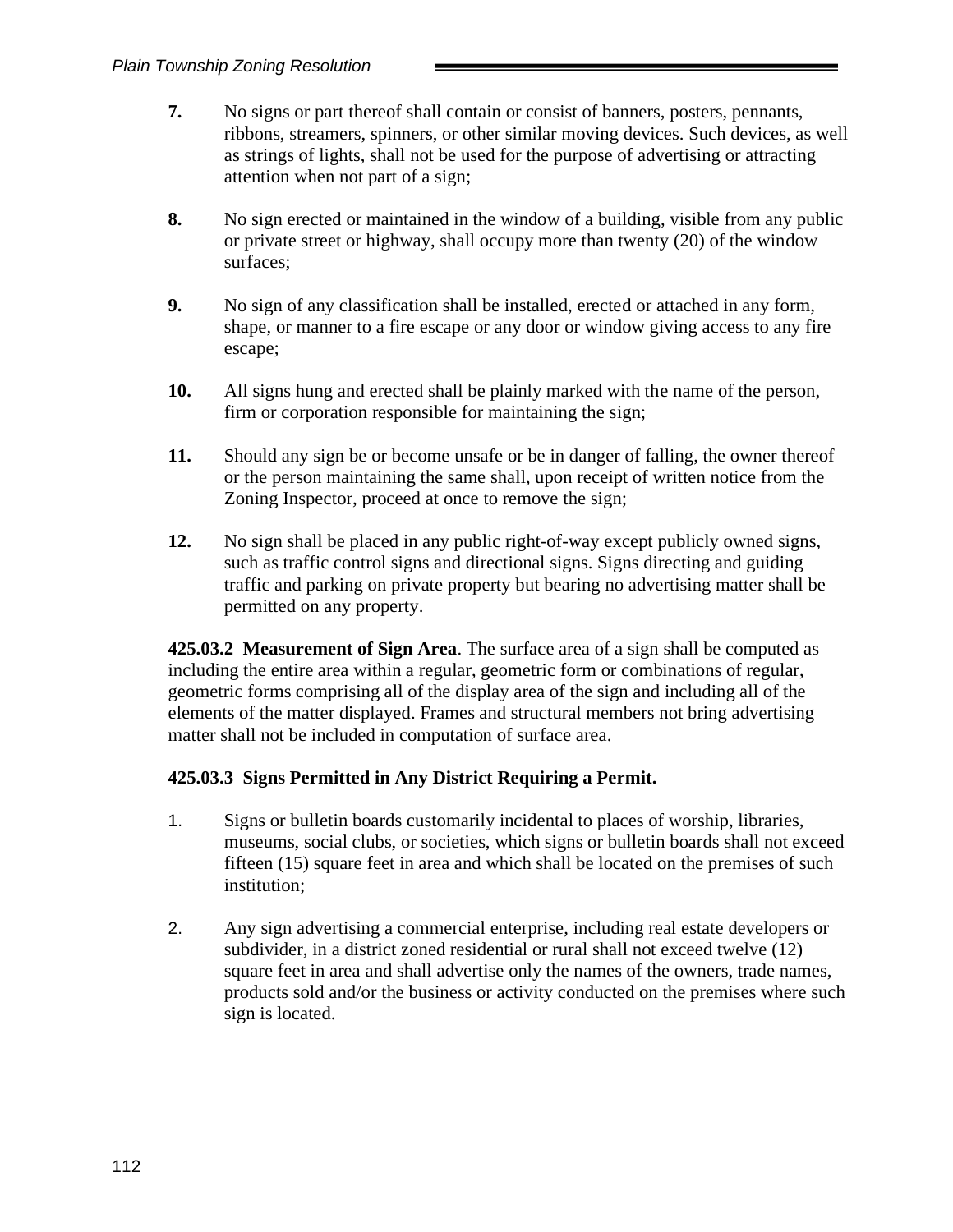### **425.034 Signs Permitted In All Districts Not Requiring a Permit.**

- 1. Signs advertising the sale, lease, or rental of the premises upon which the sign is located, shall not exceed twelve (12) square feet in area except in all residential or rural districts where the area of the sign shall not be more than six (6) square feet;
- 2. Professional name plates not to exceed four (4) square feet in area;
- 3. Signs denoting the name and address of the occupants of the premises, not to exceed two (2) square feet in area.

**425.03.5 Signs Permitted in Commercial and Manufacturing Districts Requiring a Permit**. In commercial or manufacturing districts, each business shall be permitted one flat or wall on-premises sign. Projection of wall signs shall not exceed two feet measured from the face of the main building. The area of all permanent on-premises signs for any singlebusiness enterprise may have an area equivalent to one and one half (1 1/2) square feet of sign area for each lineal foot of building width, or part of a building occupied by such enterprise, but shall not exceed a maximum areas of one hundred (100) square feet. A permit shall be required and a fee charged according to the fee schedule adopted by the Township Trustees.

**425.03.6 Temporary Signs**. Temporary signs not exceeding fifty (50) square feet in area, announcing special public or institutional events, the erection of a building, the architect, the builders, or contractors may be erected for a period of sixty (60) days plus the construction period. Such temporary signs shall conform to the general requirements listed in Section 425.03, the setback requirements in Section 425.04 and, in addition, such other standards deemed necessary to accomplish the intent of the Article as stated in Section 425.01.

**425.03.7 Free Standing Signs**. Free standing on-premises signs not over thirty (30) feet in height, having a maximum total sign area of one hundred (100) square feet per display area and located not closer than ten (10) feet to any street right-of-way line and not closer than thirty (30) feet to any adjoining lot line, may be erected to serve a group of business establishments. There shall be only one free standing sign for each building, regardless of the number of businesses conducted in said building.

**425.03.8 Wall Signs Pertaining to Nonconforming Uses**. On-premises wall signs pertaining to a nonconforming use shall be permitted on the same premises of such use, provided the area of such sign does not exceed twelve (12) square feet.

**425.03.9 Political Signs**. No political sign shall be posted in any place or in any manner that is destructive to public property upon posting or removal. No political sign shall be posted in a public right-of-way nor shall any such sign be posted on a utility pole. No political sign shall be posted more than sixty (60) days before an election. All candidates for public office, their campaign committees, or other persons responsible for the posting on public property of campaign material shall remove such material within two weeks following Election Day.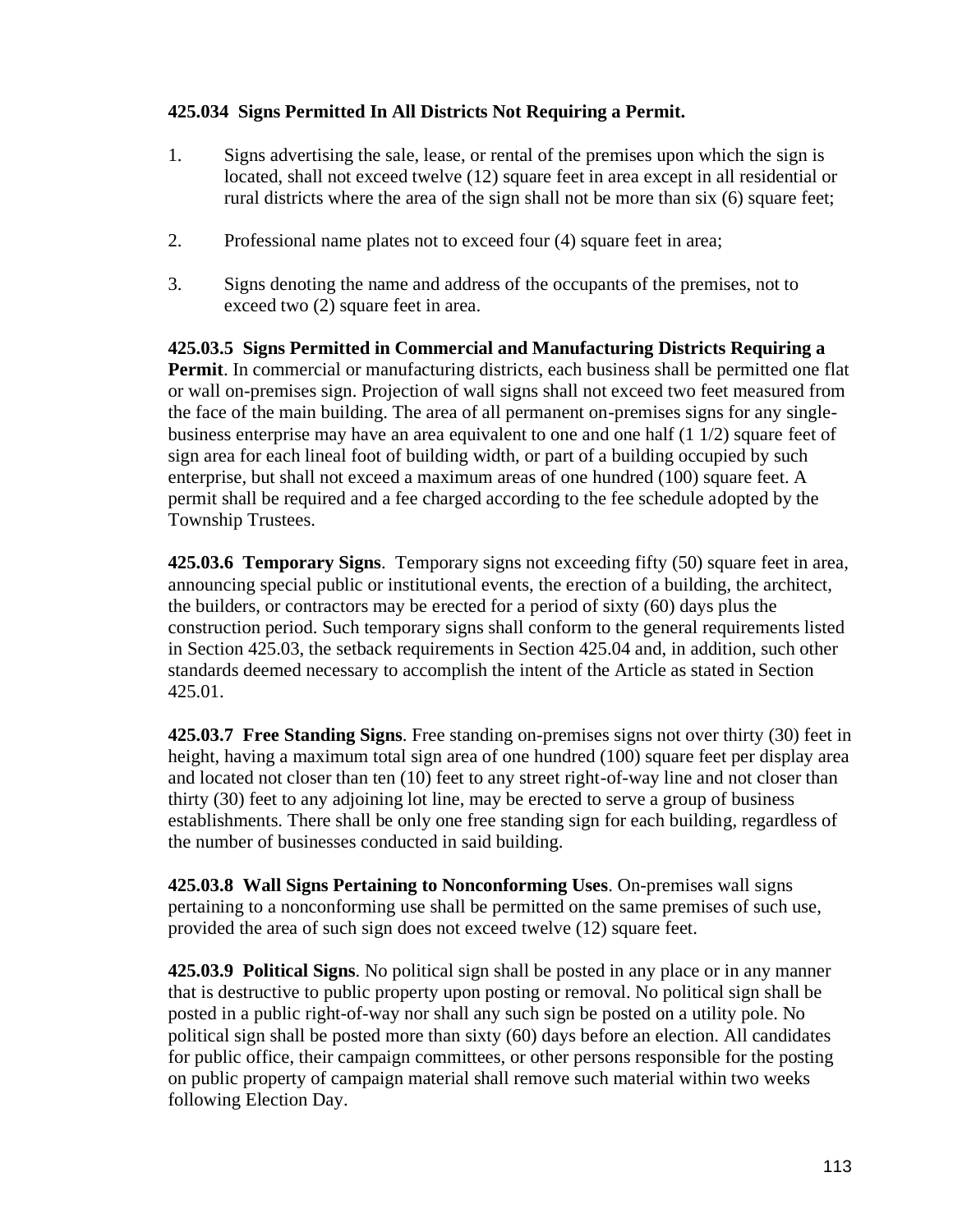### **425.04 Sign Setback Requirements.**

**425.04.1 Sign Setback Requirements**. Except as modified herein, on-premises signs where permitted shall be set back from the established right-of-way line of any thoroughfare at least ten (10) feet. No off-premises sign shall be erected in front of the required setback line for the appropriate zoning district.

**425.04.2 Increased Setback**. For every square foot by which any on-premises sign exceeds (50) square feet, the setback shall be increased by one-half (1/2) foot but need not exceed one hundred (100) feet.

**425.04.3 Setbacks for Public and Quasi-public Signs**. Real estate signs and bulletin boards for a church, school or any other public, religious or educational institution may be erected not less than ten (10) feet from the established right-of-way line of any street or highway provided such sign or bulletin board does not obstruct traffic visibility at street or highway intersections.

**425.04.4 Violations**. In case any sign shall be installed, erected, constructed or maintained in violation of any of the terms of this Zoning Resolution, the Zoning Inspector shall notify in writing the owner or lessee thereof to alter such sign so as to comply with this Zoning Resolution. Failure to comply with any of the provisions of this Article shall be deemed a violation and shall be punishable under Section 810 of this Zoning Resolution. Signs posted in the road right-of- way are subject to immediate removal without notice by the Zoning Inspector.

**425.05 Billboards**. Billboards meeting the requirements of this Zoning Resolution shall be permitted in the Rural, GB, M1, M2, and, as approved in a development plan, all planned districts. Billboards shall be prohibited in residential and office districts. Billboards shall be permitted in planned commercial or planned industrial districts only when approved as a part of the required development plan.

**425.05.1** No part of any billboard shall be located within the right-of-way of any public road or street.

**425.05.2** Billboards shall not be located within required yards.

**425.05.3** Billboards shall not be located so as to interfere with the visibility and safe operation of vehicles entering or leaving the premises or intersecting street and cross walkways.

**425.05.4** Billboards shall have a minimum spacing from the nearest point of one billboard to the nearest point of another of no less than two thousand (2,000) feet.

**425.05.5** The maximum total advertising area of billboards shall be regulated according to the zoning district in which it is located in the following manner: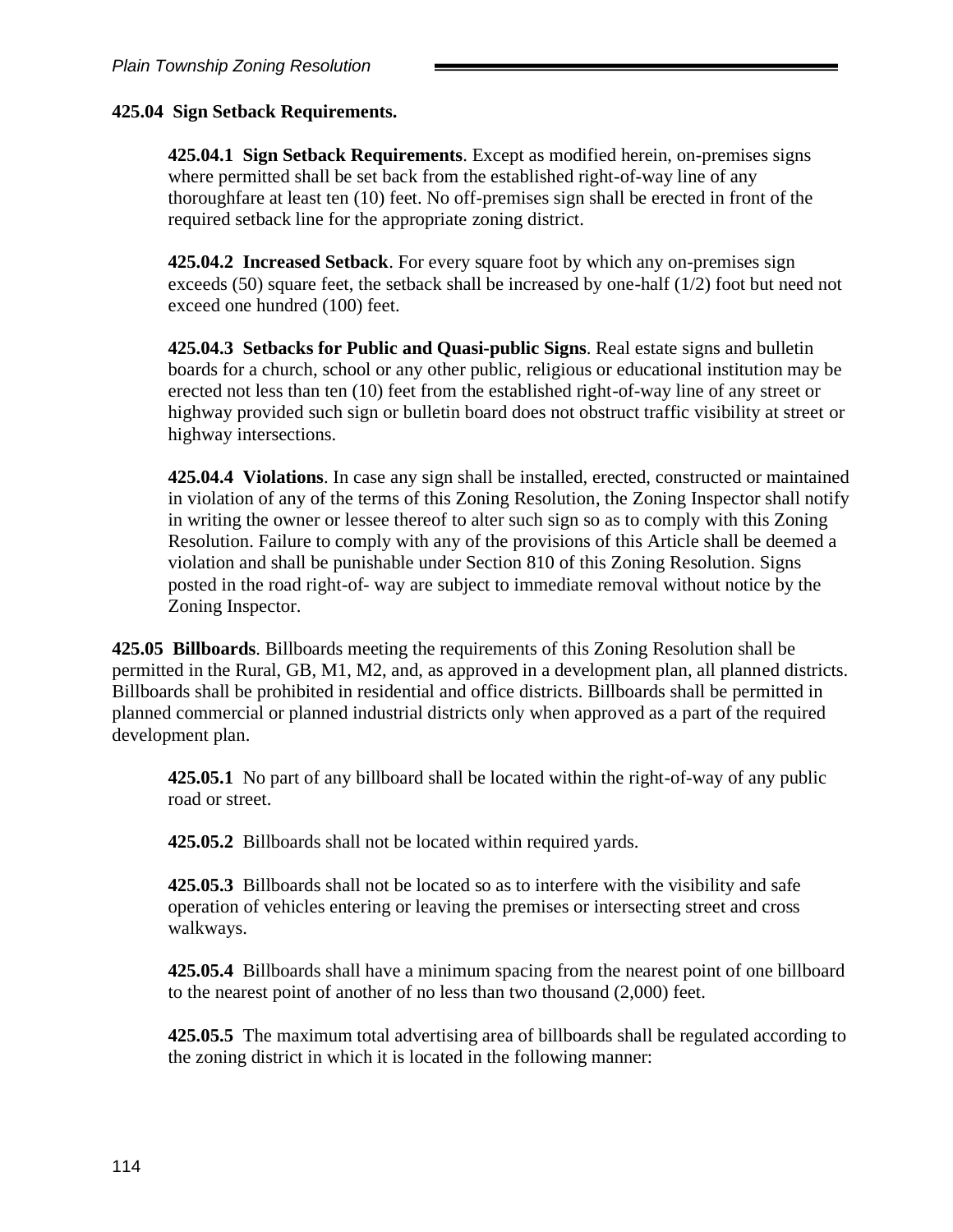# **ZONE MAXIMUM TOTAL ADVERTISING AREA**

| General Business (GB)    | 300 square feet                     |
|--------------------------|-------------------------------------|
| Light Manufacturing (M1) | 600 square feet                     |
| Heavy Manufacturing (M2) | 600 square feet                     |
| <b>Planned Districts</b> | As approved in the Development Plan |
| <b>Rural District</b>    | 300 square feet                     |

**425.05.6** Billboards shall be considered structures and shall be subject to all required front, side and rear yard setback requirements.

**425.05.7** The advertising area shall include all faces or sides of a billboard used for display or used to convey information. The advertising area of a sign or billboard shall be computed as the area enclosed by continuous lines connecting the extreme points or edges of a sign or billboard. The advertising area shall be determined by using the largest sign area or silhouette visible at any one time from any one point. The advertising area includes the main supporting sign structure if it is used for advertising but excludes the main supporting structure if it is not used for advertising. All other ornamental attachments, which are not a part of the main supports of the sign, are to be included in determining sign area.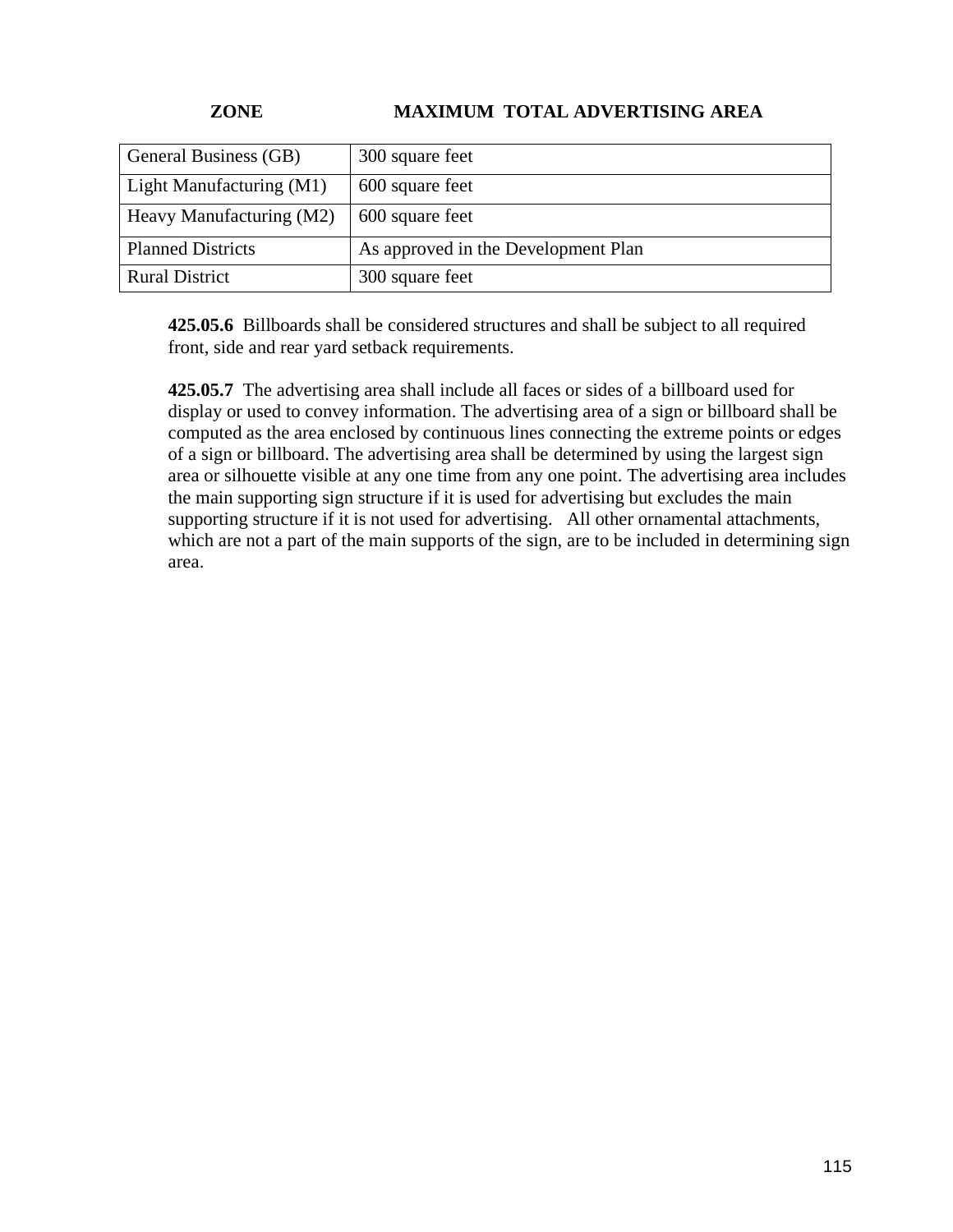# **SECTION 427 SWIMMING POOLS**

**427.01** No private swimming pool, exclusive of portable swimming pools with a diameter less than twelve (12) feet or with an area of less than one hundred (100) square feet, shall be allowed in any commercial or residential district, except as an accessory use and unless it complies with the following conditions and requirements:

**427.01.1** The pool is intended and is to be used solely for the enjoyment of the occupants of the principal use of the property on which it is located:

**427.01.2** It may not be located closer than ten (10) feet to any property line;

**427.01.3** The swimming pool, or the entire property on which it is located, shall be walled or fenced to prevent uncontrolled access by children from the street or from adjacent properties. Said fence or wall shall not be less than four (4) feet in height and maintained in good condition with a gate and lock. Above ground pools exceeding four (4) feet to height shall be exempt from these requirements.

**427.02** Community and club swimming pools are permitted in any commercial or residential district but shall comply with the following conditions and requirements:

**427.02.1** The pool is intended solely for the enjoyment of the members and families and guests of members of the association or club under whose ownership or jurisdiction the pool is operated:

**427.02.2** The pool and accessory structures thereto, including the areas used by the bathers, shall not be closer than fifty (50) feet to any property line:

**427.02.3** The swimming pool and all of the area used by the bathers shall be walled or fenced to prevent uncontrolled access by children from the thoroughfare or adjacent properties. Said fence or wall shall not be less than six (6) feet in height and maintained in good condition.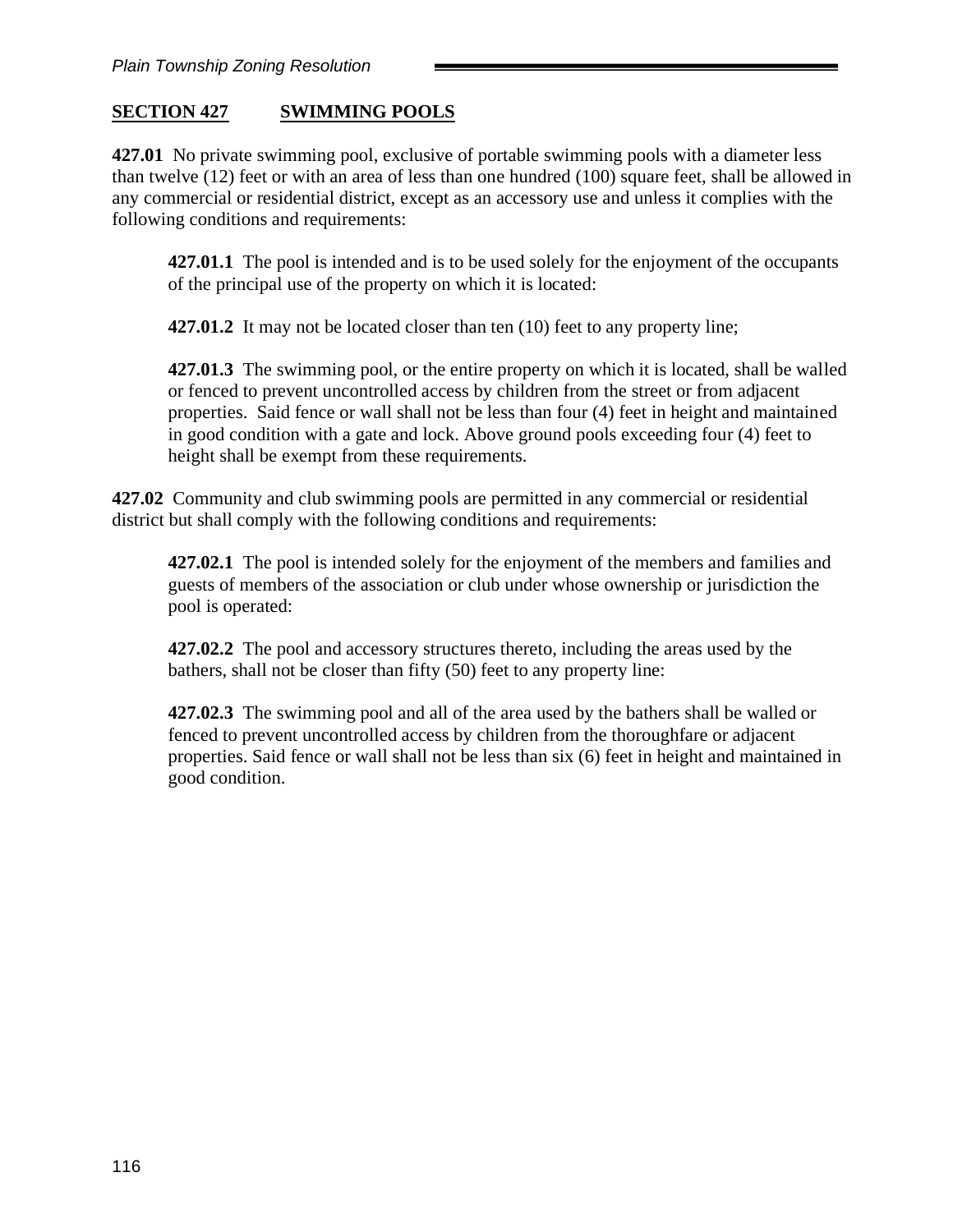# **SECTION 430 TEMPORARY USES**

**430.01 Purpose**. Because of the special characteristics and needs of temporary uses, special standards to properly locate and control the activities of temporary uses are necessary in order to secure the health, safety and general welfare of the community. The following uses are deemed to be temporary uses and are subject to the following development standards in addition to the development standards of the district in which the use is located:

**430.02 Garage sales** and other temporary sales in association with an existing structure shall be permitted in any district in which dwellings are permitted, provided the sales are conducted during daytime hours only and all signs are removed immediately upon cessation of the sale. Such sales activities on any single premises shall not be conducted for a total of more than five (5) days in any calendar year. No Certificate of Zoning Compliance shall be required for garage sales meeting these requirements.

**430.03 Christmas tree sales** may be permitted in any noncommercial parcel or on church, school or other similar sites for a period not exceeding thirty-five (35) days, provided no activities are conducted within the public right-of-way and off-street parking is provided in accordance with the minimum parking setback. Approval of a Temporary Certificate of Zoning Compliance must be obtained from the Zoning Inspector prior to conducting such temporary sales.

**430.04 Real estate sales offices** may be provided within any district for any new subdivision, provided sales activities are limited to that subdivision only and such office is not used as a dwelling. Such office use shall cease upon completion of the initial sales of lots in the subdivision. Rentals or resale of lots and/or units in the subdivision shall not be conducted from the temporary office. Approval of a Temporary Certificate of Zoning Compliance must be obtained from the Zoning Inspector prior to establishing the temporary sales office. Sales offices shall not be established in a temporary structure or vehicle.

**430.05 Contractors' offices and equipment sheds (other than portable storage units)** in association with construction activities may be permitted within any district, provided such uses are removed immediately upon completion of the construction project. A Temporary Certificate of Zoning Compliance shall be obtained prior to the commencement of any such use.

**430.06** Manufactured homes may be permitted as temporary emergency replacement structures in any residential district for a period not exceeding twelve (12) months following destruction or substantial damage to the existing residential unit on the lot by fire or other natural causes. All applicable health and building code minimum standards shall be met. The applicant shall obtain a Temporary Zoning Certificate from the Zoning Inspector prior to placement of the unit.

**430.07** Carnivals, circuses, tent meetings, bazaars, festivals, flea markets, art shows or other similar public events sponsored by a public or nonprofit organization having a 501(c)3 exemption from the IRS, may be permitted within any nonresidential district or upon church, school or other similar sites within any residential district, provided adequate off-street parking, sanitary facilities, lighting, security and setbacks from existing residential uses can be provided. Any such use shall not be permitted for a total of more than seven (7) days nor more than twice in any calendar year. Approval of a Temporary Zoning Permit shall be obtained from the Zoning Inspector prior to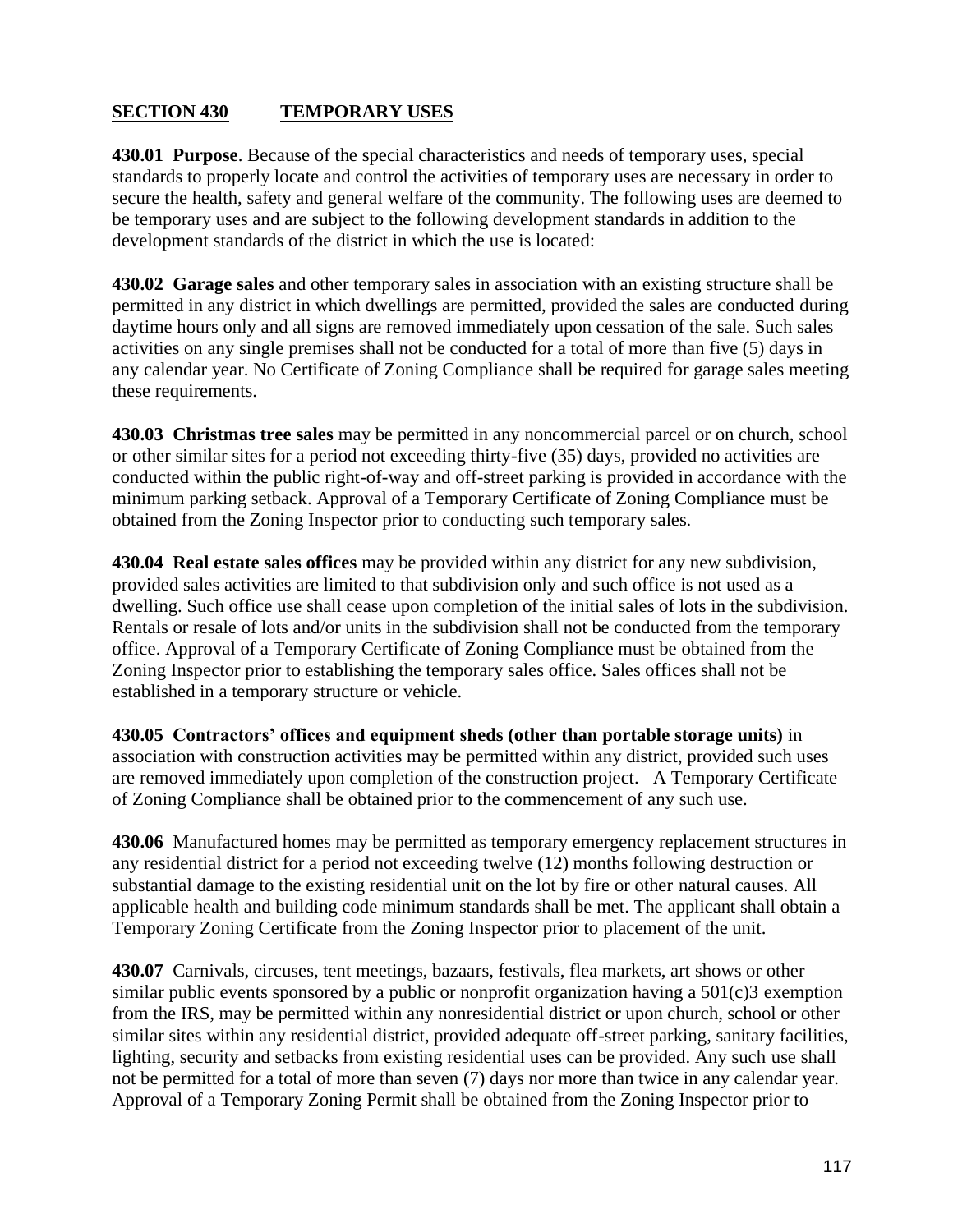establishment of such temporary use. Any outdoor concert or similar outdoor musical event shall require Exceptional Use (EU) District zoning.

**430.08 Portable Storage Units** may be permitted as a temporary use in any zoning district only in conjunction with and not to exceed the times listed for the following activities:

- **1.** Temporary use for construction sites as accessory to and in association with an ongoing construction project at such site for a period of up to one hundred twenty (120) total days in any three hundred sixty-five (365) consecutive day period or upon the completion of the project, whichever occurs sooner.
- **2.** Temporary use when the occupant of the property on which the portable storage unit is located is relocating for a period not to exceed seven (7) consecutive days or for a period of fourteen (14) total days in any one hundred eighty (180) consecutive day period.
- **3.** Temporary use to facilitate temporary activities not described in Section 430.08 1 or 2, above, for a period not to exceed seven (7) consecutive days or for a period of fourteen (14) total days in any one hundred eighty (180) consecutive day period.

**430.081 Portable Storage Unit Criteria.** Portable storage units shall be subject to the following requirements:

- **1.** A portable storage unit shall not exceed one hundred sixty-nine (169) square feet in size and eight (8) feet in height.
- **2.** Not more than one (1) portable storage unit shall be permitted on any property at any time.
- **3.** No portable storage unit shall be located in a public right-of-way.
- **4.** Portable storage units shall be located no closer to an adjacent property than the greater of ten (10) feet or the required minimum side or rear yard setback for accessory buildings in the district in which the unit is located.
- **5.** Portable storage units shall only be used for the storage of personal property and for no other purpose whatsoever.
- **6.** The placement of portable storage units shall be in such manner as not to create a public nuisance.
- **7.** A portable storage unit is not permitted as a permanent accessory storage structure regardless of the proposed location on a property.
- **8.** A Temporary Certificate of Zoning Compliance shall be obtained prior to the placement of a portable storage unit on a property. For the activities listed in Section 430.08 1 and 2, no more than two (2) Temporary Certificates of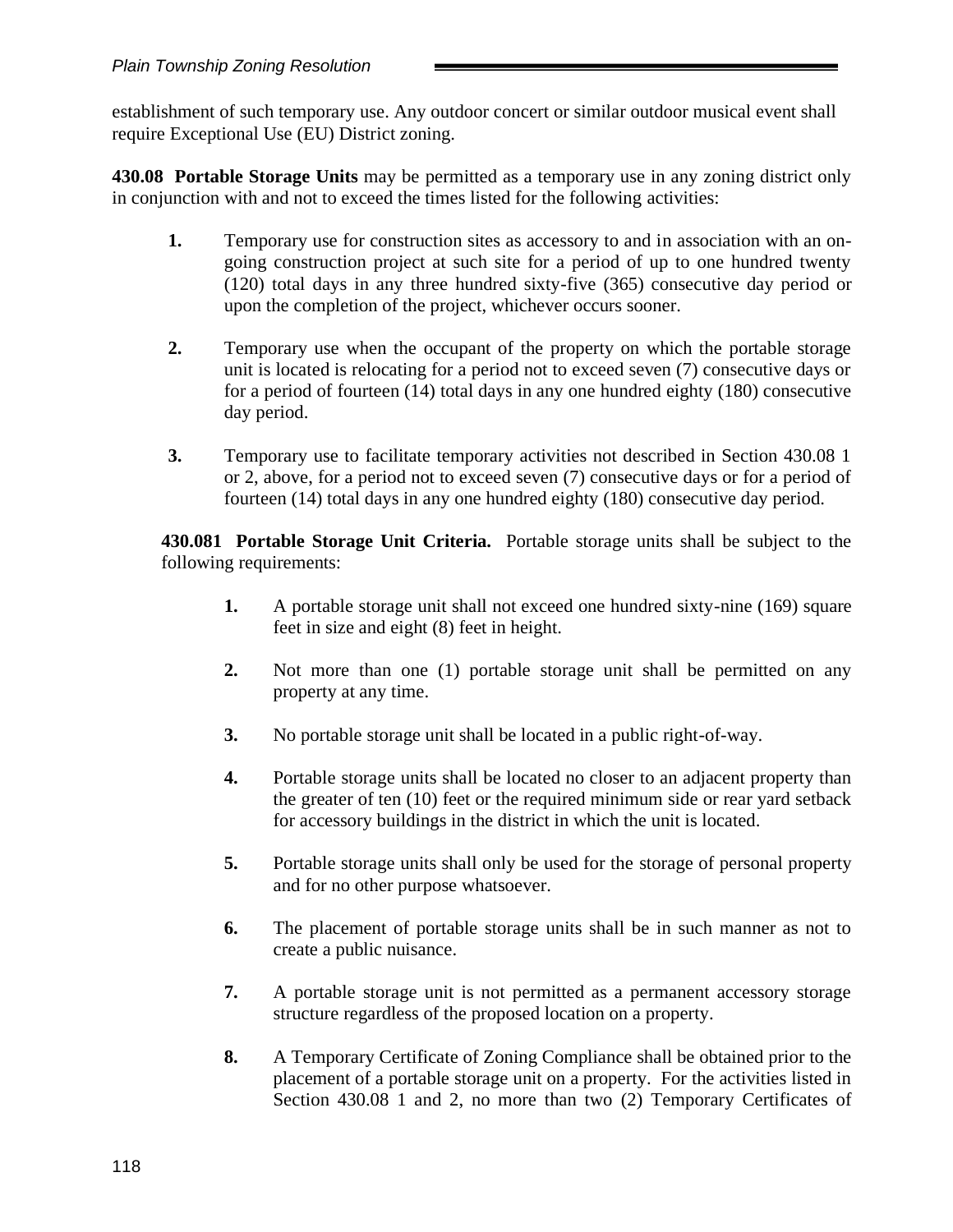Zoning Compliance may be issued for the same property during any three hundred sixty-five (365) consecutive day period.

**430.09 Zoning Inspector Authority in Regulating Temporary Uses**. The Zoning Inspector shall have the authority to require any information deemed necessary or pertinent to the control of temporary uses in order to safeguard the public interest, and shall approve or disapprove the application based on the information submitted and the standards of this Zoning Resolution.

**430.10 Prohibited Temporary Uses**. Temporary retail sales conducted on parking lots, vacant lots or along roadsides by nonresident or transient vendors shall be prohibited.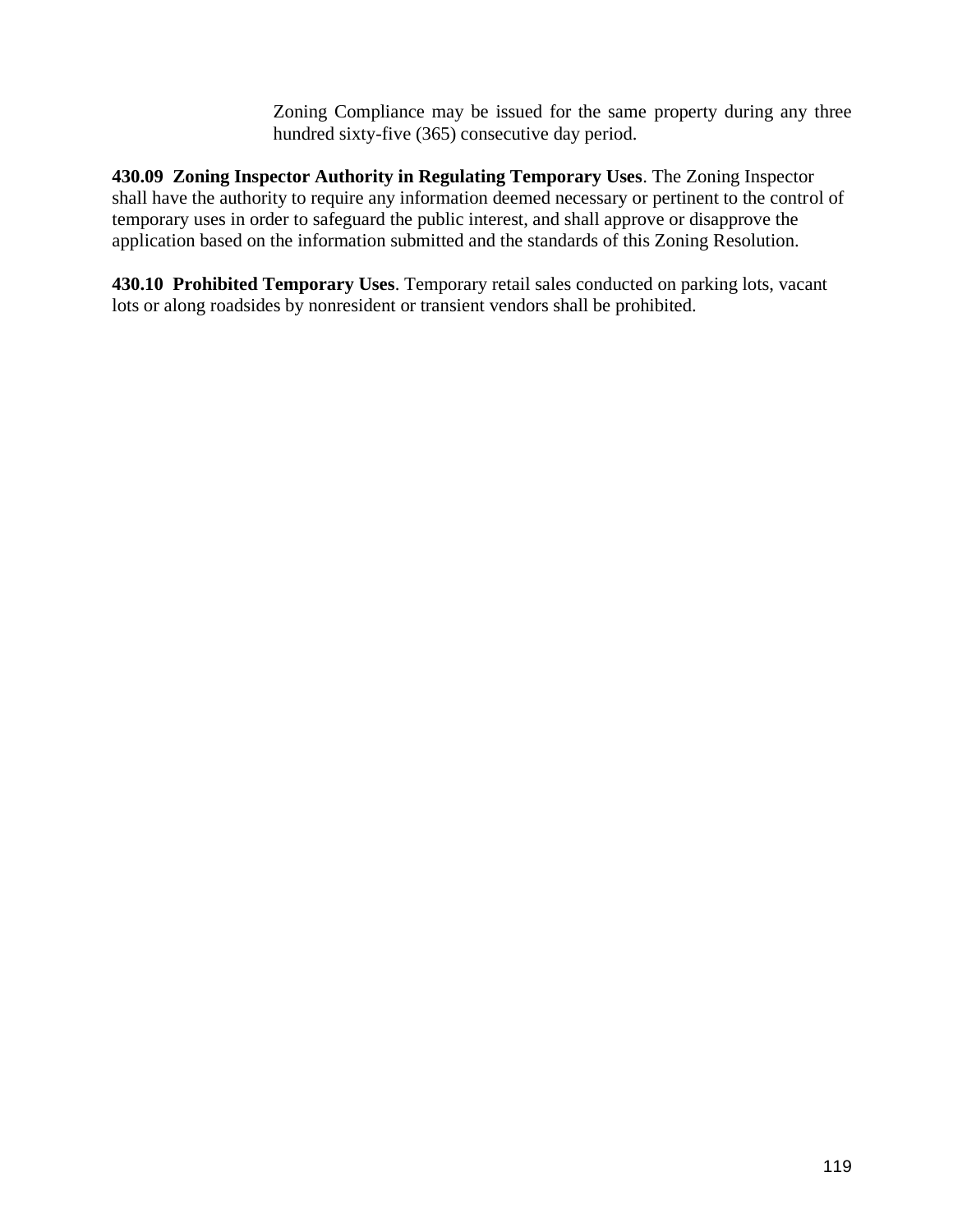# **SECTION 435 PUBLIC NUISANCE REGULATIONS**

**435.01 Prevention of Nuisance**. Every structure or use subject to the provisions of this Zoning Resolution shall be located, arranged and operated in accordance with the following provisions so that it will not interfere with the development and enjoyment of adjacent property.

**435.02 Required Limits**. The following limits of development and operation are provided to control hazardous, obnoxious or other nuisance activity of uses subject to the provisions of this Zoning Resolution.

**435.02.1 Noise**. Noise or vibration shall be so controlled that at the property line on which such noise or vibration is produced it will not be at a level above that normally perceptible from other development in the area or from the usual street traffic observed at the street right-of-way line of the lot, except occasional blast or shock required in normal operation and produced in such manner as not to create hazard. This shall not apply to normal construction activity, but shall apply to the repeated use of firearms, vehicles and similar noise generators.

**435.02.2 Air Pollution**. No visible smoke, dust or other particulate emissions, excluding steam, shall be permitted, excepting those produced from fossil fuel, wood-burning stoves, fireplaces, furnaces or similar systems so long as such systems are primarily used for heating or cooking purposes and are not used in connection with the manufacture of goods or other commercial activity.

**435.02.3 Odor or Fumes**. Odor or noxious fumes shall be so controlled so they are not offensive or hazardous.

**435.02.4 Radioactivity or Electrical Disturbance**. No activity shall emit dangerous radioactivity at any point, or electrical disturbance adversely affecting the operation of any equipment at any point other than that located at the source of such activity.

**435.02.5 Lighting and Glare.** No direct or reflected glare from processing, lighting or other activities shall extend in a manner which adversely affects neighboring areas or interferes with safety on any public street, road or highway.

**435.02.6 Toxic and Hazardous Substances**. No toxic substance shall be emitted or otherwise discharged into the atmosphere, ground, surface waters or ground waters. No storage, use or transport of toxic or hazardous substances shall be permitted unless such activity is in full compliance with applicable state and federal environmental protection regulations and the express prior written approval of the Township Fire Chief.

**435.02.7 Fire Hazards and Explosives**. There shall be no storage, utilization or manufacture of detonable materials or intense burning materials unless the express prior written approval of the Township Fire Chief is obtained. The fire chief shall have the authority to specify the location, quantity, methods of storage and methods of utilization, and otherwise exert other controls which are necessary to protect the health and safety of the residents of the Township.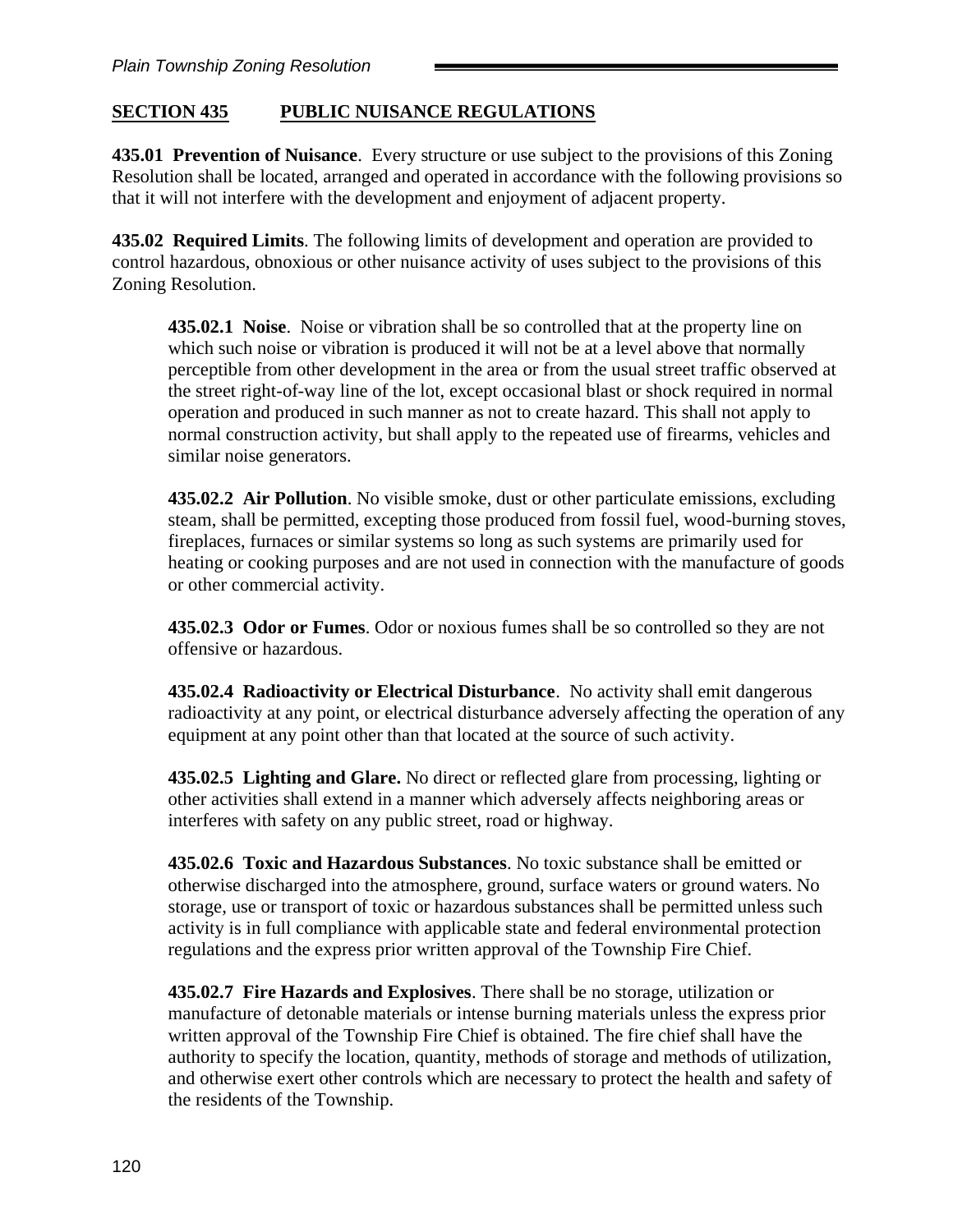**435.02.8 Trash**. The storage of trash or waste materials, including but not limited to discarded household goods, discarded commercial products, industrial by-products and other similar materials shall not be visible from the property line on which such materials are being stored or otherwise placed. All such materials shall be housed in an appropriate container or enclosure, excepting trash that is properly placed in an appropriate enclosed container at an assigned location for regularly scheduled trash pickup. In all cases, there shall be full compliance with applicable zoning district standards.

**435.02.9 Animals**. No animal not native to Plain Township and which would normally be found in a zoo-type facility and which is considered to be dangerous and/or poisonous shall be kept, housed and/or maintained in any zoning district in the Township.

### **435.03 Agricultural Nuisances.**

**435.03.1** Persons who are engaged In agriculture-related activities, as agriculture is defined in Section 519.01 of the Ohio Revised Code, and who are conducting those activities in the Township in accordance with generally accepted agricultural practices, and in such a manner as not to have a substantial, adverse effect an the public health, safety or welfare are exempt from the nuisance standards of this Zoning Resolution, per Section 3767.13 of the Ohio Revised Code.

**435.03.2** *"Substantial adverse effect on the public health, safety or welfare"* shall be defined as any activity which creates a nuisance for a continuous period of ten (10) days or more or for a total of more than twenty (20) days in any calendar year. It is the intent of this section to permit unavoidable temporary nuisances associated with generally accepted agricultural practices (i.e., dust from cultivating, temporary odor from manure spreading, spraying, etc.). It is also the intent of this section, however, to preclude the establishment of longer-term or permanent agriculture-related nuisances or dangerous agricultural practices adjacent to or near existing residential land uses (i.e., feed lot, pigpen, lagoon, improper use of pesticides, herbicides, etc.). Specific agriculture-related activities or uses which existed prior to the establishment of adjacent nonagricultural uses shall be exempt from these nuisance standards and shall not be determined to have a *"substantial, adverse effect on the public health, safety or welfare."*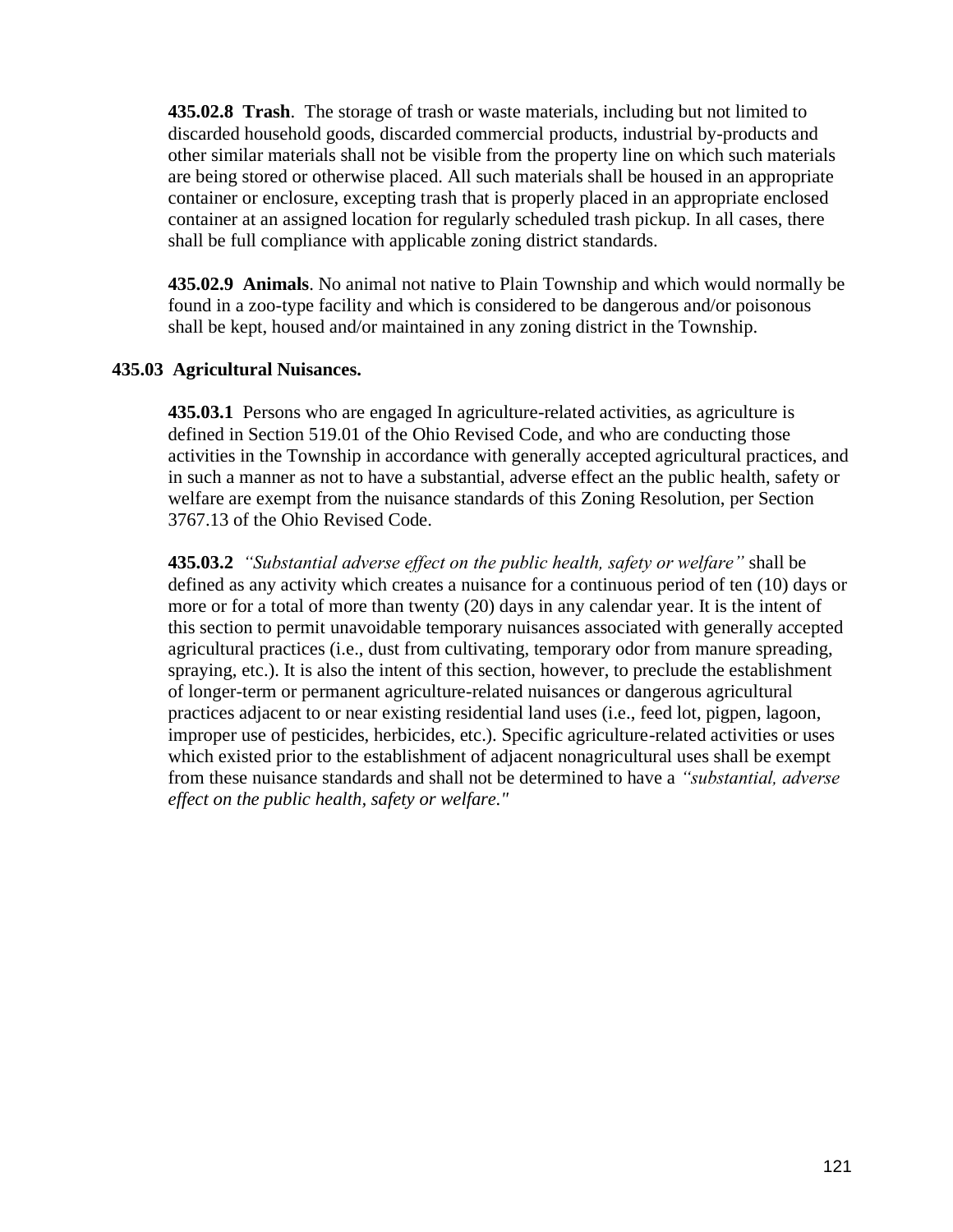# **SECTION 450 COMMUNITY-BASED CARE FACILITIES**

**450.01 Purpose**. The intent of Section 450 of the Zoning Resolution is to establish development standards for community-based care facilities and procedures for public review and approval of their location to:

- 1. Assure their access to appropriate neighborhood environments;
- 2. Prevent formation of de facto social service districts containing a concentration of similar facilities; and
- 3. Maintain neighborhood stability.

### **450.02 Community-based Care Facilities – A Conditional Use.**

**450.02.1** A community-based care facility shall be a Conditional Use established in accordance with Article VII, Section 730 of this Zoning Resolution.

**450.02.2** A community-based care facility for the elderly, foster care children, developmentally disabled, mentally retarded or physically handicapped approved in accordance with the requirements of this section and Section 730, may be located in any Residential District, or in any Planned Development Zoning District of this Zoning Resolution.

**450.02.3** A community-based care facility, other than those provided for in Section 450.022 shall be located in the Urban Residential, Suburban Apartment Residential, Planned Medium Density Residential or Planned High Density Residential Zoning District.

#### **450.03 Concentration of Facilities.**

**450.03.1** There shall be no more than three (3) community-based care facilities within a census tract.

**450.03.2** Unless permitted by Sections 450.033 and 450.034, no community-based care facility shall be located within two thousand five-hundred (2,500) feet of any other community based-care facility, as measured by the shortest straight line distance between the outside walls of the living unit containing the existing and proposed community-based care facility.

**450.03.3** The Township Board of Zoning Appeals may waive the minimum distance requirement of two thousand five-hundred (2,500) feet if the applicant shows that the proposed community-based care facility is effectively separated from an existing community-based care facility by a limited access highway or a primary watercourse including Rocky Fork Creek or Blacklick Creek.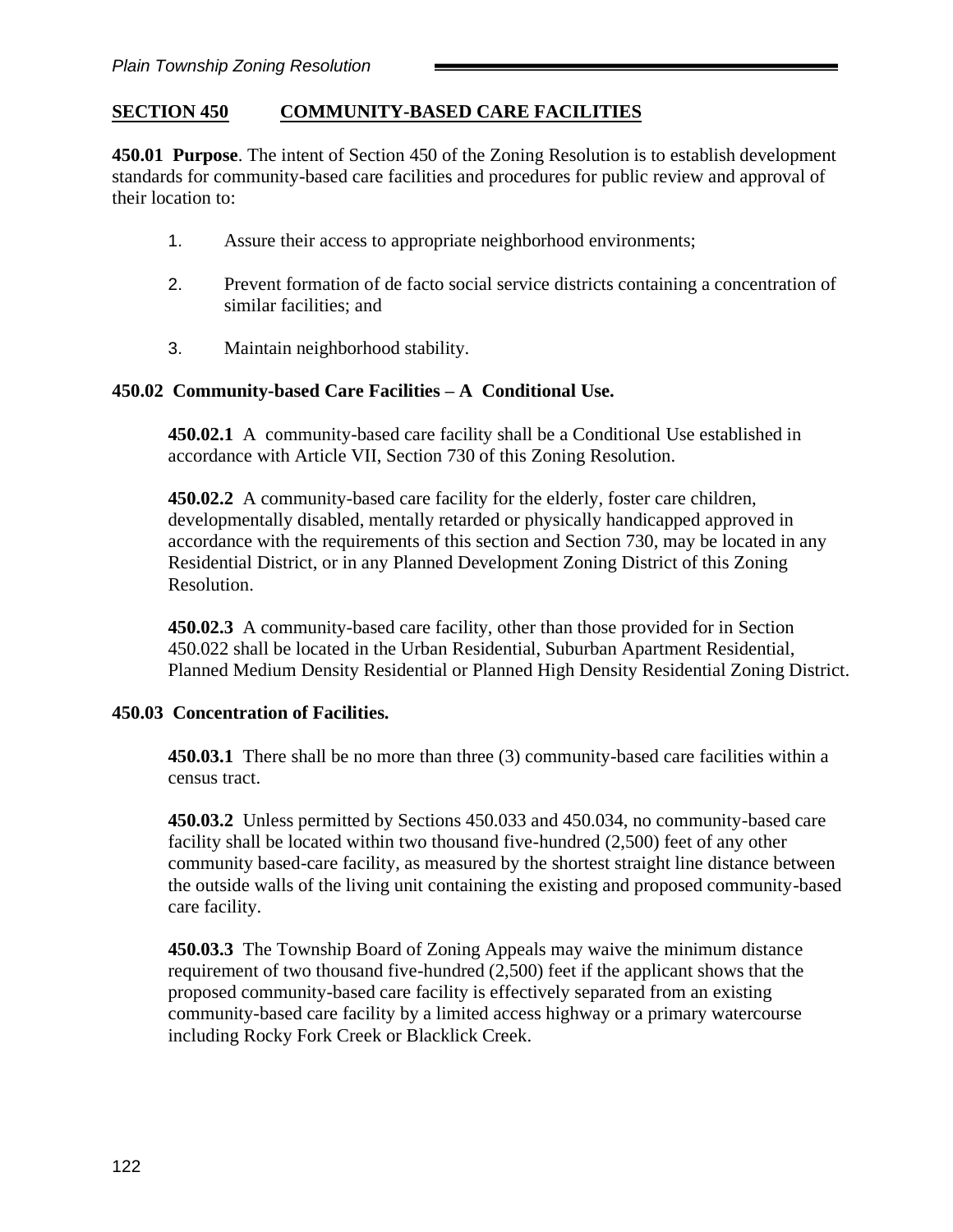**450.03.4** The Board of Zoning Appeals may allow reduction of the required distance between community-based care facilities to no less than one thousand (1,000) feet, to be measured in the accordance with the requirements of 450.032, if the applicant shows that the proposed location has unique advantages for the education or rehabilitation of the facility's residents. These advantages may include:

- **1.** Proximity to other social service organizations, government agencies, businesses or institutions which will provide services or employment opportunities to residents.
- **2.** Convenient access by public or private transportation to social service organizations, government agencies, businesses or institutions which will provide services or employment opportunities to residents.

### **450.04 Special Conditions Required for Approval of a Community-Based Care Facility.**

**450.04.1 Licensing**: Prior to occupancy, community-based care facilities must be licensed or certified by the State of Ohio and other appropriate government agencies which require screening of potential residents.

**450.04.2 Traffic and Parking**: Applicants must show that proposed community-based care facilities will require no special off-street parking facilities, and will generate no traffic unreasonably greater in volume or different in nature than would otherwise normally occur in the neighborhood in which it is located.

**450.04.3 Architectural Compatibility**: The exterior of all community-based care facilities shall be compatible with other residential dwellings in the immediate neighborhood and shall maintain the same degree of compatibility. An improvement required by code or applicable licensing requirement shall not be deemed incompatible because surrounding buildings lack such facilities.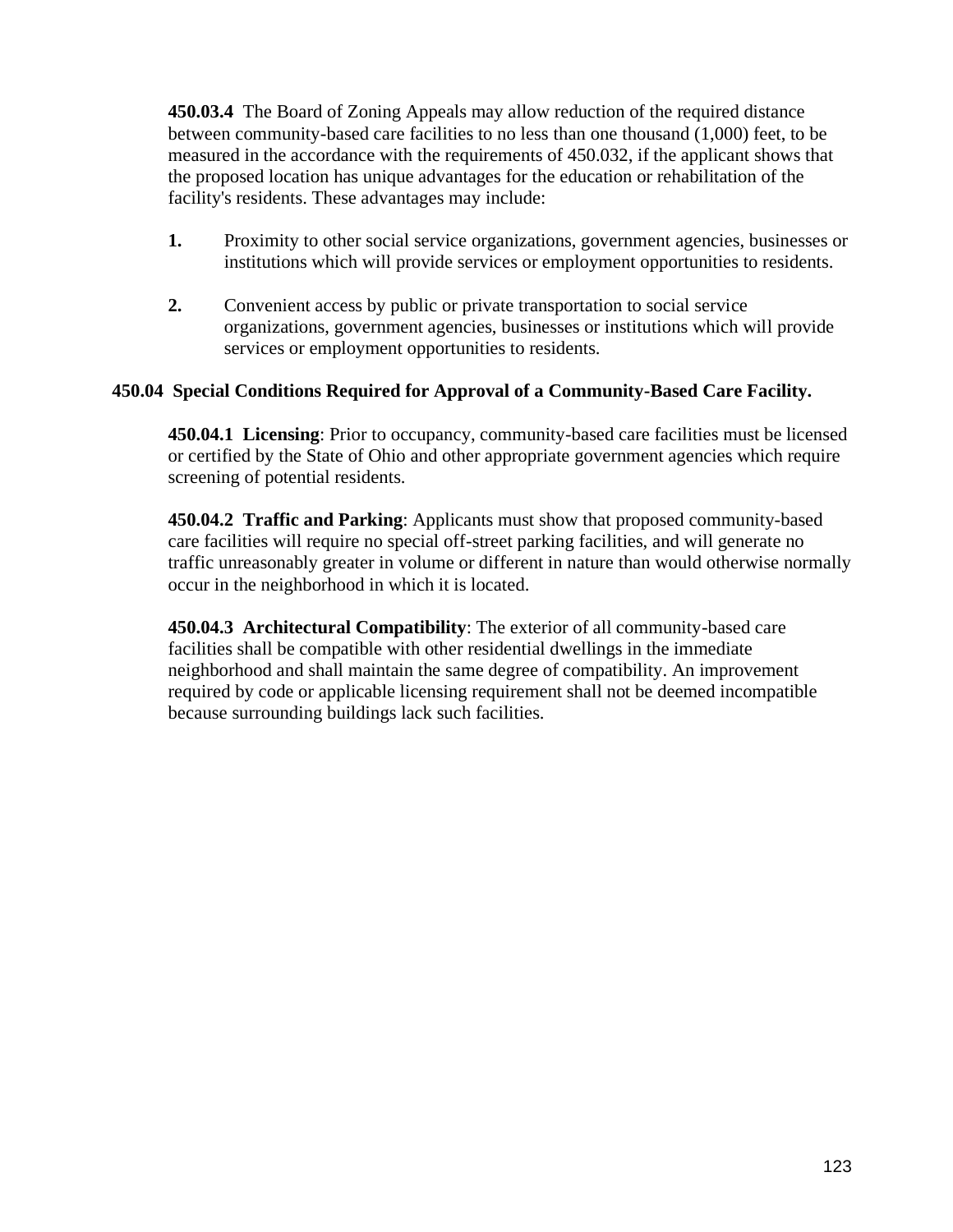## **SECTION 455 AGRITOURISM**

- **455.01** In the interest of the public health and safety, no agritourism operation shall be granted a zoning permit unless the following conditions have been satisfied:
	- 1. The agritourism provider shall provide evidence that the farm on which the agritourism operation is proposed is comprised of ten (10) acres or more in area devoted to agricultural production. If such farm is less than ten (10) acres, evidence shall be provided that such farm produces an average yearly gross income of at least twenty-five hundred dollars (\$2,500) from agricultural production.
	- 2. The agritourism provider shall identify the educational, entertainment, historical, cultural and/or recreational relationship of the agritourism operation to the existing agricultural use of the property and the surrounding agricultural community in general.
	- 3. The agritourism provider shall submit a site plan that includes the following:
		- a) All structures including dimensions and height.
		- b) Setbacks from property lines for all structures.
		- c) Off-street parking lots and parking areas.
		- d) Drives, common drives and all points of ingress and egress.
		- e) Any existing or proposed well and/or on-site wastewater disposal system area(s) on the property.
		- f) Location of all public rights-of-way and private streets.
- **455.02** The size and setback for any structure, whether permanent or temporary, used primarily for agritourism activities shall meet the following requirements:
	- 1. All structures used primarily for agritourism shall be set back no less than fifty (50) feet from any public right-of-way or highway easement.
	- 2. All structures used primarily for agritourism shall be set back from all property lines and any existing residential structure on another parcel in accordance with the following table:

| Size of Agritourism Structure | <b>Setbacks</b>                                                              |
|-------------------------------|------------------------------------------------------------------------------|
| Up to $5,000$ square feet     | 50 feet from property lines and 200 feet from any single-<br>family dwelling |
| Up to $10,000$ square feet    | 50 feet from property lines and 300 feet from any single-<br>family dwelling |
| Up to $15,000$ square feet    | 50 feet from property lines and 400 feet from any single-<br>family dwelling |
| Up to $25,000$ square feet    | 50 feet from property lines and 500 feet from any single-<br>family dwelling |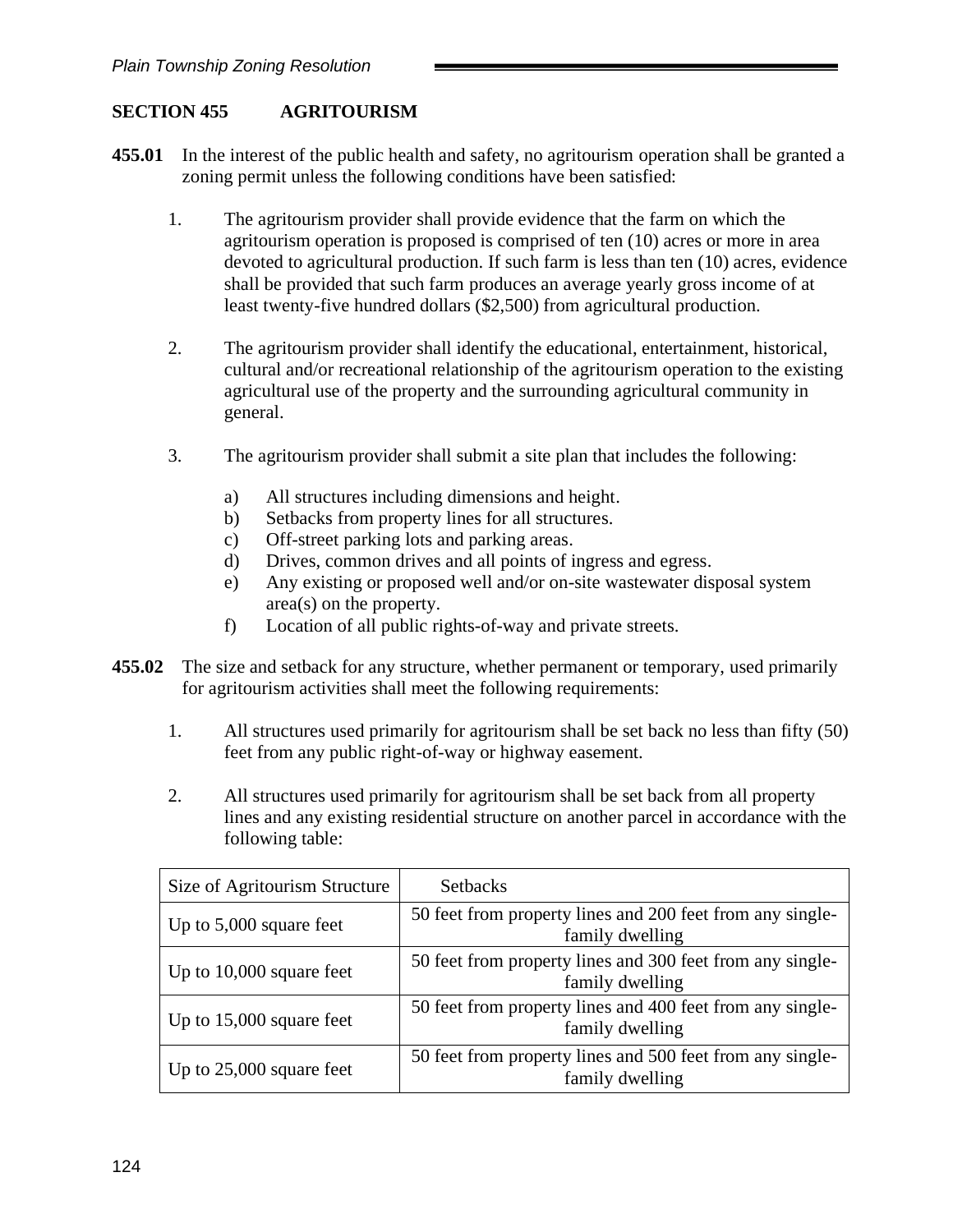- **455.03** The maximum permitted size of a structure or combined square footage of structures used primarily for agritourism shall be based on the following formula:
	- 1. The maximum permitted size of an agritourism structure is determined by multiplying the acreage of the lot times six hundred (600). The resulting number shall be expressed in square feet.

(# of acres)  $X(600) = (maximum permitted size of the$ structure in square feet)

Example:  $(10.0 \text{ acres}) \times (600) = (6,000 \text{ square feet maximum})$ permitted for 10.0 acres)

- 2. The maximum permitted size of agritourism structures on a parcel or adjacent parcels operated by the same owner or jointly with other owners shall not exceed 25,000 sq. ft regardless of lot size.
- 3. The maximum permitted height of an agritourism structure shall not exceed the following:

| Size of Agritourism Structure | Maximum Height |
|-------------------------------|----------------|
| Up to $5,000$ square feet     | 22 feet        |
| Up to $10,000$ square feet    | 25 feet        |
| Up to $15,000$ square feet    | 28 feet        |
| Up to $25,000$ square feet    | 30 feet        |

- **455.04** The agritourism provider shall provide off-street parking in accordance with the following:
	- 1. Agritourism operations providing educational, entertainment and/or cultural activities in a farm setting and open to the general public, regardless of whether or not an entry fee is charged, shall provide a minimum number of parking spaces as determined by the Zoning Inspector based upon similar uses identified in the offstreet parking regulations in Section 412 correlated to the intensity of the use such as peak attendance periods and the size of the structure and/or land area designated for agritourism activities provided in the application.
	- 2. The Zoning Inspector shall not require the parking area to be improved, including any requirements governing drainage, parking area base, parking area paving or other such improvement.
- **455.05** The agritourism provider shall provide ingress and egress via access points on a public road approved by Plain Township, County Engineer or Ohio Department of Transportation, depending on the jurisdiction of the road being accessed. Such ingress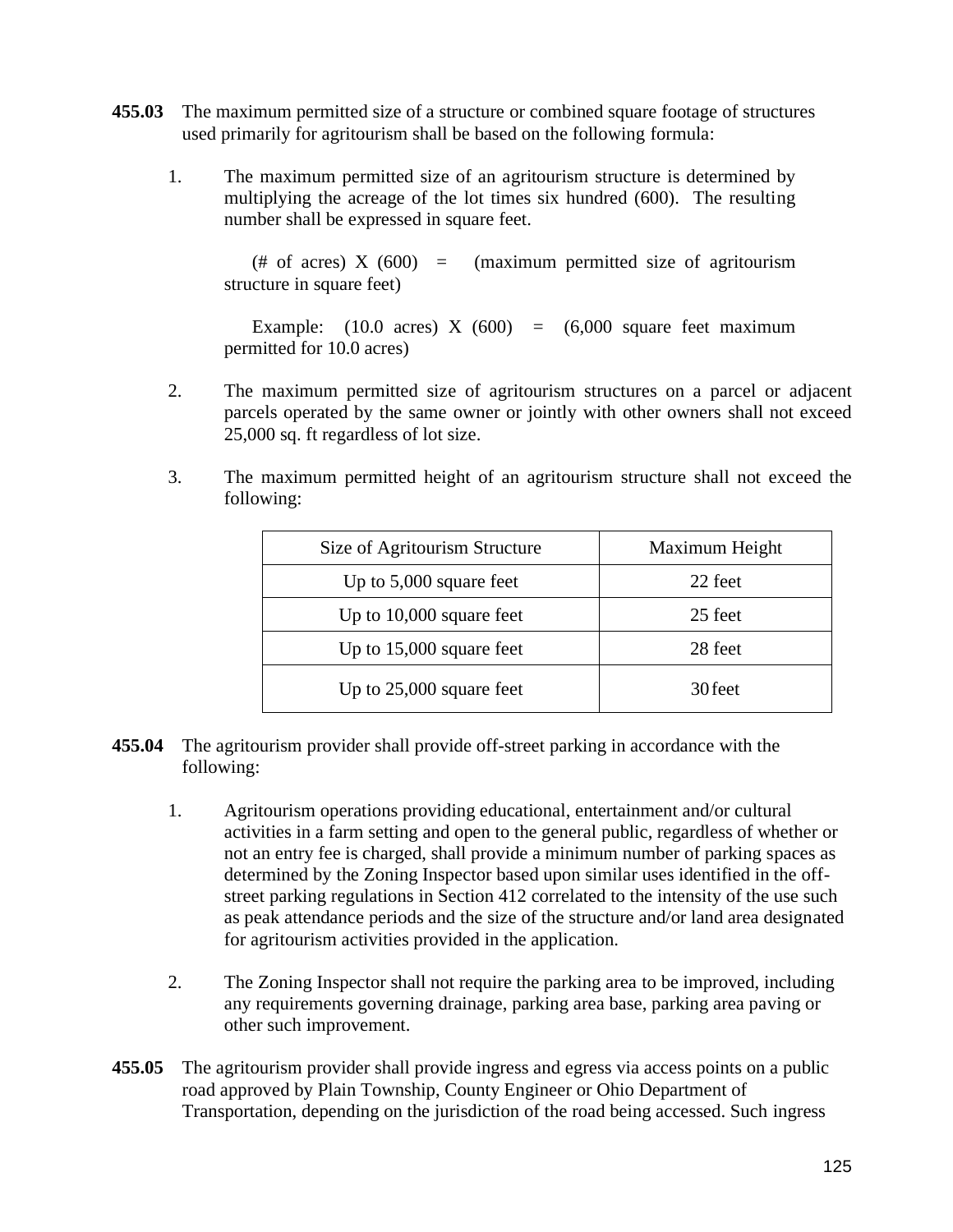and egress shall be designed to accommodate emergency vehicle access to the satisfaction of the Fire Department having jurisdiction over the property upon which the agritourism operation is located. Any ingress or egress shall not be located closer than 200 feet to any intersection of two or more public roads. Any ingress or egress shall not be located closer than 50 feet to any driveway located on any adjacent property.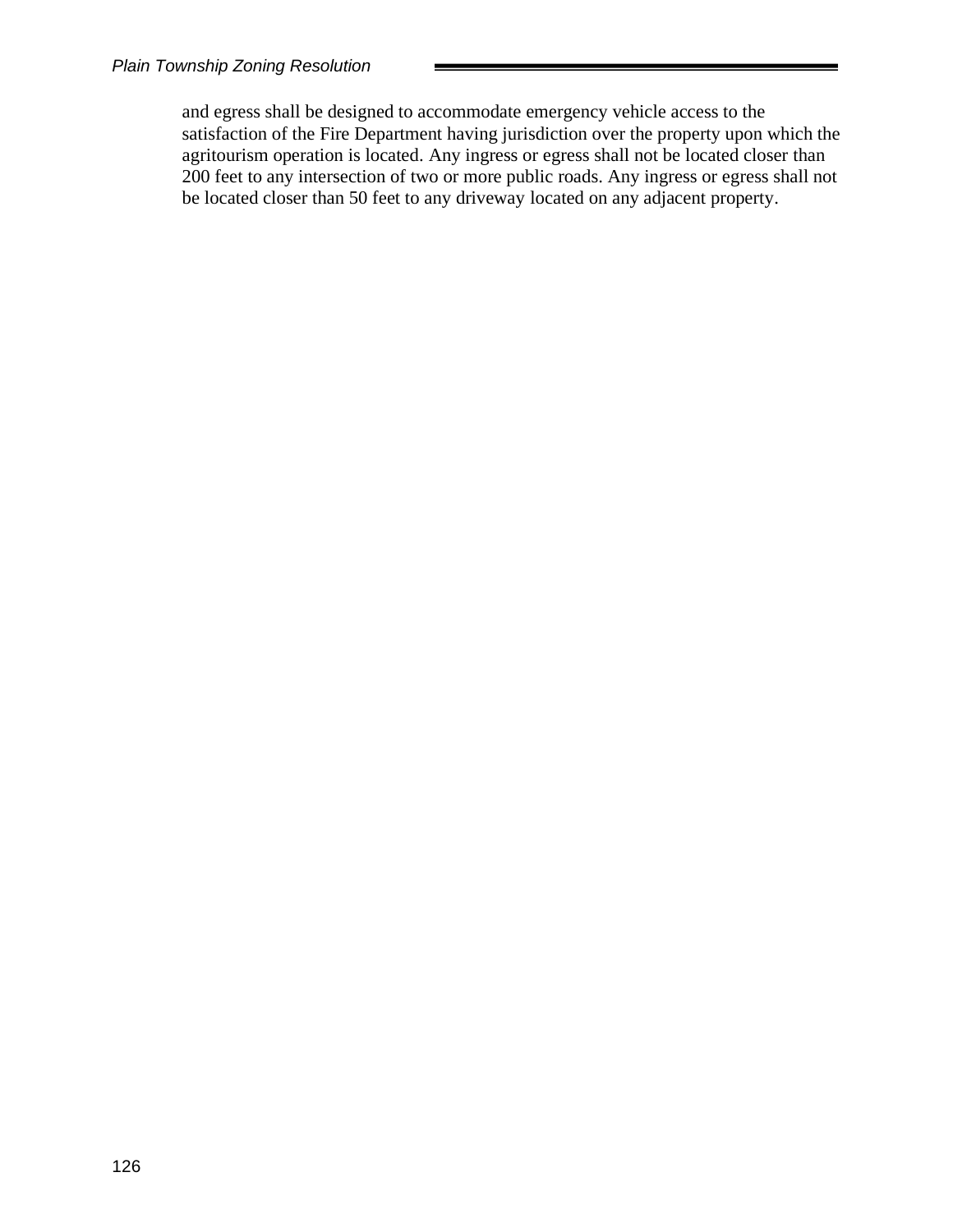# **ARTICLE V: SPECIAL DISTRICTS**

### **SECTION 500 SPECIAL DISTRICTS AND REGULATIONS ADOPTED**

**500.01 Special Districts Established**. Districts providing for use or development of land for certain purposes or under certain conditions, as hereafter specified, are hereby established and adopted.

**500.02 Special District Regulations**. Regulations pertaining to use or development of land in Special Districts are provided for the following:

**500.02.1 Floodplain Development**. Provisions pertaining to the use and development of lands subject to periodic flooding are provided to minimize the impact or potential impact of flooding on existing or future land uses, promote and safeguard the public health, safety and welfare, and maintain the Township's eligibility for continued participation in the National Flood Insurance Program.

**500.02.2 Exceptional Uses**. Provisions pertaining to certain uses of a unique nature as to warrant individual consideration are provided to allow appropriate location and development in relation to other land use and development in a manner appropriate to promote the public health, safety and general welfare.

**500.03 Relation to Zoning Districts**. Special Districts and Regulations thereof shall be in addition to the Zoning Districts as established on the Zoning District Map and nothing herein Is intended to amend, modify or otherwise change for Zoning District Regulations except as specifically set forth in the Special District Regulations.

**500.031 Relation to Zoning District Map**. The inclusion of land in a Special District shall be in addition to the Zoning District as established on the Zoning District Map, and nothing herein is intended to amend, modify or otherwise change the Zoning District boundaries as shown on the Zoning District Map.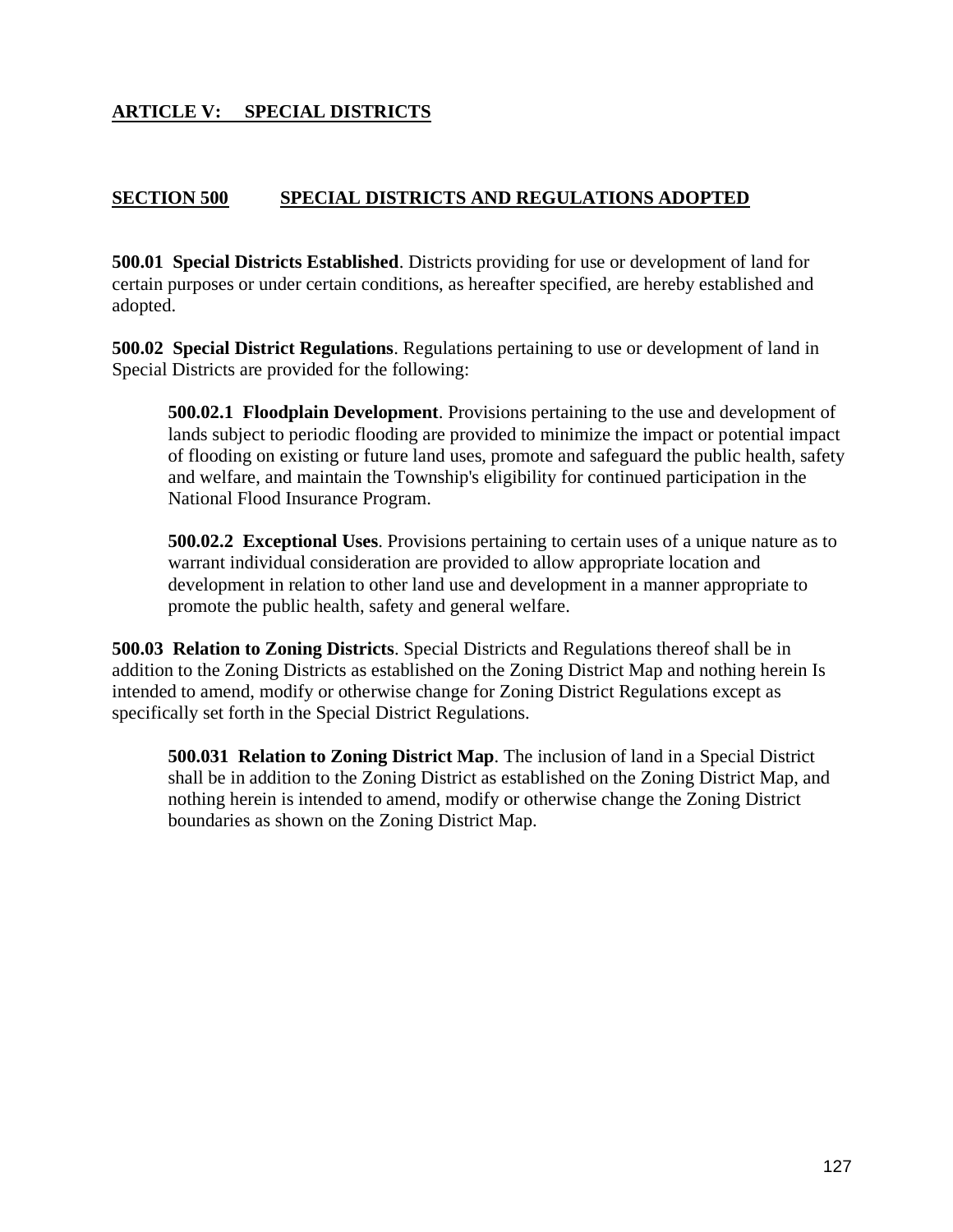## **SECTION 510 FLOOD PLAIN REGULATIONS**

**510.01 Establishment of Regulatory Floodplain District.** The Regulatory Floodplain District shall exist as an overlay district and shall apply concurrently with other zoning district classifications. Land uses and development allowed under Section 510 must also meet all other applicable sections of this Zoning Resolution.

**510.01.1 Designation of the Regulatory Floodplain District.** The Regulatory Floodplain District shall be designated as those flood hazard areas which are identified in the "Flood Insurance Study, County of Franklin, Ohio, Unincorporated Areas" and accompanying Flood Insurance Rate Maps (FIRM) and Flood Boundary and Floodway Maps (FBFM) published by the Federal Emergency Management Agency (FEMA) under the National Flood Insurance Program (NFIP) dated August 2, 1995, and all revisions and amendments thereto. These maps and data shall be on file at the Franklin County Development Department (FCDD) and the Zoning Inspector's office.

**510.01.2 Floodway and Floodway Fringe.** The Regulatory Floodplain District is further divided into two portions consisting of the Floodway and Floodway Fringe. The Floodway is that portion of the Floodplain consisting of the channel and sufficient adjacent lands to convey the Base Flood discharge without increasing the Base Flood Elevation more than one-half (1/2) foot. The Floodway Fringe is that portion of the Floodplain outside of the Floodway. The FEMA water surface profiles of the Base Flood shall govern the location of the Floodplain boundary. The Base Flood Elevations and Floodway boundaries shall be established as those indicated by NFIP maps and data published by FEMA, including all revisions and amendments thereto. The Floodplain District shall be illustrated on the Township Zoning Map. FEMA maps and data shall be used to establish the Regulatory Floodplain District. FEMA maps and data shall govern in case of omission on or conflict with the zoning maps.

**510.01.3 Nondetailed Flood Hazard Areas.** In designated flood hazard areas for which FEMA has not determined detailed flood elevations and floodway boundaries, the applicant shall be required to furnish such information prepared by qualified personnel to enable the administration of this Zoning Resolution consistent with its intent. Flood maps and data published by state or federal sources such as the Natural Resource Conservation Service (NRCS), U.S. Army Corps of Engineers, U.S. Geological Survey or Ohio Department of Natural Resources shall be utilized when available. In case of differing information from two or more of these sources, the more comprehensive and recent technical data shall be used.

When detailed flood elevations and floodway boundaries are not available for the Base Flood through FEMA or other state or federal sources, the applicant shall provide them. Such information and data shall be prepared by a qualified Professional Engineer in accordance with currently accepted hydrologic and hydraulic engineering techniques and methodology. Such studies, analysis, computations, etc. shall be submitted in sufficient detail to allow a thorough technical review by the Community NFIP Administrator.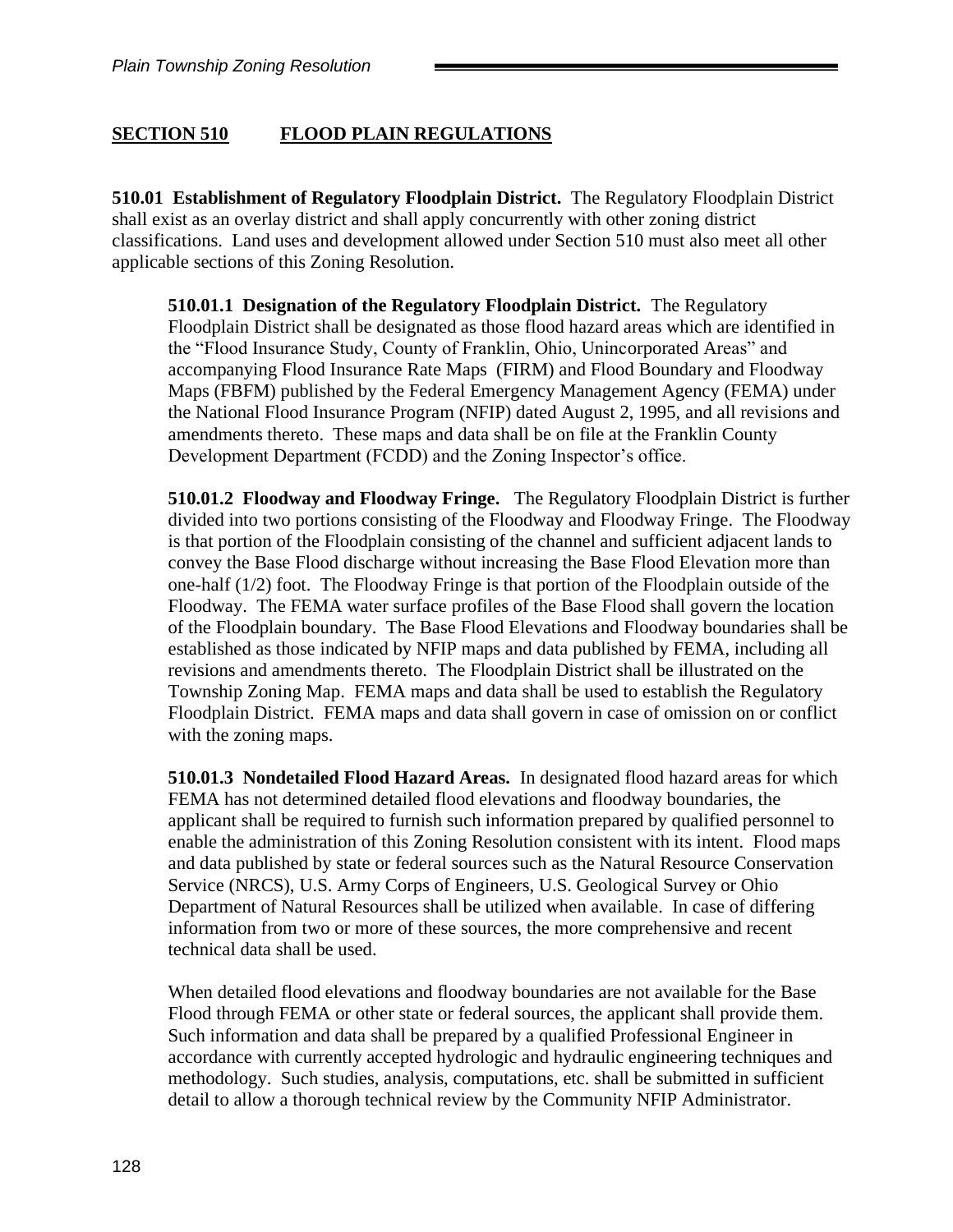**510.02 Permitted Uses in the Floodway.** The following uses, not including buildings, shall be permitted within the Floodway, provided they comply with all other applicable sections of this Zoning Resolution:

- **1.** Agricultural land uses such as general farming and cultivation, pasturing, grazing, outdoor open air nurseries, truck farming, forestry, farming and similar uses.
- **2.** Private or public recreational land uses such as golfing, tennis, archery, picnicking, boating, swimming; parks, wildlife, or nature preserves; shooting ranges, hunting and fishing areas; hiking, biking, jogging, and horseback riding trails; and other similar uses.
- **3.** Residential open space uses such as lawns, gardens, play areas and other similar uses.

**510.03 Prohibited Uses in Floodway.** The following structures and uses are prohibited in the Floodway unless specifically listed under Section 510.04 as a Conditional Use:

- **1.** Buildings and structures including mobile homes, for residential, commercial, industrial, agricultural or other uses.
- **2.** Storage or processing of materials.
- **3.** Trash, garbage, or waste disposal operations; landfills; wastewater treatment and disposal facilities.
- **4.** Placement of material, fill, or spoil of any type or the construction or extension of levees, dams, dikes, floodwalls, or other such mounding or embankments.
- **5.** Encroachments which would cause any increase in the Base Flood Elevations.

**510.04 Conditional Uses in Floodway.** The following uses shall be Conditional Uses within the Floodway provided they comply with all other applicable sections of this Zoning Resolution and any conditions attached by the Board of Zoning Appeals in granting the Conditional Use Permit:

- **1.** Navigational and streamflow aids, marinas, boat rental, docks, piers, wharves, and water measuring and monitoring devices.
- **2.** Construction, placement, or improvement or maintenance of public or private culverts, utilities, bridges and stream crossing of any type or size, erosion control and protection measures.
- **3.** Extraction of sand, gravel, or other resources.
- **4.** Alteration or relocation of the channel or watercourse.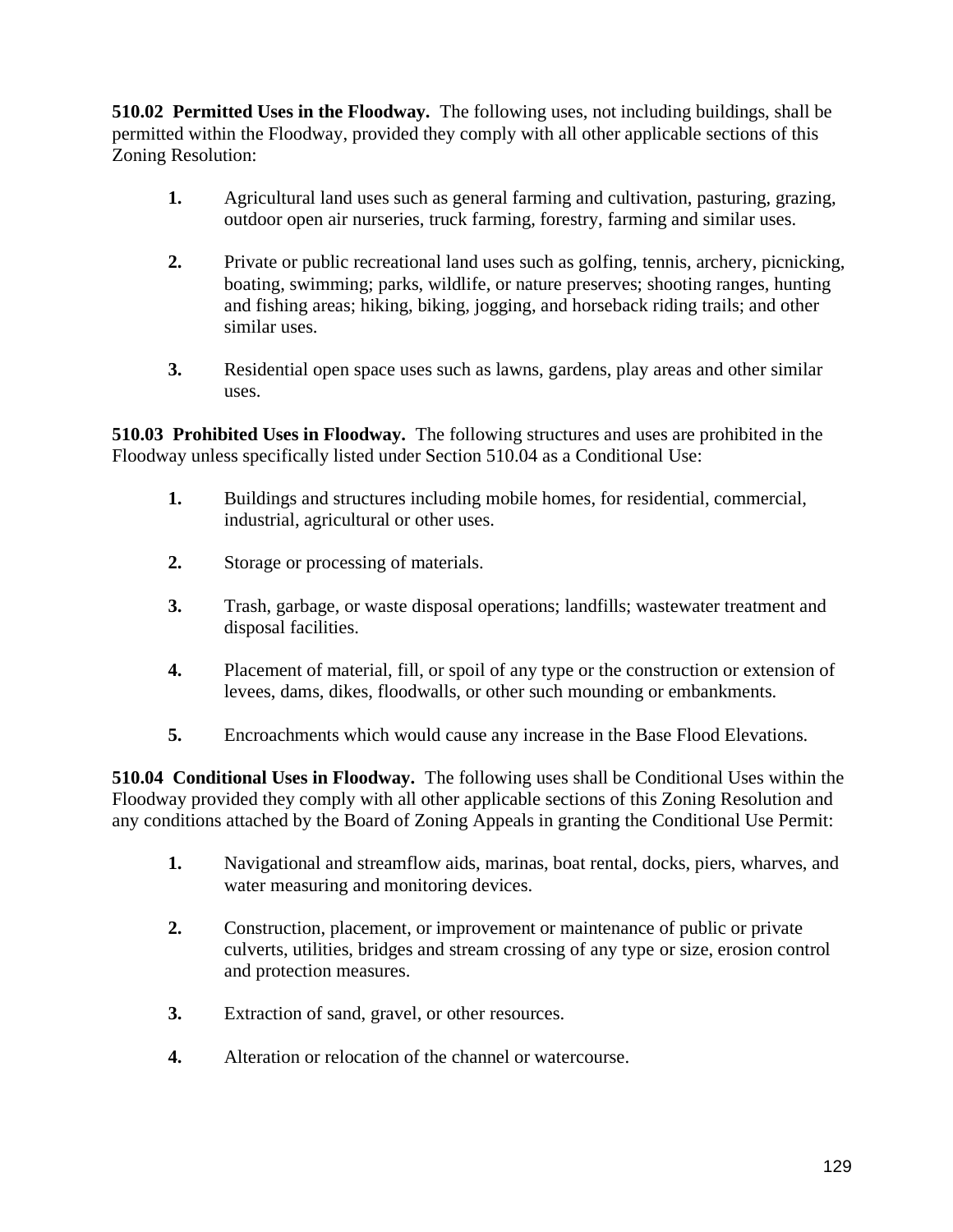**510.05 Permitted Uses in the Floodway Fringe.** Uses permitted in the Floodway by Section 510.02 shall also be permitted in the Floodway Fringe.

**510.06 Conditional Uses in the Floodway Fringe**. The following uses shall be Conditional Uses in the Floodway Fringe, provided they meet all applicable standards and requirements of this Zoning Resolution and any conditions attached by the Board of Zoning Appeals in granting the Conditional Use Permit:

- **1.** All Conditional Uses in the Floodway as listed in Section 510.04.
- **2.** Residential, commercial, industrial, manufacturing, or similar structures or buildings.
- **3.** Storage or processing of materials.
- **4.** Parking and loading areas.
- **5.** Waste processing and/or disposal facilities and wastewater treatment and disposal systems.
- **6.** Flood control or mitigation structures and measures.
- **7.** Temporary or permanent placement of material, fill, or spoil of any type or other such mounding or embankment or additions or extensions thereto.

**510.07 Development Standards.** In addition to other applicable Development Standard provisions of this Zoning Resolution, the following standards for arrangement, development, and use of land and buildings shall be required in the Regulatory Floodplain District:

**510.07.1 Maintain Flow Characteristics.** No use of the Floodplain shall unduly or adversely affect or impact the efficiency, flow characteristics, or flood heights of the main channel or other affected tributaries, ditches, drainage facilities or systems, for storm frequencies up to and including the Base Flood vent. No use or encroachment within the Floodway shall increase the Base Flood Elevation.

**510.07.2 Minimize Flood Damage**. All activities and developments shall be planned, designed, constructed and installed consistent with the need to minimize damages in time of flooding.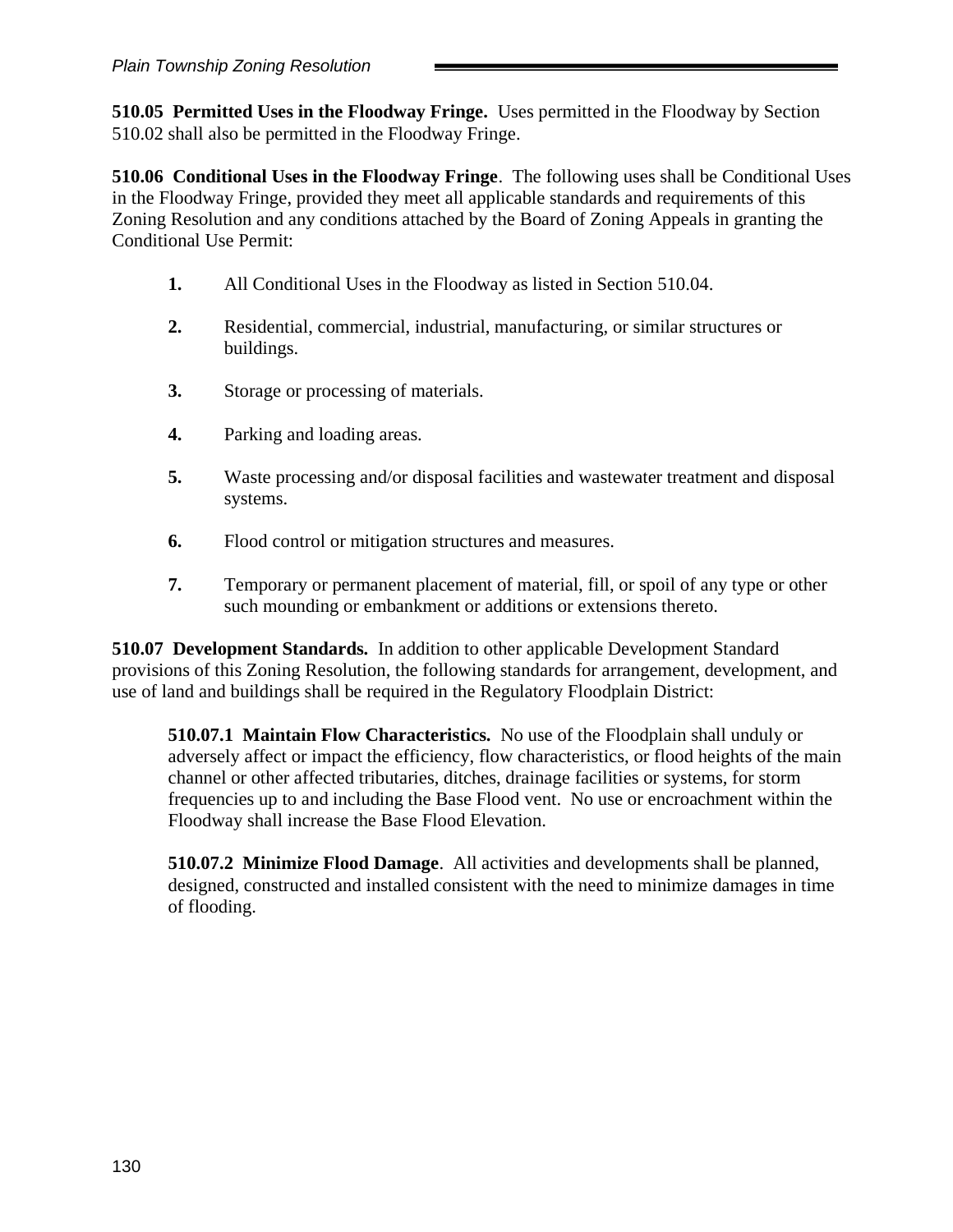**510.07.3 Buildings and Structures.** Temporary or permanent buildings and structures, including manufactured homes, new construction and substantial improvement of residential and nonresidential buildings shall be designed and constructed that:

- **1.** The lowest floor, including basement, is at least one foot above the Base Flood Elevation, plus Floodway computation increases. Floodway computation increases range from 0.0 to 0.5 feet and are listed in the Flood Insurance Study published by FEMA and available at the offices listed in Section 510.011.
- **2.** Fill uses to elevate structures which are located within the Floodway Fringe shall extend a minimum of ten (10) feet beyond the walls of the structure at a grade not to exceed ten (10) percent and be suitably placed and protected to prevent erosion or scour during periods of high water.
- **3.** They shall have a means of vehicular ingress and egress to land outside the Regulatory Floodplain which shall be at least fifteen (15) feet wide and at least one (1) foot above the Base Flood Elevation.
- **4.** The applicant shall obtain and furnish to the Community NFIP Administrator asbuilt elevations, certified by a Registered Surveyor, of the basement and first floor, to be maintained on file for public inspection.
- **5.** Flood protection shall be achieved by elevating the structure. Structures shall not be permitted with floor levels below the Base Flood Elevations.
- **6.** Placement of a manufactured home shall meet or exceed the requirements of Federal Law 44 CFR Part 60.3 and shall be protected from flotation or lateral movement by over-the-top ties at each corner plus two additional ties per side or frame ties at each corner plus five additional ties per side. Additions to the manufactured home shall also be anchored. Individual components of the anchoring system shall be able to carry a 4,800-pound force.

**510.07.4 Storage or Processing of Materials.** Storage or processing of materials which are buoyant, pollutants, flammable, explosive, or could be injurious to human, animal or plant life in time of flooding shall be stored one and one half (1 1/2) feet above the Base Flood Elevation, or suitably flood-proofed and protected. Proposed protection measures and safeguards shall be approved by the Ohio EPA. Storage of materials or equipment or placement of other obstructions, which in time of flooding may be dislodged or otherwise carried off site by floodwaters to the possible damage or detriment to life or property must be protected by suitable safety measures approved by the Board of Zoning Appeals.

**510.07.5 Parking and Loading Areas**. Public or private parking or loading areas which would be inundated to a depth of one and one-half (1 1/2) feet or more or subjected to flow velocities over four (4) feet per second must be provided with adequate flood warning devices and measures approved by the Board of Zoning Appeals.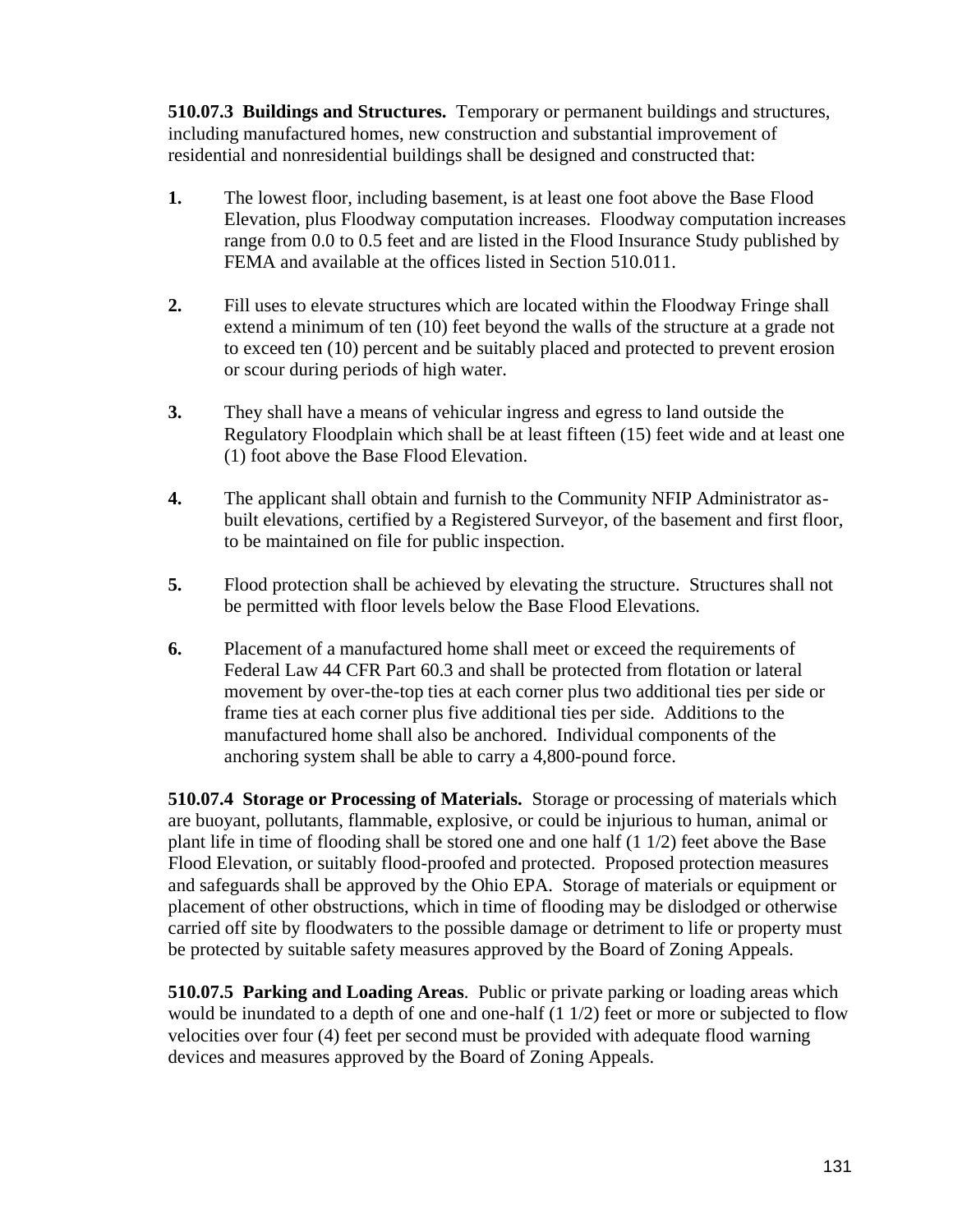**510.07.6 Waste Processing and/or Disposal Facilities and Wastewater Treatment and Disposal Systems**. Such facilities must be approved by the Ohio EPA, the Franklin County Sanitary Engineer, or the Franklin County District Board of Health, whichever has jurisdiction, and must be elevated or flood proofed to provide protection from the Base Flood.

**510.07.7 Flood or Erosion Control Measures or Watercourse Alteration or Relocation.** Dams, dikes, levees, embankments, floodwalls, rip rap, rock protection, or other flood or erosion control measures and any alteration or relocation of the channel or watercourse shall be subject to all applicable provision of Sections 1521.06 and 1521.07 of the Ohio Revised Code and all other applicable state, federal, county and local ordinances and regulations.

- **1.** Such measures over three (3) feet in height or involving over one thousand (1,000) square feet of surface area shall be submitted by the Community NFIP Administrator to the U.S. Army Corps of Engineers and/or the Ohio Department of Natural Resources for review, recommendations, and approval as appropriate.
- **2.** Flood control measures intended to remove lands from the Regulatory Floodplain District classification must be approved by FEMA. The Regulatory Floodplain District shall be changed to coincide only with the effective revisions to published NFIP maps.
- **3.** Other information as may be reasonably deemed necessary by the Zoning Inspector or the Board.

**510.08 Compliance with Approved Plans.** Certificates of Zoning Compliance and Conditional Use Permits issued on the basis of applications, plans, specifications, and other information approved by the Zoning Inspector or the Board of Zoning Appeals shall authorize only the use, arrangement, and construction set forth therein.

The applicant shall submit certification of finished elevations, and/or other proofs or assurances of compliance with approved plans to the satisfaction of the Zoning Officer and/or the Board.

**510.09 Compliance with the National Flood Insurance Program.** The provisions of Section 510 of this Zoning Resolution have been submitted to and reviewed by the National Flood Insurance Program (NFIP) State Coordinating Agency and the Federal Emergency Management Agency (FEMA) as required by Federal Law. These agencies have determined that these provisions meet or exceed the federal standards of Federal Law 44 CFR Part 60.

**510.09.1 Administration.** The administration of this Zoning Resolution shall in no way lower any requirement or standard of the National Flood Insurance Program, 44 CFR Part 60.3 and 60.6.

**510.09.2 Community NFIP Administrator**. The Community NFIP Administrator shall review all applications involving Conditional Uses and Variances in the Floodplain and prepare a brief report and recommendation to be submitted to the Board of Zoning Appeals, prior to action by the Board.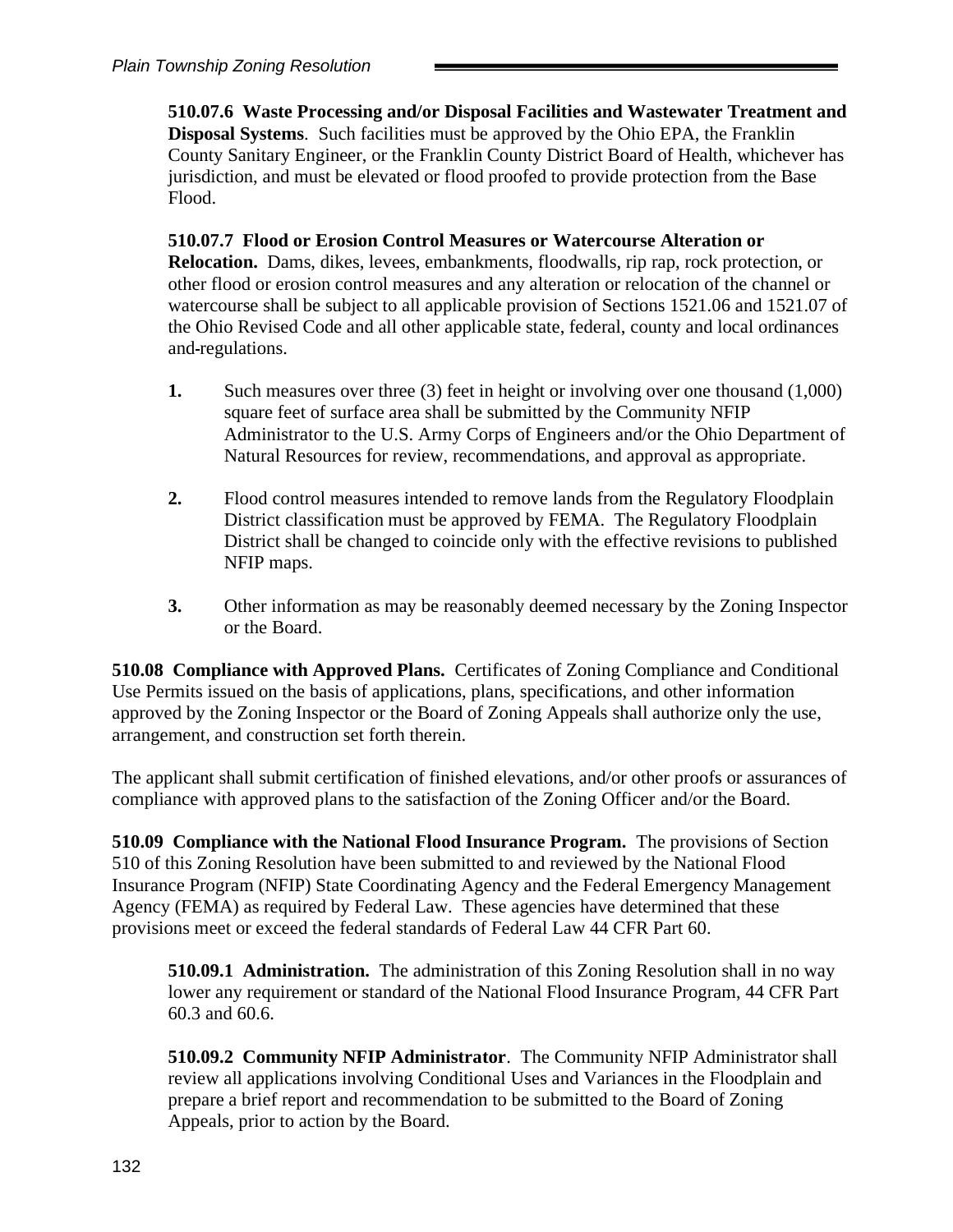**510.09.3 Warning and Disclaimer of Liability.** This Zoning Resolution does not imply that areas outside the Regulatory Floodplain District or uses allowed or otherwise permitted or approved within the Regulatory Floodplain District in accordance with the provisions of this Zoning Resolution will be free from flooding or flood damages. This Zoning Resolution or its administration and/or enforcement shall not create liability on the part of Plain Township, any officer or employee of Plain Township or other staff or personnel involved in its administration and/or enforcement.

Additional flood protection beyond that required by this Zoning Resolution is recommended and encouraged.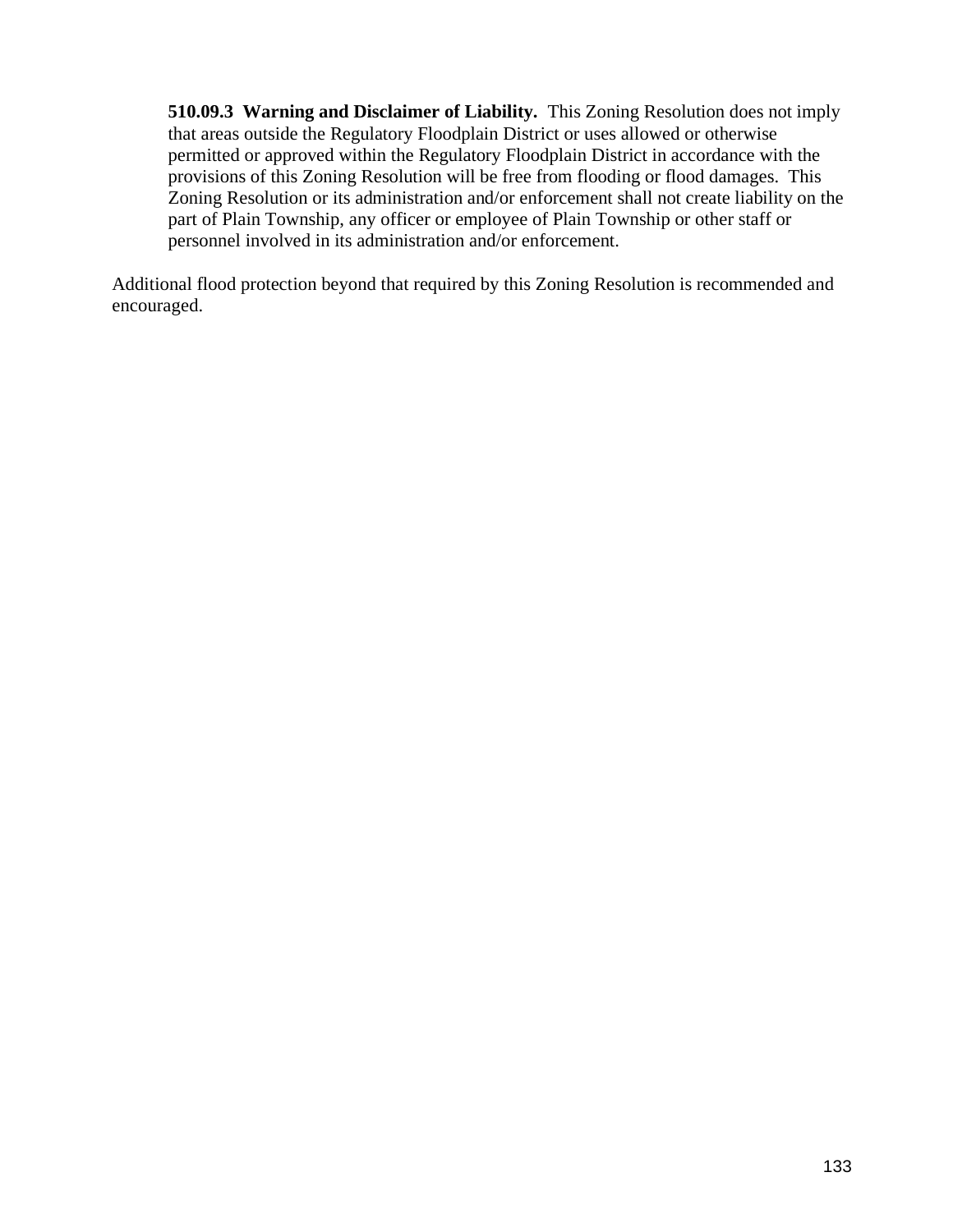## **SECTION 520 EXCEPTIONAL USE (EU) DISTRICT REGULATIONS**

**520.01 Special Uses.** The following listed uses shall be subject to Exceptional Use District Regulations, except as they may be permitted by other provisions of this Zoning Resolution.

**520.01.1 Transportation.** Airport or Flying Field, Transportation Terminals, Depots or other transportation facilities not exempt from regulation.

#### **520.01.2 Recreation and Amusement.**

- ❑ Amusement Center
- ❑ Amusement Park
- ❑ Athletic Field
- ❑ Camping or boating facilities
- ❑ Golf Club
- ❑ Country Club
- ❑ Drive-in theater or similar facility.
- ❑ Drive-in theater (except adult motion picture theater)
- ❑ Fishing Club or Lake
- ❑ Gun Club
- ❑ Miniature Golf
- ❑ Park
- ❑ Picnic grounds
- ❑ Race Track
- ❑ Resort establishment
- ❑ Riding Stable, including boarding of animals
- ❑ Similar recreational facility operated on an admission fee or membership basis
- ❑ Similar sports facility not otherwise allowed by the provisions of this Zoning Resolution
- ❑ Skating Rink
- ❑ Stadium
- ❑ Swimming Pool

### **520.01.3 Social and Cultural Institution.**

- ❑ Cemetery or Crematory not otherwise allowed by the provisions of this Zoning Resolution.
- ❑ Convalescent Home
- ❑ Emergency Medical Treatment Center
- ❑ Hospital
- ❑ Private school or college including those with students or faculty in residence, not otherwise allowed by the provisions of this Zoning Resolution.
- ❑ Rest Home or Home for Children or the Aged, not otherwise allowed by the provisions of this Zoning Resolution.
- ❑ Sanatorium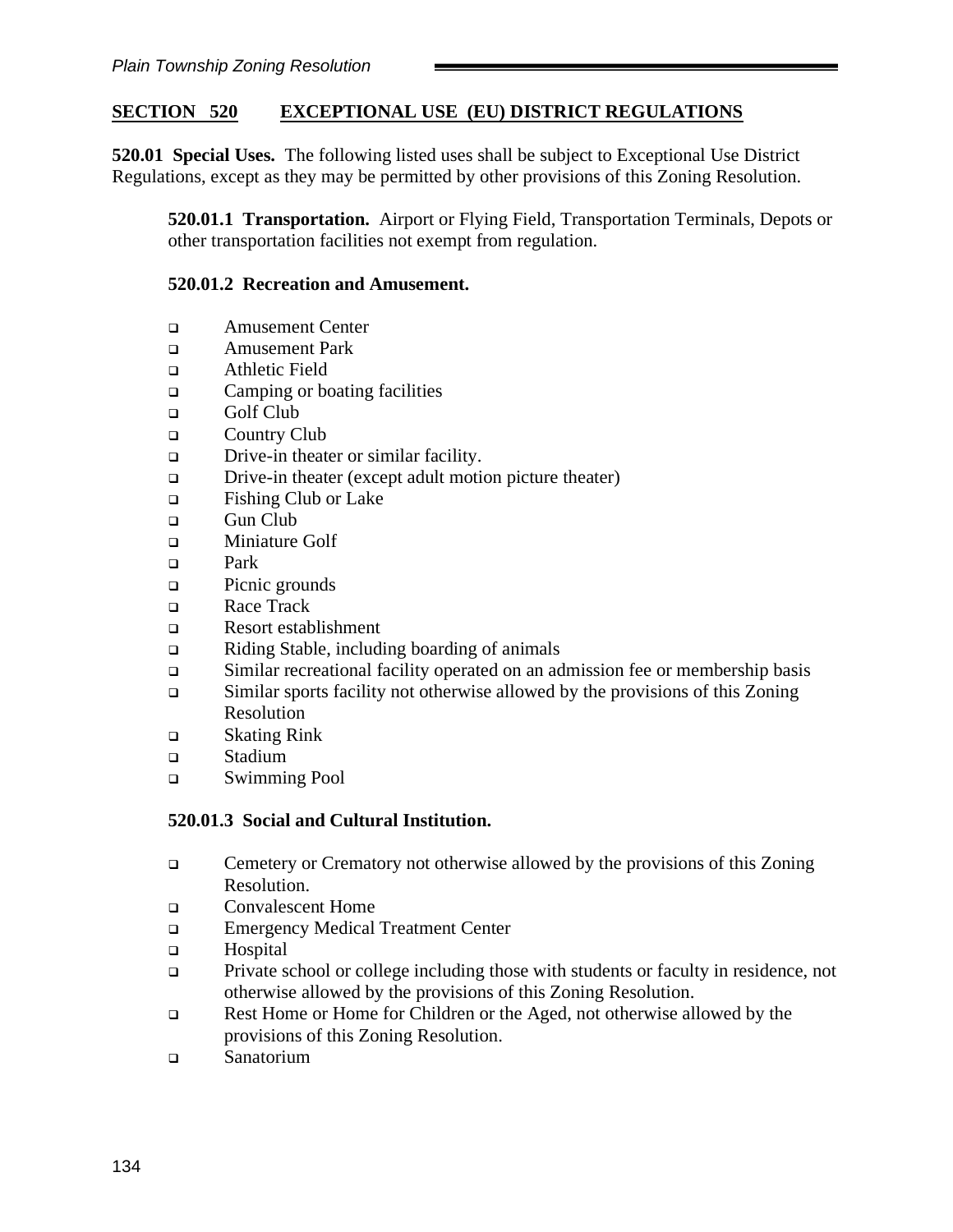**520.01.4 Borrow Pits.** A lot or parcel of land or part thereof used for the purpose of extracting sand, gravel or topsoil for sale or use on another premises, and exclusive of the process of grading a lot preparatory to the construction of a building for which application for a building permit has been made. A Borrow Pit meets the following requirements:

- 1. Excavation and required rehabilitation shall be completed within one (1) year from the date of issuance of Certificate of Zoning Compliance.
- 2. There shall be filed with the Zoning Inspector a location map which clearly shows areas to be mined and the location of adjacent properties, roads and natural features;
- 3. Information shall be submitted on the anticipated depth of excavations and on depth and probable effect on the existing water table and coordinated with the Ohio Division of Water;
- 4. All work conducted in connection with such operations shall be done between the hours of 7:30 a.m. and 5:00 p.m.;
- 5. All equipment and machinery shall be operated and maintained in such manner as to minimize dust, noise and vibration. Access roads shall be maintained in dust-free condition by surfacing or other treatment as may be specified by the county engineer;
- 6. There shall be filed with the Board a detailed plan for the restoration of the area to be mined which shall include the anticipated future use of the restored land, the proposed final topography indicated by contour lines of no greater Interval than five feet, the type and number per acre of trees or shrubs or grass to be planted, and the location of future roads, drives, drainage courses, or other improvements contemplated;
- 7. All excavation shall be made either to a water-producing depth, such depth to be not less than five (5) feet below the low water mark, or shall be graded or backfilled with non-noxious, nonflammable and noncombustible solids, to secure:
	- a. That the excavated area shall not collect and permit to remain therein stagnant water, or
	- b. That the surface of such area which is not permanently submerged is graded or backfilled as necessary so as to reduce the peaks and depressions thereof so as to produce a gently running surface that will minimize erosion due to rainfall and which will be in substantial conformity to the adjoining land area. The banks of all excavations not backfilled shall be sloped which shall not be less than three (3) feet horizontal to one (1) foot.
- 8. There shall be filed with the Township Trustees a bond, payable to the Township and conditioned on the faithful performance of all requirements contained in the approved restoration plan. The rate of the required bond shall be fixed by resolution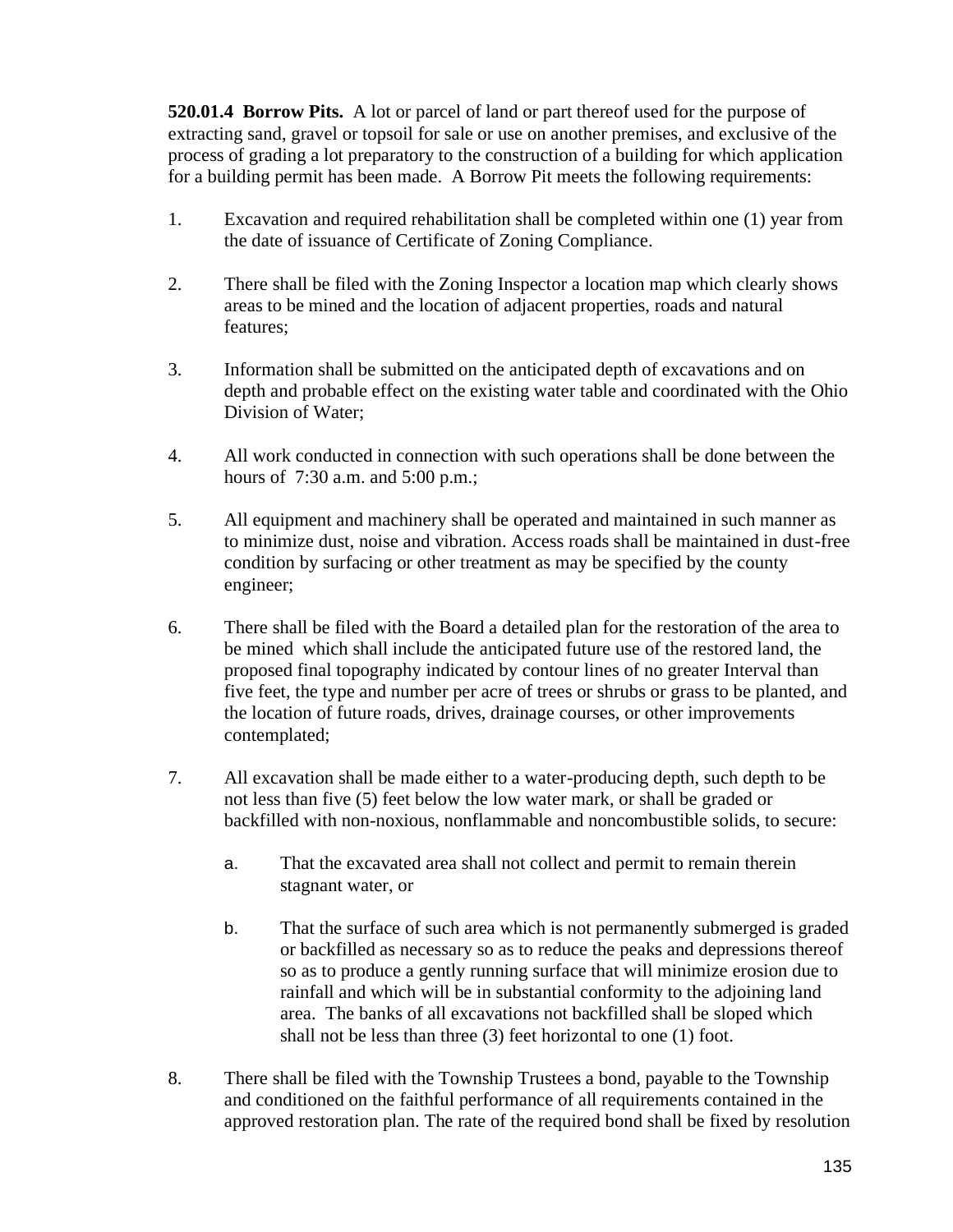of the Township Trustees. The bond shall be released upon written certification of the Zoning Inspector that the restoration is complete and in compliance with the restoration plan.

**520.01.5 Other Uses Not Provided For.** Other legal uses of unique or exceptional requirements or circumstances that are otherwise not permitted by this Zoning Resolution.

**520.02 Procedure.** The following procedure shall be followed in placing land in the Exceptional Use District.

**520.02.1 Development Plan.** Six (6) copies of a Development Plan shall be submitted with the application for amendment of the Zoning District Map and such plan shall be in text or map form:

- **1.** The proposed location and size of areas of use, indicating size, location and type of structure.
- **2.** The proposed location, size and use of all open areas landscaped and other open space with suggested ownership of such areas.
- **3.** The proposed provision of water, sanitary sewer and surface drainage facilities including engineering feasibility or other evidence of reasonableness.
- **4.** The proposed circulation pattern including streets, both public and private, parking areas, walks and other accessways including their relation to topography, existing streets and other evidence of reasonableness.
- **5.** The proposed schedule of site development and construction of buildings and associated facilities including sketches or other documentation indicating design principles or concepts for site development, buildings, landscapes or other features. Such schedule shall include the use or redevelopment of existing features such as structures, streets, easements, utility lines and land use.
- **6.** Evidence that the applicant has sufficient control over the land to effectuate the proposed Development Plan within three (3) years. Such control includes property rights, economic resources and engineering feasibility as may be necessary.

### **520.02.2 Basis of Approval.** Basis of approval for the Exceptional Use District shall be:

- 1. That the proposed development is consistent in all respects to the purpose, intent and applicable standards of this Zoning Resolution.
- 2. That the proposed development is in conformity with the Township Comprehensive Plan or a portion thereof as it may apply.
- 3. That the proposed development advances the general welfare of the Township and that the benefits to be derived from the proposed use justifies the change in the land use character of the area.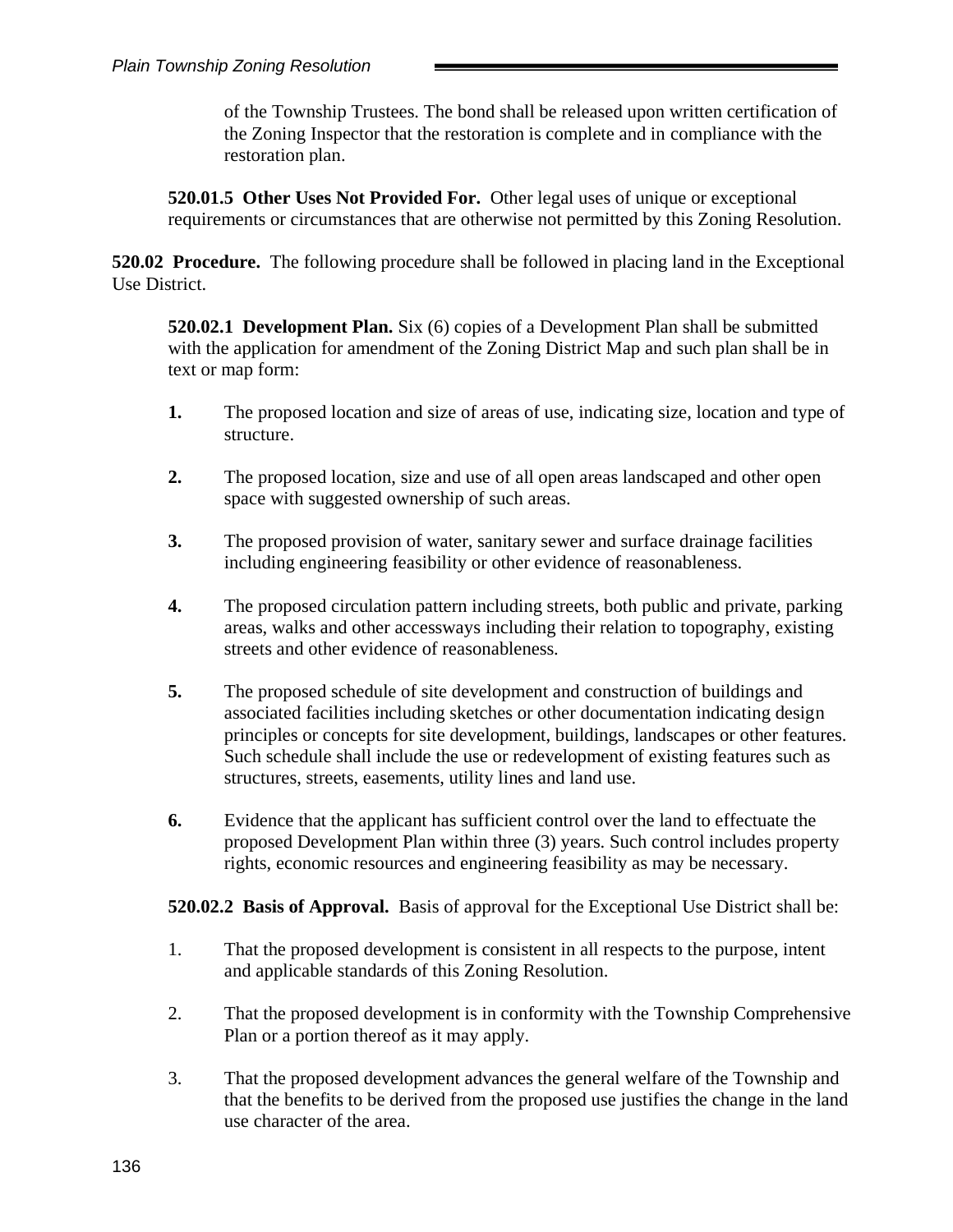**520.02.3 Effect of Approval.** The Development Plan as approved by the Township Trustees shall constitute an amendment of the Zoning District Map and a supplement to the Exceptional Use District Regulations as they apply to the land included in the approved amendment.

The approval shall be for a period of three (3) years to allow the preparation of a Subdivision Plat, submitted in accordance with the Franklin County Subdivision Regulations, if required; or if no plat is required for the completion of plans for application for a Certificate of Zoning Compliance. If the plat is not submitted and filed nor such certificate applied for and used within the three (3) year period, the approval shall become voided and the land shall revert to its last previous Zoning District, except if an application for time extension is submitted and approved in accordance with Section 540.034.

**520.02.4 Extension of Time or Modification.** An extension of the time limit or the modification of the approved Development Plan may be approved by the Township Trustees. Such approval shall be given upon a finding of the purpose and necessity for such extension of modification is not in conflict with the general health, safety and welfare of the public or the Development Standards of the Exceptional Use District.

**520.03 Development Standards.** The provisions Article IV, General Development Standards, shall pertain to the Exceptional Use District. Because of the unique nature and requirements of these uses, and because their locations cannot be readily predetermined, appropriate Development Standards cannot be set forth, but full usage of Development Standards, requirements, and other provisions of this Zoning Resolution as they may be appropriate, shall be used.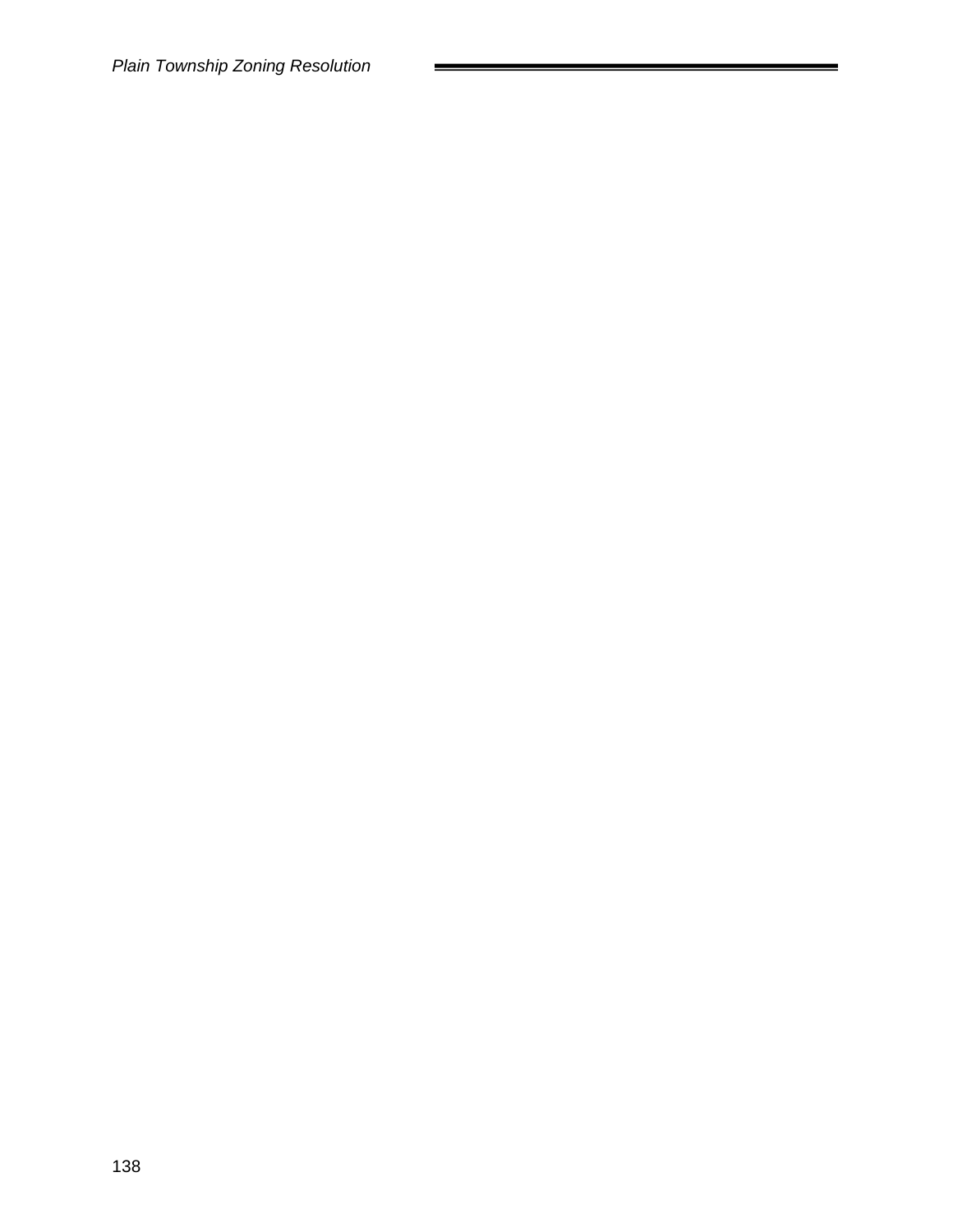## **ARTICLE VI: TELECOMMUNICATION TOWERS REGULATIONS**

#### **SECTION 600 TELECOMMUNICATION TOWERS REGULATIONS ADOPTED**

**600.01** Public Utilities or other functionally equivalent providers may site a telecommunication tower as a Conditional use provided the following conditions are met (in addition to any other applicable criteria):

#### **A. Application Requirements.**

- 1. A preliminary development plan must be submitted at the time the application for the conditional use permit is submitted. The preliminary development plan shall contain the following:
	- a. The location of all of the applicant's existing facilities both within the Township and within one (1) mile of the proposed site.
	- b. The general location of planned future facilities, if known.
	- c. For each location shown on the plan, there shall be listed:
		- (i) the type and size of tower at each location;
		- (ii) the type of equipment located or proposed on each tower;
		- (iii) the space available on the tower for additional equipment;
		- (iv) the ground network, if any, served by the tower; and
		- (v) a site plan showing the parcel on which any existing or proposed tower, antenna or equipment is located.
	- d. A site plan for the facility which is being applied for shall also be submitted containing:
		- (i) the location, type and size of existing and proposed towers, antennas and equipment located at the site;
		- (ii) the location of existing and proposed buildings and structures, access easements and parking areas; and
		- (iii) detailed drawings of the screening plan and related design standards.
	- e. A written certification from a registered professional engineer certifying the following:
		- (i) that the tower's design is structurally sound and in compliance with all applicable federal, state and local building laws including, without limitation, the Ohio Basic Building Code and the National Electric Code;
		- (ii) that the tower complies with all current FCC regulations for non-ionizing electromagnetic radiation (NIER); and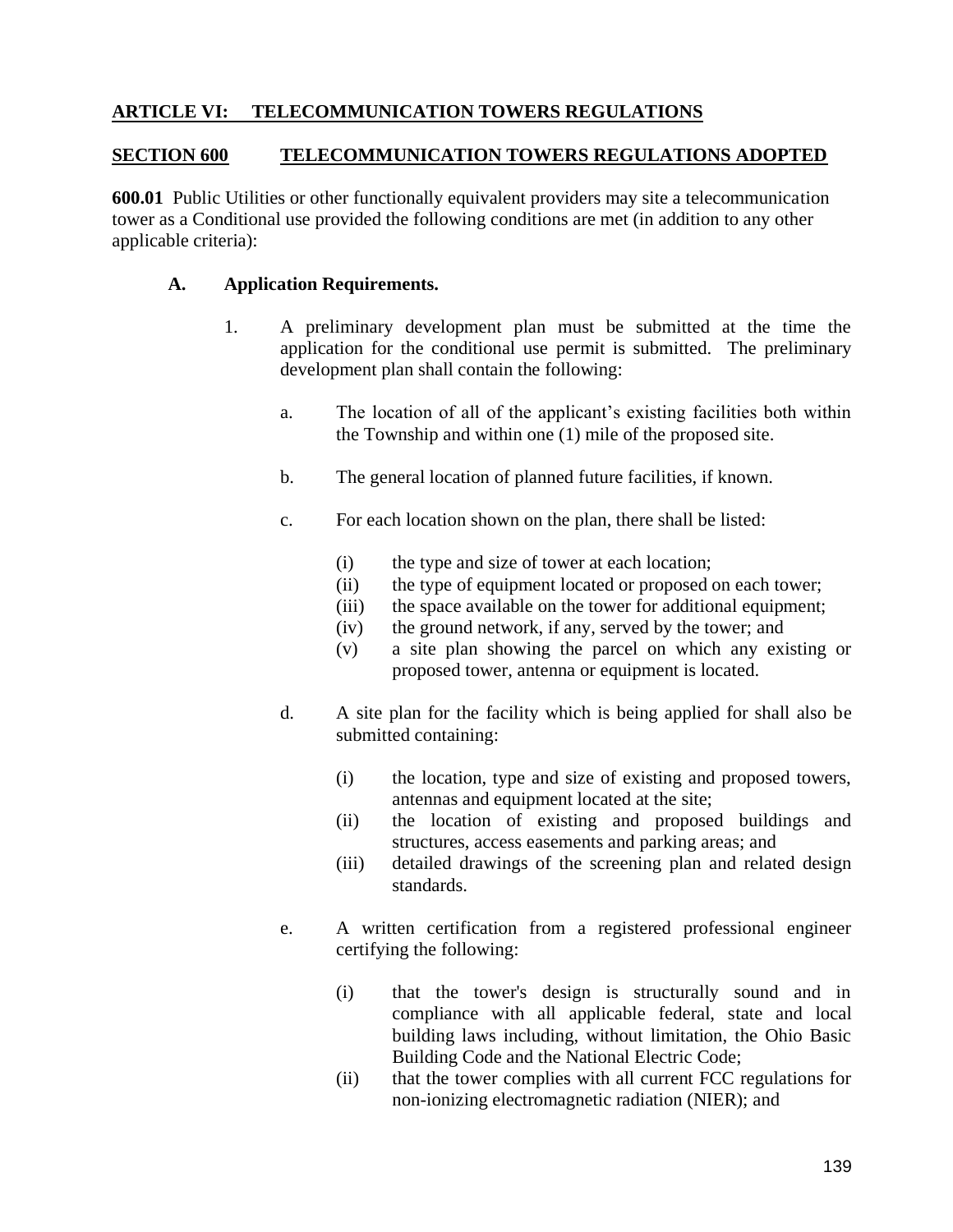(iii) that the tower will to the extent possible, accommodate colocation of additional wireless communication antennas for future use, with a statement as to the number of antennas capable of being accommodated and the ultimate height needed for the stated co-location capacity; or, alternatively, an explanation as to the reasons why the tower will not be constructed to accommodate co-location.

## **B. General Requirements for all Telecommunications Towers.**

- 1. The applicant or tower provider shall demonstrate that the telecommunications tower must be located where it is proposed in order to service the applicant's service area and that there are no alternative sites reasonably available in any area. This shall include an explanation and accompanying documentation as to why a tower on this proposed site is technically necessary; a description of the suitability of the use of existing towers, other structures or technology not requiring the use of the proposed new tower; and a demonstration that a technically suitable location is not reasonably available on an existing tower, building or structure. If another tower is technically suitable, the applicant must show that a request to colocate was made and that such request was rejected.
- 2. All towers shall meet or exceed current standards and regulations of the FAA, FCC and any other agency of the state or federal government with the authority to regulate such towers. If the applicable standards and regulations are changed, then the owners/operators of the towers shall, if required by the applicable governmental authority, bring such towers into compliance with the revised standards and regulations within six (6) months of the effective date of such standards and regulations, unless a different compliance schedule is mandated by the applicable governmental authority.
- 3. The owner/operator shall remove a tower within one hundred eighty (180) days after the tower's use is discontinued. The owner/operator shall annually file a declaration with the Zoning Inspector which certifies that the radio frequency transmission and/or reception equipment attached to the tower is in use and is operational.
- 4. The owner/operator shall provide documentation that notice has been provided in accordance with Section 519.211 of the Ohio Revised Code.

### **C. Development Standards for all Telecommunications Towers.**

1. No telecommunications tower shall be permitted to be located in any platted subdivision approved under Sections 711.05, 711.09 or 711.10 of the Ohio Revised Code, or in any area consisting of fifteen (15) or more lots approved under Section 711.131 of the Ohio Revised Code that are contiguous to one another or some of which are contiguous to one another and adjacent to one side of a dedicated public road, and the balance of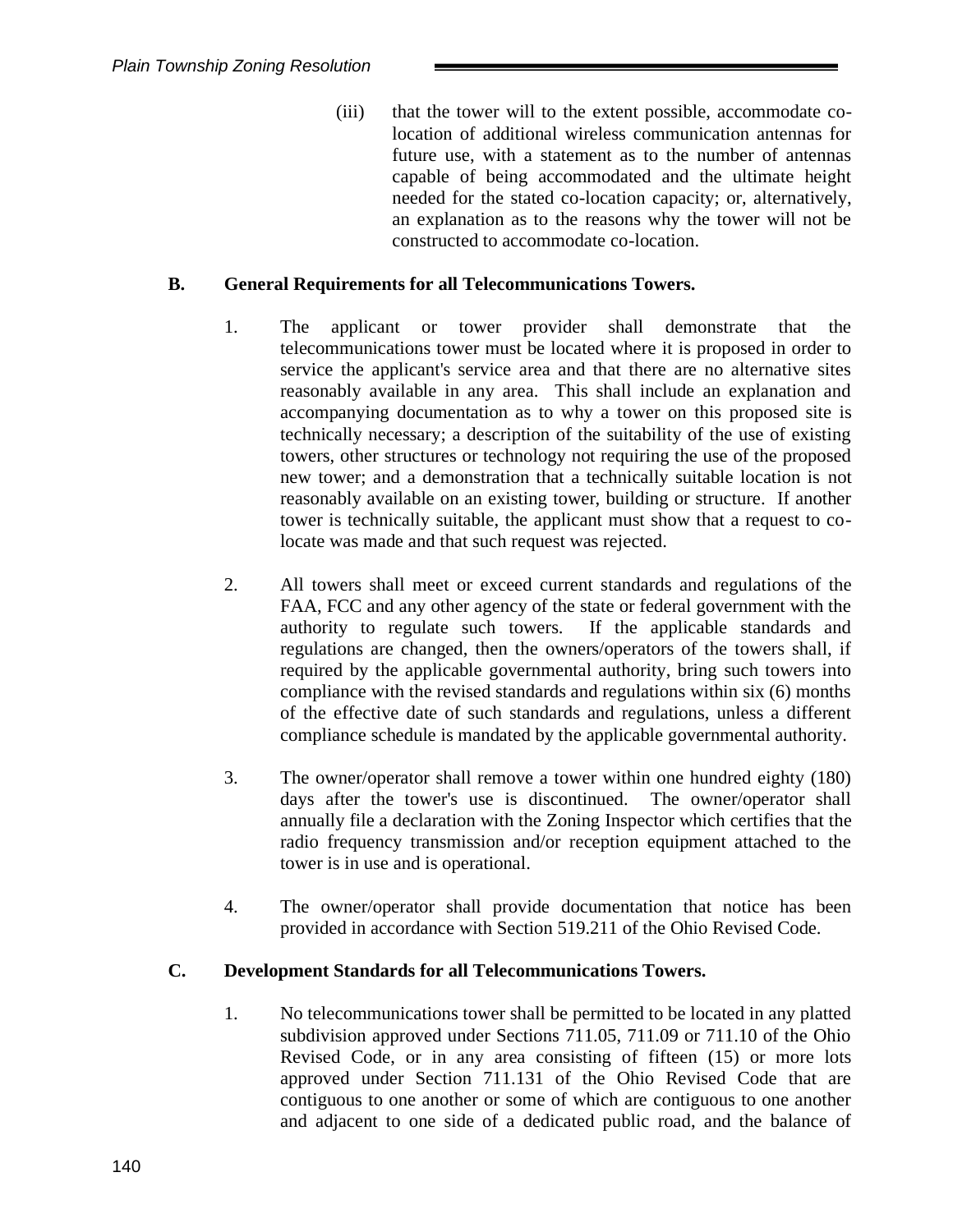which are contiguous to one another and adjacent to the opposite side of the same dedicated public road, when at least thirty-five percent (35%) of the lots within such subdivision or area are developed with at least one (1) dwelling unit.

- 2. The maximum height of a tower shall not exceed 150 feet.
- 3. The tower shall not be placed closer than 150 feet from any existing residential dwelling unit.
- 4. The minimum lot size for which a tower is to be placed shall be two (2) acres.
- 5. The tower shall be located no closer to a street right-of-way than 15 feet behind the established building setback line.
- 6. A tower shall be located no closer to any lot line than twenty percent (20%) of the height of the proposed tower. Any stabilization structures or guide wires shall be located no closer to any side or rear lot line than 10 feet.
- 7. Security fencing shall be provided to prevent uncontrolled access to the tower site.
- 8. The lot on which the tower is to be located shall meet the minimum frontage requirements of the district in which it is located.
- 9. The tower shall be screened by a minimum six (6) foot high solid fence or barrier and continuous evergreen hedge or trees of a size deemed appropriate by the Board of Zoning Appeals. The screening shall be maintained in good condition. Any solid fence or barrier shall contain no advertising, but may contain one small identification sign not to exceed one square foot in size. The applicant is responsible for ensuring that the area on which the tower is to be located is kept free of weeds and trash. The outside storage of vehicles or equipment must be contained inside the screened area.
- 10. The tower shall be designed to be aesthetically and architecturally compatible with the surrounding environment. The tower may be painted in non-contrasting gray or similar color minimizing its visibility and shall not contain, or be illuminated by, artificial lights, beacons or strobes, unless otherwise required by the Federal Aviation Administrations (FAA) or the Federal Communications Commission (FCC). All surfaces shall be maintained in good condition, absent of flaking or peeling paint, and rust. Unless otherwise approved by the board of zoning appeals, the tower shall be of a non-corrosive monopole design.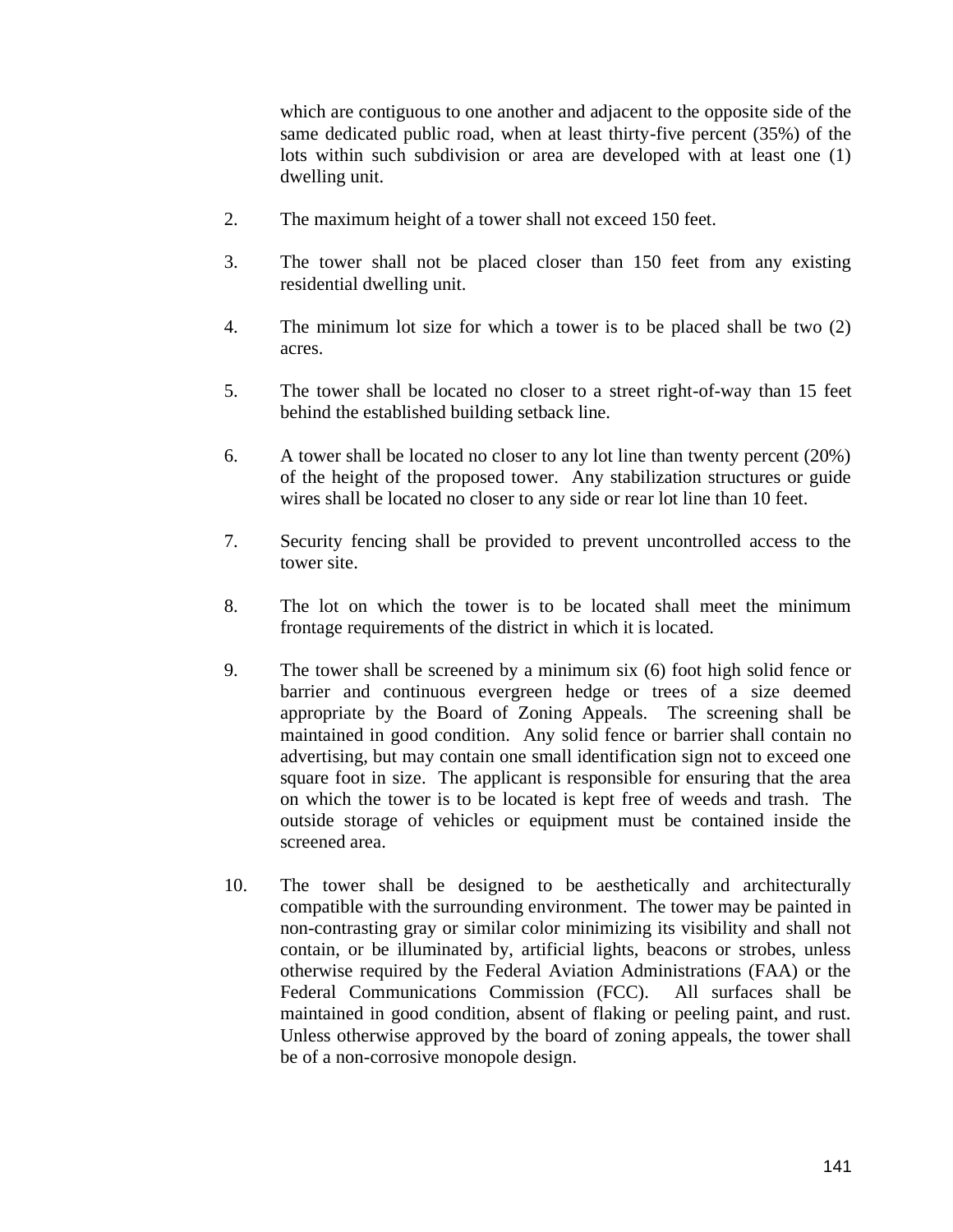- 11. No advertising is permitted anywhere on the telecommunications tower facility with the exception of one identification sign not to exceed one square foot in size.
- 12. The tower shall be fully automated and unattended on a daily basis and shall be visited only for periodic and necessary maintenance.
- 13. Where the tower is located on a property which is not owned by the tower operator, the applicant shall present documentation that the owner of the property has approved the application and that vehicular access is provided to the property. Reasonable access and circulation shall be provided to the tower.
- 14. The applicant shall provide a signed statement indicating that the applicant agrees to allow for the potential co-location of other antenna facilities to the extent possible, until said tower has reached full antenna capacity. Antenna towers are not permitted to be built to a height which exceeds the applicant's service need as substantiated by the testimony of the applicant's engineer. If the tower must be extended in the future to accommodate co-location, the initial tower foundation must be designed to support this co-location capacity, and the tower must be designed to accommodate this extension capability. This ultimate height shall be specified on the drawings submitted with the application. Unless otherwise approved, the tower height shall not be extended until co-locators are installed.
- 15. A tower may be attached to a residential or nonresidential building or structure that is a permitted use and structure in the district, provided that the tower's height does not exceed twenty (20) feet above the existing building or structure to which the tower is attached; and further provided that all requirements except those found in Items C 2, 7 and 9 are met. All roof-mounted towers shall be screened from view to the extent possible. The outside storage of vehicles or equipment, if not located inside the building or structure on which the tower is located, shall be screened by a minimum six (6) foot high solid fence or barrier and continuous hedge or trees of a size deemed appropriate by the Board of Zoning Appeals. The screening shall be maintained in good condition. Any solid fence or barrier shall contain no advertising, but may contain one small identification sign not to exceed one square foot in size. The applicant is responsible for ensuring that the tower area is kept free of weeds and trash.

### **D. Exception to Conditional Use Permit.**

Telecommunications towers meeting the following conditions shall not be required to obtain a Conditional Use Permit, but shall be deemed to be permitted uses requiring a Certificate of Zoning Compliance.

1. Should the owner/operator of a telecommunications tower desire to site a tower on property that falls under the direct ownership and with the consent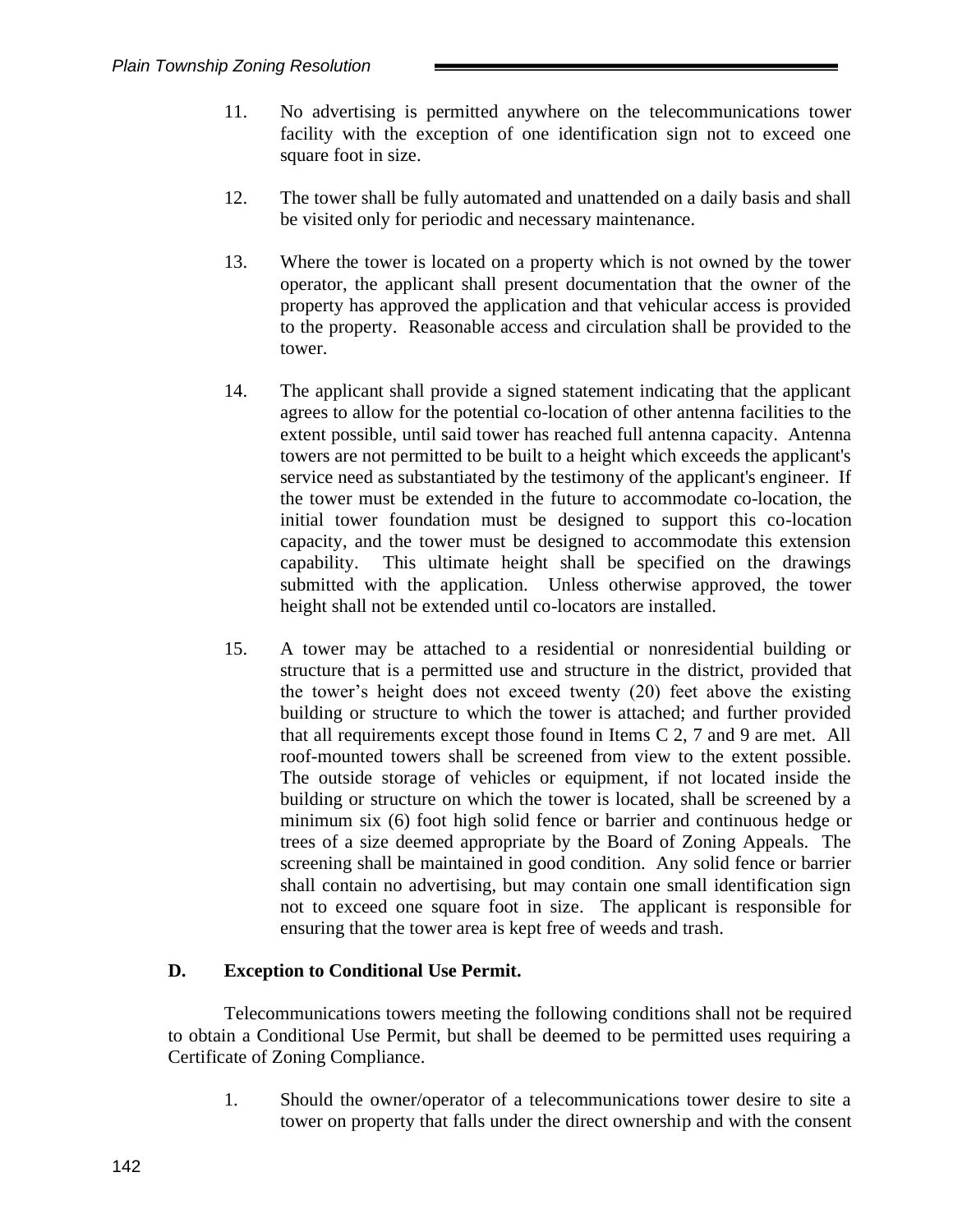of the Plain Township Board of Trustees, then a Certificate of Zoning Compliance may be obtained in lieu of a Conditional Use Permit, provided that the requirements found in the following provisions are met: A 1 e (i) and (ii); B 2, 3 and 4; C 5, 7, 10, 11, 13 and 14.

- 2. Should the owner/operator of a telecommunications tower desire to colocate a tower on another existing telecommunications tower or on another utility structure (i.e. water tower), then a Certificate of Zoning Compliance may be obtained in lieu of a Conditional Use Permit, provided that the requirements found in the following provisions are met: A 1 e (i) and (ii); B 2, 3 and 4; C 5, 7, 10, 11, 12 and 13.
- 3. Should the owner/operator of a telecommunications tower desire to site a tower using a no-impact design (specifically meaning that the tower will be completely invisible to the casual observer by incorporating the tower within an existing structure such as inside a steeple), then a Certificate of Zoning Compliance may be obtained in lieu of a Conditional Use Permit, provided that the requirements found in the following provisions are met: A 1 e (i) and (ii); B 2, 3 and 4; C 10, 11, 12 and 13.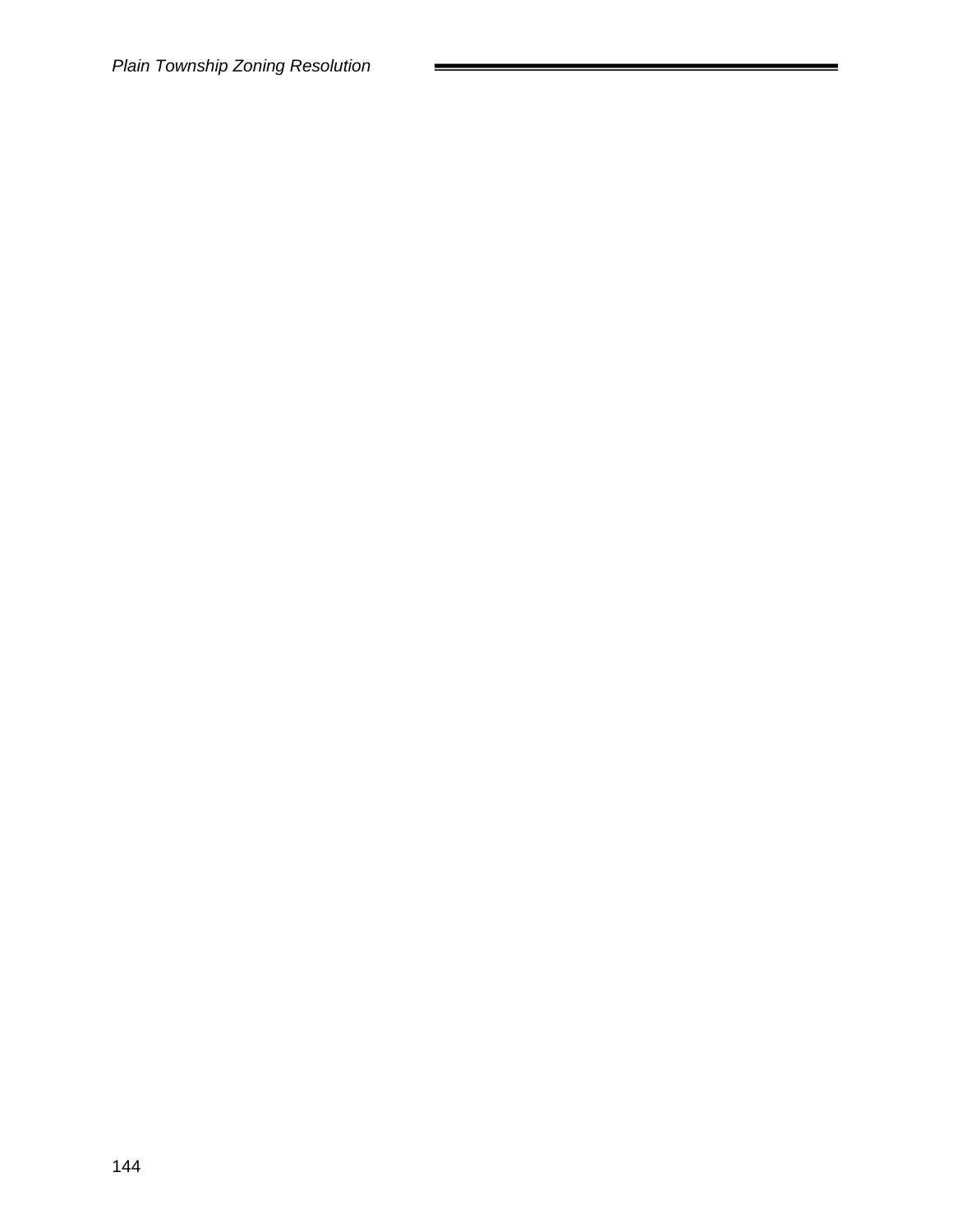## **ARTICLE VII: AMENDMENTS, ZONING APPEALS, VARIANCES AND CONDITIONAL USE PROCEDURES AND REQUIREMENTS**

## **SECTION 700 AMENDMENTS TO THE ZONING RESOLUTION OR MAP**

**700.01 Change or Amendment by Township Trustees**. The Township Trustees may change or amend the text of this Zoning Resolution or the Zoning District Map or Special District Map.

**700.02 Initiation by Resolution**. Proposed changes or amendments may be initiated by the Township Trustees by resolution or by motion of the Township Zoning Commission.

**700.03 Initiation by Application**. Proposed changes or amendments may be initiated by one or more owners or lessees of land within the area that is proposed to be changed by amendment of the Zoning District Map or by one or more owners or lessees of land to be affected by change or other provisions of this Zoning Resolution.

**700.04 Initiation of Action by Owner or Lessee of Land**. Two (2) copies of a provided application form shall be filed with the Zoning Commission, together with the fee provided for in Section 710.02, at any regularly scheduled meeting of the Township Zoning Commission. No such application shall be accepted or deemed to have been filed unless the Zoning Commission shall determine that such application is complete and complies as to form with the requirements of this Zoning Resolution. Such determination relates to form only and does not reflect on the substantive merits of any application.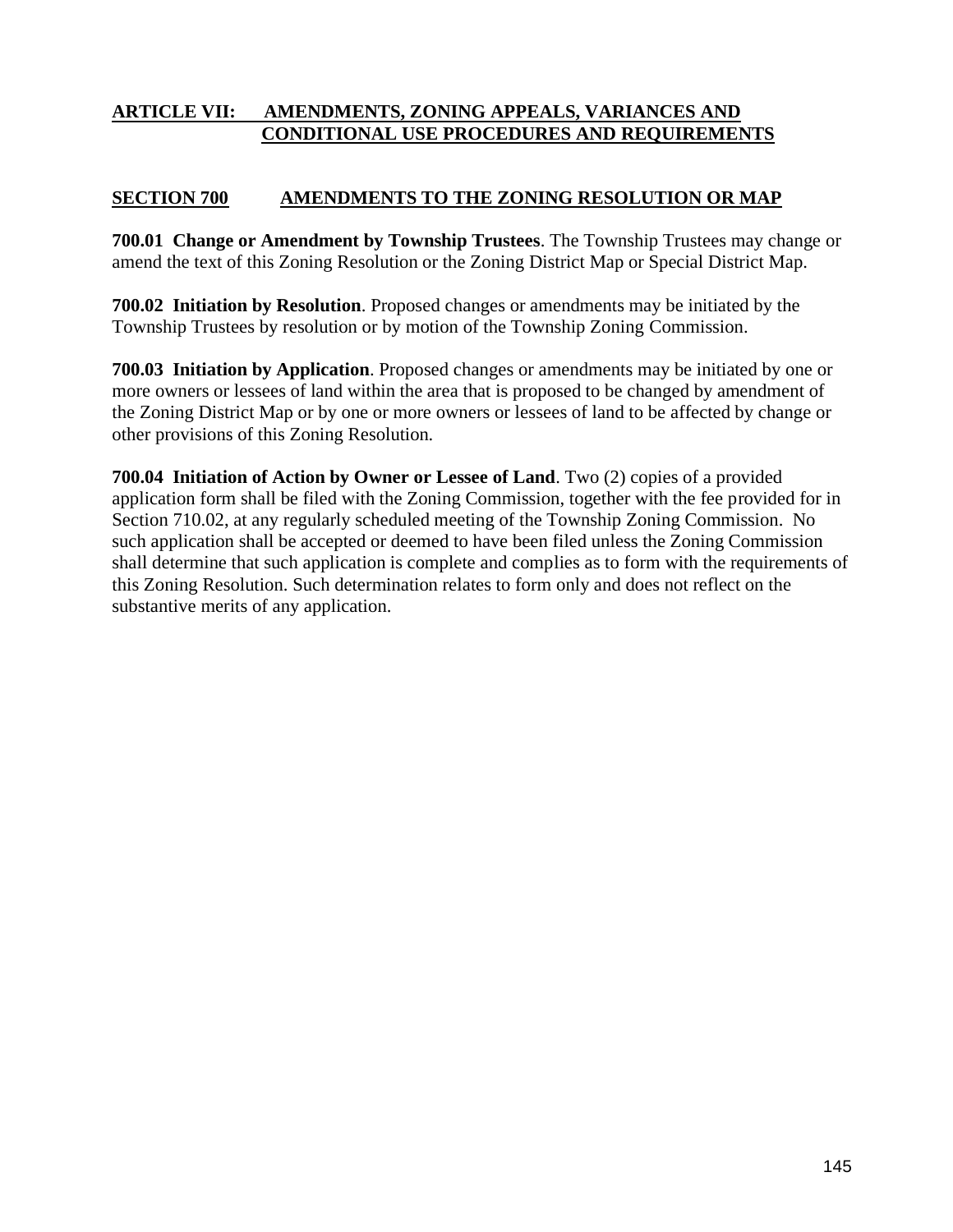## **SECTION 710 AMENDMENT APPLICATION AND PROCEDURE**

**710.01 Application**. The application for any proposed change or amendment shall contain:

- 1. A description or statement of the present and proposed provisions of the Zoning District Map or Special District Map.
- 2. A legal description by map and text of the property to be affected by the proposed change or amendment.
- 3. A statement of the relation of the proposed change or amendment to the general health, safety and welfare of the public in terms of need or appropriateness within the area by reason of changed or changing conditions and the relation to appropriate plans for the area. Also approval by the controlling health agency and, where applicable, the county engineer.
- 4. A current list of owners of property within, contiguous to, directly across the street from, and within 200 feet of such area proposed to be rezoned. Such list to be in accordance with the Franklin County Auditor's current tax list, and shall include all owners' addresses with zip code.

**710.02 Fees**. A fee shall be paid to the Township for each application for any proposed change or amendment to cover the necessary administrative and advertising costs. Reference the current fee schedule, available from the Township Clerk or Zoning Inspector.

### **710.03 Procedure for Consideration of Proposed Change or Amendment.**

**710.04 Establishment of Public Hearing by Plain Township Zoning Commission**. Upon the certification of such resolution by the Township Trustees, the adoption of such motion by the Township Zoning Commission or the filing of such application for a proposed change or amendment of the text of this Zoning Resolution, the Zoning District Map or Special Map, the Township Zoning Commission shall set a date for a public hearing.

**710.04.1 Hearing Date**. The date for a public hearing shall be set for not less than twenty (20) days nor more than forty (40) days from the date of the resolution, motion or filing of the application.

**710.04.2 Notice of Hearing**. Notice setting forth the time and the place of such hearing and the nature of the proposed change or amendment shall be given by the Township Zoning Commission by one (1) publication in one (1) or more newspapers of general circulation in the Township at least ten (10) days before the date of such public hearing. If the proposed amendment intends to rezone or redistrict ten (10) or less parcels of land, as listed on the tax duplicate, written notice of the hearing shall be mailed by the Zoning Commission, by first class mail, at least ten (10) days before the date of the public hearing to all owners of property within two hundred (200) feet of such area proposed to be rezoned or redistricted to the address of such owners appearing on the County Auditor's current tax list and to such other list or lists that may be specified by the Township Trustees. The failure to deliver the notice, as provided in this section, shall not invalidate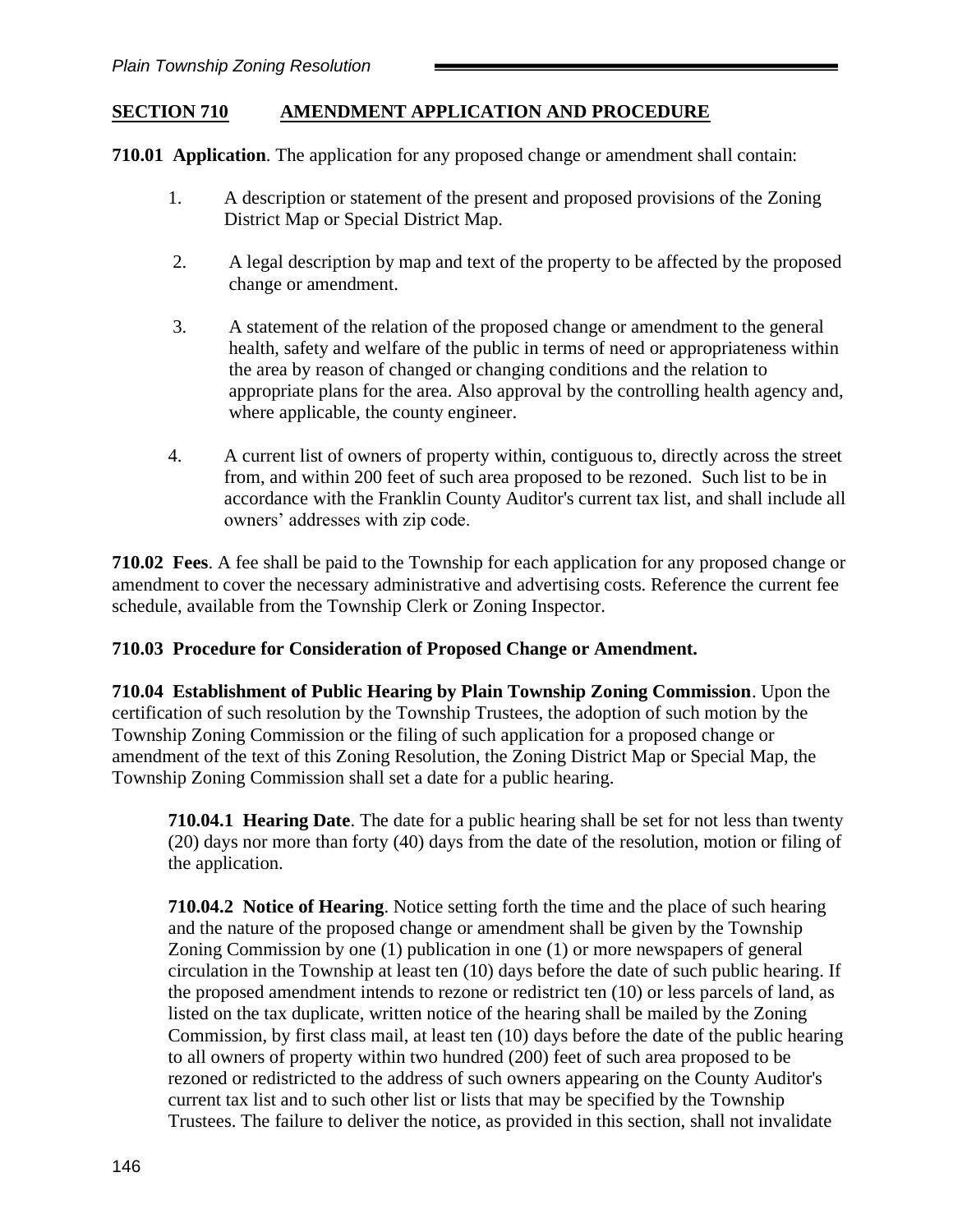any such amendment. The notice shall contain the same information as required of notices published in newspapers.

**710.04.3 Notice to County or Regional Planning Commission**. One copy of the proposed change or amendment, together with text and map pertaining thereto, shall be forwarded to the County or Regional Planning Commission within five (5) days from the date of the resolution motion or filing of application. The Planning Commission shall forward their recommendation to the Township Zoning Commission for their consideration at the public hearing.

**710.05 Action by the Township Zoning Commission**. After a public hearing, the Township Zoning Commission shall act on a proposed change or amendment.

**710.05.1 Consideration**. The Township Zoning Commission shall consider the approval, denial or some modification, if the modification is requested by the applicant, of the proposed change or amendment as such proposal in the Commission's judgement advances the general health, safety and morals of the public by encouraging appropriate use and development of the land affected and the comprehensive or overall development of the surrounding area.

**710.05.2 Recommendation**. Within thirty (30) days after the public hearing, the Township Zoning Commission shall submit to the Township Trustees a recommendation of approval, denial, or some modification, if the modification is requested by the applicant, of the proposed change or amendment including a statement of reasons for such recommendation, together with such resolution or application, the text and map pertaining thereto, and the recommendation of the Planning Commission.

**710.05.3** The recommendation by the Township Zoning Commission for approval of a zoning request shall not eliminate the requirements for a Certificate of Zoning Compliance.

**710.06 Action by the Township Trustees**. Upon receipt in a regularly scheduled meeting of such recommendation concerning proposed change or amendment, the Township Trustees shall set a time for a public hearing.

**710.06.1 Hearing Date**. The date for a public hearing shall be set for not more than thirty (30) days from the date of the receipt of recommendation from the Township Zoning Commission.

**710.06.2 Notice of Hearing**. Notice setting forth the time and place of the public hearing and a summary of the proposed change or amendment shall be given by the Township Trustees by one (1) publication in one (1) or more newspapers of general circulation in the Township at least ten (10) days before the date of the public hearing.

Written notice by first class mail may, if required by the Township Trustees, be given as set forth in Section 519.12, Ohio Revised Code.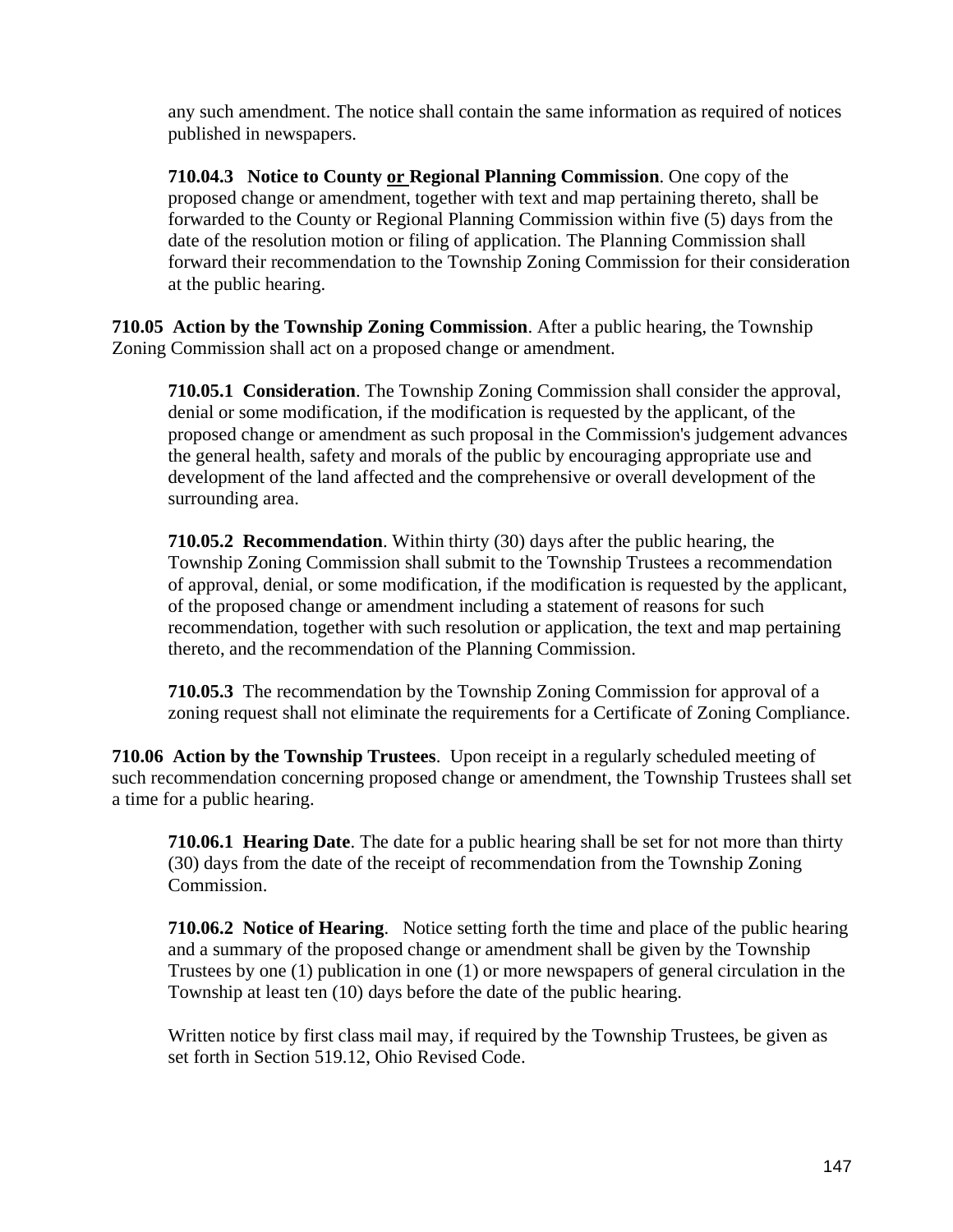**710.06.3 Final Action**. Within twenty (20) days after such public hearing, the Township Trustees shall either adopt or deny the recommendation of the Township Zoning Commission or adopt some modification thereof. In the event the Township Trustees deny or modify the recommendation of the Township Zoning Commission, the unanimous vote of the Township Trustees shall be required

**710.06.4 Date of Effect**. Such change or amendment as the Township Trustees shall adopt shall become effective in thirty (30) days after the date of such adoption unless within such thirty (30) day period there is presented to the Township Trustees a petition, as set forth in Section 519.12, Ohio Revised Code, requesting the Township Trustees to submit the proposed change or amendment to referendum vote.

**710.06.5** The recommendation by the Township Trustees for approval of a zoning request shall not eliminate the requirement for a Certificate of Zoning Compliance.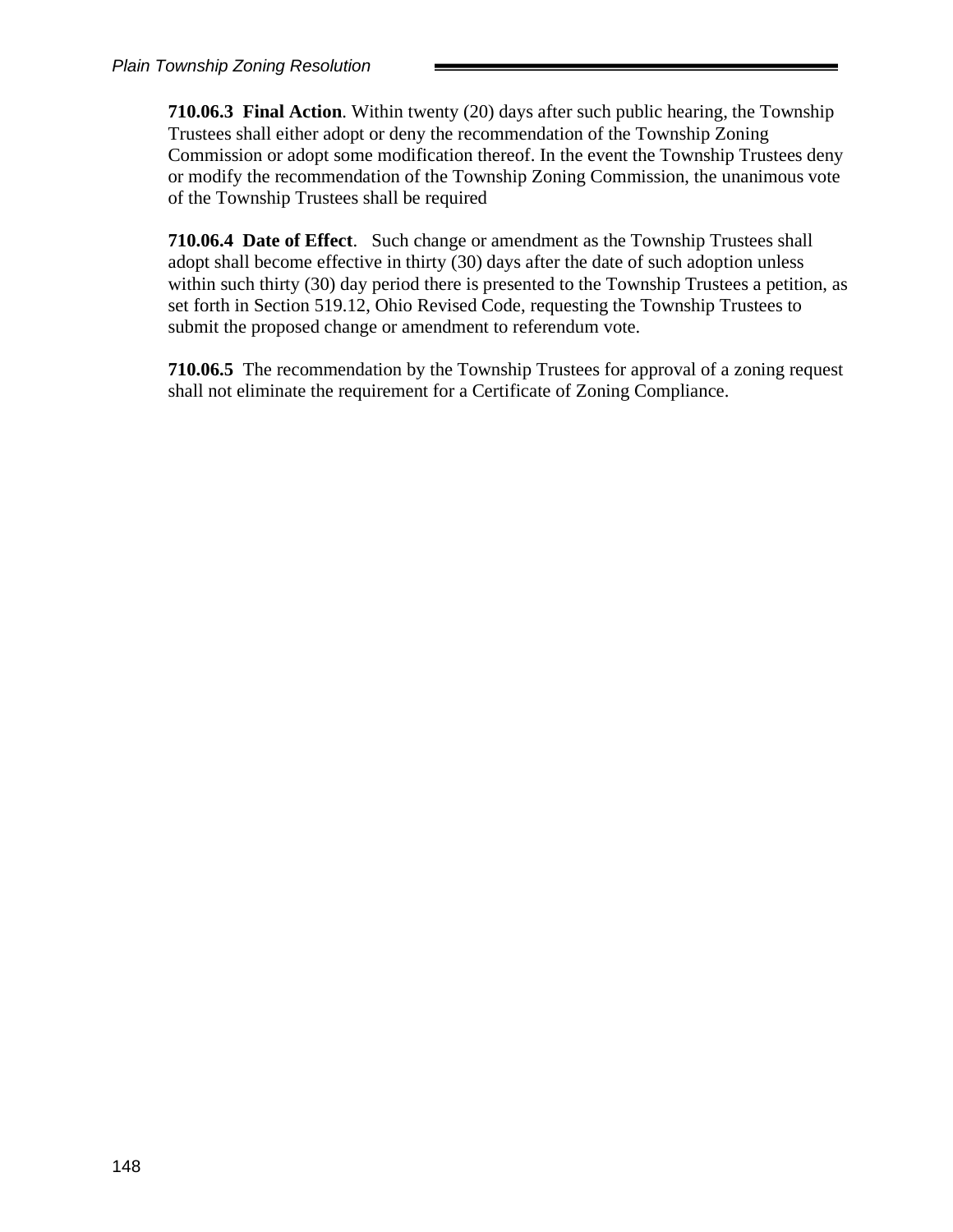# **SECTION 720 ZONING APPEAL REQUIREMENTS**

**720.01 Administrative Appeals**. Any party aggrieved by an administrative order, requirement, decision or determination made under this Resolution by the Zoning Inspector may appeal to the Board of Zoning Appeals.

**720.02 Filing of an Appeal**. A Zoning Appeal shall be filed within twenty (20) days after the decision by filing a Notice of Appeal with the Zoning Inspector and the Board of Zoning Appeals, specifying the grounds upon which the Appeal is being taken. The Zoning Inspector shall transmit to the Board of Zoning Appeals all the papers constituting the record upon which the appealed action was taken. The Board of Zoning Appeals shall hold a public hearing on the Appeal after sending written notice to the parties of interest and a general publication notice is published.

**720.02.1 Notice of Appeal**. A Notice of Appeal shall be filed with the Zoning Inspector within twenty (20) days of the date of the order or decision being appealed. The Notice shall contain the following:

- 1. The name, address, and telephone number of the party filing the Appeal.
- 2. The location of the property being affected by the decision being appealed.
- 3. Identification of the provision of this Zoning Resolution governing the decision being appealed.
- 4. A statements of the grounds on which the Appeal is based.
- 5. The reason given by the administrative official or body for the decision.
- 6. A brief summary of the factual evidence upon which the Appeal is based.
- 7. A plot plan and written description of the use affected by the decision being appealed.
- 8. A filing fee as adopted by the Township Trustees

**720.03 Hearing and Action.** Upon receipt, the Zoning Inspector shall transmit the notice of Appeal and the complete record of the decision to the Board of Zoning Appeals. The Board shall fix a reasonable time for a public hearing on the Appeal.

Within a reasonable period of time after the conclusion of the hearing, the Board of Zoning Appeals shall take final action on the Appeal. The Board may affirm, reverse, or modify the action being appealed, subject only to judicial review in the Court of Common Pleas in accordance with applicable state statute. To this end, the Board shall have all the powers of the party from which the Appeal was taken and may direct the issuance of a permit.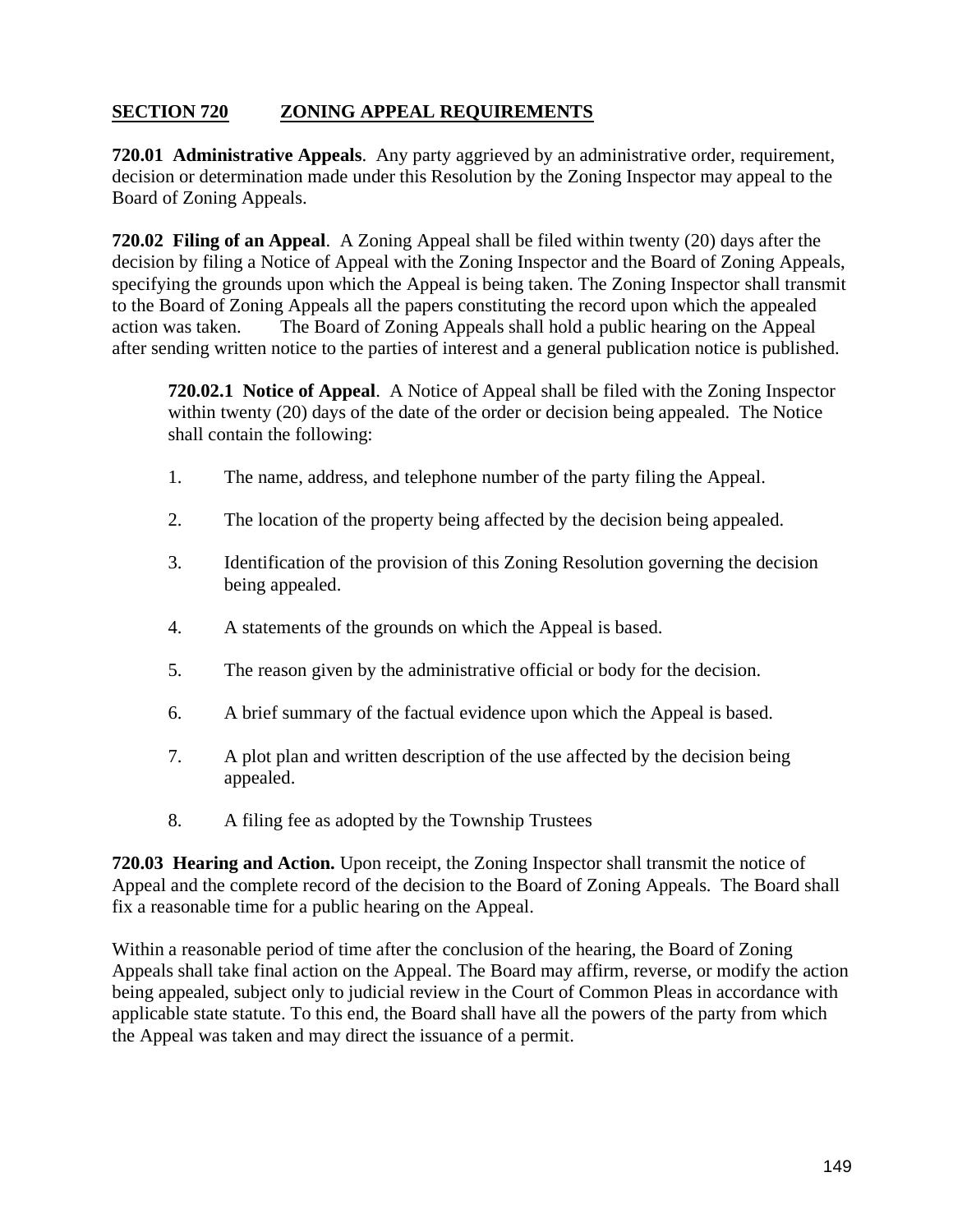**720.04 Approval Criteria for Appeals.** Appeals shall be decided only in conformance with the criteria listed below. The Board of Zoning Appeals shall reverse the order appealed only if it finds that the action or decision appealed:

- 1. Was arbitrary or capricious;
- 2. Was based on an erroneous finding of a material fact;
- 3. Constituted an abuse of discretion; or
- 4. Was based on erroneous interpretation of this Zoning Resolution or zoning law.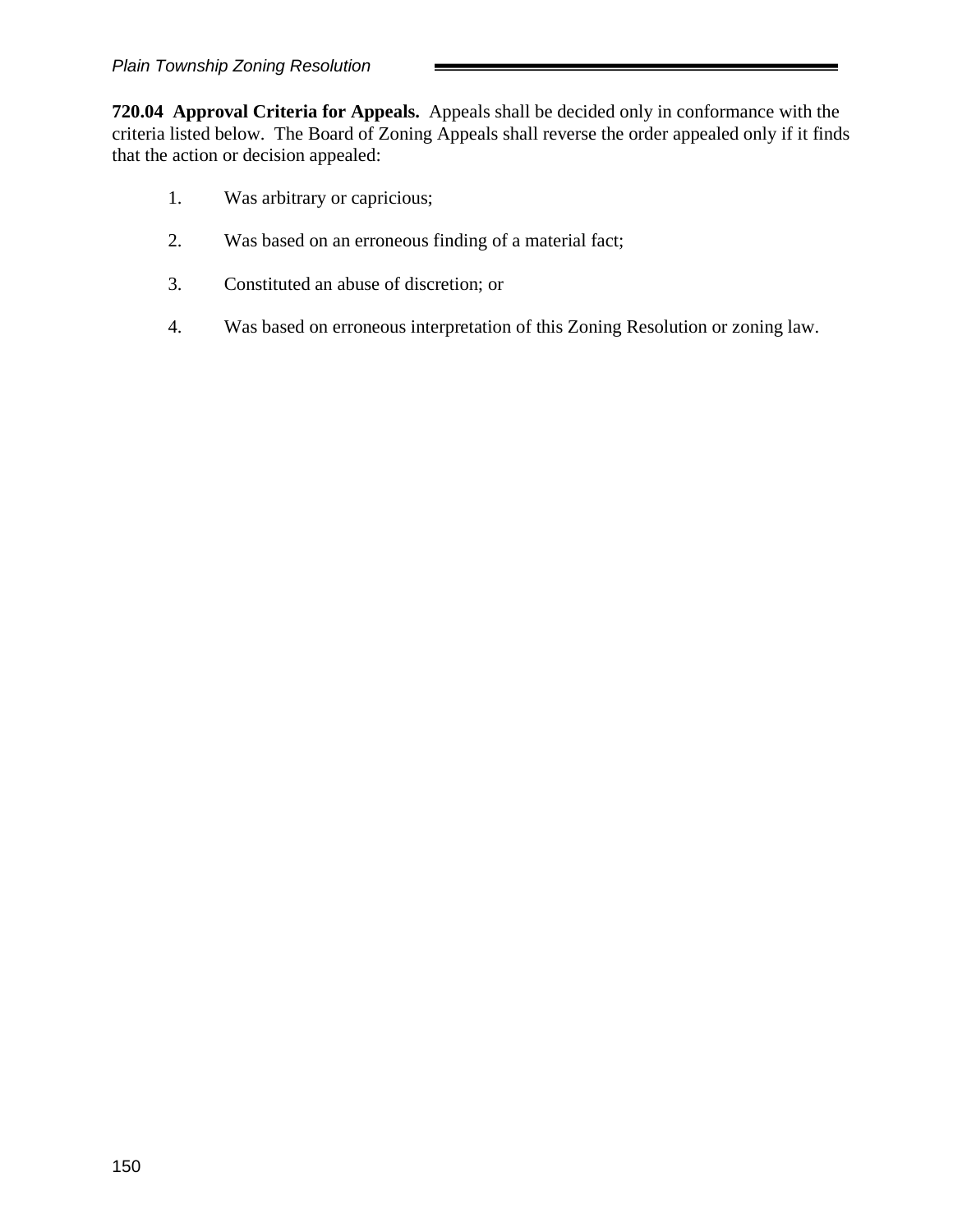# **SECTION 730 VARIANCE REQUIREMENTS**

**730.01 Nature of Variance**. On a particular property circumstances may exist making a strict enforcement of the applicable Development Standards of the Zoning Resolution unreason-able and, therefore, the procedure for Variance from Development Standards is provided to allow the flexibility necessary to adapt to change or unusual conditions, both foreseen and unforeseen, under circumstances which do not ordinarily involve a change of the primary use of the land or structure permitted.

**730.02 Written Application.** Six (6) copies of a provided application shall be filed with the Zoning Inspector.

**730.02.1 Description of Property and Nature of Variance**. The application shall include the following statements:

- **1.** The nature of the Variance; i.e., including the specific provisions of the Zoning Resolution upon which the Variance is requested.
- **2.** A legal description of the property.
- **3.** A statement of the special circumstances or conditions applying to the land or structure and not applying generally throughout the Zoning District.
- **4.** A statement showing that the granting of the application is necessary to the preservation and enjoyment of substantial property rights.
- **5.** A current list of owners of property within, contiguous to, directly across the street from, and within 200 feet of such area proposed to be considered for - Variance. Such list to be in accordance with the Franklin County Auditor's current tax list, and shall include all owners' current addresses and zip codes.
- **6.** Such other information regarding the application for Variance as may be pertinent or required for appropriate action by the Board of Zoning Appeals.

**730.02.2 Plot Plan**. The application shall be accompanied by six (6) copies of a plot plan drawn to an appropriate scale showing the following:

- **1.** The boundaries and dimensions of the lot.
- **2.** The nature of the special conditions or circumstances giving rise to the application for approval.
- **3.** The size and location of existing and proposed structures.
- **4.** The proposed use of all parts of the lot and structures, including accessways, walks, off-street parking and loading spaces, and landscaping.
- **5.** The relationship of the requested Variance to the Development Standards.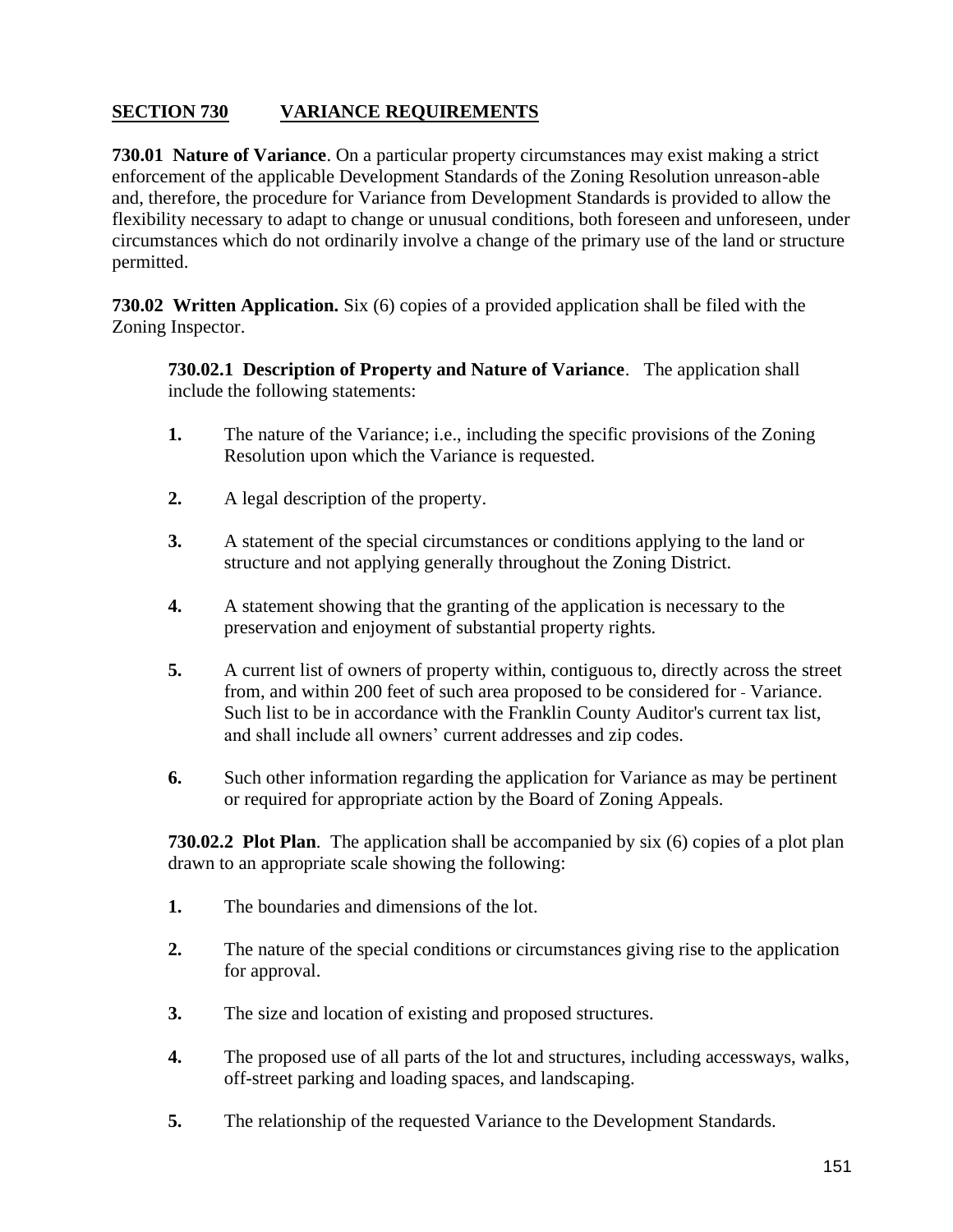**6.** The use of land and location of structures on adjacent property.

**730.03 County or Regional Planning Commission Review***.* One (1) copy of the application and plot plan **may** be forwarded to the County or Regional Planning Commission not less than fifteen (15) days prior to the date of the public hearing of the application. Staff of the County or Regional Planning Commission shall forward their recommendation to the Board of Zoning Appeals for consideration at the public hearing.

**730.04 Notice of Hearing.** The Board of Zoning Appeals shall fix a reasonable time for a public hearing on the application, give at least ten (10) days' notice in writing to the parties in interest, give notice of such public hearing by publication in one (1) or more newspapers of general circulation in Plain Township at least ten (10) days before date of such hearing, and notify, by first class mail, all property owners within two hundred (200) feet.

**730.05 Approval of Variance.** The Board of Zoning Appeals shall only approve a Variance or modification thereof if the following findings are made:

- 1. That such Variance or modification will not be contrary to the public interest.
- 2. That owing to special conditions, a literal enforcement of this Zoning Resolution will result in unnecessary hardship.
- 3. That the approval of such Variance or modification thereof is consistent with the spirit of this Zoning Resolution, and substantial justice shall be done thereby.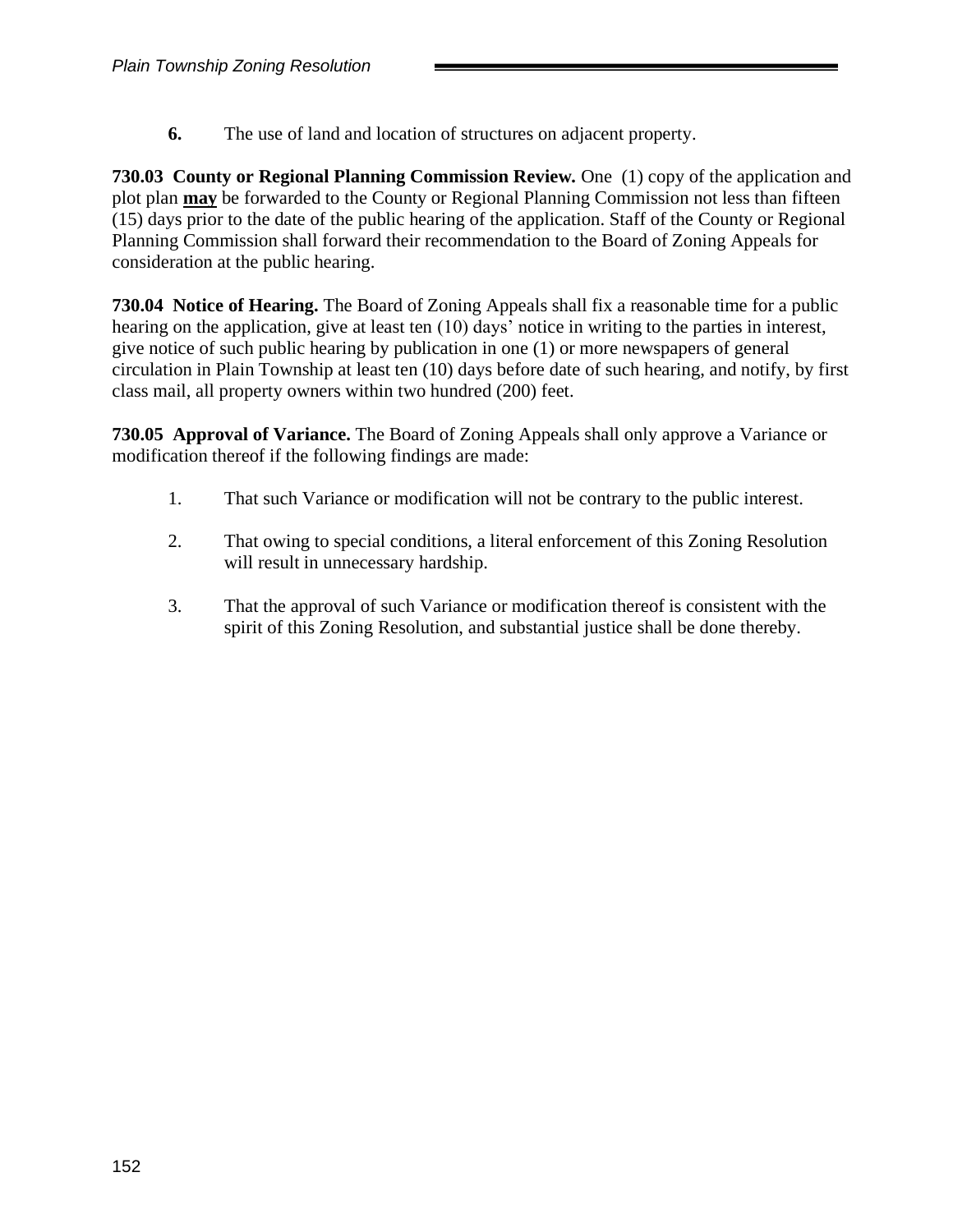# **SECTION 740 CONDITIONAL USE REQUIREMENTS**

**740.01 Nature of Conditional Uses**. Specifically listed Conditional Uses are provided with the Zoning District Regulations in recognition that such uses, although often desirable, will more intensely affect the surrounding area in which they are located than the Permitted Uses of such Zoning Districts.

The intent of the Procedure for Authorizing a Conditional Use Is to set forth the Development Standards and criteria for locating and developing a Conditional Use in accordance with the nature of the surrounding area, conditions of development, and with regard to appropriate plans.

**740.02 Written Applications**. The required filing fee and three (3) copies of a provided application form shall be filed with the Zoning Inspector.

**740.02.1 Description of Property and Intended Use**. The application shall include the following:

- 1. A legal description of the property.
- 2. The proposed use of the property.
- 3. A statement of the necessity or desirability of the proposed use to the neighborhood or community.
- 4. A statement of the relationship of the proposed use to adjacent property and land use.
- 5. Such other Information regarding the property, proposed use, or surrounding area as may be pertinent to the application or required for appropriate action by the Board of Zoning Appeals.
- 6. A current list of owners of property within, contiguous to, directly across the street from, and within 200 feet of such area proposed to be considered for Conditional Use. Such list to be in accordance with the Franklin County Auditor's current tax list, and shall include all owners' current addresses and zip codes.

**740.02.2 Plot Plan**. The application shall be accompanied by six (6) copies of a plot plan, drawn to an appropriate scale, clearly showing the following:

- 1. The boundaries and dimensions of the lot.
- 2. The size and location of existing and proposed structures.
- 3. The proposed use of all parts of the lot and structures, including accessways, walks, off-street parking and loading spaces, and landscaping.
- 4. The relationship of the proposed development to the Development Standards.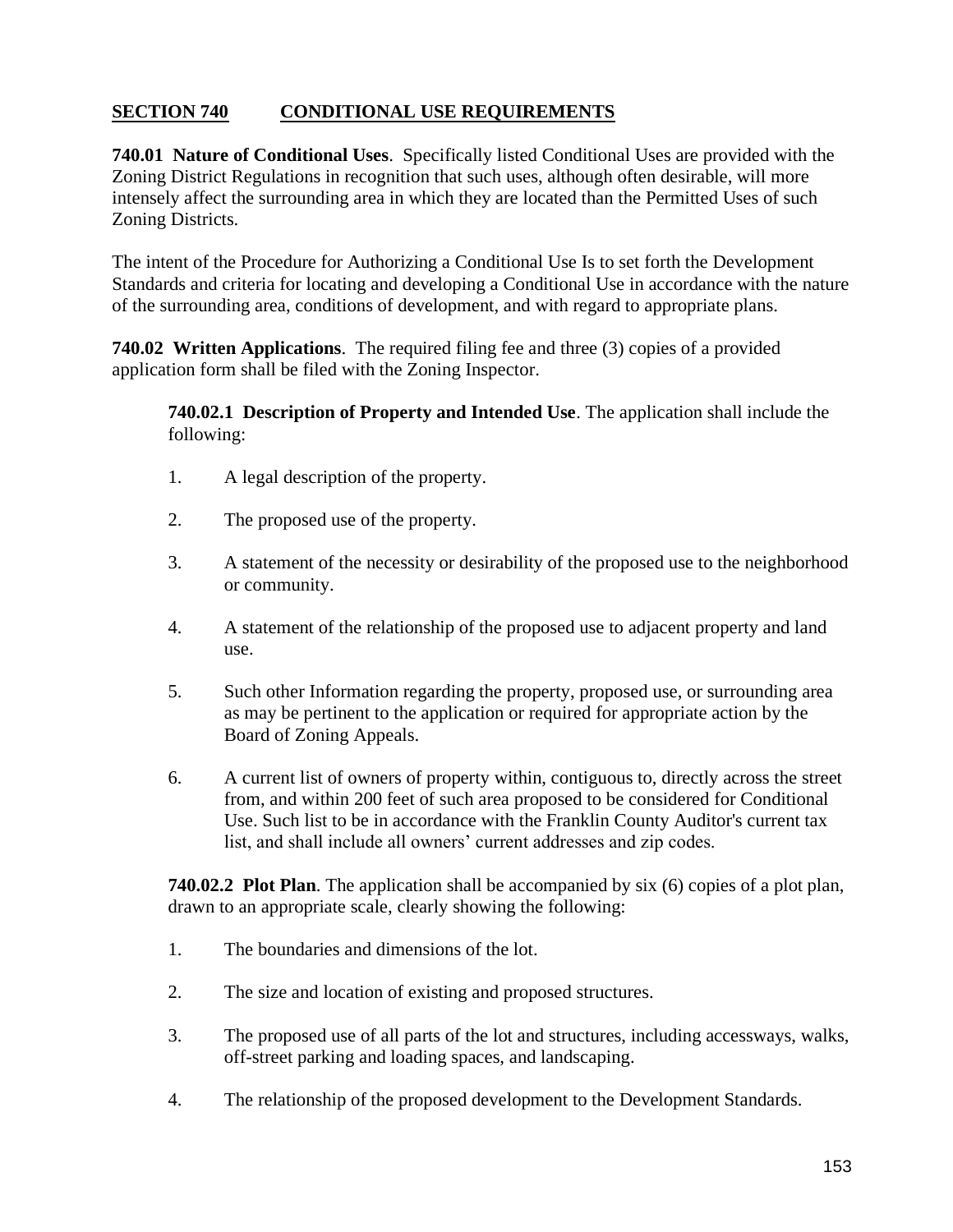5. The use of land and location of structures an adjacent property.

**740.02.3 Notice of Hearing.** The Board of Zoning Appeals shall fix a reasonable time for a public hearing on the application, give at least ten (10) days' notice in writing to the parties in interest, give notice of such public hearing by publication in one (1) or more newspapers of general circulation in the Township at least ten (10) days before date of such hearing, and notify, by first class mail, all property owners within two hundred (200) feet.

**740.03 Actions of the Board of Zoning Appeals**. The Board of Zoning Appeals shall hold a public hearing and act on a Conditional Use in one of the following ways:

**740.03.1 Approval**. The Board of Zoning Appeals shall approve an application for a Conditional Use if the following three (3) conditions are met:

- 1. The proposed use is a Conditional Use of the Zoning District, and the applicable Development Standards District, and the applicable Development Standards established in this Zoning Resolution are met.
- 2. The proposed development is in accord with appropriate plans for the area.
- 3. The proposed development will be in keeping with the existing land use character and physical development potential of the area.

**740.03.2 Approval with Modification**. The Board of Zoning Appeals may approve with modification an application for a Conditional Use, if the proposed use is a Conditional Use of the Zoning District and the applicable Development Standards are met, but plot plan modification is required:

- 1. To be in accord with appropriate plans for the area; and
- 2. To prevent undesirable effects of adjacent property and the surrounding area.

Such modification may be a limitation on the extent or intensity of development, a requirement for additional screening by fence or landscaping, a change in the method or plan for lighting, control of access, or other conditions of development as may be required. Recommendations regarding the modification of plans or other appropriate actions shall be stated with the reasons for each recommendation.

**740.03.3 Disapproval**. The Board of Zoning Appeals shall only disapprove an application for a Conditional Use for any one (1) of the following reasons:

- 1. The proposed use is not a Conditional Use of the Zoning District, or the applicable Development Standards are not and cannot be met.
- 2. The proposed development is not in accord with appropriate plans of the area.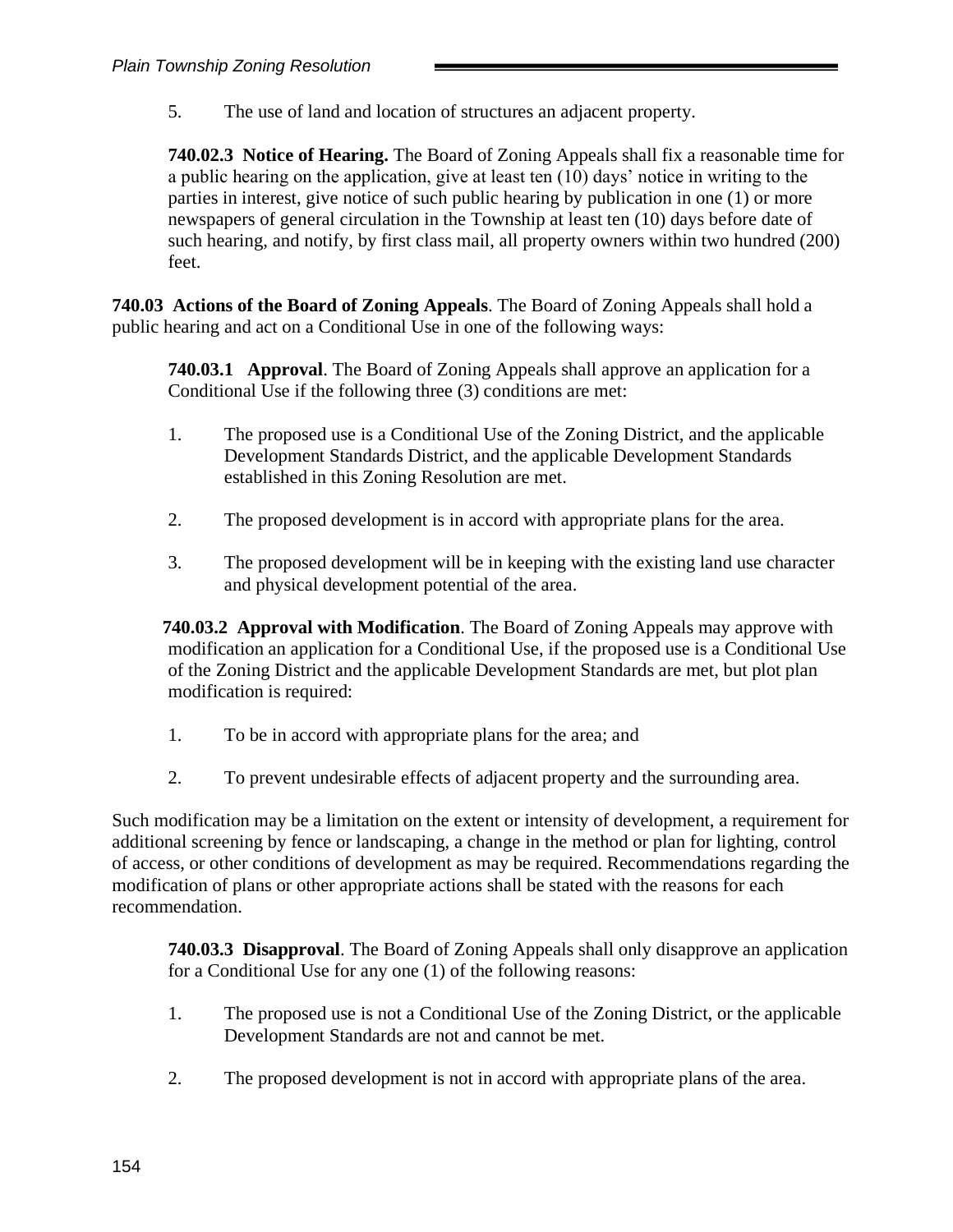3. The proposed development will have undesirable effects on the surrounding area and is not in keeping with the existing land use character and physical development potential of the area.

**740.03.4 Conditional Use Approval**. Upon a favorable finding, the Board of Zoning Appeals shall approve a Conditional Use application within a reasonable period of time following the public hearing.

**740.03.5 Conditional Use Permit**. A Certificate of Zoning Compliance may be issued only for an approved Conditional Use within the period of one (1) year from the date of final approval by the Board of Zoning Appeals.

**740.03.6 Building Permit**. A Building Permit may be obtained only for the development in accordance with the approved plot plan.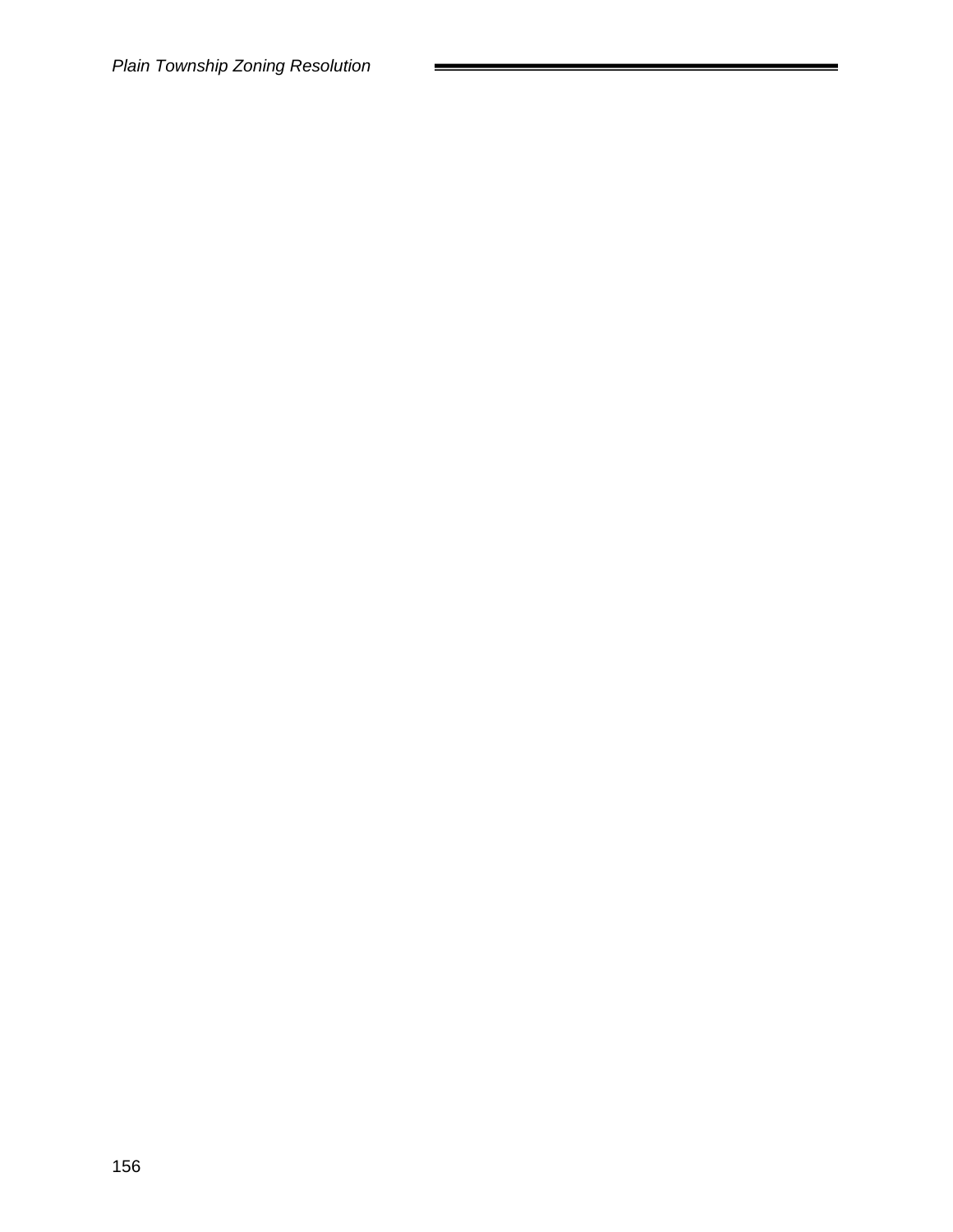## **ARTICLE VIII: ADMINISTRATION**

#### **SECTION 800 ENFORCEMENT OF REGULATIONS**

**800.01 Zoning Inspector**. This Zoning Resolution shall be administered and enforced by a Zoning Inspector or the designated representative who shall be appointed by the Township Trustees as is prescribed by Section 519.16, Ohio Revised Code, and is hereby empowered:

**800.01.1 Certificate of Zoning Compliance**. To issue a Certificate of Zoning Compliance when these regulations have been followed or to deny the same in the event of noncompliance.

**800.01.2 Expiration of Certificate of Zoning Compliance.** If the change or modifications described in any Certificate of Zoning Compliance has not begun within six months and has not been substantially completed within one (1) year of the from the date of issuance thereof, said Certificate of Zoning Compliance shall expire; it shall be revoked by the Administrative Officer; and written notice thereof shall be given to the persons affected.

**800.01.3 Collection of Fees**. To collect the designated fees as set forth in this Zoning Resolution for Certificates of Zoning Compliance, application for amendment or changes, Appeal or Conditional Use.

**800.01.4 Making and Keeping Records**. To make and to keep all records necessary and appropriate to the office, including records of the issuance and denial of all Certificates of Zoning Compliance and of receipt of complaints of violation of this Zoning Resolution and action taken on the same.

**800.01.5 Inspection of Building or Land**. To inspect any building or land to determine whether any violations of this Zoning Resolution have been committed or exist.

**800.01.6 Enforcement**. To enforce this Zoning Resolution and take all necessary steps to remedy any condition found in violation by ordering in writing the discontinuance of illegal uses or illegal work in progress, and may request the Franklin County Prosecuting Attorney to commence appropriate action.

**800.01.7 Advise Zoning Commission**. To keep the Zoning Commission advised of all matters other than routine duties pertaining to the enforcement of this Zoning Resolution and to transmit all applications and records pertaining to supplements and amendments.

**800.01.8 Advise Board of Appeals**. To keep the Board of Zoning Appeals advised of all matters pertaining to Conditional Use Permits, Appeals or Variances and to transmit all applications and records pertaining thereto.

**800.02 Certificate of Zoning Compliance**. No occupied or vacant land shall hereafter be changed in its use in whole or part until the Certificate of Zoning Compliance shall have been issued by the Zoning Inspector. No activity resulting in a disturbance equal to or greater than 1 acre of occupied or vacant land shall hereafter be permitted until the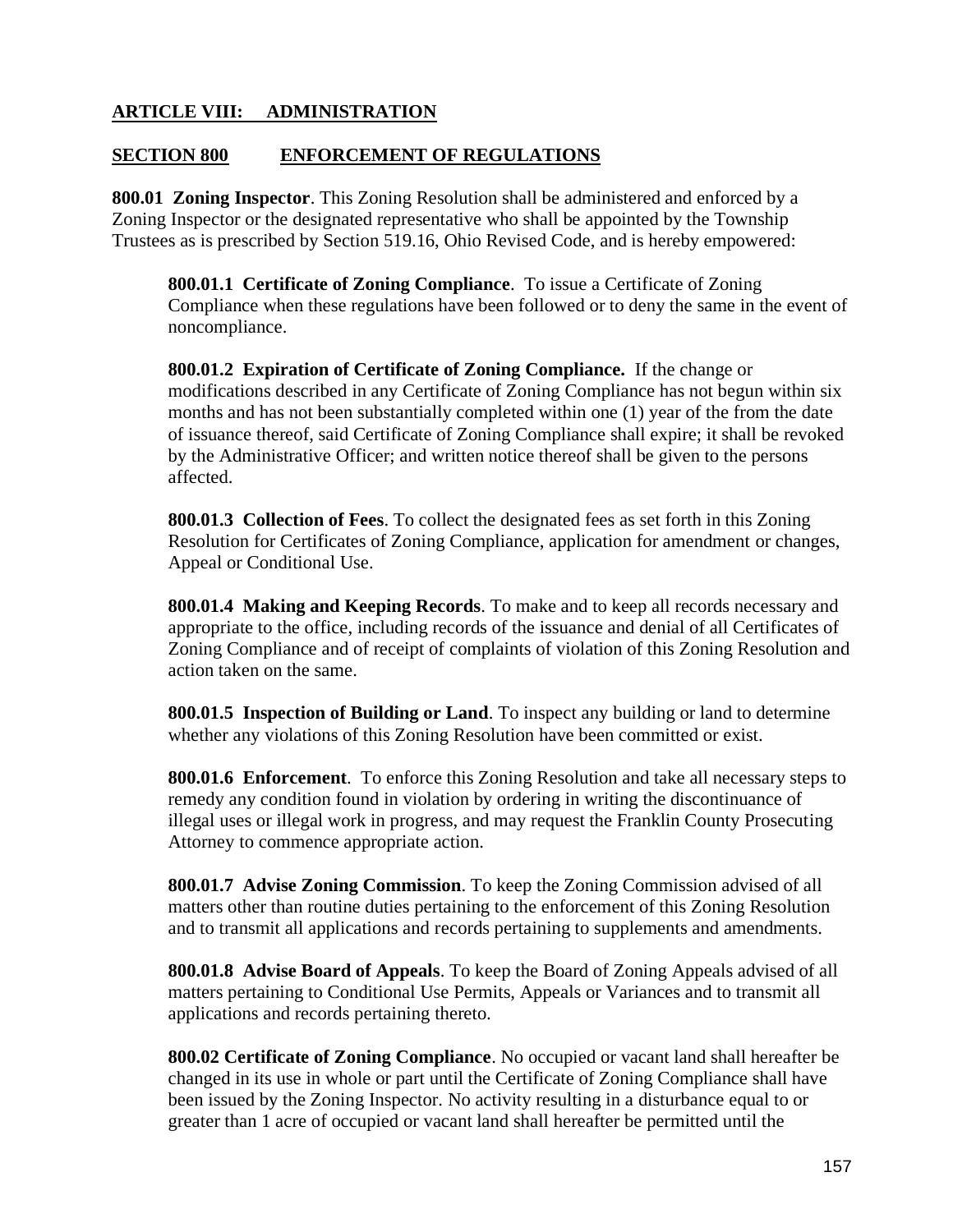Certificate of Zoning Compliance has been issued by the Zoning Officer. No existing or new building shall hereafter be changed in its use in whole or in part until the Certificate of Zoning Compliance shall have been issued by the Zoning Officer. This section shall in no case be construed as requiring a Certificate of Zoning Compliance in the event of a change in ownership or tenancy only, without a change in use or intended use, provided that no repairs, alterations or additions are proposed for such building.

**800.02.1 Building Permit**. No building permit for the extension, erection or alteration of any building shall be issued before an application has been made and a Certificate of Zoning Compliance issued, and no building shall be occupied until such certificate is approved.

**800.02.2 Applications for Certificates**. Each application for a Certificate of Zoning Compliance for new development shall be accompanied by a plan in duplicate, prepared by a professional engineer, surveyor or architect, drawn to scale, one (1) copy of which shall be returned to the owner upon approval. The plan shall show the following:

- 1. The actual dimensions of the lot including easements.
- 2. The exact size and location of all buildings existing on the lot.
- 3. The proposed new construction.
- 4. The existing and intended use of all parts of the land or buildings.

5. Such other information with regard to the lot and neighboring lots as may be necessary to determine and provide for the enforcement of this Zoning Resolution.

6. The proposed provisions of water and sanitary sewer.

7. A grading plan and storm sewer layout, to include existing and proposed surface and subsurface draining features indicating how storm runoff will be handled.

8. The requirements of 800.02.2, or portions thereof, may be waived by the Zoning Officer when, in his or her opinion, the applicant has satisfactorily demonstrated that all aspects relative to the above have been suitably addressed.

Applications for Certificates of Zoning Compliance must comply with applicable local and state requirements and regulations. These may include, but are not limited to, the Franklin County Stormwater Drainage Manual if the proposal will disturb 1 or more acres of land, Franklin County Public Health Regulations, Franklin County Sanitary Engineer requirements, Franklin County Drainage Engineer requirements, Franklin County Engineer requirements and requirements of the applicable Ohio Environmental Protection Agency Construction permit.

**800.02.3 Fees**. Fees shall be charged according to the current Fee Schedule adopted by the Township Trustees.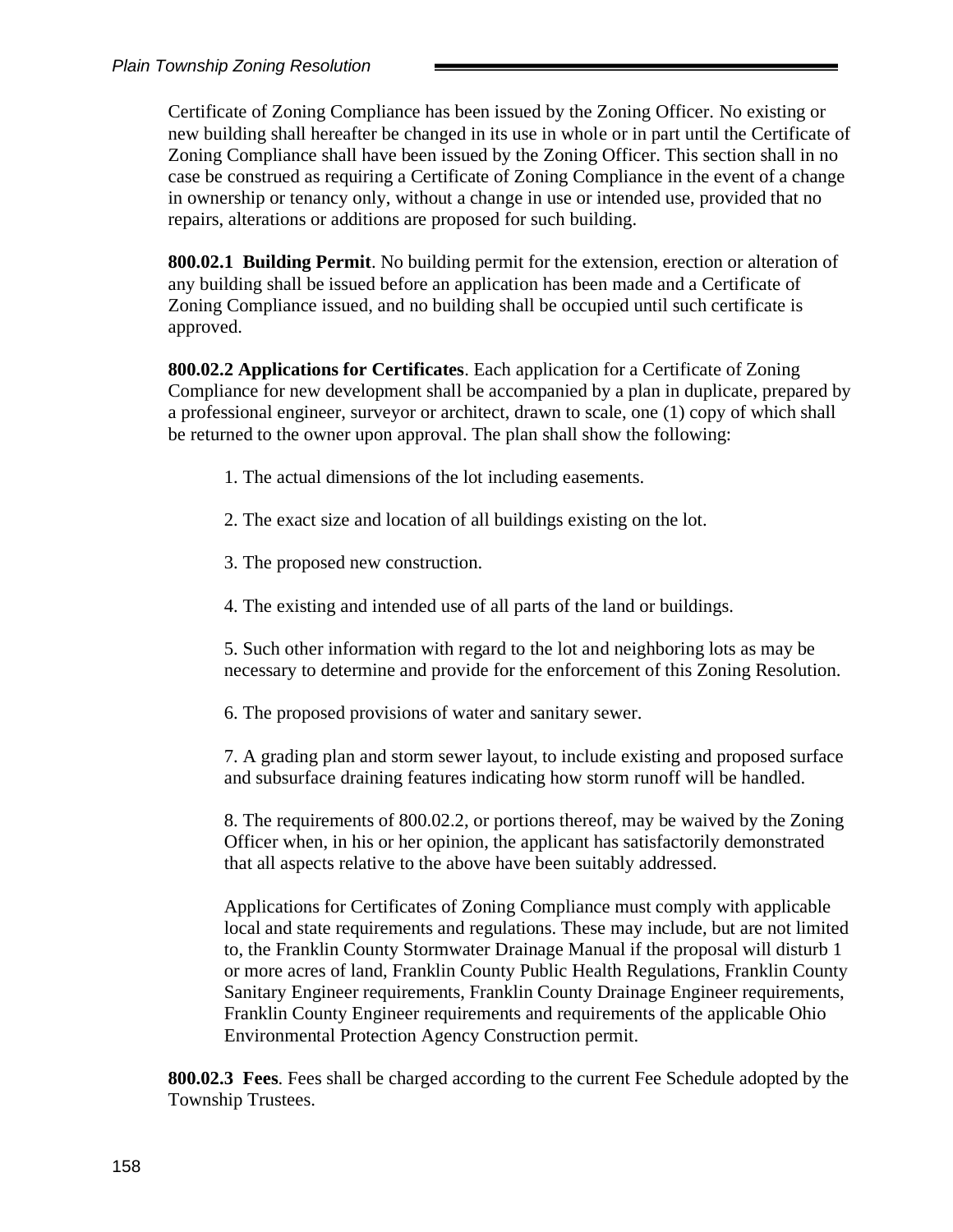**800.02.4** Issuance of Certificates. Certificates of Zoning Compliance shall be issued or denied within thirty (30) working days after the date of application. Written notice of such denial and reason thereof shall be given to the applicant.

# **SECTION 810 PENALTIES FOR VIOLATION**

**810.01 Penalty for Violation of Zoning Resolution.** Any person violating any provision of any article of this Zoning Resolution, or who shall violate or fail to comply with any order made thereunder or who shall falsify plans or statements filed thereunder or who shall continue to work upon any structure after having received written notice from the Zoning Officer to cease work, shall be guilty of a misdemeanor and subject to the penalty provided in Section 519.99, Ohio Revised Code.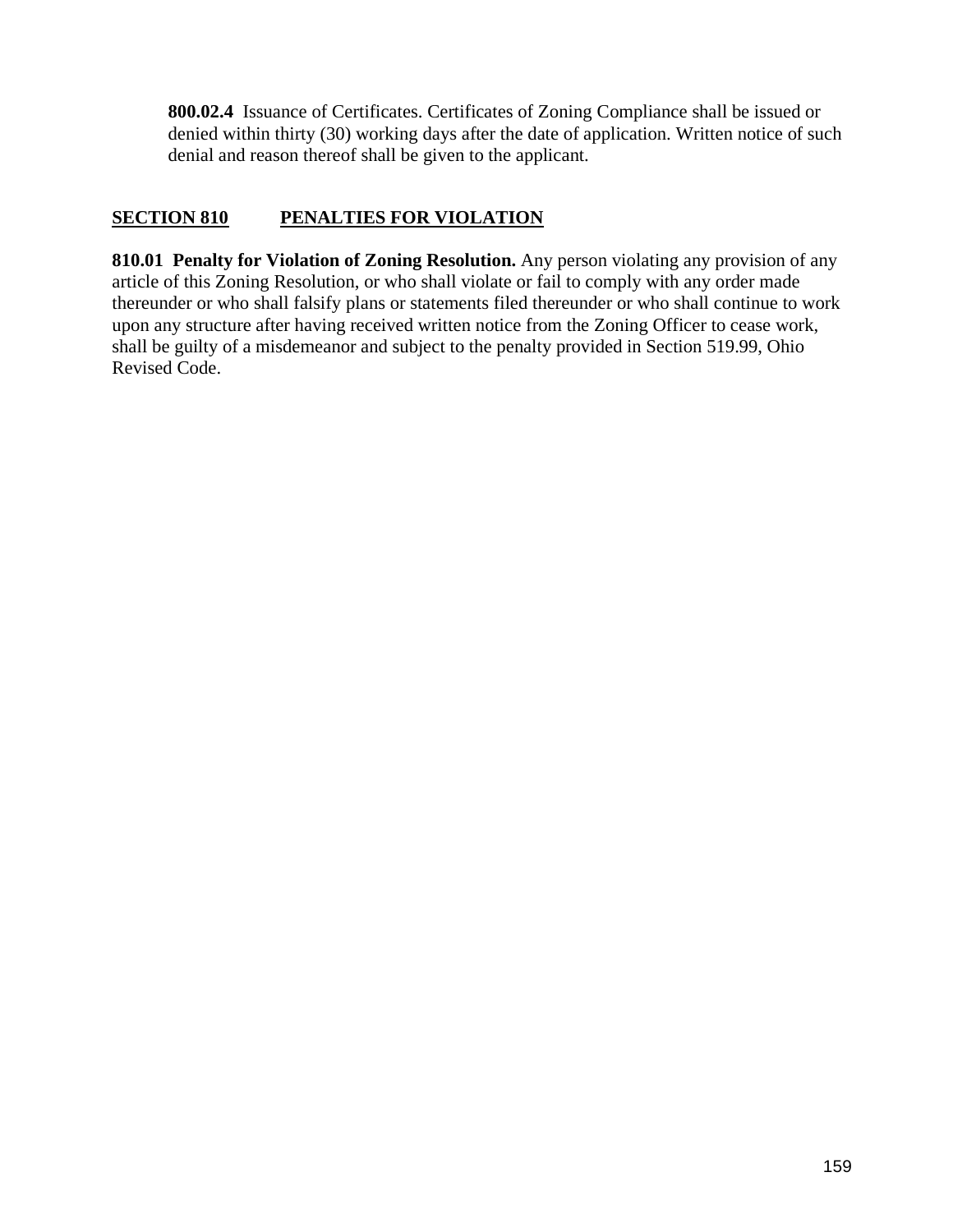# **SECTION 820 BOARD OF ZONING APPEALS**

**820.01 Powers and Duties.** A Board of Zoning Appeals shall be established for Plain Township and have the following powers and duties:

- 1. To hear and decide Appeals where it is alleged there is error in any order, requirement, decision, or determination made by the Zoning Inspector in the enforcement of this Zoning Resolution.
- 2. To authorize only such Conditional Uses as the Board of Zoning Appeals is specifically authorized to pass on by the terms of this Zoning Resolution.
- 3. To hear and decide in specific cases such Variances from the terms of this Zoning Resolution as will not be contrary to the public interest where, owing to special conditions on the land, a literal enforcement of the provisions of this Zoning Resolution would result in unnecessary hardship. In granting such Variance, the Board of Zoning Appeals shall prescribe appropriate conditions and safeguards to maintain the intent and spirit of the Zoning District in conformity with this Zoning Resolution.

**820.02 Board of Zoning Appeals Members**. The Board of Zoning Appeals shall consist of five (5) members, who shall all be residents of the township. The terms of all members shall be five (5) years and shall be so arranged that the term of one member shall expire every year. The Township Trustees shall appoint all members and appoint a new member to fill the un-expired term of any member whose place has become vacant.

**820.02.1 Alternates.** The Township Trustees may appoint up to two (2) alternates to the Board of Zoning Appeals serving a one (1) year term.

**820.03 Organization.** The Board of Zoning Appeals shall organize and adopt rules in accordance with this Zoning Resolution. Meetings of the Board of Zoning Appeals shall be held at the call of the chair and at such other times as the board determines. The chair, or in his/her absence the vice-chair, shall administer an oath to all persons giving testimony. The Board of Zoning Appeals shall keep minutes of its proceedings, showing the vote of each member upon each question or, if absent or failing to vote, indicating such fact. The Board of Zoning Appeals shall keep records of its examinations and other official actions, all of which shall be immediately filed in the office of the Township Trustees, and be a public record.

**820.04 Removing a Board of Zoning Appeals Member.** A Board of Zoning Appeals member may be removed for nonperformance of duty, misconduct in office or other cause by the Township Trustees after a public hearing is held and a copy of the charge(s) against such member has been delivered, either in person or by registered mail, to the member at least ten (10) days prior to the hearing. The member shall be given an opportunity to answer such charge(s) at the hearing.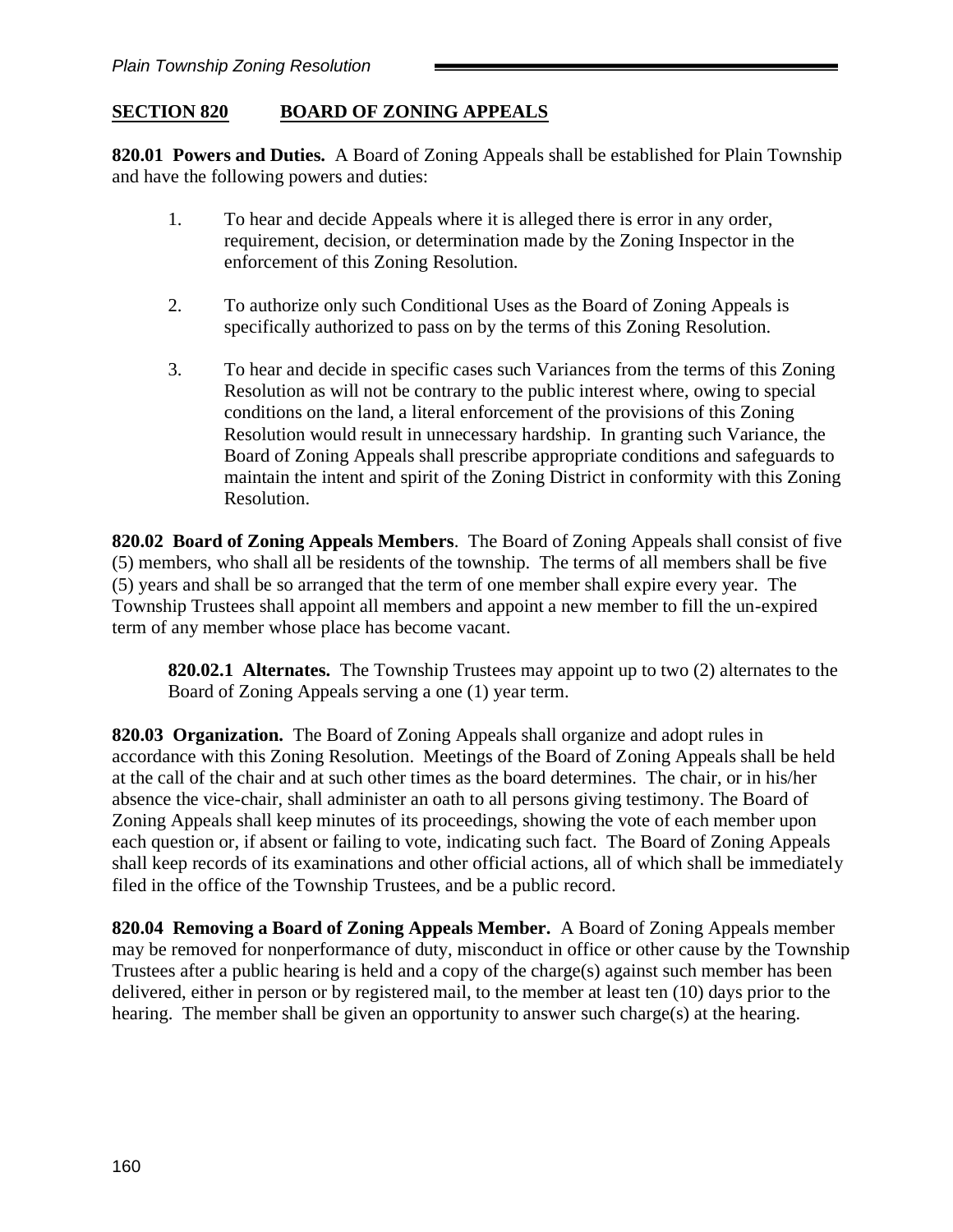# **SECTION 830 ZONING COMMISSION**

**830.01 Powers and Duties.** A Zoning Commission shall be established for Plain Township and have the following powers and duties:

- 1. Recommend to the Township Trustees amendments to the Township Comprehensive Plan, the Township Zoning Resolution, and any additional plans for the development and redevelopment of the township.
- 2. Conduct public hearings and make recommendations to the Township Trustees for approval, conditional approval or denial of all applications for:
	- A. Amendments to the Township Zoning Resolution
	- B. Amendments to the Township Zoning Map
- 3. Adopt bylaws and any other procedural rules consistent with this resolution and other Township resolutions and state statutes.

**830.02 Zoning Commission Members**. The Zoning Commission shall consist of five (5) members, who shall all be residents of the township. The terms of all members shall be five (5) years and shall be so arranged that the term of one member shall expire every year. The Township Trustees shall appoint all members and appoint a new member to fill the unexpired term of any member whose place has become vacant.

**830.02.1 Alternates.** The Township Trustees may appoint up to two (2) alternates to the Zoning Commission serving a one (1) year term.

**830.03 Organization.** The Zoning Commission shall organize and adopt rules in accordance with the Zoning Resolution. Meetings of the Zoning Commission shall be held at the call of the chair and at such other times as the commission determines. The chair, or in his/her absence the vice-chair, shall administer an oath to all persons giving testimony. All meetings of the Zoning Commission shall conform with Ohio's open meeting law. The Zoning Commission shall keep minutes of its proceedings, showing the vote of each member upon each question or, if absent or failing to vote, indicating such fact. The Zoning Commission shall keep records of its examinations and other official actions, all of which shall be immediately filed in the office of the Township Trustees, and be a public record.

**830.04 Removing a Zoning Commission Member.** A Zoning Commission member may be removed for nonperformance of duty, misconduct in office or other cause by the Township Trustees after a public hearing is held and a copy of the charge(s) against such member has been delivered, either in person or by registered mail, to the member at least ten (10) days prior to the hearing. The member shall be given an opportunity to answer such charge(s) at the hearing.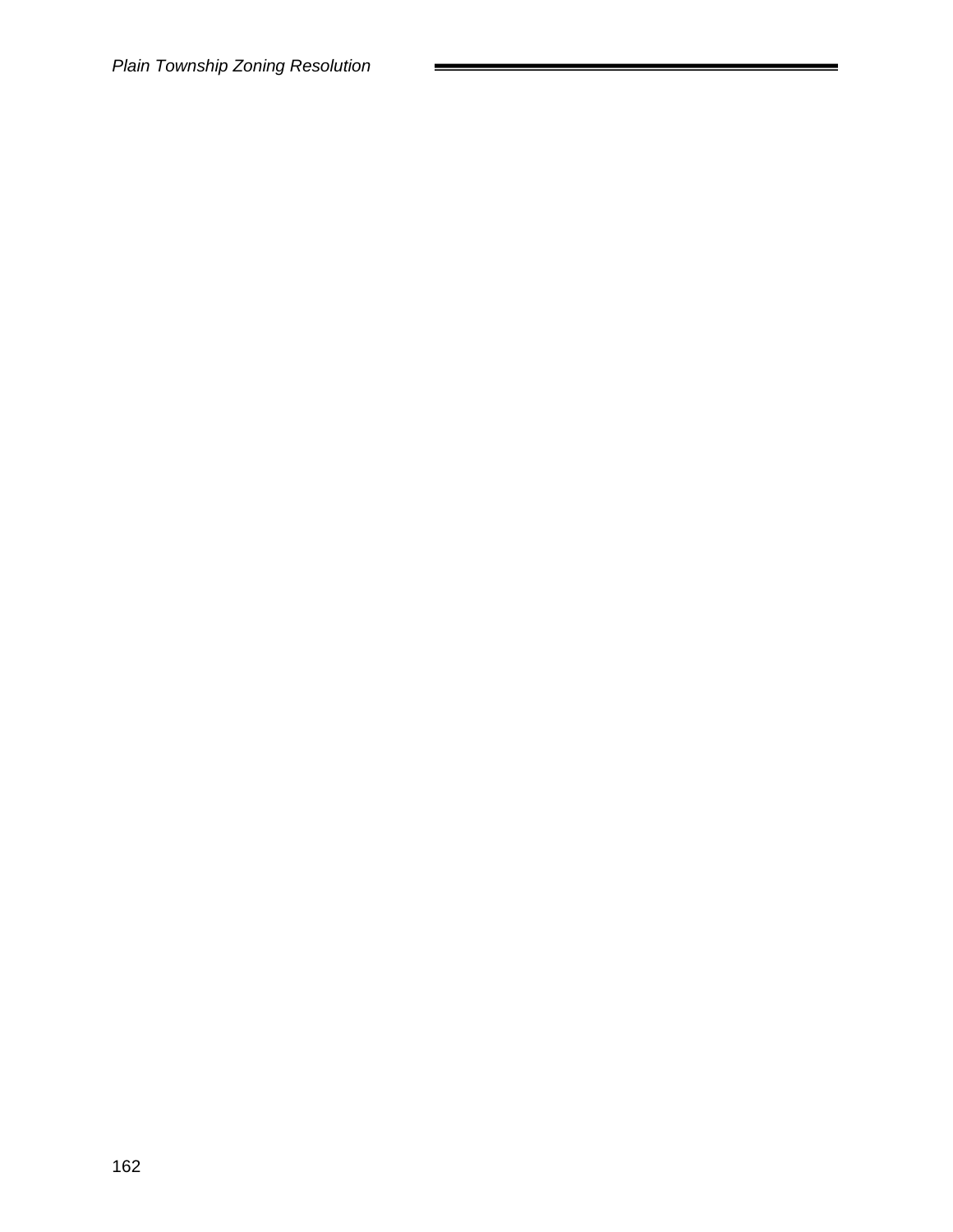## **SECTION 900 INTENT**

Within the districts established by this Zoning Resolution or amendments that may later be adopted, there exist lots, uses of land, structures, and uses of structures and land in combination which were lawful before this resolution was passed or amended, but which would be prohibited, regulated, or restricted under the terms of this Zoning Resolution or future amendment. It is the intent of this Zoning Resolution to permit these nonconformities to continue until they are removed, but not to encourage their survival. It is further the intent of this Zoning Resolution that nonconformities shall not be enlarged upon, expanded or extended, nor be used as grounds for adding other structures or uses prohibited elsewhere in the same district.

## **SECTION 910 INCOMPATIBILITY OF NONCONFORMITIES**

Nonconformities are declared by this Zoning Resolution to be incompatible with Permitted Uses in the districts in which such use is located. A nonconforming use of structure, a nonconforming use of land, or a nonconforming use of a structure and land in combination shall not be extended or enlarged after passage of this Zoning Resolution by attachment on a building or premises of additional signs intended to be seen from off the premises, or by the addition or other uses of a nature which would be generally prohibited in the district in which such use is located.

### **SECTION 920 AVOIDANCE OF UNDUE HARDSHIP**

To avoid undue hardship nothing in this Zoning Resolution shall be deemed to require a change in the plans, construction, or designated use of any building on which actual construction was lawfully begun prior to the effective date of adoption or amendment of this Zoning Resolution. Actual building construction is hereby defined to include the placing of construction materials in permanent position and fastened in a permanent manner. Where demolition or removal of an existing building has been substantially begun preparatory to rebuilding, such demolition or removal shall be deemed to be actual construction, provided that the work shall be carried out diligently.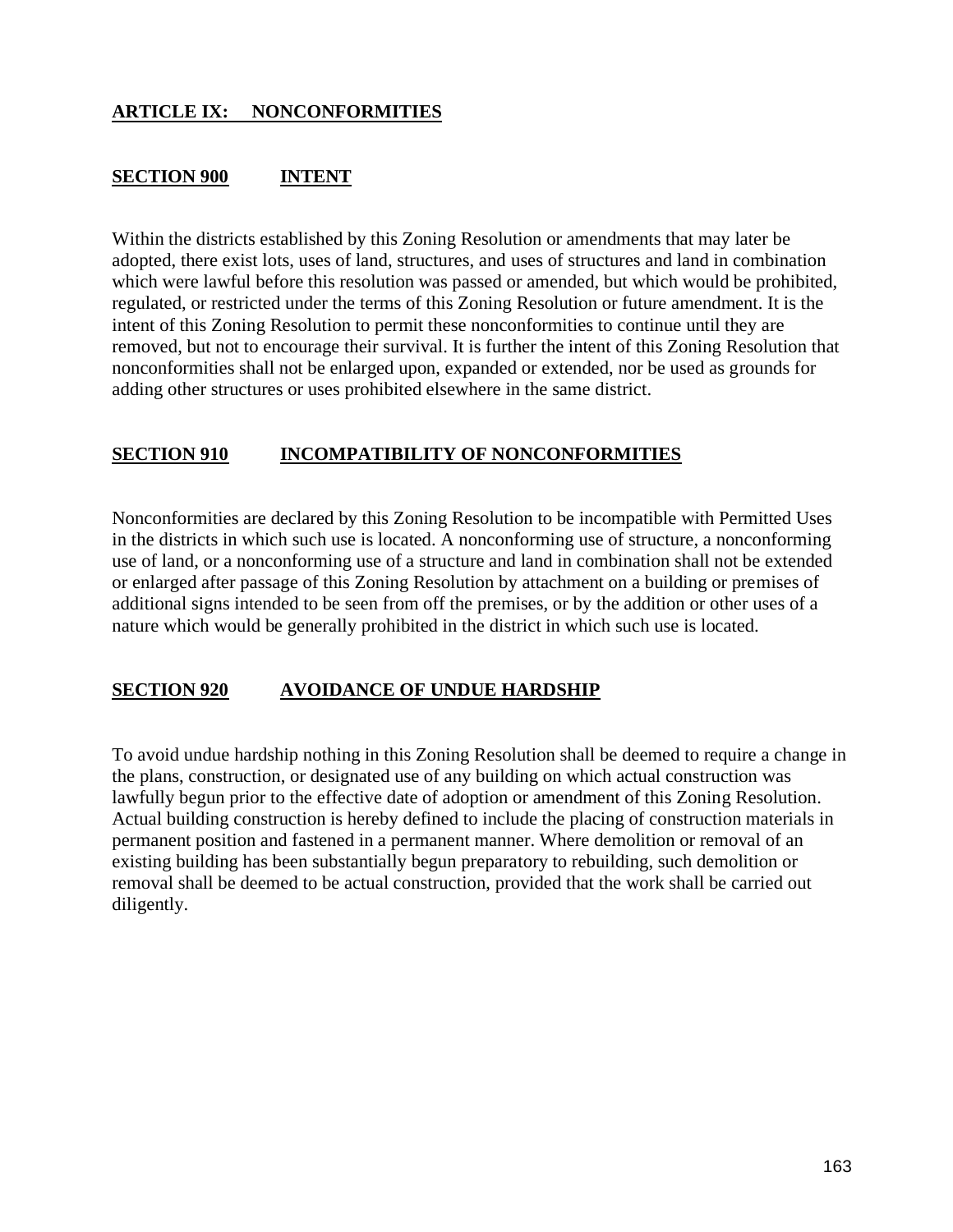#### **SECTION 930 SINGLE NONCONFORMING LOTS OF RECORD**

In any district in which single-family dwellings are permitted, a single-family dwelling and customary accessory building may be erected on any single lot of record at the effective date of adoption or amendment of this Zoning Resolution, notwithstanding limitations imposed by other provisions of this Zoning Resolution. Such lot must be in separate ownership and not of continuous frontage with other lots in the same ownership. This provision shall apply even though such lot fails to meet the requirements for area or width, or both, that are generally applicable in the district, provided that yard dimensions and requirements other than those applying to area or width, or both, of the lot shall conform to the regulations for the district in which such lot is located. Variances of requirements listed in this Zoning Resolution other than lot area or lot width shall be obtained only through action of the Board of Zoning Appeals.

#### **SECTION 940 NONCONFORMING LOTS OF RECORD IN COMBINATION**

If two or more lots or a combination of lots and portions of lots with continuous frontage in single ownership are of record at the time of passage or amendment of this Zoning Resolution and if all or part of the lots with no buildings do not meet the requirements established for lot width and area, the lands involved shall be considered to be an undivided parcel for the purposes of this Zoning Resolution and no portion of said parcel shall be used or sold in a manner which diminishes compliance with lot width and area requirements established by this Zoning Resolution, nor shall any division of any parcel be made which creates a lot width or area below the requirements stated in this Zoning Resolution.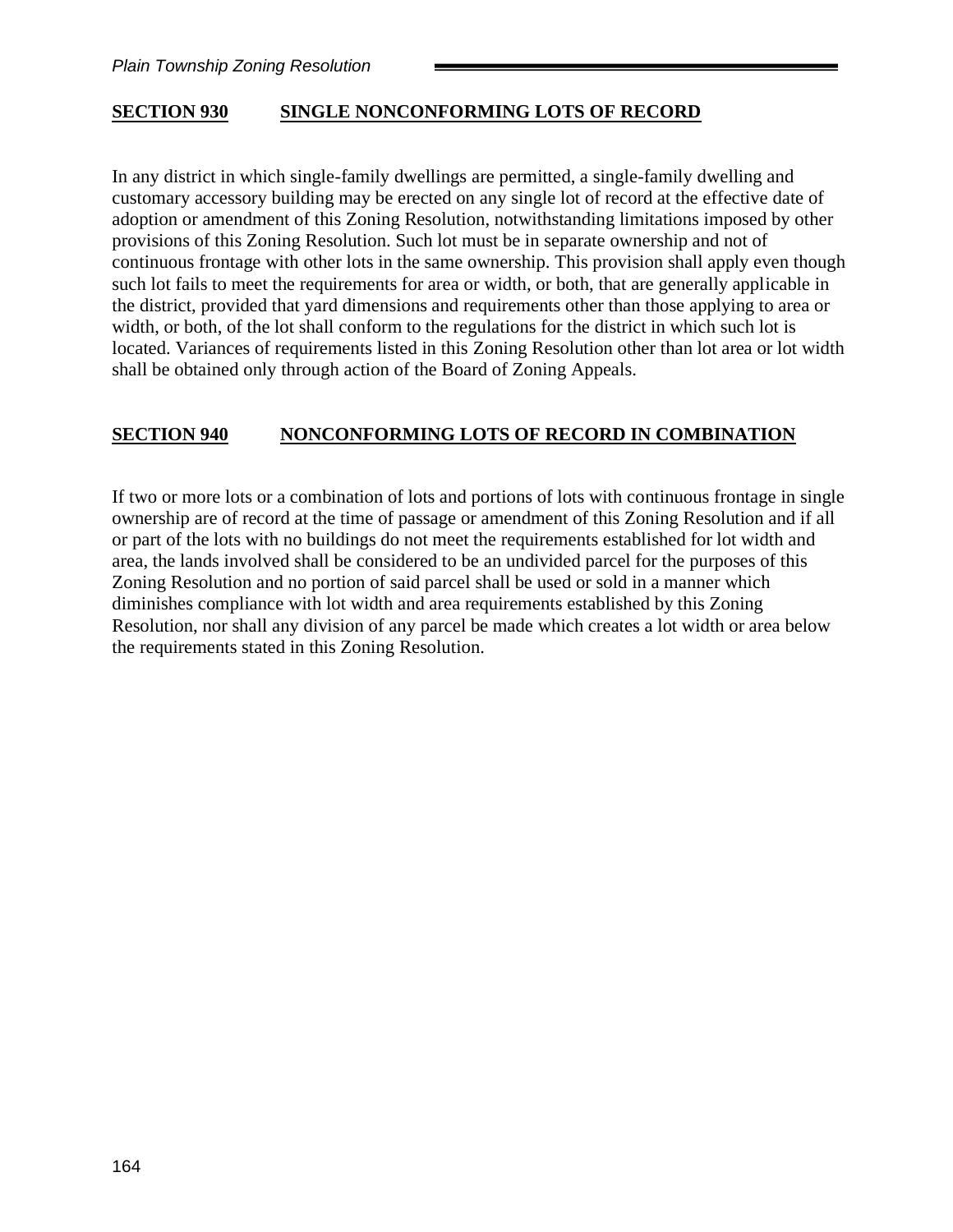# **SECTION 950 NONCONFORMING USES OF LAND**

Where, at the time of adoption of this Zoning Resolution, lawful uses of land exist which would not be permitted by the regulations imposed by this Zoning Resolution, the uses may be continued so long as they remain otherwise lawful, provided:

**950.01** No such nonconforming uses shall be enlarged or increased, nor extended to occupy a greater area of land than was occupied at the effective date of adoption or amendment of this Zoning Resolution;

**950.02** No such nonconforming uses shall be moved in whole or in part to any portion of the lot or parcel other than that occupied by such uses at the effective date of adoption or amendment of this Zoning Resolution;

**950.03** If any such nonconforming uses of land are discontinued or abandoned for more than two (2) years (except when government action impedes access to the premises), and subsequent use of such land shall conform to the regulations specified by this Zoning Resolution for the district in which such land is located:

**950.04** No additional structure not conforming to the requirements of this Zoning Resolution shall be erected in connection with such nonconforming use of land.

#### **SECTION 960 NONCONFORMING STRUCTURES**

Where a lawful structure exists at the effective date of adoption or amendment of this Zoning Resolution that could not be built under the terms of this Zoning Resolution by reason of restrictions on area, lot coverage, height, yards, its location on the lot, bulk, or other requirements concerning the structure, such structure may be continued so long as it remains otherwise lawful, subject to the following provisions:

**960.01** No such nonconforming structure may be enlarged or altered in a way which increases its nonconformity, but any structure or portion thereof may be altered to decrease its nonconformity.

**960.02** Should such nonconforming structure or nonconforming portion of structure be destroyed by any means, it shall not be reconstructed except in conformity with the provisions of this Zoning Resolution.

**960.03** Should such structure be moved for any reason for any distance whatever, it shall thereafter conform to the regulations for the district in which it is located after it is moved.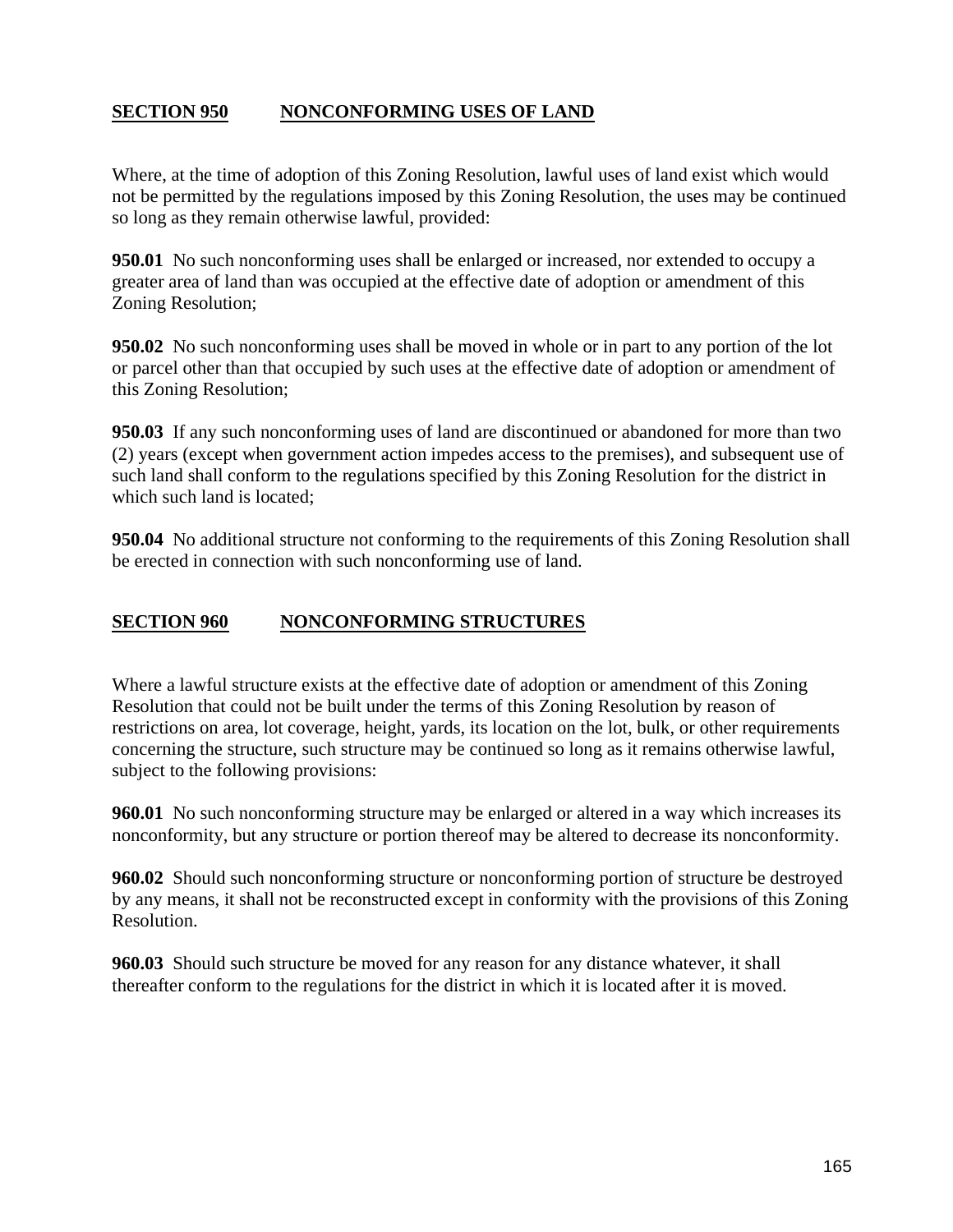## **SECTION 970 NONCONFORMING USES OF STRUCTURES OR OF STRUCTURES AND LAND IN COMBINATION**

If a lawful use involving individual structures, or of a structure and land in combination, exists at the effective date of adoption or amendment of this Zoning Resolution that would not be allowed in the district under the terms of this Zoning Resolution, the lawful use may be continued so long as it remains otherwise lawful, subject to the following provisions:

**970.01** No existing structure devoted to a use not permitted by this Zoning Resolution in the district in which it is located shall be enlarged, extended, constructed, reconstructed, moved, or structurally altered except in changing the use of the structure to a use permitted in the district in which it is located:

**970.02** Any nonconforming use may be extended throughout any parts of a building which were manifestly arranged or designed for such use at the time of adoption or amendment of this Zoning Resolution, but no such use shall be extended to occupy any land outside such building;

**970.03** If no structural alterations are made, any nonconforming use of a structure or structure and land may, upon appeal to the Board of Zoning Appeals, be changed to another nonconforming use provided that the Board of Zoning Appeals shall find that the proposed use is equally appropriate or more appropriate to the district than the existing nonconforming use. In permitting such change, the Board of Zoning Appeals may require appropriate conditions and safeguards in accord with other provisions of this Zoning Resolution.

**970.04** Any structure, or structure and land in combination, in or on which a nonconforming use is superseded by a Permitted Use, shall thereafter conform to the regulations for the district and the nonconforming use may not thereafter be resumed;

**970.05** When a nonconforming use of a structure, or structure and land in combination, is discontinued or abandoned for more than two (2) years (except when government action impedes access to the premises), the structure, or structure and land in combination, shall not thereafter be used except in conformity with the regulations of the district in which it is located.

**970.06** Where nonconforming use status applies to a structure and land in combination, removal or destruction of the structure shall eliminate the nonconforming status of the land.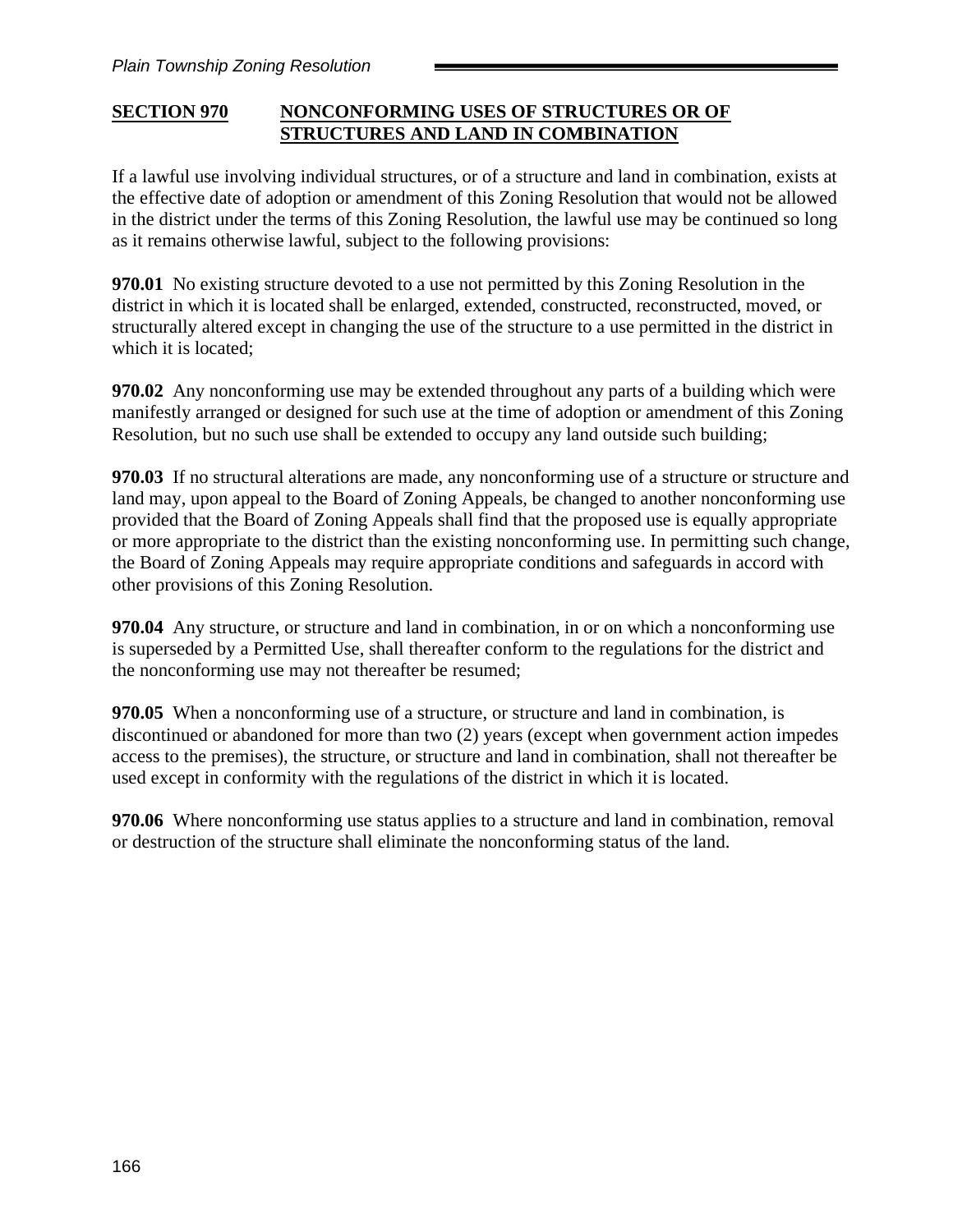### **SECTION 980 REPAIRS AND MAINTENANCE**

On any nonconforming structure or portion of a structure containing a nonconforming use, work may be done on ordinary repairs, or on repair or replacement of nonbearing walls, fixtures, wiring, or plumbing, provided that the cubic content existing when it became nonconforming shall not be increased. Nothing in this section shall be deemed to prevent the strengthening or restoring to a safe condition of any building or part thereof declared to be unsafe by any official charged with protecting the public safety, upon order of such official.

### **SECTION 990 NONCONFORMING USES**

Any use which is permitted as a Conditional Use in a district under the terms of this Zoning Resolution shall not be deemed a nonconforming use in such district, but shall without further action be considered a conforming use.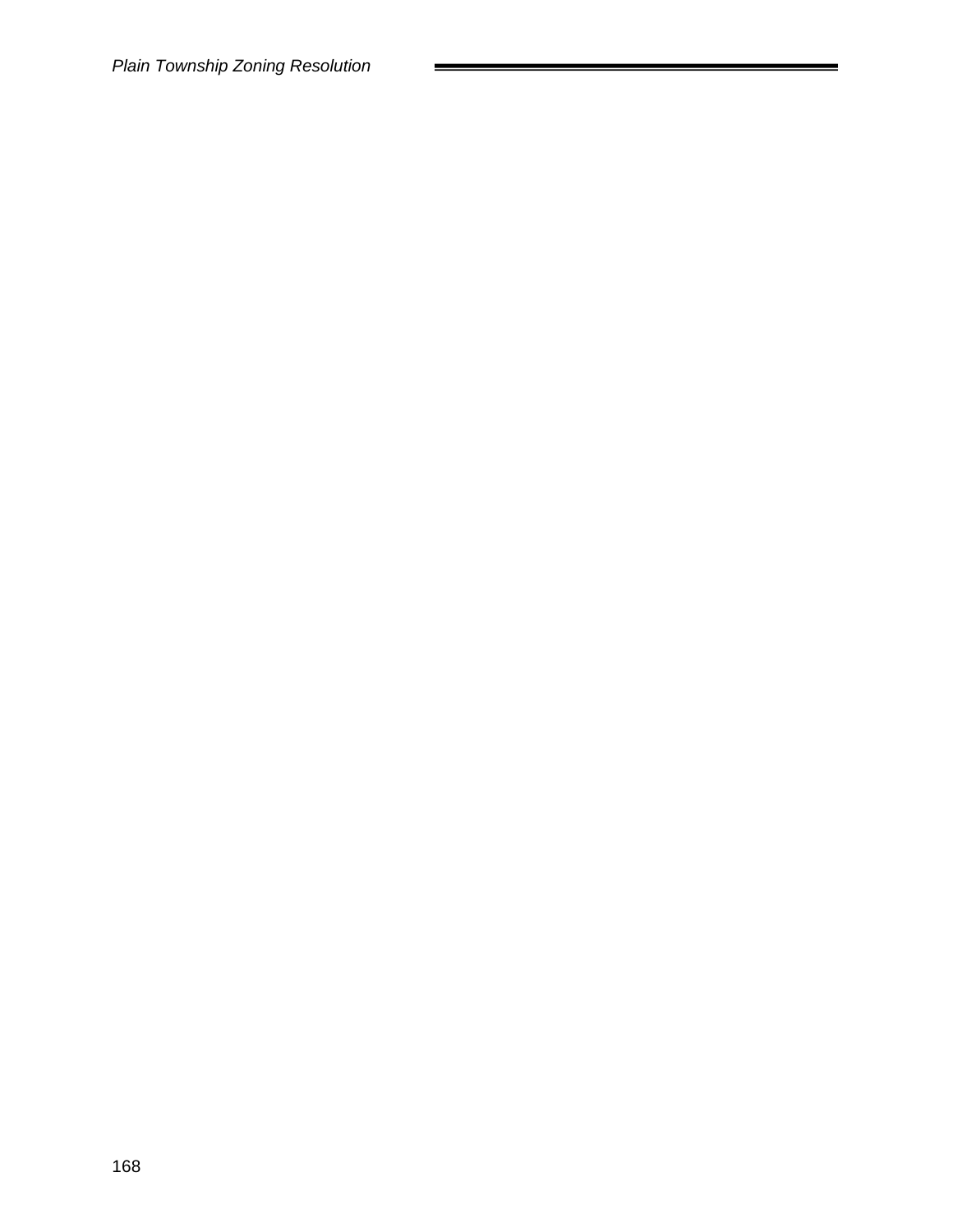# **ARTICLE X: OFFICIAL ZONING MAP**

#### **SECTION 1000 ZONING DISTRICT MAP ADOPTED**

**1000.01 Division of Land**. All land in Plain Township within the scope of this Zoning Resolution is placed into Zoning Districts as is shown on the Zoning District Map of Plain Township, Ohio, which is hereby adopted and declared to be a part of this Zoning Resolution.

**1000.02 Final Authority**. The Zoning District Map, as amended from time to time, shall be the final authority for the current Zoning District status of land under the jurisdiction of this Zoning Resolution.

**1000.03 Land Not Otherwise Designated**. All land under this Zoning Resolution and not designated or otherwise included within another Zoning District on the Zoning District Map shall be included in the Rural District.

#### **SECTION 1010 IDENTIFICATION OF THE ZONING DISTRICT MAP**

The Zoning District Map, with any amendments made thereon, shall be identified by the signatures of the Board of Township Trustees of Plain Township, Ohio, under the following words:

"Zoning District Map of Plain Township, Ohio. Adopted by the Board of Trustees of Plain Township, Ohio."

\_\_\_\_\_\_\_\_\_\_\_\_\_\_\_\_\_\_\_\_\_\_ \_\_\_\_\_\_\_\_\_\_\_\_\_\_\_\_\_\_\_\_\_\_\_\_\_\_\_\_\_\_\_\_\_\_\_\_\_\_\_

Date

\_\_\_\_\_\_\_\_\_\_\_\_\_\_\_\_\_\_\_\_\_\_\_\_\_\_\_\_\_\_\_\_\_\_\_\_\_\_\_ Board of Trustees

\_\_\_\_\_\_\_\_\_\_\_\_\_\_\_\_\_\_\_\_\_\_\_\_\_\_\_\_\_\_\_\_\_\_\_\_\_\_\_

#### **SECTION 1020 AVAILABILITY OF ZONING DISTRICT MAP**

A current Zoning District Map or facsimile thereof shall be maintained by the Township Trustees. Such map or facsimile shall be made available for scheduled or special meetings called by the Zoning Commission or the Board of Zoning Appeals.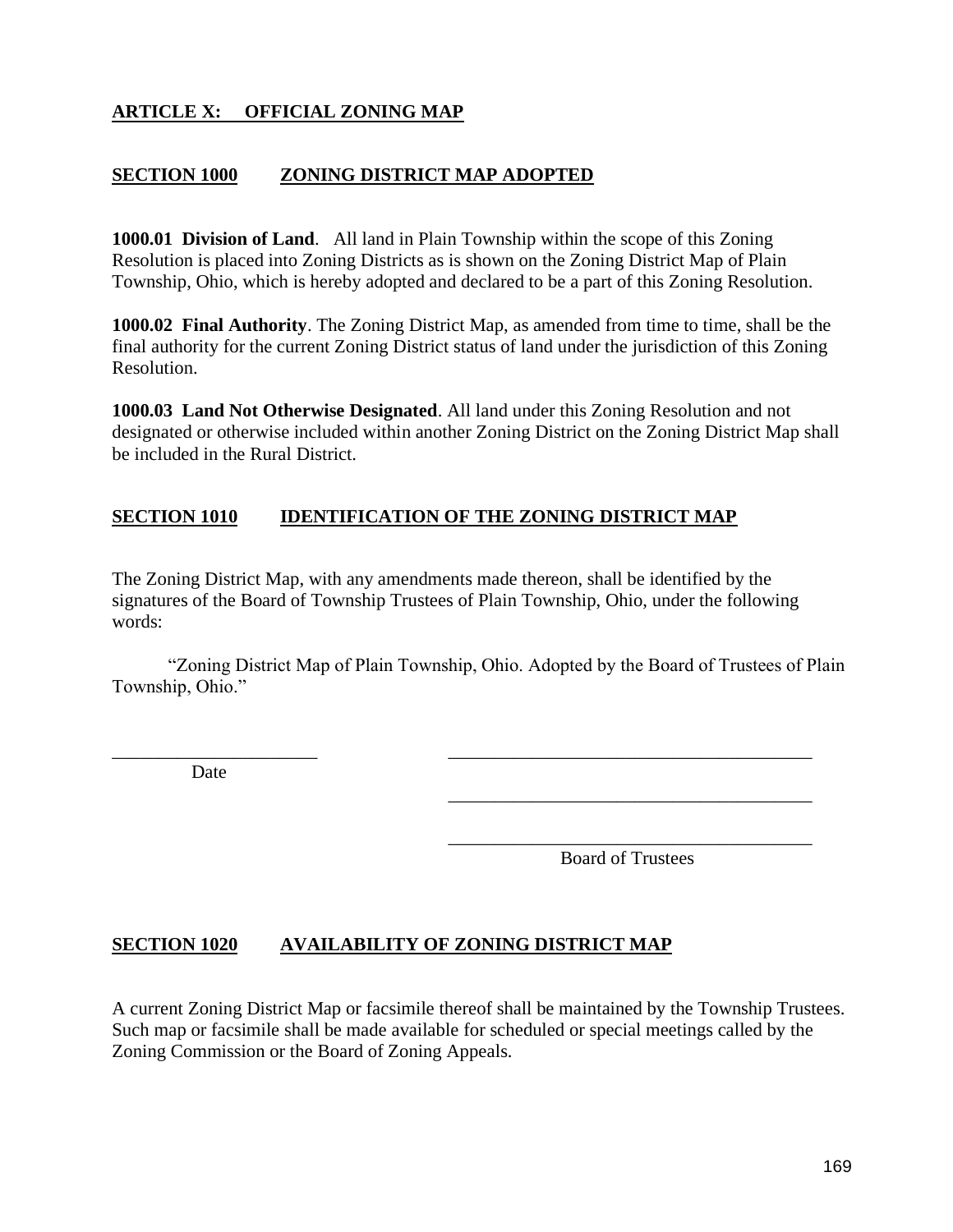### **SECTION 1030 DESIGNATION OF ZONING DISTRICT**

**1030.01 Standard Zoning Districts**. The name and symbol for Standard Zoning Districts as shown on the Zoning District Map are as follows:

| <b>NAME</b>                    | <b>MAP SYMBOL</b> |
|--------------------------------|-------------------|
| Agricultural                   | A                 |
| Rural                          | (NONE)            |
| Suburban Estate Residential    | <b>SER</b>        |
| Low Density Residential        | $R-2$             |
| Suburban Residential           | $R-4$             |
| <b>Multifamily Residential</b> | $R-12$            |
| Suburban Office                | SO.               |
| <b>Local Business</b>          | LB                |
| <b>General Business</b>        | <b>GB</b>         |
| <b>Light Manufacturing</b>     | $M-1$             |
| <b>Heavy Manufacturing</b>     | $M-2$             |

**1030.02 Planned Development Zoning Districts**. The name and symbol for Planned Development Zoning Districts as shown on the Zoning District Map or as prescribed by this Zoning Resolution are as follows:

| <b>NAME</b>                                  | <b>MAP SYMBOL</b> |
|----------------------------------------------|-------------------|
| Planned Residential Conservation Development | <b>PRCD</b>       |
| <b>Planned Unit Development</b>              | <b>PUD</b>        |
| <b>Select Commercial Planned District</b>    | <b>SCPD</b>       |
| <b>Planned Commercial</b>                    | PC.               |
| <b>Planned Industrial Park</b>               | PIP               |

**1030.03 Special Districts**. The name and symbol for Special Districts as shown on the Zoning District Map or as prescribed by this Zoning Resolution are as follows:

| <b>NAME</b>            | <b>MAP SYMBOL</b> |
|------------------------|-------------------|
| Floodplain             | FP                |
| <b>Exceptional Use</b> | EU                |

**1030.04 Legend**. There shall be provided on the Zoning District Map a legend which shall list the name and symbol for each Zoning District.

**1030.04.1 Explanatory Notes**. The Rural District has no symbol and includes all land under this Zoning Resolution not designated or otherwise included within another Zoning District.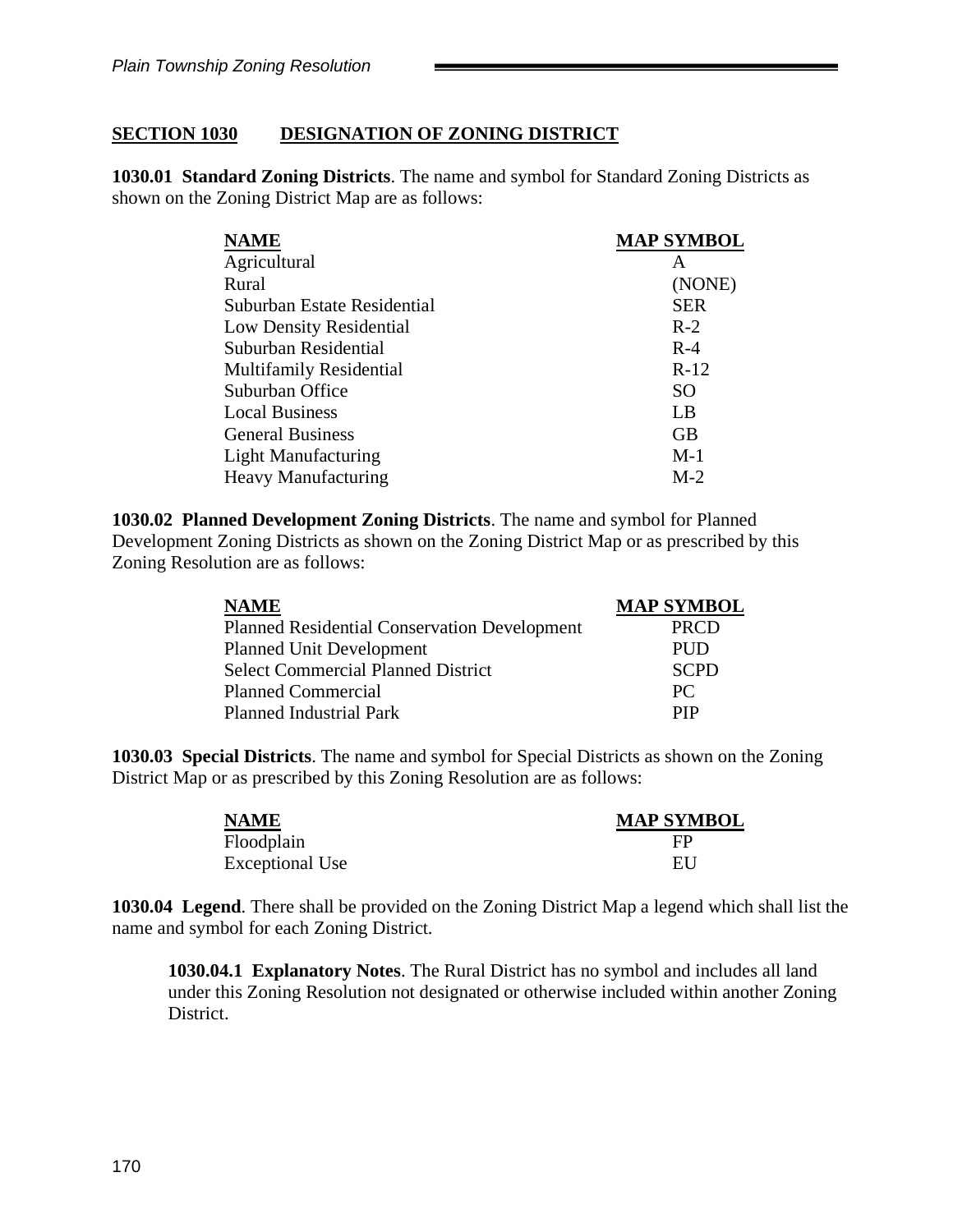### **SECTION 1040 INTERPRETATION OF ZONING DISTRICT BOUNDARIES**

**1040.01 Rules for Determination**. When uncertainty exists with respect to the boundaries of Zoning Districts as shown on the Zoning District Map, the following rules shall apply:

- 1. **Along a Street or Other Right-of-Way**. Where Zoning District boundary lines are indicated as approximately following a centerline of a street or highway, alley, railroad easement or other right-of-way, or a river, creek or other watercourse, such centerline shall be the Zoning District boundary.
- 2. **Along a Property Line**. Where Zoning District boundary lines are indicated as approximately following a lot line, such lot line shall be the Zoning District boundary.
- 3. **Parallel to Right-of-Way or Property Line**. Where Zoning District boundary lines are indicated as approximately being parallel to a centerline or a property line, such Zoning District boundary lines shall be parallel thereto and, in the absence of specified dimension on the map, at such scaled distance as indicated on the Zoning District Map.
- 4. **Actual Conflict with Map**. When the actual street or lot layout existing on the ground is in conflict with that shown on the Zoning District Map, the party alleging that such a conflict exists shall furnish an actual survey for interpretation by the Township Trustees.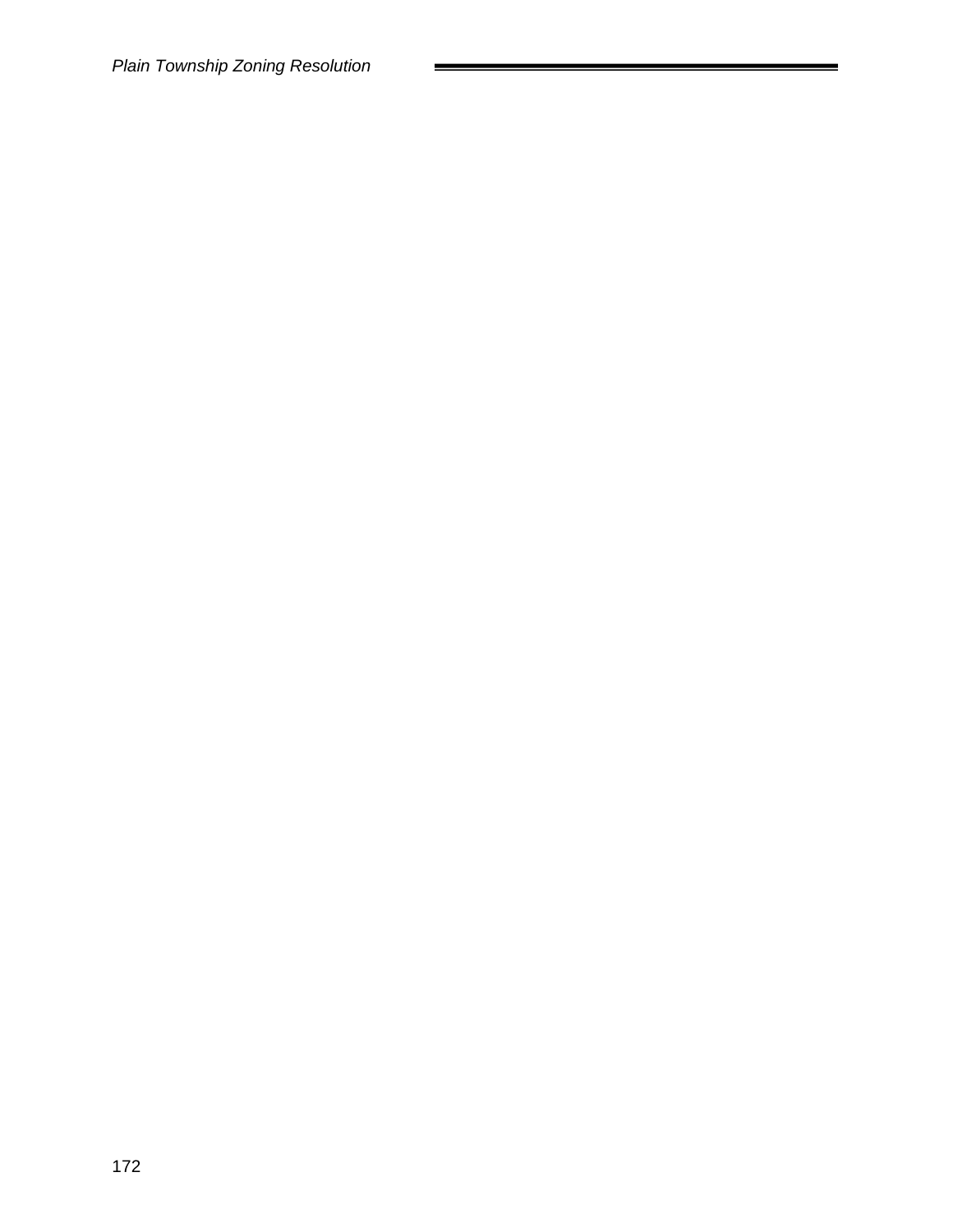# **ARTICLE XI: DEFINITIONS**

#### **SECTION 1100 DEFINITION OF WORDS**

**1100.01 Definition of Words.** Except where specifically defined herein, all words in this Zoning Resolution shall carry their customary meanings. Words used in the present tense include the future tense; the singular number includes the plural; the word "structure" includes the word "building;" the word "lot" includes the words "plot" or "parcel;" the term "shall" is always mandatory; the words "used" or "occupied," as applied to any land or structure, shall be construed to include the words "intended, arranged or designed to be used or occupied."

#### **SECTION 1110 SPECIFICALLY DEFINED WORDS**

**1110.01 Specifically Defined Words**. The following listed "words" are specifically defined for use in this Zoning Resolution.

**ADULT MATERIAL**. Adult material means any book, magazine, newspaper, pamphlet, poster, print, picture, slide, transparency, figure, image, description, motion picture film, phonographic record or tape, other tangible thing, or any service, capable of arousing interest through sight, sound, or touch, and:

- 1. Which material is distinguished or characterized by an emphasis on matter displaying, describing, or representing sexual activity, masturbation, sexual excitement, nudity, bestiality, or human bodily functions of elimination; or
- 2. Which service is distinguished or characterized by an emphasis on sexual activity, masturbation, sexual excitement, nudity, bestiality, or human bodily functions of elimination.

**AGRICULTURAL PRODUCTION**. Commercial aquaculture, algaculture, apiculture, animal husbandry, or poultry husbandry; the production for a commercial purpose of timber, field crops, tobacco, fruits, vegetables, nursery stock, ornamental shrubs, ornamental trees, flowers, or sod; the growth of timber for a noncommercial purpose if the land on which the timber is grown is contiguous to or part of a parcel of land under common ownership that is otherwise devoted exclusively to agricultural use; or any combination of such husbandry, production, or growth; and includes the processing, drying, storage, and marketing of agricultural products when those activities are conducted in conjunction with such husbandry, production, or growth.

**AGRITOURISM PROVIDER**. Anyone who owns, operates, provides, or sponsors an agritourism activity, whether or not for a fee, including employees at agritourism activities.

**ALLEY**. Secondary accessway of not less than twenty (20) feet in width dedicated to public use for travel or transportation and affording vehicular access to abutting property.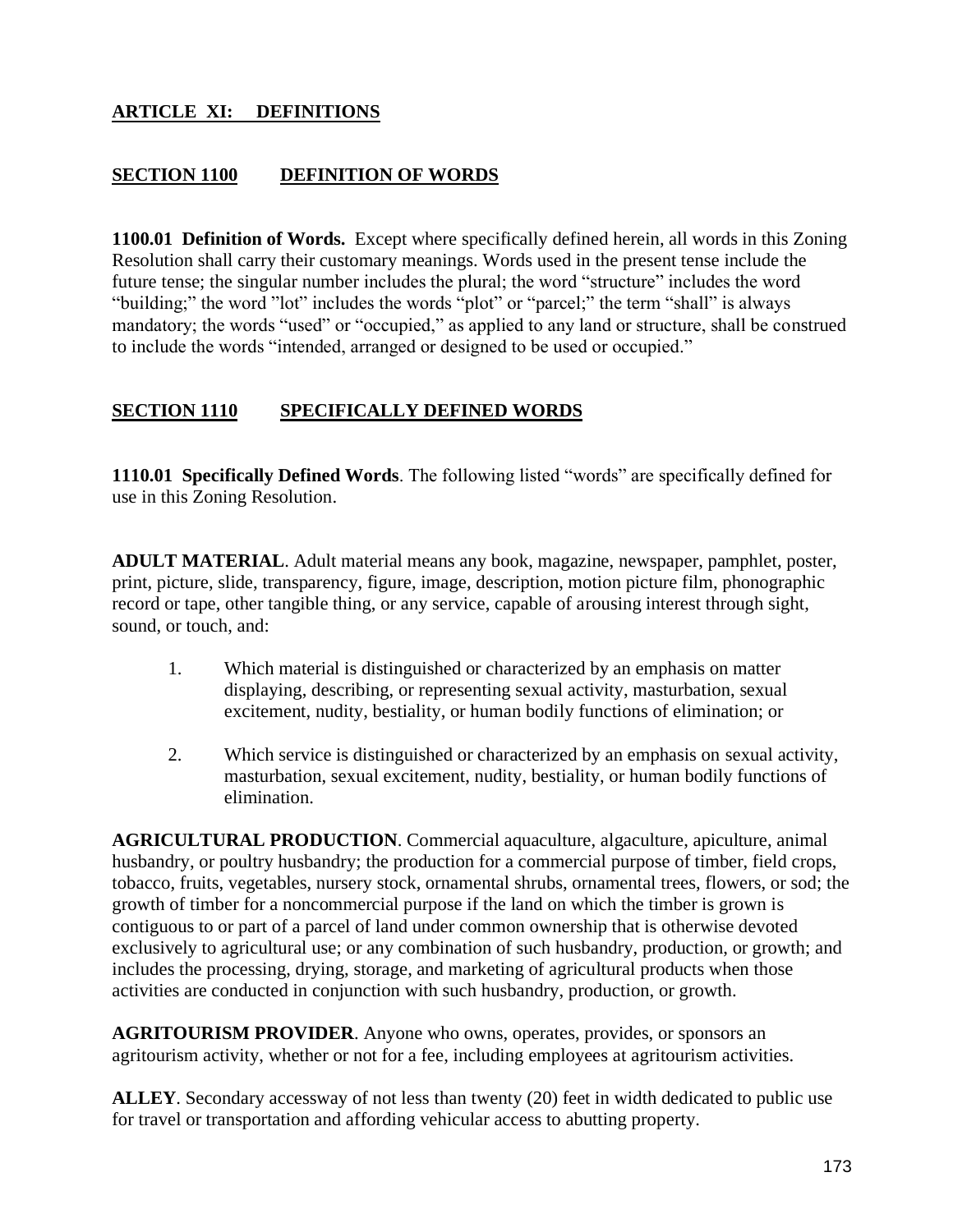**BASE FLOOD.** A flood which is representative of large floods known to have occurred in the central Ohio region and characteristic of floods expected to have a one (1) percent chance of being equaled or exceeded in any given year. Sometimes referred to as Regional Flood or 100-Year Flood.

**BZA**. The Board of Zoning Appeals.

**BUILDING**. A structure intended for shelter, housing or enclosure of persons, animals or chattel. When separated by dividing walls without openings, each portion of such structure shall be deemed a separate building.

**BUILDING, HEIGHT OF**. The vertical distance measured from the grade to the highest point of the coping of a flat roof; to the deck line of a mansard roof; or to the mean height level between the eaves and ridge of a gable, hip, or gambrel roof.

**BUILDING SETBACK LINE**. A line establishing the minimum allowable distance between the nearest portion of any building and the centerline of any street when measured perpendicularly thereto.

**CHANNEL**. A natural or artificial depression of perceptible extent with definite bed and banks to confine and conduct flowing water either continuously or periodically.

**COMMISSION**. The Plain Township Zoning Commission.

**COMMUNITY NFIP ADMINISTRATOR**. The person, persons, agency, or other local government entity responsible for the administration and enforcement of the National Flood Insurance Program in compliance with Federal Law 44 CFR Parts 59 and 60, as may be amended. For unincorporated Franklin County (NFIP Community Number 390167) the Franklin County Development Department is the Community NFIP Administrator.

**COMMUNITY-BASED CARE FACILITY**. "Community-based care facility" means the use of a dwelling unit or dwelling units within a building primarily for providing supervised room, board and care in a residential setting to not less than three (3) and no more than ten (10) residents thereof who live together in such a facility as a single housekeeping unit and whose disabilities or status limit their ability to live independently, and only secondarily for training, rehabilitation, and nonclinical services. The term excludes such as a social and cultural institution as listed in Section 540.023, food and lodging establishments as defined in Sections 240 and 304, day care centers for children and/or adults, nursery schools, dormitories, clinics, institutions, hospitals, nursing homes, convalescent homes, and other similar uses. Rooming houses, boarding houses, and other singlefamily and multiple-family residential units which house persons who live independently shall not be classified as a community-based care facility.

**DETONABLE MATERIALS**. Generally unstable materials having the propensity to explode violently from a moderately irritating force. Examples of such materials include, but are not limited to, fulminates, nitrocellulose, black powder, dynamite, nitroglycerine, ozonides, perchlorates, gasoline, fuel oil and other flammable gases and vapors.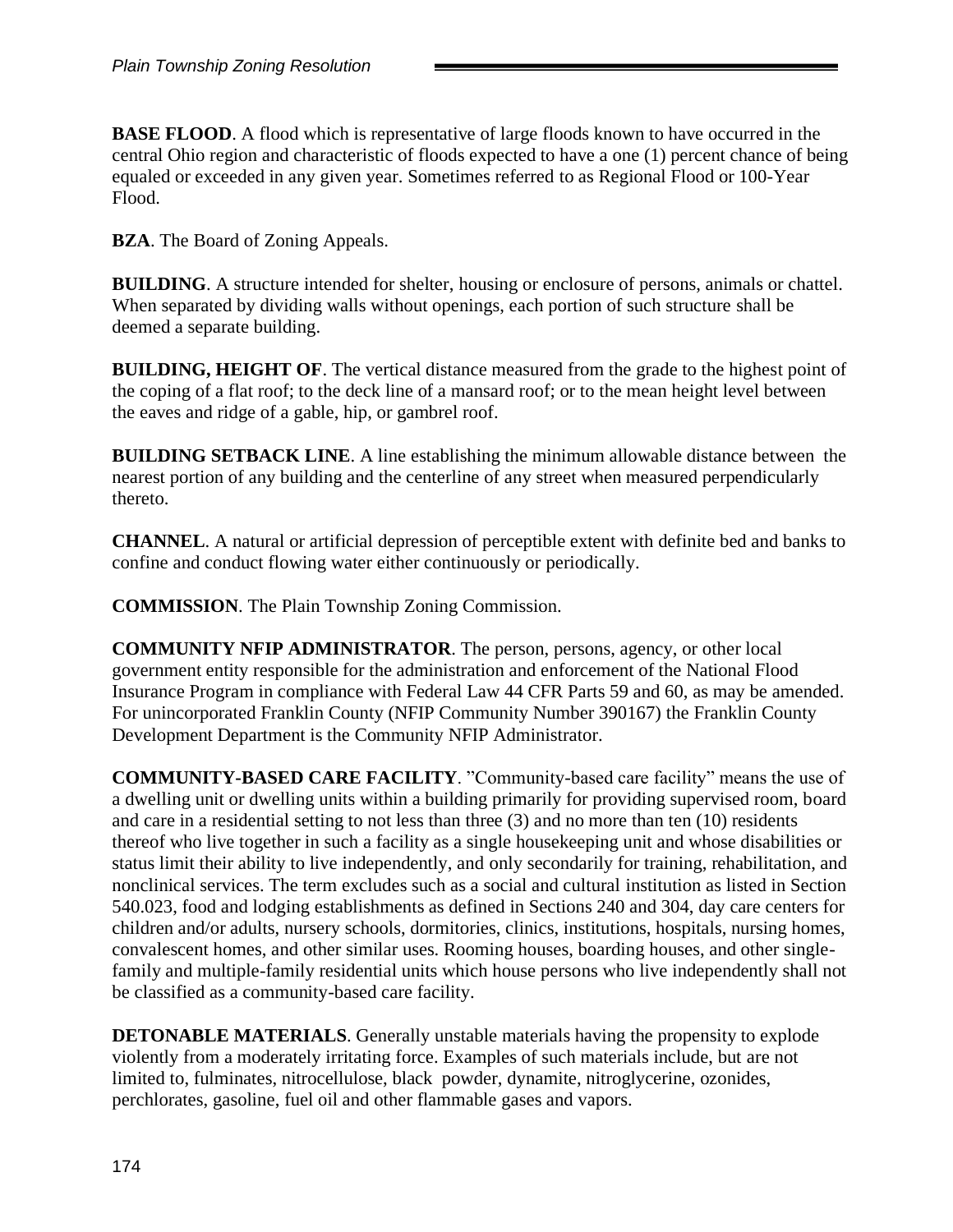**DISTURBANCE.** Any clearing, grading, excavating, filling, or other alteration of land surface where natural or man-made cover is destroyed in a manner that exposes the underlying soils.

**DEVELOPMENTAL DISABILITY**. "Developmental disability" means having a disability that continues or can be expected to continue indefinitely, and constitutes a substantial handicap to the person's ability to function normally in society, and is attributable to one of the following:

- 1. Mental retardation, cerebral palsy, epilepsy or autism;
- 2. Any other condition found to be closely related to mental retardation because it results in impairment of general intellectual functioning or adaptive behavior similar to that of mentally retarded persons and requires treatment and services similar to those required for such persons;
- 3. Dyslexia resulting from a disability described in this definition. As used herein "special handicap" means a handicap that results in significant deficiencies in two or more areas of adaptive behavior. Individuals are developmentally disabled, under this definition when deficiencies in two or more areas of adaptive behavior are commensurate with those of an individual diagnosed as moderately, severely or profoundly mentally retarded.

**DWELLING, FARM.** A single-family dwelling on a lot of five (5) or more acres.

**DWELLING, SINGLE-FAMILY**. A building arranged or designed to be occupied by one (1) family, the structure having only one (1) dwelling unit.

**DWELLING, TWO-FAMILY**. A building arranged or designed to be occupied by two (2) families, the structure having only two (2) dwelling units with separate entrances.

**DWELLING (APARTMENT).** A building arranged or intended for three (3) or more families living independently of each other in separate dwelling units, any two (2) or more provided with a common entrance or hall and all dwelling units are intended to be maintained under single ownership or owned under condominium.

**GROSS ACRE.** An area of 43,560 square feet.

**FAMILY**. An individual or two or more persons related by blood or marriage, or a group of not more than five unrelated persons (excluding servants) who need not be related by blood or marriage, living together in a single dwelling unit as their common home for the time, as distinguished from a group occupying a boarding house, lodging house, hotel, club, fraternity or sorority house.

**FARM**. Land that is composed of tracts, lots, or parcels totaling not less than ten acres devoted to agricultural production or totaling less than ten acres devoted to agricultural production if the land produces an average yearly gross income of at least twenty-five hundred dollars from agricultural production.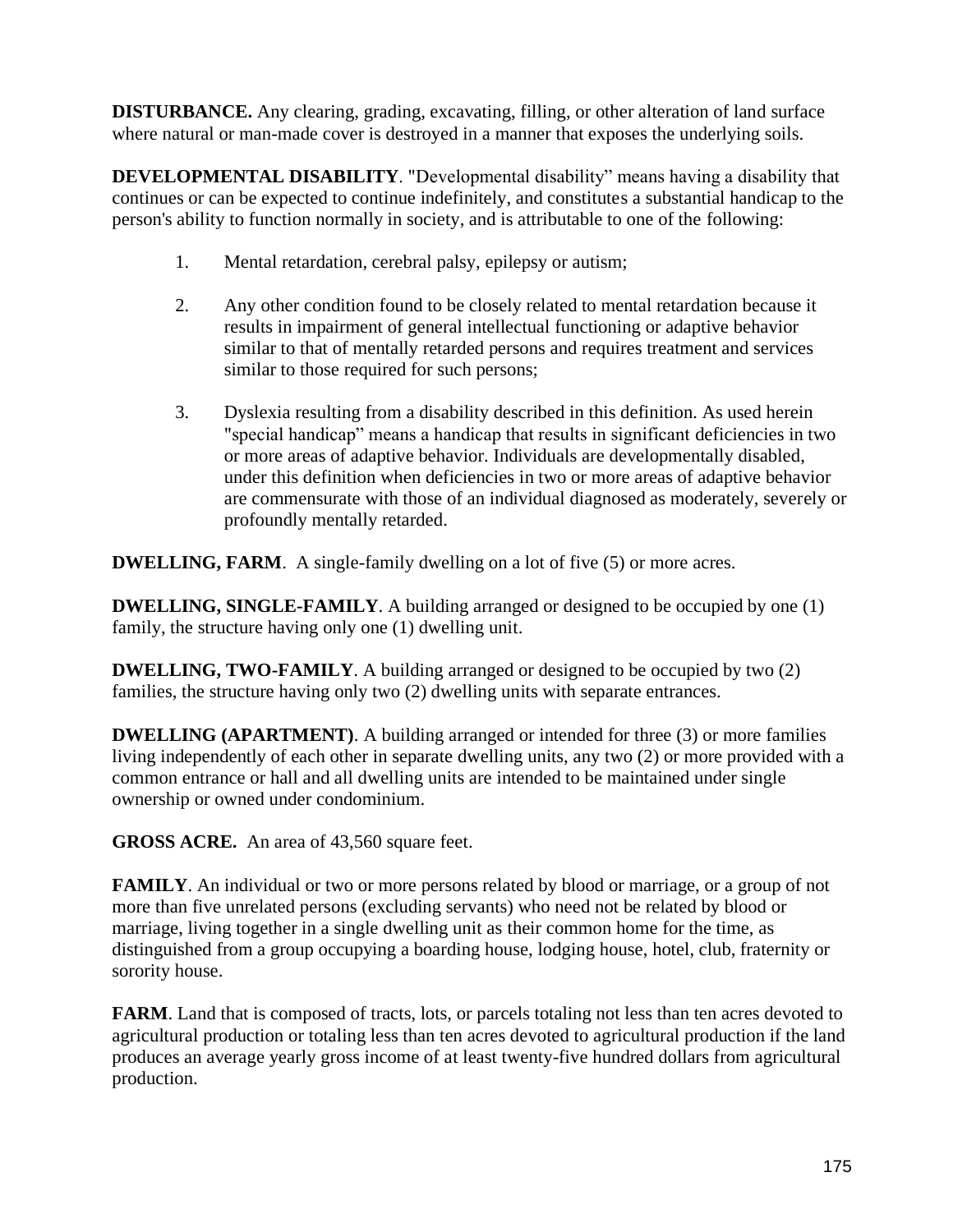#### *Plain Township Zoning Resolution*

**FLOODPLAIN**. The areas adjoining a watercourse which are expected to be flooded as a result of a severe combination of meteorological and hydrological conditions.

**INOPERABLE MOTOR VEHICLE**. Any motor-powered vehicle, including automobile, boat, motorcycle, truck, farm equipment or similar vehicle, which is in need of mechanical or structural repairs to return it to a normal and safe operating condition.

**INTENSE BURNING MATERIAIS**. Materials having the propensity to burn with great intensity by virtue of characteristics such as low ignition temperature, high rate of burning and large heat evolution. Such materials include, but are not limited to, manganese, pyrotechnics and pyroxylin.

**LOT, MINIMUM**. A parcel of land occupied or to be occupied by a principal structure or group of structures and accessory structures together with such yards, open spaces, lot width and lot area as required by this Zoning Resolution, and having not less than the minimum required frontages upon a street, either shown and identified by lot number on a plat of record, or considered as a unit of property and described by metes and bounds.

**LOT, DEPTH OF**. The average horizontal distance between front and rear lot lines.

**LOT LINE.** A line bounding or demarcating a plot of land or ground as established by a plat of record.

**LOT WIDTH**. The average horizontal distance between side lot lines.

**MANUFACTURED HOME**. Any non self-propelled vehicle transportable in one or more sections, which in the traveling mode, is eight (8) body feet or more in width or forty (40 body feet or more in length or, when erected on site, is three hundred twenty (320) or more square feet, and which is built on a permanent chassis and designed to be used as a dwelling with or without permanent foundation when connected to the required utilities and include the plumbing, heating, air conditioning and electrical systems contained therein, and which conforms with the federal construction and safety standards established by the Secretary of Housing and Urban Development (HUD) pursuant to the "Manufactured Housing Construction and Safety Standards Act of 1974." Calculations used to determine the number of square feet in a structure's exterior dimensions are measured at the largest horizontal projections when erected on site. These dimensions include all expandable rooms, cabinets and other projections containing interior space, but do not include bay windows (ORC 4501.01). For the purposes of this Section, chassis means a steel frame specifically designed and constructed with wheels or running gear and towing tongue installed for transportation on public streets or highways and designed without the need for a permanent foundation arriving at the site complete and ready for residential occupancy except for minor and incidental unpacking and assembly operations; location on, wheels, jacks, blocks or other foundation, connection to utilities and the like.

**MENTAL RETARDATION**. "Mental retardation" means having significantly subaverage general intellectual functioning existing concurrently with deficiencies in adaptive behavior, manifested during the development period.

**MOBILE HOME**. A non self-propelled dwelling unit built on a permanent movable chassis which is eight (8) feet or more in width and more than thirty-five (35) feet in length, which when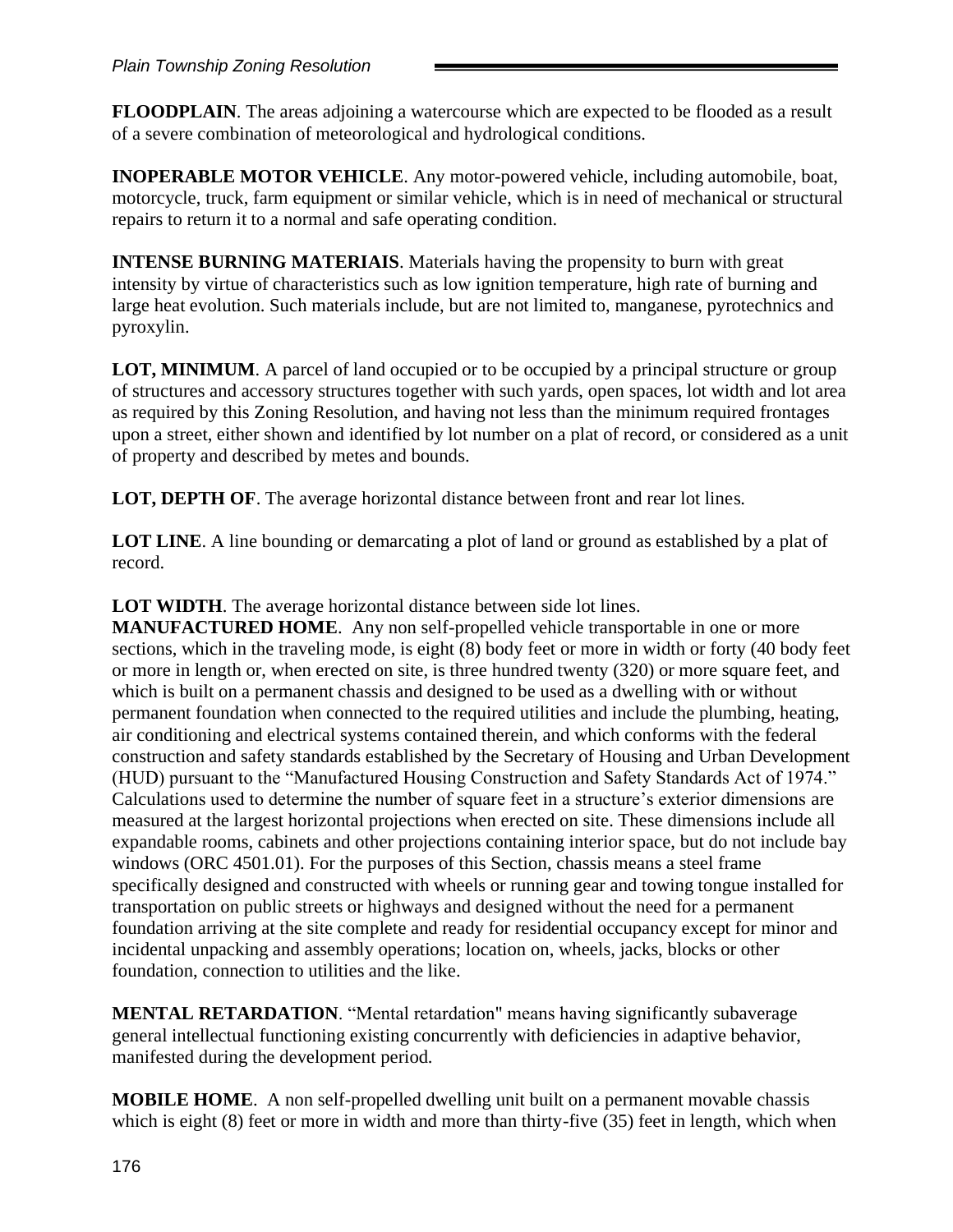erected on site is three hundred twenty (320) or more square feet, that is transportable in one (1) or more sections and which does not qualify as a manufactured home. Specifically, it does not conform to the 1974 HUD standards for manufactured homes.

**NONCONFORMING USE**. A legal use of a building and/or of land that antedates the adoption of these regulations and does not conform to the regulations for the Zoning District in which it is located.

**ODOR.** A scent of spicy, flowery, fruity, resinous, foul or burnt character of sufficient intensity and duration to be irritating to one (1) or more individuals.

**OBSTRUCTION**. Any dam, wall, wharf, embankment, levee, dike, pile, abutment, projection, excavation, channel rectification, culvert, building, wire, fence, stockpile, refuse, fill, structure, or matter which is in, along, across, or projecting into any channel, watercourse or regulatory flood hazard area which may impede, retard or change the direction of the flow of water either in itself or by catching or collecting debris carried by such water or which is placed where the flow of water might carry the same downstream to the damage of life or property.

**OPAQUENESS**. The degree to which a wall, fence, structure or landscaping is solid or impenetrable to light or vision in a generally uniform pattern over its surface.

**PARTICULATES**. Fine particles, either solid or liquid, which are small enough to be dispensed or otherwise carried into the atmosphere.

**PHYSICAL HANDICAP**. "Physical handicap" means having a physical condition which is a substantial impediment to a person's activities or functions and which is of such a nature that, if not corrected, will continue to result in limiting a person's activities or functioning.

**PORTABLE STORAGE UNIT.** A non-permanent, non-habitable, self-contained unit designed for placement on and subsequent removal from a property which can be transported by vehicle and left on-site for the purpose of facilitating the storage of personal property.

**RECREATIONAL VEHICLE**. A recreational vehicle is a vehicle manufactured or modified for travel, recreation or vacation purposes. This definition shall include but is not necessarily limited to campers, travel trailers, truck campers and motor homes, motorcycles, etc.

**REGULATORY FLOODPLAIN.** A watercourse and the areas adjoining a watercourse which have been or hereafter may be covered by the Base Flood.

**SCREENING**. Any combination of walls, structures, fences, plantings, mounding or similar treatment which totally prevents the activity being screened from being seen from a specified area or location.

**STREET RIGHT-OF-WAY LINE**. The dividing line between a street right-of-way and the contiguous property.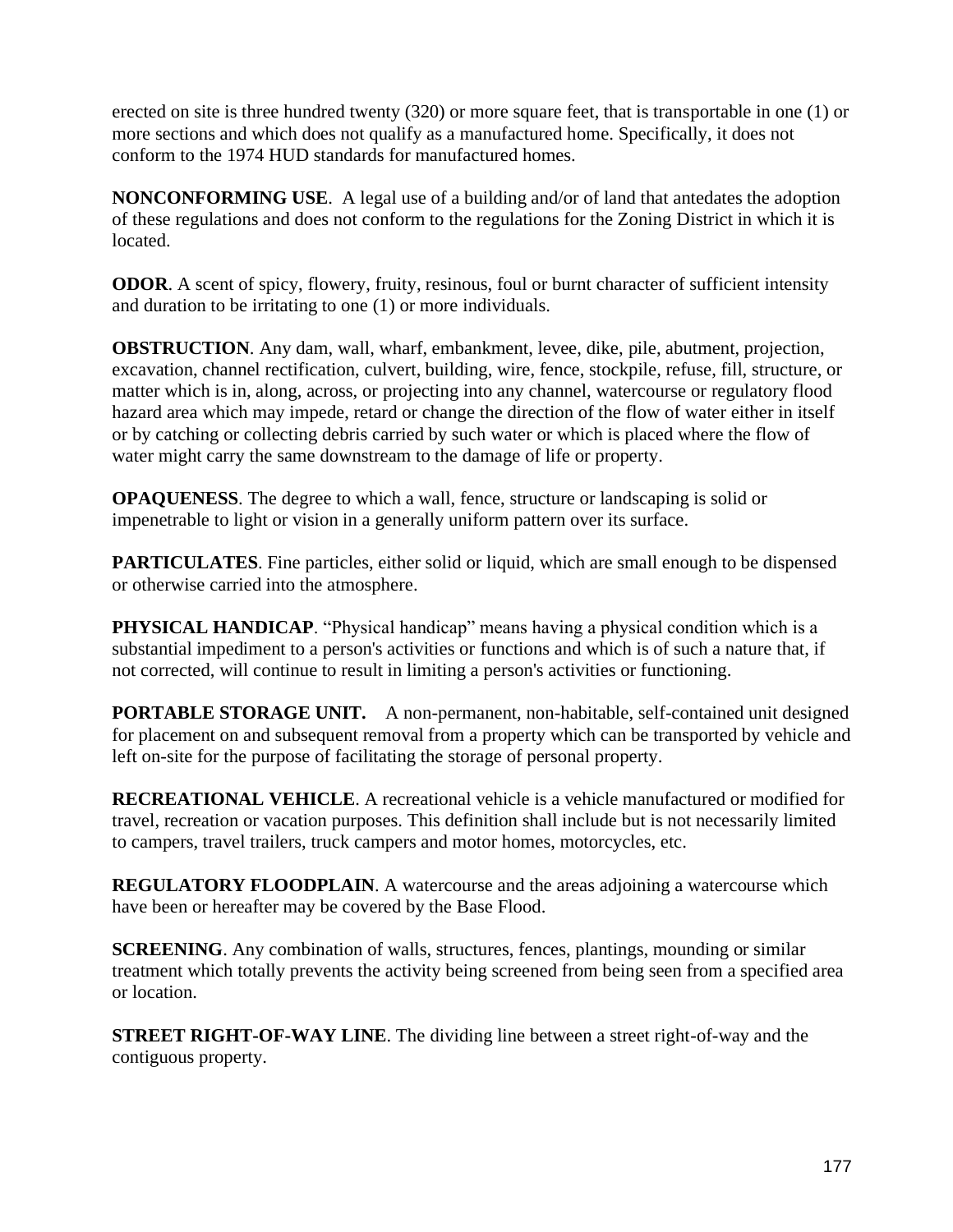**STRUCTURE**. Anything constructed or erected, including advertising signs, billboards and other construction or erection with special function or form, except fences or walks, and for purposes of this Zoning Resolution, Manufactured Homes which are otherwise herein defined and restricted.

**STRUCTURE, ACCESSORY OR ANCILLARY**. A subordinate structure, the use of which is incidental to that of a principal structure on the same lot.

**STRUCTURE, PRINCIPAL.** A structure in which is conducted the principal use of the lot on which it is situated.

**STRUCTURE, TWIN SINGLE**. A structure containing two (2) dwelling units which are divided by a common wall built to meet or exceed minimum fire and building code specifications.

**STRUCTURE, ZERO LOT LINE**. A dwelling unit which abuts one (1) side lot line to create additional yard area in the nonabutment side yard.

**SUBSTANTIAL IMPROVEMENT**. Any repair, reconstruction or improvement of a structure, the cost of which equals or exceeds 50 percent of the market value of the structure either before the improvement or repair is started, or if the structure has been damaged and is being restored, before the damage occurred. For the purposes of this definition "substantial improvement" is considered to occur when the first alteration of any wall, ceiling, floor or other structural part of the building commences, whether or not that alteration affects the external dimensions of the structure. The term does not, however, include any project for improvement of a structure to comply with existing state or local health, sanitary or safety code specifications which are solely necessary to assure safe living conditions.

**TOWNHOUSE.** A building consisting of a series of three (3) or more attached or semi-detached dwelling units divided by common fire walls built to meet or exceed minimum fire and building code specifications, each with a ground floor and a separate ownership or condominium.

**TOXIC SUBSTANCE**. Those toxic substances as defined by regulations adopted pursuant to the Resource Conservation and Recovery Act of 1976, and any future law or regulation of like tenor or effect.

**WATERCOURSE**. A channel in which a flow of water occurs either continuously or intermittently in a definite direction. The term applies to either natural or artificially constructed channels.

**YARD, REAR**. An open space between the rear line of the principal structure (exclusive of steps) and the rear line of the lot and extending the full width of the lot and may be used for accessory structures.

YARD, SIDE. An open, unoccupied space on the same lot with a structure between the side line of the structure (exclusive of steps) and the side line of the lot and extending from the front line to the rear line of the lot.

**ZONING DISTRICT**. Any section of Plain Township in which zoning regulations are uniform.

**ZONING INSPECTOR**. The official charged with the administration and enforcement of the Zoning Resolution, sometimes referred to as Zoning Administrator.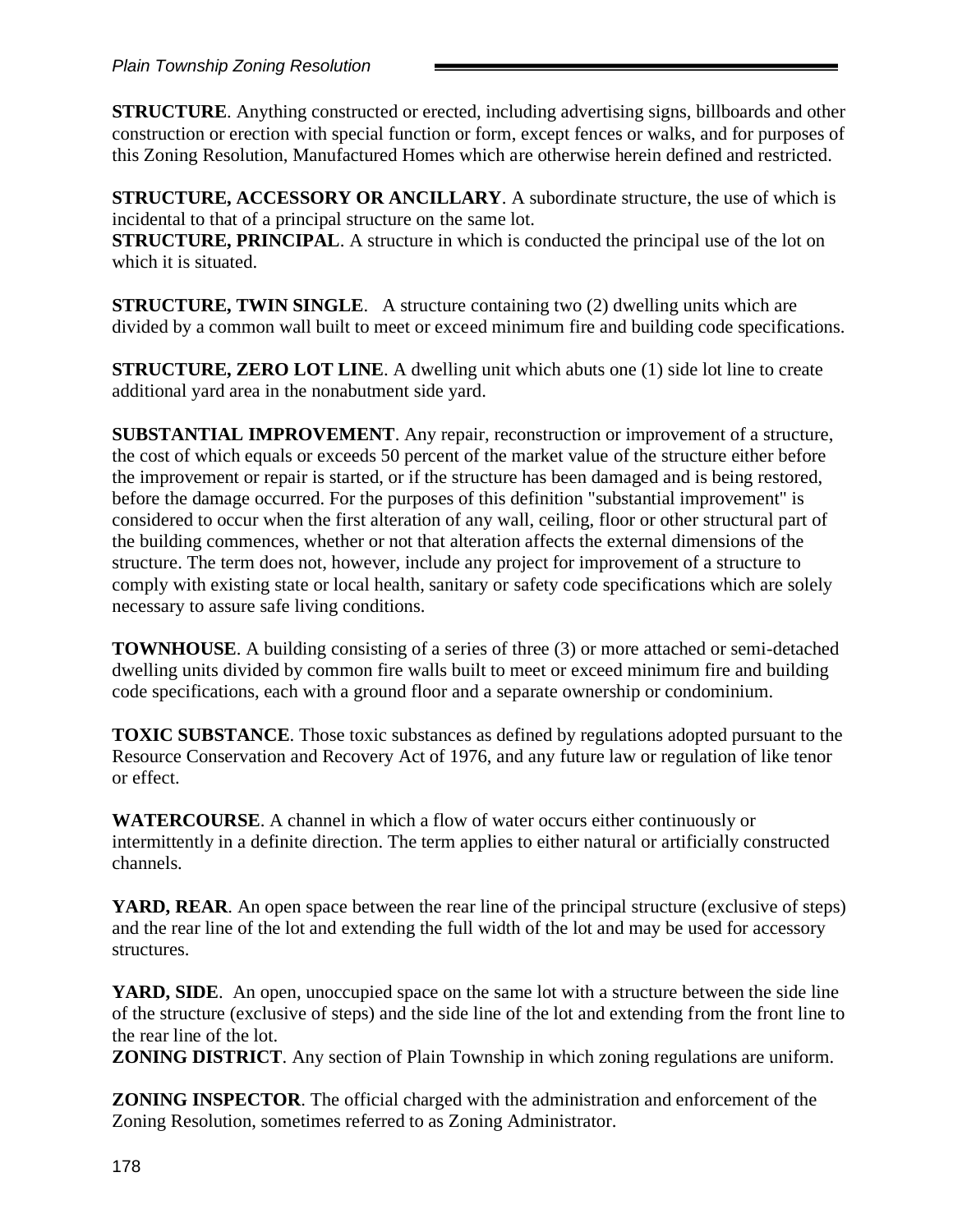# **SECTION 1120 USE DEFINITIONS**

**1120.01 Use Definitions**. The following listed "uses" are defined for use in this Zoning Resolution.

**ACCESSORY USE.** Accessory buildings and uses in association with permitted dwellings and uses as specified in Article IV, Section 406.

**AGRITOURISM**. Subject to the provisions of R.C. 519.21, as may be amended and supplemented, an agriculturally related educational, entertainment, historical, cultural, or recreational activity, including you-pick operations or farm markets, conducted on a farm that allows or invites members of the general public to observe, participate in, or enjoy that activity.

**AGRICULTURAL.** Includes: farming, dairying, pasturage, horticulture, floriculture, viticulture and animal and poultry husbandry. Allows farm dwelling structures and farm labor quarters for labor working on the premises.

All requirements of these regulations for building and parking setback, off-street parking, ingress and egress, and accessory structures shall be adhered to in conjunction with the sales of agricultural products.

**ASSOCIATED SALES.** Associated sales as accessory to and in association with an agricultural Permitted Use. Such associated sales to cease upon cessation of the agricultural activity.

**BOARDING AND CARE OF ANIMALS.** Office of veterinarian and animal hospital, kennel, or other facilities for care of boarding of animals provided it occupies a lot of not less than five (5) acres and building, pen or other enclosure so used shall not be within two hundred (200) feet of any property line.

**CEMETERY.** A cemetery shall occupy a parcel of not less than forty (40) acres. A mausoleum, crematory or other structure shall not be within three hundred (300) feet of any property line.

**CHILD CARE.** Any place, home or institution which cares for young children apart from their parents when received for regular period of time for compensation such as kindergarten, nursery school or class for young children that develops basic skills and social behavior by games, exercise, toys and simple handicraft.

Kindergarten or child care may be an accessory use of a dwelling. There shall be an outdoor play area of two hundred (200) square feet or more per child. Such play area shall be arranged in accordance with the provisions of this district for accessory uses and shall be enclosed with a chain link fence or its equivalent in strength and protective character to a height of four (4) feet but not more than six (6) feet.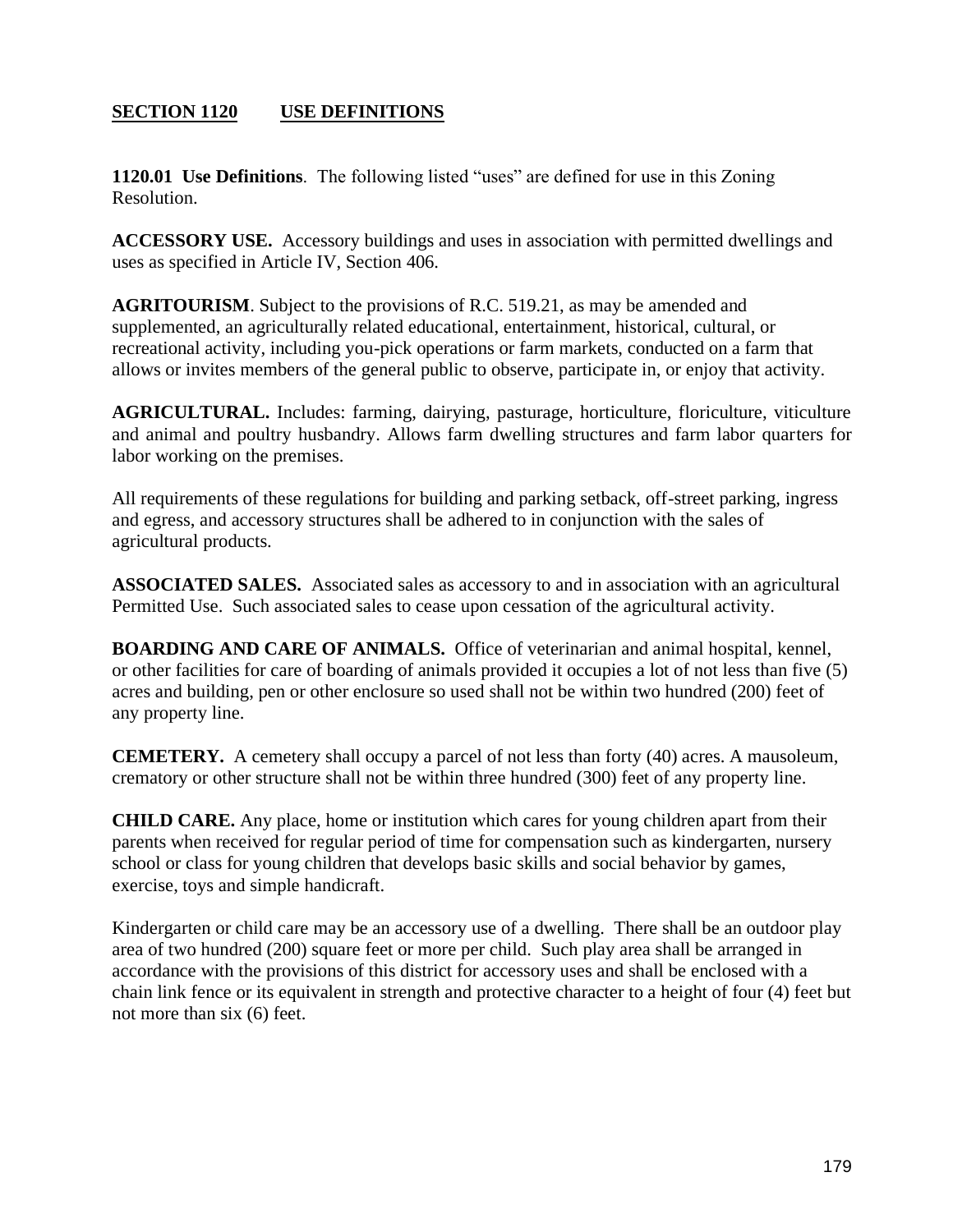**DRIVE-IN USE.** An establishment which by design, physical facilities, service, or by packaging procedures encourages or permits customers to receive services, obtain goods or be entertained while remaining in their motor vehicles.

- 1. The Board of Zoning Appeals may require that the applicant submit a traffic analysis and detailed plot plan performed by a registered professional engineer that demonstrates the proposed drive-in facility will not create traffic congestion or unsafe points of traffic conflict. All parking, ingress, egress and interior circulation shall be clearly marked with striping and/or curb barriers.
- 2. The proposed drive-in facility and access drive shall conform to all building setback and other developmental standards and shall be screened by plantings or other appropriate methods when adjacent to residential areas.

**DWELLING, SINGLE-FAMILY.** A building arranged or designed to be occupied by one (1) family, the structure having only one (1) dwelling unit.

**HOME OCCUPATION.** Any activity carried out for gain by a resident conducted as an accessory use in the resident's dwelling unit or within a building accessory to the primary structure, which shall be a dwelling.

**HOSPITALS AND HOMES.** Hospital, sanitarium, convalescent home, rest home or home for children or the aged, provided it occupies a lot of not less than five (5) acres and there is one (1) acre or more per twenty (20) beds.

In the agricultural and rural districts, this use must occupy a lot area of not less than one (1) acre.

**LAWN AND GARDEN STORES**. Lawn and garden stores and similar uses are permitted in some districts, provided all outside storage or sales areas are totally screened from view from any Residential, Suburban Office or Planned District. The Local Business 5,000-square-foot retail limit shall apply to all indoor sales areas, but shall not apply to outdoor sales or storage areas. However, such outdoor sales and storage areas shall be calculated as floor space in determining lot area coverage. This shall include, but is not limited to, garden supplies with a nursery or greenhouse, milk products with a dairy, or imported produce with a permitted produce stand.

**PARKS.** Parks, playgrounds, and play fields open to the public without fee.

**PRIVATE SCHOOL.** Private school offering general educational courses similar to those ordinarily given in public schools and, except for in the Agriculture and Rural districts, having no rooms regularly used for housing or sleeping of students, provided it occupies a lot of not less than five (5) acres.

**PUBLIC SCHOOL.** Public school offering general educational course and having no rooms regularly used for housing or sleeping of students.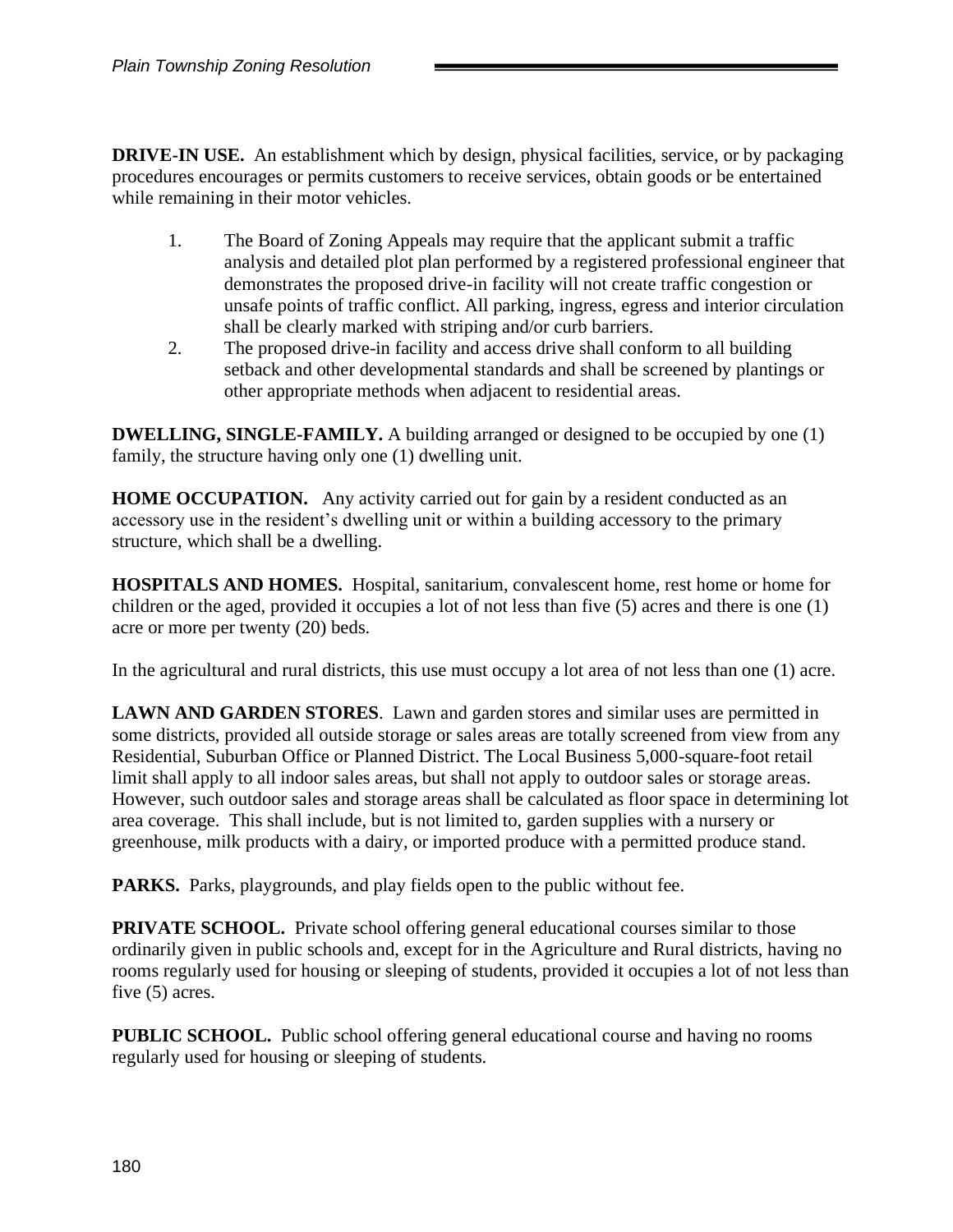**RELIGIOUS.** Church or other place of worship provided it occupies a lot of not less than three (3) acres and there is one (1) acre or more per one hundred (100) seats or similar accommodations in the main assembly area.

**SALES OF AGRICULTURAL PRODUCTS.** Sales of agricultural products in association with an agricultural Permitted Use shall be permitted provided at least fifty (50) percent of the gross income from the farm market is derived from produce raised on the farm owned or operated by the market operator in a normal crop year.

**SCHOOLS.** Public or private school offering general educational courses and having no rooms regularly used for housing or sleeping of students.

The Agricultural and Rural districts allow private schools and colleges, with students in residence, provided they occupy a lot of not less than ten (10) acres or more and there is one (1) acre or more per twenty-five (25) day students, and one (1) acre or more per fifteen (15) resident students.

**STORAGE AND PROCESSING OF AGRICULTURAL PRODUCTS.** Grain elevator, mill or other facilities for the storage, sorting or other preliminary processing of agricultural products including other than those produced on the premises. Storage facilities shall not be within fifty (50) feet of side or rear lot lines, except when along a railroad right-of-way. Processing facilities shall not be within two hundred (200) feet of a side or rear lot lines, except when along a railroad right-of-way.

**TELECOMMUNICATIONS TOWER**. Any free standing structure, or any structure to be attached to a building or other structure, that meets all of the following criteria:

- 1. The free standing or attached structure is proposed to be constructed on or after the effective date of the Ohio Revised Code amendment to Section 519.211 (i.e., 10/31/96).
- 2. The free standing or attached structure is proposed to be owned or principally used by a public utility engaged in the provision of telecommunications services.
- 3. The free standing or attached structure is proposed to be located in an unincorporated area of the Township, in an area zoned for residential use. Areas zoned for residential use shall include all land located within the following zoning districts: Rural, Suburban Estate Residential (SER), Low Density Residential (R-2), Suburban Residential (R-4), Multifamily Residential (R-12), Exceptional Use (EU) if a residential use component is included and all areas zoned for residential use within Planned Unit Districts.
- 4. The free standing structure is proposed to top at a height that is greater than thirtyfive (35) feet. In the case of an attached structure, such structure is proposed to top at a height that is three (3) feet greater than the height of the building or other structure to which it is to be attached.
- 5. The free standing or attached structure is proposed to have attached to it radio frequency transmission or reception equipment.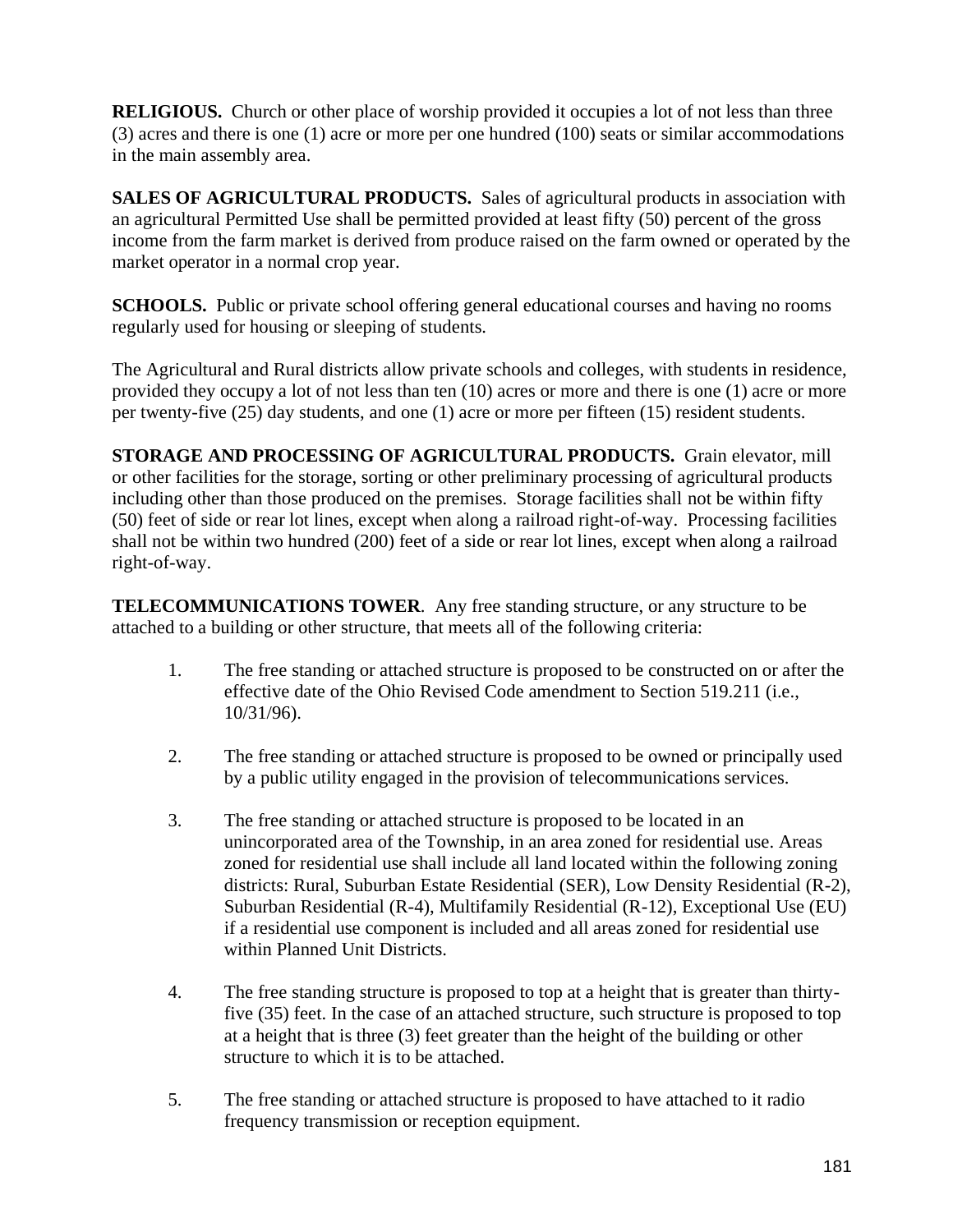## **APPENDIX: PERMITTED AND CONDITIONAL USES**

The following is a list of Permitted and Conditional Uses for each Zoning District as provided for in this Zoning Resolution. The interpretation of uses shall be defined in Article XI: Definitions. Permitted and Conditional Uses shall meet the applicable requirements provided in this Zoning Resolution prior to issuance of a Certificate of Zoning Compliance by the Zoning Inspector.

The following list of uses is for convenience purposes only and is not intended to add to or detract from the Permitted and Conditional Uses otherwise allowed under the Applicable District Regulations of this Zoning Resolution. In the event of a conflict between this listing and applicable District Regulations, the District Regulations shall be controlling.

### **SECTION 204 AGRICULTURAL (A) DISTRICT**

## **Permitted Uses**

Agriculture Agricultural accessory uses Dwelling structures, one-family Religious Sales of agricultural products **Schools** Storage and processing of agricultural products

### **Conditional Uses**

Boarding and care of animals **Cemetery** Parks

### **SECTION 206 RURAL (R) DISTRICT**

#### **Permitted Uses**

Dwelling structures accessory uses, one-family Dwelling structures, one-family Home occupation Parks Public and private schools Religious

### **Conditional Uses**

Boarding and care of animals **Cemetery** Hospitals and Homes Private school for child care Telecommunications Towers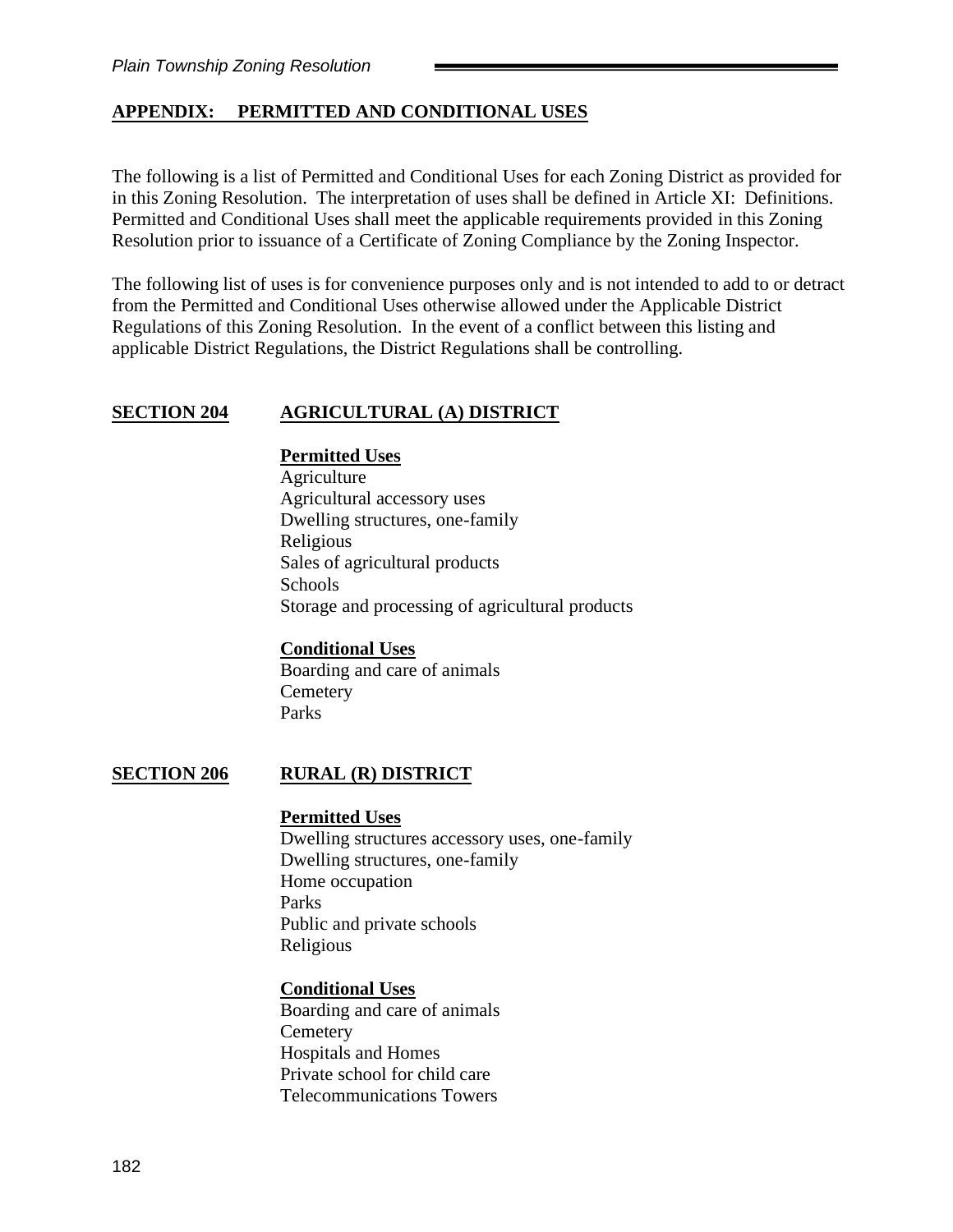## **SECTION 208 SUBURBAN ESTATE RESIDENTIAL (SER) DISTRICT**

#### **Permitted Uses**

Child care Dwelling structures, one-family Dwelling structures accessory use, one-family Home occupation Parks Public and private schools Religious

**Conditional Uses** Telecommunications Towers

### **SECTION 210 LOW DENSITY RESIDENTIAL (R-2) DISTRICT**

### **Permitted Uses**

Home occupation Dwelling structures, one-family Dwelling structures accessory use, one-family Parks Public and private schools Religious

# **Conditional Uses** Child care

Telecommunications Towers

## **SECTION 212 SUBURBAN RESIDENTIAL (R-4) DISTRICT**

#### **Permitted Uses**

Dwelling structures, one-family Dwelling structures accessory use, one-family Home occupation Parks Public and private schools Religious

#### **Conditional Uses**

Child care Dwelling structures, two-family Telecommunications Towers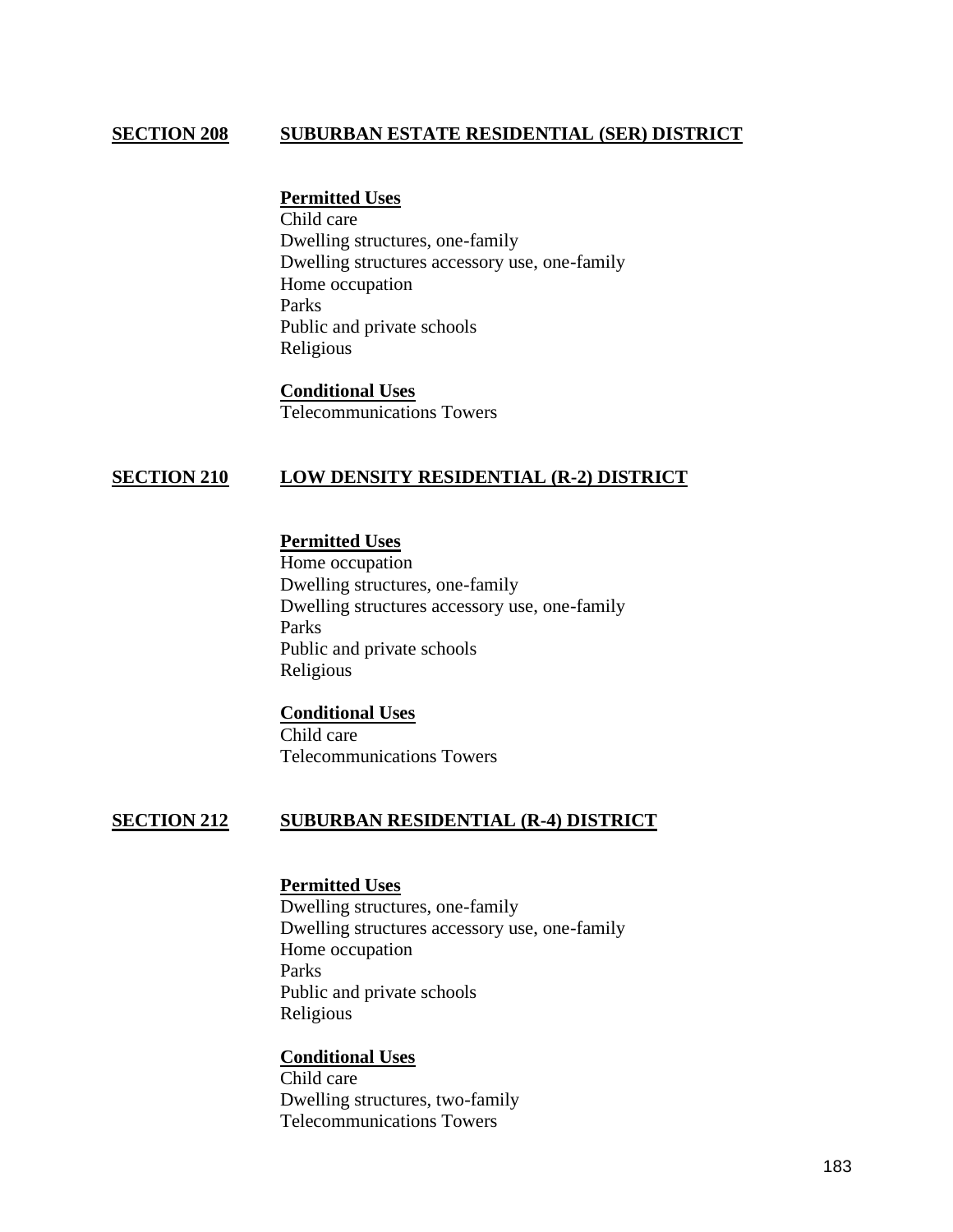# **SECTION 214 MULTIFAMILY RESIDENTIAL (R-12) DISTRICT**

### **Permitted Uses**

Dwelling structures, one-family Dwelling structures, two-family Home occupation Parks Private schools Religious Structures accessory to permitted dwelling structures Townhouse structures

#### **Conditional Uses**

Apartment structures containing more than four (4) dwelling units per structure Child care Telecommunications Towers

### **SECTION 220 SUBURBAN OFFICE (SO) DISTRICT**

#### **Permitted Uses**

Administrative and business offices Advertising offices Banks Brokerage firm offices Business offices Data processing offices Funeral homes and other similar services Insurance offices **Mortuaries** Offices and clinics of dentists Offices and clinics of other licensed health practitioners Offices and clinics of physicians Offices of accountants Offices of architects Offices of attorneys Offices of credit institutions Offices of engineers Offices of financial institutions Offices of other financial and related services Other similar management and/or service offices Professional offices Professional or civil association offices Real estate offices Savings and loans offices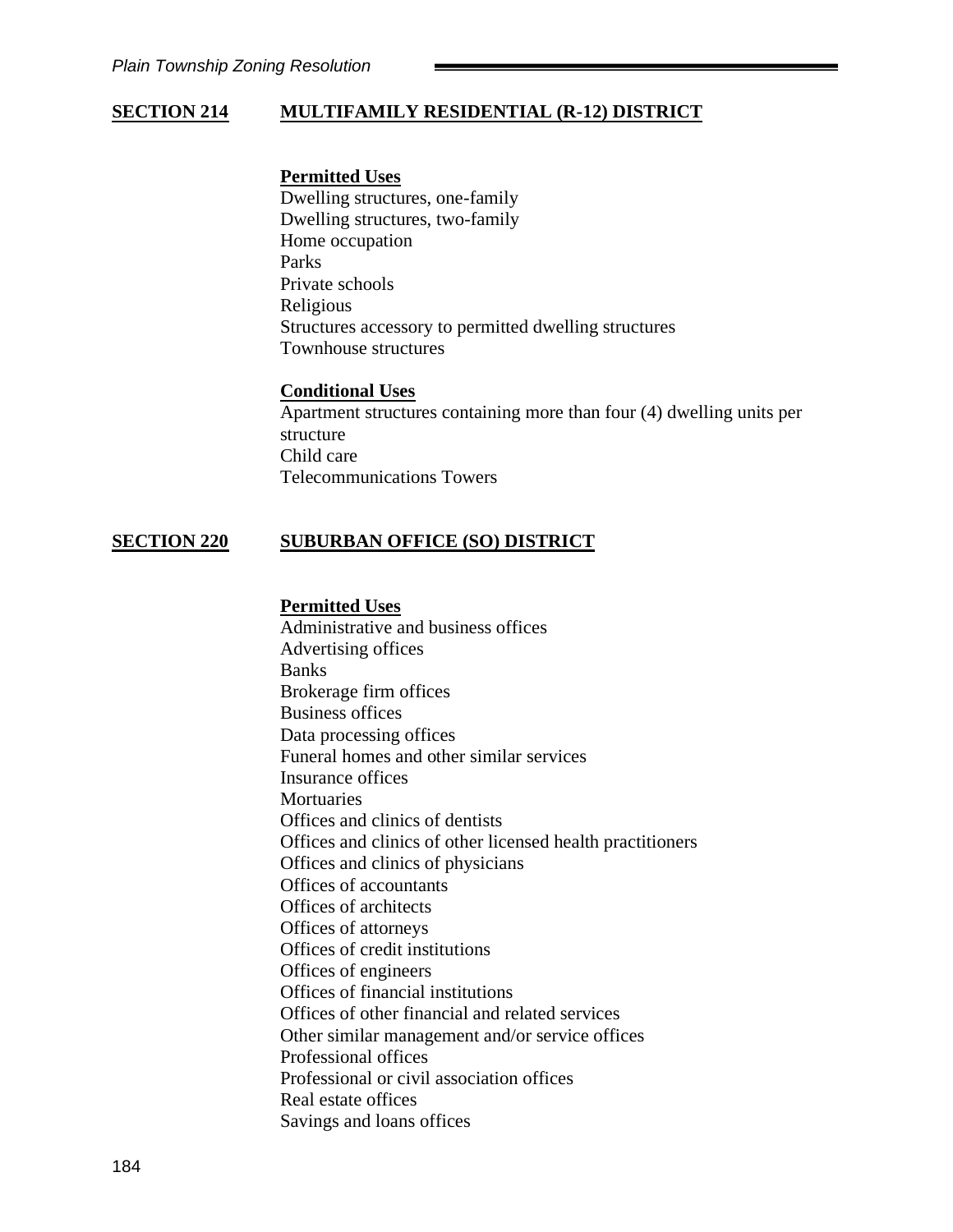### **Conditional Uses**

Drive-in facility in association of Permitted Use Single-family residence in association with a permitted principal use

## **SECTION 240 LOCAL BUSINESS (LB) DISTRICT**

### **Permitted Uses**

All uses permitted in the SO District Antique furniture and novelty shops (excluding automobiles) Art galleries Book shops Camera stores Drug stores Florist shops Food preparation services (consumption off premises) Fruit and vegetable markets Fur sales and storage Gift shops Grocery stores Hobby shops Jewelry stores Other similar retail stores (excluding adults-only material and adults-only entertainment) Restaurants Retail bakeries Small item service and repair shops State liquor stores

### **Conditional Uses**

All Conditional Uses in the SO District Dry cleaning store Laundromat Lawn and garden stores Personal appeal services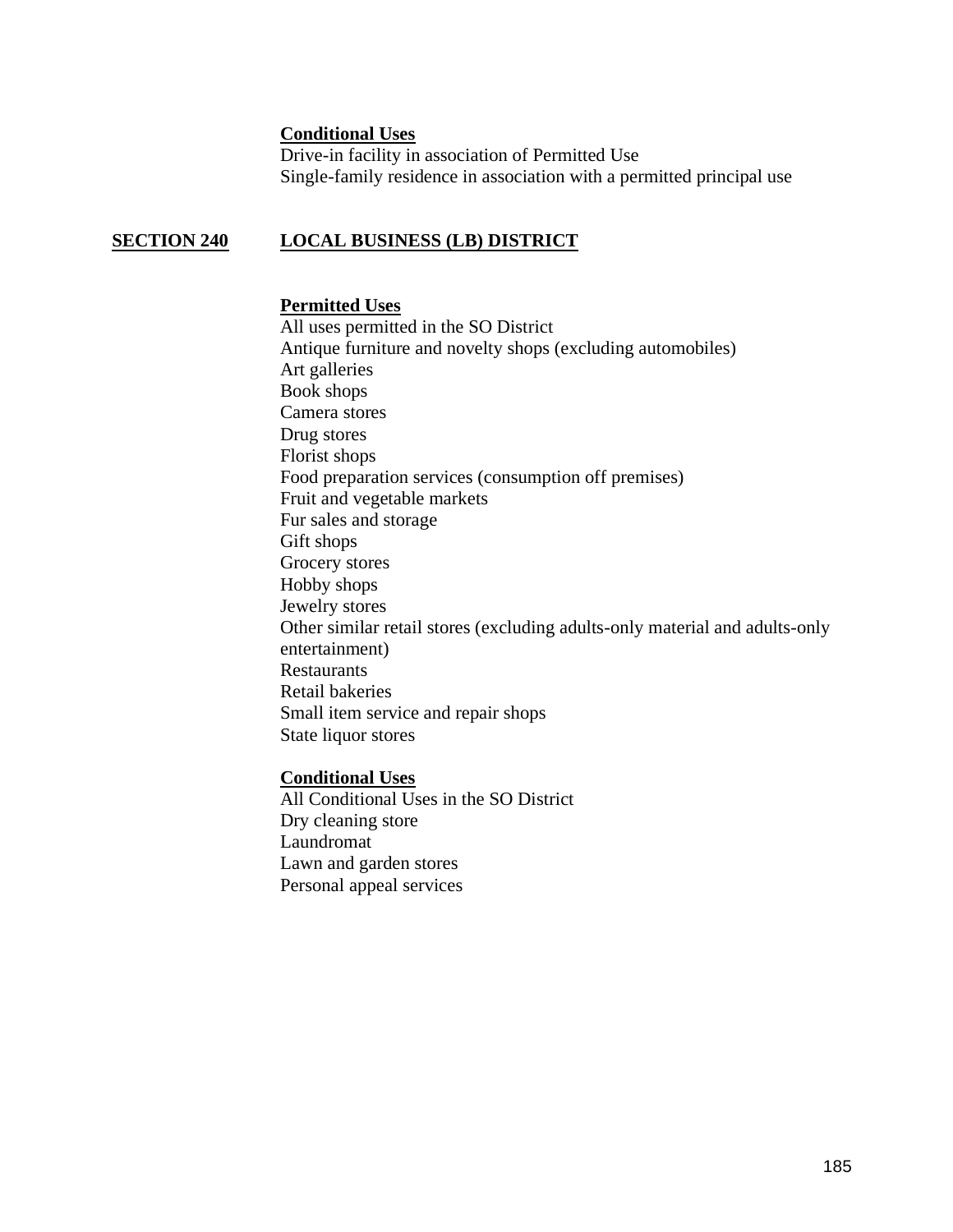## **SECTION 250 GENERAL BUSINESS (GB) DISTRICT**

### **Permitted Uses**

All uses permitted in the SO District All uses permitted in the LB District Automobile sales Boat sales Building material sales Gasoline service stations (excluding automobile repair facilities) Large equipment sales Lawn and garden stores Lumber sales Retail stores (excluding adults-only material and adults-only entertainment)

### **Conditional Uses**

All Conditional Uses in the SO District All Conditional Uses in the LB District Automobile and other vehicle repair Building contractors and services Car washes Carpentry contractors and services Coin-operated entertainment machines Electrical contractors and services Game rooms Highway contractors and services Landscape contractors and services Masonry contractors and services Miscellaneous aircraft, marine and automotive dealers (new & used) Motor vehicle dealers Other similar contractors and services Plumbing contractors and services Pool rooms Uses associated with coin-operated entertainment machines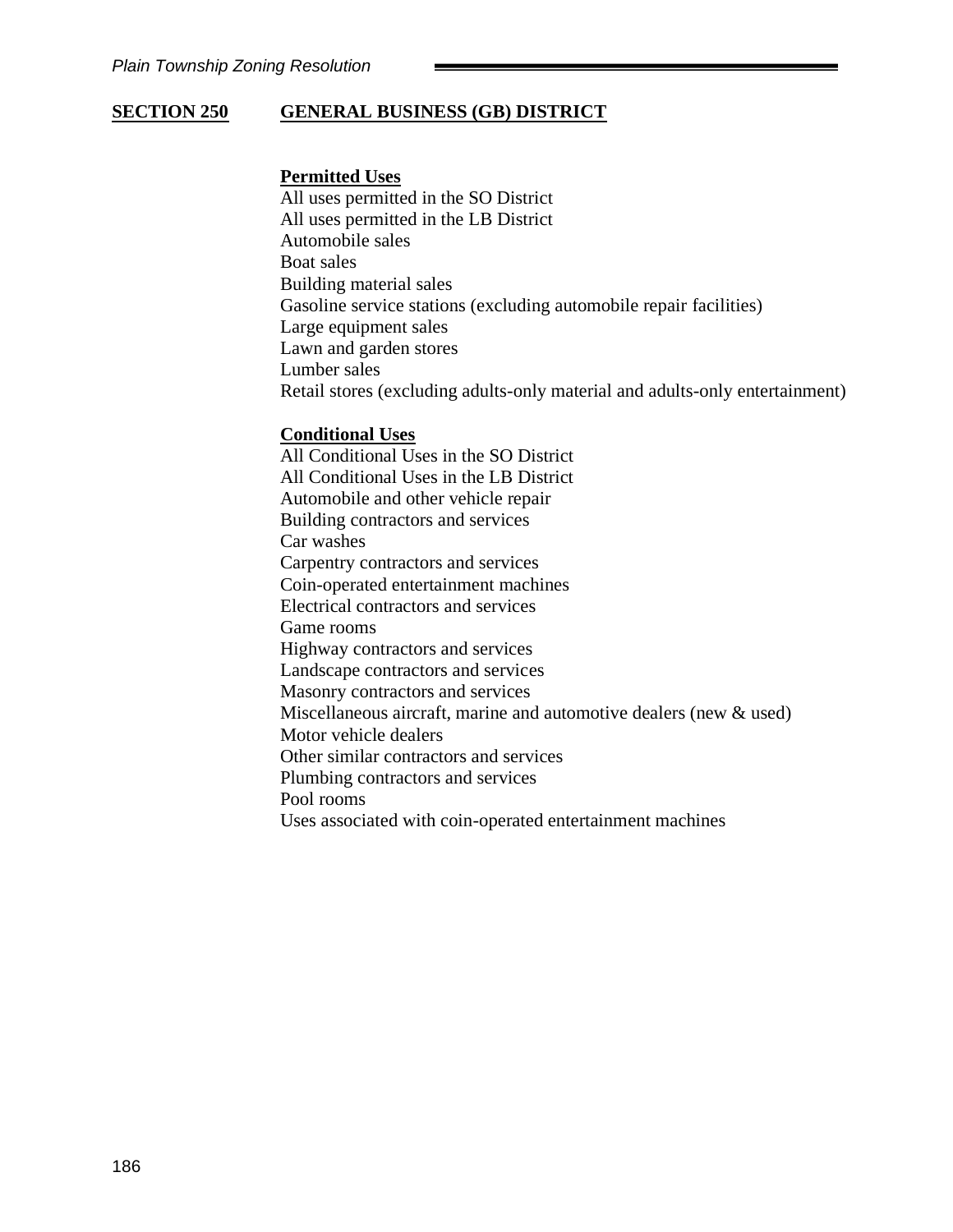# **SECTION 255 LIGHT MANUFACTURING (M-1) DISTRICT**

### **Permitted Uses**

Book binding Manufacturing/assembly of clothing Manufacturing/assembly of footwear Manufacturing/assembly of miscellaneous clothing and accessories Manufacturing of clocks Manufacturing of communication equipment Manufacturing of computers and computer accessories Manufacturing of electronic components and accessories Manufacturing of jewelry Manufacturing of measuring and controlling devices Manufacturing of metal Manufacturing of photographic equipment and supplies Manufacturing of plated wire Manufacturing of pharmaceuticals Manufacturing of products of purchased glass Manufacturing of watches Manufacturing/processing of food, bakery, or confectionery products Printing Printing related services Publishing

#### **Conditional Uses**

Research and development laboratories not permitted under any other section of this Zoning Resolution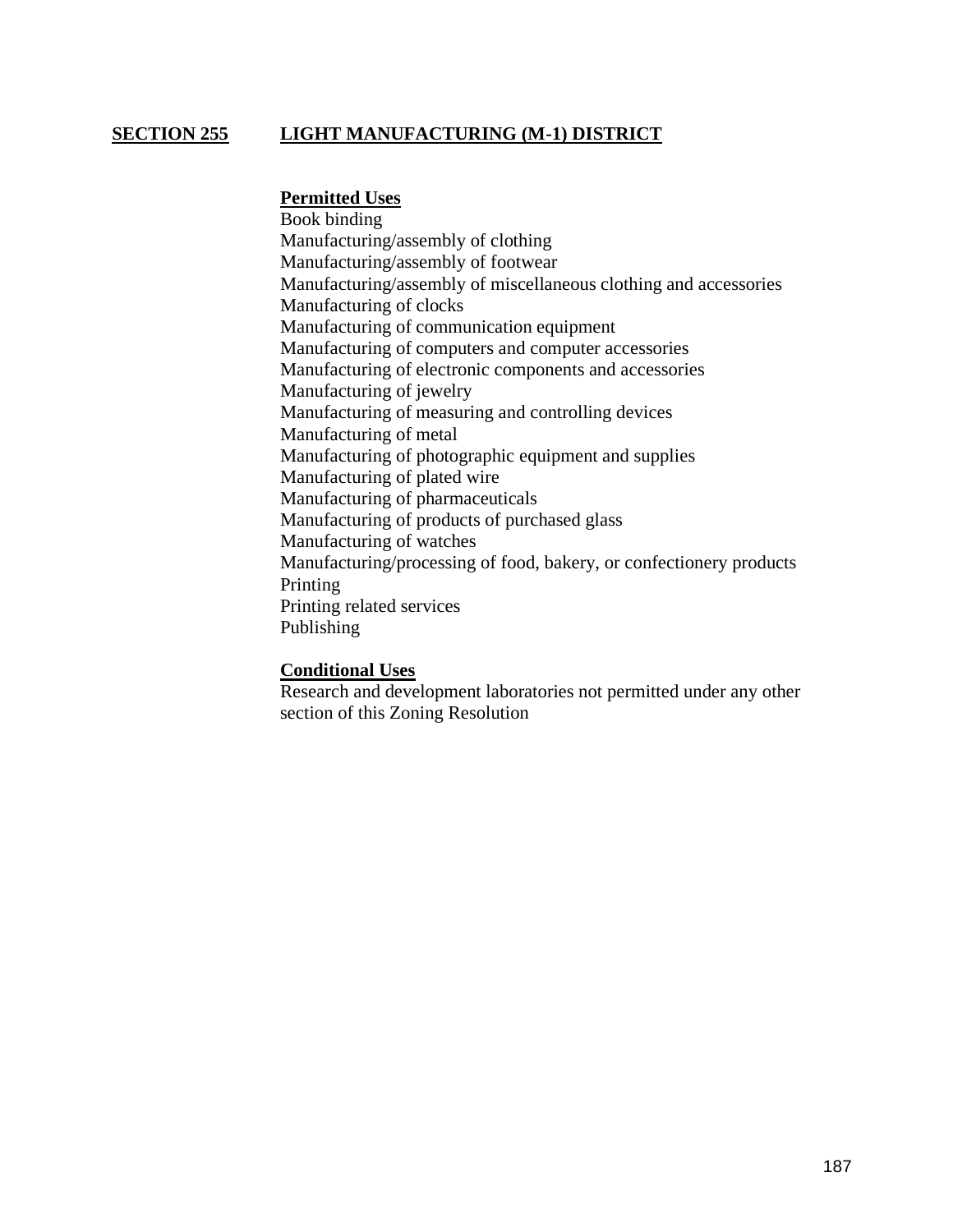## **SECTION 260 HEAVY MANUFACTURING (M-2) DISTRICT**

### **Permitted Uses**

All uses permitted in the M-1 District General building contractors Heavy construction contractors Manufacturing of cardboard Manufacturing of dairy and grain mill products Manufacturing of furniture Manufacturing of glass Manufacturing of household appliance Manufacturing of leather and similar materials Manufacturing of miscellaneous electrical equipment and supplies Manufacturing of modular homes Manufacturing of office supplies and similar small items Manufacturing of partitions Manufacturing of products from previously processed paper Manufacturing of sporting goods Manufacturing of toys Manufacturing of wood building components Manufacturing of wood prefabricated structural units Personal storage warehouse Special trade contractors Transportation services Warehousing Wholesaling Wholesale and/or retail sales and storage of lumber, concrete, and metal building material

#### **Conditional Uses**

Manufacturing of automobile, motorcycle, boat, aircraft, farm, and similar machinery and/or parts Manufacturing of concrete, clay or similar products Manufacturing of glass Manufacturing of glass products Manufacturing of hand tools, hardware or similar products Machine Shops Rental, sale and/or storage of portable storage units Other industrial uses not permitted in any other zone which demonstrate they can meet the development standards, nuisance provisions, and other applicable requirements of this Zoning Resolution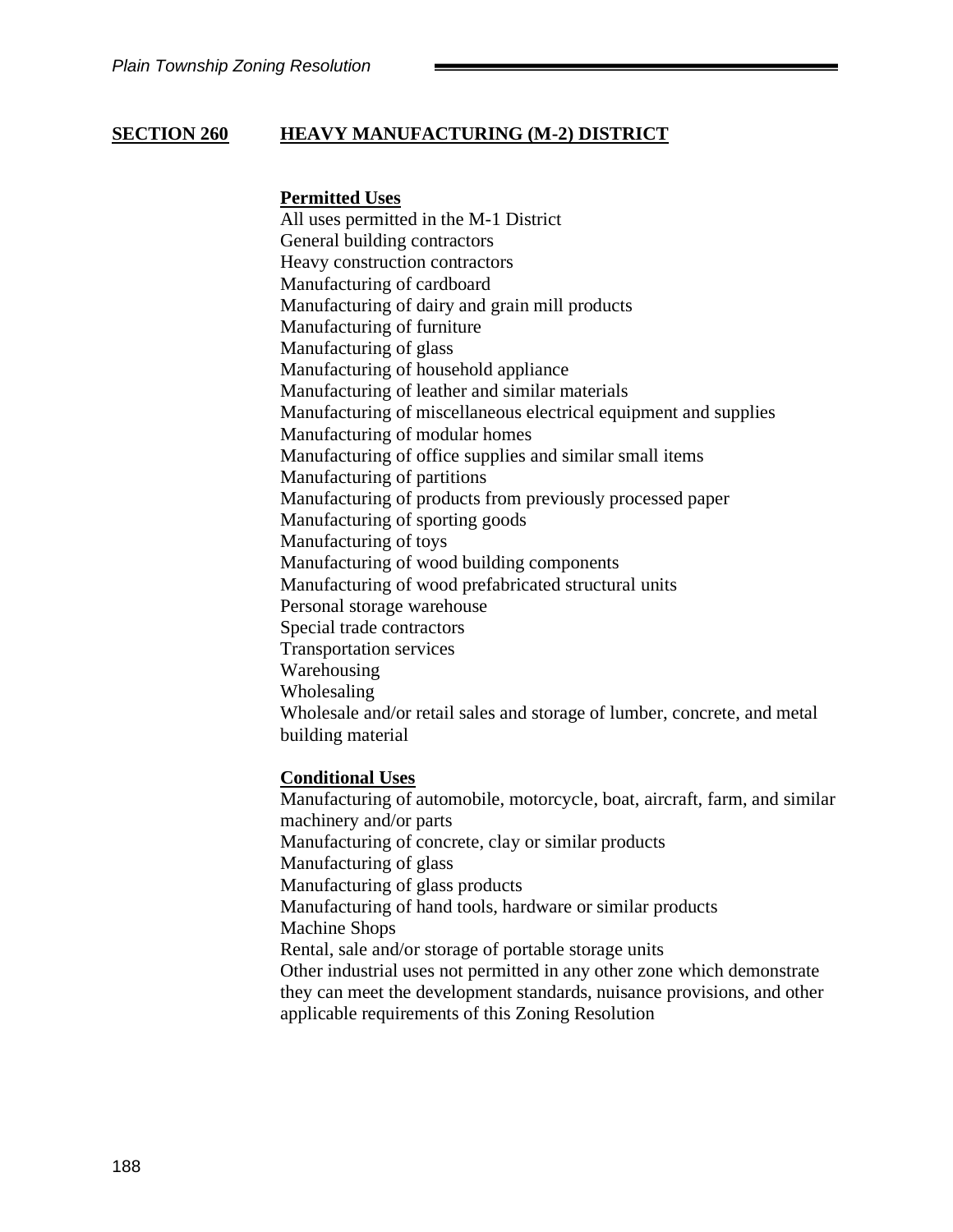## **SECTION 301 PLANNED RESIDENTIAL CONSERVATION DEVELOPMENT (PRCD) DISTRICT**

## **Permitted Uses (To Be Specified On Development Plan)**

Detached single-family dwellings Single-family cluster dwellings Single-family attached dwellings Recreation facilities for use by residents Restricted open space Home occupation Accessory buildings in association with a permitted dwelling Temporary uses limited to real estate sales offices and contractors' offices and equipment sheds Other residentially-oriented uses which, in the opinion of the Township Zoning Commission and the Township Trustees, meet the purpose and intent of the PRCD District and are adequately designed, located and specifically provided for in the approved Development Plan and other required documents

## **SECTION 302 PLANNED UNIT DEVELOPMENT (PUD) DISTRICT**

### **Permitted Uses**

Accessory buildings in association with Permitted Uses Religious Home occupations Other uses which meet the purposes and intent of the PUD District Parks, playgrounds, or playfields Public or private schools Child care (must occupy a lot of not less than one (1) acre Standard residential district uses Uses permitted in the SO and LB districts Public or private golf courses or other similar outdoors recreational facilities Zero lot line, attached twin single, townhouse, or other innovative forms of residential development Other uses which, in the opinion of the Township Zoning Commission and the Township Trustees, meet the purpose and intent of the PUD District and are adequately designed, located and otherwise provided for by the Development Plan and other required documents.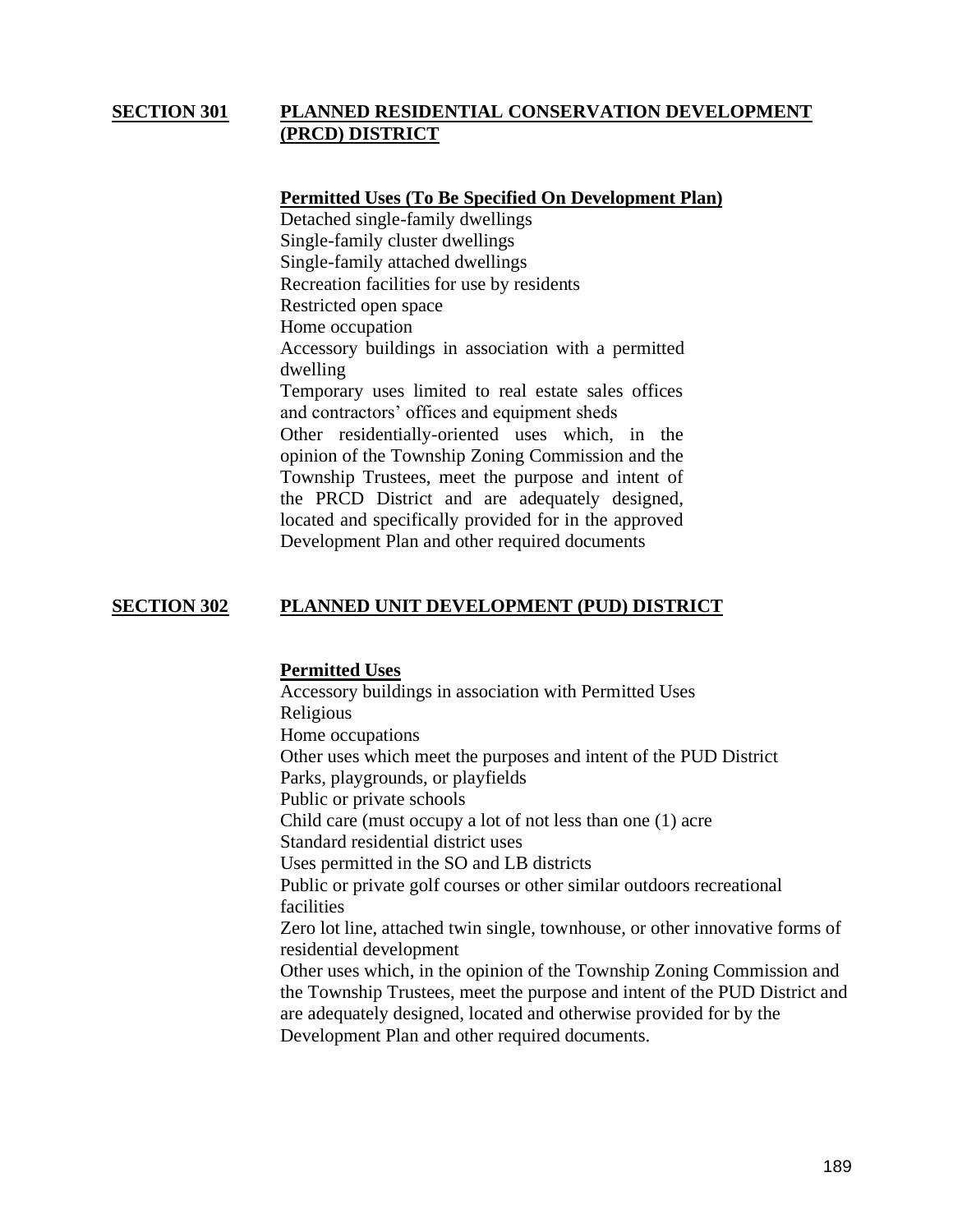## **SECTION 303 SELECT COMMERCIAL PLANNED DISTRICT (SCPD)**

#### **Permitted Uses**

Selected uses identified by an applicant and found with Suburban Office, Local Business, and General Business districts

## **SECTION 304 PLANNED COMMERCIAL (PC) DISTRICT**

#### **Permitted Uses**

Bars

Carry out restaurants

Combinations of retail and/or office and/or warehousing activities

Drive-in restaurants

Fast food restaurants

Hotels and other lodging establishments

Other commercial or commercially-oriented uses which meet the plan requirements and development standards of this District and Zoning Resolution, excepting adults-only entertainment facilities and sales of adult material.

Shopping centers and similar multi-tenant retail facilities

## **SECTION 306 PLANNED INDUSTRIAL PARK (PIP) DISTRICT**

### **Permitted Uses**

Industrial service activities located and maintained within the limits of the Development Standards of these Planned Industrial Park District Regulations and In accordance with the approved Development Plan, including:

- Manufacturing
- Processing
- Warehousing

Commercial establishments normally associated with and intended to serve the industrial establishments or their employees and approved as a part of the Development Plan including:

- Automobile repair establishments
- Financial institutions
- Gasoline service stations

Recreation or other personal enrichment facilities established primarily for employees of industrial establishments or in conjunction with commercially operated recreation establishments, developed as a part of the approved Development Plan.

• Restaurants